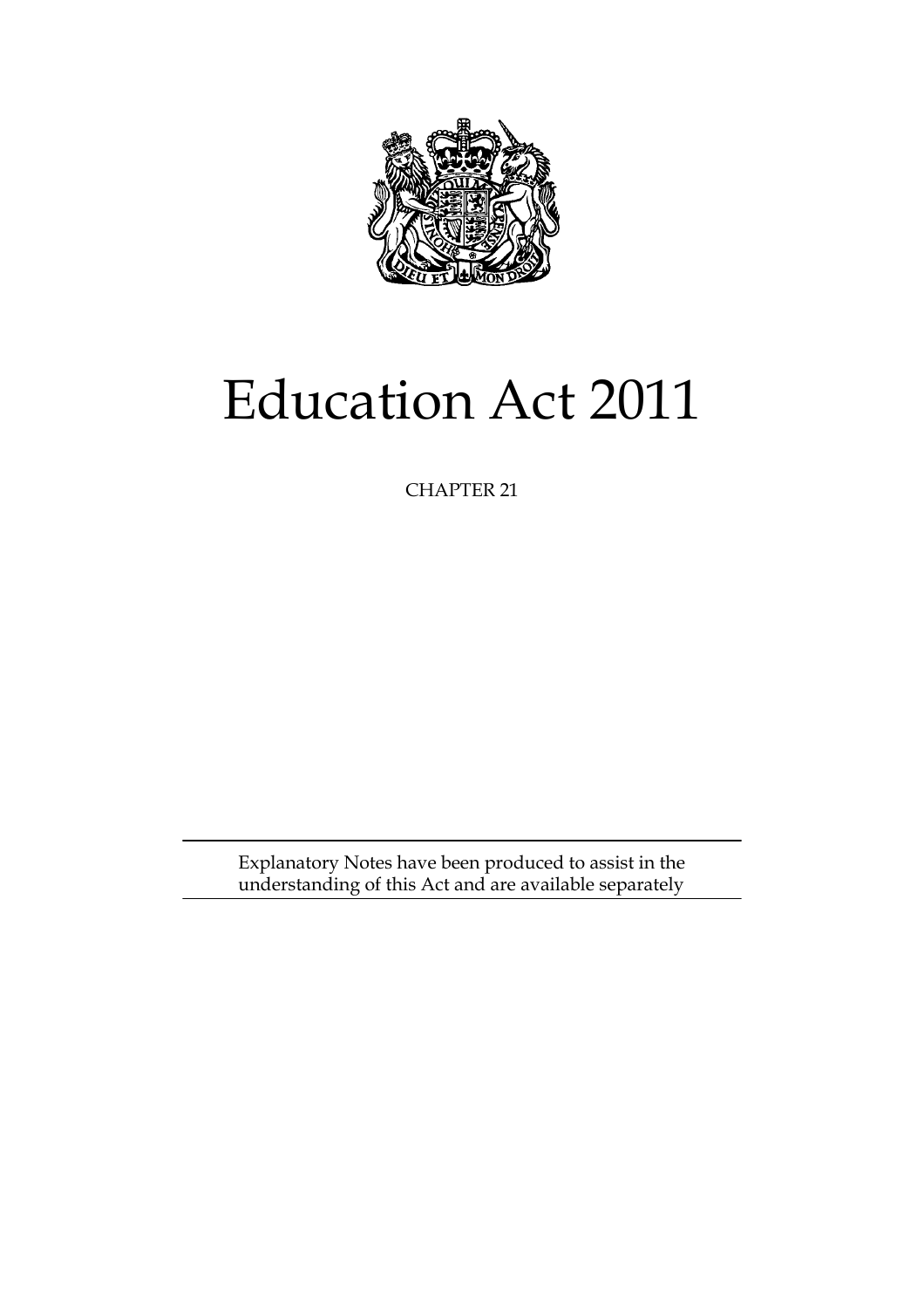

# Education Act 2011

# **CHAPTER 21**

# **CONTENTS**

# **PART 1**

# EARLY YEARS PROVISION

1 Free of charge early years provision

# **PART 2**

# **DISCIPLINE**

- 2 Power of members of staff at schools to search pupils
- 3 Power of members of staff at further education institutions to search students
- 4 Exclusion of pupils from schools in England: review
- 5 Repeal of requirement to give notice of detention to parent: England
- 6 Repeal of duty to enter into behaviour and attendance partnership

# **PART 3**

# SCHOOL WORKFORCE

# *Abolition of the General Teaching Council for England*

- 7 Abolition of the General Teaching Council for England
- 8 Functions of Secretary of State in relation to teachers
- 9 Requirement for teachers in England to serve induction period
- 10 Abolition of the GTCE: transitional provision
- 11 Abolition of the GTCE: consequential amendments
- 12 Abolition of the GTCE: transfer schemes

# *Reporting restrictions*

13 Restrictions on reporting alleged offences by teachers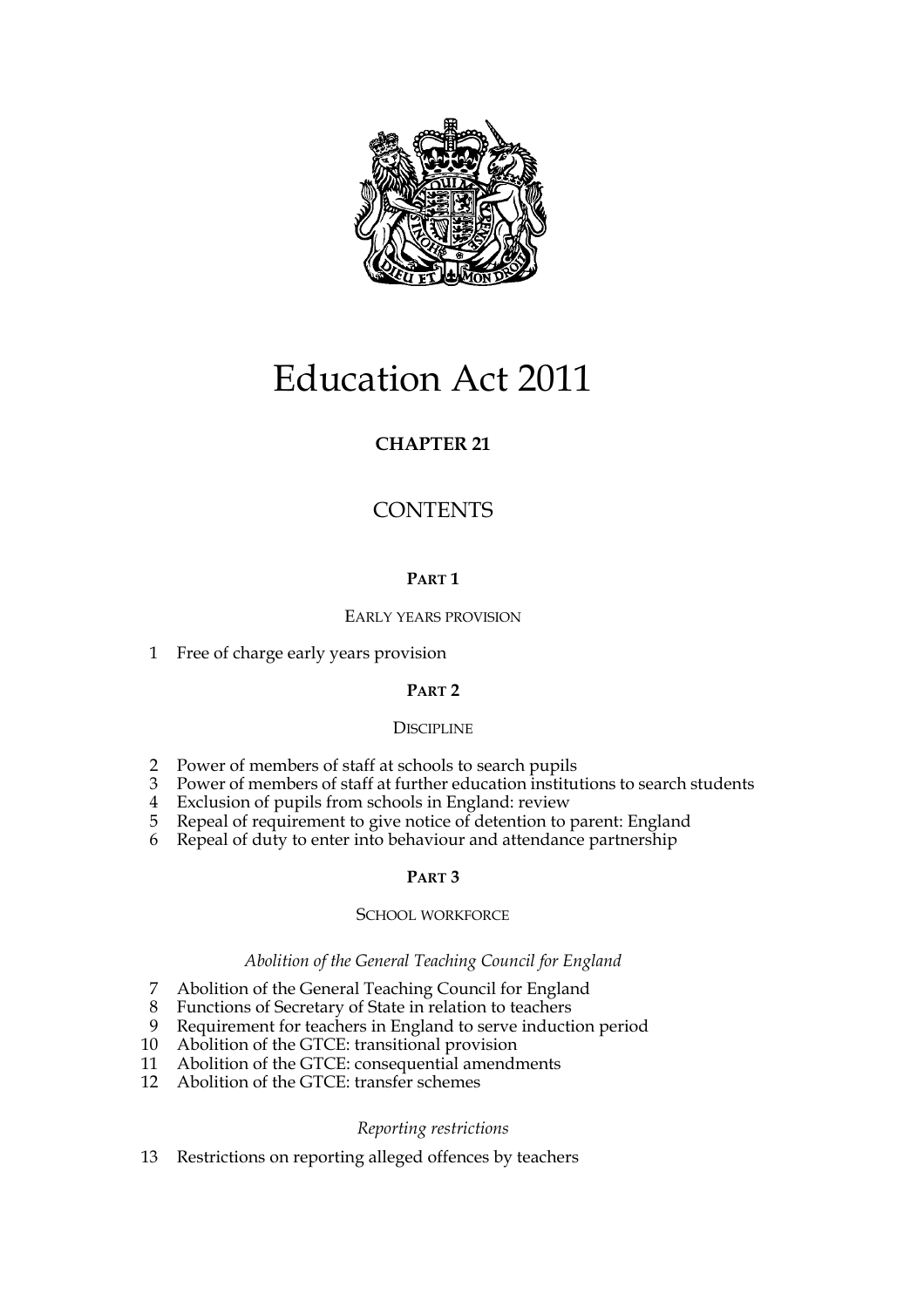*Abolition of the Training and Development Agency for Schools*

- 14 Abolition of the Training and Development Agency for Schools
- 15 Training the school workforce: powers of Secretary of State and Welsh **Ministers**
- 16 Abolition of the TDA: consequential amendments
- 17 Abolition of the TDA: transfer schemes

#### *Abolition of the School Support Staff Negotiating Body*

18 Abolition of the School Support Staff Negotiating Body

#### *Staff: minor amendments*

19 Staffing of maintained schools: suspension of delegated budget

#### **PART 4**

#### QUALIFICATIONS AND THE CURRICULUM

#### *International comparison surveys*

20 Requirement for schools to participate in international surveys

#### *Ofqual*

- 21 The Chief Regulator of Qualifications and Examinations
- 22 The qualifications standards objective
- 23 Enforcement powers

#### *Qualifications: Wales*

24 Enforcement powers of Welsh Ministers

#### *Abolition of the Qualifications and Curriculum Development Agency*

- 25 Abolition of the Qualifications and Curriculum Development Agency
- 26 Abolition of the QCDA: consequential amendments<br>27 Abolition of the OCDA: transfer schemes
- Abolition of the QCDA: transfer schemes

#### *Careers education and guidance*

- 28 Education and training support services in England
- 29 Careers guidance in schools in England

#### *Repeal of the diploma entitlement*

- 30 Repeal of diploma entitlement for 16 to 18 year olds
- 31 Repeal of diploma entitlement for fourth key stage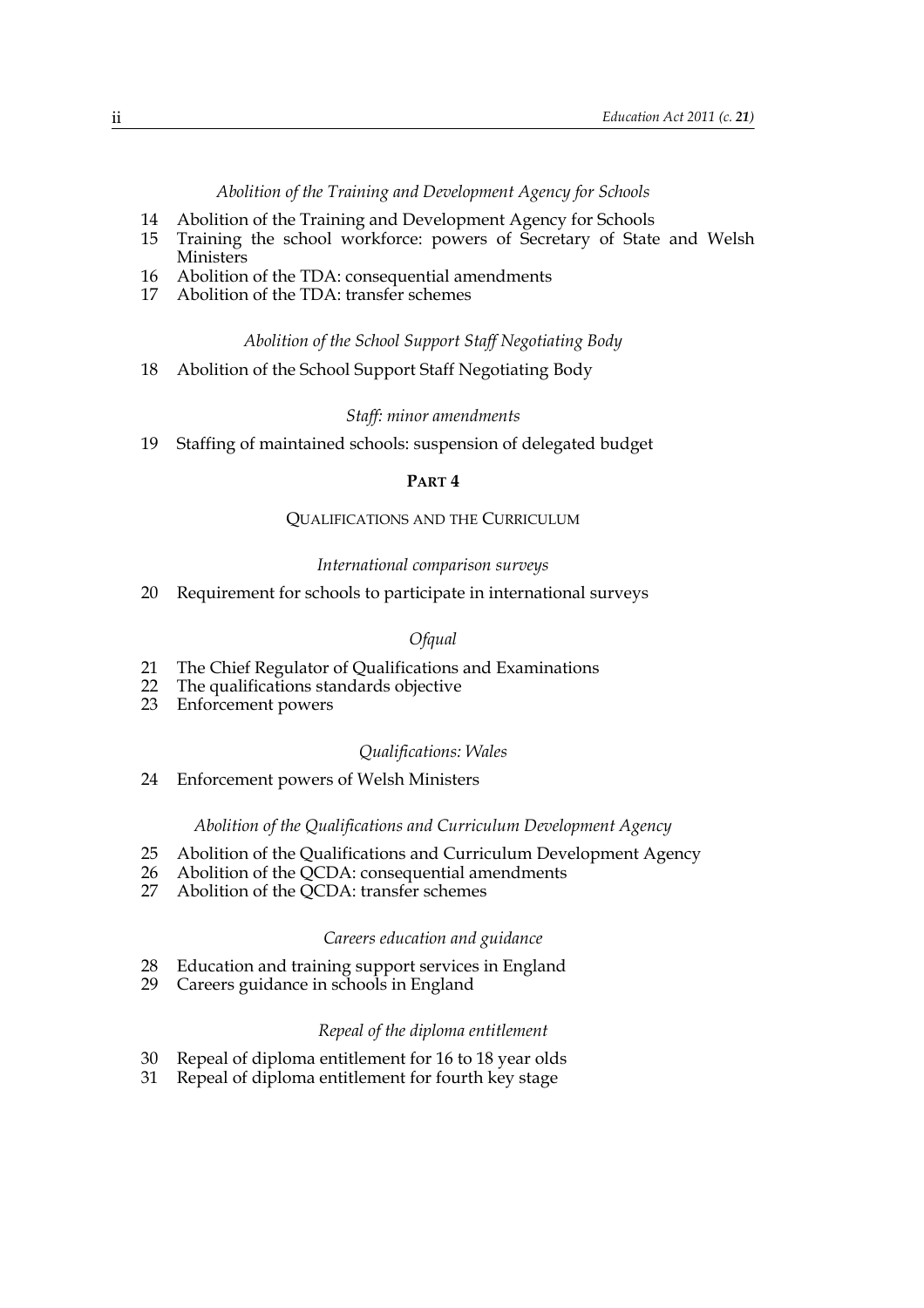#### **PART 5**

#### EDUCATIONAL INSTITUTIONS: OTHER PROVISIONS

#### *Repeal of duties of governing bodies, local authorities and others*

- 32 Duty to prepare and publish school profile
- 33 Duty to appoint school improvement partners
- 34 Duties in relation to school admissions
- 35 Duties in relation to school meals etc

#### *Admissions*

36 Objections to admission arrangements

#### *New schools*

37 Establishment of new schools

#### *Governing bodies: constitution and dissolution*

- 38 Constitution of governing bodies: maintained schools in England
- 39 Discontinuance of federated school: governing body not to be dissolved

#### *Standards*

- 40 School inspections: exempt schools
- 41 School inspections: matters to be covered in Chief Inspector's report
- 42 Inspection of further education institutions: exempt institutions
- 43 Inspection of boarding accommodation
- 44 Schools causing concern: powers of Secretary of State
- 45 Complaints: repeal of power to complain to Local Commissioner

#### *Finance*

- 46 Local authorities' financial schemes
- 47 Payments in respect of dismissal, etc
- 48 Determination of permitted charges

#### *Further education institutions*

49 Further education institutions: amendments

#### *Pupil referral units*

- 50 Financing of pupil referral units
- 51 Repeal of provision changing name of pupil referral units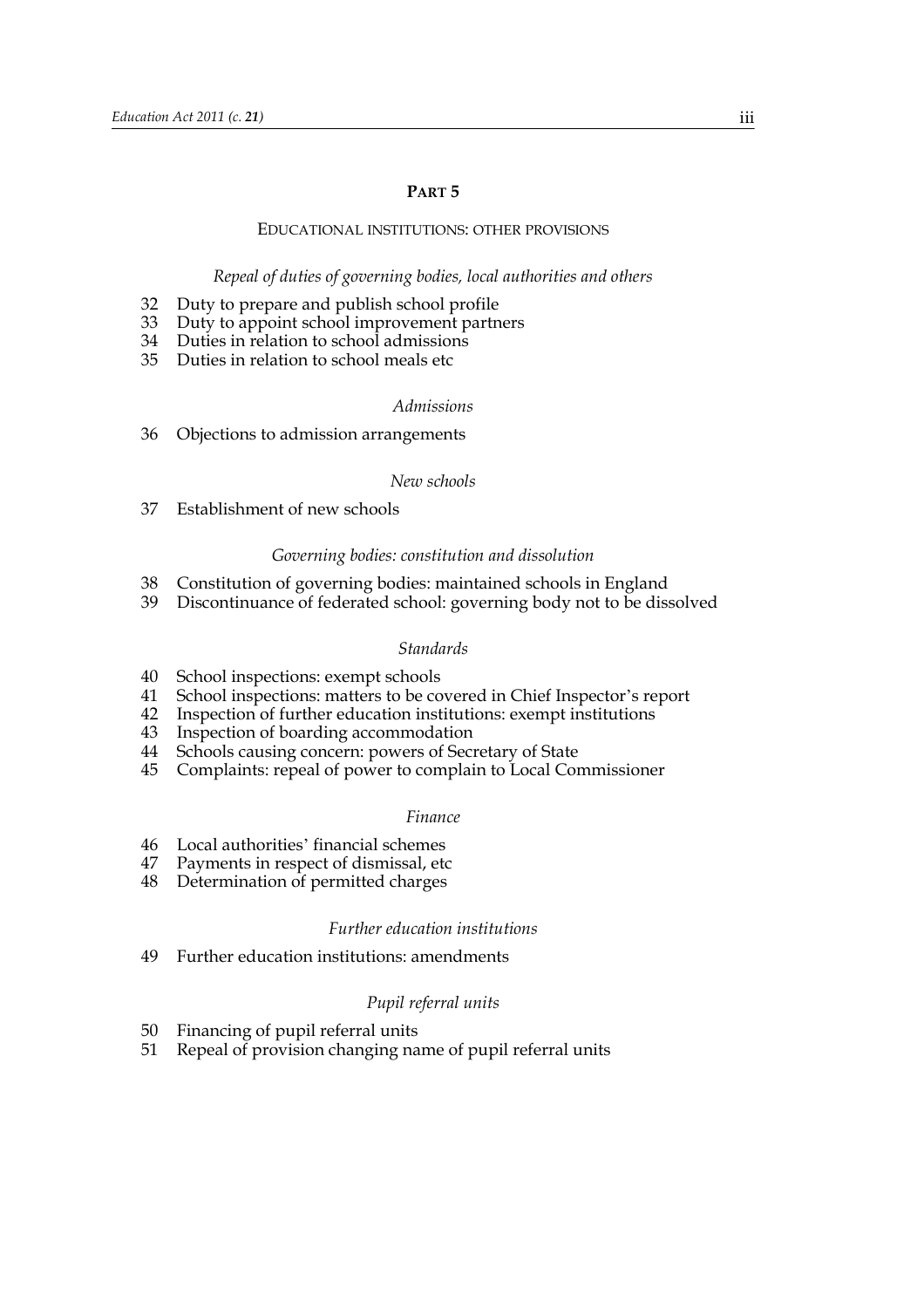#### **PART 6**

#### **ACADEMIES**

#### *Academy arrangements*

- 52 Academies: removal of requirement to have specialism
- 53 Academy arrangements: post-16 education and alternative provision
- 54 Consequential amendments: 16 to 19 Academies and alternative provision Academies

#### *Academy orders*

- 55 Academy orders: involvement of religious bodies etc
- 56 Academies: consultation on conversion<br>57 Academy conversions: federated school
- 57 Academy conversions: federated schools
- 58 Academy orders: local authority powers
- 59 Transfer of property, rights and liabilities to Academies

#### *Academies: other provisions*

- 60 Academies: new and expanded educational institutions
- 61 Charges at boarding Academies
- 62 Staff at Academies with religious character
- 63 Academies: land
- 64 Academy admissions arrangements: references to adjudicator
- 65 Academies: minor amendments

#### **PART 7**

#### POST-16 EDUCATION AND TRAINING

#### *Abolition of the Young People's Learning Agency for England*

- 66 Abolition of the Young People's Learning Agency for England
- 67 Abolition of the YPLA: consequential amendments
- 68 Abolition of the YPLA: transfer schemes

#### *Apprenticeships*

- 69 The apprenticeship offer
- 70 Securing the provision of apprenticeship training
- 71 Apprenticeship certificates

#### *The Chief Executive of Skills Funding*

- 72 Consultation by Chief Executive of Skills Funding
- 73 Functions of the Chief Executive of Skills Funding

#### *Raising the participation age: commencement*

74 Duty to participate in education or training: commencement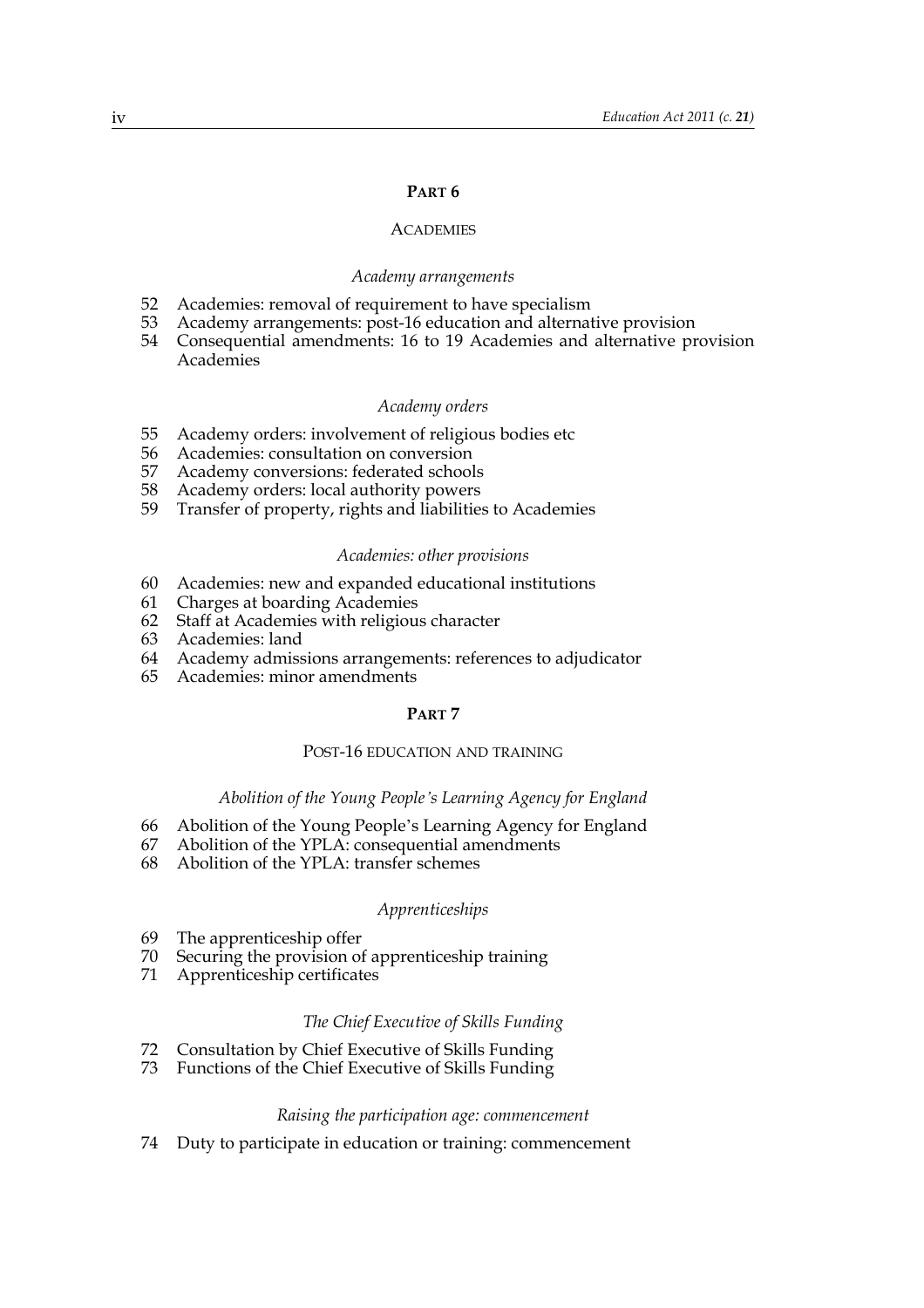#### **PART 8**

#### DIRECT PAYMENTS

75 Direct payments: persons with special educational needs or subject to learning difficulty assessment

#### **PART 9**

#### STUDENT FINANCE

- 76 Student loans: interest rates
- 77 Limit on student fees: part-time courses

#### **PART 10**

#### GENERAL

- 78 Orders and regulations
- 79 Interpretation of Act
- 80 Financial provision
- 81 Extent
- 82 Commencement
- 83 Short title
	- Schedule 1 Review of exclusions from schools in England: consequential amendments
	- Schedule 2 Abolition of the GTCE: consequential amendments
	- Schedule 3 Abolition of the GTCE: transfer schemes
	- Schedule 4 Offence of breach of reporting restrictions: application to providers of information society services
	- Schedule  $5 -$ Abolition of the TDA: consequential amendments
	- Schedule 6 Abolition of the TDA: transfer schemes
	- Schedule 7 The Chief Regulator of Qualifications and Examinations
	- Schedule 8 Abolition of the QCDA: consequential amendments
	- Schedule 9 Abolition of the QCDA: transfer schemes
	- Schedule 10 School admissions: consequential amendments
	- Schedule 11 Establishment of new schools
	- Schedule 12 Further education institutions: amendments
	- Schedule 13 16 to 19 Academies and alternative provision Academies: consequential amendments
	- Schedule 14 Academies: land
	- Schedule 15 Academies: minor amendments
	- Schedule 16 Abolition of the YPLA: consequential amendments
	- Schedule 17 Abolition of the YPLA: transfer schemes
	- Schedule 18 The apprenticeship offer: consequential amendments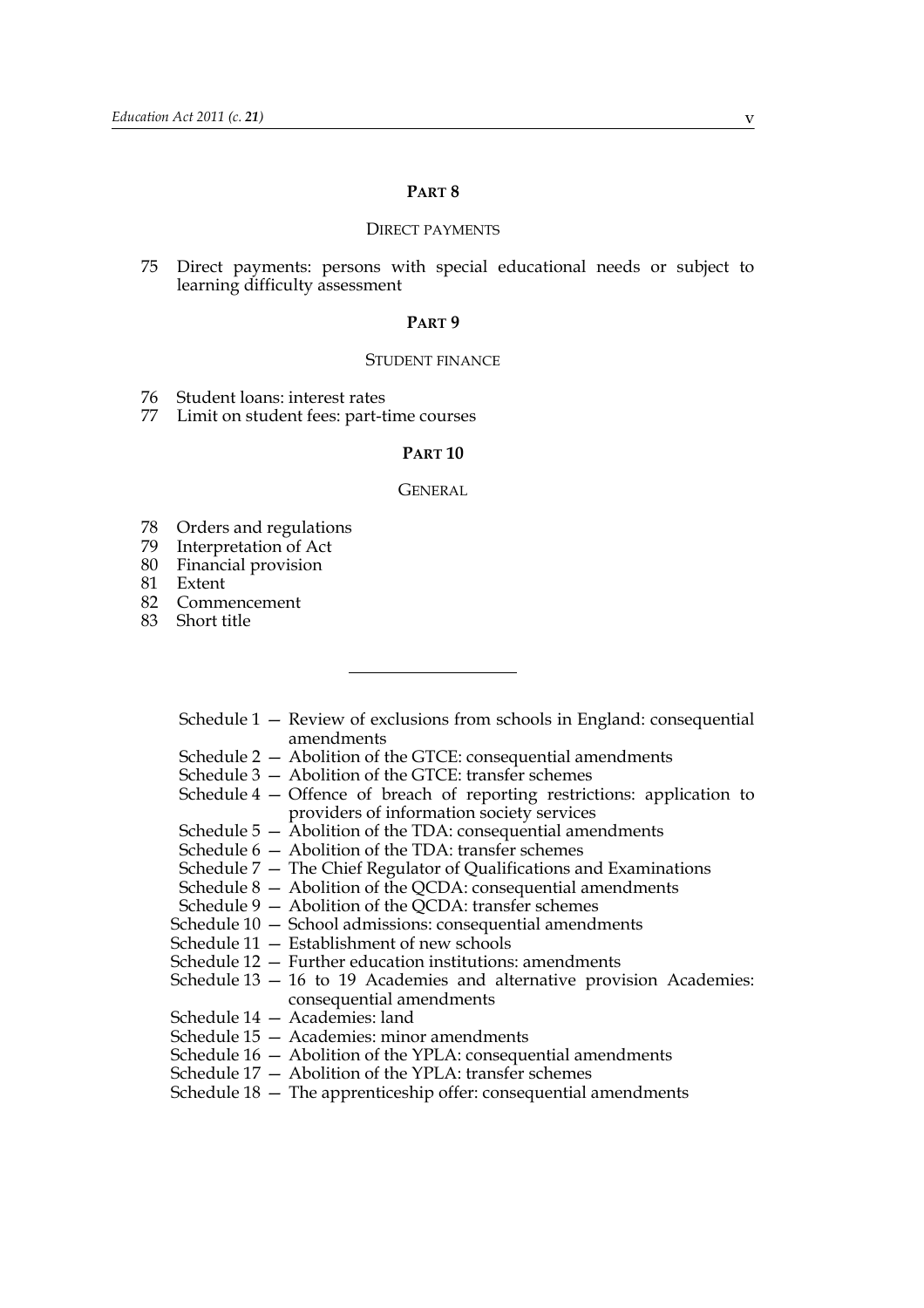

# Education Act 2011

# **2011 CHAPTER 21**

An Act to make provision about education, childcare, apprenticeships and training; to make provision about schools and the school workforce, institutions within the further education sector and Academies; to abolish the General Teaching Council for England, the Training and Development Agency for Schools, the School Support Staff Negotiating Body, the Qualifications and Curriculum Development Agency and the Young People's Learning Agency for England; to make provision about the Office of Qualifications and Examinations Regulation and the Chief Executive of Skills Funding; to make provision about student loans and fees; and for connected purposes. [15th November 2011]

E IT ENACTED by the Queen's most Excellent Majesty, by and with the advice and consent of the Lords Spiritual and Temporal, and Commons, in this present **B** E IT ENACTED by the Queen's most Excellent Majesty, by and with consent of the Lords Spiritual and Temporal, and Commons, Parliament assembled, and by the authority of the same, as follows:  $-$ 

#### **PART 1**

#### EARLY YEARS PROVISION

#### **1 Free of charge early years provision**

- (1) Part 1 of the Childcare Act 2006 (functions of local authorities in England in relation to childcare) is amended as set out in subsections (2) and (3).
- (2) For section 7 (duty to secure prescribed early years provision free of charge) substitute—
	- **"7 Duty to secure early years provision free of charge in accordance with regulations**
		- (1) An English local authority must secure that early years provision of such description as may be prescribed is available free of charge, in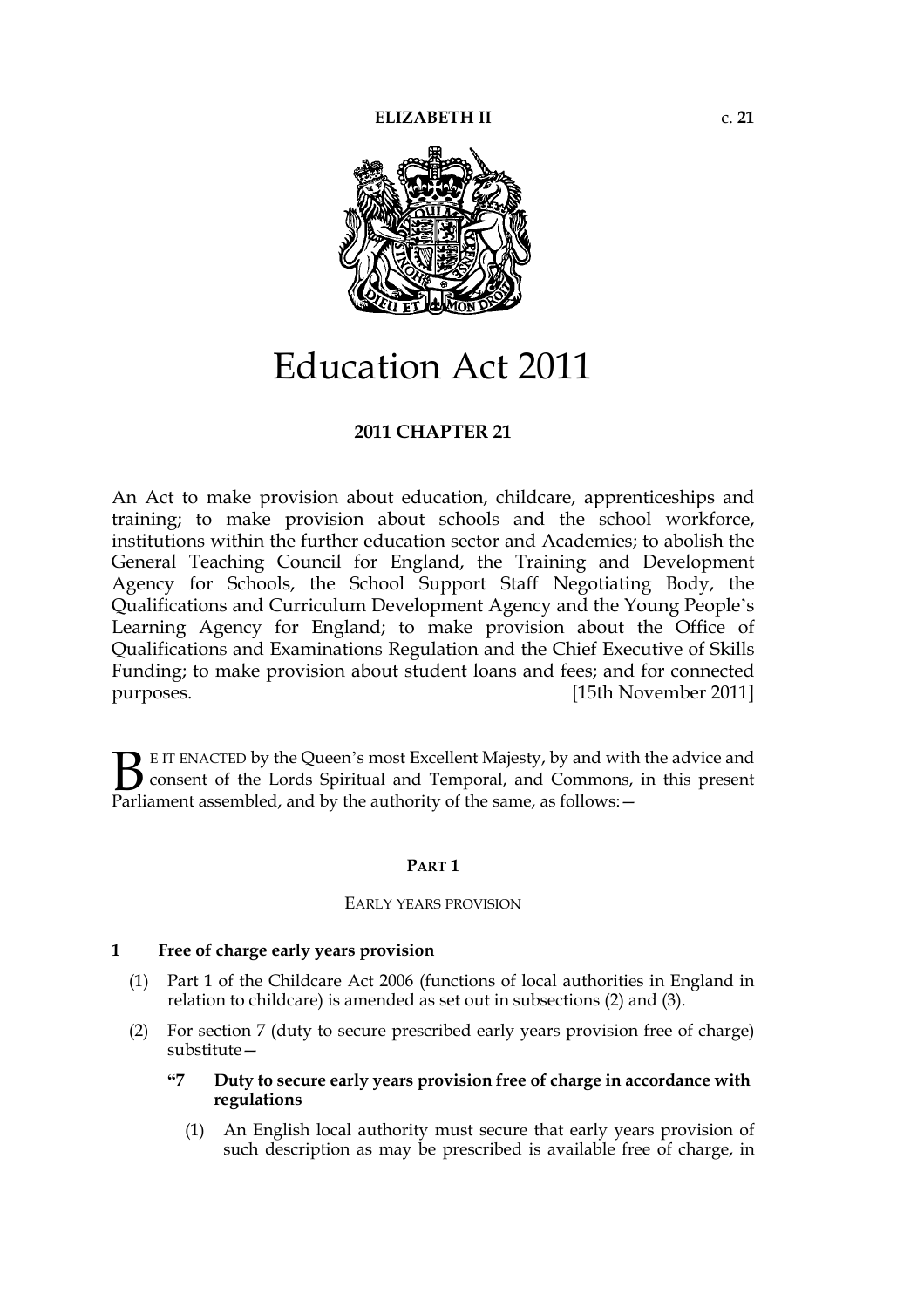accordance with any regulations under this subsection, for each young child in their area who—

- (a) is under compulsory school age, and
- (b) is of such description as may be prescribed.
- (2) Regulations under subsection (1) may in particular include provision about—
	- (a) how much early years provision is to be made available in pursuance of the duty imposed by subsection (1);
	- (b) the times at which, and periods over which, early years provision is to be made available in pursuance of that duty.
- (3) In discharging the duty under subsection (1) a local authority must have regard to any guidance given from time to time by the Secretary of State."
- (3) After section 13 insert—

# **"13A Supply of information: free of charge early years provision**

- (1) This subsection applies to information held for the purposes of functions relating to tax credits—
	- (a) by the Commissioners for Her Majesty's Revenue and Customs, or
	- (b) by a person providing services to them, in connection with the provision of those services.
- (2) This subsection applies to information held for the purposes of functions relating to social security—
	- (a) by the Secretary of State, or
	- (b) by a person providing services to the Secretary of State, in connection with the provision of those services.
- (3) Information to which subsection (1) or (2) applies may be supplied to the Secretary of State, or a person providing services to the Secretary of State, for use for the purpose of determining eligibility for free of charge early years provision.
- (4) Information to which subsection (2) applies may be supplied to an English local authority for use for that purpose.
- (5) Information received by virtue of subsection (3) may be supplied—
	- (a) to another person to whom it could have been supplied under that subsection, or
	- (b) to an English local authority,

for use for that purpose.

- (6) The references in subsections (4) and (5)(b) to an English local authority include references to a person exercising on behalf of an English local authority functions relating to eligibility for free of charge early years provision.
- (7) For the purposes of this section and section 13B, free of charge early years provision is early years provision which is required to be made available in pursuance of the duty imposed by section 7.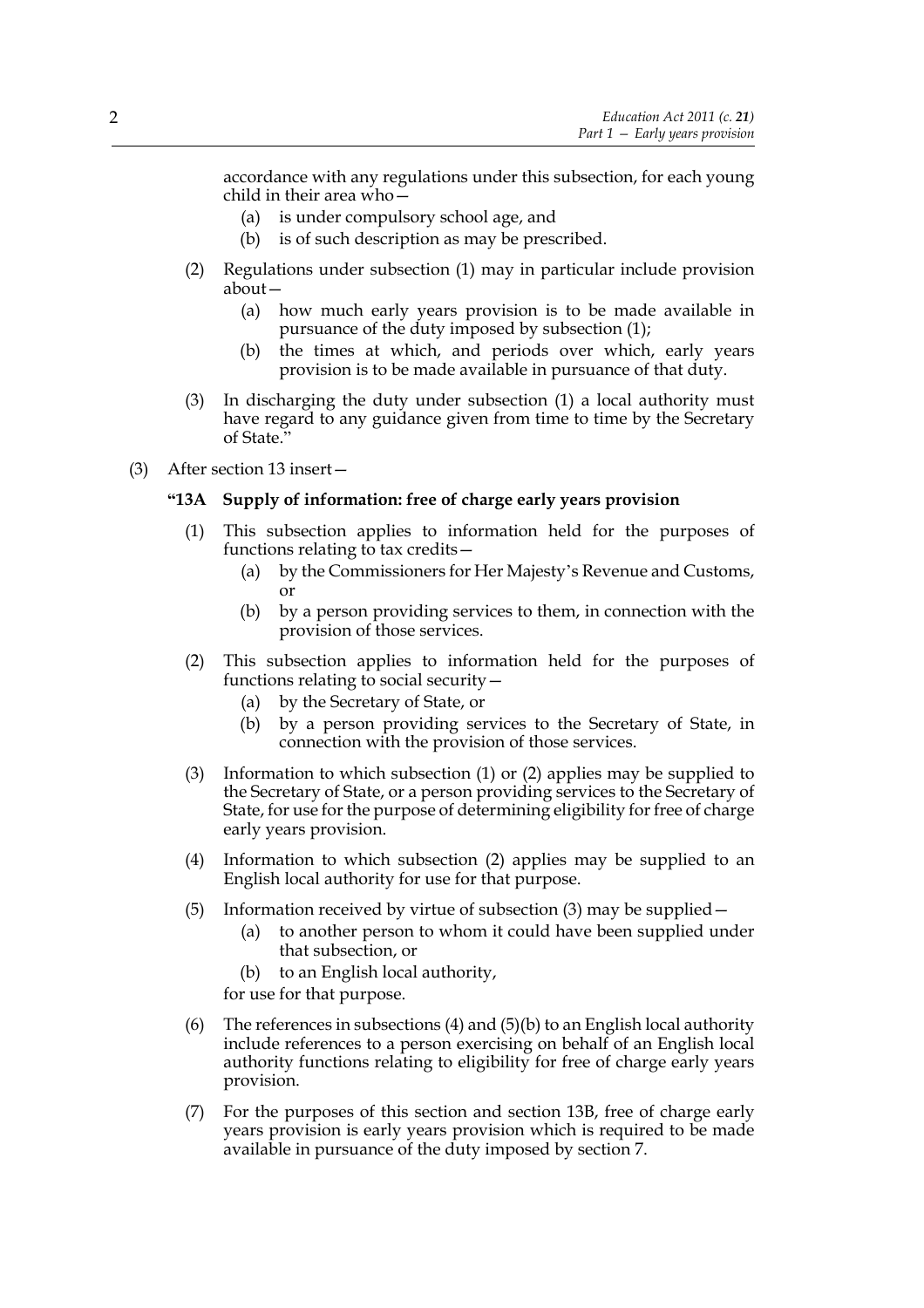(8) This section does not limit the circumstances in which information may be supplied apart from this section.

# **13B Unauthorised disclosure of information received under section 13A**

- (1) A person commits an offence if the person discloses any information—
	- (a) which the person received by virtue of any of subsections (3) to (5) of section 13A, and
	- (b) which relates to a particular person,

unless the information is disclosed in accordance with subsection (2).

- (2) Information is disclosed in accordance with this subsection if it is disclosed in any of the following ways—
	- (a) in the case of information received by virtue of section 13A(3), in accordance with section 13A(5);
	- (b) in the course of a duty that the person disclosing it has in connection with the exercise of functions relating to eligibility for free of charge early years provision;
	- (c) in accordance with an enactment or an order of a court;
	- (d) with consent given by or on behalf of the person to whom the information relates.
- (3) It is a defence for a person charged with an offence under subsection (1) to prove that the person reasonably believed that the disclosure was lawful.
- (4) A person guilty of an offence under subsection (1) is liable—
	- (a) on conviction on indictment, to imprisonment for a term not exceeding two years, or a fine, or both;
	- (b) on summary conviction, to imprisonment for a term not exceeding 12 months, or a fine not exceeding the statutory maximum, or both.
- (5) In relation to an offence committed before the commencement of section 154(1) of the Criminal Justice Act 2003, the reference in subsection (4)(b) to 12 months is to be read as a reference to 6 months."
- (4) Section 100 of the Childcare Act 2006 (provision of information about young children: transitory provision) is repealed.

# **PART 2**

# **DISCIPLINE**

# **2 Power of members of staff at schools to search pupils**

- (1) Chapter 2 of Part 10 of EA 1996 (punishment and restraint of pupils) is amended as set out in subsections (2) to (5).
- (2) In section 550ZA (power of members of staff to search pupils for prohibited items: England)—
	- (a) in subsection (3) (prohibited items), after paragraph (e) insert—
		- "(ea) an article that the member of staff reasonably suspects has been, or is likely to be, used—
			- (i) to commit an offence, or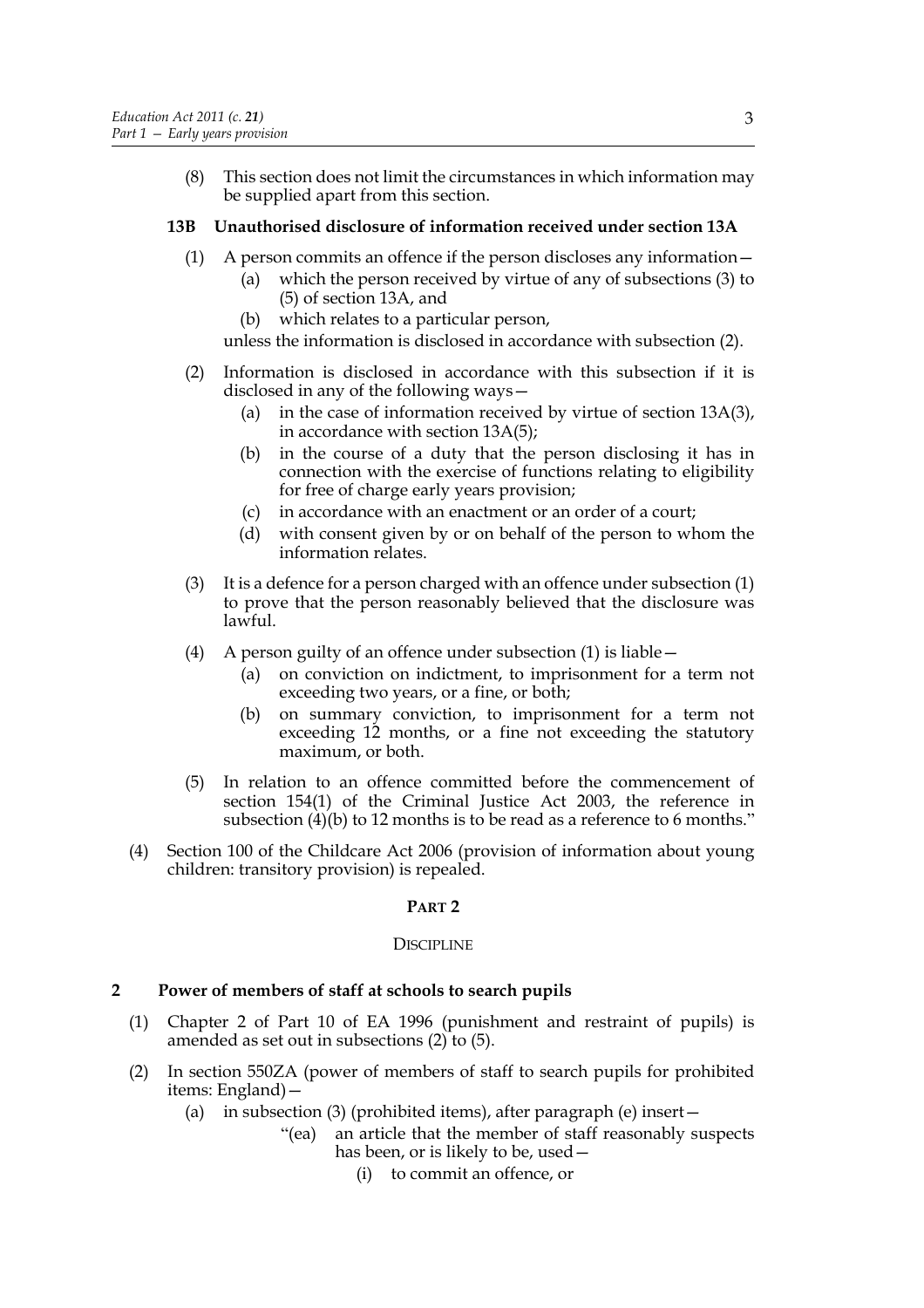- (ii) to cause personal injury to, or damage to the property of, any person (including P);";
- (b) in that subsection, after paragraph (f) insert—
	- " $(g)$  any other item which the school rules identify as an item for which a search may be made.";
- (c) after subsection (4), insert—
	- "(4A) In subsection (3)(ea)(i), "offence" includes anything that would be an offence but for the operation of any presumption that a person under a particular age is incapable of committing an offence.
		- (4B) In subsection  $(3)(g)$ , the "school rules" means -
			- (a) in the case of a maintained school or a non-maintained special school, rules in force at the school that are made under measures determined and publicised by the head teacher under section 89 of the Education and Inspections Act 2006;
			- (b) in the case of any other school, measures relating to discipline in the school that are determined and publicised in accordance with regulations.
		- (4C) In subsection  $(4B)(a)$  –

"maintained school" means—

- (a) a community, foundation or voluntary school,
- (b) a community or foundation special school,
- (c) a maintained nursery school, or
- (d) a pupil referral unit;
- "non-maintained special school" means a school that is approved under section 342."
- (3) In section 550ZB (power of search under section 550ZA: supplementary)—
	- (a) in subsection (5), after "section 550ZA" insert "to search for an item within section  $550ZA(3)(a)$  to  $(f)$ ";
	- (b) in subsection  $(6)$  -
		- (i) in paragraph (b), after "P" insert ", unless the condition in subsection (6A) is satisfied";
		- (ii) in paragraph (c), after "staff" insert ", unless the condition in subsection (6A) is satisfied";
	- (c) after subsection (6), insert—
		- "( $6A$ ) The condition is satisfied if  $-$ 
			- (a) the person carrying out the search reasonably believes that there is a risk that serious harm will be caused to a person if the search is not carried out as a matter of urgency, and
			- (b) in the time available it is not reasonably practicable for the search to be carried out by a person of the same sex as P or in the presence of another member of staff (as the case may be).";
	- (d) in subsection (7), in paragraph (b), after "staff" insert ", unless the condition in subsection  $(7\text{\AA})$  is satisfied";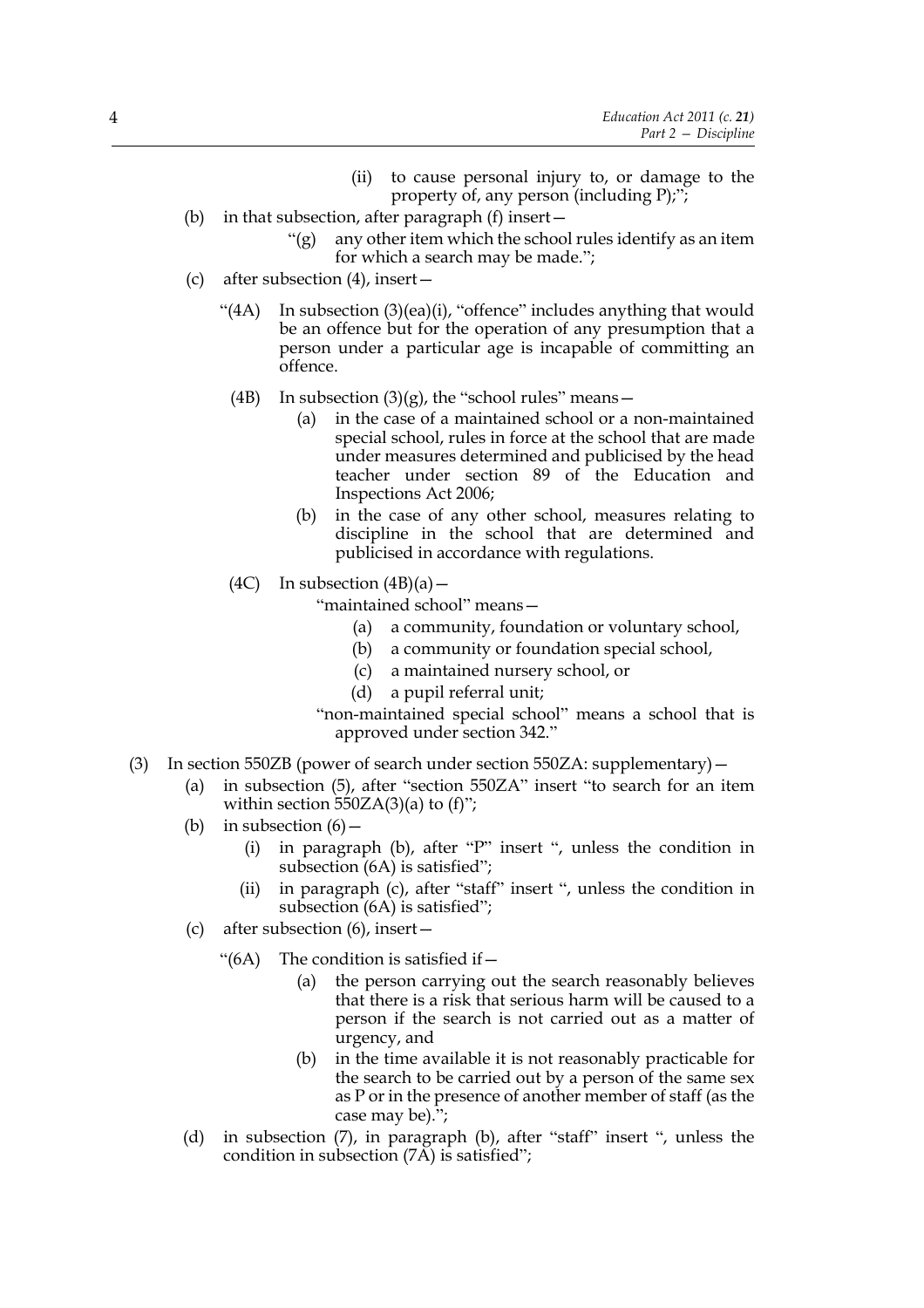- (e) after subsection (7), insert—
	- "(7A) The condition is satisfied if  $$ 
		- the person carrying out the search reasonably believes that there is a risk that serious harm will be caused to a person if the search is not carried out as a matter of urgency, and
		- (b) in the time available it is not reasonably practicable for the search to be carried out in the presence of another member of staff."
- (4) In section 550ZC (power to seize items found during search under section  $550ZA$  –
	- (a) in subsection (2) after "subsection (1)" insert "to seize an item within section  $550ZA(3)(a)$  to (f) or anything within subsection  $(1)(b)$ ";
	- (b) after subsection (6) insert—
		- "(6A) A person who seizes an item that is a prohibited item by virtue of section 550ZA(3)(ea) (article used in commission of offence or to cause personal injury or damage to property) under subsection (1) must—
			- (a) deliver the item to a police constable as soon as reasonably practicable,
			- (b) return the item to its owner,
			- (c) retain the item, or
			- (d) dispose of the item.
			- (6B) A person who seizes an item that is a prohibited item by virtue of section  $550ZA(3)(g)$  (item for which search may be made under school rules) under subsection (1) must return it to its owner, retain it or dispose of it.
			- (6C) In deciding what to do with an item under subsection (6A) or (6B), the person who seized it must have regard to guidance issued for the purpose of this section by the Secretary of State.
			- (6D) Subsections (6E) and (6F) apply to an item that  $-$ 
				- (a) has been seized under subsection (1),
				- (b) is a prohibited item by virtue of section 550ZA(3)(ea) or (g), and
				- (c) is an electronic device.
			- (6E) The person who seized the item may examine any data or files on the device, if the person thinks there is a good reason to do so.
			- (6F) Following an examination under subsection (6E), if the person has decided to return the item to its owner, retain it or dispose of it, the person may erase any data or files from the device if the person thinks there is a good reason to do so.
			- (6G) In determining whether there is a good reason for the purposes of subsection (6E) or (6F), the person must have regard to any guidance issued for the purposes of this section by the Secretary of State.";
	- (c) in subsection  $(9)$ , for "and  $(5)$ " substitute ",  $(5)$  and  $(6A)$ ".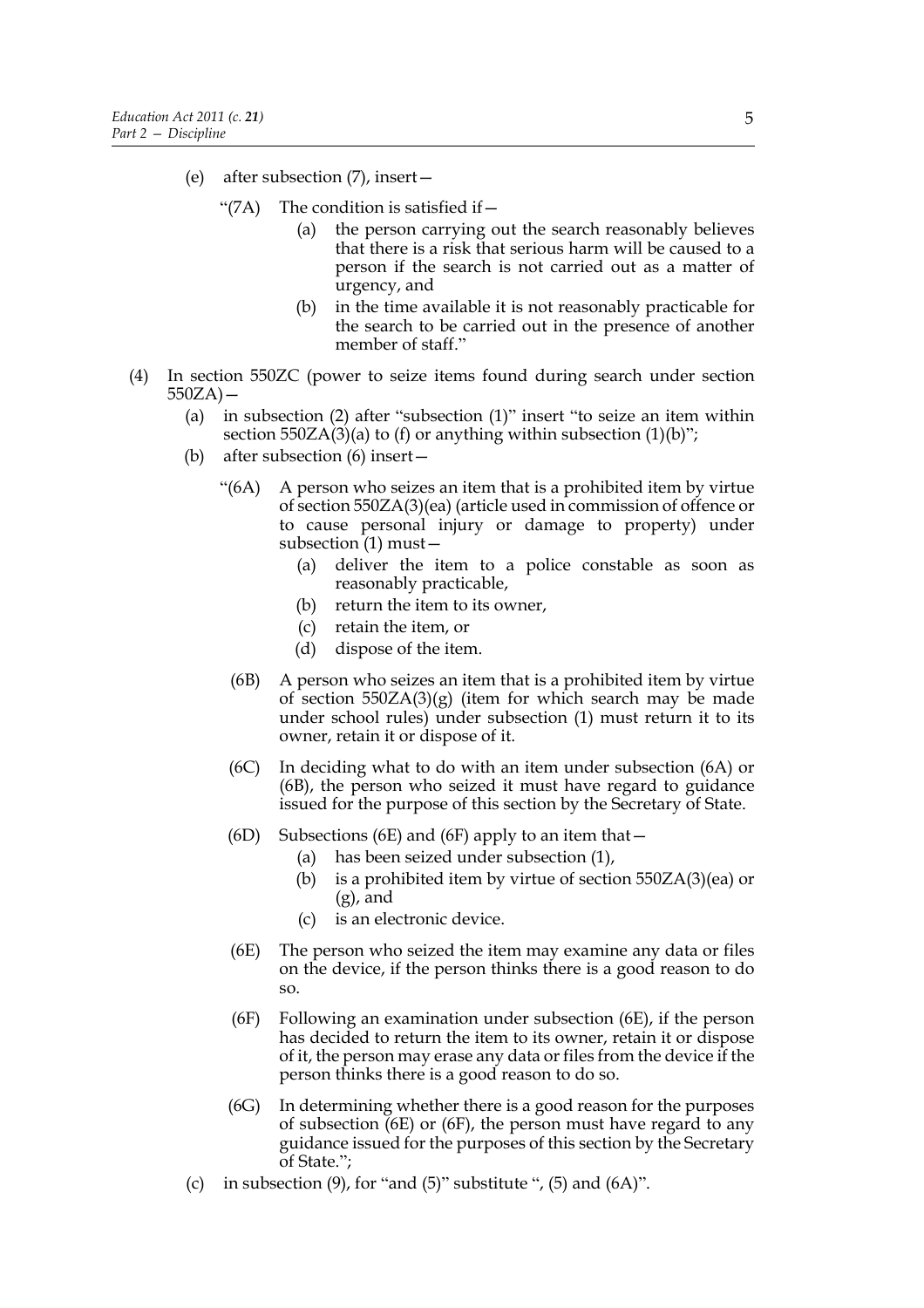- (5) In section 550ZD (section 550ZC: supplementary)—
	- (a) in subsection (1), after " $(5)(a)$ " insert ",  $(6A)(a)$ ";
	- (b) in subsection (2)(a), for the words from "alcohol" to "article" substitute "an item within subsection (2A)";
	- (c) after subsection (2), insert—
		- "(2A) The items referred to in subsection  $(2)(a)$  are  $-$ 
			- (a) alcohol or its container;
			- (b) a controlled drug;
			- (c) a stolen article;
			- (d) an item that is a prohibited item by virtue of section 550ZA(3)(ea) or (g).
			- (2B) Subsection (3) also applies where a person—
				- (a) erases data or a file from an electronic device under section 550ZC(6F); and
				- (b) proves that the erasure was lawful.";
	- (d) in subsection (3)(a), for "or disposal" substitute ", disposal or erasure";
	- (e) in subsection (4), after " $(2)$ " insert ",  $(2B)$ ".
- (6) In section 569 of EA 1996, in subsection (2A) (regulations subject to affirmative procedure), for "550ZA or 550ZC" substitute "550ZA(3)(f) or 550ZC(7)".
- (7) In section 89 of EIA 2006 (determination by head teacher of behaviour policy), after subsection (4) insert—
	- " $(4A)$  In relation to a school in England, rules made under subsection  $(4)$  must identify the items for which a search may be made."

#### **3 Power of members of staff at further education institutions to search students**

- (1) Part 3 of FHEA 1992 (miscellaneous and general) is amended as follows.
- (2) In section 85AA (power of members of staff to search students for prohibited items: England), in subsection (3) (prohibited items), after paragraph (e) insert—
	- "(ea) an article that the member of staff reasonably suspects has been, or is likely to be, used—
		- (i) to commit an offence, or
		- (ii) to cause personal injury to, or damage to the property of, any person (including S);".
- (3) In section 85AB (power of search under section 85AA: supplementary)—
	- (a) in subsection  $(6)$  -
		- (i) in paragraph (b), after "S" insert ", unless the condition in subsection (6A) is satisfied";
		- (ii) in paragraph (c), after "staff" insert ", unless the condition in subsection (6A) is satisfied";
	- (b) after subsection (6), insert—
		- "(6A) The condition is satisfied if  $-$ 
			- (a) the person carrying out the search reasonably believes that there is a risk that serious harm will be caused to a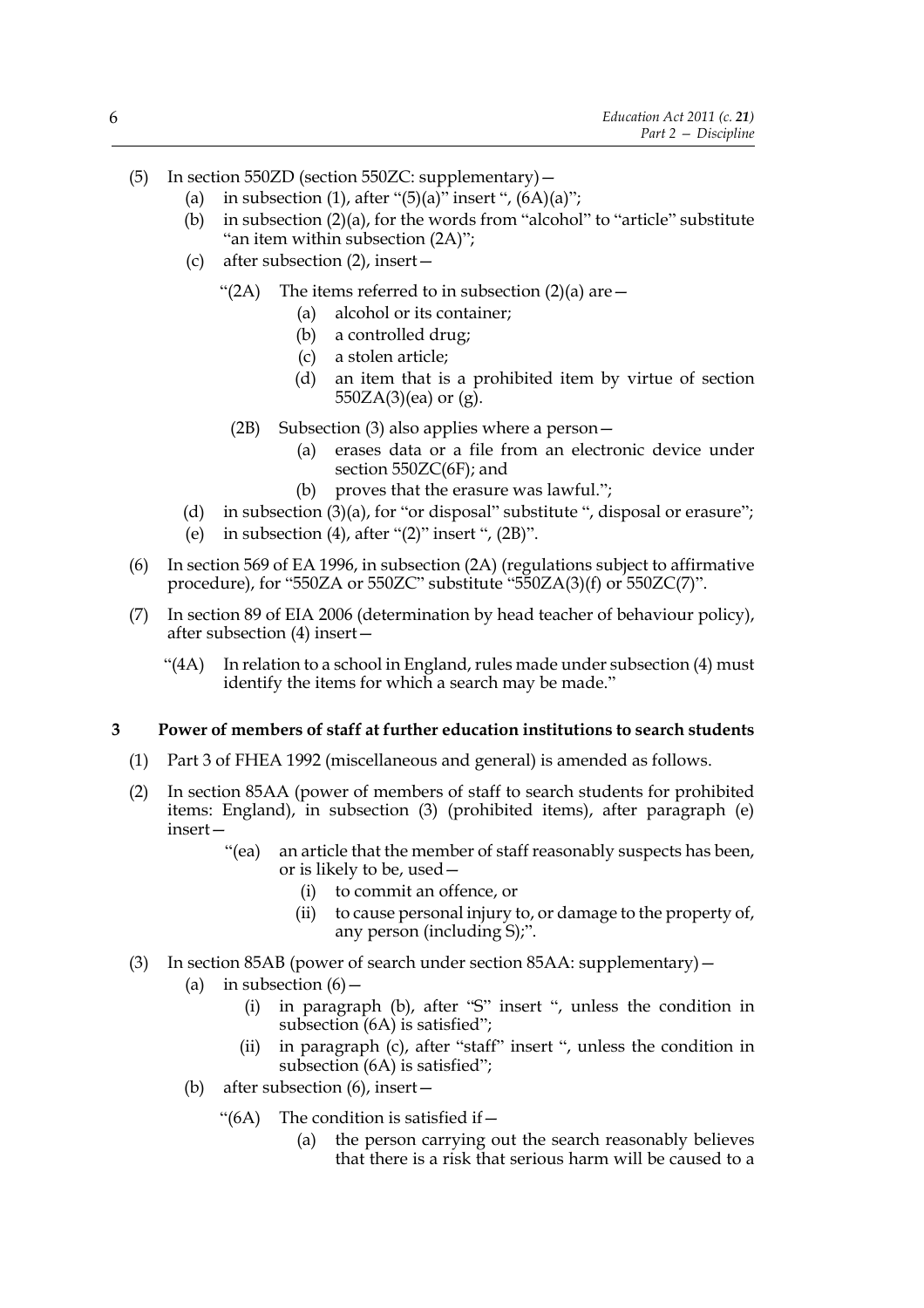person if the search is not carried out as a matter of urgency, and

- (b) in the time available it is not reasonably practicable for the search to be carried out by a person of the same sex as S or in the presence of another member of staff (as the case may be).";
- (c) in subsection (7), in paragraph (b), after "staff" insert ", unless the condition in subsection (7A) is satisfied";
- (d) after subsection (7), insert—
	- " $(7A)$  The condition is satisfied if  $-$ 
		- (a) the person carrying out the search reasonably believes that there is a risk that serious harm will be caused to a person if the search is not carried out as a matter of urgency, and
		- (b) in the time available it is not reasonably practicable for the search to be carried out in the presence of another member of staff."
- (4) In section 85AC (power to seize items found during search under section  $85AA$ ) –
	- (a) after subsection (6) insert—
		- "(6A) A person who seizes an item that is a prohibited item by virtue of section 85AA(3)(ea) (article used in commission of offence or to cause personal injury or damage to property) under subsection (1) must—
			- (a) deliver the item to a police constable as soon as reasonably practicable,
			- (b) return the item to its owner,
			- (c) retain the item, or
			- (d) dispose of the item.

In deciding what to do with an item under this subsection, the person who seized it must have regard to guidance issued for the purpose of this section by the Secretary of State.

- (6B) Subsections (6C) and (6D) apply to an item that  $-$ 
	- (a) has been seized under subsection (1),
	- (b) is a prohibited item by virtue of section 85AA(3)(ea), and
	- (c) is an electronic device.
- (6C) The person who seized the item may examine any data or files on the device, if the person thinks there is a good reason to do so.
- (6D) Following an examination under subsection (6C), if the person has decided to return the item to its owner, retain it or dispose of it, the person may erase any data or files from the device if the person thinks there is a good reason to do so.
- (6E) In determining whether there is a good reason for the purposes of subsection  $(6C)$  or  $(6D)$ , the person must have regard to any guidance issued for the purposes of this section by the Secretary of State.";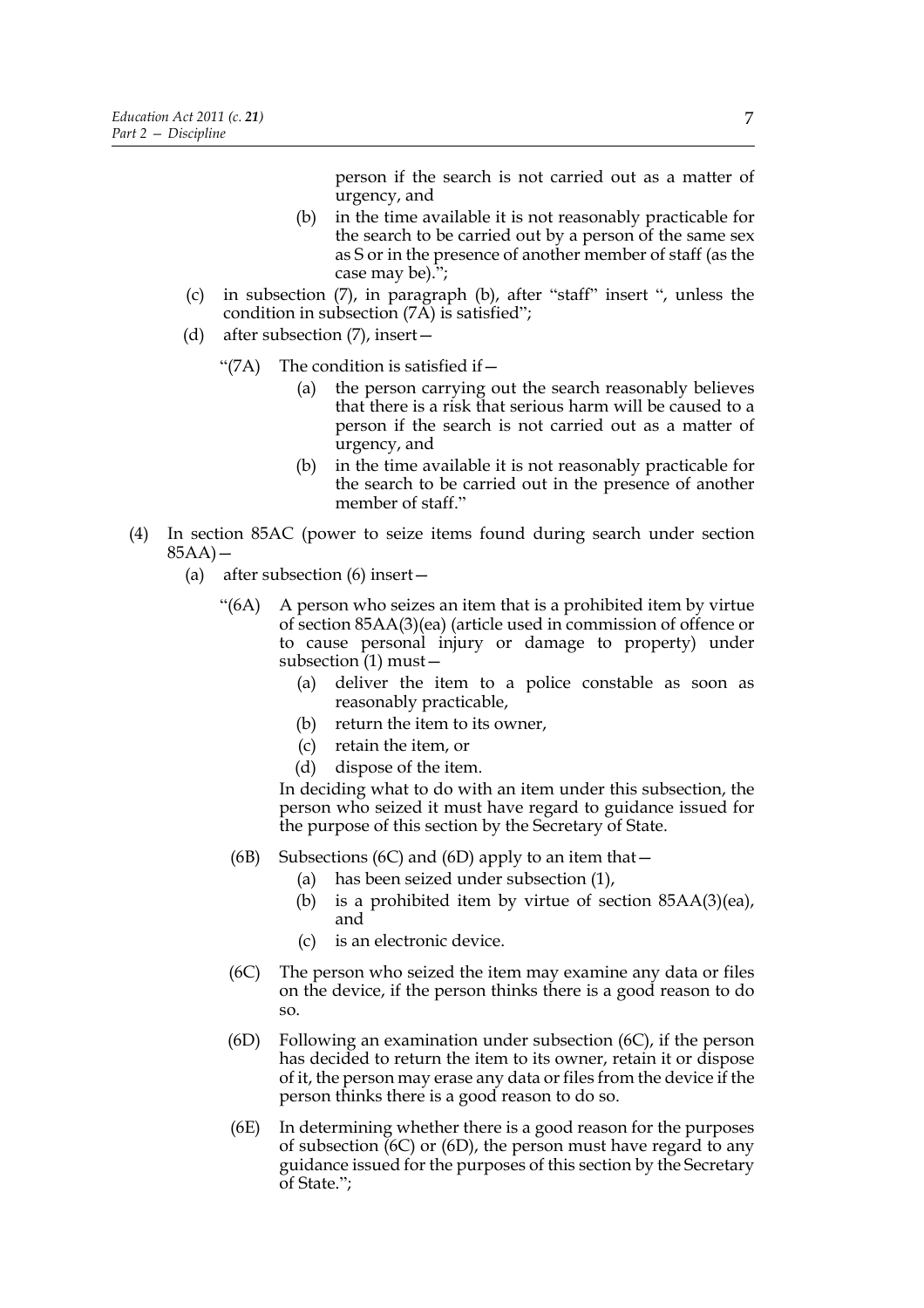- (b) in subsection  $(9)$ , for "and  $(5)$ " substitute ",  $(5)$  and  $(6A)$ ".
- (5) In section 85AD (section 85AC: supplementary)—
	- (a) in subsection (1), after " $(5)(a)$ " insert ",  $(6A)(a)$ ";
	- (b) in subsection (2)(a), for the words from "alcohol" to "article" substitute "an item within subsection (2A)";
	- (c) after subsection (2), insert—
		- "(2A) The items referred to in subsection  $(2)(a)$  are  $-$ 
			- (a) alcohol or its container;
			- (b) a controlled drug;
			- (c) a stolen article;
			- (d) an article that is a prohibited item by virtue of section 85AA(3)(ea).
			- (2B) Subsection (3) also applies where a person—
				- (a) erases data or a file from an electronic device under section 85AC(6D); and
				- (b) proves that the erasure was lawful.";
	- (d) in subsection (3)(a), for "or disposal" substitute ", disposal or erasure";
	- (e) in subsection (4), after " $(2)$ " insert ",  $(2B)$ ".

# **4 Exclusion of pupils from schools in England: review**

- (1) Chapter 3 of Part 3 of EA 2002 (maintained schools: admissions, exclusions and attendance) is amended as follows.
- (2) Before section 52, insert—

#### **"51A Exclusion of pupils: England**

- (1) The head teacher of a maintained school in England may exclude a pupil from the school for a fixed period or permanently.
- (2) The teacher in charge of a pupil referral unit in England may exclude a pupil from the unit for a fixed period or permanently.
- (3) Regulations must make provision—
	- (a) requiring prescribed persons to be given prescribed information relating to any exclusion under subsection (1) or  $(2)$ ;
	- (b) requiring the responsible body, in prescribed cases, to consider whether the pupil should be reinstated;
	- (c) requiring the local authority to make arrangements enabling a prescribed person to apply to a review panel for a review, in any prescribed case, of a decision of the responsible body not to reinstate a pupil;
	- (d) about the constitution of a review panel;
	- (e) about the procedure to be followed on a review under paragraph (c).
- (4) On an application by virtue of subsection  $(3)(c)$ , the review panel may—
	- (a) uphold the decision of the responsible body,
	- (b) recommend that the responsible body reconsiders the matter, or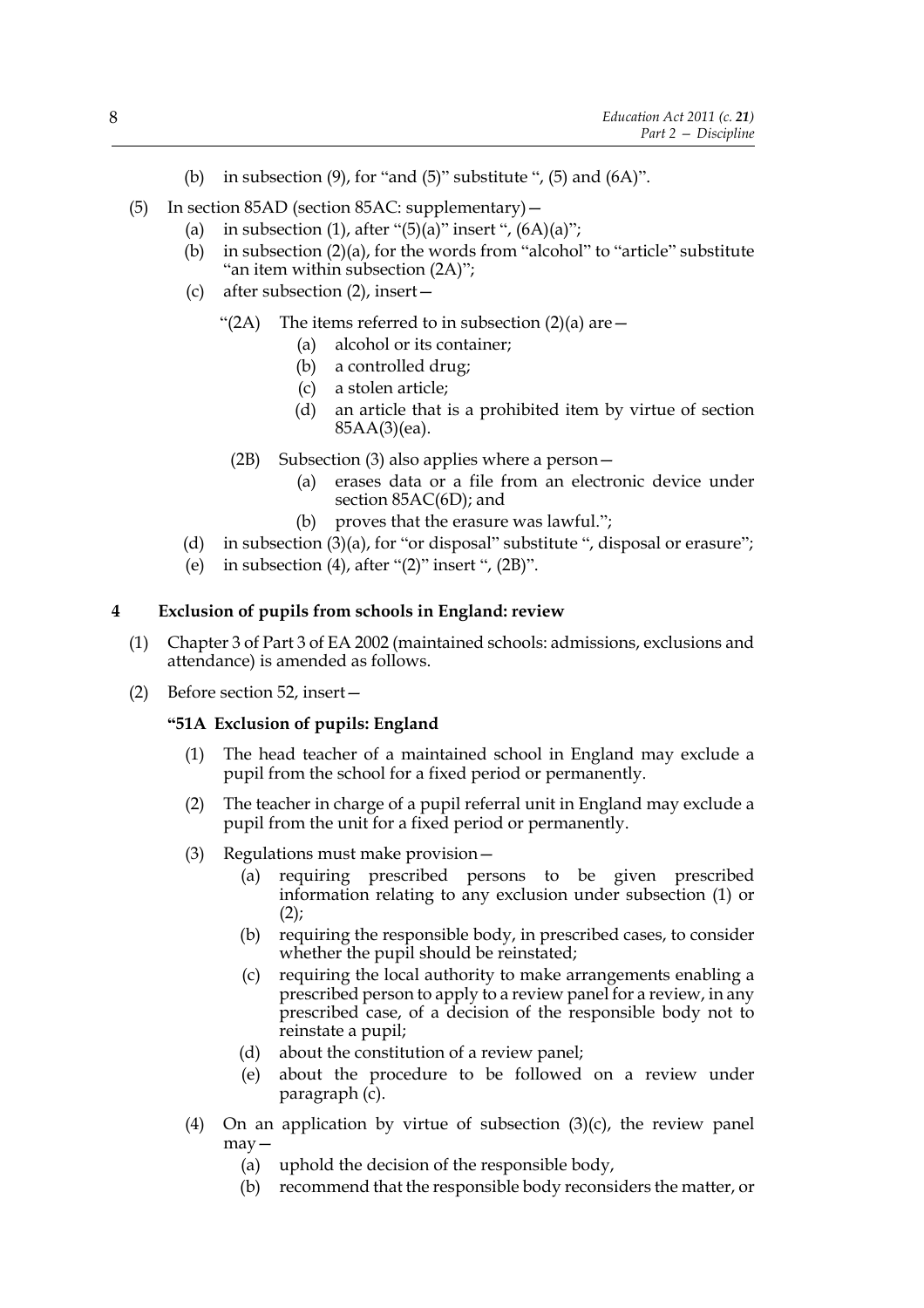- (c) if it considers that the decision of the responsible body was flawed when considered in the light of the principles applicable on an application for judicial review, quash the decision of the responsible body and direct the responsible body to reconsider the matter.
- (5) Regulations may provide for the panel to have supplementary powers, and in particular may provide that the panel has the power to make a direction about the effect on an excluded pupil of a recommendation under subsection (4)(b) or a direction under subsection (4)(c).
- (6) In a case where the panel gives a direction under subsection  $(4)(c)$  to the governing body of a maintained school, the panel may, in prescribed circumstances, order an adjustment of the school's budget share for a funding period.
- (7) Regulations must make provision about—
	- (a) how the amount of the adjustment is to be determined;
	- (b) the effect of the adjustment on the budget shares of other maintained schools for the funding period.
- (8) Regulations under this section may also make provision—
	- (a) for the payment by the local authority of allowances to members of the review panel;
	- (b) requiring a person or body exercising functions under subsection (1) or (2) or under the regulations to have regard to any guidance given from time to time by the Secretary of State;
	- (c) requiring local authorities to give prescribed information to the Secretary of State;
	- (d) in relation to any other matter relating to the exercise of the powers conferred by subsections (1) and (2).
- (9) Regulations made by virtue of subsection (8)(a) may provide for any of the provisions of sections 173 to 174 of the Local Government Act 1972 (allowances to members of local authorities and other bodies) to apply with prescribed modifications in relation to members of a review panel.
- (10) In this section—
	- "budget share" and "funding period" have the same meaning as in Part 2 of the School Standards and Framework Act 1998;
	- "exclude", in relation to the exclusion of a pupil from a school or pupil referral unit, means exclude on disciplinary grounds (and "exclusion" is to be construed accordingly);

"maintained school" has the same meaning as in Chapter 1;

- "the responsible body" means—
	- (a) in relation to exclusion from a maintained school, the governing body of the school;
	- (b) in relation to exclusion from a pupil referral unit, such person as may be prescribed.
- (11) In relation to any time when no responsible body is prescribed in relation to permanent exclusion from a pupil referral unit, subsection (3) has effect in relation to such an exclusion as if  $-$ 
	- (a) paragraph (b) were omitted, and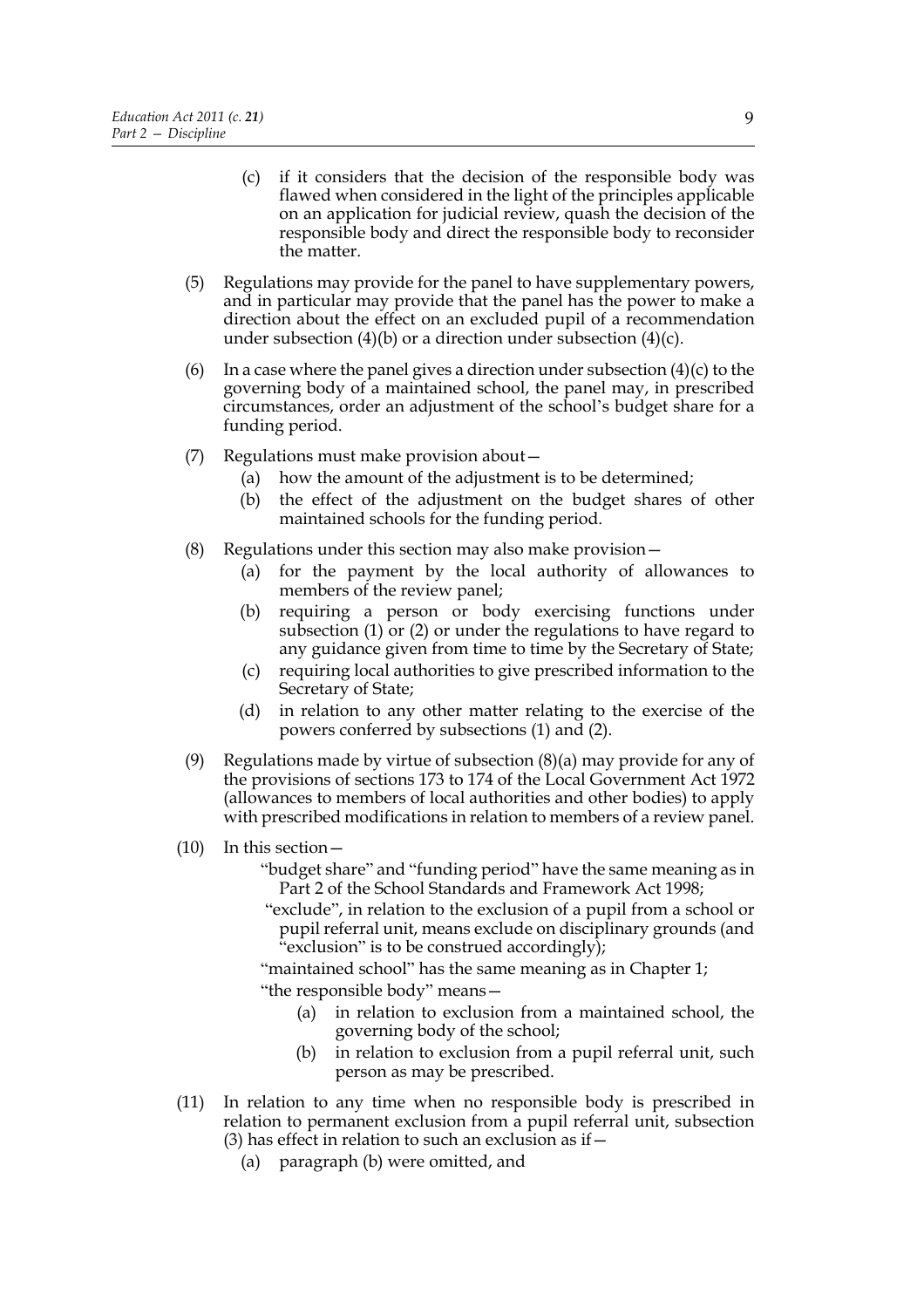- (b) the decision referred to in paragraph (c) were the decision of the teacher in charge of the unit permanently to exclude the pupil.
- (12) Regulations may make provision for this section and regulations made under it to apply, with prescribed modifications, in relation to Academies or a description of Academy."
- (3) In section 52 (exclusion of pupils)—
	- (a) in subsection (1), after "maintained school" insert "in Wales";
	- (b) in subsection (2), after "pupil referral unit" insert "in Wales";
	- (c) in subsection  $(4)$ 
		- (i) in paragraph (b), omit from first "(in" to "Wales)";
		- (ii) in paragraph (c), omit "the Secretary of State or" and "as the case may be,";
	- (d) in the heading, at the end insert ": Wales".
- (4) Schedule 1 (consequential amendments) has effect.

# **5 Repeal of requirement to give notice of detention to parent: England**

In section 92 of EIA 2006 (enforcement of disciplinary penalties: detention outside school sessions), in subsection (3)(d), after "that" insert ", in relation to a pupil at a school in Wales,".

# **6 Repeal of duty to enter into behaviour and attendance partnership**

Section 248 of ASCLA 2009 (co-operation with a view to promoting good behaviour etc: England) is repealed.

# **PART 3**

# SCHOOL WORKFORCE

# *Abolition of the General Teaching Council for England*

# **7 Abolition of the General Teaching Council for England**

- (1) Section 1 of THEA 1998 (the General Teaching Council for England) is amended as follows.
- (2) For subsection  $(1)$ , substitute  $-$ 
	- "(1) In this Act, "the Council" means the General Teaching Council for Wales (see section 8)."
- (3) For subsection (3), substitute  $-$ 
	- "(3) The functions conferred on the Council by or under this Chapter are exercisable by them only in relation to Wales."
- (4) Omit subsection (10).
- (5) For the heading, substitute "Aims and constitution of the Council".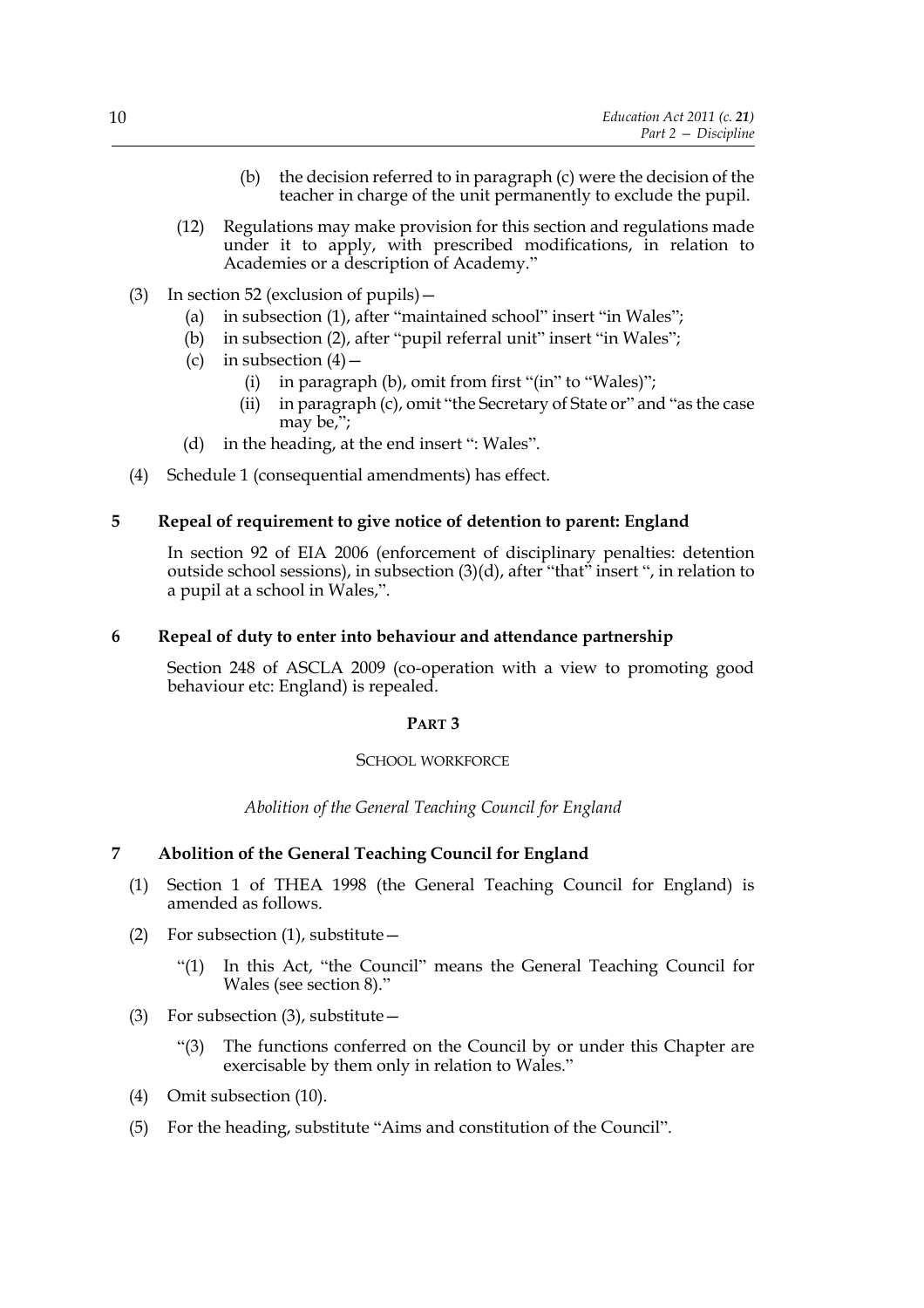# **8 Functions of Secretary of State in relation to teachers**

(1) In Part 8 of EA 2002 (teachers), after section 141 insert—

#### *"Teacher misconduct etc: England*

#### **141A Teachers to whom sections 141B to 141E apply**

- (1) Sections 141B to 141E apply to a person who is employed or engaged to carry out teaching work at—
	- (a) a school in England,
	- (b) a sixth form college in England,
	- (c) relevant youth accommodation in England, or
	- (d) a children's home in England.
- (2) In subsection  $(1)$ 
	- "children's home" has the same meaning as in the Care Standards Act 2000;
	- "teaching work" means work of a kind specified in regulations under this section (and such regulations may make provision by reference to specified activities or by reference to the circumstances in which activities are carried out).

# **141B Investigation of disciplinary cases by Secretary of State**

- (1) The Secretary of State may investigate a case where an allegation is referred to the Secretary of State that a person to whom this section applies—
	- (a) may be guilty of unacceptable professional conduct or conduct that may bring the teaching profession into disrepute, or
	- (b) has been convicted (at any time) of a relevant offence.
- (2) Where the Secretary of State finds on an investigation of a case under subsection (1) that there is a case to answer, the Secretary of State must decide whether to make a prohibition order in respect of the person.
- (3) Schedule 11A (regulations about decisions under subsection (2)) has effect.
- (4) In this section
	- a "prohibition order" means an order prohibiting the person to whom it relates from carrying out teaching work;

"teaching work" has the same meaning as in section 141A(1);

"relevant offence", in relation to a person, means—

- (a) in the case of a conviction in England and Wales, a criminal offence other than one having no material relevance to the person's fitness to be a teacher, and
- (b) in the case of a conviction elsewhere, an offence which, if committed in England and Wales, would be within paragraph (a).

#### **141C List of persons prohibited from teaching etc**

- (1) The Secretary of State must keep a list containing—
	- (a) the names of persons in relation to whom a prohibition order has effect, and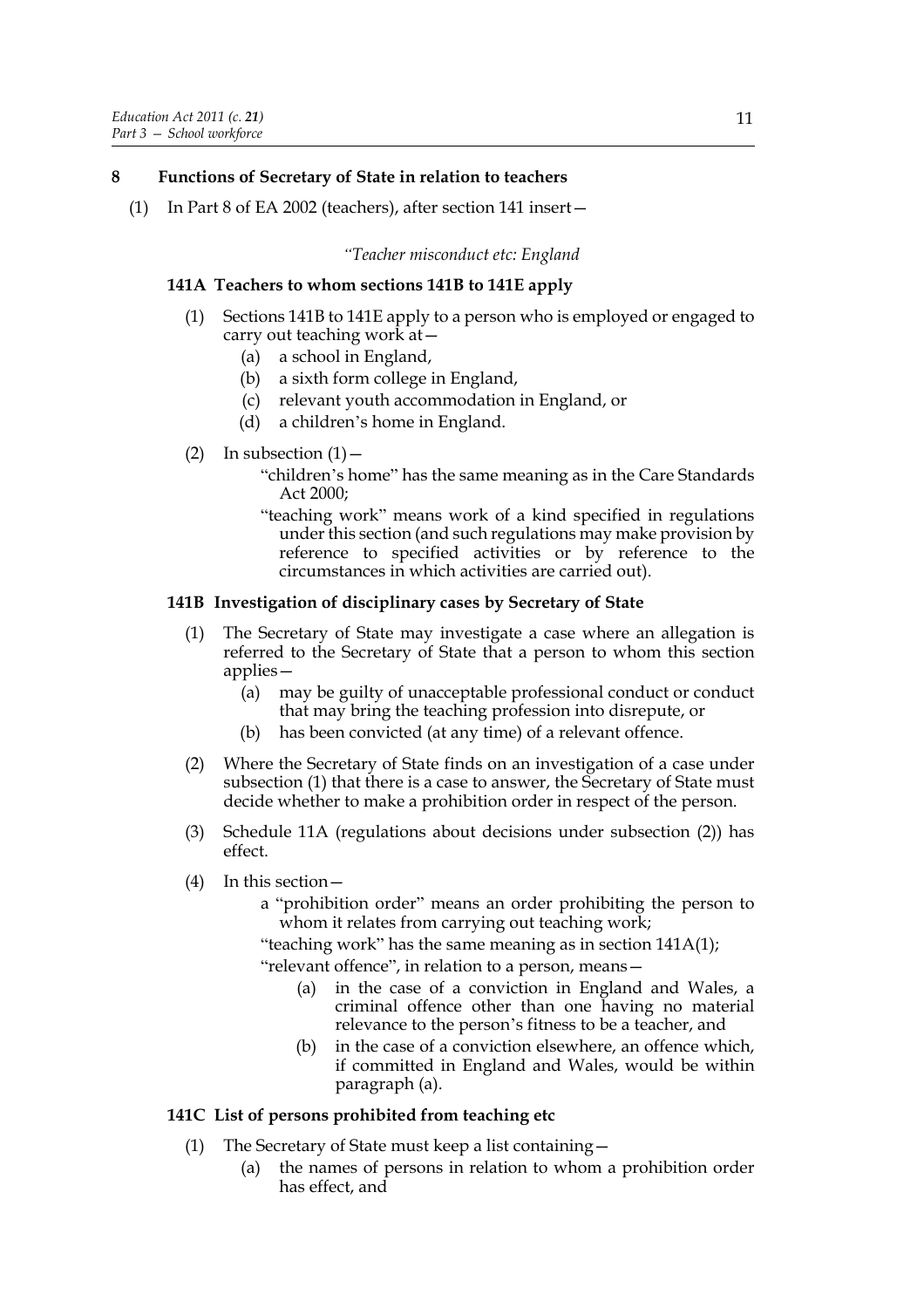- (b) the names of persons who have begun, but have failed satisfactorily to complete, an induction period under section 135A in such circumstances as may be prescribed.
- (2) The Secretary of State may include on the list the name of any person who has been prohibited from teaching in Wales, Scotland or Northern Ireland that the Secretary of State thinks appropriate to include on the list.
- (3) The Secretary of State must secure that, where the name of a person is included on the list because an interim prohibition order has effect in respect of the person, there is an indication on the list to that effect.
- (4) The Secretary of State must secure that, where the name of a person is included on the list because the person has failed satisfactorily to complete an induction period under section 135A, there is an indication on the list to that effect.
- (5) The list may contain such other information in relation to the persons whose names are included on it as the Secretary of State considers appropriate.
- (6) The list must be available for inspection by members of the public.
- (7) In this section—

"prohibition order" has the same meaning as in section 141B;

"interim prohibition order" means an order made by virtue of paragraph 3 of Schedule 11A.

#### **141D Supply of information following dismissal, resignation etc**

- (1) This section applies where a relevant employer has ceased to use the services of a teacher because the teacher has been guilty of serious misconduct.
- (2) This section also applies where a relevant employer might have ceased to use the services of a teacher as mentioned in subsection (1) had the teacher not ceased to provide those services.
- (3) The employer must consider whether it would be appropriate to provide prescribed information about the teacher to the Secretary of State.
- (4) In this section—

"relevant employer" means—

- (a) a local authority;
- (b) a person exercising a function relating to the provision of education on behalf of a local authority;
- (c) the proprietor of a school;
- (d) a sixth form college corporation;
- (e) a person who employs a person to teach in a children's home or in relevant youth accommodation;
- "education" includes vocational, social, physical and recreational training;
- "children's home" has the same meaning as in the Care Standards Act 2000;

"services" includes professional and voluntary services;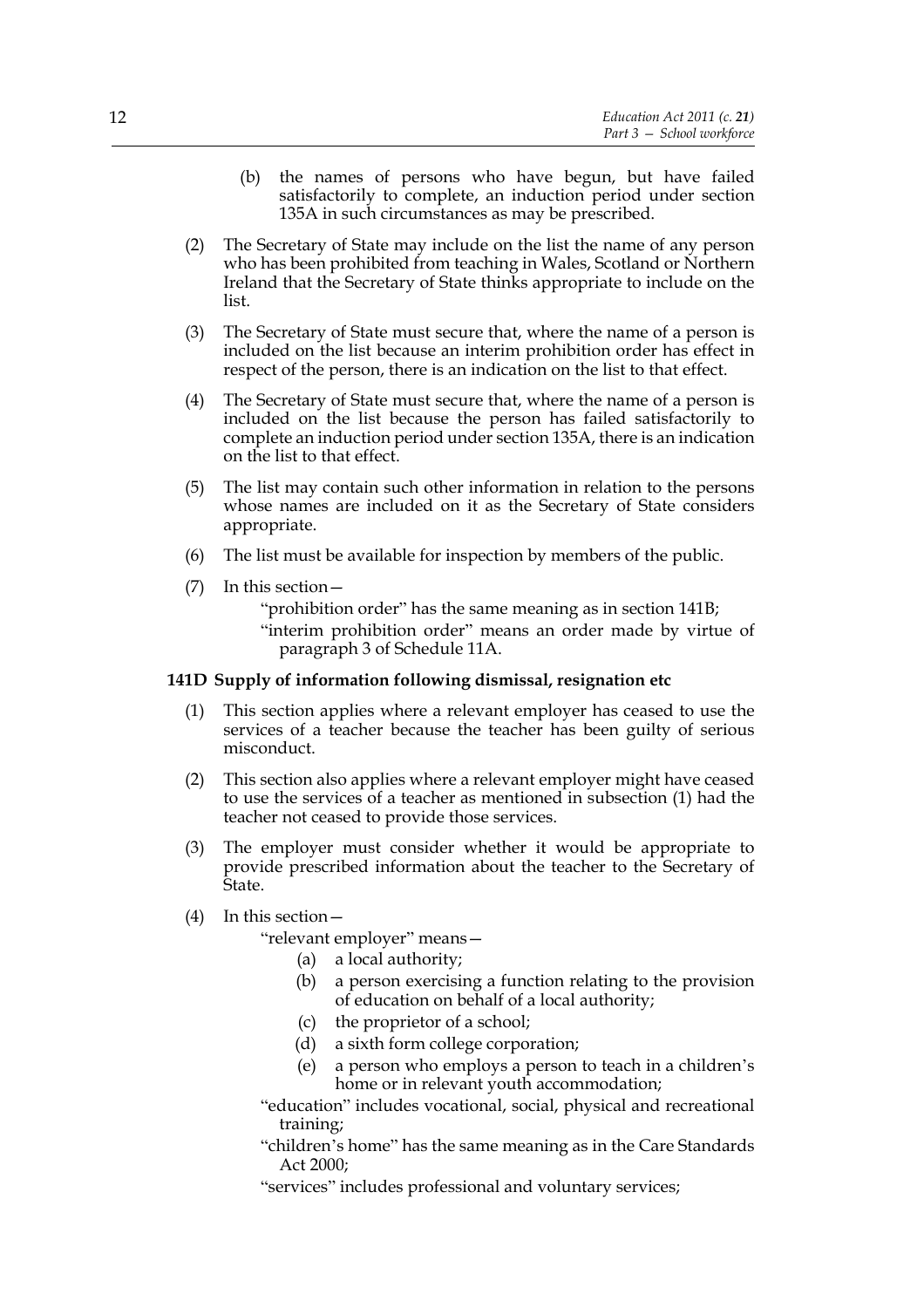"teacher" means a person within section 141A(1).

# **141E Supply of information by contractor, agency etc**

- (1) This section applies where arrangements have been made by a person (the "agent") for a teacher to carry out work at the request of or with the consent of a relevant employer (whether or not under a contract) and the agent has terminated the arrangements because the teacher has been guilty of serious misconduct.
- (2) This section also applies where the agent—
	- (a) might have terminated the arrangements as mentioned in subsection (1) had the teacher not terminated them, or
	- (b) might have refrained from making new arrangements because of the teacher's serious misconduct had the teacher not ceased to be available for work.
- (3) The agent must consider whether it would be appropriate to provide prescribed information about the teacher to the Secretary of State.
- (4) In this section "relevant employer" and "teacher" have the same meanings as in section 141D."
- (2) In EA 2002, after Schedule 11, insert—

"SCHEDULE 11A Section 141B

# REGULATIONS ABOUT DECISIONS UNDER SECTION 141B

# *Regulations: general*

1 The Secretary of State must make regulations in accordance with the following provisions of this Schedule.

*Procedure for decisions under section 141B(2)*

- 2 (1) Regulations under paragraph 1 must make provision about the procedure to be followed by the Secretary of State in reaching a decision under section 141B(2).
	- (2) The regulations must not require a person to give evidence or produce any document or other material evidence which the person could not be compelled to give or produce in civil proceedings in any court in England and Wales.
	- (3) The regulations may make provision for any functions of the Secretary of State under section 141B to be excluded or restricted in such circumstances as may be specified in or determined under the regulations.
	- (4) The circumstances include, in particular, where the Secretary of State considers this to be appropriate taking into account the powers of the Independent Safeguarding Authority under the Safeguarding Vulnerable Groups Act 2006.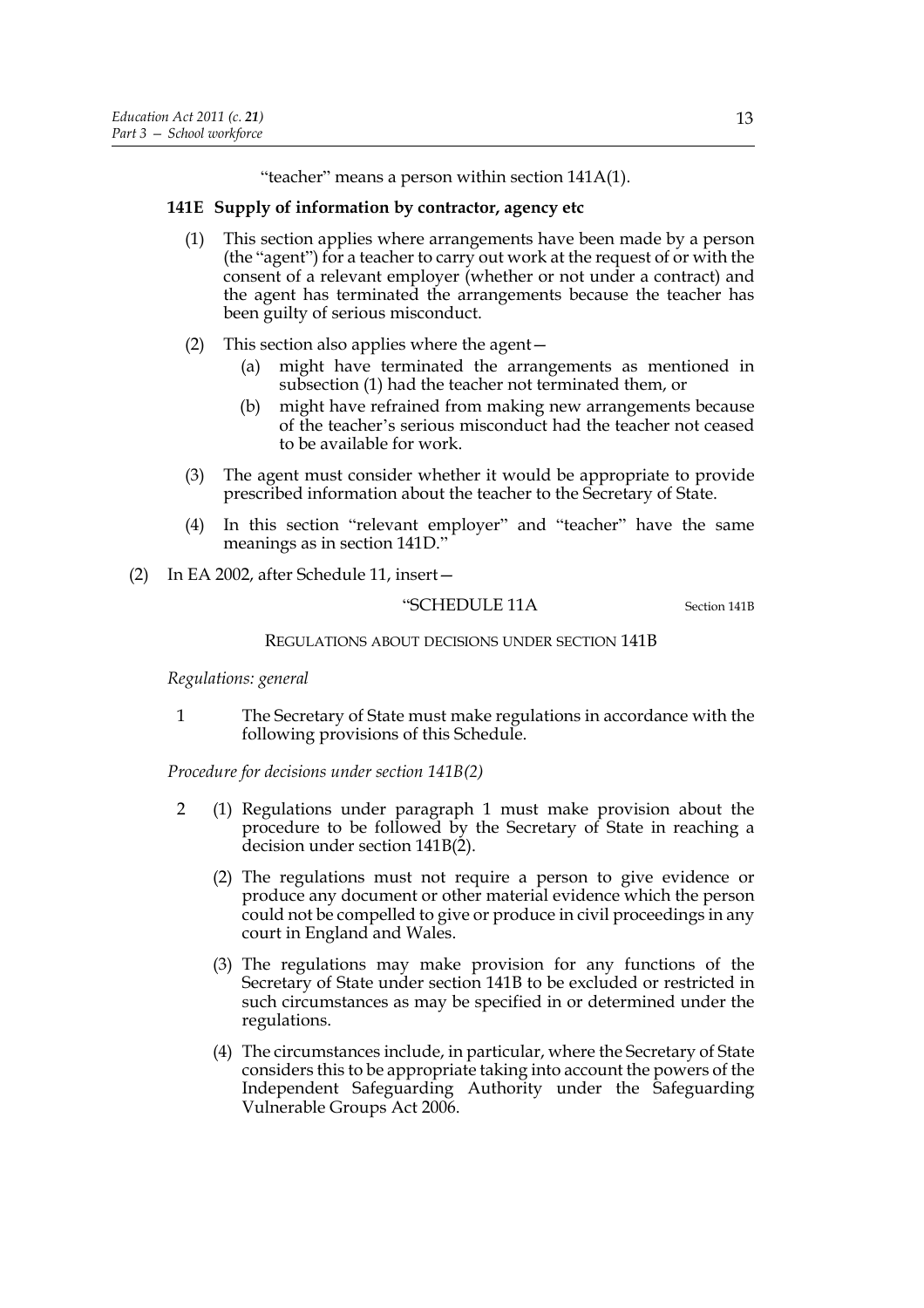*Interim prohibition orders*

- 3 (1) Regulations under paragraph 1 may make provision for the Secretary of State to make an interim prohibition order, pending the Secretary of State's final decision under section 141B(2).
	- (2) Regulations about interim prohibition orders must provide that an interim prohibition order may be made only if the Secretary of State considers that it is necessary in the public interest to do so.
	- (3) Regulations about interim prohibition orders must provide that the Secretary of State must review an interim prohibition order—
		- (a) within six months of the order being made, and
		- (b) within each subsequent six month period,

if the person to whom the order relates makes an application to the Secretary of State for such a review.

#### *Prohibition orders*

- 4 (1) Regulations under paragraph 1 may make provision—
	- (a) about the service on a person to whom a prohibition order relates of notice of the order and of the right to appeal against the order under paragraph 5;
	- (b) about the publication of information relating to the case of a person to whom a prohibition order relates;
	- (c) prescribing circumstances in which a person to whom a prohibition order relates may nevertheless carry out teaching work (within the meaning of section 141A).
	- (2) Regulations under paragraph 1 may also make provision—
		- (a) as to the time when a prohibition order takes effect;
		- (b) allowing a person to whom a prohibition order relates to apply to the Secretary of State for the order to be set aside;
		- (c) as to the minimum period for which a prohibition order must be in effect before such an application may be made;
		- (d) as to the procedure relating to such an application.

*Appeals against prohibition orders*

- 5 (1) Regulations under paragraph 1 must make provision conferring on a person to whom a prohibition order relates a right to appeal against the order to the High Court.
	- (2) The regulations must provide that an appeal must be brought within 28 days of the person being served with notice of the prohibition order.
	- (3) No appeal is to lie from any decision of the Court on such an appeal.
	- (4) In this paragraph, "prohibition order" does not include an interim prohibition order made by virtue of paragraph 3.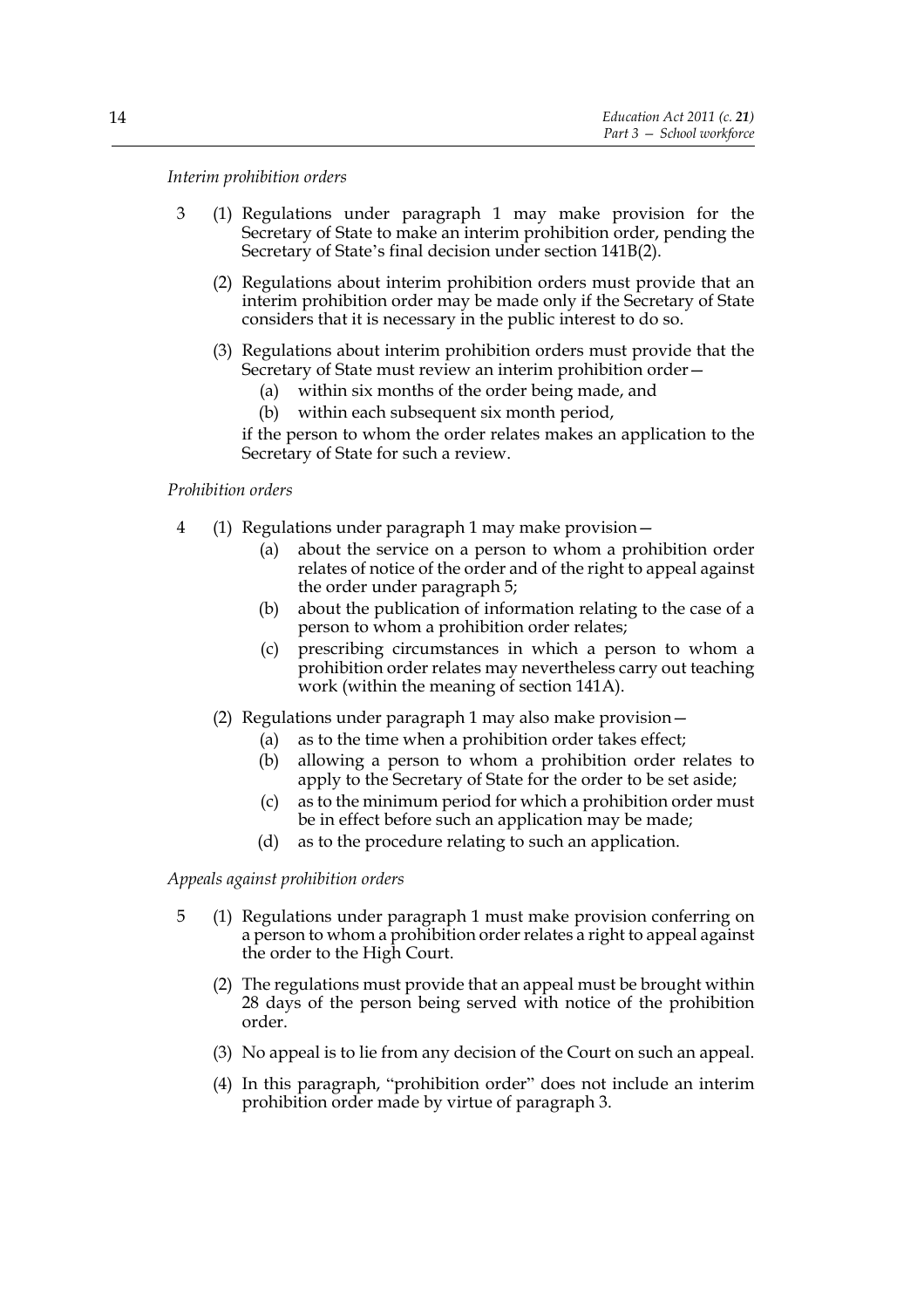*Supplementary provisions*

- 6 (1) Regulations under paragraph 1 may make incidental and supplementary provision, including provision—
	- (a) where a prohibition order has effect in relation to a person, for the Secretary of State to serve notice of the order on the person's employer;
	- (b) requiring the employer of such a person to take such steps in consequence of the order (which may include dismissing the person) as may be prescribed;
	- (c) authorising the delegation of functions conferred by virtue of this Schedule and the determination of matters by any person or persons specified in the regulations.
	- (2) Regulations under paragraph 1 may also make provision—
		- (a) for the Secretary of State to make a decision in a particular case about the effect in England of an order prohibiting a person from teaching in schools in Wales, Scotland or Northern Ireland;
		- (b) about the effect in general in England of orders prohibiting a person from teaching in schools in Wales, Scotland or Northern Ireland."

# **9 Requirement for teachers in England to serve induction period**

In Part 8 of EA 2002 (teachers), after section 135 insert—

# *"Induction periods: teachers in England*

# **135A Requirement to serve induction period: teachers in England**

- (1) Regulations may make provision for, and in connection with, requiring persons employed as teachers at relevant schools in England, subject to such exceptions as may be provided by or under the regulations, to have satisfactorily completed an induction period of not less than three school terms in—
	- (a) a relevant school,
	- (b) in such circumstances as may be prescribed, a nursery school that—
		- (i) is not maintained by a local authority, and
		- (ii) is not a special school,
	- (c) in such circumstances as may be prescribed, an independent school, or
	- (d) in such circumstances as may be prescribed, an institution within the further education sector (or an institution within the further education sector of a prescribed description).
- (2) Regulations under this section may, in particular, make provision—
	- (a) as to the length of the induction period in any prescribed circumstances;
	- (b) as to periods of employment which are to count towards the induction period;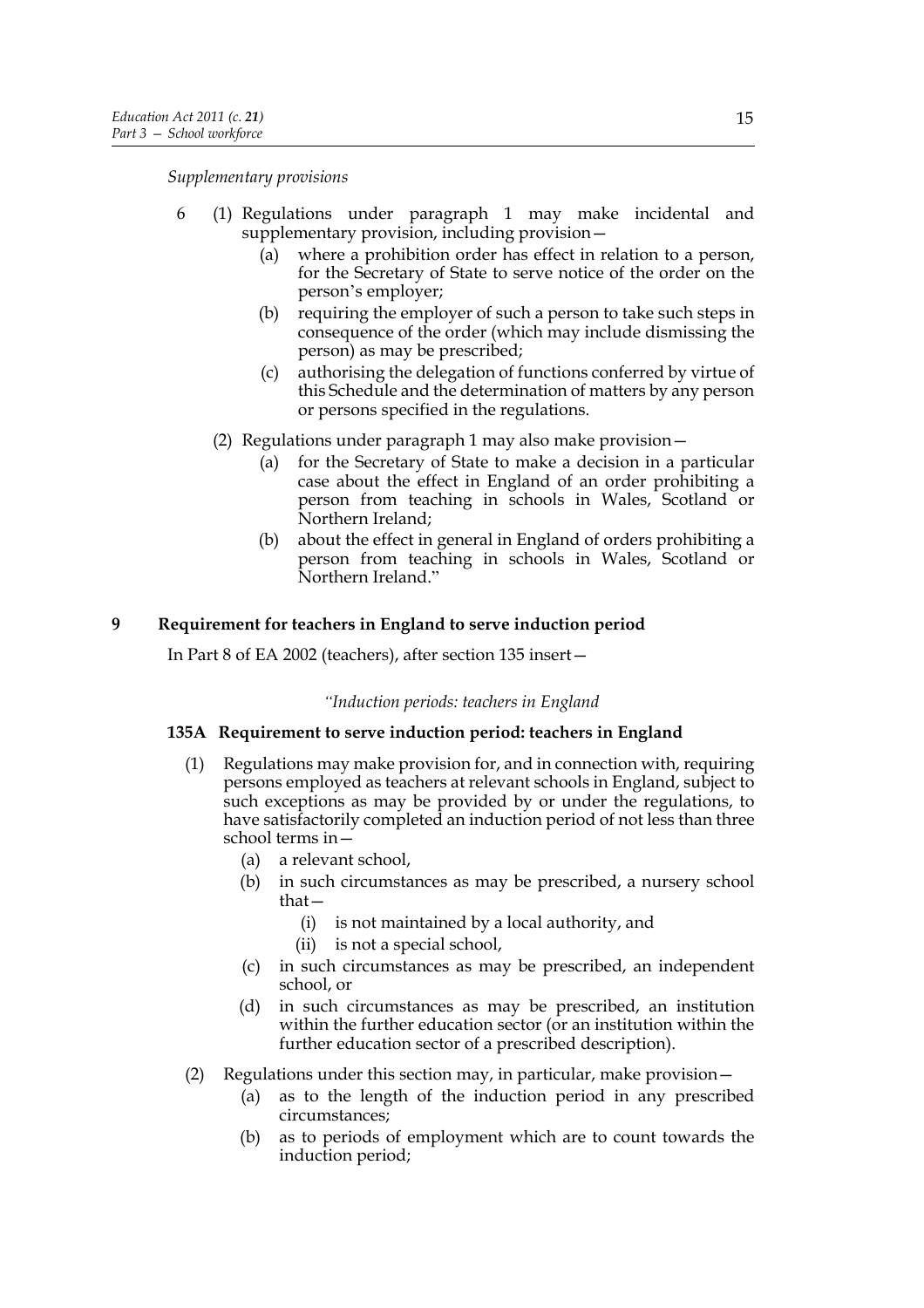- (c) as to the number of induction periods that a person may serve, and the circumstances in which a person may serve more than one induction period;
- (d) precluding a relevant school, in such circumstances as may be prescribed, from being one at which an induction period may be served;
- (e) as to supervision and training during a person's induction period;
- (f) authorising the Secretary of State to determine the standards against which a person is to be assessed for the purpose of deciding whether the person has satisfactorily completed an induction period;
- (g) requiring the appropriate body to decide whether a person  $-$ 
	- (i) has achieved those standards and has accordingly satisfactorily completed his or her induction period, or
	- (ii) should have his or her induction period extended by such period as may be determined by the appropriate body, or
	- (iii) has failed satisfactorily to complete his or her induction period;
- (h) requiring the head teacher of a school to make a recommendation to the appropriate body as to whether a person has achieved the standards mentioned in paragraph (f);
- (i) requiring the appropriate body to inform the Secretary of State of any decision under paragraph (g);
- (j) requiring the employer of a person employed as a teacher at a relevant school to secure—
	- (i) the termination of that person's employment as a teacher, or
	- (ii) that the person only undertakes such teaching duties as may be determined in accordance with the regulations,

in such circumstances following a decision that the person has failed satisfactorily to complete his or her induction period as may be prescribed;

- (k) authorising or requiring the appropriate body to exercise such other functions as may be prescribed (which may include functions with respect to the provision of assistance to schools or to institutions within the further education sector or of training for teachers);
- (l) authorising the appropriate body in such circumstances as may be prescribed to make such reasonable charges in connection with the exercise of its functions under the regulations as it may determine;
- (m) requiring any person or body exercising any prescribed function under the regulations to have regard to any guidance given from time to time by the Secretary of State as to the exercise of that function.
- (3) Regulations under subsection  $(1)(d)$  may, in particular  $-$ 
	- (a) provide that an induction period may not be begun without approval of the appropriate body for the serving of that induction period;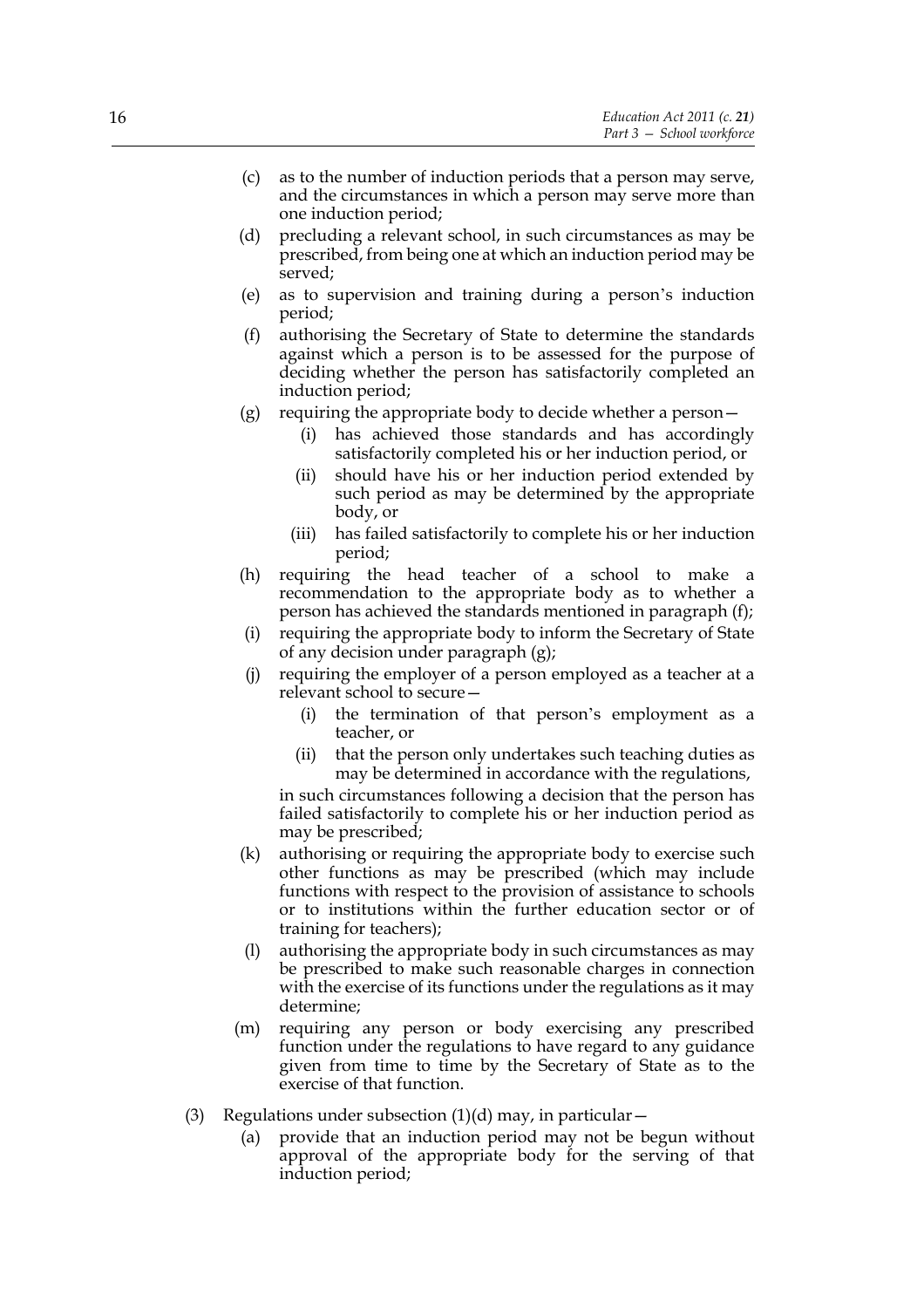- (b) provide for approval to be general or specific;
- (c) make provision (including transitional provision) about the withdrawal of approval;
- (d) impose conditions or limitations on the appropriate body's power to give or withhold approval.

# (4) In this section—

- "the appropriate body" means such person or body (including a local authority) as may be prescribed by, or determined by the Secretary of State in accordance with, regulations under this section (and such regulations may provide for an appropriate body which is not a local authority to include a representative of such an authority);
- "relevant school" means a school maintained by a local authority or a special school not so maintained.
- (5) In the application of this section to an institution within the further education sector—
	- (a) a reference to a school term is to be read as a reference to a term of the institution;
	- (b) a reference to the head teacher of a school is to be read as a reference to the principal of the institution.

#### **135B Induction periods: appeals**

- (1) Regulations under section 135A must include provision conferring on a person aggrieved by a decision under subsection  $(2)(g)$  of that section a right to appeal against the decision to the Secretary of State.
- (2) A decision on an appeal made by virtue of subsection (1) is to be final.
- (3) Regulations under section 135A made in pursuance of subsection (1) may make provision for, or for the determination in accordance with the regulations of, such matters relating to appeals as the Secretary of State considers necessary or expedient.

#### **135C Induction periods: supplementary**

- (1) During the induction period which a person is required to serve by virtue of regulations under section 135A, the provisions of section 131 (appraisal of teachers' performance) and regulations under that section do not apply to the person.
- (2) Where, in accordance with a requirement imposed by virtue of subsection (2)(j)(ii) of section 135A, a teacher employed at a school maintained by a local authority—
	- (a) continues to be employed at the school, but
	- (b) is not undertaking his or her normal teaching duties there,

any costs incurred by the local authority in respect of the teacher's emoluments are not to be met from the school's budget share for any funding period except in so far as the authority have good reason for deducting those costs, or any part of those costs, from that share.

Nothing in this subsection applies to a maintained school at any time when the school does not have a delegated budget.

(3) In subsection  $(2)$  –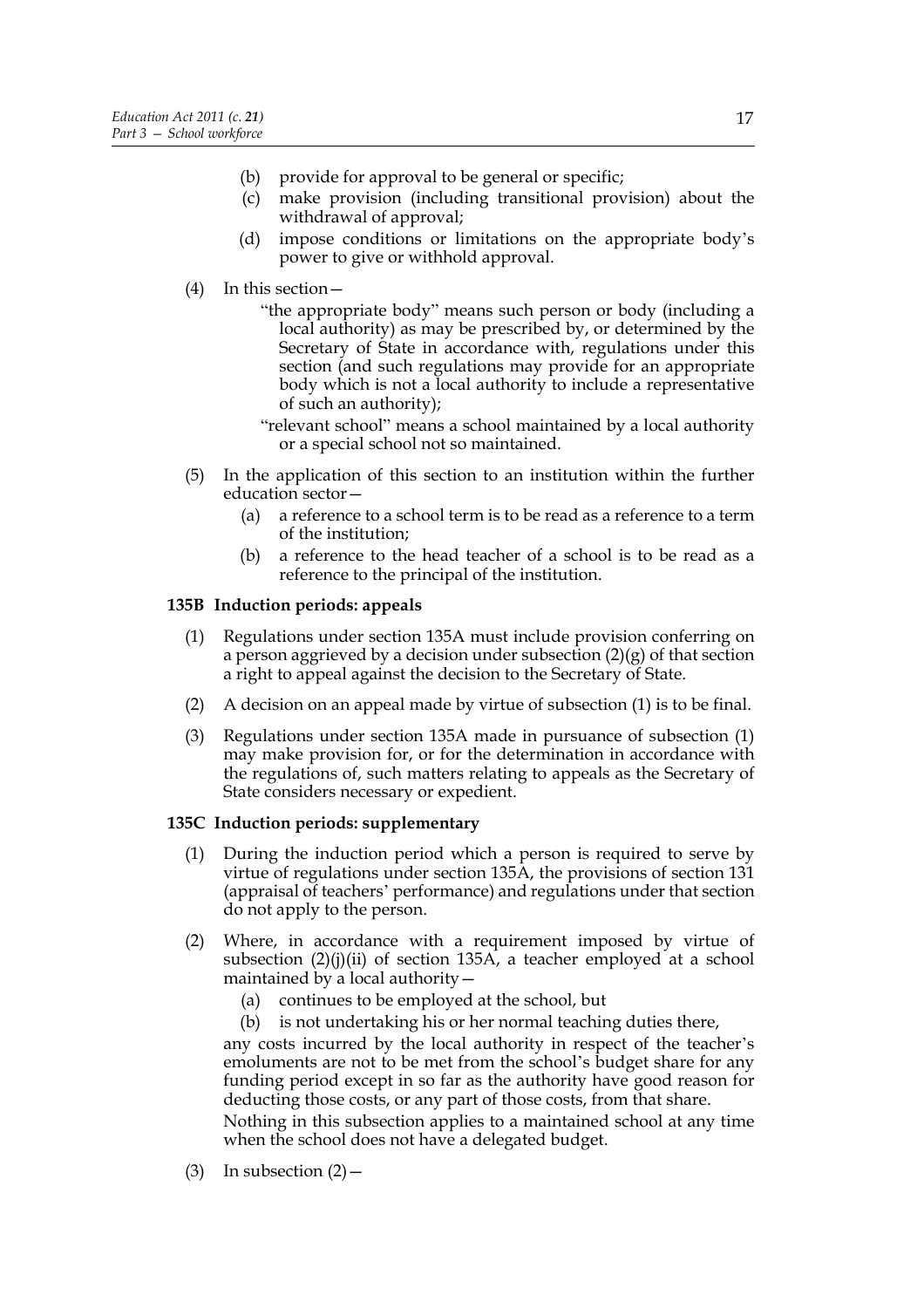- (a) the references to a school's budget share and to a school not having a delegated budget have the same meaning as in Part 2 of the School Standards and Framework Act 1998;
- (b) "funding period", in relation to a school's budget share, has the same meaning as in that Part.
- (4) Sections 496 and 497 of the Education Act 1996 (default powers of Secretary of State) have effect in relation to the duties imposed and powers conferred by virtue of section 135A as if the bodies to which those sections apply included—
	- (a) the governing body of a special school that is not maintained by a local authority;
	- (b) the governing body (within the meaning given by section 90(1) of the Further and Higher Education Act 1992) of an institution within the further education sector;
	- (c) the appropriate body (within the meaning of section 135A)."

# **10 Abolition of the GTCE: transitional provision**

- (1) Subsections (2) to (9) apply to a disciplinary order made by the General Teaching Council for England ("the Council") by virtue of Schedule 2 to THEA 1998 that is in force immediately before the commencement date.
- (2) A prohibition order is to be treated, after the commencement date, as if it were a prohibition order made by the Secretary of State under section 141B of EA 2002.
- (3) A conditional registration order is to continue in force for the period during which any condition specified in the order has effect, or, if any condition specified in the order has effect without limit of time, until such time as the order is revoked.
- (4) A suspension order is to continue in force until the later of  $-$ 
	- (a) the end of the suspension period specified in the order, and
	- (b) the date on which the person to whom the order relates has complied with any condition specified in the order by virtue of paragraph  $4(2)$  of Schedule 2 to THEA 1998.
- (5) Where a conditional registration order remains in force after the commencement date by virtue of subsection (3), sub-paragraphs (1) to (3) of paragraph 3 of Schedule 2 to THEA 1998 continue to apply to the order, but with the modification specified in subsection (6).
- (6) Sub-paragraph (1) of paragraph 3 is modified so that for the words "eligible for registration under section 3" there is substituted "allowed to carry out teaching work within the meaning of section 141A of the Education Act 2002".
- (7) Where a suspension order remains in force after the commencement date by virtue of subsection (4), sub-paragraphs (1) to (3) of paragraph 4 of Schedule 2 to THEA 1998 continue to apply to the order, but with the modifications specified in subsection (8).
- (8) Sub-paragraphs (1) and (2) of paragraph 4 are modified as follows—
	- (a) in sub-paragraph  $(1)$  -
		- (i) in paragraph (a), for the words "eligible for registration under section 3" there is substituted "allowed to carry out teaching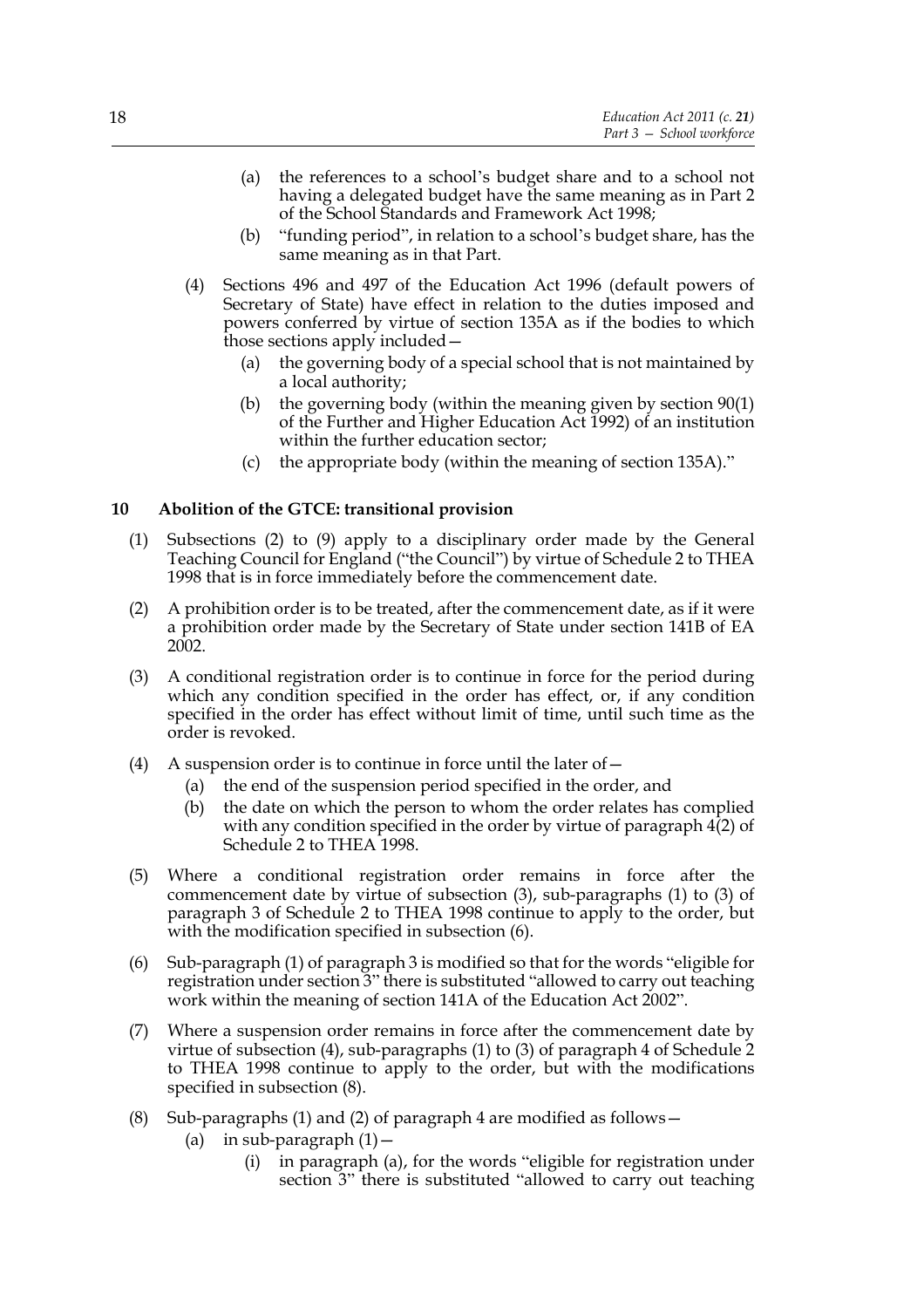work within the meaning of section 141A of the Education Act 2002";

- (ii) paragraph (b) (and the "and" preceding it) is omitted;
- (iii) in the words following paragraph (b), for "become so eligible" there is substituted "be allowed to carry out such work";
- (b) in sub-paragraph (2)—
	- (i) in paragraph (a), for "become eligible again for registration under section 3" there is substituted "be allowed to carry out teaching work within the meaning of section 141A of the Education Act 2002";
	- (ii) in paragraph (b), for "become so eligible" there is substituted "be allowed to carry out such work".
- (9) Where a conditional registration order or a suspension order remains in force after the commencement date by virtue of subsection  $(3)$  or  $(4)$  –
	- (a) any regulations under Schedule 2 to THEA 1998 that make provision about the variation or revocation of disciplinary orders continue to apply in relation to the order, but those regulations have effect as if functions conferred on the Council (or a committee of the Council) by the regulations had been transferred to the Secretary of State;
	- (b) regulations under paragraph 6 of Schedule 2 to THEA 1998 (appeals against disciplinary orders to High Court) continue to apply;
	- (c) the Secretary of State may consider an application to vary or revoke the order.
- (10) The Secretary of State may include on the list maintained under section 141C of EA 2002 (list of persons prohibited from teaching etc) any person in relation to whom a conditional registration order or a suspension order is in force.
- (11) Where immediately before the commencement date a teacher in England was the subject of an investigation by the Council (or a committee of the Council) by virtue of Schedule 2 to THEA 1998, the Secretary of State may continue the investigation and make a decision under section 141B of EA 2002.
- (12) In this section—
	- "the commencement date" means the date on which section 7 (abolition of the General Teaching Council for England) comes into force;
	- "disciplinary order", "conditional registration order" and "suspension order" have the same meanings as in Schedule 2 to THEA 1998 (see paragraph 2(3)).

# **11 Abolition of the GTCE: consequential amendments**

- (1) Schedule 2 (consequential amendments) has effect.
- (2) The Secretary of State may by order make changes in consequence of sections 7 to 10 to any provision of subordinate legislation made before the date on which this Act is passed.
- (3) "Subordinate legislation" has the meaning given by section 21(1) of the Interpretation Act 1978.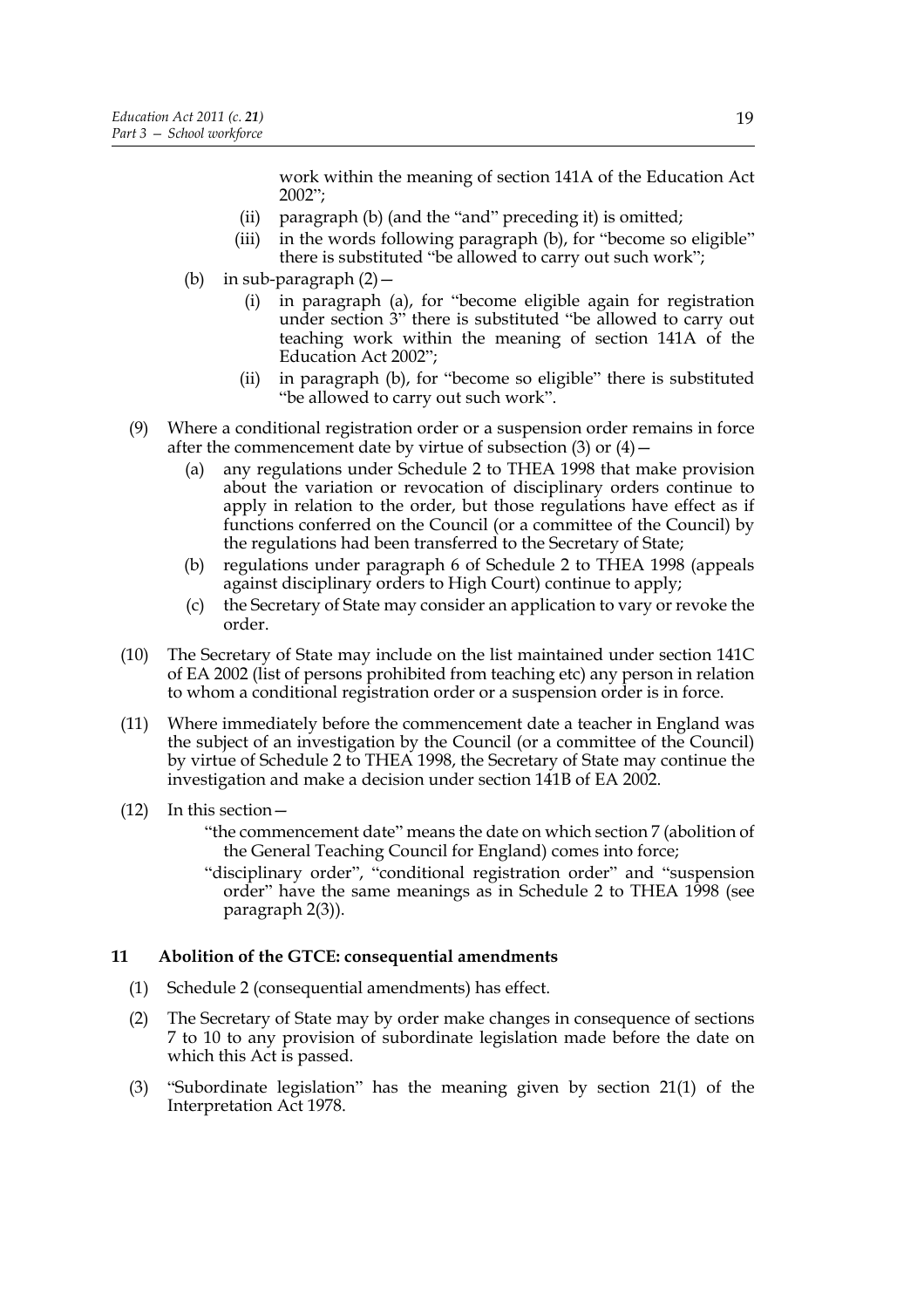# **12 Abolition of the GTCE: transfer schemes**

Schedule 3 (schemes for the transfer of staff, property, rights and liabilities from the General Teaching Council for England to the Secretary of State) has effect.

#### *Reporting restrictions*

# **13 Restrictions on reporting alleged offences by teachers**

(1) In Part 8 of EA 2002 (teachers), after section 141E (inserted by section 8), insert—

*"Allegations of offences committed by teachers in England and Wales: reporting restrictions*

# **141F Restrictions on reporting alleged offences by teachers**

- (1) This section applies where a person who is employed or engaged as a teacher at a school is the subject of an allegation falling within subsection (2).
- (2) An allegation falls within this subsection if
	- it is an allegation that the person is or may be guilty of a relevant criminal offence, and
	- (b) it is made by or on behalf of a registered pupil at the school.
- (3) No matter relating to the person is to be included in any publication if it is likely to lead members of the public to identify the person as the teacher who is the subject of the allegation.
- (4) Any person may make an application to a magistrates' court for an order dispensing with the restrictions imposed by subsection (3).
- (5) The court may make an order dispensing with the restrictions, to the extent specified in the order, if it is satisfied that it is in the interests of justice to do so, having regard to the welfare of—
	- (a) the person who is the subject of the allegation, and
	- (b) the victim of the offence to which the allegation relates.
- (6) The power under subsection (5) may be exercised by a single justice.
- (7) In the case of a decision to make or refuse to make an order under subsection (5), a person mentioned in subsection (8) may, in accordance with Criminal Procedure Rules—
	- (a) appeal to the Crown Court against the decision, or
	- (b) appear or be represented at the hearing of such an appeal.
- (8) The persons referred to in subsection  $(7)$  are  $-$ 
	- (a) a person who was a party to the proceedings on the application for the order;
	- (b) any other person with the leave of the Crown Court.
- (9) On an appeal under subsection (7), the Crown Court may—
	- (a) make such order as is necessary to give effect to its determination of the appeal, and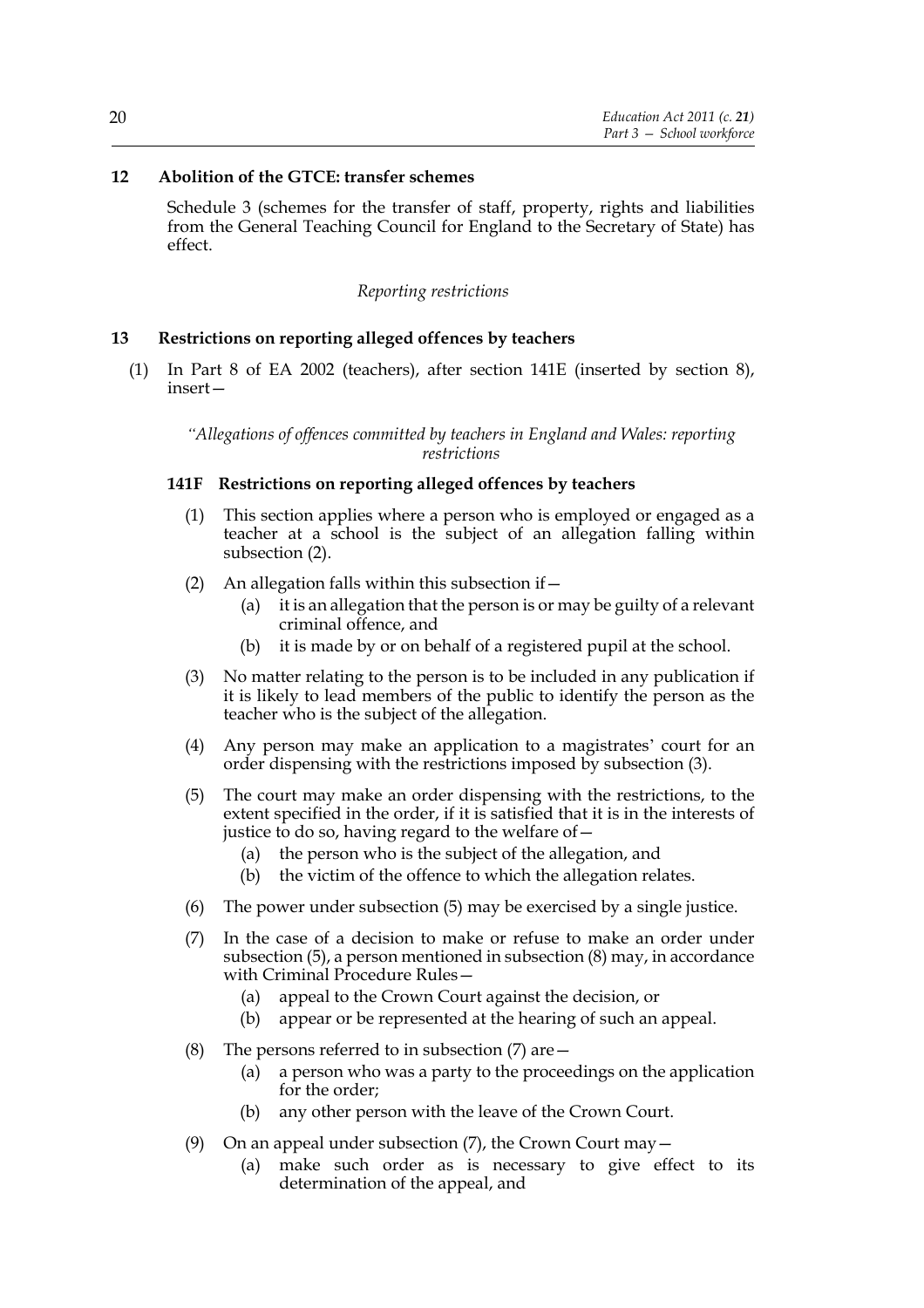- (b) make such incidental or consequential orders as appear to it to be just.
- (10) The restrictions in subsection (3) cease to apply once proceedings for the offence have been instituted.
- (11) The restrictions in subsection (3) also cease to apply if  $-$ 
	- (a) the Secretary of State publishes information about the person who is the subject of the allegation in connection with an investigation or decision under section 141B (investigation of disciplinary cases by Secretary of State) relating to the same allegation, or
	- (b) the General Teaching Council for Wales publishes information about the person who is the subject of the allegation in connection with an investigation, hearing or determination under Schedule 2 to the Teaching and Higher Education Act 1998 (investigation of disciplinary cases by the General Teaching Council for Wales) relating to the same allegation.
- (12) The restrictions in subsection (3) also cease to apply if  $-$ 
	- (a) the person who is the subject of the allegation includes a matter in a publication, or
	- (b) another person includes a matter in a publication with the written consent of the person who is the subject of the allegation;

and, in either case, the inclusion of the matter in the publication would otherwise be in breach of subsection (3).

- (13) Written consent is to be ignored for the purposes of subsection (12)(b) if it is proved that any person interfered unreasonably with the peace or comfort of the person giving the consent, with intent to obtain it.
- (14) In this section—
	- "publication" includes any speech, writing, relevant programme or other communication in whatever form, which is addressed to the public at large or any section of the public (and for this purpose, every relevant programme shall be taken to be so addressed), but does not include—
		- (a) an indictment or other document prepared for use in particular legal proceedings, or
		- (b) a document published by the regulator of a profession of which the person who is the subject of the allegation is a member in connection with disciplinary proceedings in relation to the person;
	- "relevant criminal offence", in relation to a person employed or engaged as a teacher at a school, means an offence against the law of England and Wales where the victim of the offence is a registered pupil at the school;
	- "relevant programme" means a programme included in a programme service, within the meaning of the Broadcasting Act 1990.
- (15) For the purposes of this section, proceedings for an offence are instituted at the earliest of the following times-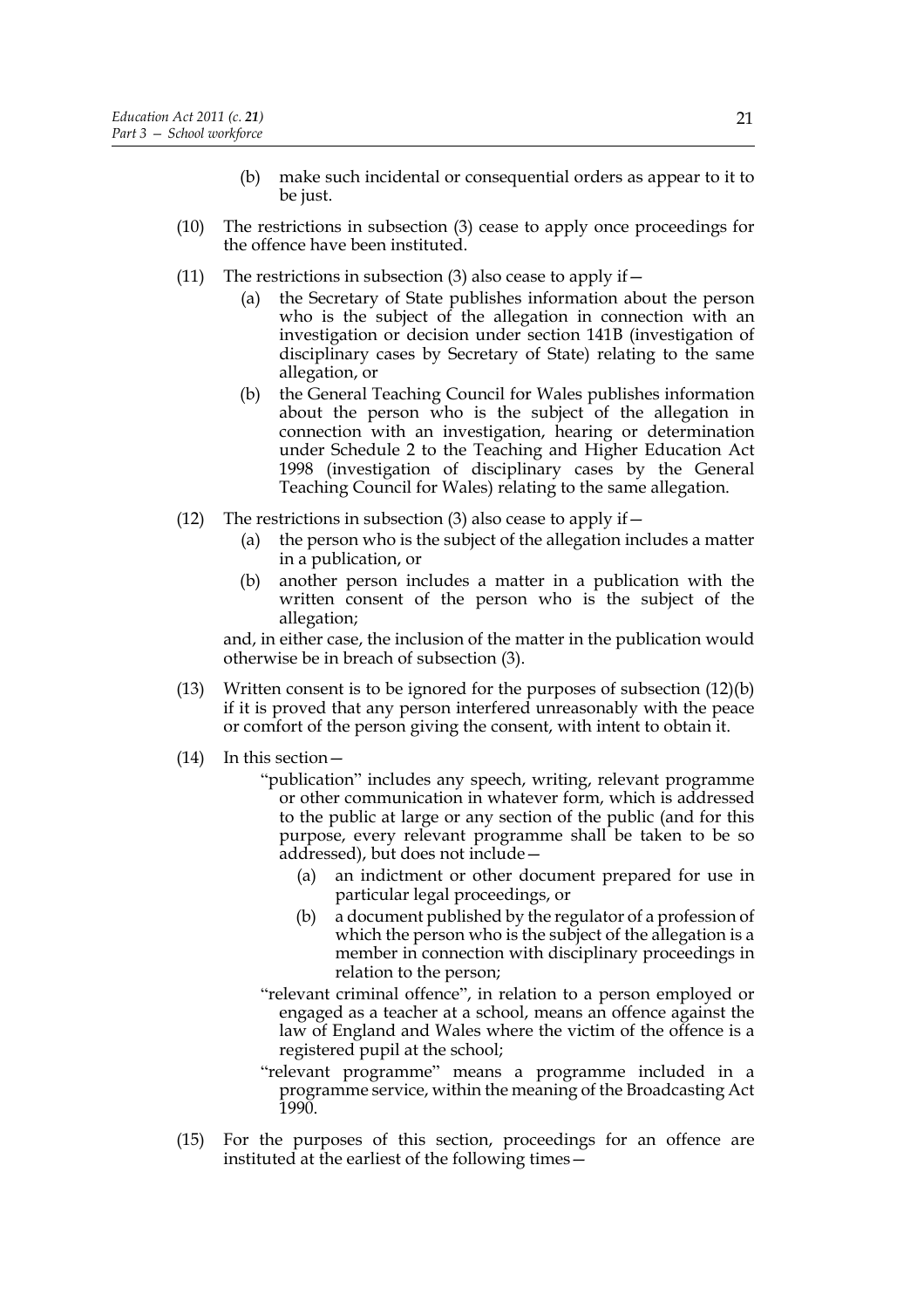- (a) when a justice of the peace issues a summons or warrant under section 1 of the Magistrates' Courts Act 1980 in respect of the offence;
- (b) when a public prosecutor issues a written charge and requisition in respect of the offence;
- (c) when a person is charged with the offence after being taken into custody without a warrant;
- (d) when a bill of indictment is preferred by virtue of section 2(2)(b) of the Administration of Justice (Miscellaneous Provisions) Act 1933.

#### **141G Offence of breach of reporting restrictions**

- (1) This section applies if a publication includes any matter in breach of section  $141F(3)$ .
- (2) Where the publication is a newspaper or periodical, any proprietor, any editor and any publisher of the newspaper or periodical is guilty of an offence.
- (3) Where the publication is a programme included in a programme service (within the meaning of the Broadcasting Act 1990), the following are guilty of an offence—
	- (a) any body corporate engaged in providing the programme service in which the programme is included, and
	- (b) any person having functions in relation to the programme corresponding to those of an editor of a newspaper.
- (4) In the case of any other publication, any person publishing it is guilty of an offence.
- (5) A person guilty of an offence under this section is liable on summary conviction to a fine not exceeding level 5 on the standard scale.
- (6) If an offence committed by a body corporate is proved—
	- (a) to have been committed with the consent or connivance of, or
	- (b) to be attributable to any neglect on the part of,

an officer, the officer as well as the body corporate is guilty of the offence and liable to be proceeded against and punished accordingly.

- (7) In subsection (6), "officer" means a director, manager, secretary or other similar officer of the body, or a person purporting to act in any such capacity.
- (8) If the affairs of a body corporate are managed by its members, "director" in subsection (7) means a member of that body.
- (9) Schedule 11B contains supplementary provision relating to an offence under this section.

# **141H Defences**

- (1) Where a person is charged with an offence under section 141G, it is a defence for the person to prove either of the matters mentioned in subsection (2).
- (2) The matters are—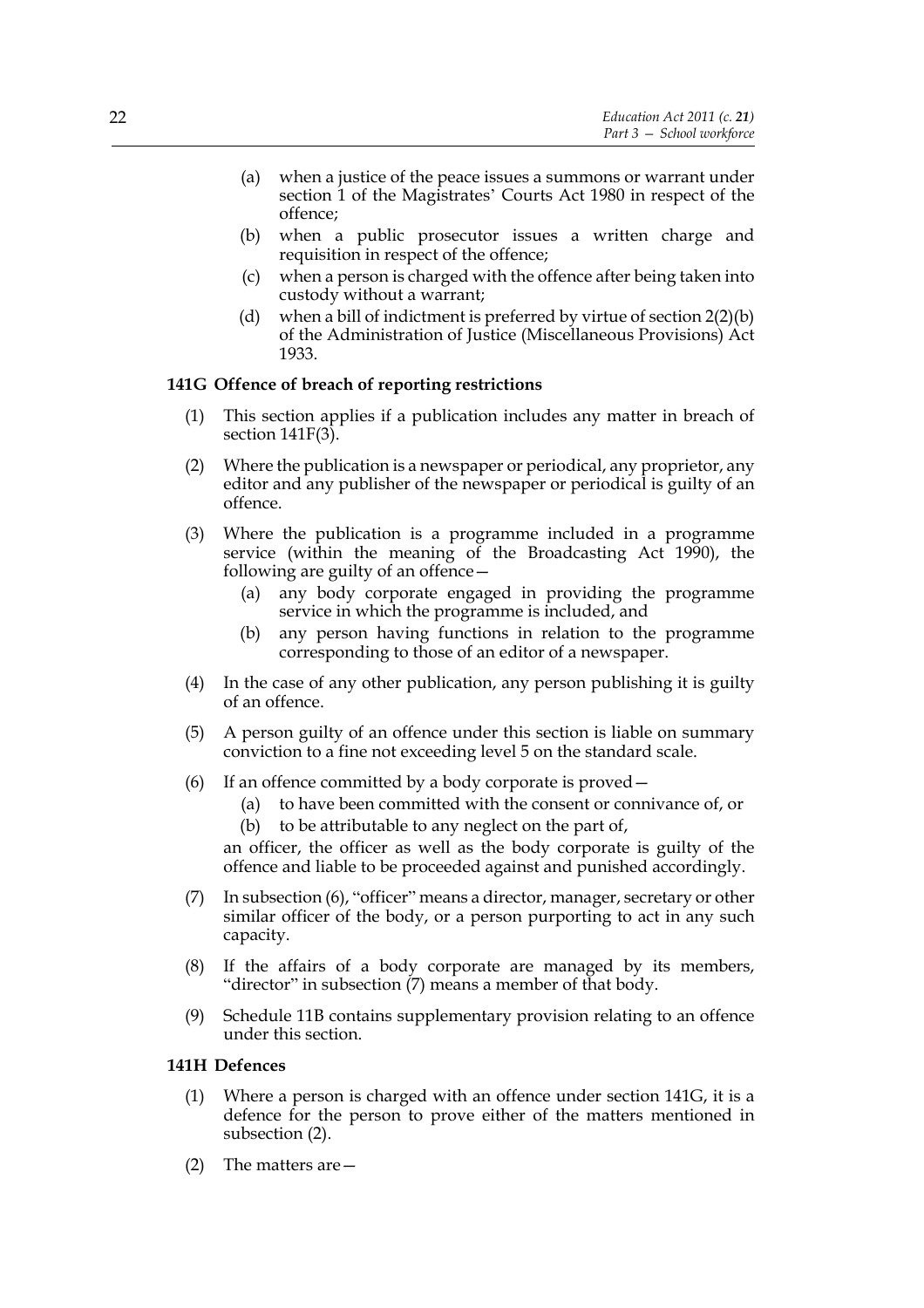- (a) that, at the time of the alleged offence, the person was not aware, and neither suspected nor had reason to suspect, that the publication included the matter in question;
- (b) that, at the time of the alleged offence, the person was not aware, and neither suspected nor had reason to suspect, that the allegation in question had been made."
- (2) Schedule 4 (offence of breaching reporting restrictions: application to providers of information society services) has effect.

*Abolition of the Training and Development Agency for Schools*

#### **14 Abolition of the Training and Development Agency for Schools**

Sections 74 to 84 of, and Schedule 13 to, EA 2005 (the Training and Development Agency for Schools) are repealed.

#### **15 Training the school workforce: powers of Secretary of State and Welsh Ministers**

- (1) Part 2 of EA 2002 (financial assistance for education and children etc) is amended as set out in subsections (2) and (3).
- (2) In section 14 (power of Secretary of State and Welsh Ministers to give financial assistance for purposes related to education or children etc)—
	- (a) in subsection (2), after paragraph (c) insert  $-$ 
		- "(ca) enabling any person to receive any training for teachers or for non-teaching staff;";
	- (b) in subsection  $(2ZA)$ , for " $(2)(g)$ " substitute " $(2)$ ".
- (3) In section 16 (terms on which assistance under section 14 is given)—
	- (a) in subsection (1), after "appropriate" insert ", subject to subsection  $(2B)$ ";
	- (b) in subsection (2)(b), after "appropriate" insert ", subject to subsection  $(2B)$ ";
	- (c) after subsection (2) insert—
		- "(2A) Subsection (2B) applies to  $-$ 
			- (a) financial assistance given under section 14 to an institution within the higher education sector, and
			- (b) financial assistance required by virtue of subsection  $(2)(b)$  to be given to such an institution.
			- (2B) The terms on which the assistance is given may not be framed by reference to criteria for the selection and appointment of staff or the admission of students."
- (4) Part 3 of EA 2005 (training the school workforce) is amended as set out in subsections  $(5)$  to  $(9)$ .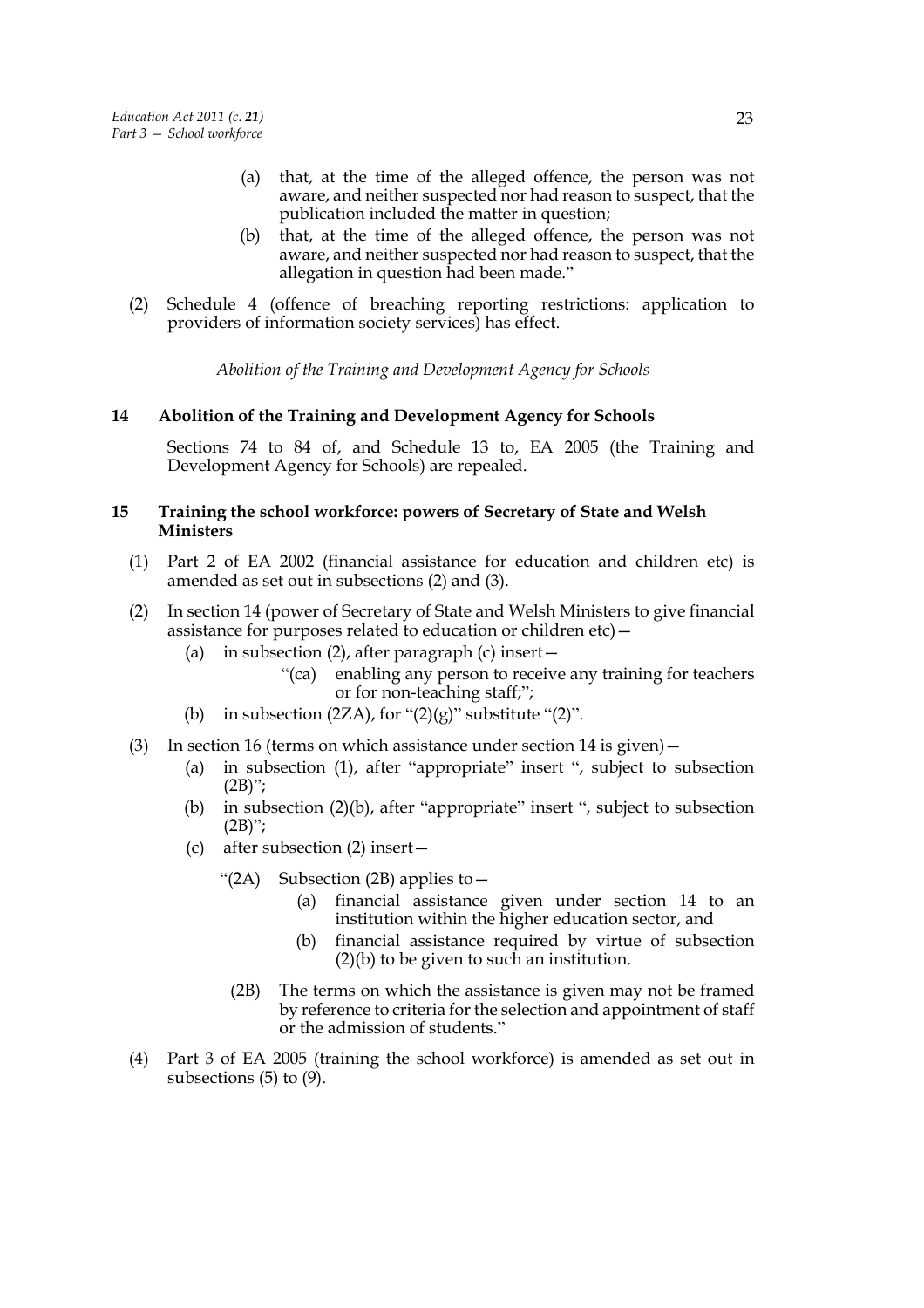# (5) Before section 85 (and the italic heading preceding it), insert—

*"Functions of Welsh Ministers with respect to the school workforce*

# **84A General duty of Welsh Ministers with respect to teacher training**

In carrying out their duties under sections 10 and 11 of the Education Act 1996, the Welsh Ministers must in particular make such arrangements as they consider expedient for securing that sufficient facilities are available for the training of teachers to serve in—

- (a) schools maintained by local authorities in Wales,
- (b) institutions in Wales within the further education sector, and
- (c) institutions in Wales which are maintained by local authorities in Wales and provide higher education or further education (or both).

#### **84B Power to promote careers in school workforce in Wales**

- (1) The Welsh Ministers may promote careers in the school workforce in Wales.
- (2) The Welsh Ministers may exercise the power conferred by subsection (1) jointly with the Secretary of State or any other person with functions relating to careers in the school workforce.
- (3) The Welsh Ministers may make arrangements for the power conferred by subsection (1) to be exercised on their behalf by any other person.
- (4) Arrangements under subsection (3) may (in particular) make provision for that power to be exercised—
	- (a) to the extent, and on the terms, specified in the arrangements;
	- (b) generally or in such circumstances as are specified in the arrangements;
	- (c) jointly with any person with whom it can be exercised jointly by the Welsh Ministers by virtue of subsection (2).
- (5) Arrangements under subsection (3) do not prevent the power conferred by subsection (1) from being exercised by the Welsh Ministers."
- (6) In section 92 (joint exercise of functions)—
	- (a) in subsection (1), for "A funding agency" substitute "The Secretary of State, HEFCW";
	- (b) in subsection (2), omit "the other funding agency,";
	- (c) after subsection (2) insert—
		- "(2A) The reference in subsection (1) to the functions of the Secretary of State is to the functions of the Secretary of State relating to training for members of the school workforce.";
	- (d) omit subsection (3).
- (7) In section 93 (efficiency studies)—
	- (a) in subsection (1), for "A funding agency" substitute "The Secretary of State and HEFCW":
	- (b) in subsection (2), for "a funding agency" substitute "the Secretary of State or HEFCW";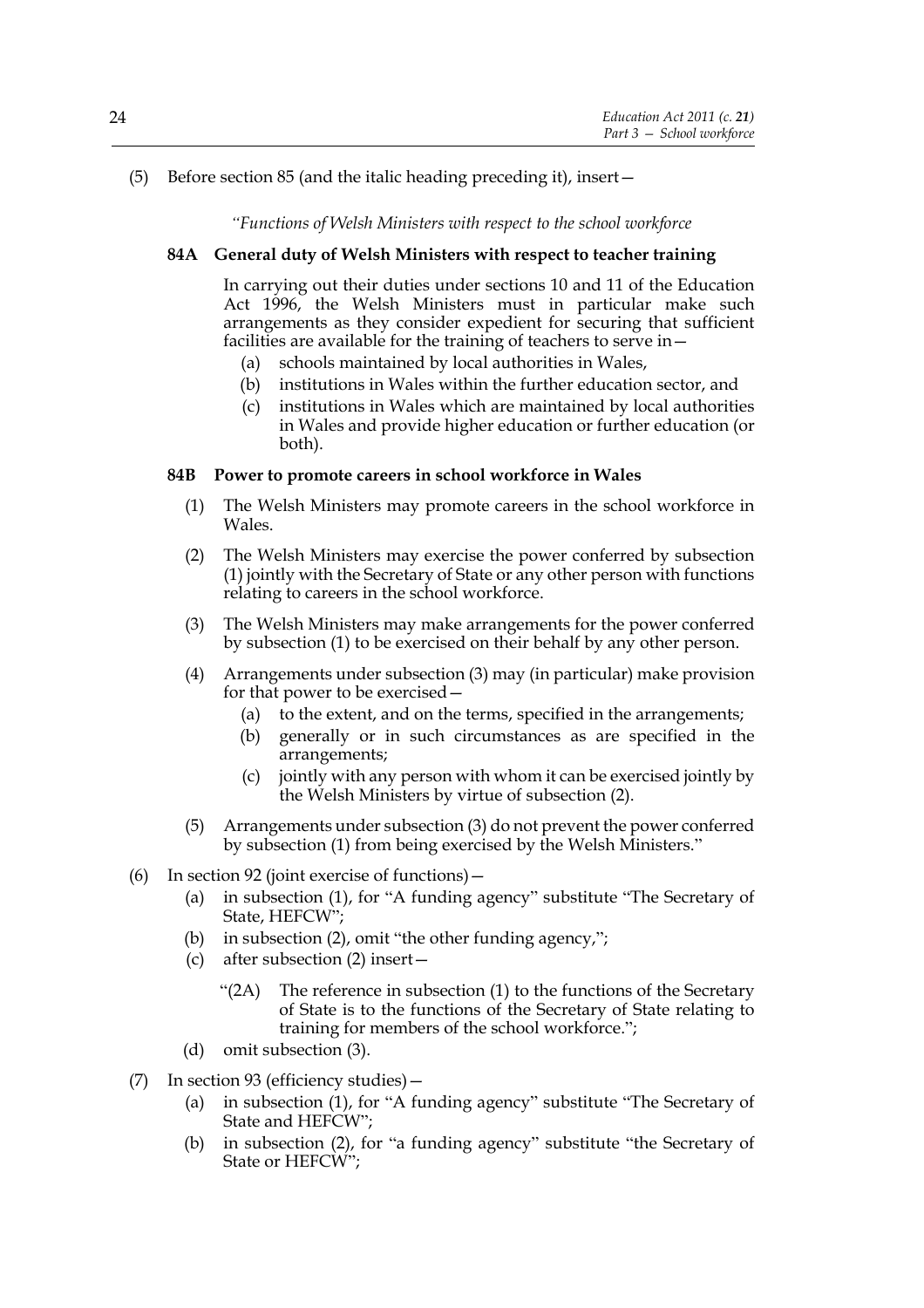- (c) in subsection (3)(a), for "support under this Part from the Agency" substitute "assistance under section 14 of the Education Act 2002 from the Secretary of State".
- (8) For section 94 (duty to provide information) substitute—

# **"94 Provision of information**

- (1) HEFCW may give the Secretary of State information for the purposes of the exercise of the Secretary of State's functions relating to training for members of the school workforce.
- (2) The Secretary of State may give HEFCW information for the purposes of the exercise of their functions under any enactment.
- (3) The persons and bodies mentioned in subsection (4) must—
	- (a) give the Secretary of State such information as the Secretary of State may require for the purpose of the exercise of the Secretary of State's functions relating to training for members of the school workforce;
	- (b) give HEFCW such information as they may require for the purpose of the exercise of their functions under any enactment.
- (4) The persons and bodies referred to in subsection (3) are—
	- (a) a person receiving, or who has received or applied for, a grant, loan or other payment under section 86, or financial assistance from the Secretary of State under section 14 of the Education Act 2002;
	- (b) a local authority."
- (9) In section 100 (interpretation of Part 3)—
	- (a) omit the definitions of "the Agency" and "a funding agency";
	- (b) in the definition of "the school workforce", for "section 75(5)" substitute "subsection (1A)";
	- (c) in the definition of "training provider", for "has the meaning given by section 78(3)" substitute "means a person who provides training for members of the school workforce";
	- (d) after subsection (1) insert—
		- "(1A) For the purposes of this Part, the school workforce consists of the following members—
			- (a) persons who work in schools, and
			- (b) other persons who are teachers or who carry out work that consists of or includes teaching."

# **16 Abolition of the TDA: consequential amendments**

- (1) Schedule 5 (abolition of the TDA: consequential amendments) has effect.
- (2) The Secretary of State may by order make changes in consequence of sections 14 and 15 to any provision of subordinate legislation made before the date on which this Act is passed.
- (3) The Welsh Ministers may by order make changes in consequence of sections 14 and 15, so far as applicable to Wales, to any provision of—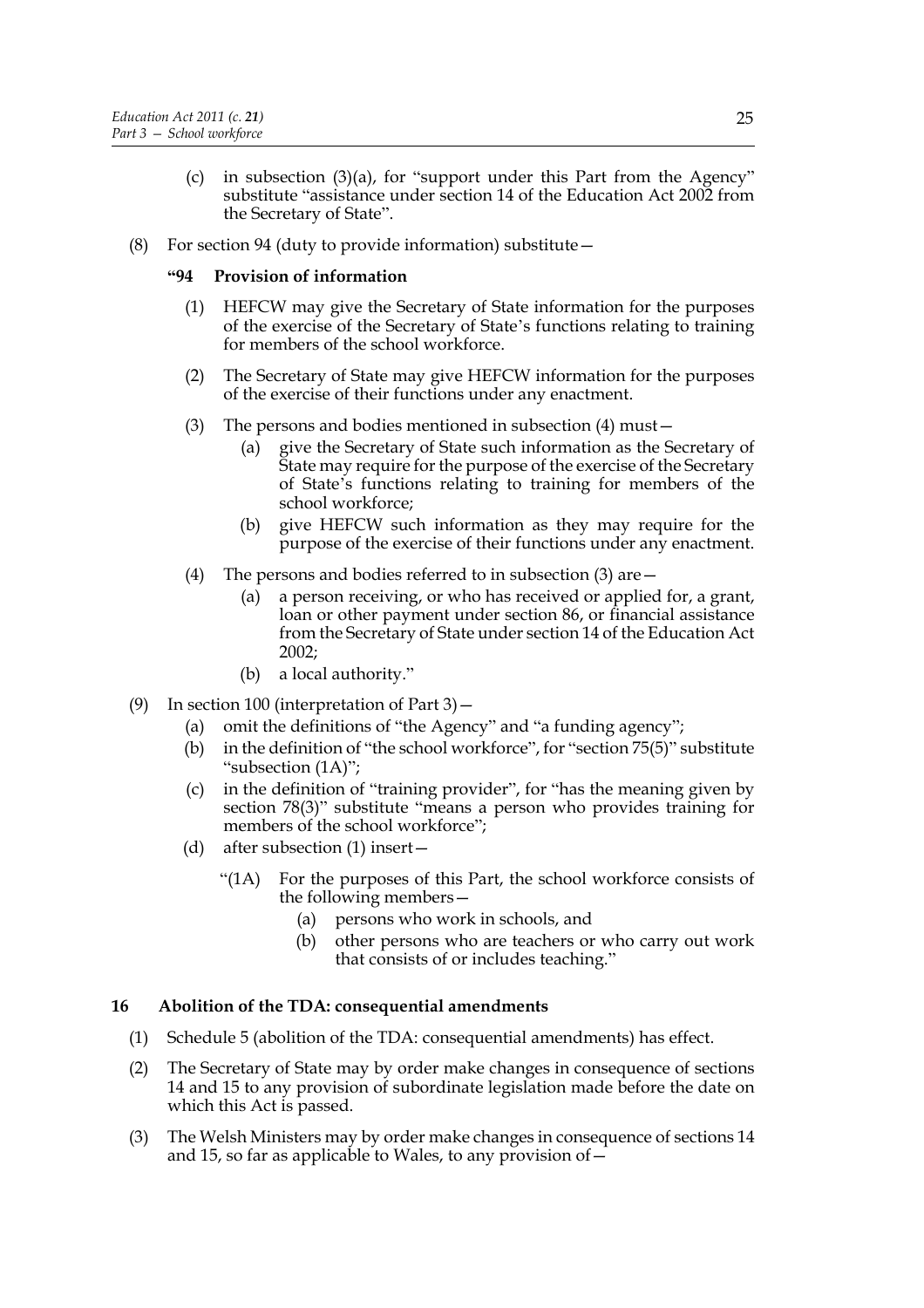- (a) an instrument made under a Measure of the National Assembly for Wales before the date on which this Act is passed;
- (b) any other subordinate legislation made before the date on which this Act is passed, so far as applicable to Wales.
- (4) "Subordinate legislation" has the meaning given by section 21(1) of the Interpretation Act 1978.

# **17 Abolition of the TDA: transfer schemes**

Schedule 6 (schemes for the transfer of staff, property, rights and liabilities from the Training and Development Agency for Schools to the Secretary of State) has effect.

*Abolition of the School Support Staff Negotiating Body*

# **18 Abolition of the School Support Staff Negotiating Body**

- (1) Sections 227 to 241 of, and Schedule 15 to, ASCLA 2009 (the School Support Staff Negotiating Body) are repealed.
- (2) In consequence of subsection (1), in the House of Commons Disqualification Act 1975, in Part 3 of Schedule 1 (other disqualifying offices), omit "Person appointed to chair the School Support Staff Negotiating Body."

# *Staff: minor amendments*

# **19 Staffing of maintained schools: suspension of delegated budget**

- (1) In section 35 of EA 2002 (staffing of community, voluntary controlled, community special and maintained nursery schools), in subsection (7) (effect of suspension of school's delegated budget), after "the School Standards and Framework Act 1998" insert ", or section 66 of the Education and Inspections Act 2006,".
- (2) In section 36 of EA 2002 (staffing of foundation, voluntary aided and foundation special schools), in subsection (7) (effect of suspension of school's delegated budget), after "the School Standards and Framework Act 1998" insert ", or section 66 of the Education and Inspections Act 2006,".

# **PART 4**

# QUALIFICATIONS AND THE CURRICULUM

# *International comparison surveys*

# **20 Requirement for schools to participate in international surveys**

In Chapter 4 of Part 9 of EA 1996 (provision of information by governing bodies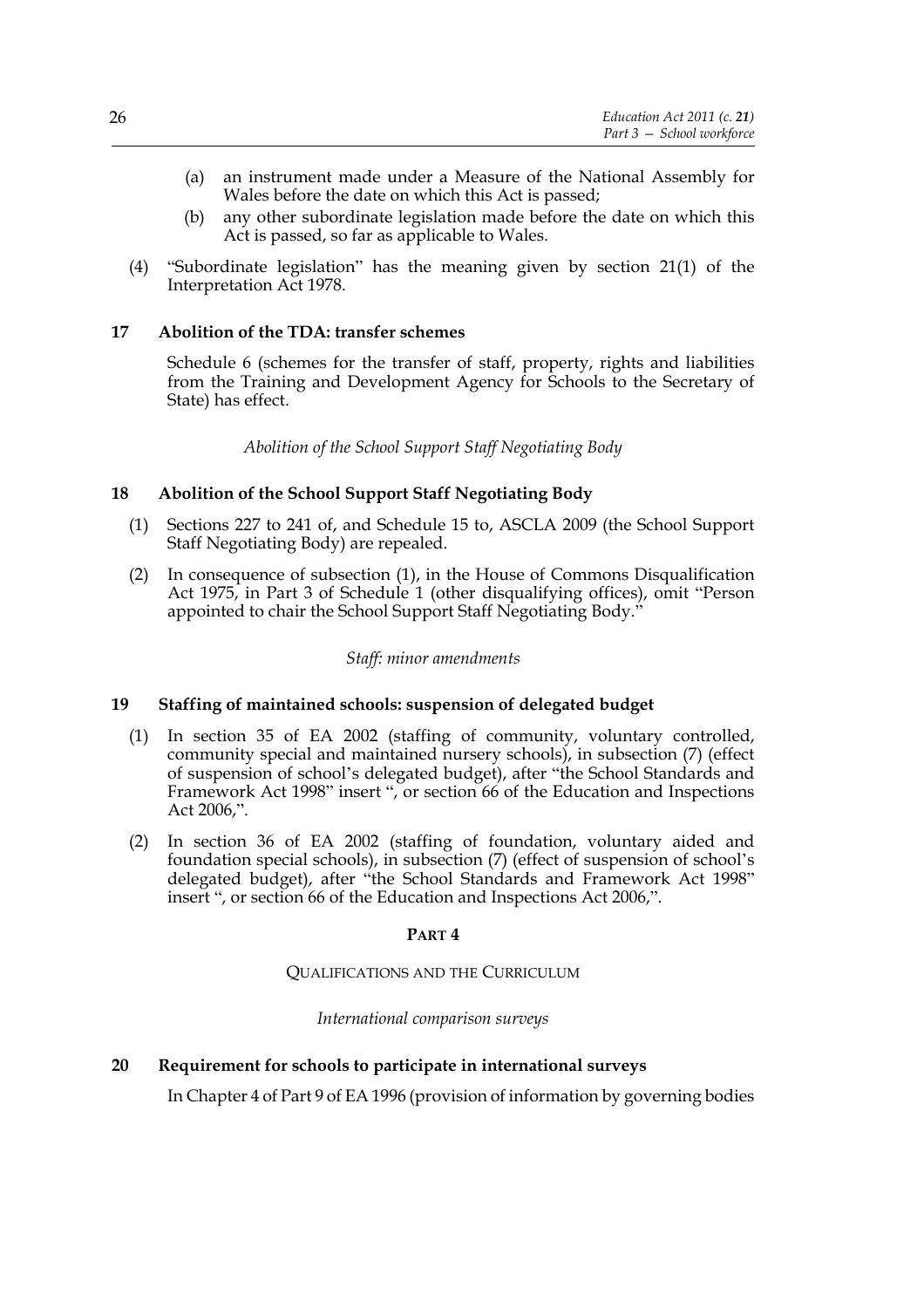etc), after section 538, insert—

# **"538A Power to direct participation in international surveys**

The Secretary of State may direct the governing body of a community, foundation or voluntary school in England to secure that the school participates in such international education surveys as may be specified in the direction."

#### *Ofqual*

# **21 The Chief Regulator of Qualifications and Examinations**

Schedule 7 (the Chief Regulator of Qualifications and Examinations) has effect.

# **22 The qualifications standards objective**

In section 128 of ASCLA 2009 (Ofqual's objectives) for subsection (2) (the qualifications standards objective) substitute—

- "(2) The qualifications standards objective is to secure that—
	- (a) regulated qualifications give a reliable indication of knowledge, skills and understanding, and
	- (b) regulated qualifications indicate
		- (i) a consistent level of attainment (including over time) between comparable regulated qualifications, and
		- (ii) a consistent level of attainment (but not over time) between regulated qualifications and comparable qualifications (including those awarded outside the United Kingdom) which are not qualifications to which this Part applies."

# **23 Enforcement powers**

- (1) Part 7 of ASCLA 2009 (the Office of Qualifications and Examinations Regulation) is amended as set out in subsections (2) to (6).
- (2) In section 151 (power to give directions), for subsection (1) substitute  $-$ 
	- "(1) Subsection (2) applies if it appears to Ofqual that a recognised body has failed or is likely to fail to comply with a condition to which the recognition is subject."
- (3) After section 151 insert—

# **"151A Power to impose monetary penalties**

- (1) Subsection (2) applies if it appears to Ofqual that a recognised body has failed to comply with a condition to which the recognition is subject.
- (2) Ofqual may impose a monetary penalty on the recognised body.
- (3) A "monetary penalty" is a requirement to pay to Ofqual a penalty of an amount determined by Ofqual in accordance with section 151B.
- (4) Before imposing a monetary penalty on a recognised body, Ofqual must give notice to the body of its intention to do so.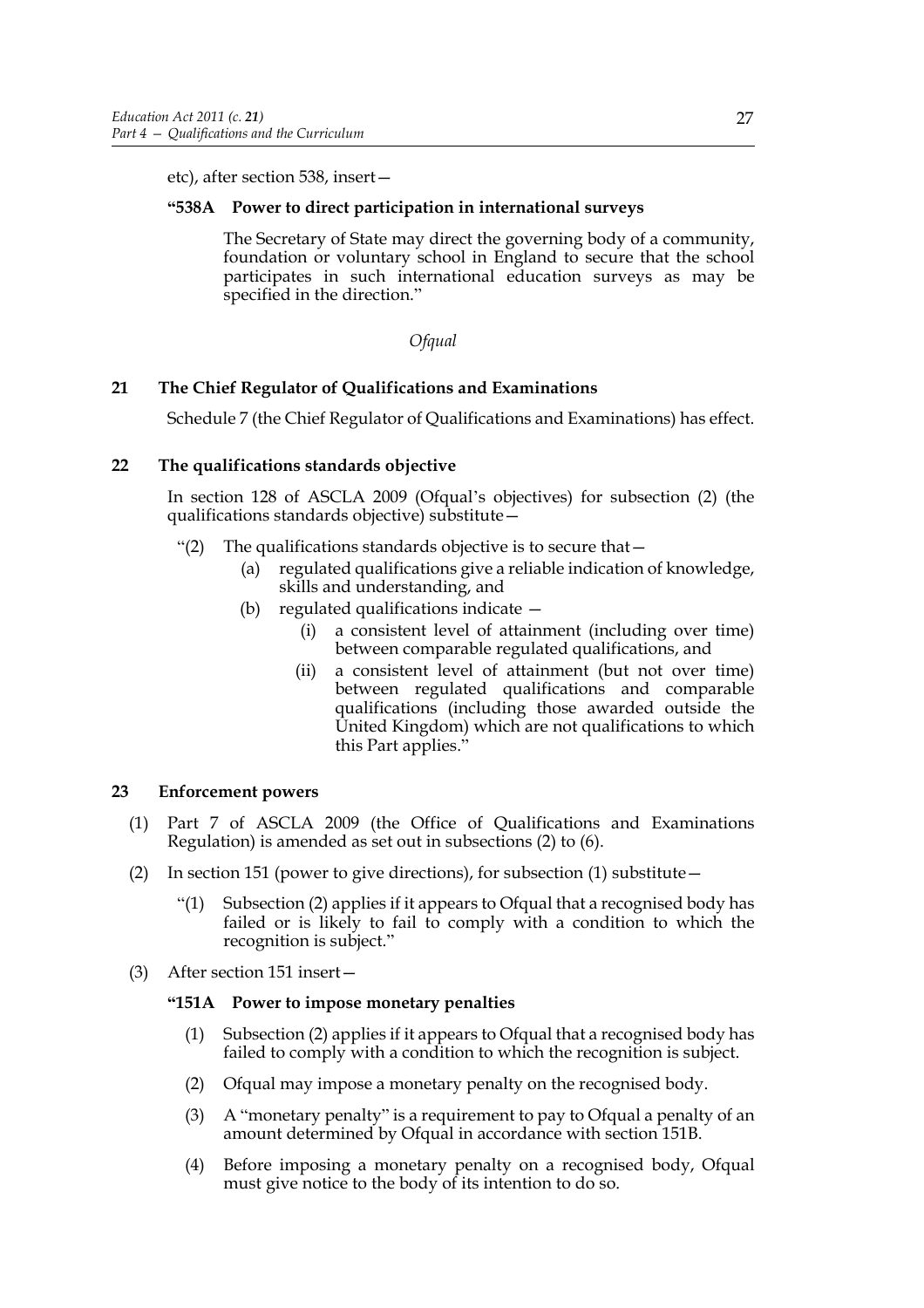- (5) The notice must—
	- (a) set out Ofqual's reasons for proposing to impose the penalty, and
	- (b) specify the period during which, and the way in which, the recognised body may make representations about the proposal.
- (6) The period specified under subsection (5)(b) must not be less than 28 days beginning with the date on which the notice is received.
- (7) Ofqual must have regard to any representations made by the recognised body during the period specified in the notice in deciding whether to impose a monetary penalty on the body.
- (8) If Ofqual decides to impose a monetary penalty on the body, it must give the body a notice containing information as to—
	- (a) the grounds for imposing the penalty,
	- (b) how payment may be made,
	- (c) the period within which payment is required to be made (which must not be less than 28 days),
	- (d) rights of appeal,
	- (e) the period within which an appeal may be made, and
	- (f) the consequences of non-payment.

#### **151B Monetary penalties: amount**

- (1) The amount of a monetary penalty imposed on a recognised body under section 151A must not exceed 10% of the body's turnover.
- (2) The turnover of a body for the purposes of subsection (1) is to be determined in accordance with an order made by the Secretary of State.
- (3) Subject to subsection (1), the amount may be whatever Ofqual decides is appropriate in all the circumstances of the case.

#### **151C Monetary penalties: appeals**

- (1) A recognised body may appeal to the First-tier Tribunal against—
	- (a) a decision to impose a monetary penalty on the body under section 151A;
	- (b) a decision as to the amount of the penalty.
- (2) An appeal under this section may be made on the grounds—
	- (a) that the decision was based on an error of fact;
	- (b) that the decision was wrong in law;
	- (c) that the decision was unreasonable.
- (3) The requirement to pay the penalty is suspended pending the determination of an appeal under this section.
- (4) On an appeal under this section the Tribunal may—
	- (a) withdraw the requirement to pay the penalty;
	- (b) confirm that requirement;
	- (c) vary that requirement;
	- (d) take such steps as Ofqual could take in relation to the failure to comply giving rise to the decision to impose the requirement;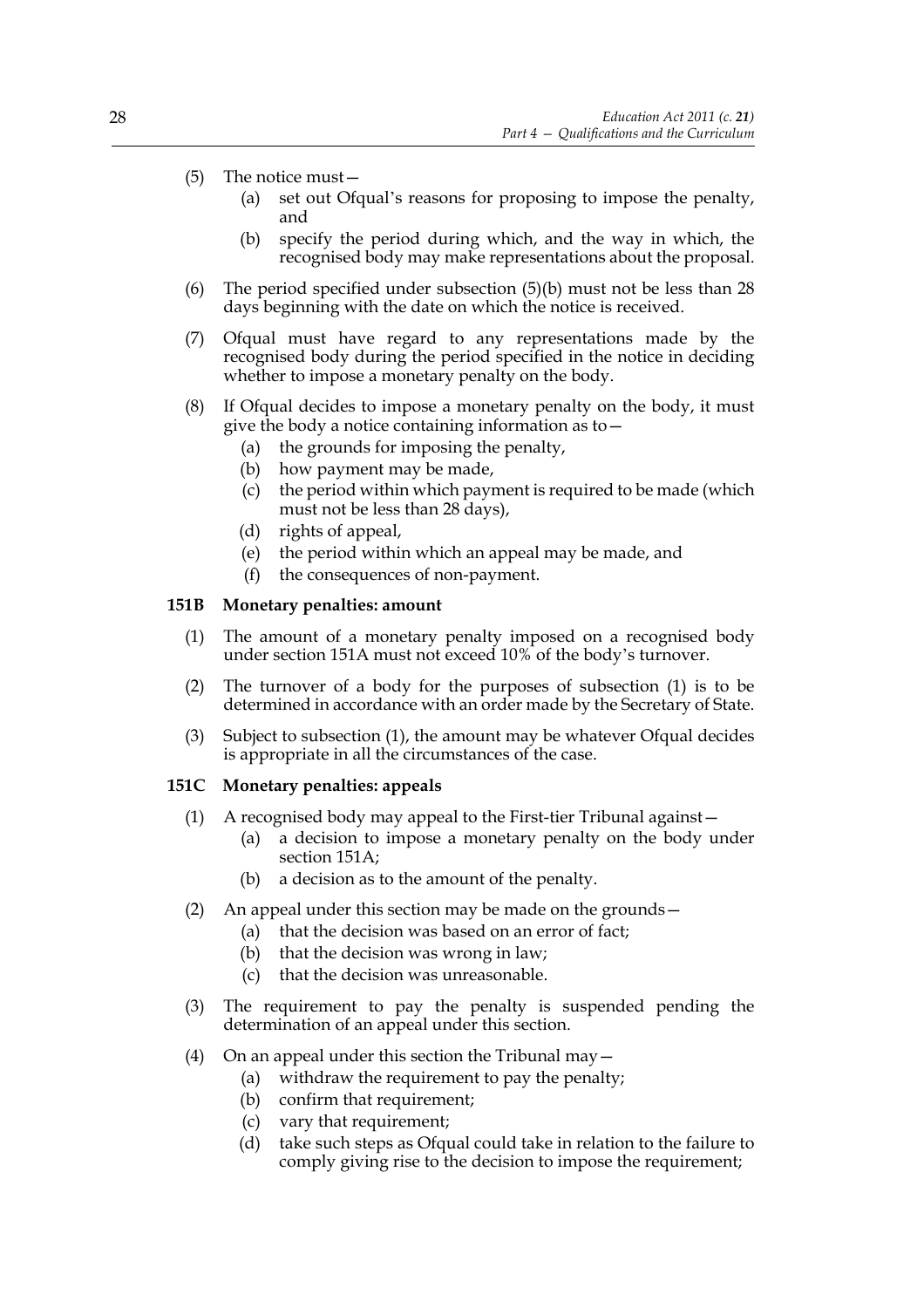(e) remit the decision whether to confirm the requirement to pay the penalty, or any matter relating to that decision, to Ofqual.

#### **151D Monetary penalties: interest and recovery**

- (1) This section applies if all or part of a monetary penalty imposed on a recognised body is unpaid at the end of the period ending on the applicable date.
- (2) The applicable date is—
	- (a) the last date on which the recognised body may make an appeal under section 151C in respect of the penalty, if no such appeal is made;
	- (b) if an appeal under section 151C in respect of the penalty is made—
		- (i) the date on which the appeal is determined, or
		- (ii) if the appeal is withdrawn before being determined, the date on which the appeal is withdrawn.
- (3) The unpaid amount of the penalty for the time being carries interest at the rate for the time being specified in section 17 of the Judgments Act 1838 (and does not also carry interest as a judgment debt under that section).
- (4) The total amount of interest imposed under subsection (3) must not exceed the amount of the penalty.
- (5) Ofqual may recover from the body, as a civil debt due to it, the unpaid amount of the penalty and any unpaid interest."
- (4) In section 152 (power to withdraw recognition), for subsection (2) substitute—
	- "(2) Ofqual may withdraw recognition from the recognised body in respect of the award or authentication of—
		- (a) a specified qualification or description of qualification in respect of which the body is recognised, or
		- (b) every qualification or description of qualification in respect of which the body is recognised."
- (5) After section 152 insert—

# **"152A Costs recovery**

- (1) Ofqual may, by notice, require a recognised body on which a sanction has been imposed to pay the costs incurred by Ofqual in relation to imposing the sanction, up to the time it is imposed.
- (2) The references in subsection (1) to imposing a sanction are to  $-$ 
	- (a) giving a direction under section 151;
	- (b) imposing a monetary penalty under section 151A;
	- (c) withdrawing recognition under section 152.
- (3) "Costs" includes in particular—
	- (a) investigation costs;
	- (b) administration costs;
	- (c) costs of obtaining expert advice (including legal advice).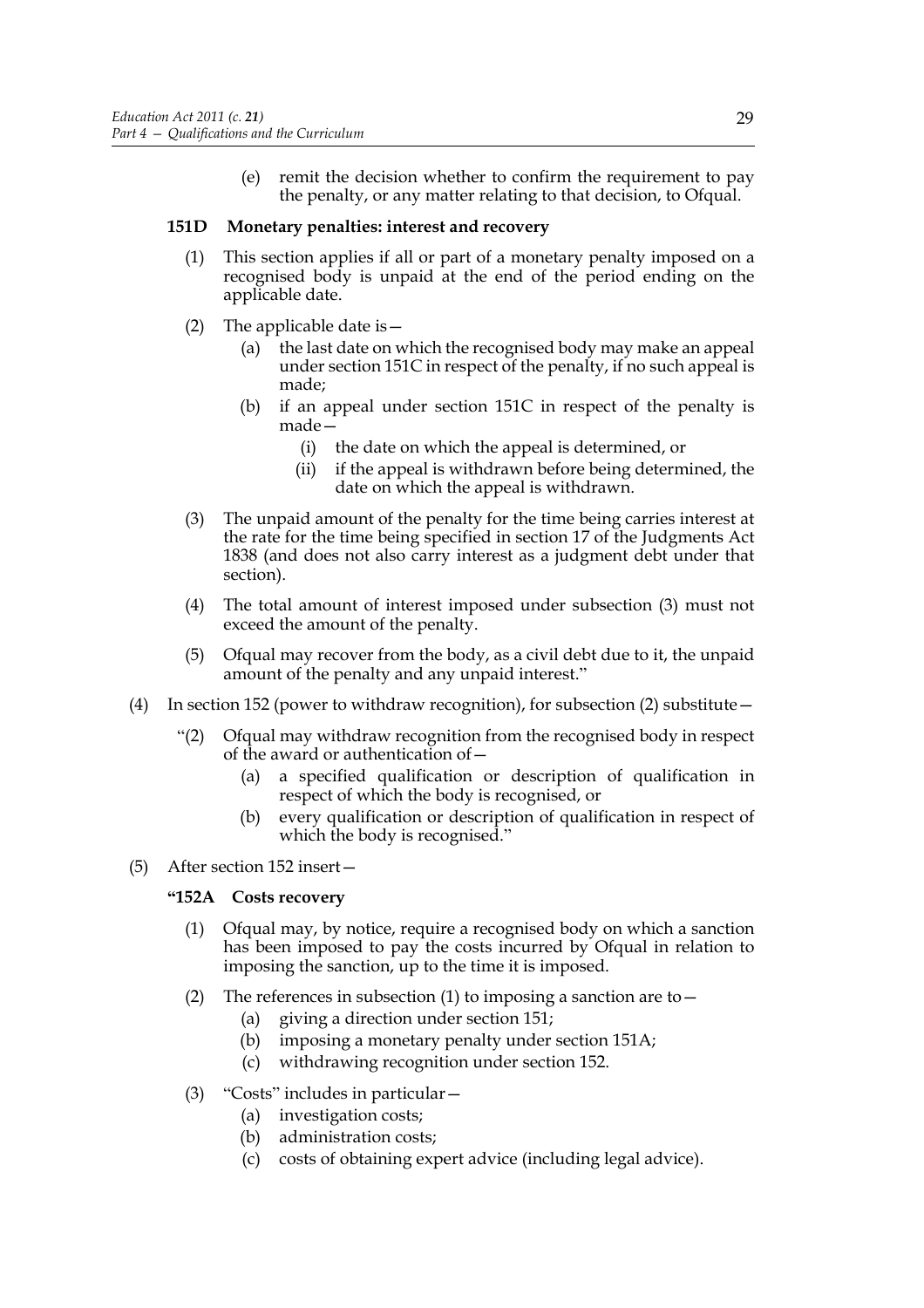- (4) A notice given to a recognised body under subsection (1) must contain information as to—
	- (a) the amount required to be paid,
	- (b) how payment may be made,
	- (c) the period within which payment is required to be made (which must not be less than 28 days),
	- (d) rights of appeal,
	- (e) the period within which an appeal may be made, and
	- (f) the consequences of non-payment.
- (5) The body may require Ofqual to provide a detailed breakdown of the amount specified in the notice.

# **152B Costs recovery: appeals**

- (1) A recognised body may appeal to the First-tier Tribunal against—
	- (a) a decision under section 152A(1) to require the body to pay costs;
	- (b) a decision as to the amount of those costs.
- (2) An appeal under this section may be made on the grounds—
	- (a) that the decision was based on an error of fact;
	- (b) that the decision was wrong in law;
	- (c) that the decision was unreasonable.
- (3) The requirement to pay the costs is suspended pending the determination of an appeal under this section.
- (4) On an appeal under this section the Tribunal may—
	- (a) withdraw the requirement to pay the costs;
	- (b) confirm that requirement;
	- (c) vary that requirement;
	- (d) take such steps as Ofqual could take in relation to the failure to comply giving rise to the decision to impose the requirement;
	- (e) remit the decision whether to confirm the requirement to pay the costs, or any matter relating to that decision, to Ofqual.

# **152C Costs: interest and recovery**

- (1) This section applies if all or part of an amount of costs that a recognised body is required to pay under section 152A(1) is unpaid at the end of the period ending on the applicable date.
- (2) The applicable date is  $-$ 
	- (a) the last date on which the recognised body may make an appeal under section 152B in respect of the costs, if no such appeal is made;
	- (b) if an appeal under section 152B in respect of the costs is made  $-$ 
		- (i) the date on which the appeal is determined, or
		- (ii) if the appeal is withdrawn before being determined, the date on which the appeal is withdrawn.
- (3) The unpaid amount of the costs for the time being carries interest at the rate for the time being specified in section 17 of the Judgments Act 1838 (and does not also carry interest as a judgment debt under that section).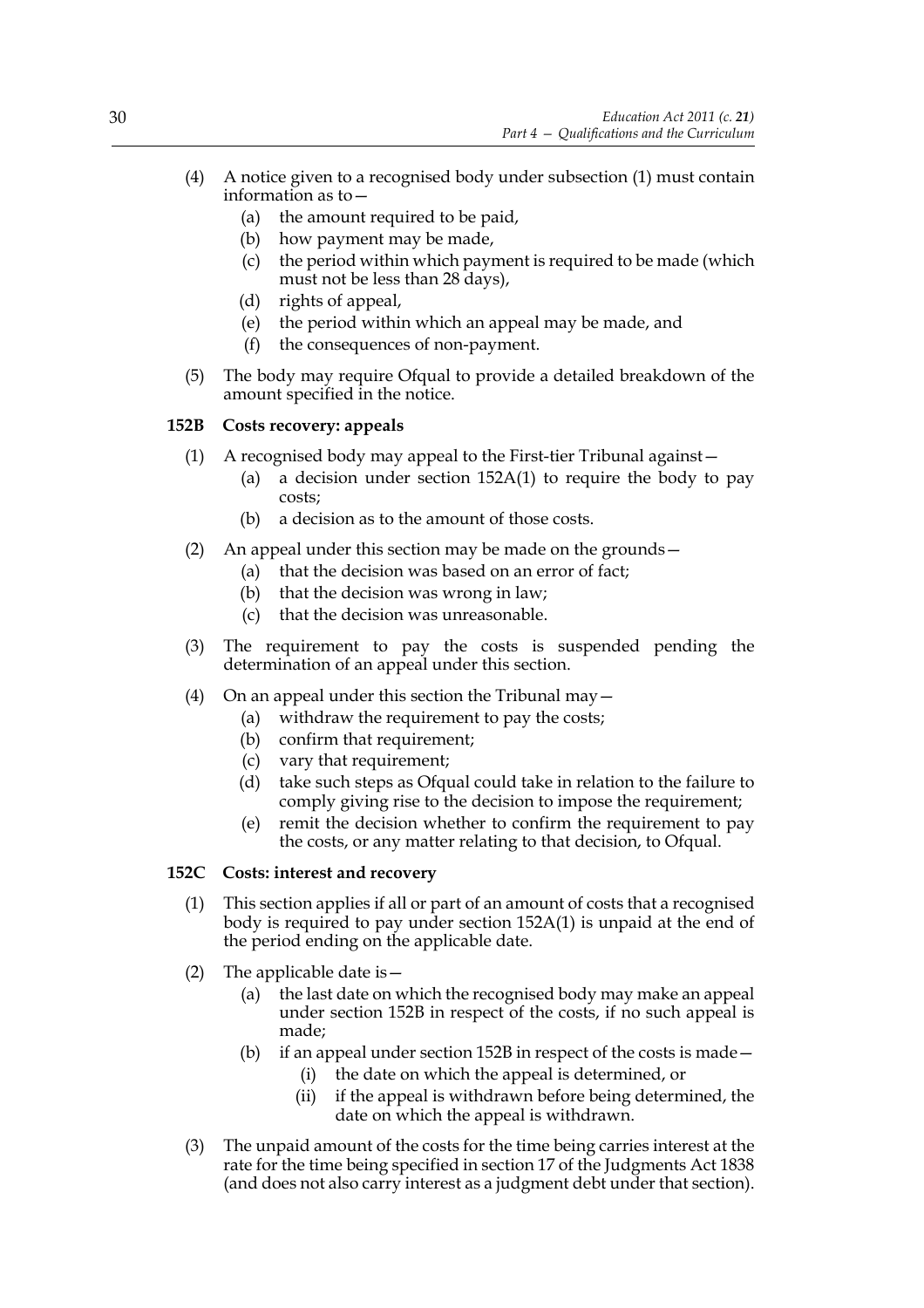- (4) The total amount of interest imposed under subsection (3) must not exceed the amount of the costs.
- (5) Ofqual may recover from the body, as a civil debt due to it, the unpaid amount of the costs and any unpaid interest."
- (6) In section 153 (qualifications regulatory framework), in subsection  $(8)(e)$ , for "152" substitute "152C".
- (7) In section 262(6) of ASCLA 2009 (orders and regulations subject to affirmative resolution procedure), after paragraph (e) insert—
	- "(ea) an order under section 151B(2);".

## *Qualifications: Wales*

## **24 Enforcement powers of Welsh Ministers**

- (1) Chapter 2 of Part 5 of EA 1997 (functions of Welsh Ministers: qualifications and the school curriculum) is amended as set out in subsections (2) to (6).
- (2) In section 32A (power to give directions), for subsections (1) and (2) substitute—
	- "(1) Subsection (1A) applies if it appears to the Welsh Ministers that a recognised person has failed or is likely to fail to comply with a condition subject to which the recognition has effect.
	- (1A) The Welsh Ministers may direct the recognised person to take or refrain from taking specified steps with a view to securing compliance with the conditions subject to which the recognition has effect.
		- (2) Subsection (2A) applies if it appears to the Welsh Ministers that a recognised person who awards or authenticates a qualification accredited by them has failed or is likely to fail to comply with a condition subject to which the accreditation has effect.
	- (2A) The Welsh Ministers may direct the recognised person to take or refrain from taking specified steps with a view to securing compliance with the conditions subject to which the accreditation has effect."
- (3) In section 32A(5), for "32B and" substitute "32AA to".
- (4) After section 32A insert—

#### **"32AA Power of Welsh Ministers to impose monetary penalties**

- (1) Subsection (2) applies if it appears to the Welsh Ministers that a recognised person has failed to comply with a condition subject to which the recognition has effect.
- (2) The Welsh Ministers may impose a monetary penalty on the recognised person.
- (3) Subsection (4) applies if it appears to the Welsh Ministers that a recognised person who awards or authenticates a qualification accredited by them has failed to comply with a condition subject to which the accreditation has effect.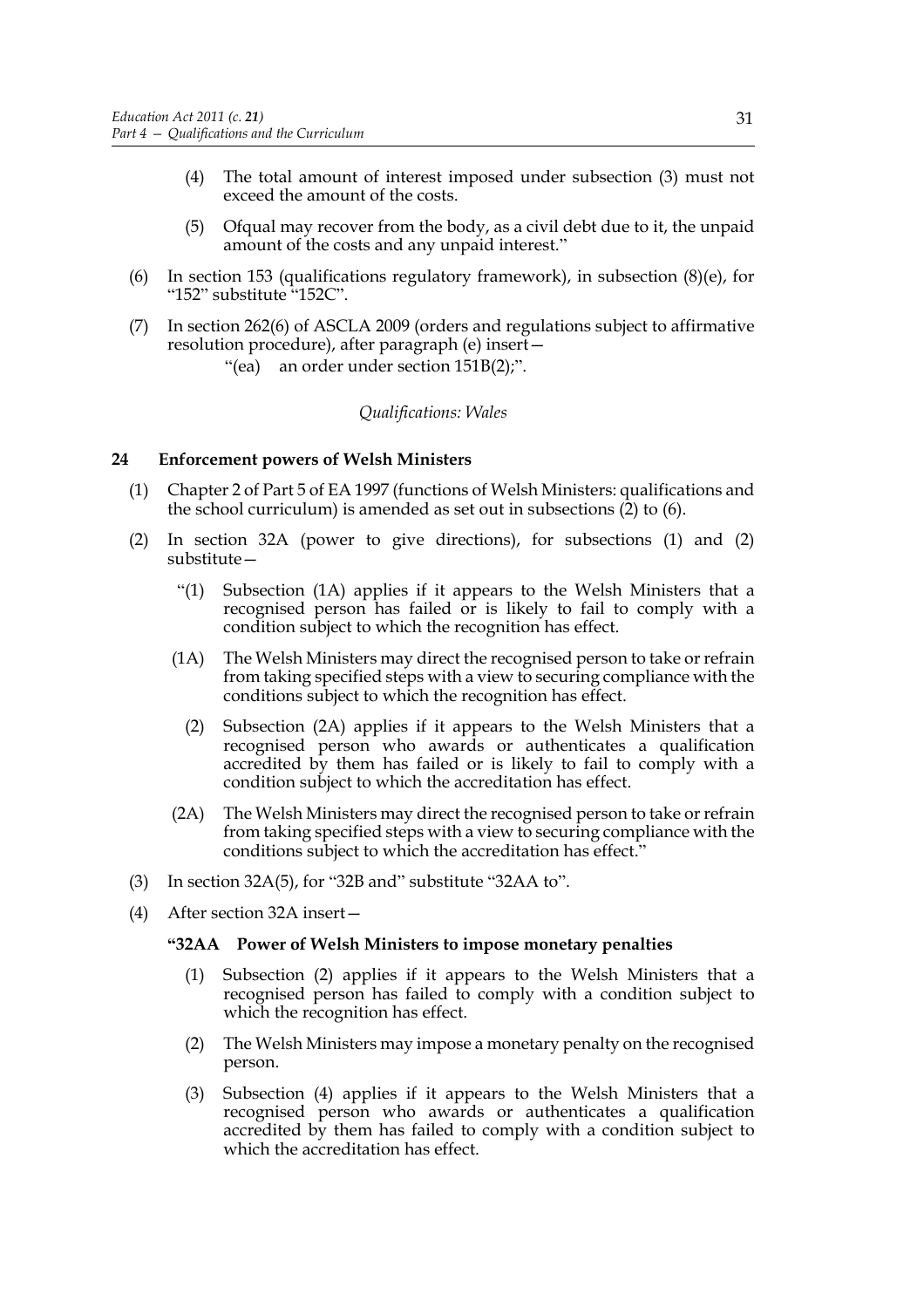- (4) The Welsh Ministers may impose a monetary penalty on the recognised person.
- (5) A "monetary penalty" is a requirement to pay to the Welsh Ministers a penalty of an amount determined by them in accordance with section 32AB.
- (6) Before imposing a monetary penalty on a recognised person, the Welsh Ministers must give notice to the person of their intention to do so.
- (7) The notice must—
	- (a) set out their reasons for proposing to impose the penalty, and
	- (b) specify the period during which, and the way in which, the recognised person may make representations about the proposal.
- (8) The period specified under subsection (7)(b) must not be less than 28 days beginning with the date on which the notice is received.
- (9) The Welsh Ministers must have regard to any representations made by the recognised person during the period specified in the notice in deciding whether to impose a monetary penalty on the person.
- (10) If the Welsh Ministers decide to impose a monetary penalty on the person, they must give the person a notice containing information as to—
	- (a) the grounds for imposing the penalty,
	- (b) how payment may be made,
	- (c) the period within which payment is required to be made (which must not be less than 28 days),
	- (d) rights of appeal,
	- (e) the period within which an appeal may be made, and
	- (f) the consequences of non-payment.

## **32AB Monetary penalties: amount**

- (1) The amount of a monetary penalty imposed on a recognised person under section 32AA must not exceed 10% of the person's turnover.
- (2) The turnover of a person for the purposes of subsection (1) is to be determined in accordance with an order made by the Welsh Ministers.
- (3) Subject to subsection (1), the amount may be whatever the Welsh Ministers decide is appropriate in all the circumstances of the case.

## **32AC Monetary penalties: appeals**

- (1) A recognised person may appeal to the First-tier Tribunal against—
	- (a) a decision to impose a monetary penalty on the person under section 32AA;
	- (b) a decision as to the amount of the penalty.
- (2) An appeal under this section may be made on the grounds—
	- (a) that the decision was based on an error of fact;
	- (b) that the decision was wrong in law;
	- (c) that the decision was unreasonable.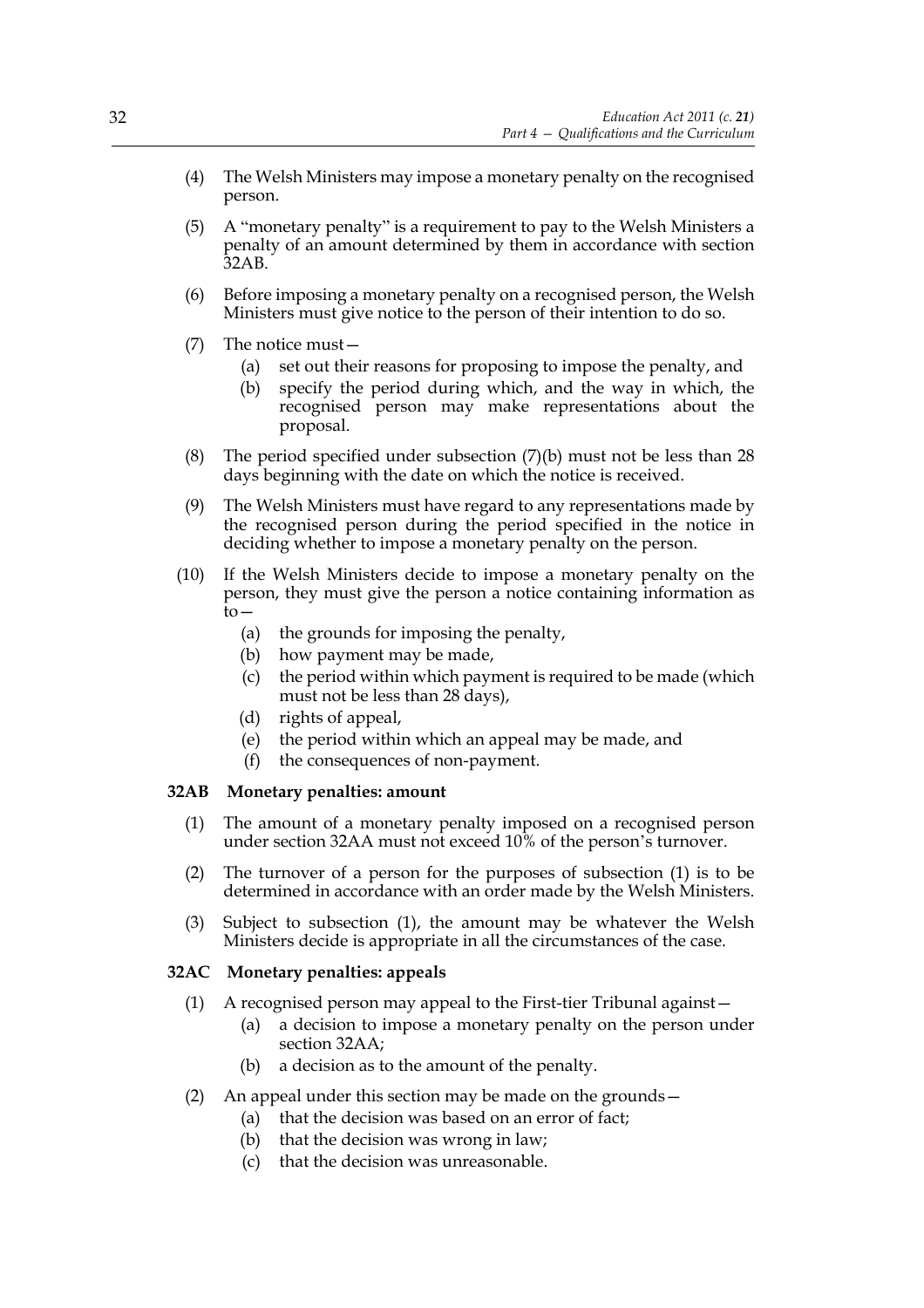- (3) The requirement to pay the penalty is suspended pending the determination of an appeal under this section.
- (4) On an appeal under this section the Tribunal may  $-$ 
	- (a) withdraw the requirement to pay the penalty;
	- (b) confirm that requirement;
	- (c) vary that requirement;
	- (d) take such steps as the Welsh Ministers could take in relation to the failure to comply giving rise to the decision to impose the requirement;
	- (e) remit the decision whether to confirm the requirement to pay the penalty, or any matter relating to that decision, to the Welsh Ministers.

## **32AD Monetary penalties: interest and recovery**

- (1) This section applies if all or part of a monetary penalty imposed on a recognised person is unpaid at the end of the period ending on the applicable date.
- (2) The applicable date is  $-$ 
	- (a) the last date on which the recognised person may make an appeal under section 32AC in respect of the penalty, if no such appeal is made;
	- (b) if an appeal under section 32AC in respect of the penalty is made—
		- (i) the date on which the appeal is determined, or
		- (ii) if the appeal is withdrawn before being determined, the date on which the appeal is withdrawn.
- (3) The unpaid amount of the penalty for the time being carries interest at the rate for the time being specified in section 17 of the Judgments Act 1838 (and does not also carry interest as a judgment debt under that section).
- (4) The total amount of interest imposed under subsection (3) must not exceed the amount of the penalty.
- (5) The Welsh Ministers may recover from the person, as a civil debt due to them, the unpaid amount of the penalty and any unpaid interest."
- (5) In section 32B (power to withdraw recognition)  $-$ 
	- (a) for subsection  $(2)$  substitute  $-$ 
		- "(2) The Welsh Ministers may withdraw recognition from the recognised person in respect of the award or authentication of—
			- (a) a specified qualification or description of qualification in respect of which the person is recognised, or
			- (b) every qualification or description of qualification in respect of which the person is recognised.";
	- (b) for subsection  $(4)$  substitute  $-$ 
		- "(4) The Welsh Ministers may withdraw recognition from the recognised person in respect of the award or authentication of—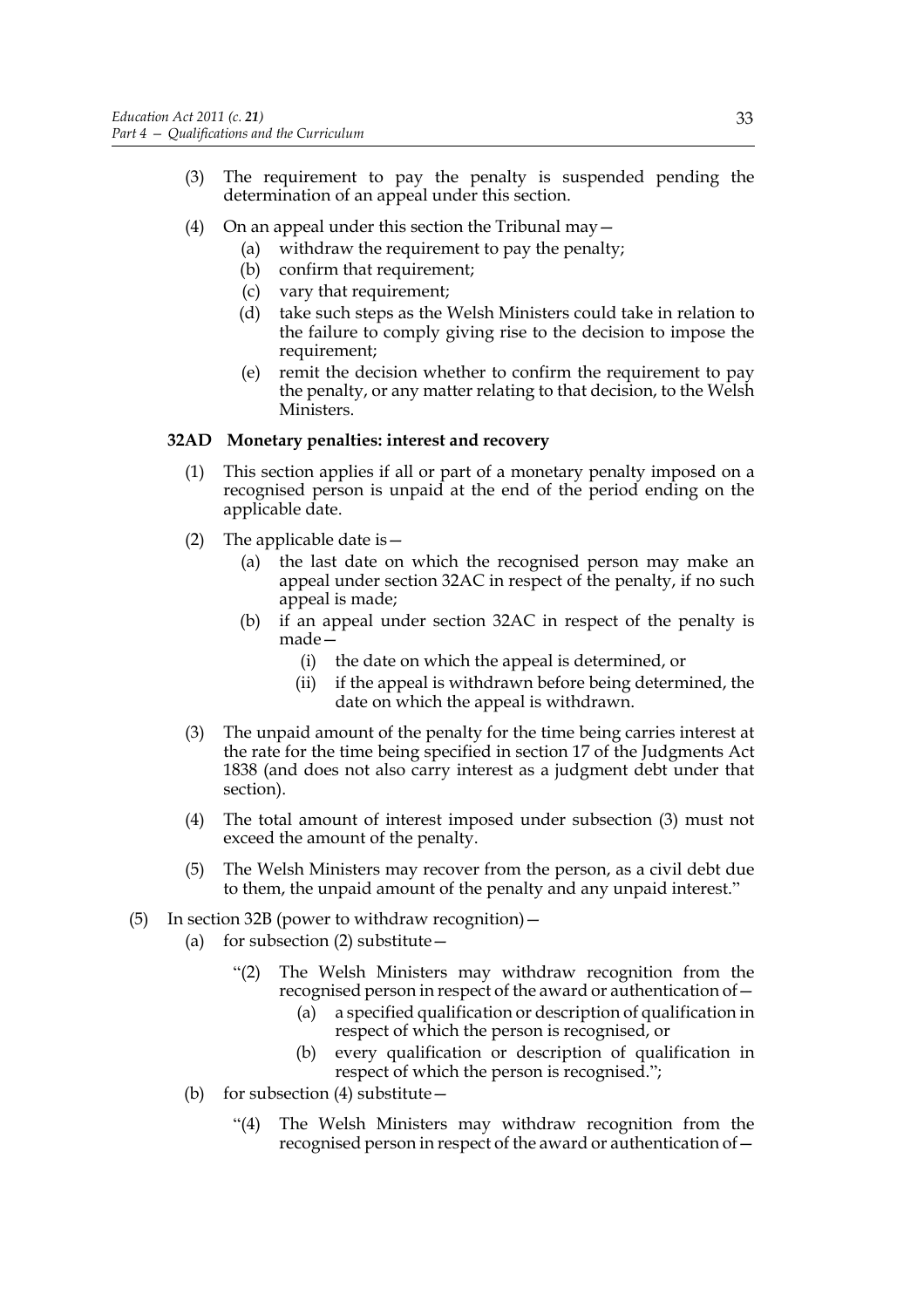- (a) the qualification or a specified description of qualification in respect of which the person is recognised, or
- (b) every qualification or description of qualification in respect of which the person is recognised."
- (6) After section 32B insert—

## **"32BA Costs recovery**

- (1) The Welsh Ministers may, by notice, require a recognised person on whom a sanction has been imposed to pay the costs incurred by the Welsh Ministers in relation to imposing the sanction, up to the time it is imposed.
- (2) The references in subsection (1) to imposing a sanction are to  $-$ 
	- (a) giving a direction under section 32A;
	- (b) imposing a monetary penalty under section 32AA;
	- (c) withdrawing recognition under section 32B.
- (3) "Costs" includes in particular—
	- (a) investigation costs;
	- (b) administration costs;
	- (c) costs of obtaining expert advice (including legal advice).
- (4) A notice given to a recognised person under subsection (1) must contain information as to—
	- (a) the amount required to be paid,
	- (b) how payment may be made,
	- (c) the period within which payment is required to be made (which must not be less than 28 days),
	- (d) rights of appeal,
	- (e) the period within which an appeal may be made, and
	- (f) the consequences of non-payment.
- (5) The person may require the Welsh Ministers to provide a detailed breakdown of the amount specified in the notice.

# **32BB Costs recovery: appeals**

- (1) A recognised person may appeal to the First-tier Tribunal against—
	- (a) a decision under section 32BA(1) to require the person to pay costs;
	- (b) a decision as to the amount of those costs.
- (2) An appeal under this section may be made on the grounds—
	- (a) that the decision was based on an error of fact;
	- (b) that the decision was wrong in law;
	- (c) that the decision was unreasonable.
- (3) The requirement to pay the costs is suspended pending the determination of an appeal under this section.
- (4) On an appeal under this section the Tribunal may  $-$ 
	- (a) withdraw the requirement to pay the costs;
		- (b) confirm that requirement;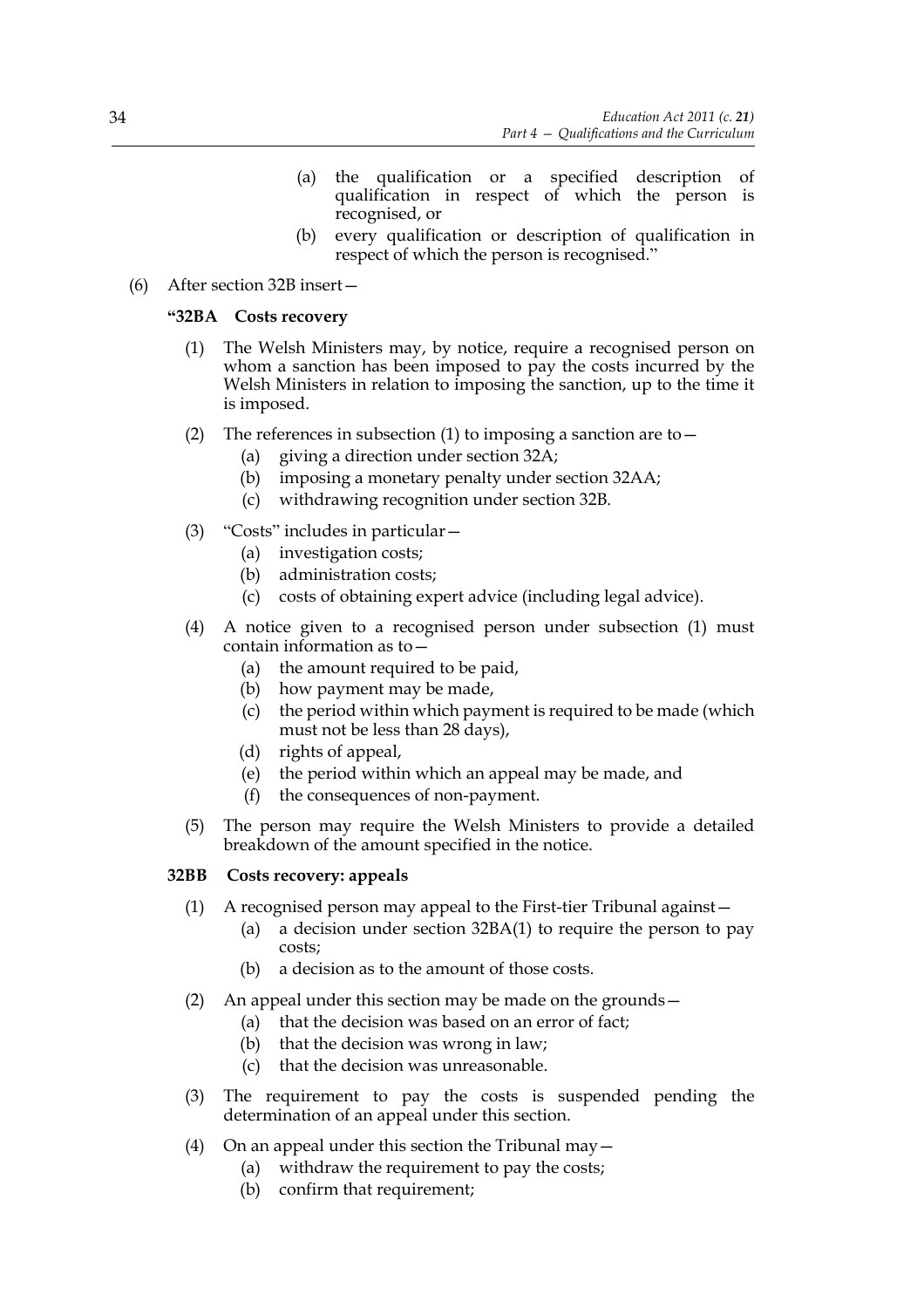- (c) vary that requirement;
- (d) take such steps as the Welsh Ministers could take in relation to the failure to comply giving rise to the decision to impose the requirement;
- (e) remit the decision whether to confirm the requirement to pay the costs, or any matter relating to that decision, to the Welsh Ministers.

## **32BC Costs: interest and recovery**

- (1) This section applies if all or part of an amount of costs that a recognised person is required to pay under section 32BA(1) is unpaid at the end of the period ending on the applicable date.
- (2) The applicable date is  $-$ 
	- (a) the last date on which the recognised person may make an appeal under section 32BB in respect of the costs, if no such appeal is made;
	- (b) if an appeal under section 32BB in respect of the costs is made—
		- (i) the date on which the appeal is determined, or
		- (ii) if the appeal is withdrawn before being determined, the date on which the appeal is withdrawn.
- (3) The unpaid amount of the costs for the time being carries interest at the rate for the time being specified in section 17 of the Judgments Act 1838 (and does not also carry interest as a judgment debt under that section).
- (4) The total amount of interest imposed under subsection (3) must not exceed the amount of the costs.
- (5) The Welsh Ministers may recover from the person, as a civil debt due to them, the unpaid amount of the costs and any unpaid interest."
- (7) In section 54 of EA 1997 (orders and regulations)—
	- (a) in subsection (2), after "section" insert "32AB(2) or";
	- (b) after subsection (2) insert—
		- "(2A) A statutory instrument which contains (whether alone or with other provision) an order under section 32AB(2) may not be made unless a draft of the instrument has been laid before, and approved by a resolution of, the National Assembly for Wales."

*Abolition of the Qualifications and Curriculum Development Agency*

# **25 Abolition of the Qualifications and Curriculum Development Agency**

Sections 175 to 191 of, and Schedule 11 to, ASCLA 2009 (the Qualifications and Curriculum Development Agency) are repealed.

## **26 Abolition of the QCDA: consequential amendments**

- (1) Schedule 8 (abolition of the QCDA: consequential amendments) has effect.
- (2) The Secretary of State may by order make changes in consequence of section 25 to any provision of subordinate legislation made before the date on which this Act is passed.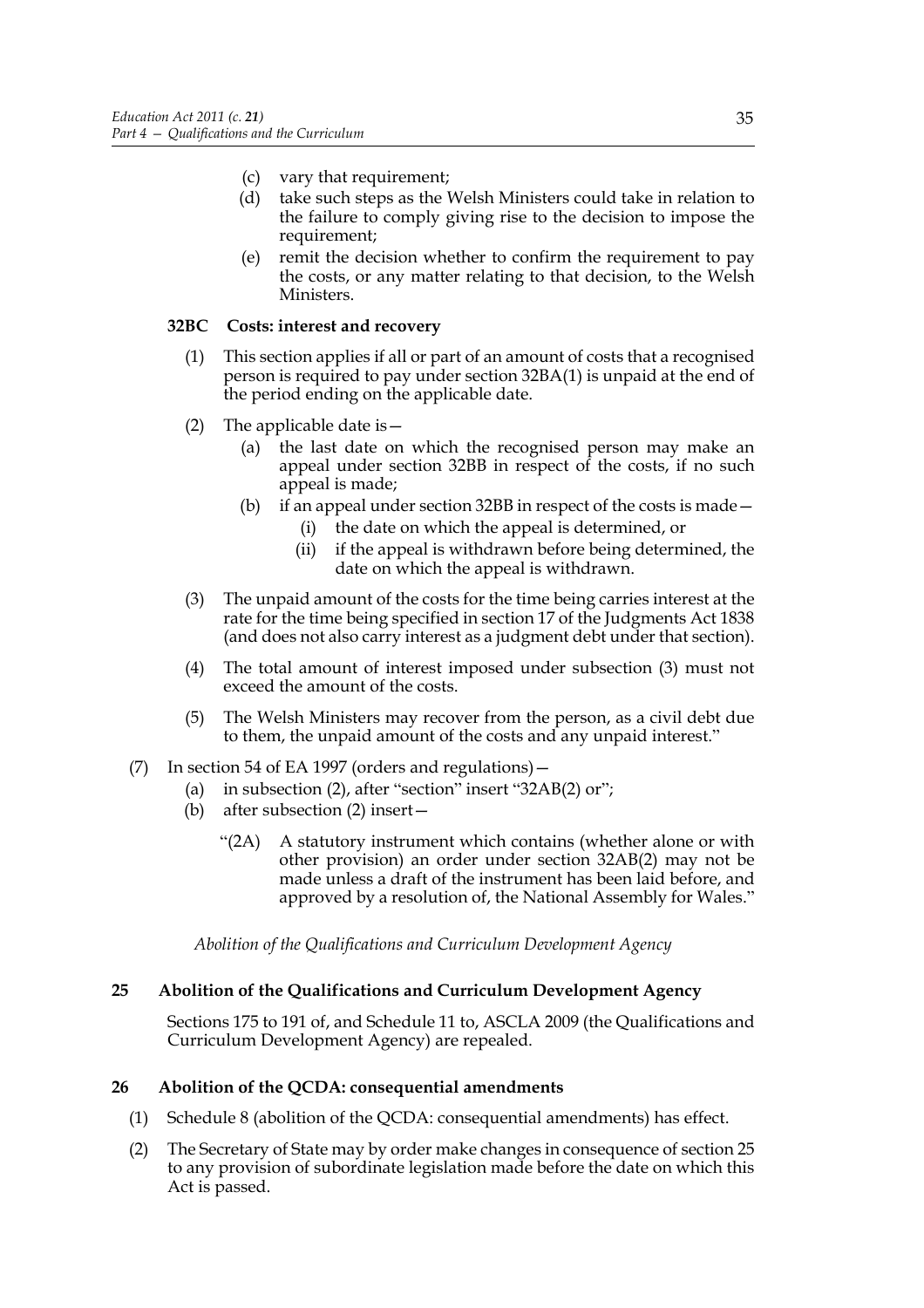(3) "Subordinate legislation" has the meaning given by section 21(1) of the Interpretation Act 1978.

## **27 Abolition of the QCDA: transfer schemes**

Schedule 9 (schemes for the transfer of staff, property, rights and liabilities from the QCDA to other persons) has effect.

## *Careers education and guidance*

#### **28 Education and training support services in England**

- (1) Part 2 of ESA 2008 (education and training support services in England) is amended as set out in subsections (2) to (5).
- (2) Section 69 (Secretary of State directions in relation to education and training support services) is repealed.
- (3) In consequence of subsection  $(2)$  -
	- (a) in section 68 (provision of support services by local authorities)—
		- (i) omit subsection (2);
		- (ii) in subsection (3), omit "and section 69";
		- (iii) in subsection (4), omit paragraph (a) (and the "and" after it);
	- (b) in section 70(2) (local authorities: supplementary powers), omit "or 69";
	- (c) in section 71(8) (provision of support on conditional basis), for "68(2) and (4)" substitute "68(4)".
- (4) Section 73 (duty on schools and FE institutions to permit access by persons involved in providing education and training support services) is repealed.
- (5) In section 76A (supply of information obtained in connection with education and training support services), omit subsection (5) (information not to be disclosed in a way that reveals identity of individual to whom it relates).
- (6) In consequence of the amendment made by subsection (2), omit section 255(2) of ASCLA 2009.

#### **29 Careers guidance in schools in England**

- (1) Part 7 of EA 1997 (careers education and guidance) is amended as set out in subsections (2) to (8).
- (2) Before section 43 insert—

#### **"42A Provision of careers guidance in schools in England**

- (1) The responsible authorities for a school in England within subsection (2) must secure that all registered pupils at the school are provided with independent careers guidance during the relevant phase of their education.
- (2) A school is within this subsection if it provides secondary education and is one of the following—
	- (a) a community, foundation or voluntary school;
	- (b) a community or foundation special school (other than one established in a hospital);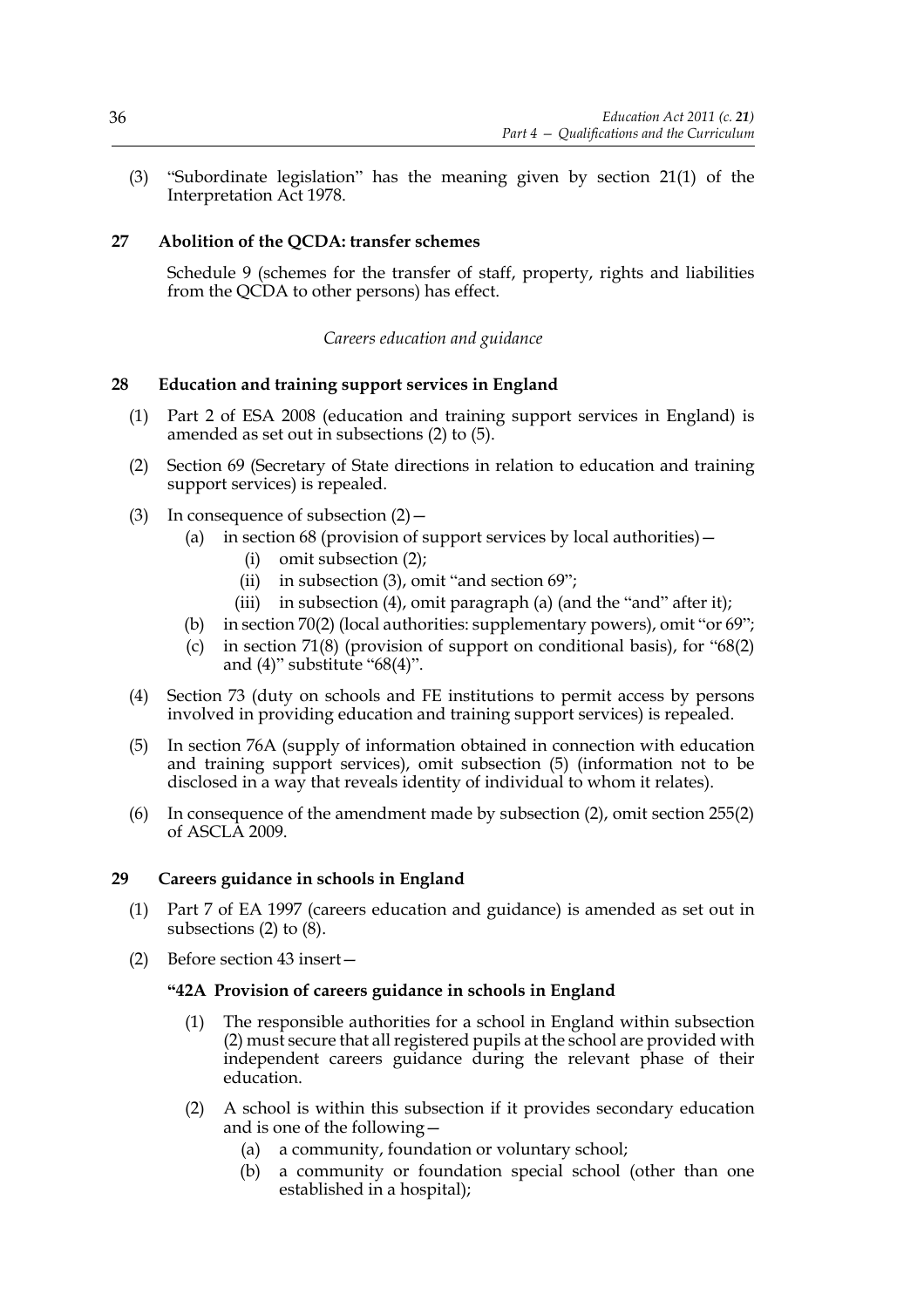- (c) a pupil referral unit.
- (3) The responsible authorities for a school within subsection (2) are  $-$ 
	- (a) in the case of a school within subsection  $(2)(a)$  or  $(b)$ , its governing body;
	- (b) in the case of a pupil referral unit, the local authority that maintain it.
- (4) The responsible authorities must secure that careers guidance provided under subsection  $(1)$  –
	- (a) is presented in an impartial manner,
	- (b) includes information on options available in respect of 16 to 18 education or training, including apprenticeships, and
	- (c) is guidance that the person giving it considers will promote the best interests of the pupils to whom it is given.
- (5) Careers guidance provided to pupils at a school is independent for the purposes of this section if it is provided other than by—
	- (a) a teacher employed or engaged at the school, or
	- (b) any other person employed at the school.
- (6) For the purposes of this section the relevant phase of a pupil's education is the period—
	- (a) beginning at the same time as the school year in which the majority of pupils in the pupil's class attain the age of 14, and
	- (b) ending with the expiry of the school year in which the majority of pupils in the pupil's class attain the age of 16.
- (7) In this section—
	- "apprenticeship" includes employment and training leading to the issue of an apprenticeship certificate under section 3 or 4 of the Apprenticeships, Skills, Children and Learning Act 2009;
	- "career" includes undertaking any training, education, employment or occupation;
	- "careers guidance" means guidance about careers;
	- "class", in relation to a pupil, means—
		- (a) the teaching group in which the pupil is regularly taught, or
		- (b) if the pupil is taught in different groups for different subjects, such one of those groups as is designated by the head teacher of the school or, in the case of a pupil at a pupil referral unit, by the teacher in charge of the unit;
	- "16 to 18 education or training" means education or training suitable to the requirements of persons who have ceased to be of compulsory school age but have not attained the age of 18;
	- "training" includes a voluntary or other placement apt to enable the development of any skill or competency (whether or not taking place at a time when the person concerned is still a registered pupil at a school in England)."
- (3) In section 43 (careers education in schools)—
	- (a) in subsection (1), after "school" insert "in Wales";
	- (b) in subsection (2), omit paragraph (d) (but not the "and" after it);
	- (c) omit subsections (2A) and (2B);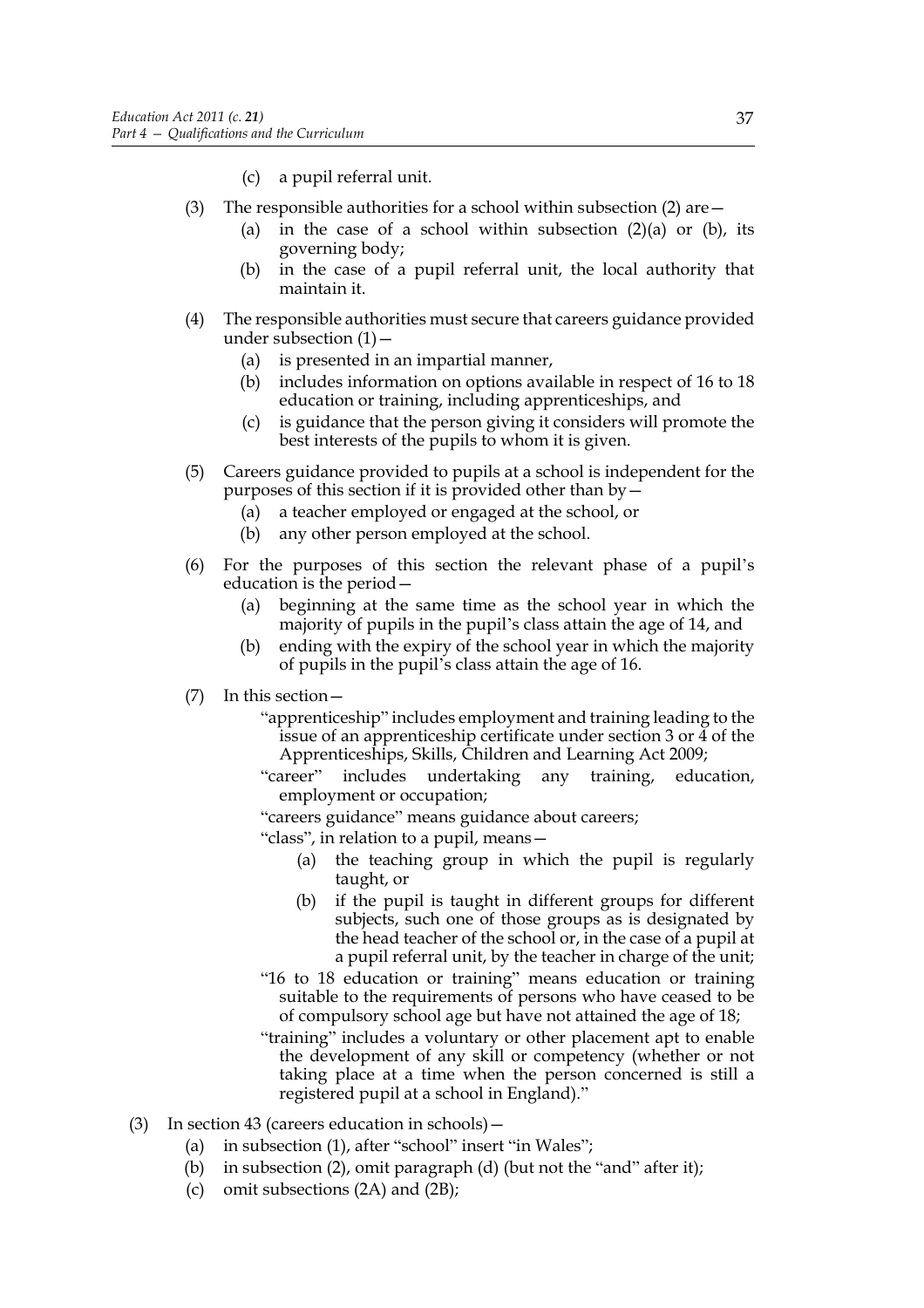- (d) in subsection  $(3)$ 
	- (i) omit "(and, where applicable, subsection (2B))";
	- (ii) omit paragraph (b) (but not the "and" after it);
- (e) omit subsection (4);
- (f) in subsection  $(6)$ 
	- (i) in the definition of "class", for the words from ", in relation" to the end substitute "has the same meaning as in section 42A;";
	- omit the definitions of "16-18 education or training" and "training";
- (g) in the heading, at the end insert "in Wales".
- (4) In section  $44-$ 
	- (a) in subsection  $(8)(a)$ , for "listed in section  $43(2)(a)$  to  $(d)$ " substitute "in Wales listed in section  $43(2)(a)$  and  $(c)$ ";
	- (b) in subsection (8)(b), after "institutions" insert "in Wales";
	- (c) for subsection  $(9)$  substitute
		- "(9) It is the duty of the each of the following to secure that subsections (1), (4) and (6) are complied with  $-$ 
			- (a) the governing body of the school or institution;
			- (b) its head teacher, principal or other head.";
	- (d) in subsection (10)(a), after "a school" insert "in Wales";
	- (e) in subsection (10)(b), after "an institution" insert "in Wales";
	- (f) in the heading, after "institutions" insert "in Wales".
- (5) In section 45 (provision of careers information at schools and other institutions)—
	- (a) in subsection  $(2)(a)$ , for "listed in section  $43(2)(a)$  to  $(d)$ " substitute "in Wales listed in section  $43(2)(a)$  and  $(c)$ ";
	- (b) in subsection (2), omit the words from "and, in the case" to the end;
	- (c) omit subsections (2A) and (2B);
	- (d) for subsection  $(3)$  substitute
		- "(3) It is the duty of each of the following to secure that subsection  $(1)$  is complied with  $-$ 
			- (a) the governing body of the school or institution;
			- (b) its head teacher, principal or other head.";
	- (e) in subsection (5), for ""careers education" and "16-18 education or training"" substitute "and "careers education"".
- (6) In section 45A (guidance as to discharge of duties)—
	- (a) in subsection (1), for "43(2)(a), (c) or (e)" substitute "42A(2)";
	- (b) in subsection (2), for "any of sections  $43(3)$ ,  $44(9)$  and  $45(3)$ " substitute " $42A(1)$  or  $(4)$ ";
	- (c) in the heading, at the end insert ": schools in England".
- (7) In section 45B (provision of curriculum information), in the heading, at the end insert ": Wales".
- (8) In section 46 (extension or modification of provisions of sections 43 to 45)—
	- (a) in subsection (1), for the words from "43" to "44(10)(a)(i)" substitute "42A, 43 or 44 by substituting for the period specified in section 42A(6), 43(5) or  $44(10)(a)(i)$ ";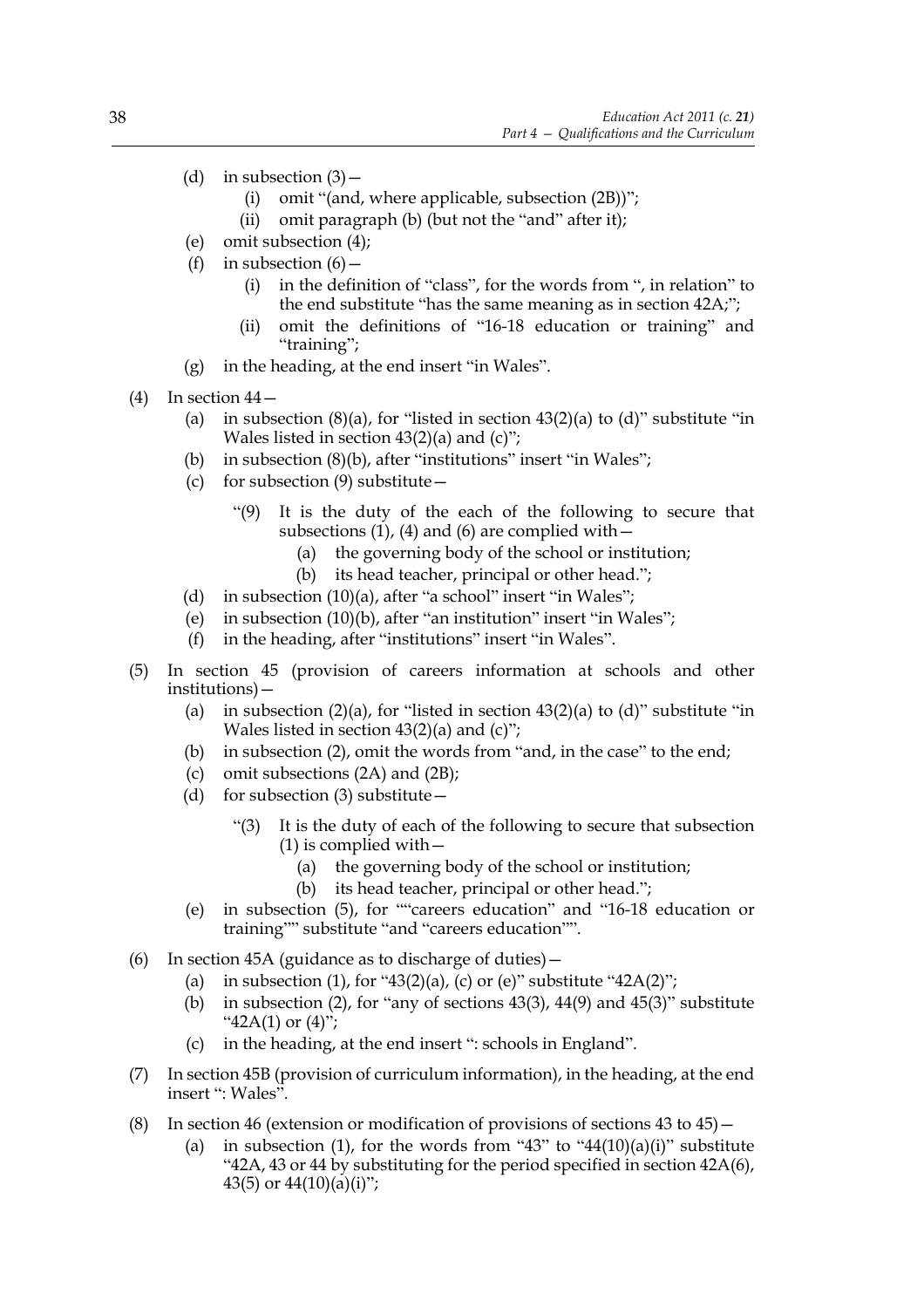- (b) after subsection (2) insert—
	- "(2A) The Secretary of State may by regulations make provision for requiring—
		- (a) the governing bodies of institutions in England within the further education sector, and
		- (b) the principals or other heads of such institutions,

to secure that careers guidance is provided for any specified description of persons attending such institutions.";

- (c) in subsection (3)(a), after "institutions" insert "in Wales";
- (d) in subsection (5), after the definition of "careers education" insert— ""careers guidance" has the same meaning as in section
- (9) In consequence of the amendments made by subsections (1) to  $(8)$ , omit -
	- (a) paragraph 71 of Schedule 9 to LSA 2000;

 $42A$ :".

- (b) paragraph 8 of Schedule 7 to EA 2002;
- (c) section 81(2) and (3) of ESA 2008;
- (d) section 250 of ASCLA 2009.

#### *Repeal of the diploma entitlement*

#### **30 Repeal of diploma entitlement for 16 to 18 year olds**

- (1) In section 45 of ASCLA 2009 (local authority duties in relation to the core and additional entitlements), the provisions to be inserted into EA 1996 are amended as set out in subsections (2) to (6).
- (2) In the italic cross-heading above section 17A, for "*core and additional entitlements*" substitute "*core entitlement*".
- (3) In section 17A (duties in relation to the core and additional entitlements)—
	- (a) in subsection (1), for "core entitlement and the additional entitlement are" substitute "core entitlement is";
	- (b) omit subsections (2) to (5);
	- (c) in subsection (7), omit the definitions of "additional entitlement area" and "the additional entitlement";
	- (d) omit subsection (8);
	- (e) in subsection  $(9)$ 
		- (i) for "references in subsections (1) and (2)" substitute "reference in subsection (1)";
		- (ii) for "do" substitute "does";
	- (f) in the heading, for "core and additional entitlements" substitute "core entitlement".
- (4) Omit section 17B (election for either core entitlement or additional entitlement).
- (5) In section 17C (the core entitlement)—
	- (a) before subsection (1) insert—
		- "(A1) A person over compulsory school age but under 19 has the core entitlement.";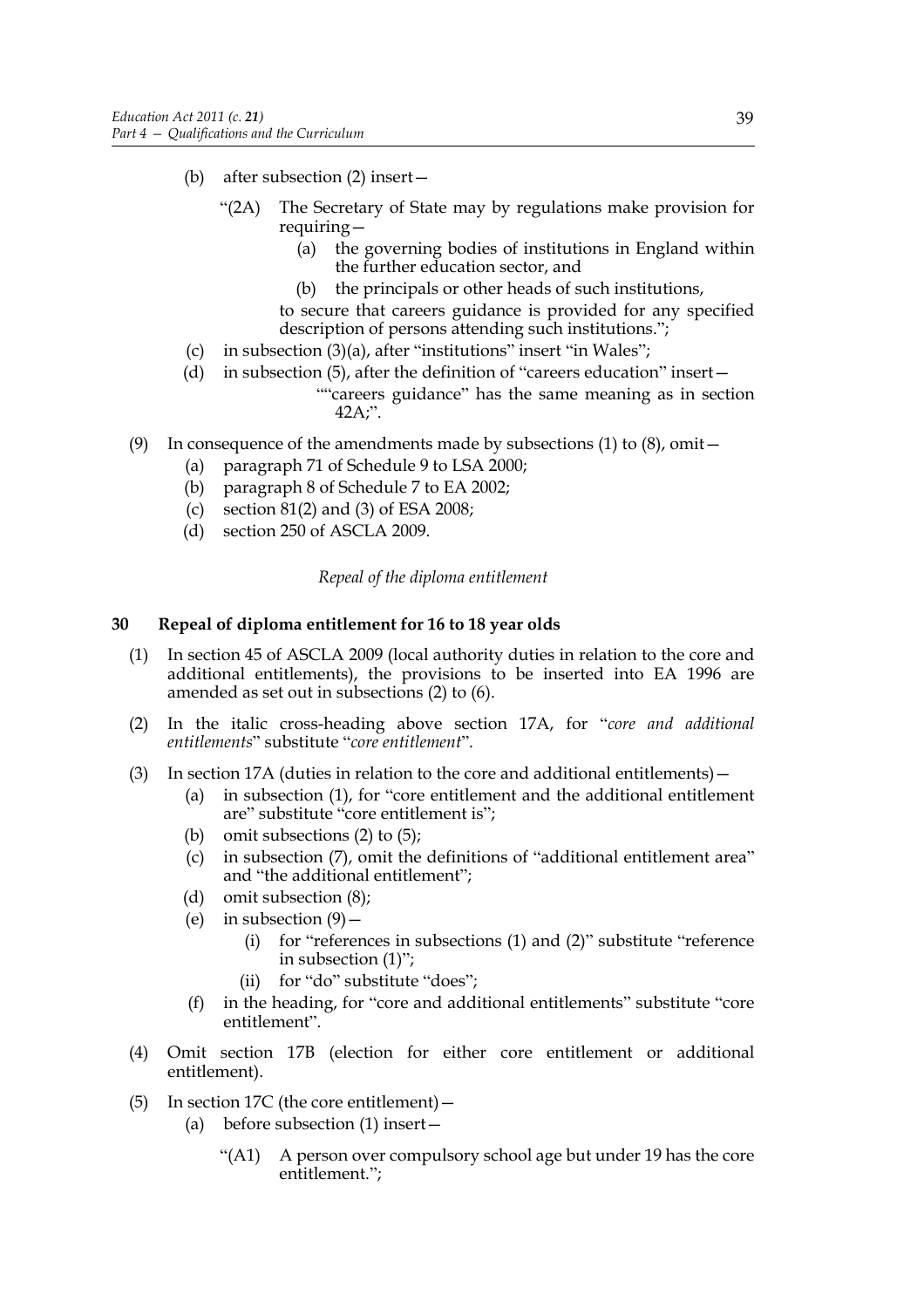- (b) in subsection (1), for "electing for" substitute "who has";
- (c) after subsection (4) insert—
	- "(5) In this section "course of study" means a course of education or training leading to a qualification specified, or a qualification of a description specified, by the Secretary of State by order for the purposes of this subsection."
- (6) Omit section 17D (the additional entitlement).
- (7) In section 48 of ASCLA 2009 (provision of education for persons subject to youth detention), in the section 18A to be inserted into EA 1996—
	- (a) in subsection  $(2)(e)$ , omit "and the additional entitlement" and "who have elected for them";
	- (b) for subsection  $(4)$  substitute  $-$ 
		- "(4) Section 17C (the core entitlement) applies for the purposes of subsection (2)(e)."
- (8) In section 86 of ASCLA 2009 (duties of Chief Executive of Skills Funding in respect of persons aged 19 or over or subject to adult detention)—
	- (a) in subsection  $(4)(h)$ , omit "and the additional entitlement" and "who have elected for them";
	- (b) for subsection (8) substitute—
		- "(8) Section 17C of the Education Act 1996 (the core entitlement) applies for the purposes of subsection (4)(h)."

## **31 Repeal of diploma entitlement for fourth key stage**

- (1) Section 74 of EIA 2006 (curriculum requirements for the fourth key stage) is amended as follows.
- (2) In subsection (1), in the new section 85A to be inserted into EA 2002—
	- (a) in subsection (1), for the words from "do either of the following" to the end substitute "follow a course of study in a subject within each of such one or more of the four entitlement areas specified in subsection (2) as the pupil may choose.";
	- (b) in subsection (2), for " $(1)(a)$ " substitute " $(1)$ ";
	- (c) in subsection (4), for the words after "satisfied" substitute "if a course of study in a subject within each of the entitlement areas specified in subsection (2) is made available to the pupil by or on behalf of the school at which the pupil is a registered pupil.";
	- (d) in subsection (5), for " $(1)(a)$  or  $(b)$ " substitute " $(1)$ ";
	- (e) in subsection (6), for the words after "means" substitute "a course of education or training which leads to such qualification as the governing body may choose from among those approved under section 98 of the Learning and Skills Act 2000 for the purposes of section 96 of that Act."
- (3) Omit subsection (3).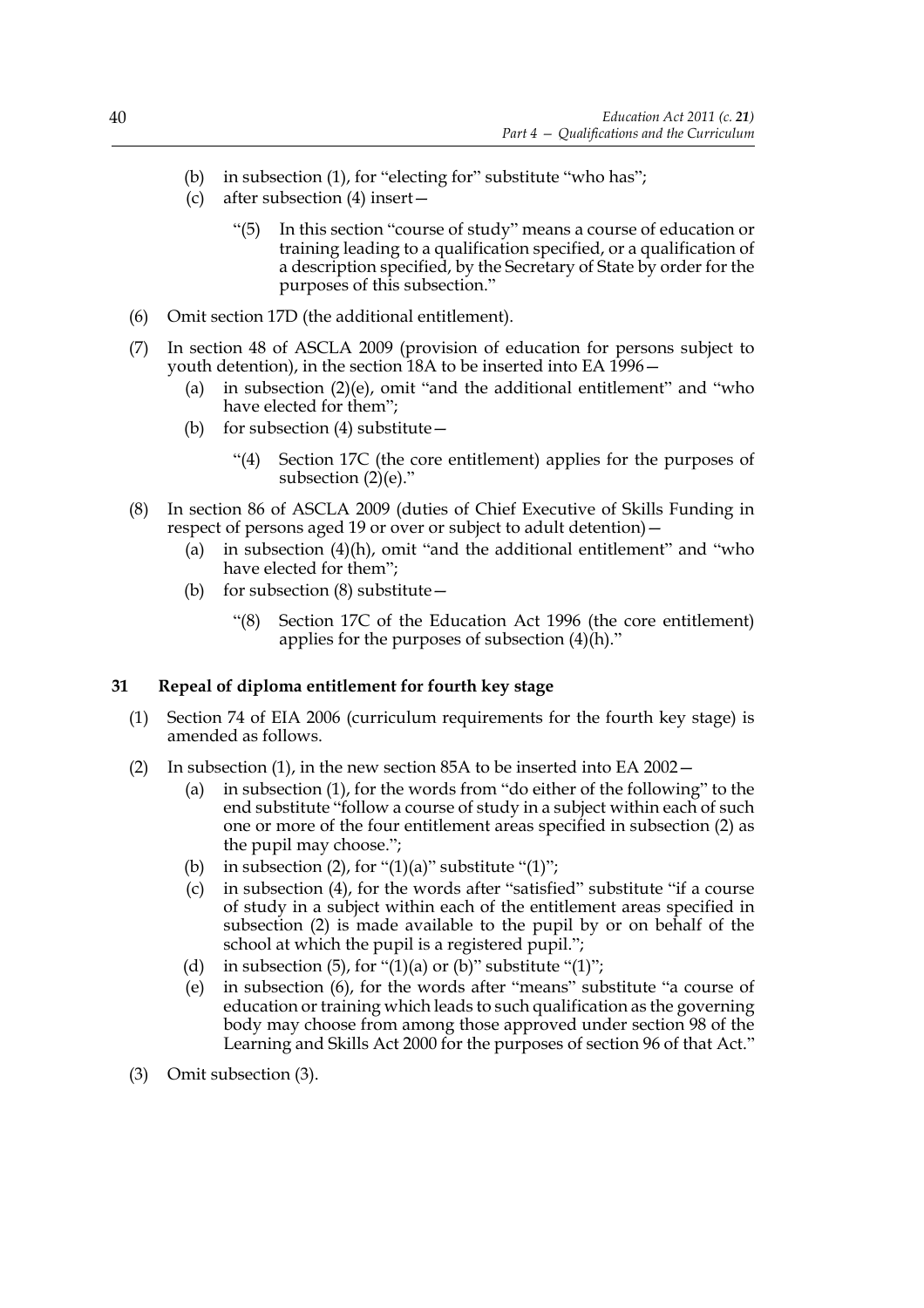## **PART 5**

## EDUCATIONAL INSTITUTIONS: OTHER PROVISIONS

*Repeal of duties of governing bodies, local authorities and others*

# **32 Duty to prepare and publish school profile**

- (1) Section 30A of EA 2002 (duty of governing body of maintained school in England to prepare and publish school profile) is repealed.
- (2) In consequence of subsection (1), section 104 of EA 2005 (insertion of section 30A of EA 2002) is repealed.

## **33 Duty to appoint school improvement partners**

- (1) Section 5 of EIA 2006 (requirement for local authority to appoint school improvement partner for each school they maintain) is repealed.
- (2) In consequence of subsection (1), in section 187(3) of EIA 2006 (provisions to be read as if they were contained in EA 1996), omit paragraph (a).

## **34 Duties in relation to school admissions**

- (1) Part 3 of SSFA 1998 (school admissions) is amended as follows.
- (2) In section 85A (admission forums)—
	- (a) in subsection  $(1)$ 
		- (i) in the opening words, after "authority" insert "in Wales";
		- (ii) at the end of paragraph (a), insert "and";
		- (iii) omit paragraph (c) (and the "and" preceding it);
	- (b) omit subsections (1A) to (1C);
	- (c) in subsection (3), omit paragraph (ba) (but not the "and" following it);
	- (d) omit subsection (3A);
	- (e) omit subsections (5A) and (5B).
- (3) In section 88I (other functions of adjudicator relating to admission arrangements), in subsection (3), omit paragraph (b) (and the "or" preceding it).
- (4) Section 88J (changes to admission arrangements by schools adjudicator) is repealed.
- (5) In section 88P (reports by local authorities)—
	- (a) in subsection (1) for "prescribed" substitute "required by the code for school admissions";
	- (b) omit subsections (4) and (5).
- (6) Schedule 10 (consequential amendments) has effect.

## **35 Duties in relation to school meals etc**

- (1) Part 9 of EA 1996 (ancillary functions) is amended as follows.
- (2) In section 512ZA (power to charge for meals etc)  $-$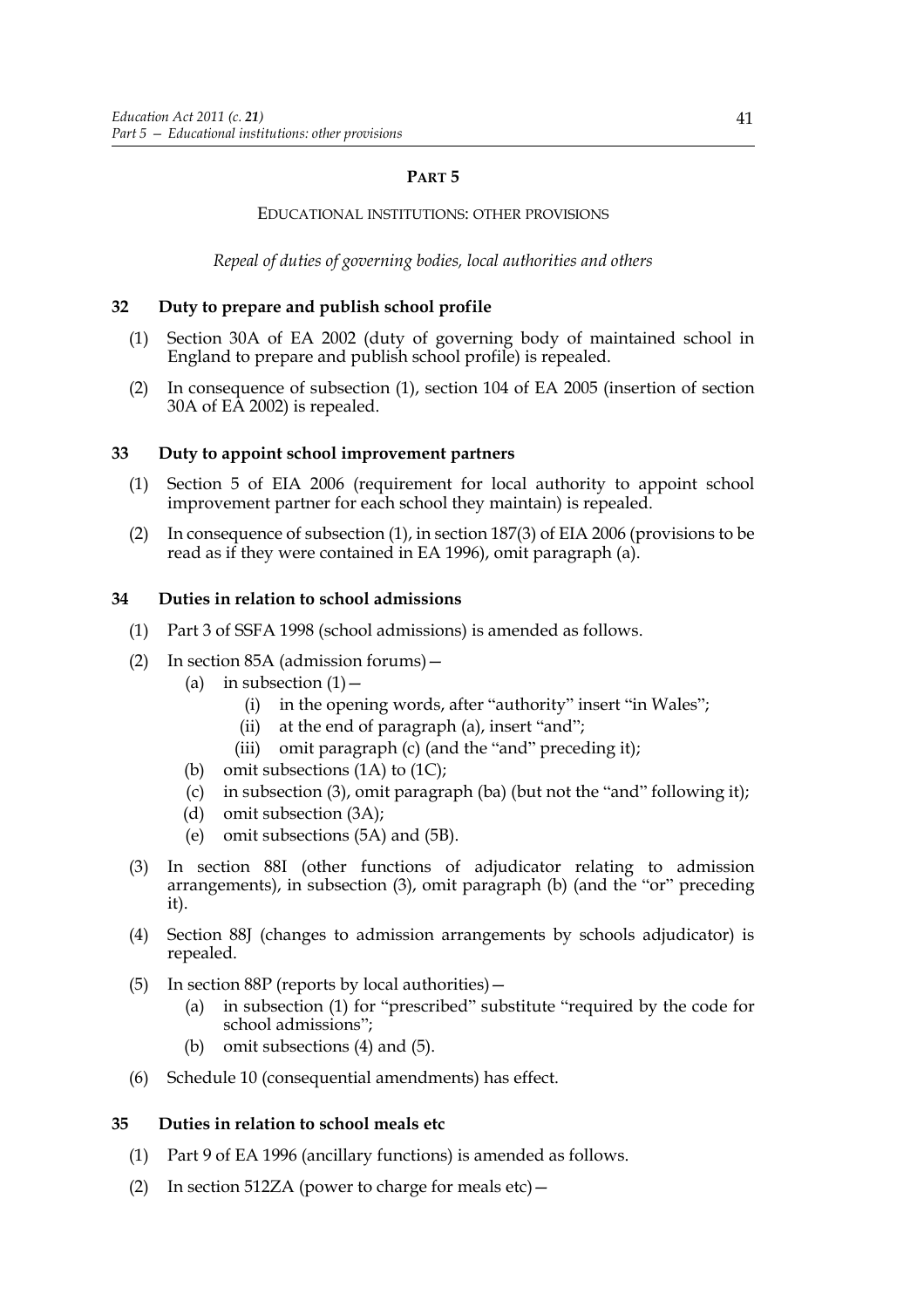- (a) after subsection (1) insert—
	- "(1A) Where a local authority in England exercise the power to charge under subsection (1), the price they charge for an item must not exceed the cost of providing that item.";
- (b) in subsection (2), after "authority" insert "in Wales".
- (3) In section 533 (functions of governing bodies of maintained schools with respect to provision of school meals etc)—
	- (a) after subsection (3) insert—
		- "(3A) Where the governing body of a school in England exercise the power to charge under subsection (3), the price they charge for an item must not exceed the cost of providing that item.";
	- (b) in subsection (4), after "school" insert "in Wales".

*Admissions*

#### **36 Objections to admission arrangements**

- (1) Section 88H of SSFA 1998 (reference of objections to adjudicator) is amended as set out in subsections (2) to (6).
- (2) In subsection  $(2)$ 
	- (a) in paragraph (a), for "an appropriate person" substitute "a body or person";
	- (b) after "that" insert "body or".
- (3) Omit subsection (3).
- (4) In subsection (4) omit "or (3)".
- $(5)$  In subsection  $(5)$  -
	- (a) in paragraph  $(a)(i)$  omit "or  $(3)$ ";
	- (b) in paragraph (a)(ii) for " $(3)$ " substitute " $(2)$ ";
	- (c) in paragraph (c) omit "or  $(3)$ ";
	- (d) in paragraph (d) omit "or (3)".
- (6) Omit subsection (6).
- (7) In section 88K of SSFA 1998 (sections 88H to 88J: supplementary), for subsection  $(2)(b)$  substitute -
	- "(b) any other person or body."

#### *New schools*

#### **37 Establishment of new schools**

Schedule 11 (establishment of new schools) has effect.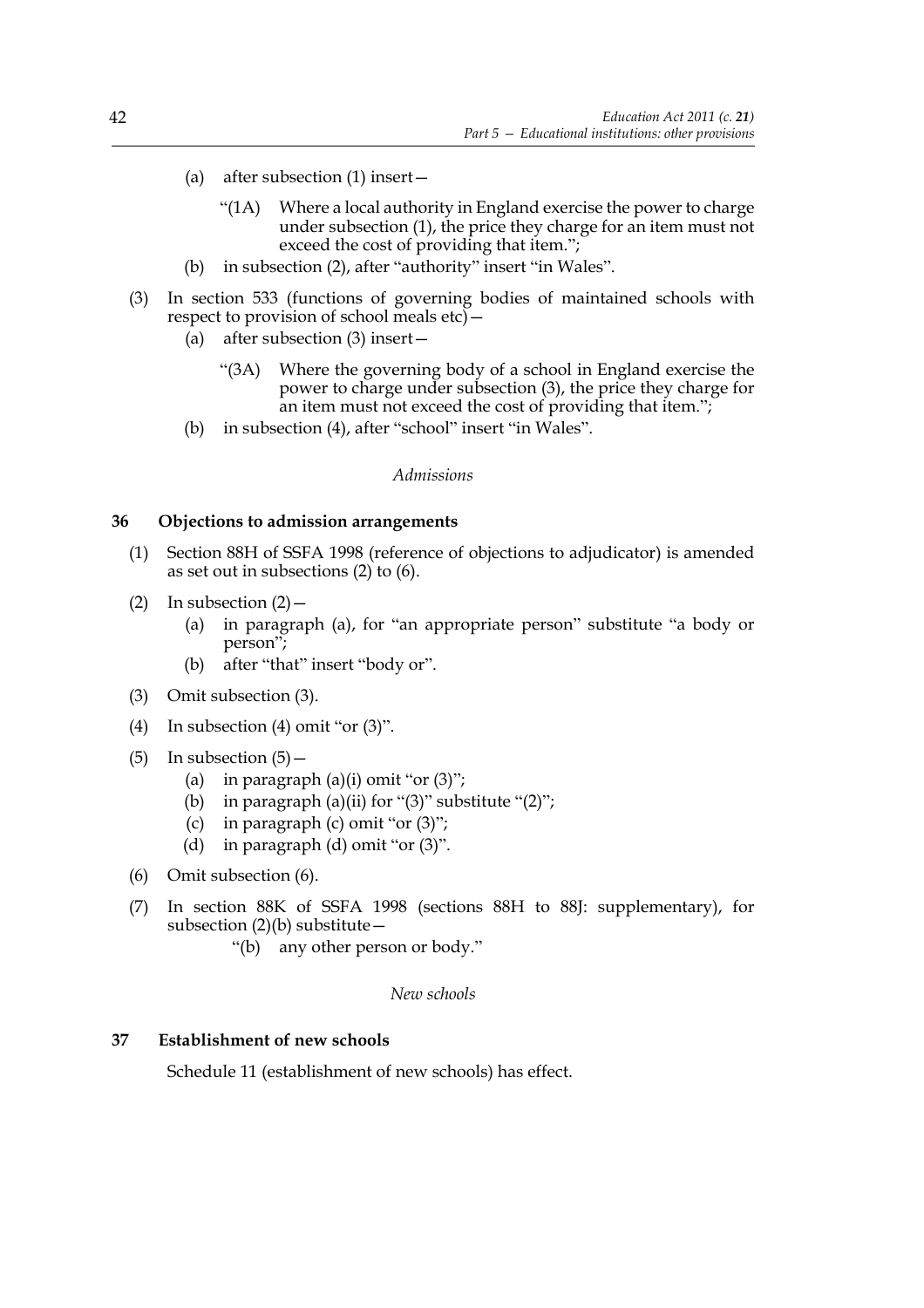*Governing bodies: constitution and dissolution*

## **38 Constitution of governing bodies: maintained schools in England**

- (1) Section 19 of EA 2002 (governing bodies) is amended as follows.
- (2) After subsection (1) insert—
	- "(1A) Regulations must provide for a governing body of a maintained school in England to consist of—
		- (a) persons elected or appointed as parent governors,
		- (b) the head teacher of the school,
		- (c) a person elected as a staff governor,
		- (d) a person appointed as a local authority governor,
		- (e) in the case of a foundation school, a foundation special school or a voluntary school, persons appointed as foundation governors or partnership governors, and
		- (f) such other persons as may be prescribed."
- (3) In subsection (2), after "governing body" insert "of a maintained school in Wales".
- (4) After subsection (4) insert—
	- "(4A) Regulations made by virtue of subsection (3)(c) in relation to a maintained school in England may include provision for eligibility criteria for the school's local authority governor to be such as may be specified by the school's governing body.
		- (4B) Regulations made by virtue of subsection (3)(e) in relation to a maintained school in England may include provision allowing the head teacher of the school to resign from office as a governor (and to withdraw any such resignation)."

## **39 Discontinuance of federated school: governing body not to be dissolved**

In paragraph 5 of Schedule 1 to EA 2002 (dissolution of school governing body on discontinuance of school), after sub-paragraph (1) insert—

"(1A) Sub-paragraph (1) does not apply if—

- (a) the school is a federated school in England, and
- (b) immediately after the discontinuance date, there will be more than one other school remaining in the federation.
- (1B) "Federation" and "federated school" have the meanings given by section  $24(2)$ ."

#### *Standards*

## **40 School inspections: exempt schools**

- (1) Part 1 of EA 2005 (school inspections and other inspections by school inspectors) is amended as set out in subsections (2) to (8).
- (2) In section 5 (duty to inspect certain schools at prescribed intervals)—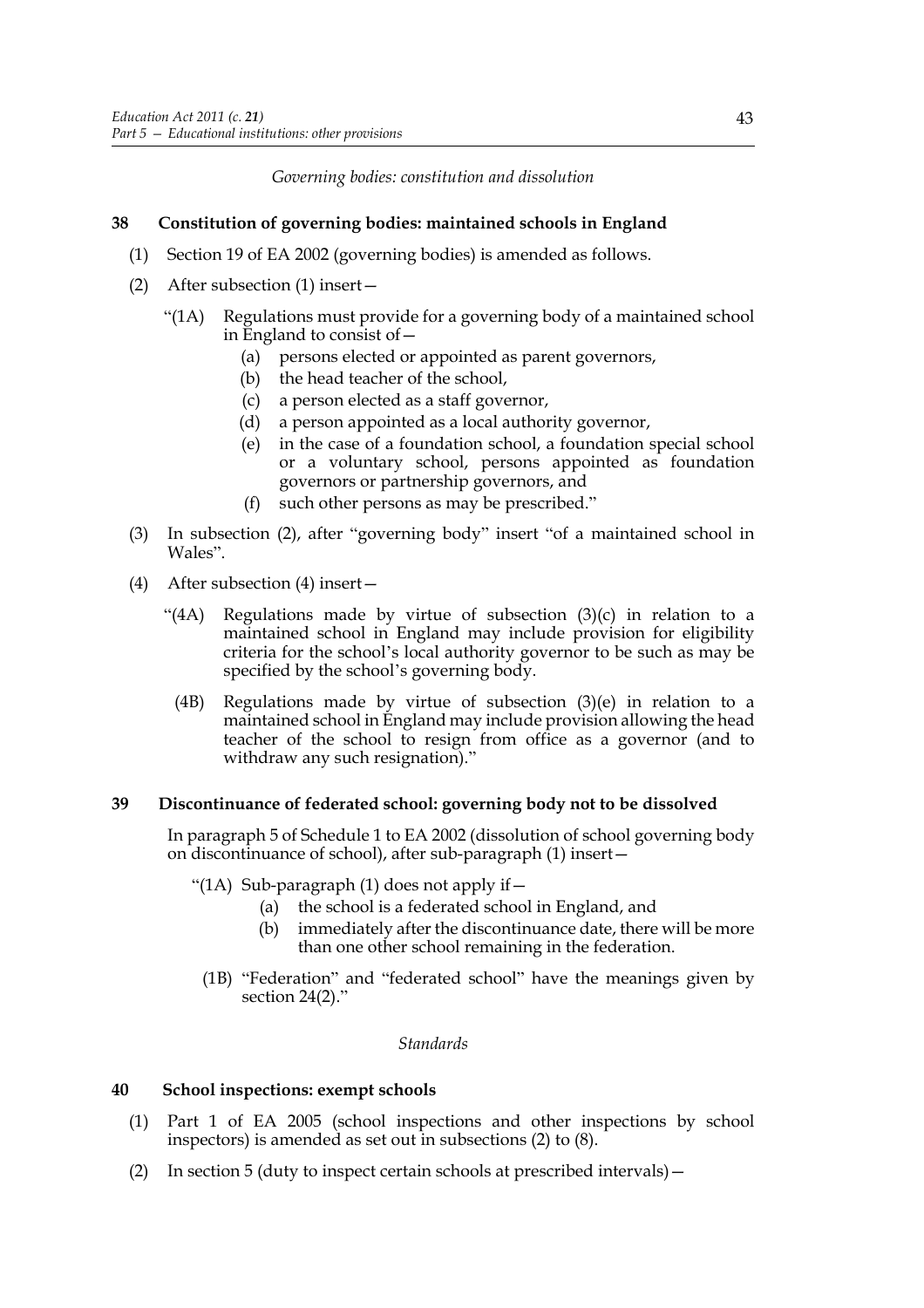- (a) in subsection (2), for "subsection (3)" substitute "subsections (3) and  $(4A)$ ";
- (b) after subsection (4), insert—
	- "(4A) Regulations may provide that this section does not apply to prescribed categories of school in prescribed circumstances.
		- (4B) A school to which this section does not apply by virtue of regulations under subsection (4A) is an "exempt school"."
- (3) In section 6 (duty to notify parents of section 5 inspection), in subsection  $(1)$ 
	- (a) omit "to which section 5 applies";
	- (b) for "that section" substitute "section 5".
- (4) In section 8 (other inspections), at the end insert—
	- "(3) If the Chief Inspector carries out an inspection of a school under subsection (2) in response to a request from the appropriate authority for the school, the Chief Inspector may charge the appropriate authority for the cost of the inspection.
	- (4) In subsection (3), "appropriate authority" has the meaning given by section 6(3)."
- (5) In section 9 (power of Chief Inspector to treat other inspection as section 5 inspection)—
	- (a) the existing provision is renumbered subsection (1);
	- (b) at the end insert—
		- "(2) In the case of an inspection of an exempt school under section  $8$ , the Chief Inspector may elect to treat the inspection for the purposes of subsections (5) to (5B) and (7) of section 5, sections 6 and 7 and Chapter 2 as if it were an inspection under section 5.
		- (3) In the case of an inspection of an exempt school under section 8(1), the Secretary of State may require the Chief Inspector to treat the inspection for the purposes of subsections  $(5)$  to  $(5B)$ and (7) of section 5, sections 6 and 7 and Chapter 2 as if it were an inspection under section 5.
		- (4) In the case of an inspection of a school under section  $8(2)$  which is carried out in response to a request from the appropriate authority for the school, the Chief Inspector must treat the inspection for the purposes of subsections (5) to (5B) and (7) of section 5, sections 6 and 7 and Chapter 2 as if it were an inspection under section 5.
		- (5) In subsection (4), "appropriate authority" has the meaning given by section 6(3).";
	- (c) in the heading, for "of Chief Inspector" substitute "or duty".
- (6) In section 12 (interpretation of Chapter 1), after the definition of "the Chief Inspector" insert—

""exempt school" has the meaning given in section 5(4B);".

(7) In section 15 (measures to be taken by local authority), in subsection (2C) for the words from "in respect of" to the end substitute "which is not treated as a section 5 inspection by virtue of section 9".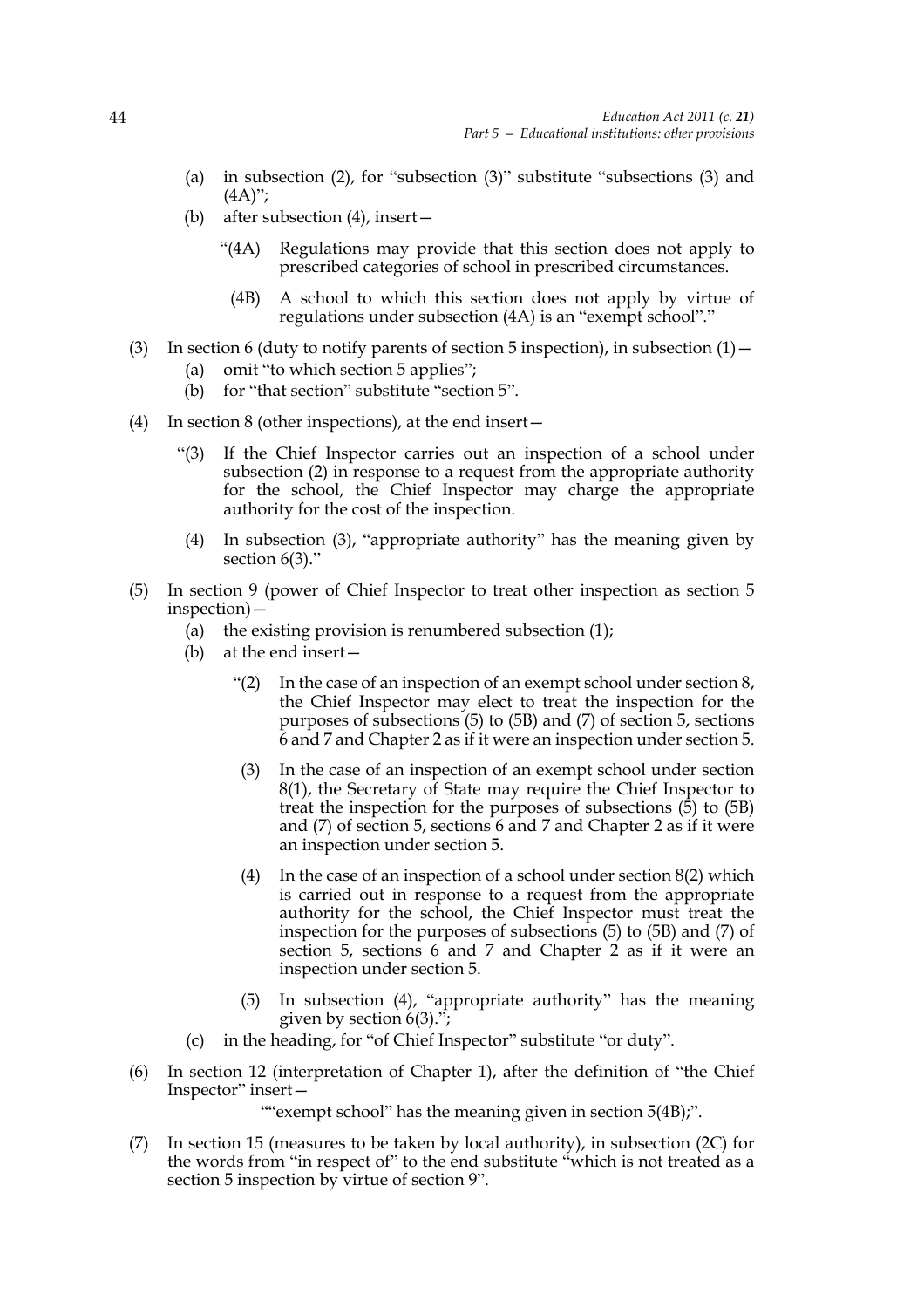- (8) In section 17 (statement to be prepared by proprietor of school), in subsection (1D) for the words from "in respect of" to the end substitute "which is not treated as a section 5 inspection by virtue of section 9".
- (9) In section 121 of EA 2005 (parliamentary control of subordinate legislation)—
	- (a) in subsection  $(2)(a)$ , after "subsection" insert " $(2A)$  or";
		- (b) after subsection (2) insert—
			- "(2A) This subsection applies to regulations under section 5(4A) (power to prescribe schools exempt from inspection), apart from the first regulations to be made under that subsection.
				- (2B) A statutory instrument which contains (whether alone or with other provisions) regulations to which subsection (2A) applies may not be made unless a draft of the instrument has been laid before, and approved by a resolution of, each House of Parliament."

# **41 School inspections: matters to be covered in Chief Inspector's report**

- (1) In section 5 of EA 2005 (duty to inspect certain schools at prescribed intervals), for subsections  $(5)$  and  $(5A)$  (matters for report), substitute –
	- "(5) It is the general duty of the Chief Inspector, when conducting an inspection under this section, to report on the quality of education provided in the school.
	- (5A) The Chief Inspector's report under subsection (5) must in particular cover—
		- (a) the achievement of pupils at the school;
		- (b) the quality of teaching in the school;
		- (c) the quality of the leadership in and management of the school;
		- (d) the behaviour and safety of pupils at the school.
	- (5B) In reporting under subsection (5), the Chief Inspector must consider—
		- (a) the spiritual, moral, social and cultural development of pupils at the school;
		- (b) the extent to which the education provided at the school meets the needs of the range of pupils at the school, and in particular the needs of—
			- (i) pupils who have a disability for the purposes of the Equality Act 2010, and
			- (ii) pupils who have special educational needs."
- (2) In consequence of subsection (1), section 154 of EIA 2006 (amendments of section 5(5) of EA 2005) is repealed.

# **42 Inspection of further education institutions: exempt institutions**

- (1) Chapter 3 of Part 8 of EIA 2006 (inspection of further education and training etc) is amended as set out in subsections (2) to (10).
- (2) In section 125 (inspection of further education institutions)—
	- (a) in subsection  $(1)$ , at the end insert "subject to subsection  $(1A)$ ";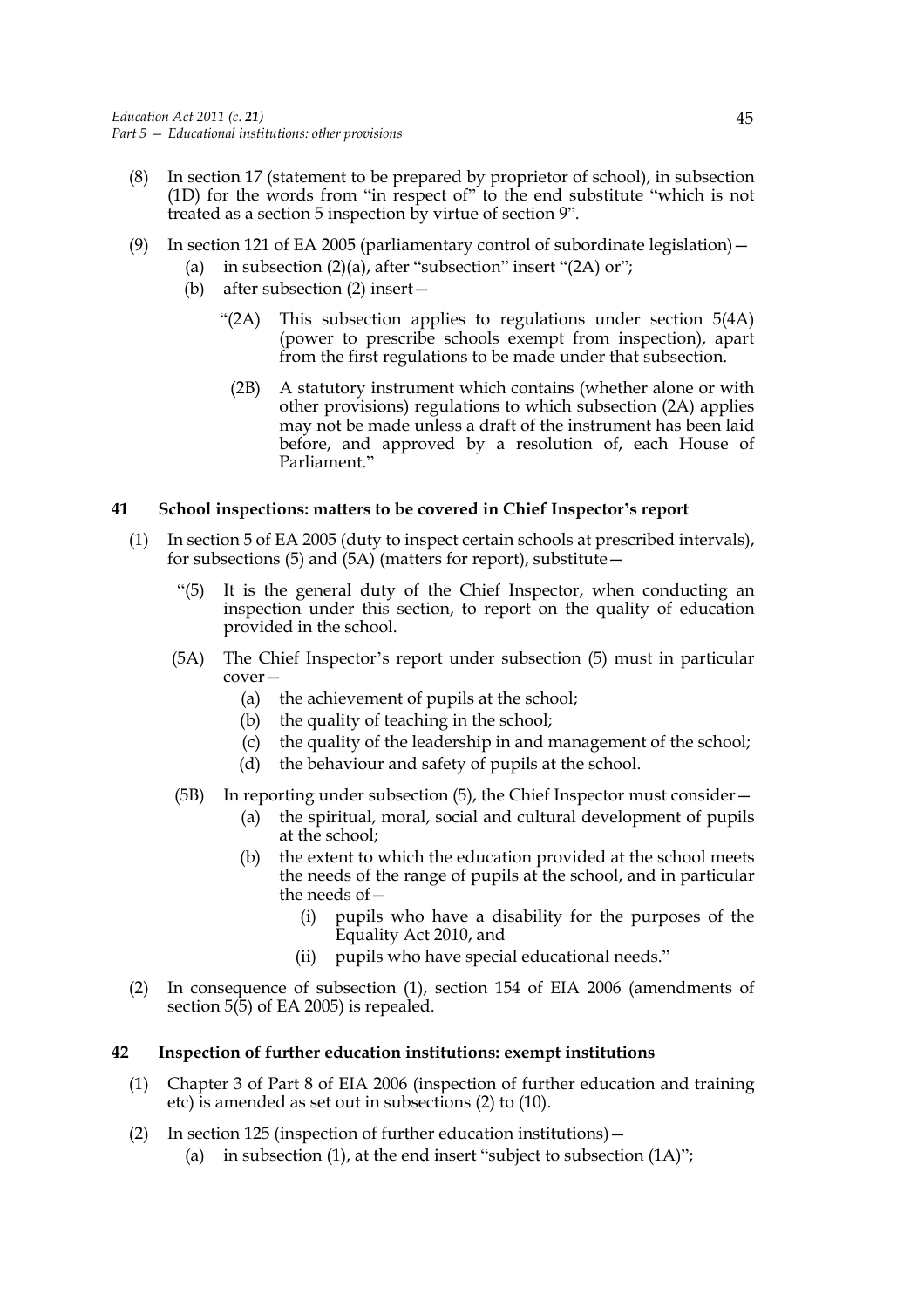- (b) after that subsection insert—
	- "(1A) The Secretary of State may by regulations provide that the duty of the Chief Inspector in subsection (1) does not apply to prescribed categories of institution in prescribed circumstances.
		- (1B) An institution to which the duty in subsection (1) does not apply by virtue of regulations under subsection (1A) is an "exempt institution".";
- (c) in subsection (2), for "The inspections" substitute "Inspections under subsection  $(1)$ ".
- (3) Section 126 (other inspections) is amended as set out in subsections (4) to (9).
- (4) After subsection (1), insert—
	- "(1A) The Chief Inspector must inspect an exempt institution if requested to do so by the Secretary of State."
- (5) After subsection (2) insert—
	- "(2A) On completing an inspection under subsection (1) or (1A) conducted in response to a request from the Secretary of State or any other person or body, the Chief Inspector must—
		- (a) make a written report on the inspection;
		- (b) arrange for the report to be published in such manner as the Chief Inspector considers appropriate."
- (6) In subsection (3), after "this section" insert "conducted in any other case".
- (7) In subsection (4), after "subsection (1)" insert "or (1A)".
- (8) After subsection (5) insert—
	- "(5A) In the case of an inspection conducted under subsection (1) in response to a request from the provider of the education or training concerned, the Chief Inspector may charge the provider for the cost of the inspection."
- (9) At the end, insert—
	- "(8) In this section "exempt institution" has the meaning given by section 125(1B)."
- (10) In section 127 (action plans), in subsection (1) at the end insert "or (1A)".
- (11) In section 182 of EIA 2006 (parliamentary control of orders and regulations)— (a) in subsection (2), after paragraph (a) insert—
	- "(aa) regulations to which subsection (2A) applies,";
	- (b) after subsection (2) insert—
		- "(2A) This subsection applies to regulations made under section 125(1A) (power to prescribe institutions exempt from inspection), apart from the first regulations to be made under that subsection.";
	- (c) in subsection (3), after paragraph (a) insert—
		- "(aa) regulations to which subsection (2A) applies,".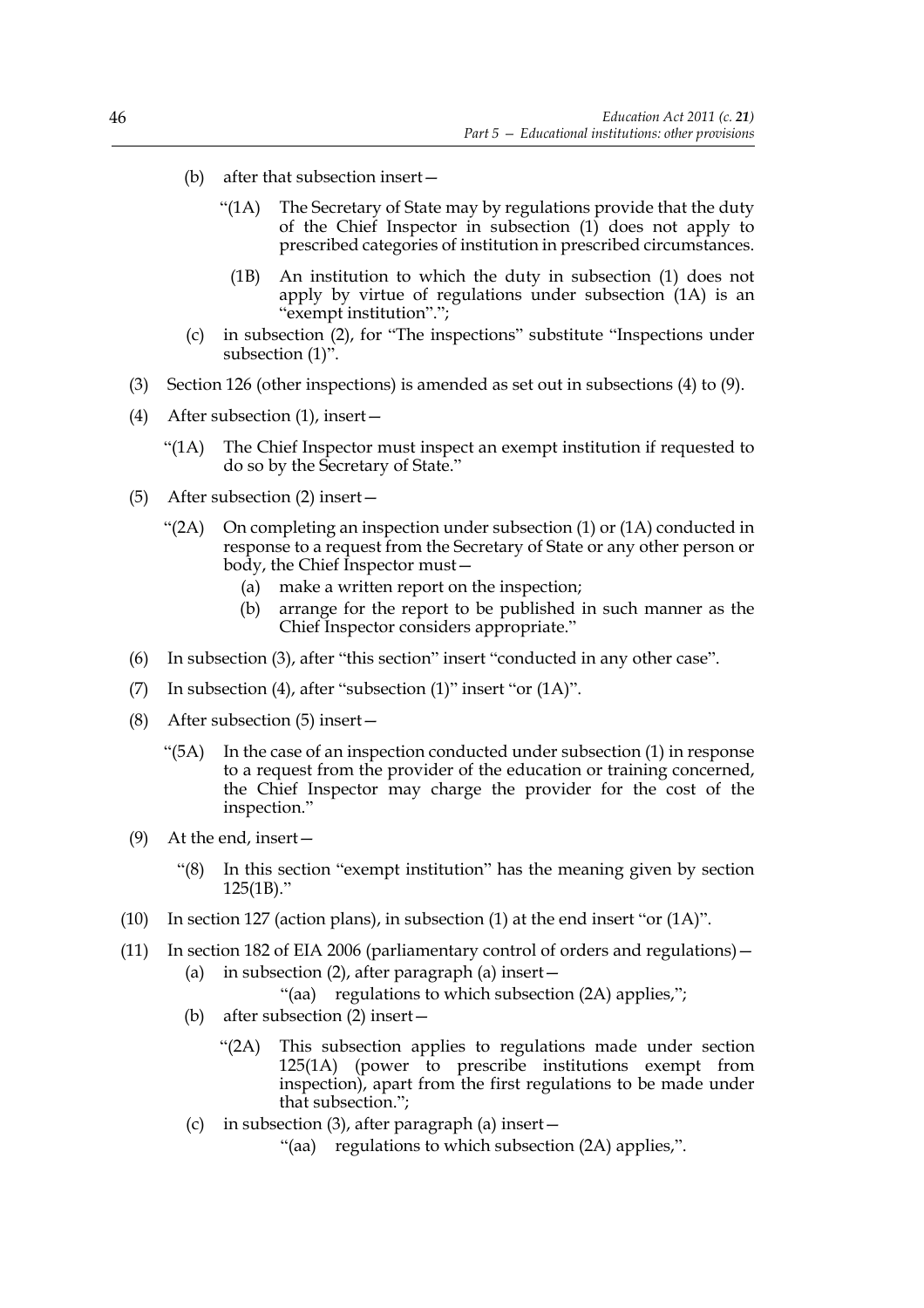#### **43 Inspection of boarding accommodation**

- (1) Part 12 of the Children Act 1989 (miscellaneous and general) is amended as follows.
- (2) In section 87 (welfare of children in boarding schools and colleges)—
	- (a) after subsection (1), insert—
		- "(1A) For the purposes of this section and sections 87A to 87D, a school or college provides accommodation for a child if—
			- (a) it provides accommodation for the child on its own premises, or
			- (b) it arranges for accommodation for the child to be provided elsewhere (other than in connection with a residential trip away from the school).";
	- (b) in subsection (3), for "he is accommodated" substitute "accommodation for the child is provided";
	- (c) after subsection (3), insert—
		- "(3A) Where accommodation is provided for a child by a school or college in England, the Secretary of State may at any time (including a time when the duty under subsection (3) is suspended by virtue of section 87A) direct the Chief Inspector for England to take the steps referred to in subsection (3).
			- (3B) Where accommodation is provided for a child by a school or college in Wales, the Welsh Ministers may, at any time when the duty under subsection (3) is suspended by virtue of section 87A, take the steps referred to in subsection (3).";
	- (d) in subsection (5), for "its duty" substitute "any of its functions";
	- (e) in subsection (9A), for "he is accommodated" substitute "accommodation for the child is provided".
- (3) In section  $87A$  (suspension of duty under section  $87(3)$ )
	- (a) in subsection  $(1)(b)$ , for "they are accommodated" substitute "accommodation for the children is provided";
	- (b) after subsection (4) insert—
		- "(4A) The Secretary of State may by regulations specify matters that must be taken into account in deciding whether to appoint a person to be an inspector for the purposes of this section in relation to schools or colleges in England, or to terminate the appointment of such a person under subsection (4)(b)."
- (4) After section 87B insert—

#### **"87BA Quality assurance of inspectors under section 87A**

- (1) The Chief Inspector for England must, at intervals of no more than a year, prepare and send to the Secretary of State a report about inspectors who are appointed under section 87A in relation to schools or colleges in England.
- (2) In preparing a report under this section the Chief Inspector for England must have regard to such matters as the Secretary of State may direct.
- (3) The Secretary of State may in particular give directions about—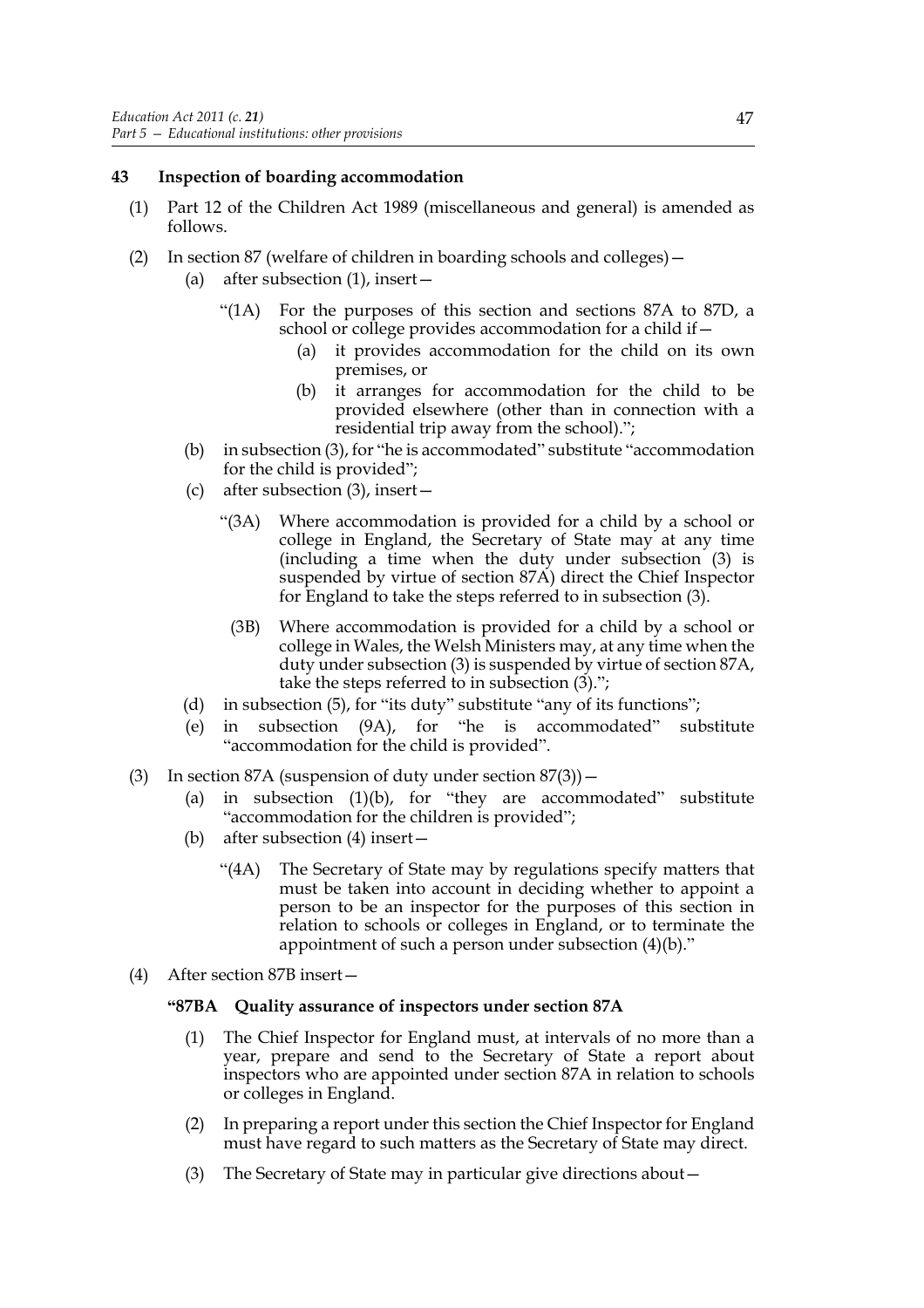- (a) matters to be taken into account in preparing a report, and
- (b) the form and contents of a report."
- (5) In section 87C (boarding schools: national minimum standards), in subsection (1), for "in" substitute "by".

## **44 Schools causing concern: powers of Secretary of State**

- (1) Part 4 of EIA 2006 (schools causing concern: England) is amended as follows.
- (2) In section 68 (power of Secretary of State to direct closure of school), in subsection (1), for "by virtue of section 62 (school requiring special measures)" substitute "other than by virtue of section 60A".
- (3) In section 69A (power of Secretary of State to direct local authority to consider giving performance standards and safety warning notice)—
	- (a) omit subsection (5);
	- (b) for subsection (9) substitute—
		- "(9) If the response states that the authority have decided not to give a warning notice to the governing body in the specified terms -
			- (a) the response must set out the authority's reasons for the decision, and
			- (b) the Secretary of State may direct the authority to give the warning notice to the governing body in those terms (and to withdraw any previous warning notice given to the governing body under section 60).
		- (9A) If the Secretary of State directs the authority under subsection (9)(b) to give a warning notice to the governing body in the specified terms, the authority must—
			- (a) comply with the direction under subsection (9)(b) before the end of the period of 5 working days beginning with the day on which that direction is given, and
			- (b) on the same day as they do so, give the Secretary of State a copy of the notice.";
	- (c) in subsection (10), for "Subsection (8)(b) applies" substitute "Subsections  $(8)(b)$  and  $(9A)(b)$  apply";
	- (d) after subsection (10) insert—

"(11) A direction under this section must be in writing.";

(e) for the heading, substitute "Power of Secretary of State to direct local authority to give performance standards and safety warning notice".

## **45 Complaints: repeal of power to complain to Local Commissioner**

- (1) Sections 206 to 224 of ASCLA 2009 (complaints against schools in England) are repealed.
- (2) In consequence of subsection  $(1)$  -
	- (a) in section 409 of EA 1996 (complaints and enforcement: maintained schools)—
		- (i) in subsection (1), after "authority" insert "in Wales" and after "schools" insert "in Wales";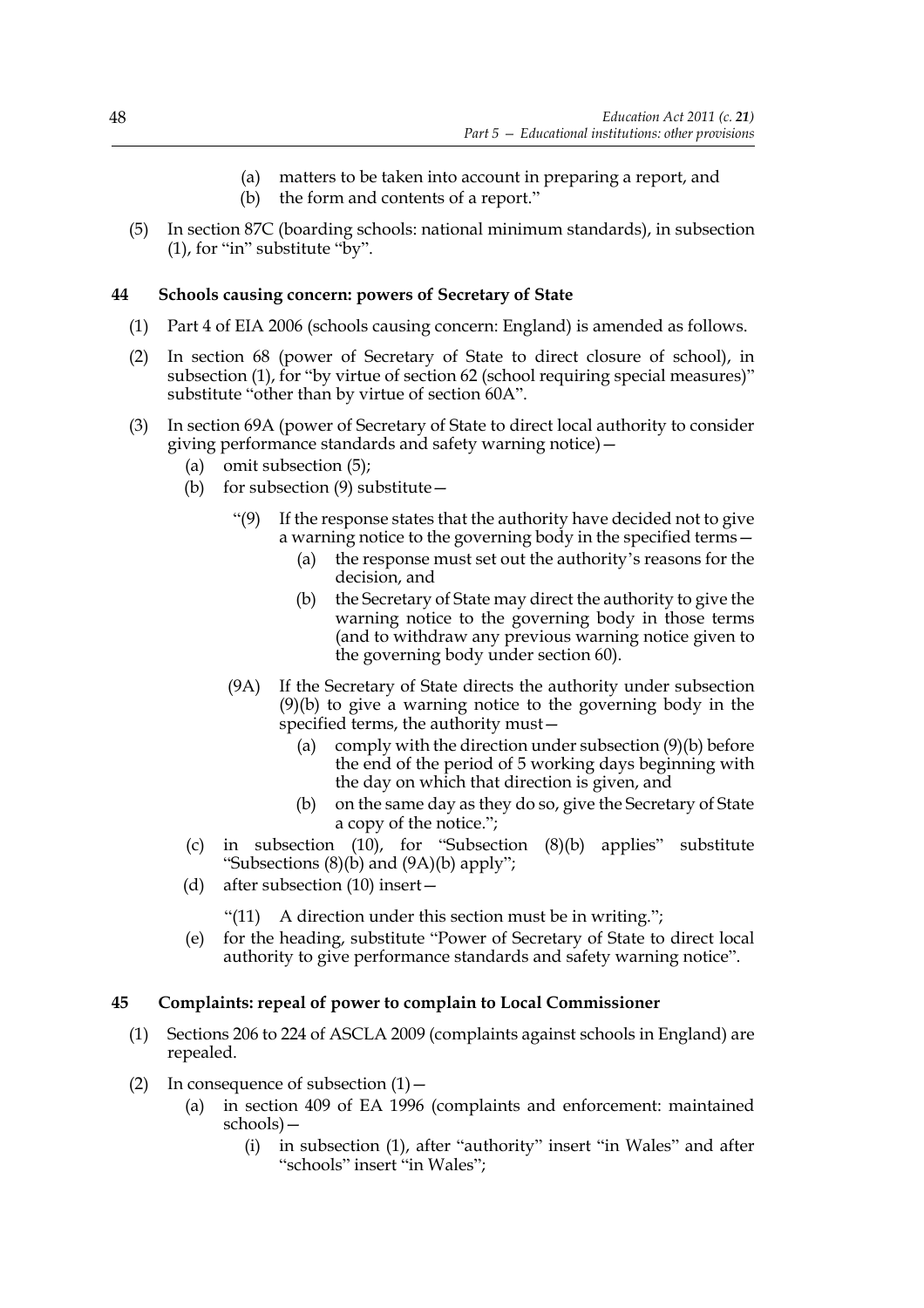- (ii) in subsection (4), for "Secretary of State" substitute "Welsh Ministers";
- (iii) in the heading, after "schools" insert "in Wales";
- (b) in section 496 of EA 1996 (power of Secretary of State to prevent unreasonable exercise of functions), omit subsections (3) and  $(4)$ ;
- (c) in section 497 of EA 1996 (Secretary of State's general default powers), omit subsections (4) and (5);
- (d) in paragraph 6 of Schedule 1 (pupil referral units: complaints)—
	- (i) in sub-paragraph (3), after "local authority" insert "in Wales" and after "unit" insert "in Wales";
	- (ii) in sub-paragraph (4), for "Secretary of State" substitute "Welsh Ministers", after "any local authority" and "a local authority" insert "in Wales", and after "pupil referral unit" insert "in Wales";
- (e) in paragraph 1 of Schedule 4 to the Local Government Act 1974 (disqualifications from acting as Local Commissioner or investigating complaint), omit sub-paragraphs (2C) and (2D);
- (f) in section 262(6) of ASCLA 2009 (statutory instruments subject to affirmative procedure), omit paragraph (f);
- (g) in Schedule 16 to ASCLA 2009 (repeals and revocations), omit Part 7 (complaints);
- (h) section 22 of CSFA 2010 (amendments of sections 207 and 216 of ASCLA 2009) is repealed.

#### *Finance*

## **46 Local authorities' financial schemes**

In Schedule 14 to SSFA 1998 (revision of local authority schemes), in paragraph 2A, at the end insert—

- "(4) The Secretary of State may by a direction revise the whole or any part of a scheme maintained by a local authority in England as from such date as may be specified in the direction.
- (5) Before giving such a direction the Secretary of State must consult the local authority and such other persons as the Secretary of State thinks fit."

## **47 Payments in respect of dismissal, etc**

- (1) Section 37 of EA 2002 (payments in respect of dismissal, etc) is amended as follows.
- (2) After subsection (7), insert—
	- "(7A) Any amount payable by virtue of subsection (7) by the governing body of a maintained school in England to the local authority may be met by the governing body out of the school's budget share for any funding period if and to the extent that the condition in subsection (7B) is met.
		- (7B) The condition is that the governing body are satisfied that meeting the amount out of the school's budget share will not to a significant extent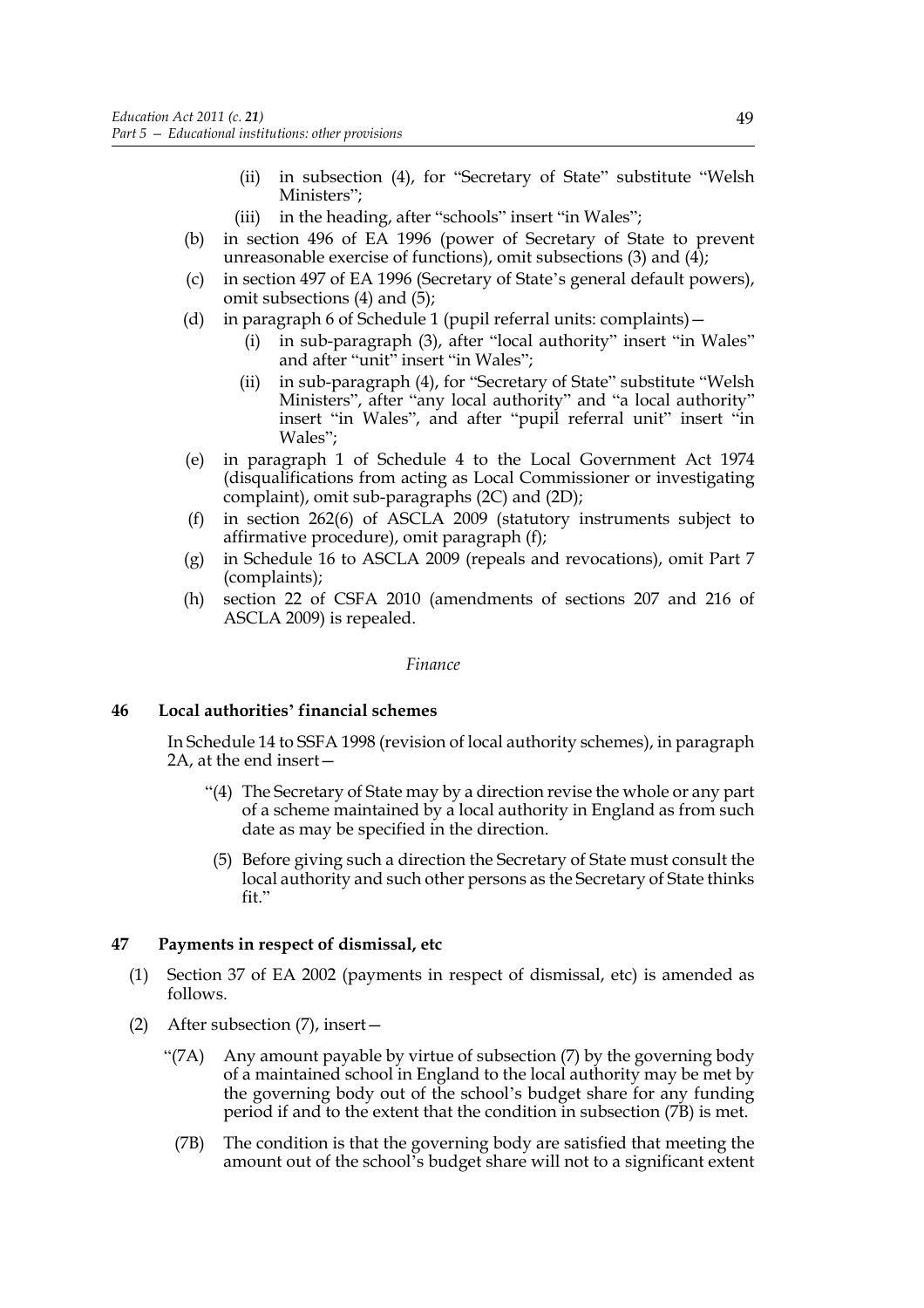interfere with the performance of any duty imposed on them by section 21(2) or by any other provision of the Education Acts."

(3) In subsection (8), after "maintained school" insert "in Wales".

## **48 Determination of permitted charges**

- (1) Section 456 of EA 1996 (regulation of permitted charges) is amended as follows.
- (2) In subsection (4), after paragraph (a) insert—
	- "(aa) attributable to the provision of the buildings and accommodation used in connection with the provision of the optional extra, or".
- (3) In subsection (5), for "subsection (6)" substitute "subsections (6) and (6A)".
- (4) After subsection (6), insert—
	- "(6A) Where the optional extra in question consists of education which is early years provision (as defined by section 20 of the Childcare Act 2006), the cost of its provision includes the costs, or an appropriate proportion of the costs, attributable to the provision of teaching staff employed for the purpose of providing the education."

## *Further education institutions*

## **49 Further education institutions: amendments**

Schedule 12 (further education institutions: amendments) has effect.

*Pupil referral units*

# **50 Financing of pupil referral units**

- (1) Section 45 of SSFA 1998 (financing of maintained schools: maintained schools to have budget shares) is amended as follows.
- (2) In subsection (1A), omit "or" at the end of paragraph (b), and after paragraph (c) insert ", or
	- (d) a pupil referral unit in England."
- (3) In subsection  $(3)$ 
	- (a) in paragraph (a), after "pupil referral units" insert "in Wales";
	- (b) after paragraph (a) insert—
		- "(aa) references to the governing body of a maintained school or of a school maintained by a local authority shall be read, in relation to a pupil referral unit in England, as references to the management committee for the unit (in spite of paragraph 1 of Schedule 1 to the Education Act  $1996$ );
		- (ab) references to governors shall be read, in relation to a pupil referral unit in England, as references to the members of the management committee for the unit;".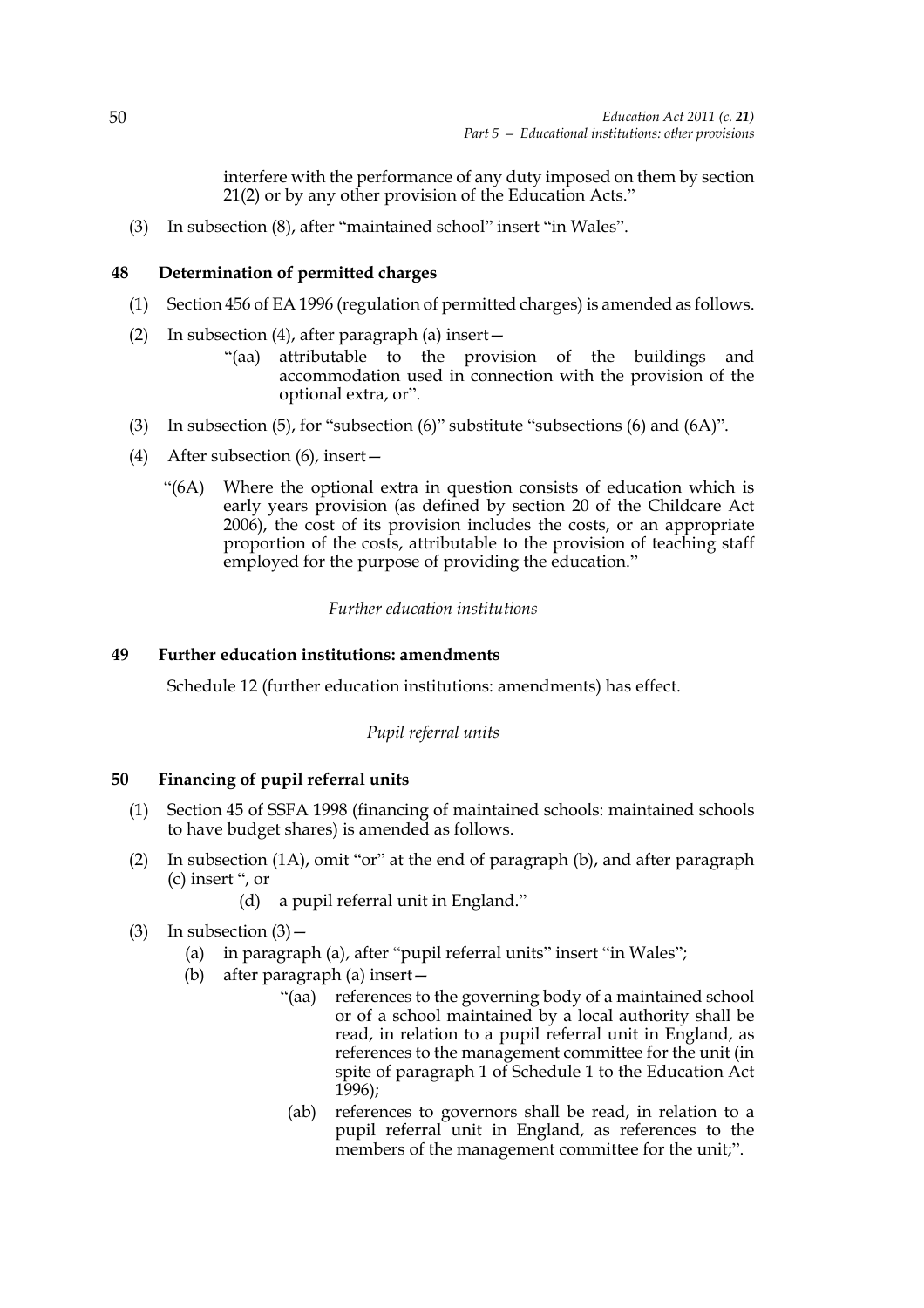# **51 Repeal of provision changing name of pupil referral units**

- (1) ASCLA 2009 is amended as set out in subsections (2) and (3).
- (2) In section 249 (short stay schools: miscellaneous)—
	- (a) omit subsections (1) and (2) (change of name from pupil referral unit to short stay school);
	- (b) for the heading, substitute "Regulations about pupil referral units".
- (3) For the italic cross-heading above section 249, substitute "Pupil referral units".
- (4) In Schedule 1 to EA 1996 (pupil referral units), in paragraph 3A—
	- (a) in sub-paragraph (a), for "short stay school" substitute "pupil referral unit";
	- (b) in sub-paragraph (b), for "short stay schools", in both places where it occurs, substitute "pupil referral units".

## **PART 6**

#### **ACADEMIES**

## *Academy arrangements*

## **52 Academies: removal of requirement to have specialism**

In section 1(6) of AA 2010 (Academy arrangements: characteristics of Academy) omit paragraph (b) (curriculum to have emphasis on particular subject area).

## **53 Academy arrangements: post-16 education and alternative provision**

- (1) Section 1 of AA 2010 (Academy arrangements) is amended as set out in subsections (2) to (6).
- (2) For subsection (5) substitute—
	- "(5) The undertakings are—
		- (a) to establish and maintain an educational institution in England which meets the requirements of any of the following—
			- (i) section 1A (Academy schools);
			- (ii) section 1B (16 to 19 Academies);
			- (iii) section 1C (alternative provision Academies);
		- (b) to carry on, or provide for the carrying on, of the institution."
- (3) Omit subsection (6).
- (4) In subsection  $(7)$ , for "a school within subsection  $(5)(a)(i)$ " substitute "an educational institution within section 1A(1)".
- (5) In subsection (9), for "school" (in both places) substitute "institution".
- (6) In subsection (10), for "A school" substitute "An educational institution".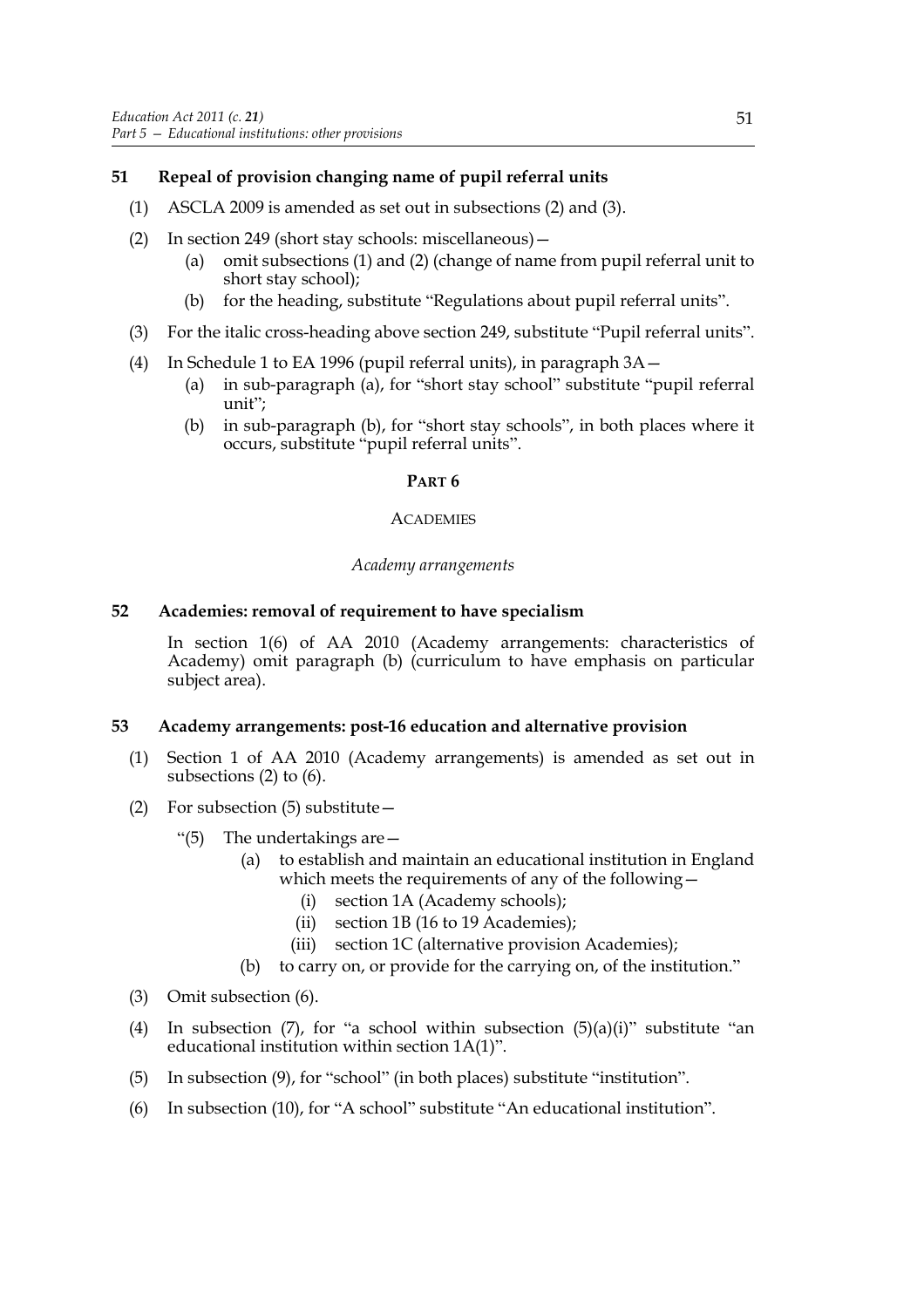## (7) After section 1 of AA 2010 insert—

## **"1A Academy schools**

- (1) An educational institution meets the requirements of this section if  $-$ 
	- (a) it is an independent school,
	- (b) it has a curriculum satisfying the requirements of section 78 of EA 2002 (balanced and broadly based curriculum),
	- (c) it provides education for pupils of different abilities,
	- (d) it provides education for pupils who are wholly or mainly drawn from the area in which it is situated, and
	- (e) it is not an alternative provision Academy (see section 1C).
- (2) An educational institution also meets the requirements of this section if—
	- (a) it is an independent school, and
	- (b) it is specially organised to make special educational provision for pupils with special educational needs.
- (3) An Academy which meets the requirements of this section is to be known as an Academy school.

## **1B 16 to 19 Academies**

- (1) An educational institution meets the requirements of this section if it is principally concerned with providing full-time or part-time education suitable to the requirements of persons over compulsory school age but under 19.
- (2) "Education" includes vocational, social, physical and recreational training.
- (3) An Academy which meets the requirements of this section is to be known as a 16 to 19 Academy.

## **1C Alternative provision Academies**

- (1) An educational institution meets the requirements of this section if  $-$ 
	- (a) it is principally concerned with providing full-time or part-time education for children of compulsory school age who, by reason of illness, exclusion from school or otherwise, may not otherwise receive suitable education for any period,
	- (b) it provides education for children of different abilities, and
	- (c) it provides education for children who are wholly or mainly drawn from the area in which it is situated.
- (2) "Suitable education", in relation to a child, means efficient education suitable to the child's age, ability and aptitude and to any special educational needs the child may have.
- (3) An Academy which meets the requirements of this section is to be known as an alternative provision Academy.

#### **1D Alternative provision Academies: powers to apply provisions with modifications**

(1) Regulations may provide for a statutory provision relating to maintained schools or a description of maintained school, or to pupil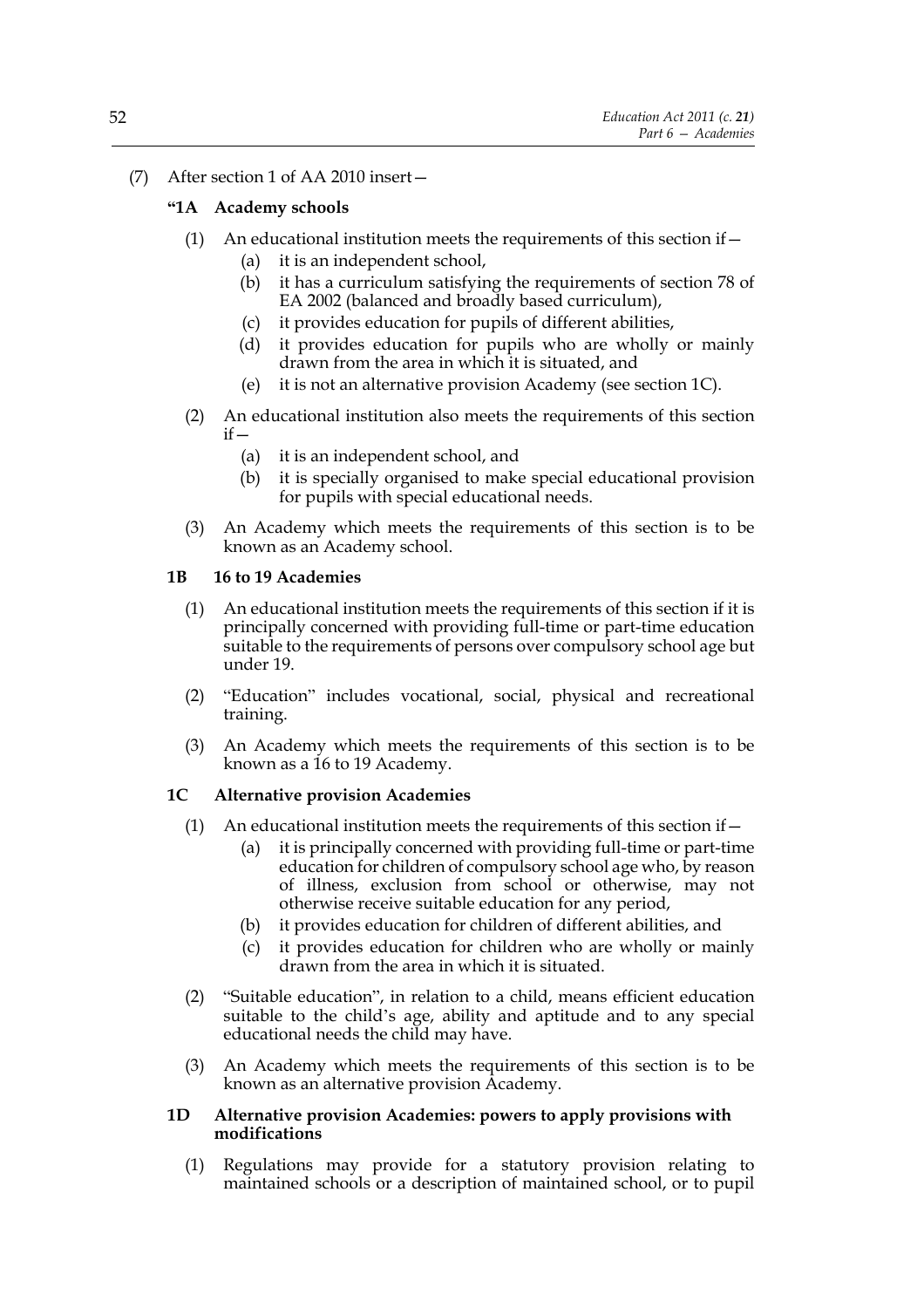referral units, to apply in relation to alternative provision Academies, or a description of alternative provision Academy, with or without modifications.

- (2) Regulations may provide for a statutory provision relating to Academies, Academy schools or 16 to 19 Academies—
	- (a) to apply in relation to alternative provision Academies, or a description of alternative provision Academy, with or without modifications;
	- (b) not to apply in relation to alternative provision Academies or a description of alternative provision Academy.
- (3) Regulations may provide for a statutory provision relating to alternative provision Academies or a description of alternative provision Academy—
	- (a) to apply in relation to a description of alternative provision Academy, with modifications;
	- (b) not to apply in relation to a description of alternative provision Academy.
- (4) "Statutory provision" means a provision made by or under this or any other Act, whenever passed or made."

#### **54 Consequential amendments: 16 to 19 Academies and alternative provision Academies**

- (1) Schedule 13 (16 to 19 Academies and alternative provision Academies: consequential amendments) has effect.
- (2) The Secretary of State may by order make further changes in consequence of section 53 to any provision of—
	- (a) an Act passed before, or in the same Session as, this Act;
	- (b) subordinate legislation made before the date on which this Act is passed.
- (3) "Subordinate legislation" has the meaning given by section 21(1) of the Interpretation Act 1978.

## *Academy orders*

## **55 Academy orders: involvement of religious bodies etc**

- (1) Section 4 of AA 2010 (Academy orders) is amended as follows.
- (2) After subsection (1), insert—
	- "(1A) Before making an Academy order under subsection (1)(b) in respect of a foundation or voluntary school that has a foundation, the Secretary of State must consult—
		- (a) the trustees of the school,
		- (b) the person or persons by whom the foundation governors are appointed, and
		- (c) in the case of a school which has a religious character, the appropriate religious body."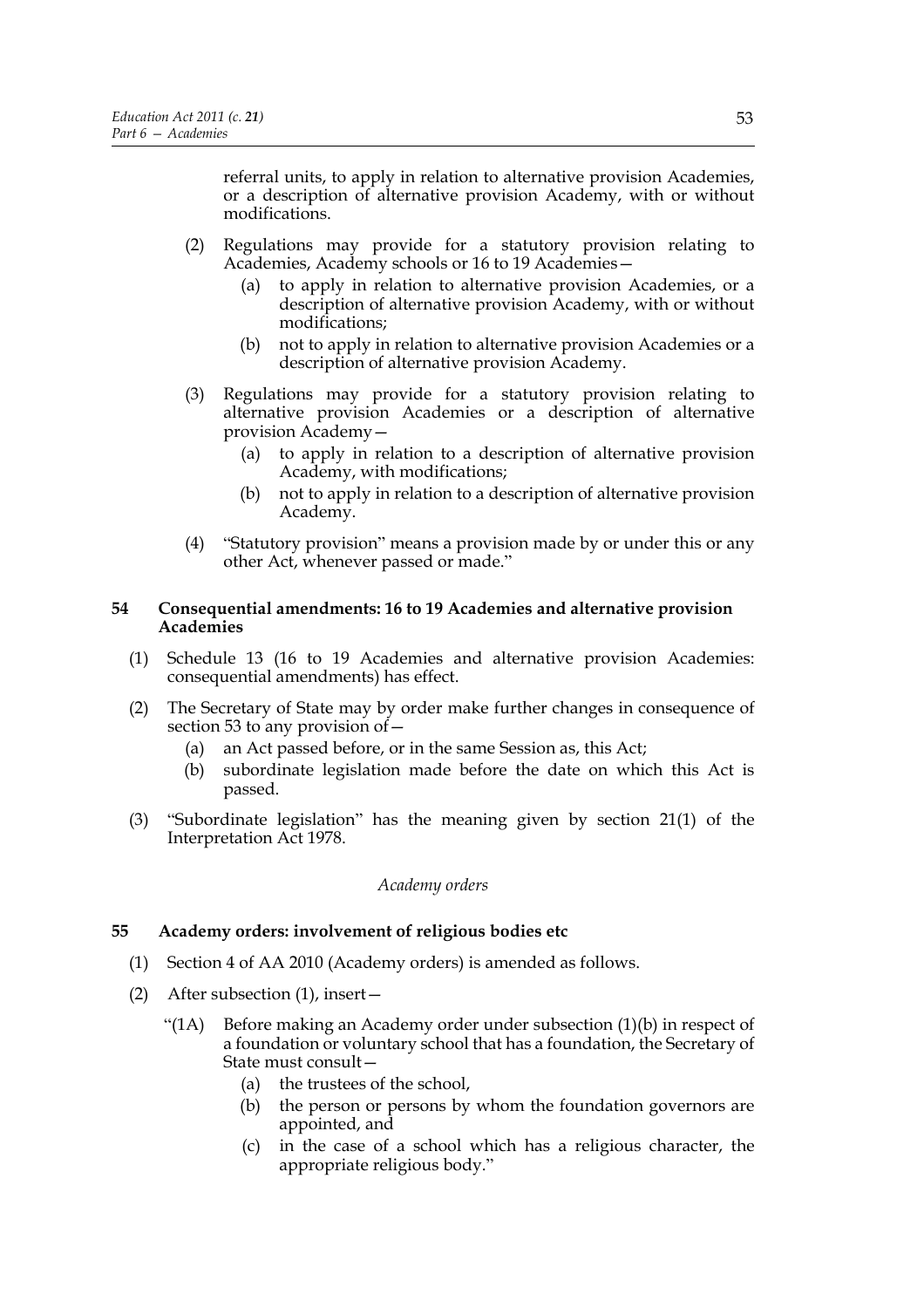- (3) In subsection  $(4)$ 
	- (a) at the end of paragraph (a), omit "and";
	- (b) at the end insert ", and
		- (c) in the case of a foundation or voluntary school that has a foundation—
			- (i) the trustees of the school,
			- (ii) the person or persons by whom the foundation governors are appointed, and
			- (iii) in the case of a school which has a religious character, the appropriate religious body."
- (4) In subsection  $(5)$  -
	- (a) at the end of paragraph (a), omit "and";
	- (b) at the end insert ", and
		- (c) in the case of a foundation or voluntary school that has a foundation—
			- (i) the trustees of the school,
			- (ii) the person or persons by whom the foundation governors are appointed, and
			- (iii) in the case of a school which has a religious character, the appropriate religious body."
- (5) At the end, insert—
	- "(8) In this section, "the appropriate religious body", in relation to a school, means—
		- (a) in the case of a Church of England school or a Roman Catholic school, the appropriate diocesan authority;
		- (b) in any other case, such body or person representing the specified religion or religious denomination as is prescribed under section 88F(3)(e) of SSFA 1998.
	- (9) In the case of a school in relation to which there is more than one religion or religious denomination specified, references to "the appropriate religious body" are to be read as references to both or all of the bodies concerned.
	- (10) In subsections (8) and (9), "specified" means specified in the order under section 69(3) of SSFA 1998 relating to the school.
	- (11) Expressions used in this section and SSFA 1998 have the same meaning as in that Act."

## **56 Academies: consultation on conversion**

For section 5 of AA 2010 (consultation on conversion), substitute—

#### **"5 Consultation on conversion**

- (1) Before a maintained school in England is converted into an Academy, there must be a consultation on the question of whether the conversion should take place.
- (2) The consultation may take place before or after an Academy order, or an application for an Academy order, has been made in respect of the school.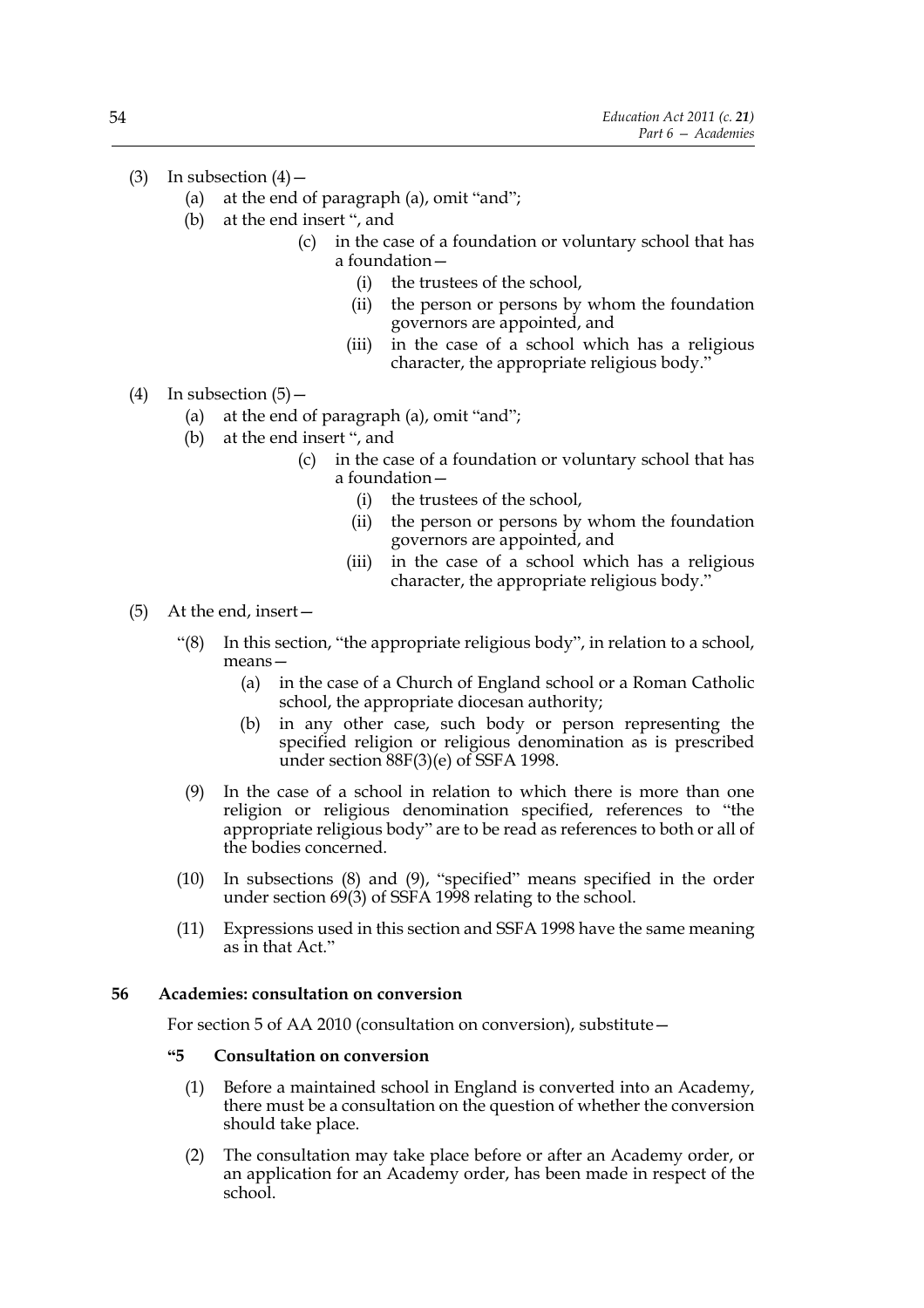- (3) In the case of a school that is eligible for intervention (within the meaning of Part 4 of EIA 2006), the consultation may be carried out  $by -$ 
	- (a) the school's governing body, or
	- (b) a person with whom the Secretary of State proposes to enter into Academy arrangements in respect of the school or an educational institution that replaces it.
- (4) In any other case, the consultation must be carried out by the school's governing body.
- (5) The consultation must seek the views of such persons as the person carrying it out thinks appropriate.
- (6) In the case of a federated school, references in this section to the governing body include references to any of the members of the governing body."

## **57 Academy conversions: federated schools**

- (1) AA 2010 is amended as follows.
- (2) In section 3 (application for Academy order) after subsection (5) insert—
	- "(6) In the case of a federated school, references in this section to the governing body include references to members of the governing body  $w$ ho —
		- (a) together make up a proportion of the total number of members that is specified in, or determined in accordance with, regulations, and
		- (b) consist of or include members of any prescribed description."
- (3) In section 4 (Academy orders), in subsection (1)(a), for "the governing body of the school make an application" substitute "an application in respect of the school is made".
- (4) In section 7 (transfer of school surpluses)—
	- (a) in subsection (6)(a), after "made available" insert "in respect of the school";
	- (b) in subsection (6), at the end, insert "This subsection is subject to subsection (9).";
	- (c) in subsection (7), for "to a school's" substitute "in respect of a school to the school's";
	- (d) after subsection (8) insert—
		- "(9) If the school is a federated school, the questions of  $-$ 
			- (a) whether the school has a surplus, and
			- (b) if so, the amount of the surplus,
			- are to be determined in accordance with regulations."
- (5) In section 17 (interpretation of Act), in subsection (2), after the definition of "the conversion date" insert—

""federated school" has the meaning given by section 24(2) of EA 2002;".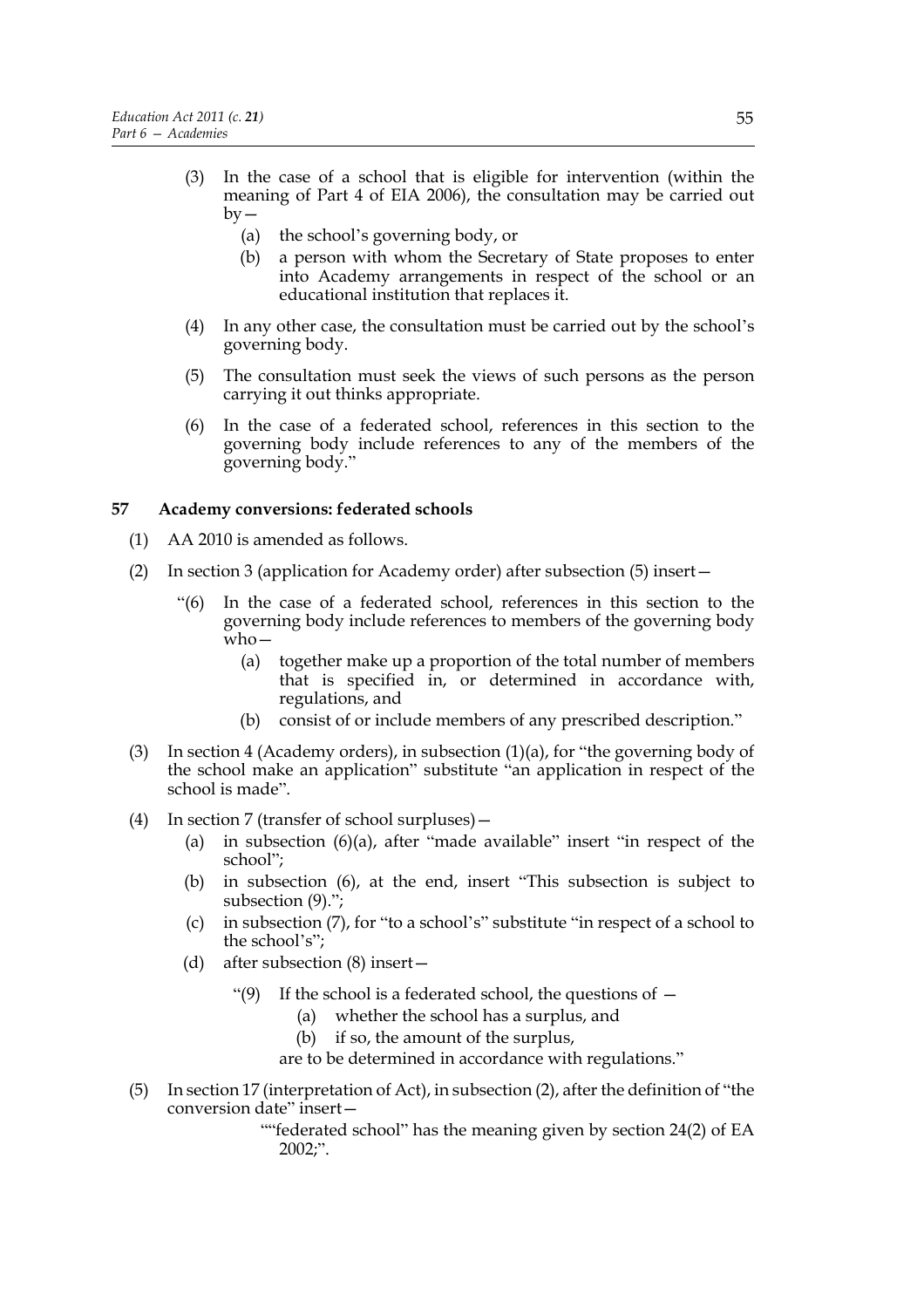## **58 Academy orders: local authority powers**

In section 6 of AA 2010 (effect of Academy order), after subsection (2) insert—

- "(2A) Subsection (2) does not prohibit the local authority from providing financial or other assistance in respect of the Academy, including by—
	- (a) making payments in respect of some (but not all) of the expenses of maintaining the Academy,
	- (b) providing premises, goods or services for the Academy, or
	- (c) making premises, goods or services available to be used for the purposes of the Academy."

## **59 Transfer of property, rights and liabilities to Academies**

- (1) Section 8 of AA 2010 (transfer of other property) is amended as follows.
- (2) For subsection (2) substitute—
	- "(2) The Secretary of State may make a scheme (a "transfer scheme") in relation to—
		- (a) property used or held for the purposes of the school by a local authority or the school's governing body, and
		- (b) rights and liabilities (including rights and liabilities in relation to staff) of the local authority or the governing body which were acquired or incurred for the purposes of the school."
- (3) In subsections (3) to (10), for "property transfer scheme" (in each place) substitute "transfer scheme".
- (4) In subsection (4), for "the proprietor of the Academy" substitute "a person concerned with the running of the Academy".
- (5) For the heading substitute "Transfer schemes: other property, rights and liabilities".

*Academies: other provisions*

## **60 Academies: new and expanded educational institutions**

(1) For section 9 of AA 2010 (impact: additional schools) substitute—

## **"9 Impact: new and expanded educational institutions**

- (1) This section applies if the Secretary of State is deciding whether to enter into Academy arrangements in relation to—
	- (a) a new educational institution, or
	- (b) an existing educational institution that, if the arrangements are entered into, will provide education for pupils of a wider range of ages.
- (2) The Secretary of State must take into account what the impact of entering into the arrangements would be likely to be on maintained schools, Academies, institutions within the further education sector and alternative provision in the area in which the institution is proposed to be, or is, situated.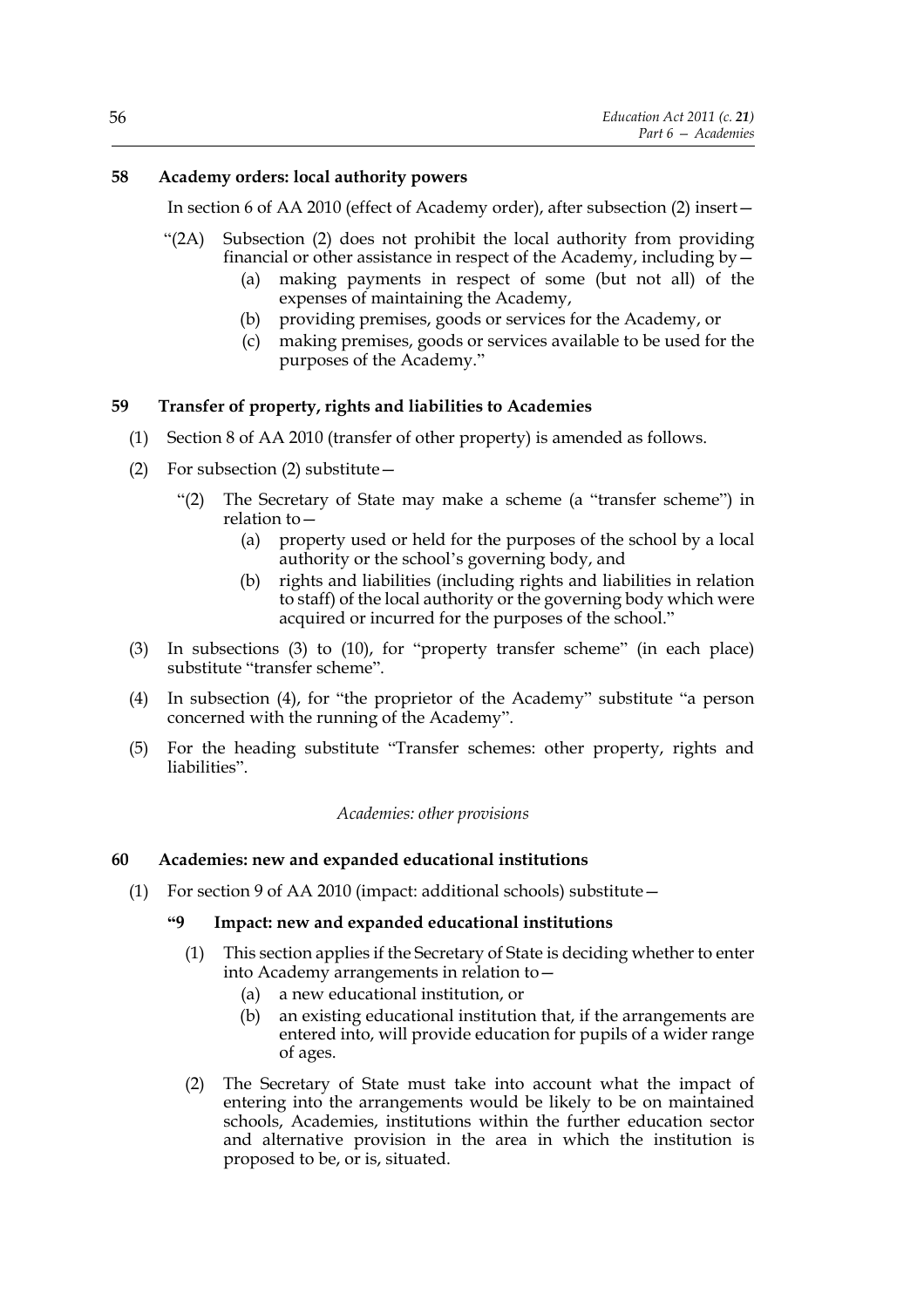- (3) An educational institution is not new for the purposes of this section  $if -$ 
	- (a) it replaces one or more maintained schools, Academies or sixth form colleges that have been or are to be discontinued, and
	- (b) it provides education for persons of the same range of ages as the institution it replaces (or, as the case may be, the institutions it replaces, taken together).
- (4) "Alternative provision" means educational provision for which a local authority has made arrangements under section 19 of EA 1996 (exceptional provision of education in pupil referral units or elsewhere)."
- (2) For section 10 of AA 2010 (consultation: additional schools) substitute—

## **"10 Consultation: new and expanded educational institutions**

- (1) This section applies before a person enters into Academy arrangements with the Secretary of State in relation to—
	- (a) a new educational institution, other than a new educational institution that is the subject of proposals under section 7 of EIA 2006 (proposals to establish new school following invitation from local authority), or
	- (b) an existing educational institution that, if the arrangements are entered into, will provide education for pupils of a wider range of ages.
- (2) The person must carry out a consultation on the question of whether the arrangements should be entered into.
- (3) The consultation must seek the views of such persons as the person carrying it out thinks appropriate.
- (4) Section 9(3) (when educational institution not new) applies for the purposes of this section."

## **61 Charges at boarding Academies**

After section 10 of AA 2010 insert—

## **"10A Charges at boarding Academies**

- (1) This section applies where—
	- (a) a registered pupil at an Academy is provided with board and lodging at the Academy, and
	- (b) the local authority for the pupil's area is satisfied that either condition A or condition B is met.
- (2) Condition A is that education suitable to the pupil's age, ability and aptitude, and to any special educational needs the pupil may have, cannot otherwise be provided for the pupil.
- (3) Condition B is that payment of the full amount of the charges in respect of the board and lodging would involve financial hardship to the pupil's parent.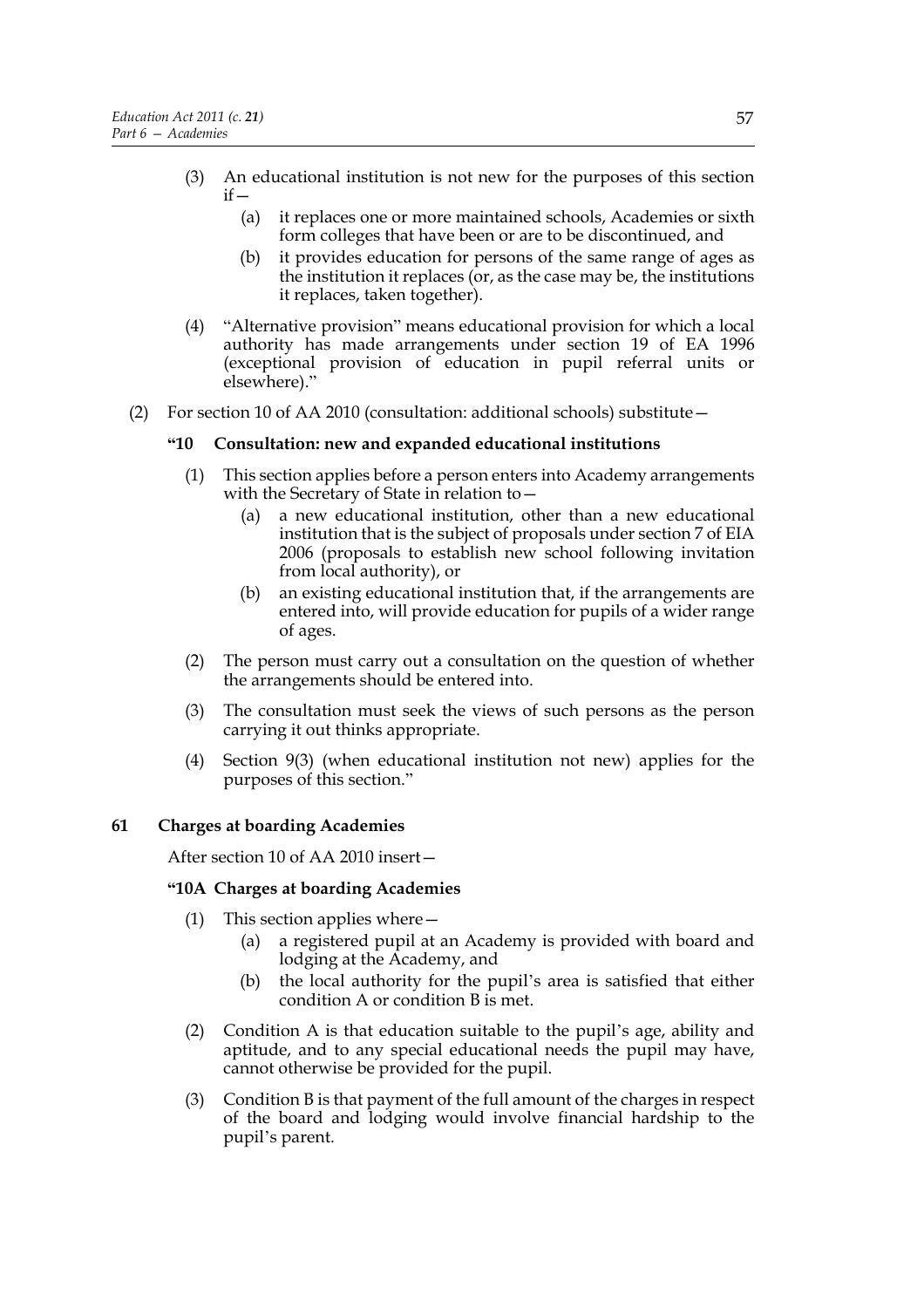- (4) If the authority is satisfied that condition A is met, the authority must pay the full amount of the charges in respect of the board and lodging to the proprietor of the Academy.
- (5) If the authority is satisfied that condition B is met, the authority must pay to the proprietor of the Academy so much of the charges in respect of the board and lodging as, in the opinion of the authority, is needed to avoid financial hardship to the pupil's parent.
- (6) The proprietor of the Academy must remit the charges that would otherwise be payable by the pupil's parent, to the extent that it receives a payment from the local authority in respect of those charges under subsection (4) or (5)."

## **62 Staff at Academies with religious character**

- (1) Part 5A of SSFA 1998 (employment of teachers at independent schools having a religious character) is amended as set out in subsections (2) and (3).
- (2) In section 124A (employment of teachers at independent schools having a religious character), in subsection (1), at the end insert ", other than an Academy to which section 124AA applies".
- (3) After section 124A, insert—

## **"124AA Staff at certain Academies with religious character**

- (1) This section applies if  $-$ 
	- (a) an Academy order has been made in respect of a foundation or voluntary controlled school which is designated by order under section 69(3) as a school having a religious character,
	- (b) the school has been converted into an Academy (see section 4(3) of the Academies Act 2010), and
	- (c) the Secretary of State has not made an order in respect of the school under subsection (2).
- (2) The Secretary of State may by order provide that this section does not apply to a school specified in the order.
- (3) Where there are more than two teachers at the Academy, the teachers must include persons who—
	- (a) are selected for their fitness and competence to give religious education in accordance with the tenets of the religion or the religious denomination specified in relation to the Academy in the order under section  $\frac{69}{3}$  (as applied by section 6(8) of the Academies Act 2010), and
	- (b) are specifically appointed to do so.

A teacher employed or engaged at the Academy in pursuance of this subsection is a "reserved teacher", and any other teacher at the Academy is a "non-reserved teacher".

(4) The number of reserved teachers in the Academy must not exceed onefifth of the total number of teachers, including the principal (and for this purpose, where the total number of teachers is not a multiple of five, it is to be treated as if it were the next higher multiple of five).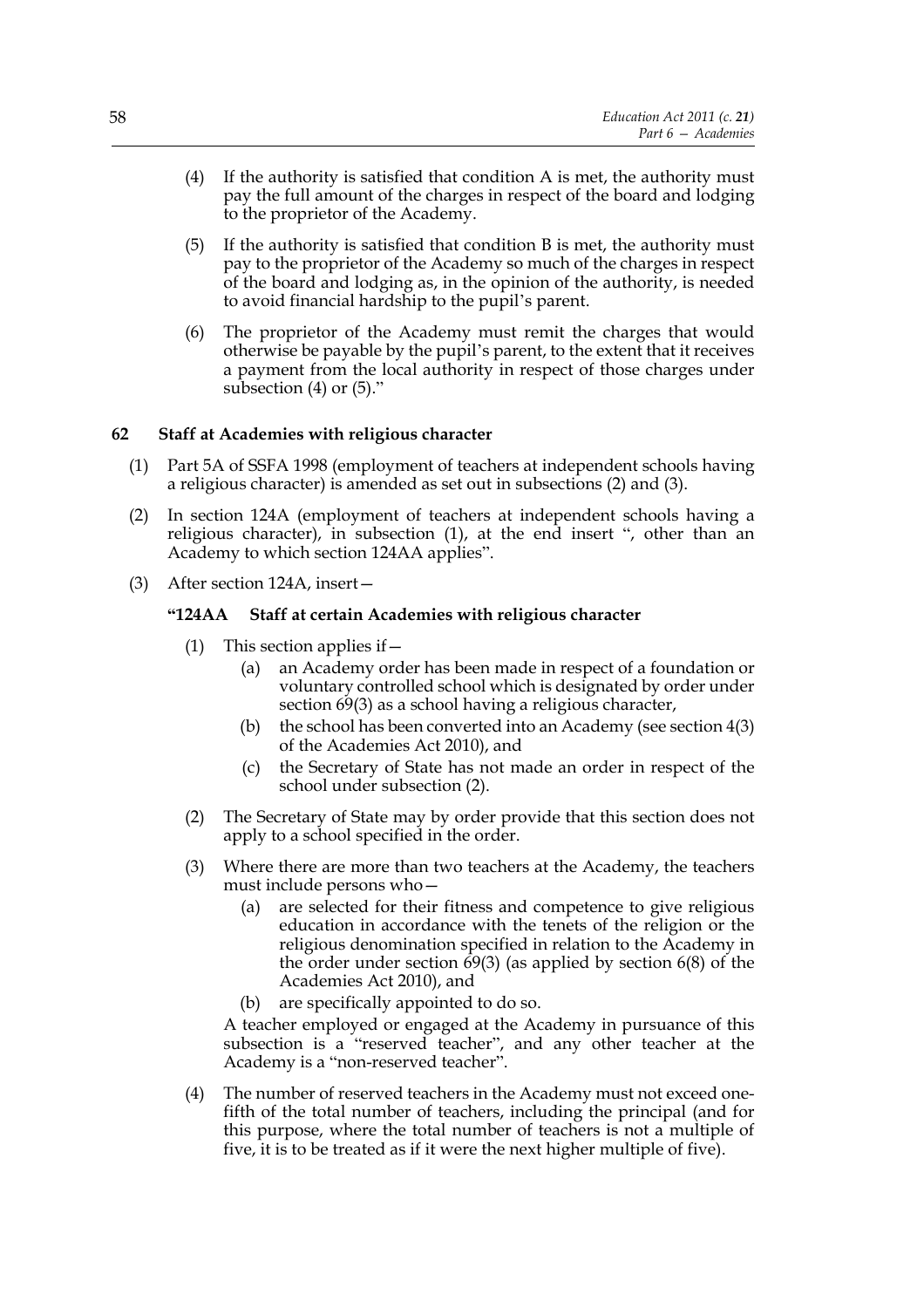- (5) In connection with the appointment of a person to be the principal of the Academy, in a case where the principal is not to be a reserved teacher, regard may be had to that person's ability and fitness to preserve and develop the religious character of the Academy.
- (6) Preference may be given, in connection with the appointment, promotion or remuneration of reserved teachers at the Academy, to persons—
	- (a) whose religious opinions are in accordance with the tenets of the religion or the religious denomination specified in relation to the Academy in the order under section 69(3) (as applied by section 6(8) of the Academies Act 2010), or
	- (b) who attend religious worship in accordance with those tenets, or
	- (c) who give, or are willing to give, religious education at the Academy in accordance with those tenets.
- (7) Regard may be had, in connection with the termination of employment or engagement of any reserved teacher at the Academy, to any conduct on the part of the teacher which is incompatible with the precepts, or with the upholding of the tenets, of the religion or religious denomination specified in the order under section 69(3) (as applied by section 6(8) of the Academies Act 2010).
- (8) No person, other than a reserved teacher, is to be disqualified by reason of their religious opinions, or of their attending or omitting to attend religious worship—
	- (a) from being a teacher at the Academy, or
	- (b) from being employed or engaged for the purposes of the Academy otherwise than as a teacher.
- (9) A non-reserved teacher must not be required to give religious education.
- (10) A non-reserved teacher must not receive any less remuneration than any other non-reserved teacher, or be deprived of, or disqualified for, any promotion or other advantage available to other non-reserved teachers—
	- (a) for the reason that the teacher gives, or does not give, religious education, or
	- (b) for reasons related to the teacher's religious opinions or to the teacher's attending or omitting to attend religious worship."
- (4) In consequence of the amendments made by subsections  $(2)$  and  $(3)$  -
	- (a) in the title to Part 5A of SSFA 1998, for "Employment of Teachers" substitute "Teachers and Staff";
	- (b) in section 138 of SSFA 1998 (orders and regulations), in subsection (2)(a), after "111(3)(a)" insert ", 124AA(2)";
	- (c) in paragraph 4 of Schedule 22 to the Equality Act 2010 (educational appointments etc based on religious belief), at the end insert—
		- "(d) section 124AA(5) to (7) of that Act (religious considerations relating to certain teachers at Academies with religious character)."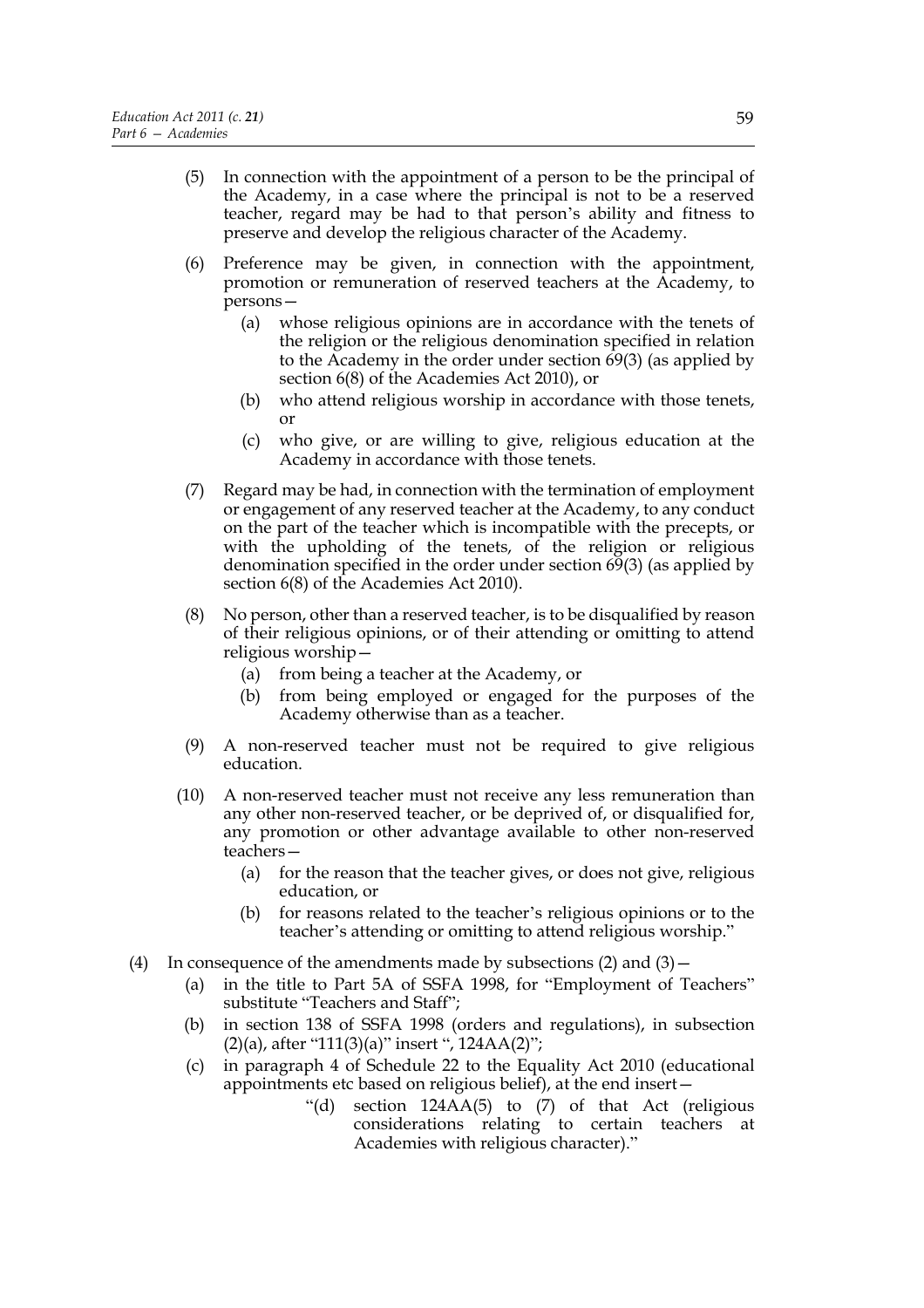## **63 Academies: land**

Schedule 14 (Academies: land) has effect.

#### **64 Academy admissions arrangements: references to adjudicator**

- (1) Chapter 1 of Part 3 of SSFA 1998 (school admissions: admission arrangements) is amended as follows.
- (2) In section 88 (admission authorities and admission arrangements)—
	- (a) in subsection  $(1)$ , omit the "and" at the end of paragraph  $(a)$ ;
	- (b) in that subsection, at the end, insert "; and
		- (c) in relation to an Academy, means the proprietor of the Academy.";
	- (c) in subsection (2), omit "maintained".
- (3) In section 88H (reference of objections to adjudicator), after subsection (1) insert—
	- "(1A) This section also applies where admission arrangements for an Academy have been determined by the proprietor of an Academy under Academy arrangements."
- (4) In section 88I (other functions of adjudicator relating to admission arrangements), in subsection  $(1)$  -
	- (a) after "determined" insert "—

$$
(a) \t";
$$

- (b) at the end insert ", or
	- (b) by an admission authority for an Academy."
- (5) In section 88K (sections 88H and 88I: supplementary)—
	- (a) in subsection (4)(a), after "England" insert "or an Academy";
	- (b) in subsection (5), for the words from "means" to the end substitute "means—
		- (a) in relation to a maintained school, the requirements imposed by or under this Part as to the content of admission arrangements for maintained schools in England, and
		- (b) in relation to an Academy, the requirements imposed by or under Academy arrangements as to the content of its admission arrangements."

#### **65 Academies: minor amendments**

Schedule 15 (Academies: minor amendments) has effect.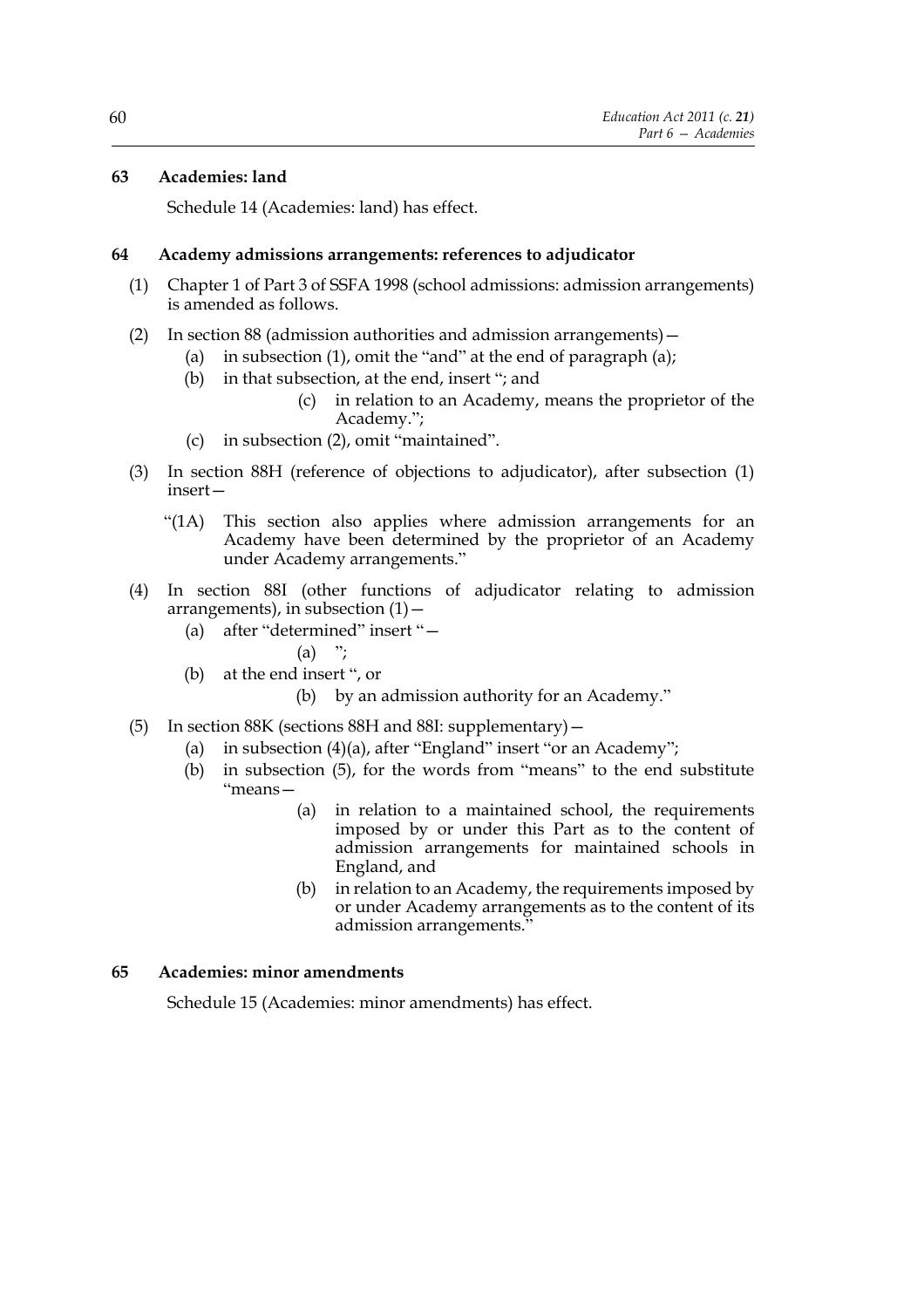## **PART 7**

## POST-16 EDUCATION AND TRAINING

*Abolition of the Young People's Learning Agency for England*

# **66 Abolition of the Young People's Learning Agency for England**

Sections 60 to 80 of, and Schedule 3 to, ASCLA 2009 (the Young People's Learning Agency for England) are repealed.

# **67 Abolition of the YPLA: consequential amendments**

- (1) Schedule 16 (abolition of the YPLA: consequential amendments) has effect.
- (2) The Secretary of State may by order make further changes in consequence of section 66 to any provision of subordinate legislation made before the date on which this Act is passed.
- (3) "Subordinate legislation" has the meaning given by section 21(1) of the Interpretation Act 1978.

## **68 Abolition of the YPLA: transfer schemes**

Schedule 17 (schemes for the transfer of staff, property, rights and liabilities from the Young People's Learning Agency for England to other persons) has effect.

# *Apprenticeships*

# **69 The apprenticeship offer**

- (1) ASCLA 2009 is amended as follows.
- (2) After section 83 insert—

## **"83A The apprenticeship offer**

- (1) The Chief Executive must secure the provision of proper facilities for apprenticeship training that is suitable to the requirements of persons who—
	- (a) are within subsection  $(4)$ ,  $(5)$  or  $(6)$ , and
	- (b) have an apprenticeship opportunity.

This is subject to section 83B (limit on scope of apprenticeship offer).

- (2) The duty imposed by subsection (1) is referred to in this section and section 83B as "the apprenticeship offer".
- (3) An apprenticeship opportunity is an opportunity to  $-$ 
	- (a) enter into an apprenticeship agreement,
	- (b) enter into any other contract of employment in connection with which training will be provided in accordance with an apprenticeship framework, or
	- (c) undertake any other kind of working—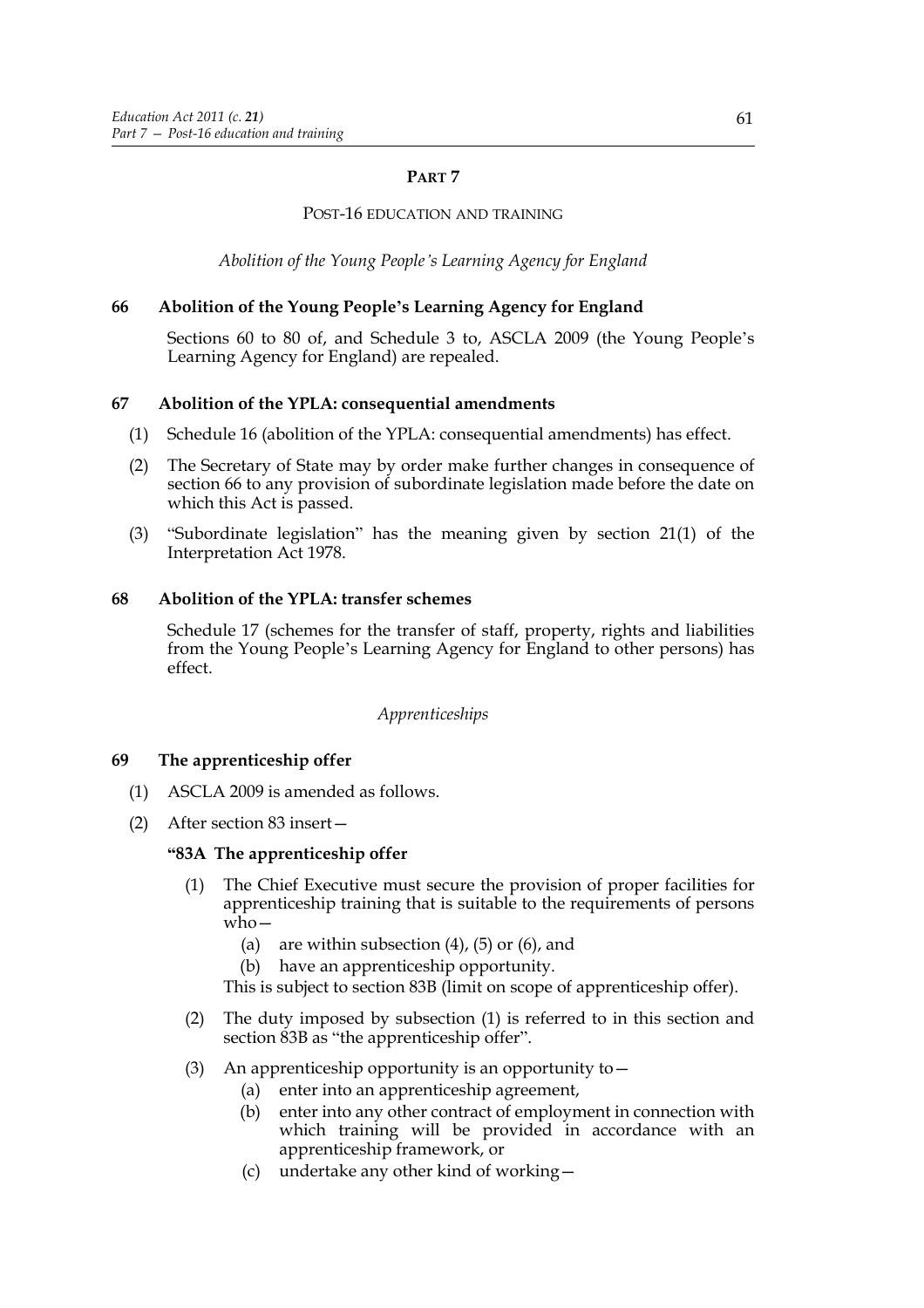- (i) in relation to which alternative English completion conditions apply under section 1(5), and
- (ii) in connection with which training will be provided in accordance with an apprenticeship framework.
- (4) A person within this subsection is one who is over compulsory school age but under 19.
- (5) A person within this subsection is one who is not within subsection (4) and—
	- (a) is a person aged under 21 towards whom a local authority in England has the duties provided for in section 23C of the Children Act 1989 (continuing functions in relation to certain formerly looked after children), or
	- (b) is a person to whom section 23CA of that Act applies (further assistance for certain formerly looked after children aged under 25), in relation to whom a local authority in England is the responsible local authority (within the meaning of that section).
- (6) A person within this subsection is one who  $-$ 
	- (a) is not within subsection (4), and
	- (b) is of a prescribed description.
- (7) If regulations under subsection (6)(b) describe a person by reference to an age or an age range, the age, or the upper age of the age range, must be less than 25.
- (8) Facilities are proper if they are—
	- (a) of a quantity sufficient to meet the reasonable needs of individuals, and
	- (b) of a quality adequate to meet those needs.
- (9) Section 83(2) and (3) (when apprenticeship training is suitable, and matters to which Chief Executive must have regard) apply for the purposes of the apprenticeship offer.
- (10) In complying with the apprenticeship offer the Chief Executive must make the best use of the Chief Executive's resources.
- (11) In this section "apprenticeship framework" has the meaning given by section 12.
- (12) The Secretary of State may by order amend this section for the purpose of changing the descriptions of persons to whom the apprenticeship offer applies.

#### **83B Limit on scope of the apprenticeship offer**

- (1) The Chief Executive is not required by the apprenticeship offer to secure the provision of facilities for apprenticeship training at a particular level for a person who—
	- (a) has already completed an English apprenticeship in relation to an apprenticeship framework at that level, or
	- (b) holds an apprenticeship certificate at that level.
- (2) For the purposes of this section apprenticeship training is at a particular level if it might reasonably be expected to lead to the issue of an apprenticeship certificate at that level.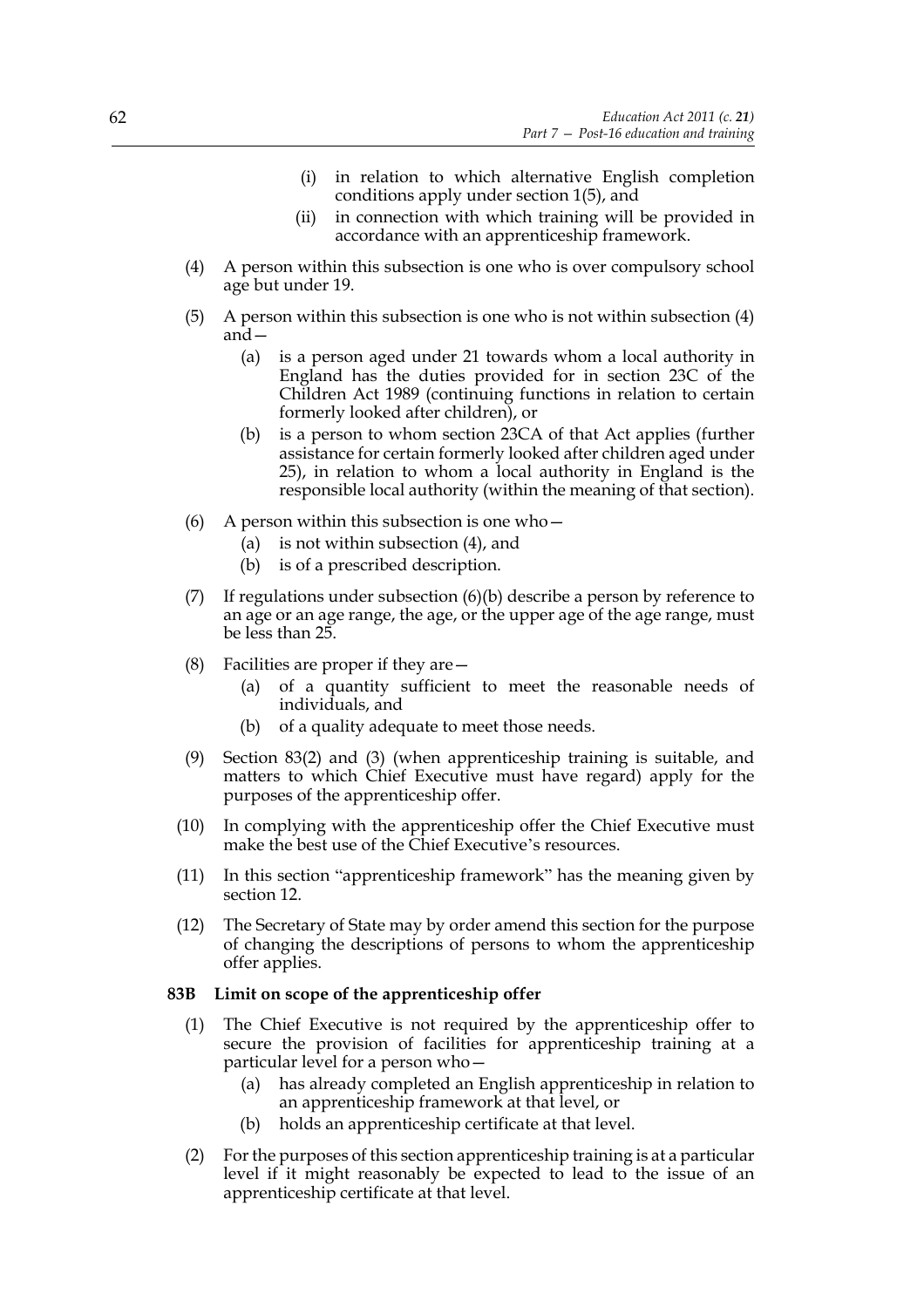- (3) The following provisions of Chapter 1 of Part 1 apply for the purposes of this section
	- section 1 (meaning of "completing an English apprenticeship"); section 12 (meaning of apprenticeship framework and level of an apprenticeship framework).
- (4) In this section "apprenticeship certificate" means an apprenticeship certificate issued under section 3 or 4.
- (5) A reference in this section to an apprenticeship certificate at any level includes a reference to a certificate or other evidence (including a certificate awarded or evidence provided by a person outside England) which appears to the Chief Executive to be evidence of experience and attainment at a comparable or higher level."
- (3) Schedule 18 (consequential amendments) has effect.

## **70 Securing the provision of apprenticeship training**

- (1) Part 4 of ASCLA 2009 (the Chief Executive of Skills Funding) is amended as follows.
- (2) In section 85 (encouragement of training provision etc for persons within section 83)—
	- (a) for subsection  $(1)(a)$  substitute
		- "(a) make reasonable efforts to secure that employers participate in the provision of apprenticeship training for all persons who are within section 83(1)(a) or (b) or section 83A(4), (5) or (6);";
	- (b) in subsection  $(1)(b)$ , for "training within the Chief Executive's remit" substitute "apprenticeship training";
	- (c) in subsection (2), after "provision of" insert "apprenticeship";
	- (d) in the heading, for "Encouragement of training provision etc for persons within section 83" substitute "Provision of apprenticeship training etc for persons within section 83 or 83A".
- (3) In section 118 (guidance by Secretary of State), after subsection (1) insert—
	- "(1A) Guidance under this section must include guidance about the performance by the Chief Executive of the duty imposed by section  $85(1)(a)$ ."

# **71 Apprenticeship certificates**

- (1) ASCLA 2009 is amended as follows.
- (2) In section 5 (issue of certificates by the English certifying authority: supplementary), in subsection (3), for the words from "the English certifying authority" to the end substitute "a person supplying a copy of an apprenticeship certificate to charge a fee for doing so."
- (3) For section 6 (apprenticeship certificates: the English certifying authority)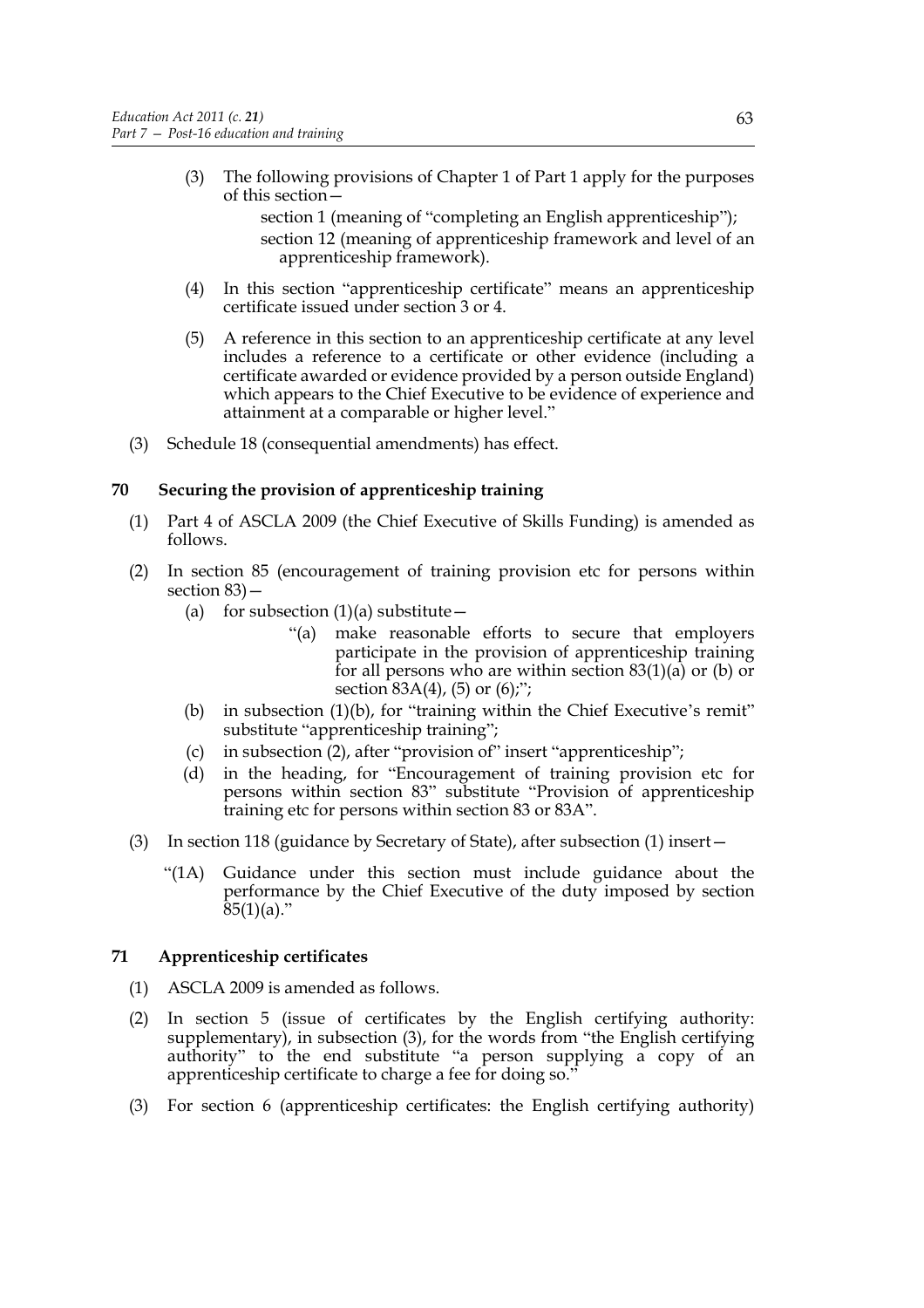#### substitute—

## **"6 The English certifying authority**

- (1) In this Chapter, the "English certifying authority", in relation to an apprenticeship certificate of any description, means—
	- (a) the person (if any) designated by the Secretary of State under this section to issue apprenticeship certificates of that description;
	- (b) if there is no-one within paragraph (a), the person (if any) designated by the Secretary of State under this section to issue apprenticeship certificates generally;
	- (c) if there is no-one within paragraph (a) or (b), the Secretary of State.
- (2) The power conferred by subsection (1)(a) must be exercised so as to secure that, at any time, only one person is designated to issue apprenticeship certificates relating to a particular apprenticeship sector.
- (3) A person designated under this section to issue apprenticeship certificates must, in exercising functions under this Chapter—
	- (a) comply with directions given by the Secretary of State, and
	- (b) have regard to guidance given by the Secretary of State.
- (4) A designation under this section may be amended or revoked by the Secretary of State."
- (4) In section 39(1) (interpretation of Chapter 1 of Part 1) for the definition of "English certifying authority" substitute—
	- ""English certifying authority", in relation to an apprenticeship certificate of any description, has the meaning given by section  $6(1)$ ;".

*The Chief Executive of Skills Funding*

## **72 Consultation by Chief Executive of Skills Funding**

In Part 4 of ASCLA 2009 (the Chief Executive of Skills Funding) after section 118 insert—

## **"118A Directions: consultation**

- (1) The Secretary of State may direct the Chief Executive to carry out consultation in connection with matters related to the performance of any of the functions of the office.
- (2) A direction under this section may (in particular) specify  $-$ 
	- (a) the persons, or descriptions of persons, to be consulted;
	- (b) the way in which the consultation is to be carried out."

## **73 Functions of the Chief Executive of Skills Funding**

(1) Part 4 of ASCLA 2009 (the Chief Executive of Skills Funding) is amended as follows.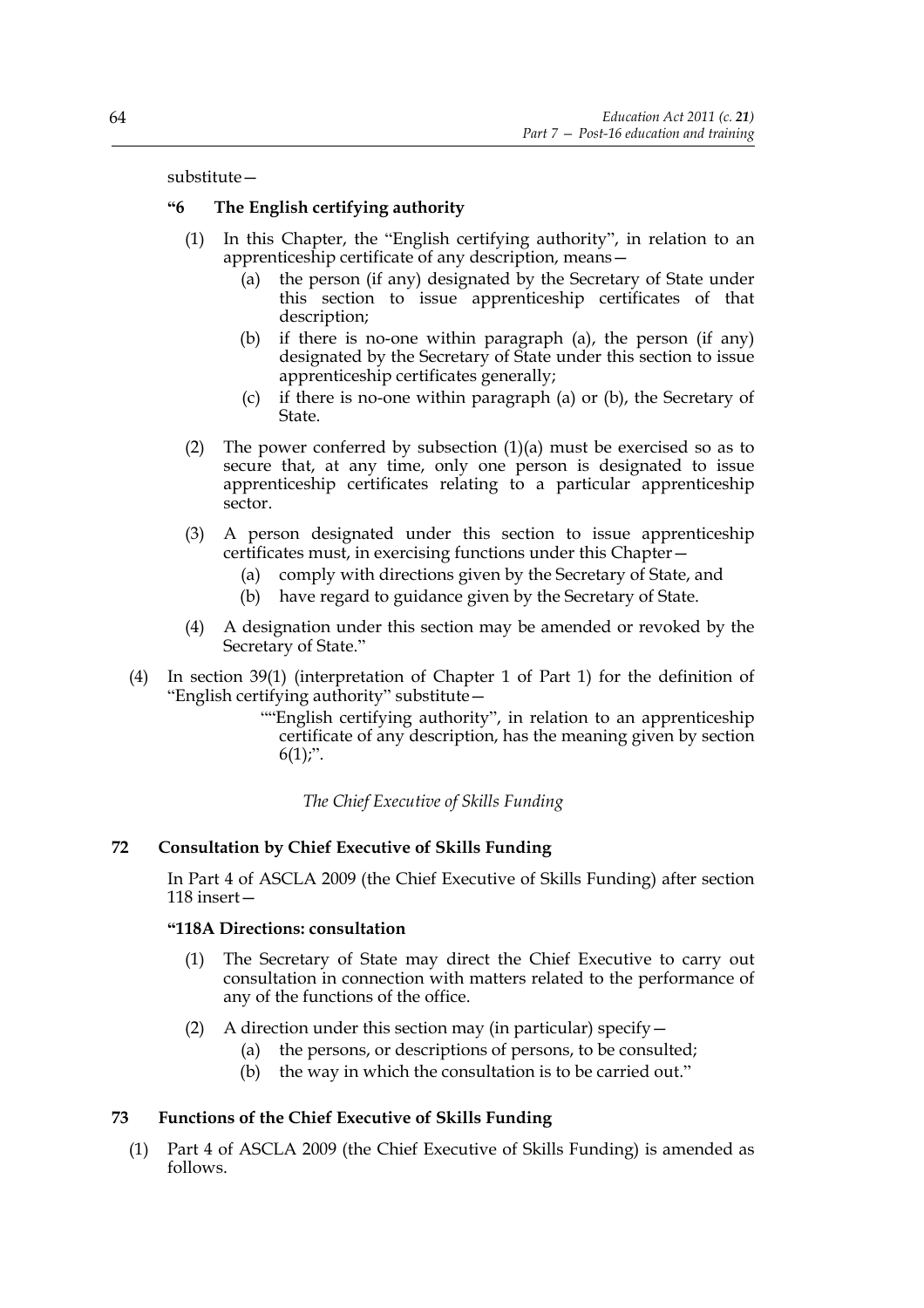- (2) In section 88 (learning aims for persons aged 19 or over: payment of tuition fees)—
	- (a) in subsection (1), for "paragraph 1" substitute "paragraph  $1(a)$  or  $(b)$ ";
	- (b) after subsection (2), insert—
		- "(2A) Functions under this Part must be exercised by the Chief Executive so as to secure that a course of study for a qualification to which paragraph 1(c) of Schedule 5 applies is free to a person falling within subsection (4) if it is provided for the person by virtue of facilities whose provision is secured under section 87.";
	- (c) in subsection  $(4)(a)$ , for "25" substitute "24".
- (3) Sections 112 to 114 (Secretary of State's power to specify bodies to formulate strategy for the Chief Executive) are repealed.

*Raising the participation age: commencement*

## **74 Duty to participate in education or training: commencement**

In section 173 of ESA 2008 (commencement), for subsections (9) and (10) substitute—

- "(9) An order under subsection (4) may provide for the following provisions to come into force with the substitution of "the first anniversary of the date on which the person ceased to be of compulsory school age" for "the age of  $18"$  -
	- (a) section 1(b) (persons to whom Part 1 applies);
	- (b) section 29(1)(b) (employer to enable participation in education or training: extension for persons reaching 18).
- (10) The Secretary of State must—
	- (a) exercise the powers conferred by subsections (4) and (9) so as to secure that sections 1 to 10 are in force with the substitution in section 1(b) mentioned in subsection (9) no later than the day after the day which is the school leaving date for 2013, and
	- (b) exercise the power conferred by subsection (4) so as to secure that sections 1 to 10 are in force without that substitution no later than the day after the day which is the school leaving date for 2015,

subject, in each case, to any provision made by virtue of subsection (8)."

#### **PART 8**

#### DIRECT PAYMENTS

## **75 Direct payments: persons with special educational needs or subject to learning difficulty assessment**

(1) In Chapter 2 of Part 9 of EA 1996 (ancillary functions of local authorities) after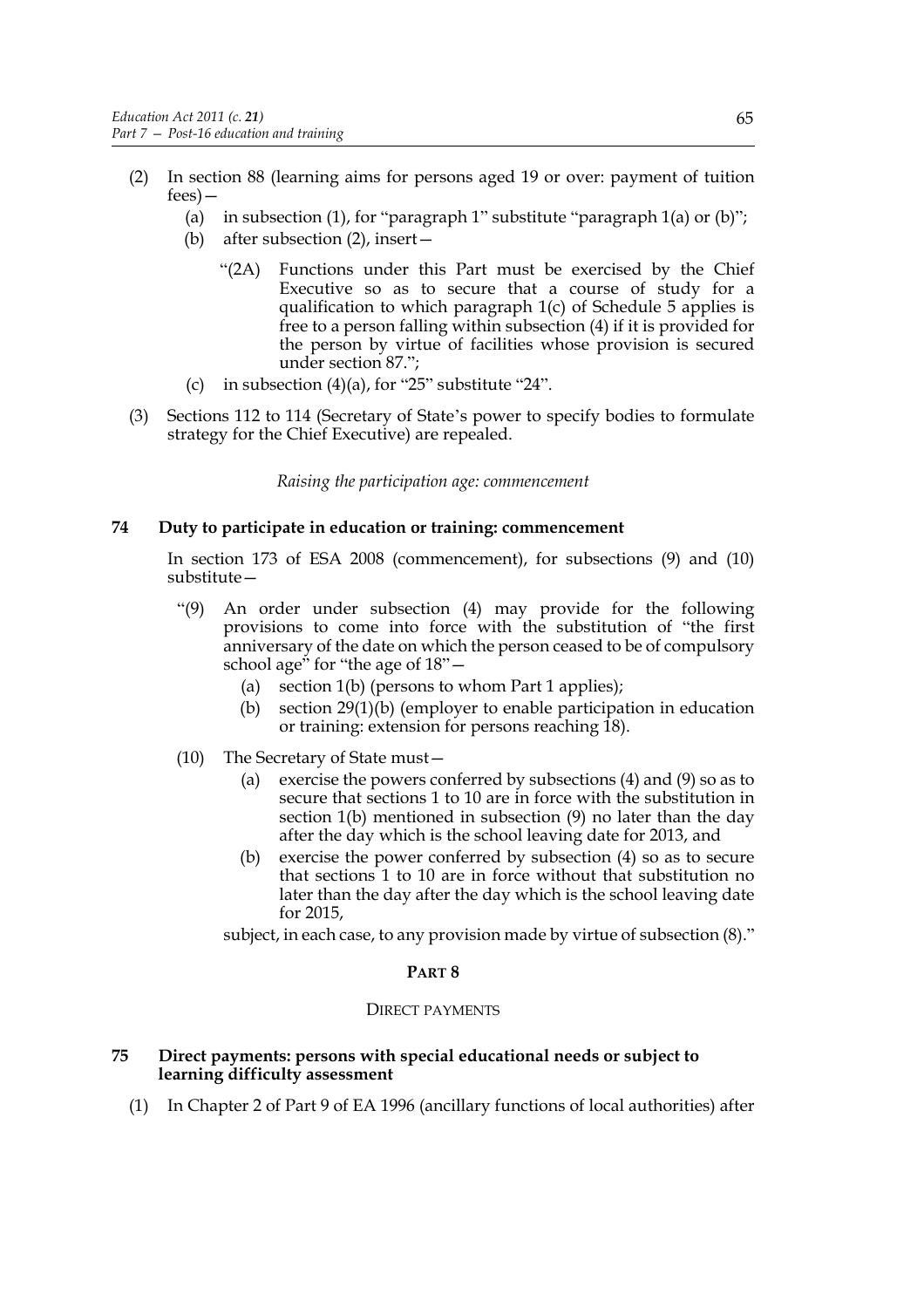section 532 insert—

#### *"Direct payments*

#### **532A Persons with special educational needs or subject to learning difficulty assessment**

- (1) A local authority in England may make a payment (a "direct payment") for the purpose of securing the provision of any goods and services mentioned in subsection  $(2)$  to a person ("the beneficiary") –
	- (a) for whom the authority maintain a statement of special educational needs under section 324, or
	- (b) who is subject to learning difficulty assessment by the authority.

This power is subject to subsection (3).

- (2) The goods and services referred to in subsection  $(1)$  are  $-$ 
	- (a) where the beneficiary is within subsection (1)(a), special educational provision specified in the statement of special educational needs;
	- (b) where the beneficiary is within subsection (1)(b) and the authority have arranged for an assessment to be conducted under section 139A of the Learning and Skills Act 2000, provision identified in the assessment as required to meet the beneficiary's educational and training needs;
	- (c) transport or anything else that may be the subject of arrangements under section  $508B(1)$ ,  $508F(1)$  or  $509AA(7)(b)$ that apply in relation to the beneficiary.
- (3) A direct payment may be made only in accordance with a pilot scheme made under section 532B.

#### **532B Pilot schemes**

- (1) The Secretary of State may by order make pilot schemes in accordance with which direct payments may be made under section 532A.
- (2) Subject to the following provisions of this section, a pilot scheme may include such provision as the Secretary of State thinks appropriate.
- (3) A pilot scheme must include provision about—
	- (a) circumstances in which, and the descriptions of goods and services in respect of which, direct payments may (or may not) be made;
	- (b) descriptions of persons to or in respect of whom direct payments may (or may not) be made;
	- (c) conditions with which a local authority must comply before, after or at the time of making a direct payment;
	- (d) conditions with which a person to or in respect of whom a direct payment is or may be made may be required by a local authority to comply before, after or at the time the payment is made;
	- (e) the principles by reference to which the amount of a direct payment is to be calculated;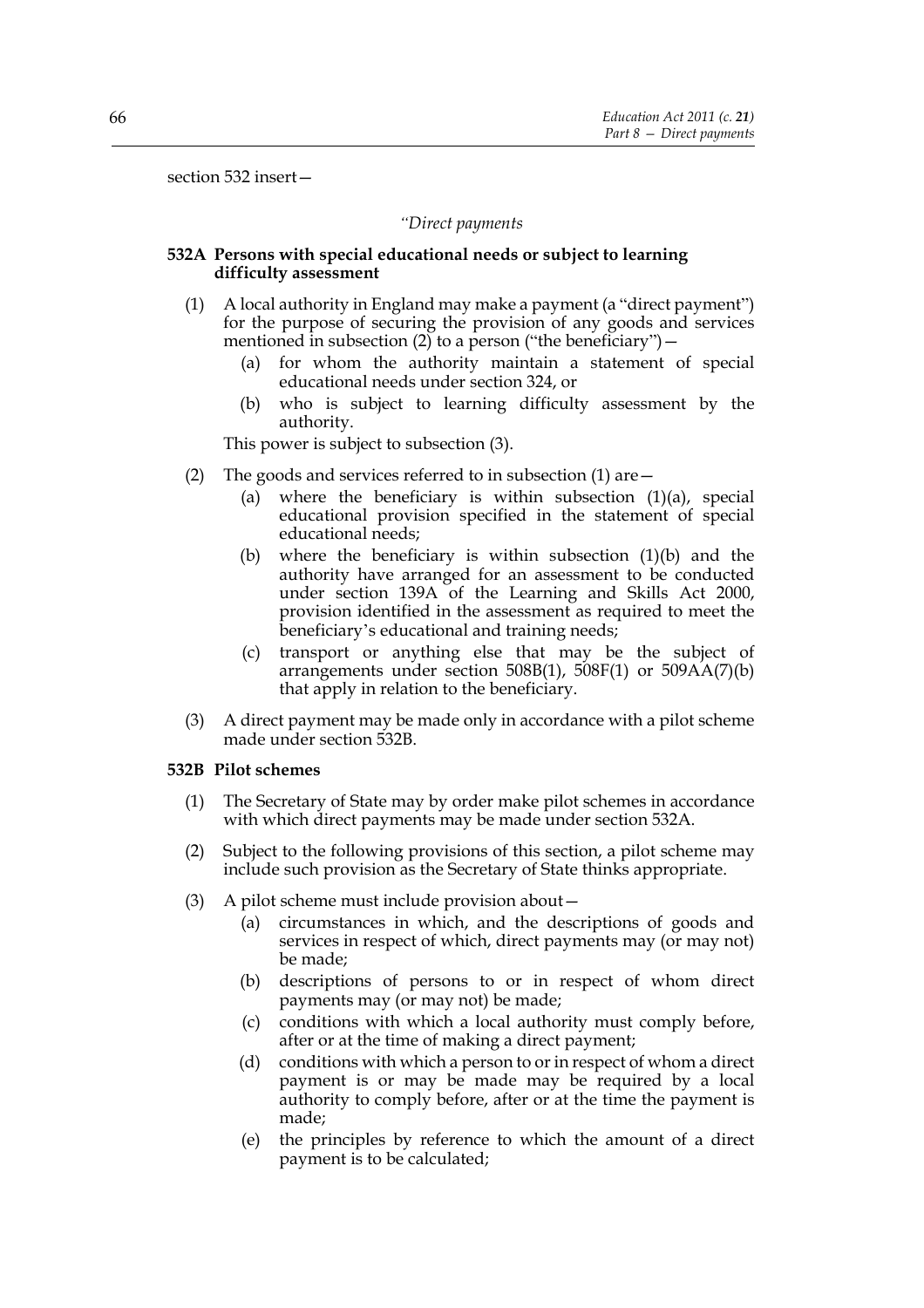- (f) circumstances in which a local authority may or must stop making direct payments;
- (g) circumstances in which a local authority may or must require all or part of a direct payment to be repaid, by the person to whom the payment is made or otherwise;
- (h) the monitoring of the making of direct payments, of their use by the persons to whom they are made or of the goods and services they are used to secure;
- (i) the arrangements to be made by a local authority for providing persons to or in respect of whom direct payments are made with information, advice or support in connection with direct payments;
- (j) treating such support to any extent as goods or services in respect of which direct payments may be made.
- (4) The conditions referred to in subsection  $(3)(c)$ 
	- (a) must include a requirement to obtain the written consent of the person to whom a direct payment is to be made before making the payment;
	- (b) may include a requirement to obtain the written consent of one or more other persons before making a direct payment.
- (5) The circumstances referred to in subsection  $(3)(f)$  in which a local authority must stop making direct payments must include where the consent required by virtue of subsection (4)(a), or any consent required by virtue of subsection (4)(b), is withdrawn.
- (6) A pilot scheme must include provision for a sum required to be repaid to a local authority by virtue of the scheme to be recoverable as a debt due to the authority.
- (7) A pilot scheme may provide for paid-for goods and services to be treated as goods and services provided or arranged by a local authority in pursuance of a statutory duty specified in the scheme.
- (8) A pilot scheme may provide for paid-for goods and services to be treated in that way—
	- (a) to the extent set out in the scheme, and
	- (b) subject to any conditions set out in the scheme.
- (9) The only statutory duties that may be specified are—
	- (a) section 324(5)(a)(i) (duty to arrange special educational provision specified in statement of special educational needs);
	- (b) section 508B(1) (duty to make travel arrangements for eligible children);
	- (c) section 508F(1) (duty to make arrangements for provision of transport etc for adult learners);
	- (d) section  $509AA(7)$ (b) (duty to make, and secure that effect is given to, arrangements for provision of transport etc for persons of sixth form age).
- (10) "Paid-for goods and services" are goods and services acquired by means of a direct payment.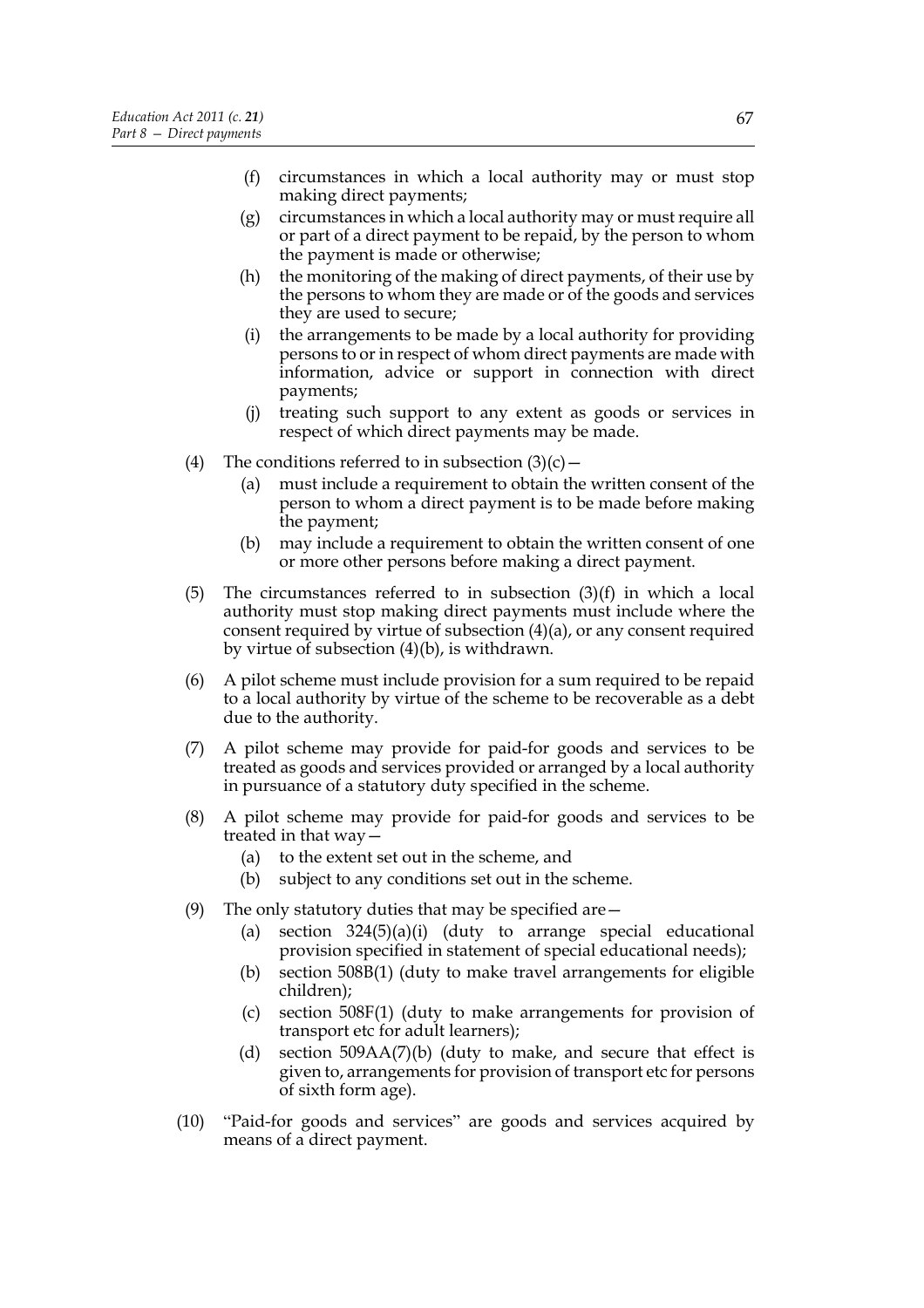#### **532C Pilot schemes: local authorities and duration**

- (1) An order under section 532B(1) making a pilot scheme must specify  $-$ 
	- (a) the local authorities in respect of which the scheme operates, and
		- (b) the period for which the scheme has effect.
- (2) The period specified under subsection (1)(b) must not exceed two years, subject to subsection (3).
- (3) An order under section 532B(1) may extend the period for which a pilot scheme has effect, subject to subsection (4).
- (4) The period for which a pilot scheme has effect may not be extended so as to end after the end of the relevant four year period.
- (5) "The relevant four year period" is the period of four years beginning with the day on which the Education Act 2011 is passed."
- (2) In section 568 of EA 1996 (orders)—
	- (a) in subsection (3), after "other than" insert "an order to which subsection (3A) applies or";
	- (b) after subsection (3) insert—
		- "(3A) A statutory instrument which contains (alone or with other provision) an order under section 532B(1) (direct payments: pilot schemes) may not be made unless a draft of the instrument has been laid before, and approved by a resolution of, each House of Parliament."
- (3) The provisions inserted into EA 1996 by subsections (1) and (2) are repealed at the end of four years beginning with the day on which this Act is passed.

## **PART 9**

#### STUDENT FINANCE

#### **76 Student loans: interest rates**

- (1) In section 22 of THEA 1998 (financial support for students), in subsection (4) (interest rates on loans), for paragraph (a) (but not the "and" after it) substitute—
	- "(a) the rates prescribed by regulations made in pursuance of subsection  $(3)(a)$  must be -
		- (i) lower than those prevailing on the market, or
		- (ii) no higher than those prevailing on the market, where the other terms on which such loans are provided are more favourable to borrowers than those prevailing on the market;".
- (2) In consequence of subsection  $(1)$ 
	- (a) in section 22 of THEA 1998, omit subsections (8) and (9);
	- (b) in section 2 of the Sale of Student Loans Act 2008 (sale of student loans: supplemental), in subsection (5), omit paragraph (d) (but not the "and" after it).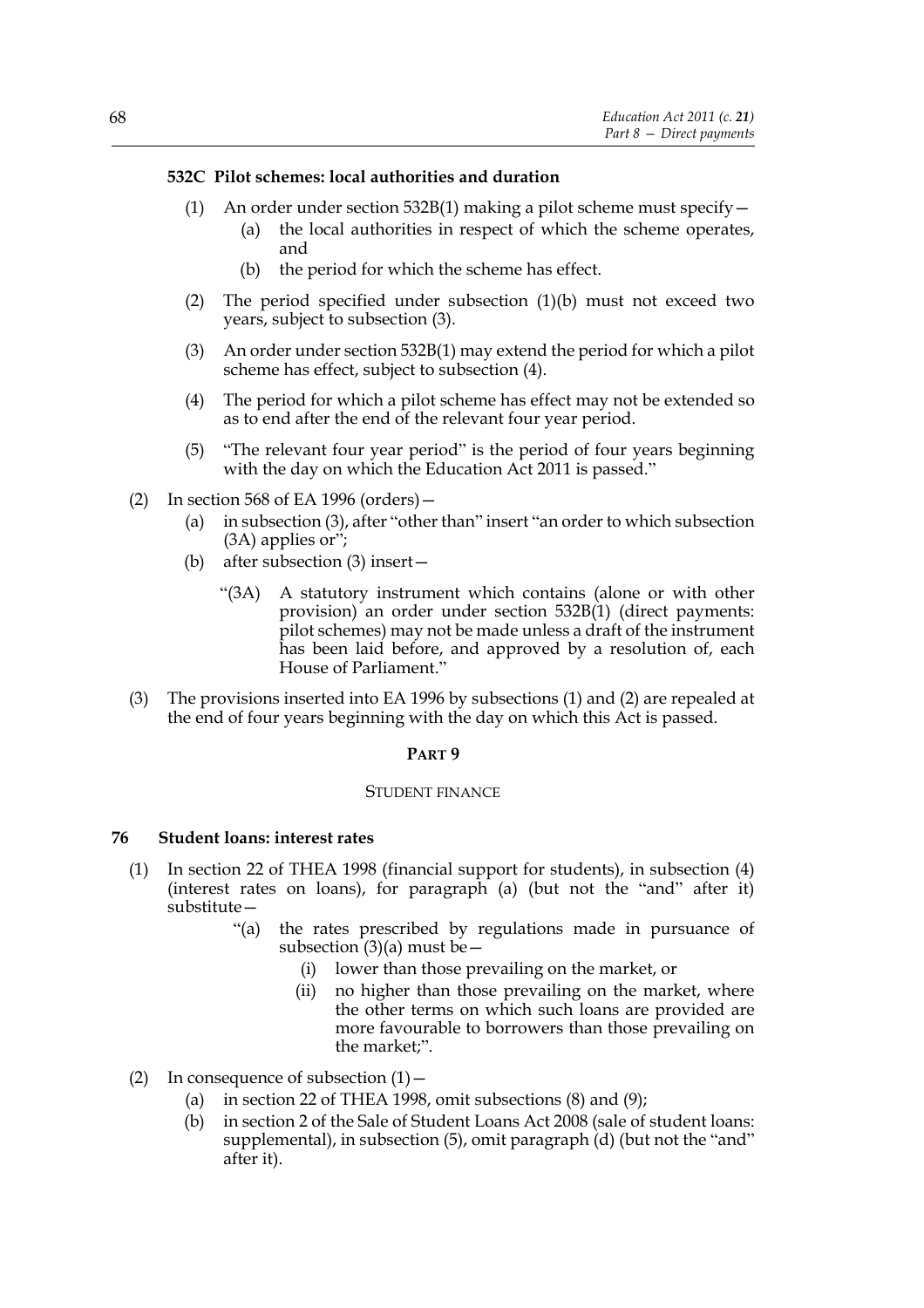- (3) This section applies in relation to a student who begins a course on or after 1 September 2012, except in such circumstances as may be prescribed.
- (4) In subsection (3) "prescribed"—
	- (a) in relation to England, means prescribed by regulations made by the Secretary of State;
	- (b) in relation to Wales, means prescribed by regulations made by the Welsh Ministers.

## **77 Limit on student fees: part-time courses**

- (1) In section 41(1) of HEA 2004 (interpretation of Part 3: student fees and fair access), in the definition of "course", omit "part-time or".
- (2) This section applies in relation to a part-time course that a student begins on or after 1 September 2012, except in such circumstances as may be prescribed.
- (3) In subsection (2) "prescribed"—
	- (a) in relation to England, means prescribed by regulations made by the Secretary of State;
	- (b) in relation to Wales, means prescribed by regulations made by the Welsh Ministers.

#### **PART 10**

GENERAL

## **78 Orders and regulations**

- (1) A power to make an order or regulations under this Act is exercisable by statutory instrument.
- (2) A power to make an order or regulations under this Act (except a power conferred by section 82) includes power—
	- (a) to make different provision for different purposes (including different areas);
	- (b) to make provision generally or in relation to specific cases;
	- (c) to make incidental, consequential, supplementary, transitional, transitory or saving provision.
- (3) Subject to subsection (4), a statutory instrument containing an order or regulations made by the Secretary of State under this Act (other than an order under section 82) is subject to annulment in pursuance of a resolution of either House of Parliament.
- (4) A statutory instrument which contains (alone or with other provision) an order under section 54(2) which amends or repeals any provision of an Act may not be made unless a draft of the instrument has been laid before, and approved by a resolution of, each House of Parliament.
- (5) A statutory instrument containing an order or regulations made by the Welsh Ministers under this Act is subject to annulment in pursuance of a resolution of the National Assembly for Wales.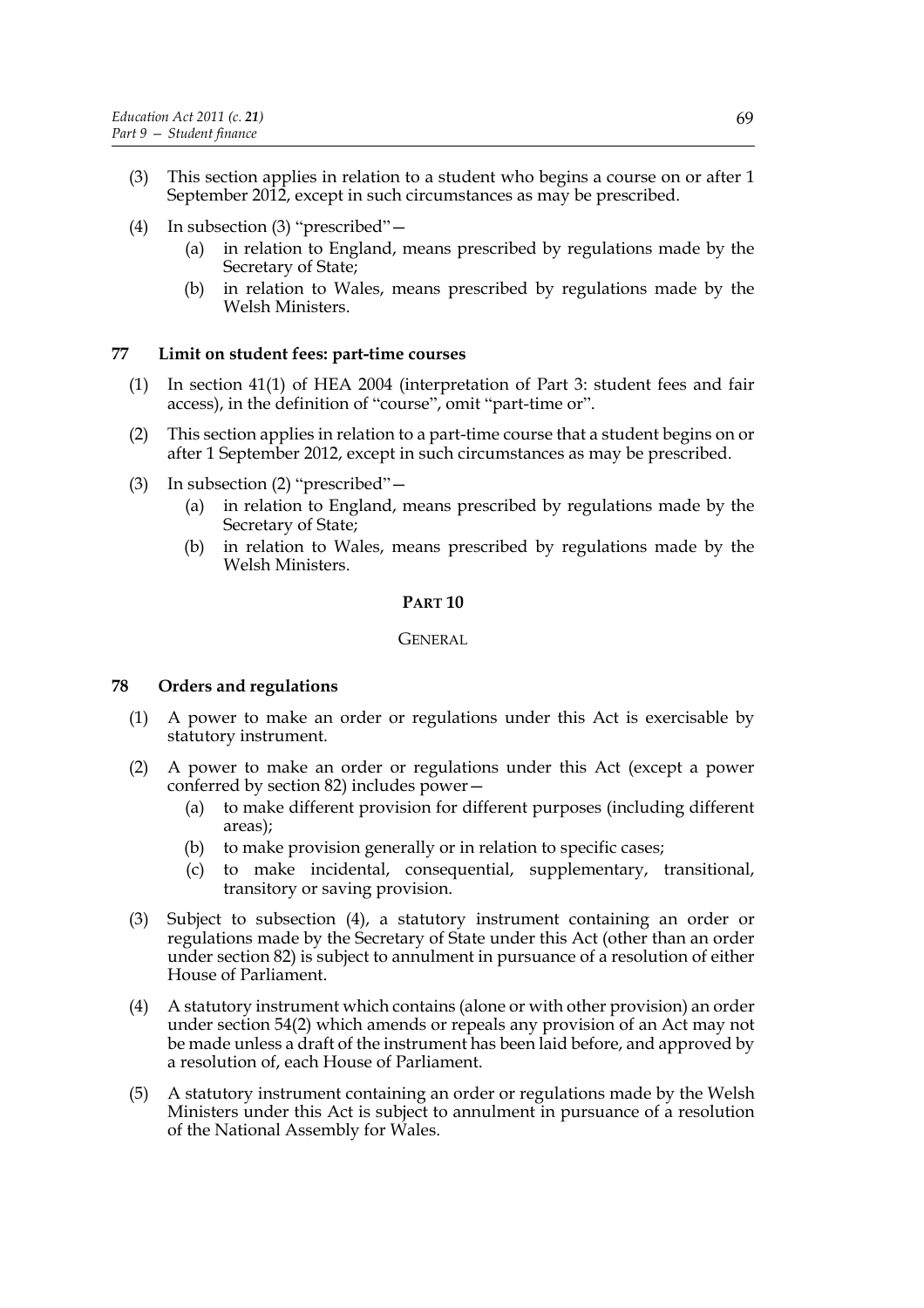## **79 Interpretation of Act**

#### In this Act—

"FHEA 1992" means the Further and Higher Education Act 1992; "EA 1994" means the Education Act 1994; "EA 1996" means the Education Act 1996; "EA 1997" means the Education Act 1997; "THEA 1998" means the Teaching and Higher Education Act 1998; "SSFA 1998" means the School Standards and Framework Act 1998; "LSA 2000" means the Learning and Skills Act 2000; "EA 2002" means the Education Act 2002; "HEA 2004" means the Higher Education Act 2004; "EA 2005" means the Education Act 2005; "EIA 2006" means the Education and Inspections Act 2006; "ESA 2008" means the Education and Skills Act 2008; "ASCLA 2009" means the Apprenticeships, Skills, Children and Learning Act 2009; "CSFA 2010" means the Children, Schools and Families Act 2010; "AA 2010" means the Academies Act 2010.

#### **80 Financial provision**

There is to be paid out of money provided by Parliament any increase attributable to this Act in the sums payable under any other Act out of money so provided.

## **81 Extent**

- (1) This Act extends to England and Wales only, subject to subsections (2) and (3).
- (2) This Part extends to the whole of the United Kingdom.
- (3) An amendment or repeal made by this Act has the same extent as the provision to which it relates.

#### **82 Commencement**

- (1) The following provisions come into force on the day on which this Act is passed—
	- (a) section 33;
	- (b) section 40(1) to (3) and (5) to (9);
	- (c) section 41;
	- (d) section 42(1) to  $(7)$  and  $(9)$  to  $(11)$ ;
	- (e) section 58;
	- (f) section 75;
	- (g) sections 76 and 77;
	- (h) this Part.
- (2) The following provisions come into force at the end of two months beginning with the day on which this Act is passed—
	- (a) section 6;
	- (b) sections 30 and 31;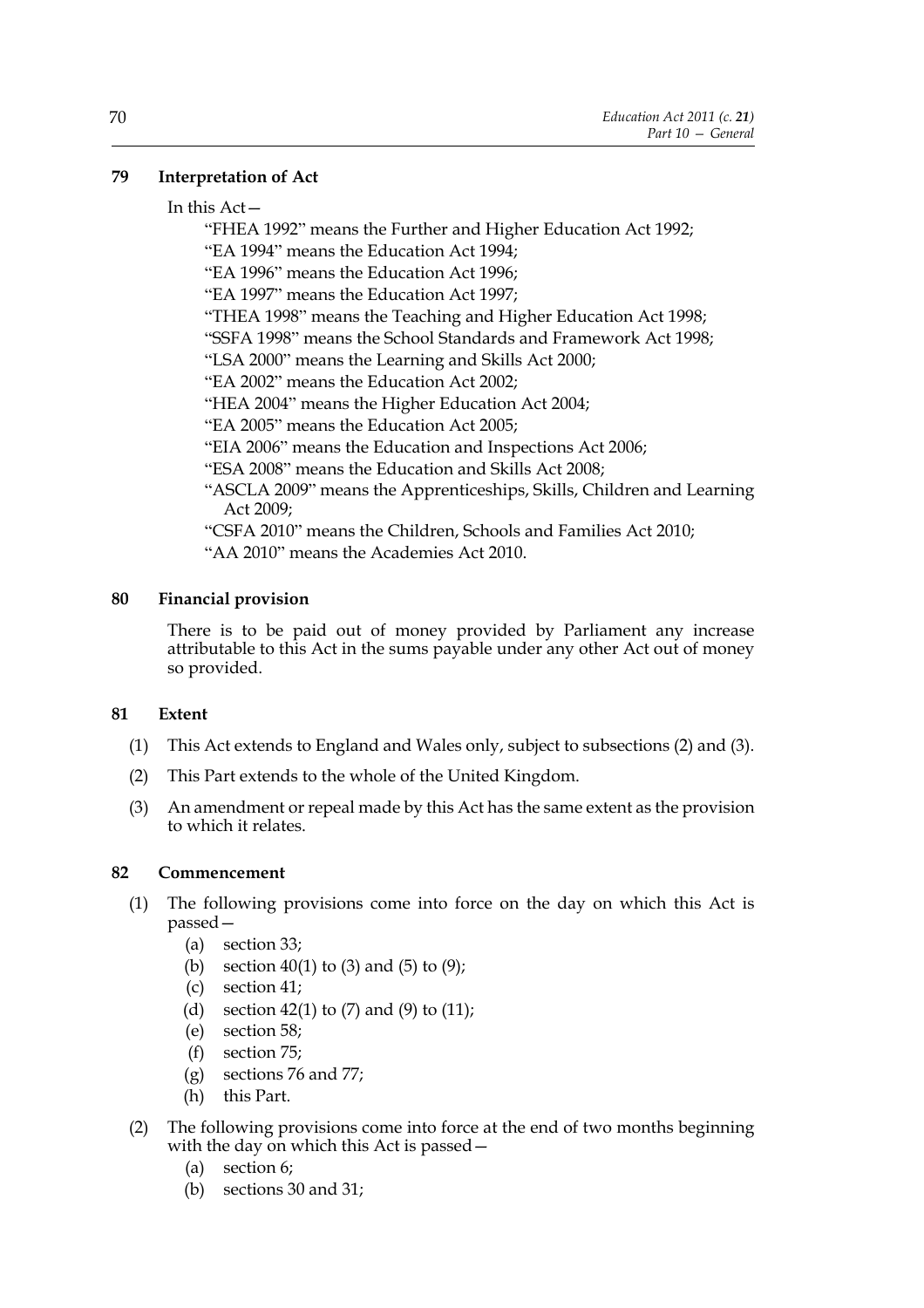- (c) section 47;
- (d) section 48;
- (e) section 61.
- (3) The other provisions of this Act come into force on such day as the Secretary of State may by order appoint.
- (4) The Secretary of State must exercise the power conferred by subsection (3) so as to secure that, subject to any provision made by virtue of subsection (7), sections 69 and 70 and Schedule 18 are in force no later than the day after the day which is the school leaving date for 2013.
- (5) Before making an order bringing section 13 into force, the Secretary of State must consult the Welsh Ministers.
- (6) Before making an order bringing sections 14 to 17 into force, the Secretary of State must obtain the consent of the Welsh Ministers.
- (7) An order under this section may—
	- (a) appoint different days for different purposes (including different areas);
	- (b) contain transitional, transitory or saving provision in connection with the coming into force of this Act.

#### **83 Short title**

- (1) This Act may be cited as the Education Act 2011.
- (2) This Act is to be included in the list of Education Acts set out in section 578 of EA 1996.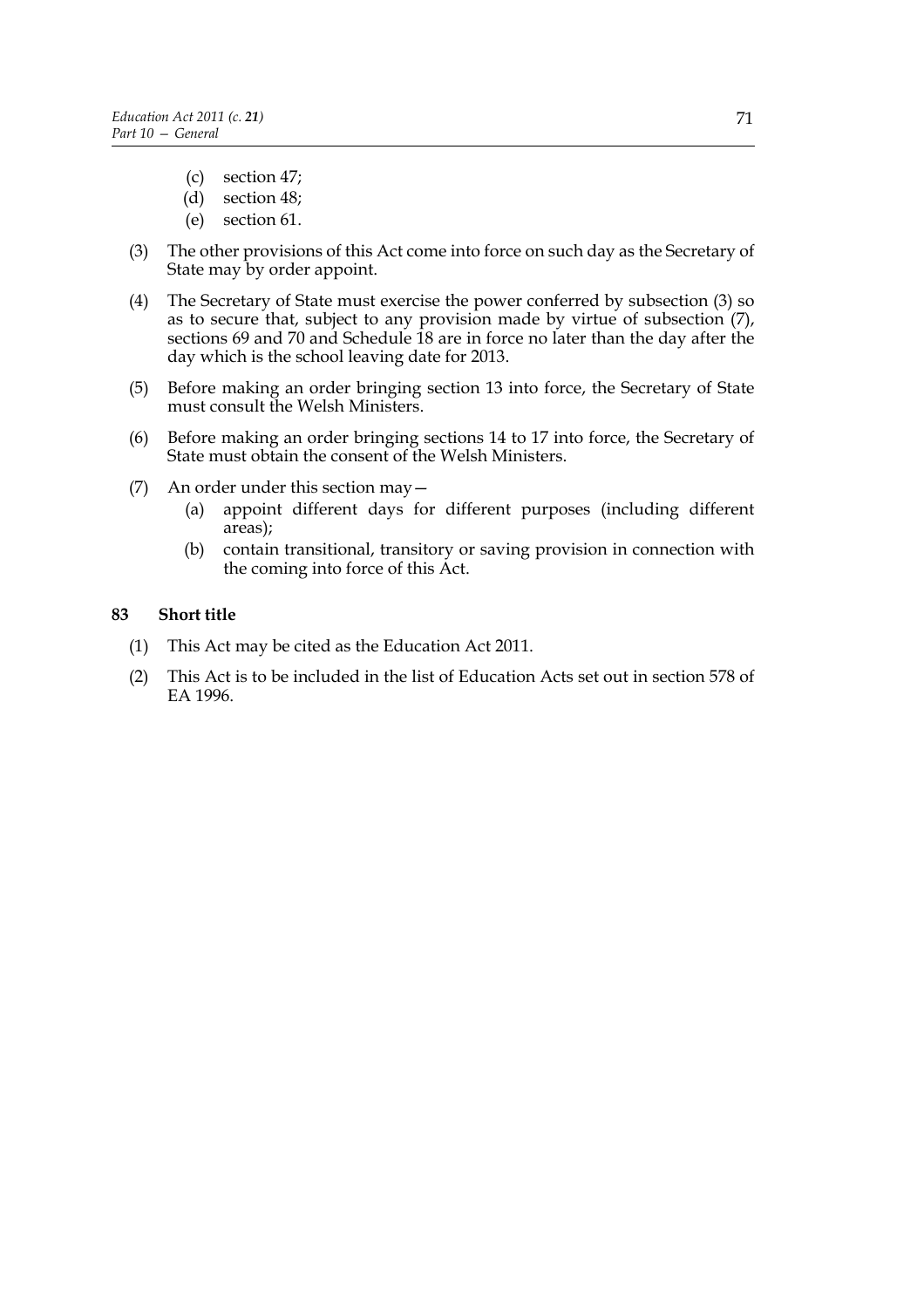# SCHEDULES

## SCHEDULE 1 Section 4

REVIEW OF EXCLUSIONS FROM SCHOOLS IN ENGLAND: CONSEQUENTIAL AMENDMENTS

*Local Government Act 1972 (c. 70)*

- 1 In section 177 of the Local Government Act 1972 (provisions supplementary to provisions on allowances), in subsection  $(1A)$  –
	- (a) before paragraph (c) insert—
		- "(ba) regulations made by virtue of section 51A(8) of the Education Act 2002 (allowances for exclusion review panels: England);";
	- (b) in paragraph (c), for the words from "the Education Act" to the end substitute "that Act (allowances for exclusion appeal panels: Wales); and".

*Local Government Act 1974 (c. 7)*

- 2 In section 25 of the Local Government Act 1974 (authorities subject to investigation), in subsection  $(5)(e)$  –
	- (a) for "appeal" substitute "review";
	- (b) for "section 52" substitute "section 51A".
- 3 In section 31A of that Act (consideration of adverse reports), in subsection (3)(c), for "exclusion appeal panel" substitute "exclusion review panel".

*Tribunals and Inquiries Act 1992 (c. 53)*

- 4 In Part 1 of Schedule 1 to the Tribunals and Inquiries Act 1992 (tribunals under direct supervision of the Council), in paragraph 15 (education), after sub-paragraph (a), insert—
	- "(aa) exclusion review panels constituted in accordance with regulations under section 51A of the Education Act 2002;".

*EA 1996*

- 5 EA 1996 is amended as follows.
- 6 In section 444ZA (application of section 444 to alternative educational provision), in subsection (1D), in paragraph (a), for "section 52" substitute "section 51A".
- 7 In Schedule 35B (meaning of "eligible child" for purposes of school travel arrangements), in paragraph  $8(2)(b)$ , for "section  $52$ " substitute "section  $51A"$ .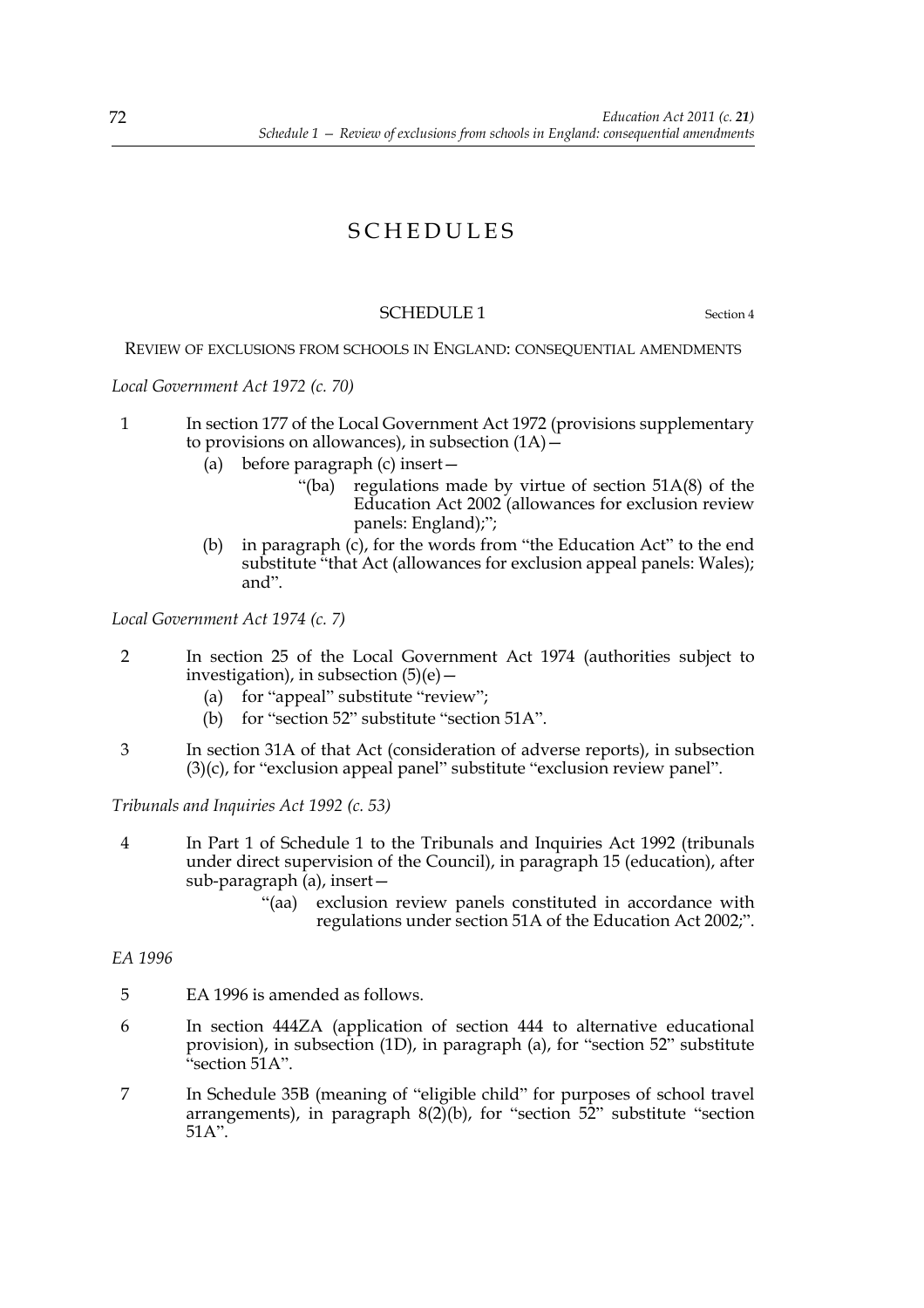## *SSFA 1998*

- 8 Section 87 of SSFA 1998 (no requirement to admit children permanently excluded from two or more schools) is amended as follows.
- 9 After subsection (3) insert—
	- "(3A) A child who has been permanently excluded from a school in England shall not be treated for the purposes of this section as having been so excluded if any of the following applies—
		- (a) the child was reinstated as a pupil at the school following a direction from the responsible body
			- in accordance with regulations under subsection (3)(b) of section 51A of the Education Act 2002;
			- (ii) following a recommendation from the review panel that the responsible body reconsiders the matter under subsection (4)(b) of that section;
		- (b) the child would have been reinstated as a pupil at the school following a direction from the responsible body as described in paragraph (a)(i) or (ii), if it had been practical for the responsible body to give such a direction;
		- (c) the review panel has quashed a decision of the responsible body not to reinstate the child as a pupil at the school under subsection (4)(c) of section 51A of the Education Act 2002;
		- (d) the child was so excluded at a time when the child had not attained compulsory school age.
		- (3B) In subsection (3A) "the responsible body" has the same meaning as in section 51A of the Education Act 2002."
- 10 In subsection (4), in the opening words
	- (a) omit "However,";
	- (b) after "a school" insert "in Wales".

*Equality Act 2010 (c. 15)*

- 11 Schedule 17 to the Equality Act 2010 (disabled pupils: enforcement) is amended as follows.
- 12 In the heading above paragraph 14, at the end insert ": Wales".
- 13 In paragraph 14 (exclusions)—
	- (a) in sub-paragraph (1), at the end insert "that are made in relation to schools in Wales";
	- (b) for sub-paragraph  $(4)$ , substitute  $-$ 
		- "(4) Appeal arrangements are arrangements under section  $52(3)$  of the Education Act 2002 enabling an appeal to be made against an exclusion decision.";
	- (c) in sub-paragraph (5), omit paragraph (b).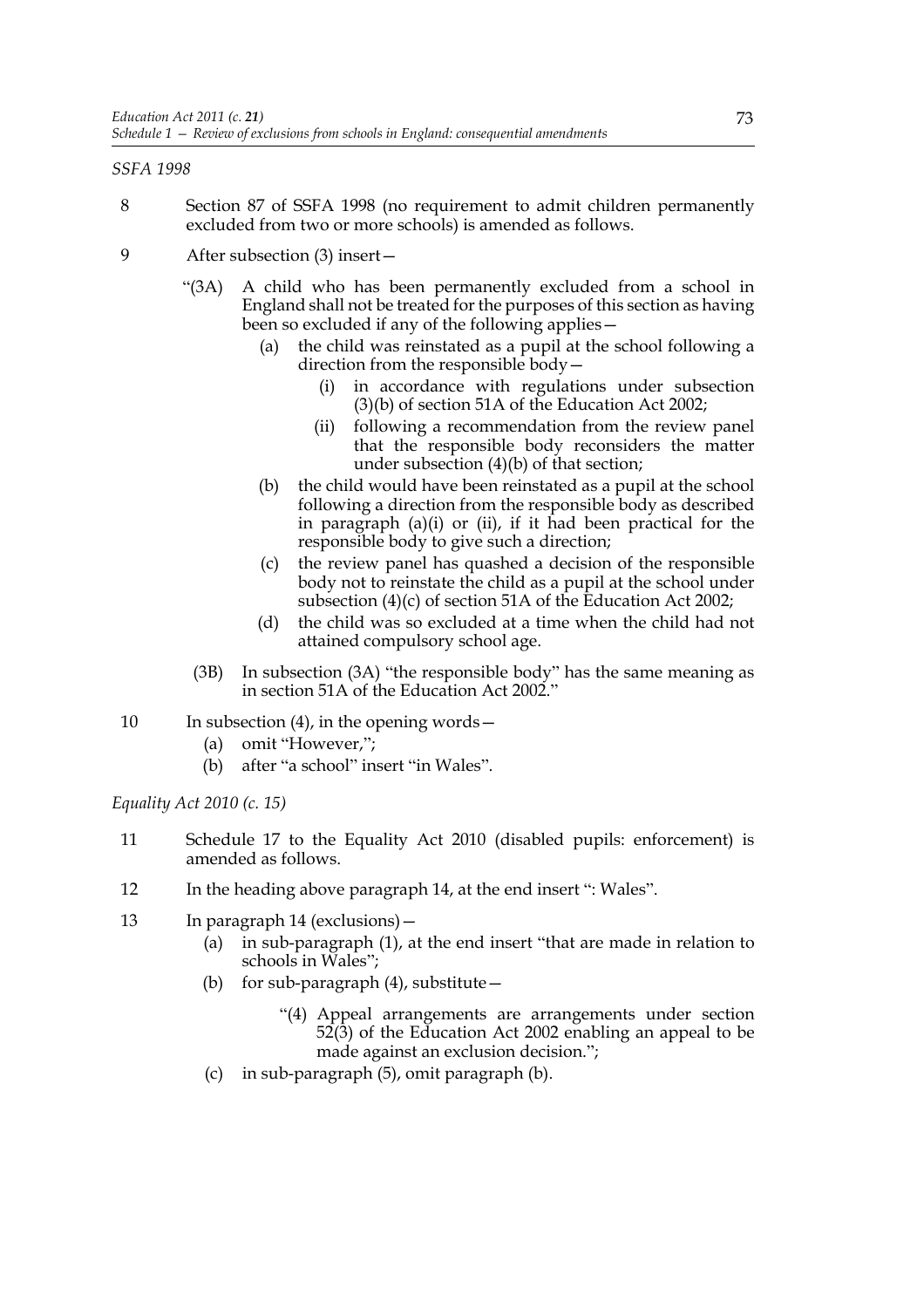## SCHEDULE 2 Section 11

#### ABOLITION OF THE GTCE: CONSEQUENTIAL AMENDMENTS

#### *Amendments to THEA 1998*

- 1 THEA 1998 is amended as follows.
- 2 In the heading to Chapter 1, for "Councils" substitute "Council for Wales".
- 3 In the italic cross-heading above section 1, for "England" substitute "Wales: aims and constitution".
- 4 In the italic cross-heading above section 2, for "England" substitute "Wales".
- 5 In section 2, in the heading, for "General Teaching Council for England" substitute "the Council".
- 6 In the italic cross-heading above section 8, at the beginning insert "Establishment of".
- 7 In section 8 (the General Teaching Council for Wales)—
	- (a) in subsection (2), omit "as it has effect in relation to the Council,";
	- (b) omit subsections (3) to (6);
	- (c) in the heading, at the beginning insert "Establishment of".
- 8 In section 9 (functions of the General Teaching Council for Wales: general)—
	- (a) omit subsection (1);
	- (b) in subsection (2), for "the General Teaching Council for Wales" substitute "the Council".
- 9 In section 12 (deduction of fees from salaries, etc)
	- (a) in subsection  $(1)(b)$ , omit "relevant";
	- (b) in subsection (3), in paragraphs (b) and (c), omit "relevant";
	- (c) in subsection (4), omit the definition of "relevant Council".
- 10 In section 14 (supply of information relating to teachers: general)—
	- (a) for subsection  $(1)$  substitute  $-$ 
		- "(1) The Secretary of State may supply the Council with such information relating to individual teachers as the Council may request for the purpose of carrying out any of the functions conferred on them by or under this Chapter or as the Secretary of State considers it to be necessary or desirable for them to have for the purposes of those functions.
		- (1A) The Welsh Ministers may supply the Council with such information relating to individual teachers as the Council may request for the purpose of carrying out any of the functions conferred on them by or under this Chapter or as the Welsh Ministers consider it to be necessary or desirable for them to have for the purposes of those functions."
	- (b) in subsection (2), for "Each of those Councils" substitute "The Council";
	- (c) in subsection (3), for "either" substitute "the";
	- (d) omit subsection (4).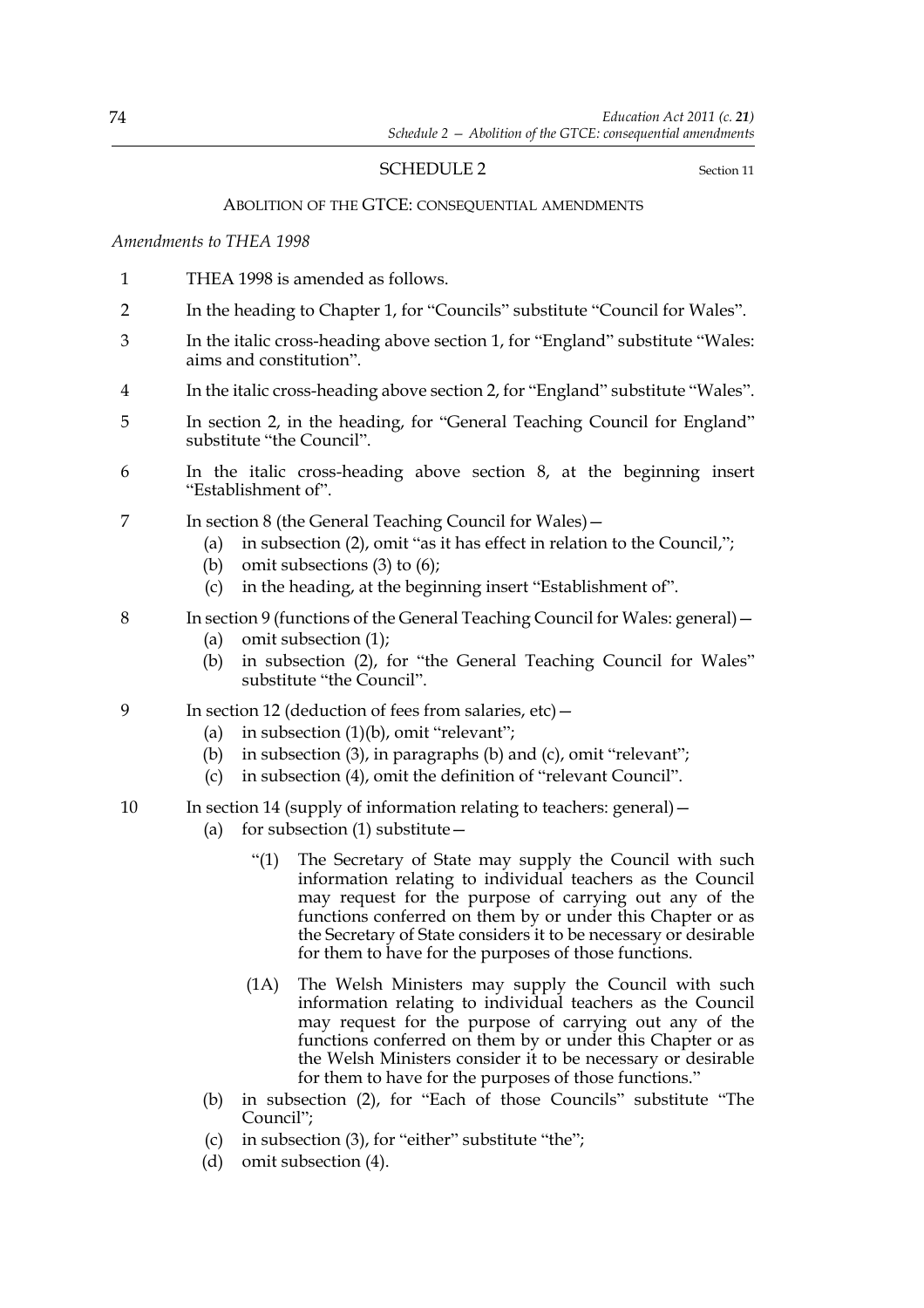- 11 In section 15 (supply of information following dismissal, resignation, etc)
	- (a) omit subsection (2);
	- (b) in subsection  $(3)$  -
		- (i) omit the words from the beginning to "in Wales,";
		- (ii) for "the General Teaching Council for Wales" substitute "the Council".
	- (c) in subsection (5), in the definition of "relevant employer", at the end of each of paragraphs (a), (b), (c) and (d) insert "in Wales".
- 12 In section 15A (supply of information by contractor, agency, etc)
	- (a) in subsection (2), for "Subsections (3) and (4) apply" substitute "Subsection (4) applies";
	- (b) omit subsections  $(3)$ ,  $(5)$  and  $(7)$ ;
	- (c) in subsection  $(4)$ 
		- (i) omit the words from the beginning to "in Wales,";
		- (ii) for "the General Teaching Council for Wales" substitute "the Council".
- 13 In the italic cross-heading above section 19, at the end insert ": teachers in Wales".
- 14 In section 19 (requirement to serve induction period)—
	- (a) in subsection (1), after "schools" insert "in Wales";
	- (b) in subsection (2)(i), for "either the Council or the General Teaching Council for Wales" substitute "the Council";
	- (c) in subsection  $(3)$ 
		- (i) omit the words from the beginning to "established,";
		- (ii) for "one or both of those Councils (as appropriate)" substitute "the Council";
	- (d) in subsection (4)(b), omit "or the General Teaching Council for Wales".
- 15 In section 42 (orders and regulations)—
	- (a) omit subsection (3);
	- (b) in subsection  $(9)$ 
		- (i) omit the words from the beginning to "established,";
		- (ii) omit "to which the regulations will relate".
- 16 (1) Schedule 1 is amended as follows.
	- (2) In the title, for "England" substitute "Wales".
	- (3) In paragraph 2, omit sub-paragraph (3).
	- (4) In paragraph  $4(1)$  -
		- (a) in paragraph (a), for "the Secretary of State" substitute "they";
		- (b) for paragraph (b) substitute—
			- "(b) shall, as regards any member in whose case they may so determine, pay or make provision for the payment of such sums by way of pension, allowances and gratuities to or in respect of that member as they may determine."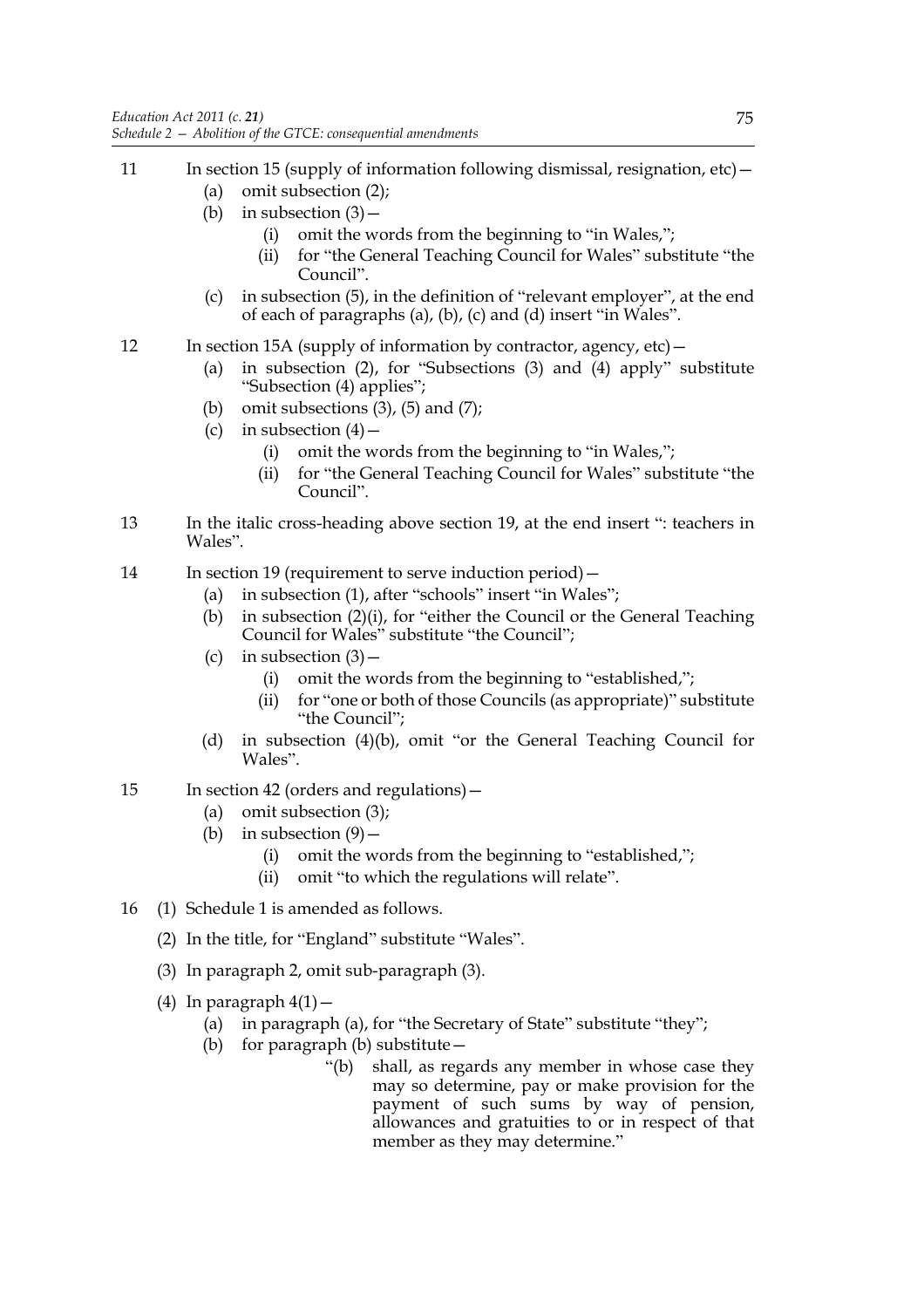- (5) For paragraph  $4(2)$  substitute
	- "(2) If a person ceases to be a member of the Council and it appears to the Council that there are special circumstances which make it right that the person should receive compensation, the Council may make to that person a payment of such amount as they may determine."
- (6) In paragraph 4(3), for "the Secretary of State" substitute "they".
- (7) In paragraph 4(4), for "the Secretary of State" substitute "they".
- (8) In paragraph 5, omit sub-paragraph (4).
- (9) In paragraph 6—
	- (a) in sub-paragraph (1), omit ", with the consent of the Secretary of State,";
	- (b) in sub-paragraph (3), for the words following paragraph (b) substitute "the Council may make provision for that person to continue to participate in that scheme, on such terms and conditions as they may determine, as if the person's service as a member were service as an employee; and any such provision shall be without prejudice to paragraph 4."
- (10) In paragraph 11, omit sub-paragraph (1).
- 17 In Schedule 2 (disciplinary powers of Council), in paragraph 7 (supplementary provisions) for sub-paragraph  $(2)$  substitute  $-$ 
	- "(2) Regulations may also make provision for securing that any prohibition order made by virtue of Schedule 11A to the Education Act 2002 in relation to a teacher in England has a corresponding effect in relation to Wales."

*Amendments to other Education Acts*

- 18 In EA 1994, in section 18B (inspection of teacher training), in subsection (3) (advice from Chief Inspector), omit paragraph (c) (and the "or" preceding it).
- 19 (1) EA 2002 is amended as follows.
	- (2) In section 132 (qualified teacher status), omit subsection (3) (consultation of GTCE).
	- (3) In section 134 (requirement to be registered)—
		- (a) in subsection  $(1)$  -
			- (i) after "school" insert "in Wales";
			- (ii) after "General Teaching Council" insert "for Wales";
		- (b) in subsection (2), after "person" insert "in Wales";
		- (c) in subsection (3), after "qualified teacher" insert "in Wales";
		- (d) in the heading, at the end insert ": teachers in Wales".
	- (4) In section 145 (specification of qualification or course), in subsection (1)(c), omit "the General Teaching Council for England,".
	- (5) In Schedule 12 (the General Teaching Councils for England and Wales), in Part 1 (amendments to the Teaching and Higher Education Act 1998), omit paragraph 7 (amendment to section 9(1)).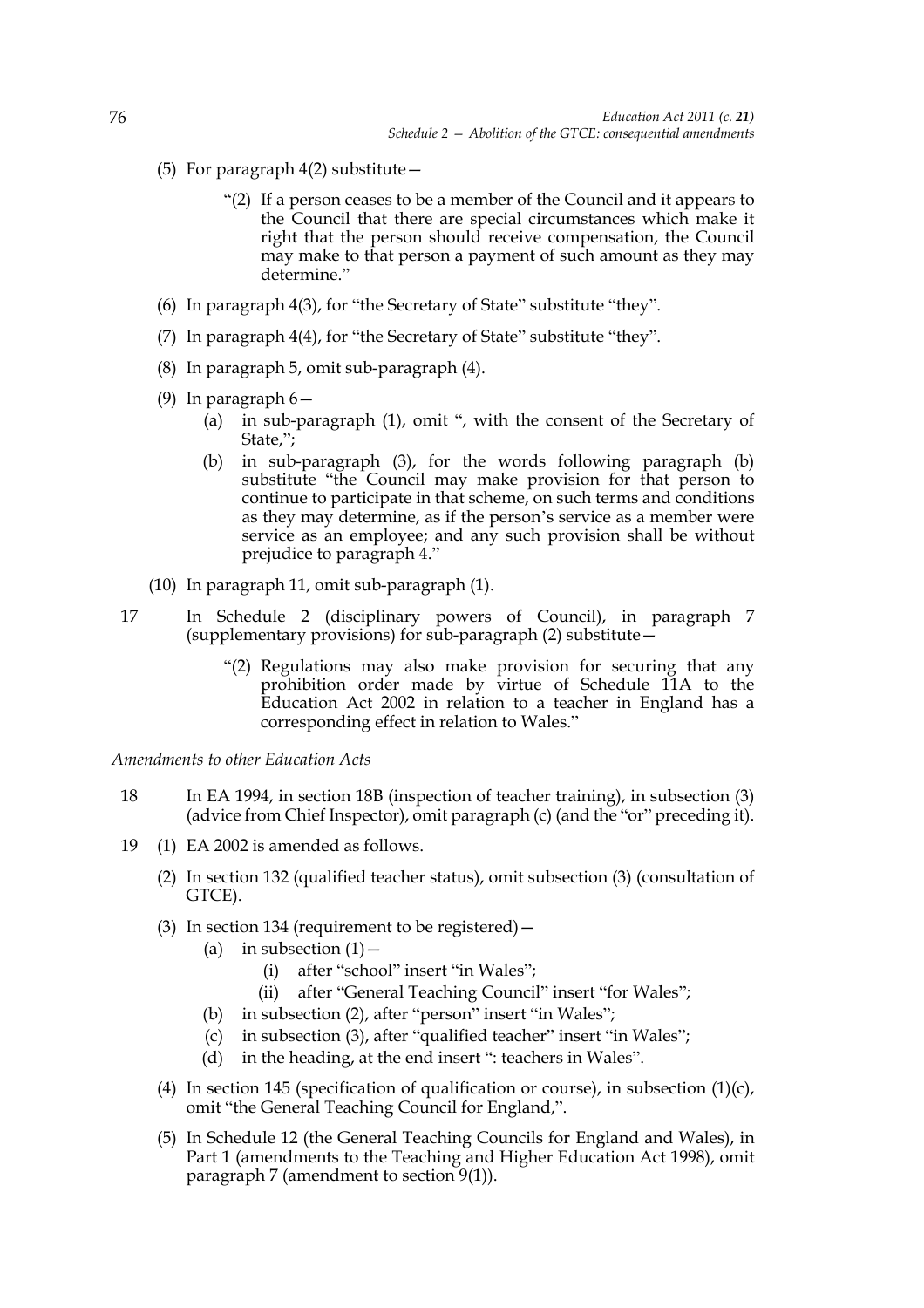- 20 In ESA 2008—
	- (a) in section 130 (directions prohibiting participation in management: information), in subsection (5), omit "the General Teaching Council for England,";
	- (b) in Schedule 1 (minor and consequential amendments), in paragraph 23 (substitution of sections 167C and 167D of EA 2002), in the substituted section 167C, in subsection (5), omit "the General Teaching Council for England,".

#### *Other amendments*

- 21 In Schedule 1 to the Public Records Act 1958 (definition of public records), in Part 2, omit "General Teaching Council for England."
- 22 In Schedule 1 to the Superannuation Act 1972 (kinds of employment in relation to which superannuation schemes may be made), omit "General Teaching Council for England."
- 23 In Schedule 1 to the House of Commons Disqualification Act 1975 (offices disqualifying for membership) in Part 3, omit "Any member of the General Teaching Council for England in receipt of remuneration."
- 24 In section 50 of the Employment Rights Act 1996 (right to time off for public duties), in subsection (9) (definition of "relevant education body") omit paragraph (i) (but not the "or" following it).
- 25 In Schedule 1 to the Freedom of Information Act 2000 (public authorities), in Part 6 omit "The General Teaching Council for England."
- 26 In section 343 of the Income Tax (Earnings and Pensions) Act 2003 (deductions allowed from earnings: professional membership fees), in the Table in subsection (2), in part 7 omit paragraph (a) (fee for registration by the GTCE).
- 27 (1) The Safeguarding Vulnerable Groups Act 2006 is amended as follows.
	- (2) In section 41 (registers: duty to refer), in the table in subsection (7), in entry 1, for the entry in column 2 substitute "The General Teaching Council for Wales".
	- (3) In section 45 (supervisory authorities: duty to refer), in subsection (7), after paragraph (a) insert—
		- "(aza) the Secretary of State in respect of the Secretary of State's functions under sections 141B to 141E of the Education Act 2002;
		- (azb) the Secretary of State in respect of the Secretary of State's functions under Chapter 1 of Part 4 of the Education and Skills Act 2008;".
	- (4) In Schedule 3 (barred lists), in paragraph 16 (representations), in subparagraph (4)—
		- (a) after "before" insert "the Secretary of State in the exercise of the Secretary of State's functions under section 141B of the Education Act 2002, or in proceedings before";
		- (b) omit paragraph (a).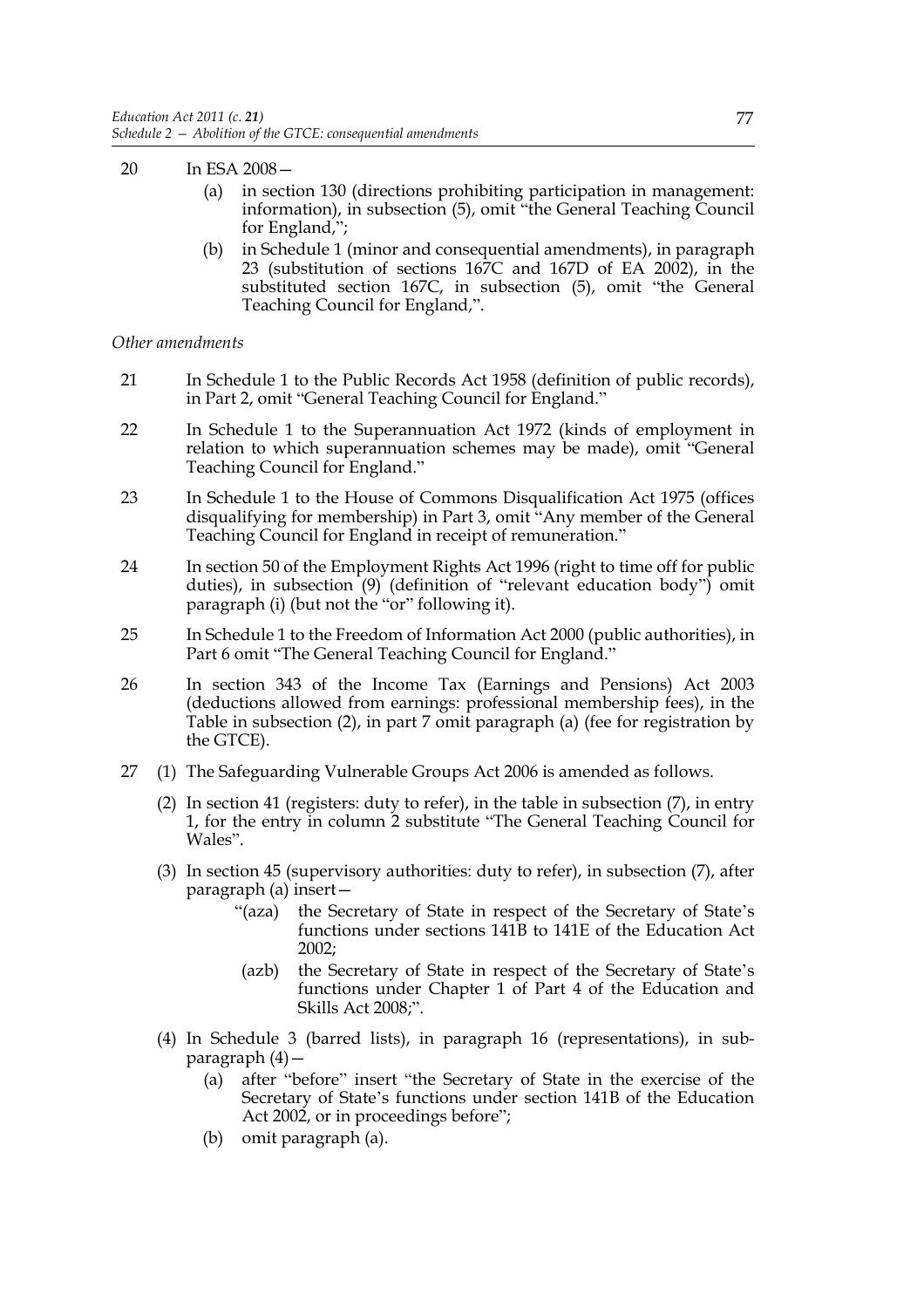- (5) In Schedule 8 (transitional provision), in paragraph 2 (existing restrictions relating to children)—
	- (a) in sub-paragraph (3), omit paragraphs (a) and (c);
	- (b) in sub-paragraph  $(4)$ , for " $(3)(c)$  and  $(d)$ " substitute " $(3)(d)$ ";
	- (c) in sub-paragraph  $(7)$ , for " $(3)$ (c) and  $(d)$ " substitute " $(3)$ (d)".

#### SCHEDULE 3 Section 12

#### ABOLITION OF THE GTCE: TRANSFER SCHEMES

#### *Staff transfer schemes*

- 1 (1) The Secretary of State may make a scheme (a "staff transfer scheme") providing—
	- (a) for a designated employee of the GTCE to become a member of staff of the Secretary of State (and accordingly to become employed in the civil service of the state);
	- (b) so far as may be consistent with employment in the civil service of the state, for the terms and conditions of the employee's employment with the GTCE to have effect as if they were the conditions of service as a member of the Secretary of State's staff;
	- (c) for the transfer to the Secretary of State of the rights, powers, duties and liabilities of the GTCE under or in connection with the employee's contract of employment;
	- (d) for anything done (or having effect as if done) before that transfer by or in relation to the GTCE in respect of such a contract or the employee to be treated as having been done by or in relation to the Secretary of State.
	- (2) A staff transfer scheme may provide for a period before the employee became a member of the Secretary of State's staff to count as a period during which the employee was a member of the Secretary of State's staff (and for the operation of the scheme not to be treated as having interrupted the continuity of that period).
	- (3) A staff transfer scheme may provide for the employee not to become a member of the Secretary of State's staff if the employee gives notice objecting to the operation of the scheme in relation to the employee.
	- (4) A staff transfer scheme may provide for a person who would be treated (by an enactment or otherwise) as being dismissed by the operation of the scheme not to be so treated.
	- (5) A staff transfer scheme may provide for an employee of the GTCE to become a member of the Secretary of State's staff despite any provision, of whatever nature, which would otherwise prevent the person from being employed in the civil service of the state.

## *Property transfer schemes*

2 (1) The Secretary of State may make a scheme (a "property transfer scheme") providing for the transfer from the GTCE to the Secretary of State of designated property, rights or liabilities.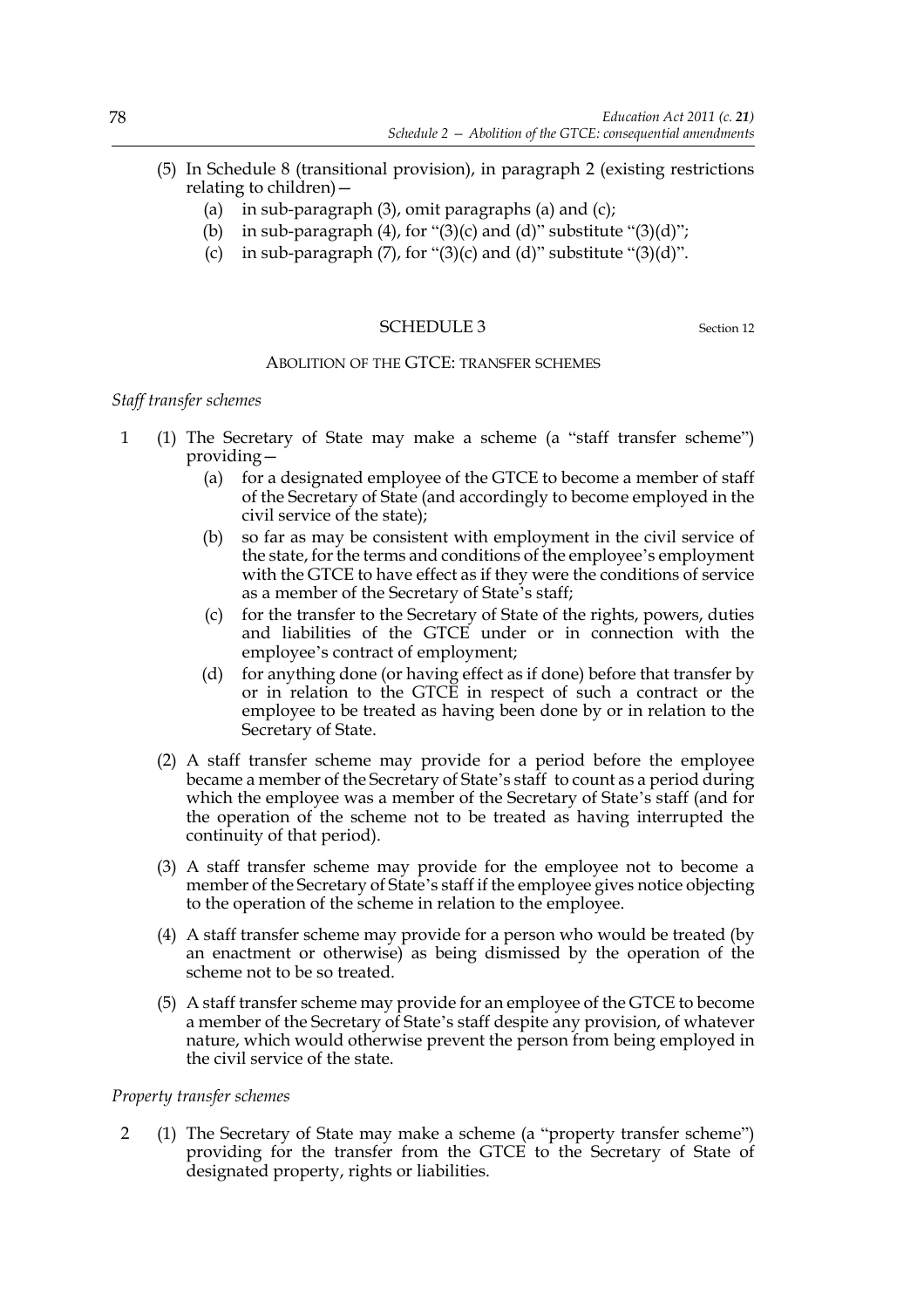- (2) A property transfer scheme may—
	- (a) create rights, or impose liabilities, in relation to property or rights transferred by virtue of the scheme;
	- (b) provide for anything done by or in relation to the GTCE in connection with any property, rights or liabilities transferred by the scheme to be treated as done, or to be continued, by or in relation to the Secretary of State;
	- (c) apportion property, rights and liabilities;
	- (d) make provision about the continuation of legal proceedings.
- (3) The things that may be transferred by a property transfer scheme include—
	- (a) property, rights and liabilities that could not otherwise be transferred;
	- (b) property acquired, and rights and liabilities arising, after the making of the scheme.

## *Continuity*

3 A transfer by virtue of a staff transfer scheme or a property transfer scheme does not affect the validity of anything done by or in relation to the GTCE before the transfer takes effect.

*Supplementary provision etc.*

4 A staff transfer scheme or a property transfer scheme may include supplementary, incidental, transitional and consequential provision.

## *Interpretation*

- 5 In this Schedule—
	- "designated", in relation to a staff transfer scheme or a property transfer scheme, means specified in, or determined in accordance with, the scheme;
	- "the GTCE" means the General Teaching Council for England.

## SCHEDULE 4 Section 13

OFFENCE OF BREACH OF REPORTING RESTRICTIONS: APPLICATION TO PROVIDERS OF INFORMATION SOCIETY SERVICES

After Schedule 11A to EA 2002 (inserted by section 8), insert—

#### "SCHEDULE 11B Section 141G

## OFFENCE UNDER SECTION 141G: SUPPLEMENTARY PROVISIONS

*Introduction*

1 (1) This Schedule makes supplementary provision relating to an offence under section 141G (breach of reporting restrictions relating to alleged offences committed by teachers).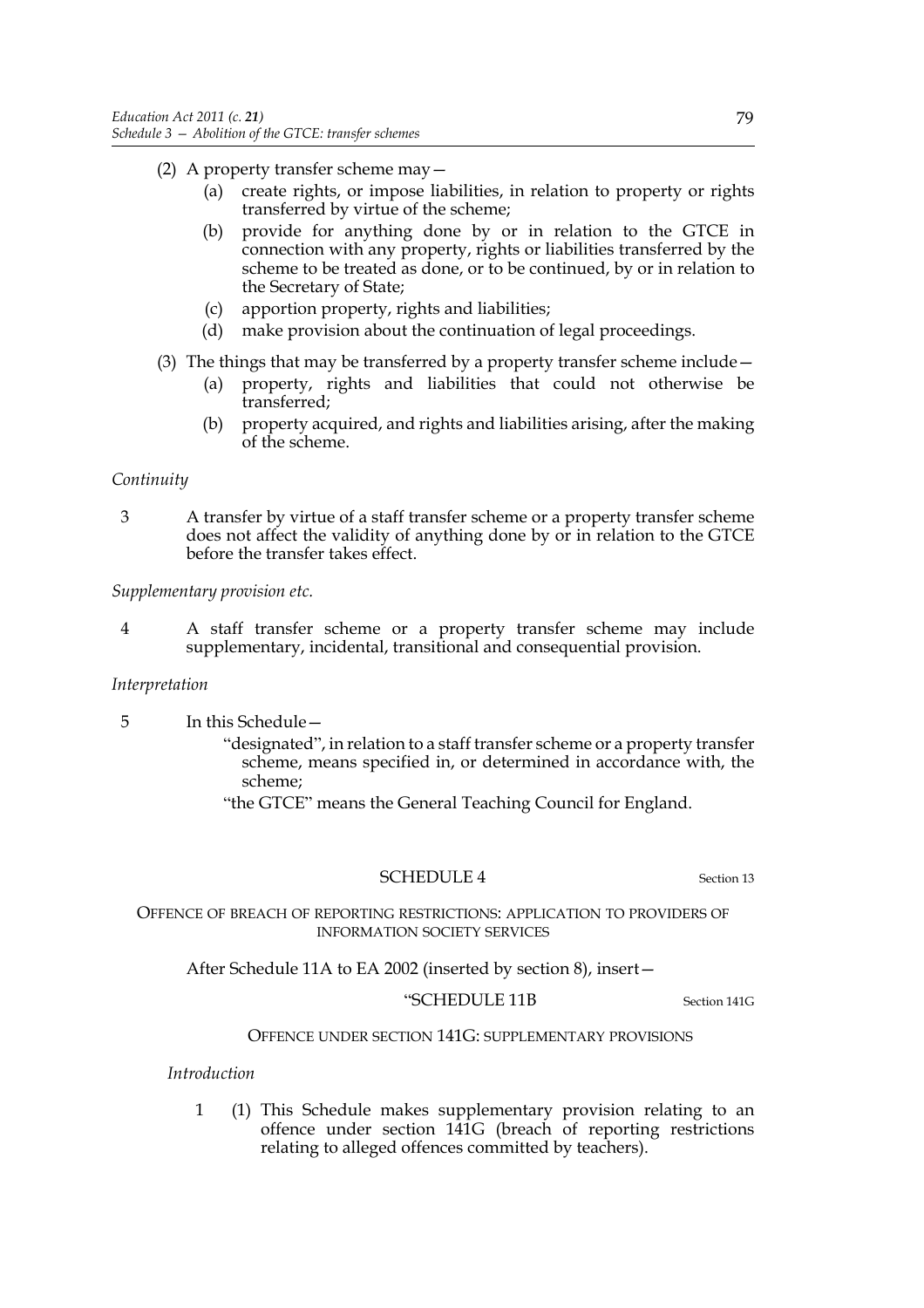(2) The purpose of this Schedule is to comply with Directive 2000/31/ EC of the European Parliament and of the Council of 8 June 2000 on certain legal aspects of information society services, in particular electronic commerce, in the Internal Market ("the E-Commerce Directive").

*Domestic service providers: extension of liability*

- 2 (1) This paragraph applies where a service provider is established in England and Wales (a "domestic service provider").
	- (2) Section 141G applies to a domestic service provider who—
		- (a) publishes information in breach of section 141F(3) in an EEA state other than the United Kingdom, and
		- (b) does so in the course of providing information society services,

as it applies to a person who publishes such information in England and Wales.

- (3) In such a case—
	- (a) proceedings for the offence may be taken at any place in England and Wales, and
	- (b) the offence may for all incidental purposes be treated as having been committed at any such place.

*Non-UK service providers: restriction on proceedings*

- 3 (1) This paragraph applies where a service provider is established in an EEA state other than the United Kingdom (a "non-UK service provider").
	- (2) Proceedings for an offence under section 141G must not be brought against a non-UK service provider in respect of anything done in the course of the provision of information society services.

*Exceptions for mere conduits*

- 4 (1) A service provider is not guilty of an offence under section 141G in respect of anything done in the course of providing so much of an information society service as consists in—
	- (a) the provision of access to a communication network, or
	- (b) the transmission in a communication network of information provided by a recipient of the service,

if the following condition is satisfied.

- (2) The condition is that the service provider does not—
	- (a) initiate the transmission,
	- (b) select the recipient of the transmission, or
	- (c) select or modify the information contained in the transmission.
- (3) For the purposes of sub-paragraph  $(1)$  -
	- (a) the provision of access to a communication network, and
	- (b) the transmission of information in a communication network,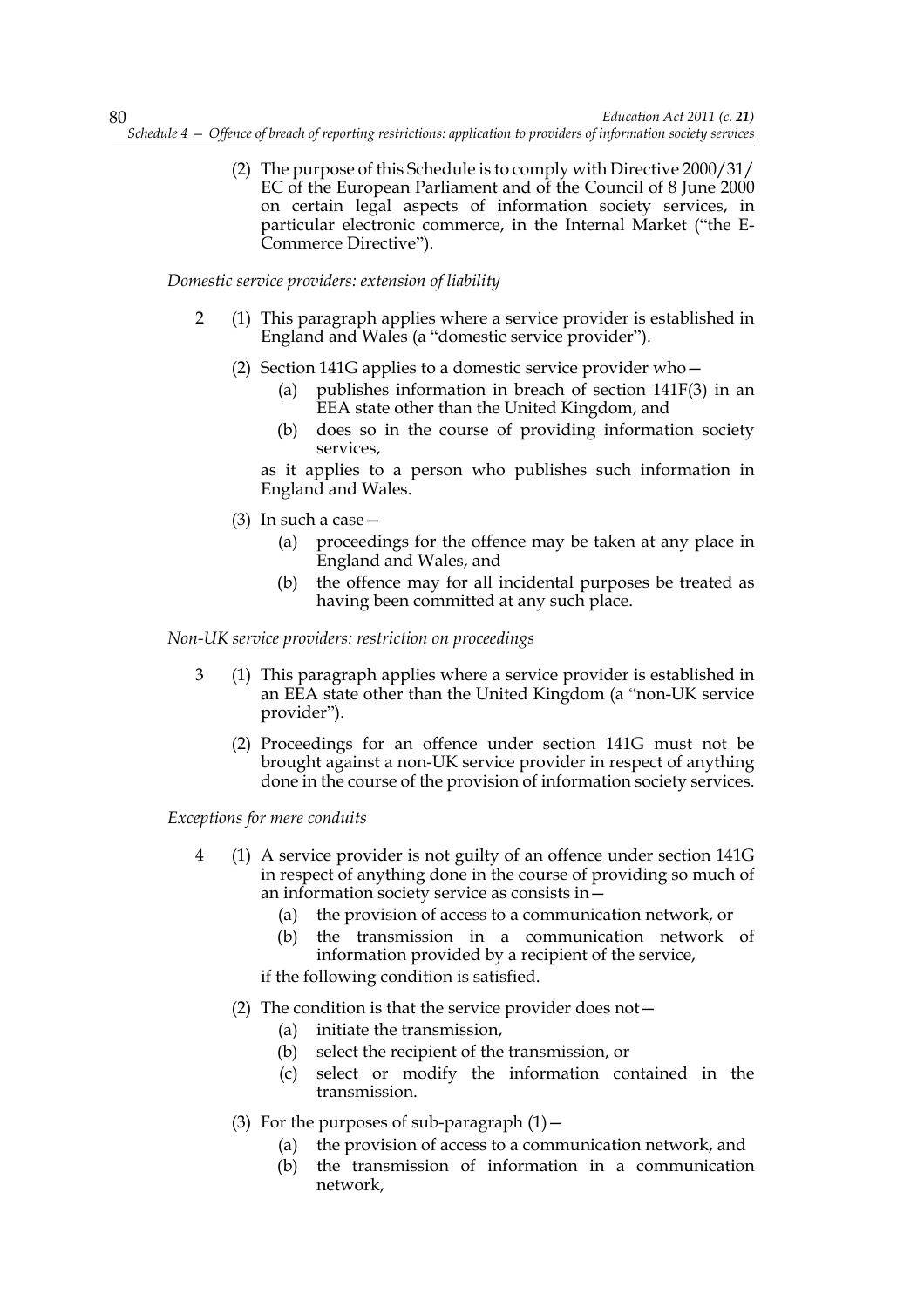includes the automatic, intermediate and transient storage of the information transmitted so far as the storage is solely for the purpose of carrying out the transmission in the network.

(4) Sub-paragraph (3) does not apply if the information is stored for longer than is reasonably necessary for the transmission.

#### *Exception for caching*

- 5 (1) This paragraph applies where an information society service consists in the transmission in a communication network of information provided by a recipient of the service.
	- (2) The service provider is not guilty of an offence under section 141G in respect of the automatic, intermediate and temporary storage of information so provided, if—
		- (a) the storage of the information is solely for the purpose of making more efficient the onward transmission of the information to other recipients of the service at their request, and
		- (b) the following conditions are satisfied.
	- (3) The first condition is that the service provider does not modify the information.
	- (4) The second condition is that the service provider complies with any conditions attached to having access to the information.
	- (5) The third condition is that if the service provider obtains actual knowledge that—
		- (a) the information at the initial source of the transmission has been removed from the network,
		- (b) access to it has been disabled, or
		- (c) a court or administrative authority has ordered the removal from the network of, or the disablement of access to, the information,

the service provider expeditiously removes the information or disables access to it.

## *Exception for hosting*

- 6 (1) A service provider is not guilty of an offence under section 141G in respect of anything done in the course of providing so much of an information society service as consists in the storage of information provided by a recipient of the service, if the condition is met.
	- (2) The condition is that—
		- (a) the service provider had no actual knowledge when the information was provided that it contained offending material, or
		- (b) on obtaining actual knowledge that the information contained offending material, the service provider expeditiously removed the information or disabled access to it.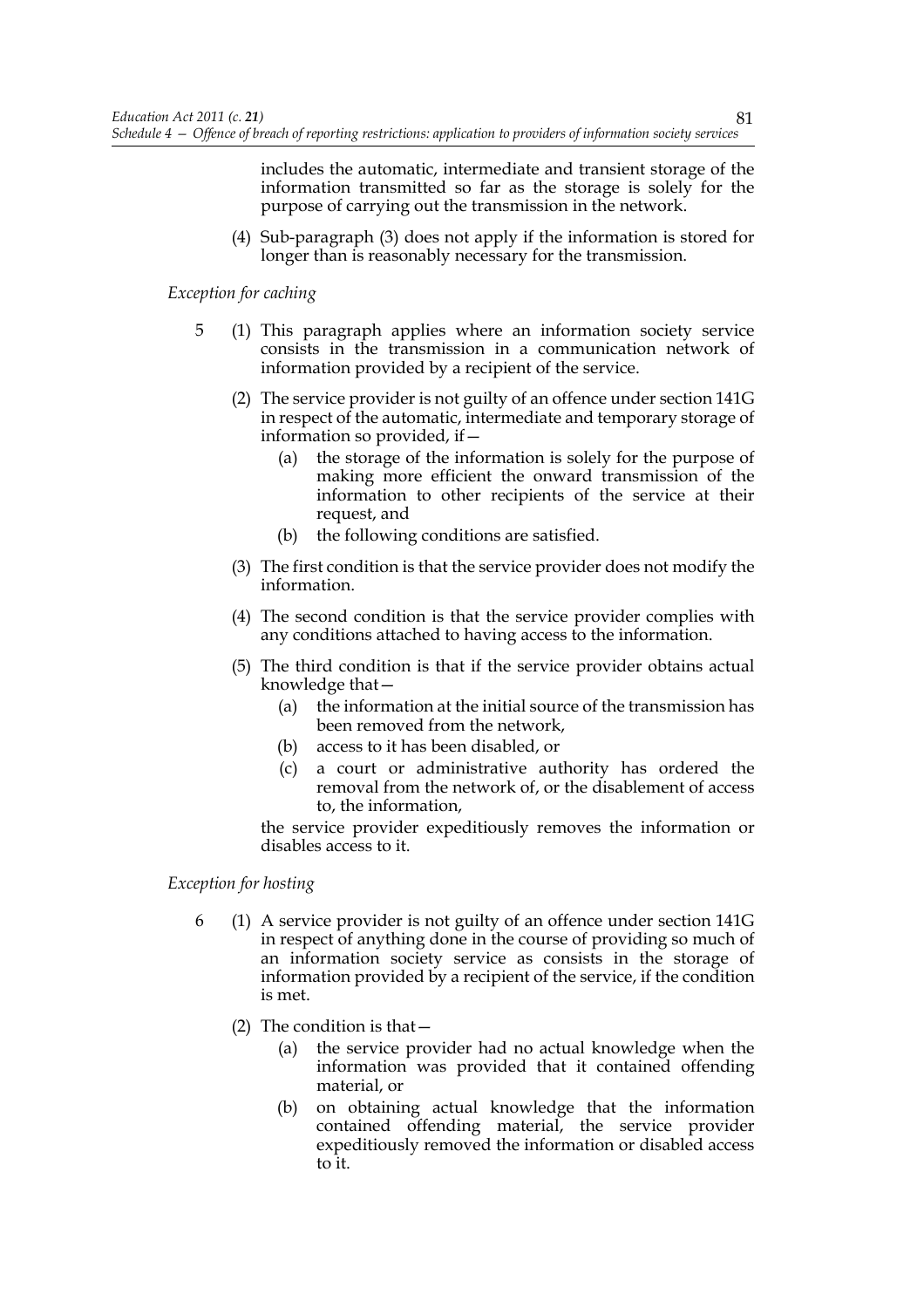- (3) "Offending material" means material the publication of which constitutes an offence under section 141G.
- (4) This paragraph does not apply if the recipient of the service is acting under the authority or control of the service provider.

#### *Interpretation*

7 (1) In this Schedule—

"information society services"—

- has the meaning given in Article  $2(a)$  of the E-Commerce Directive (which refers to Article 1(2) of Directive 98/34/EC of the European Parliament and of the Council of 22 June 1998 laying down a procedure for the provision of information in the field of technical standards and regulations), and
- (b) is summarised in recital 17 of the E-Commerce Directive as covering "any service normally provided for remuneration, at a distance, by means of electronic equipment for the processing (including digital compression) and storage of data, and at the individual request of a recipient of a service";
- "recipient", in relation to a service, means any person who, for professional ends or otherwise, uses an information society service, in particular for the purposes of seeking information or making it accessible;
- "service provider" means a person providing an information society service.
- (2) For the purpose of construing references in this Schedule to a service provider who is established in England and Wales or in an EEA state other than the United Kingdom—
	- (a) a service provider is established in England and Wales, or in an EEA state other than the United Kingdom, if the service provider—
		- (i) effectively pursues an economic activity using a fixed establishment in England and Wales, or in that EEA state, for an indefinite period, and
		- (ii) is a national of an EEA state or a company or firm mentioned in Article 48 of the EEC Treaty;
	- (b) the presence or use in a particular place of equipment or other technical means of providing an information society service does not, of itself, constitute the establishment of a service provider;
	- (c) where it cannot be determined from which of a number of establishments a given information society service is provided, that service is to be regarded as provided from the establishment at the centre of the service provider's activities relating to that service."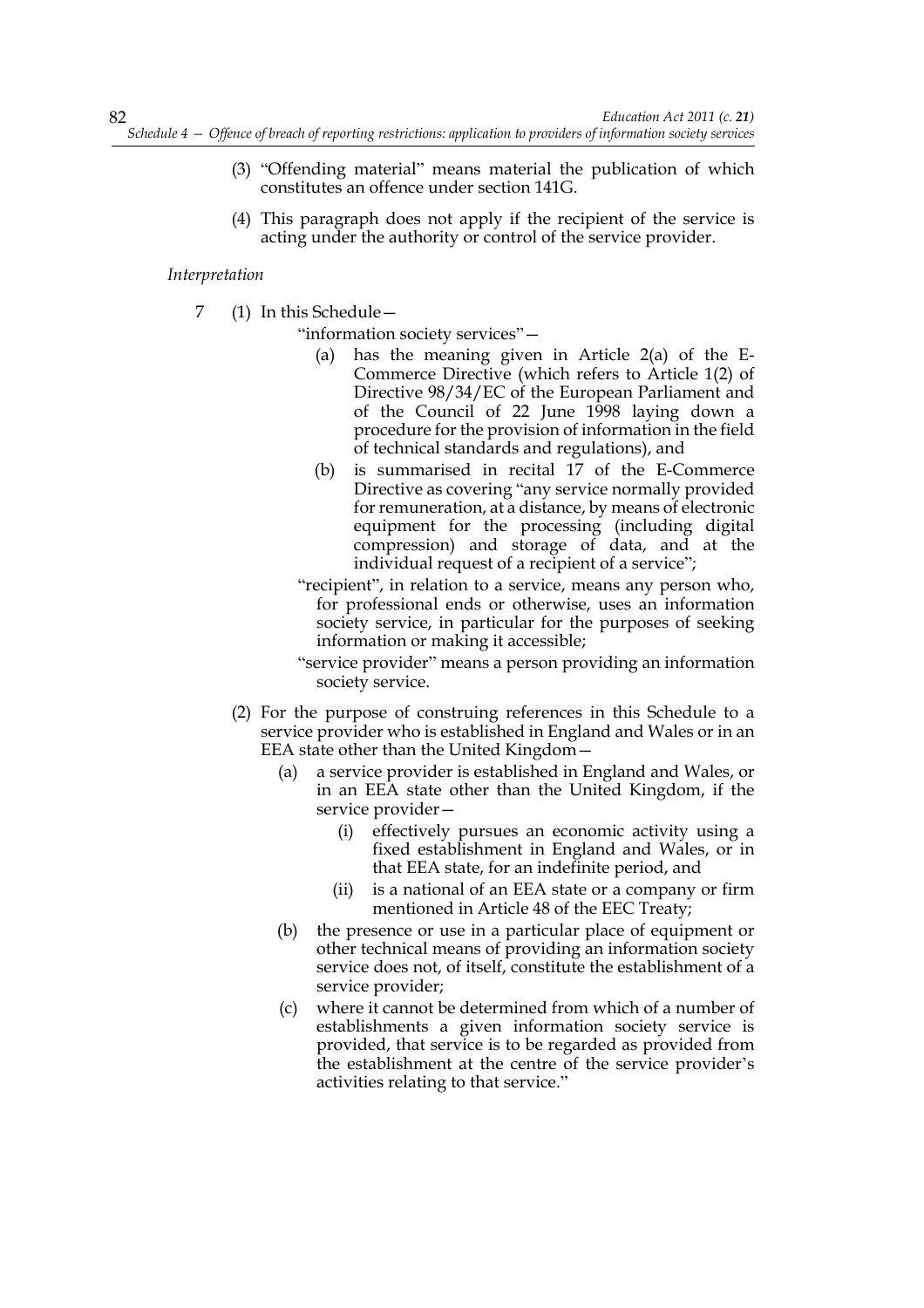#### SCHEDULE 5 Section 16

#### ABOLITION OF THE TDA: CONSEQUENTIAL AMENDMENTS

*Public Records Act 1958 (c. 51)*

1 In paragraph 3 of Schedule 1 to the Public Records Act 1958, in Part 2 of the Table (definition of public records: other establishments and organisations) omit "Training and Development Agency for Schools." and "Teacher Training Agency."

#### *Parliamentary Commissioner Act 1967 (c. 13)*

2 In Schedule 2 to the Parliamentary Commissioner Act 1967 (departments etc subject to investigation) omit "Training and Development Agency for Schools."

#### *Superannuation Act 1972 (c. 11)*

3 In Schedule 1 to the Superannuation Act 1972 (kinds of employment, etc, referred to in section 1 of that Act) omit "Training and Development Agency for Schools."

#### *House of Commons Disqualification Act 1975 (c. 24)*

4 In Part 3 of Schedule 1 to the House of Commons Disqualification Act 1975 (other disqualifying offices) omit the entry relating to members of the Training and Development Agency for Schools in receipt of remuneration.

#### *Education (Fees and Awards) Act 1983 (c. 40)*

- 5 In section 1(3) of the Education (Fees and Awards) Act 1983 (institutions in respect of which regulations may provide for differential fees), in paragraph (e), for "support under section 78 of that Act from the Training and Development Agency for Schools" substitute "assistance—
	- (i) from the Secretary of State or the Welsh Ministers under section 14 of the Education Act 2002, or
	- (ii) from a person who is receiving financial assistance under that section;".

#### *EA 1994*

- 6 Part 1 of EA 1994 (teacher training) is amended as follows.
- 7 Section 11A (general duty of Secretary of State and Welsh Ministers with respect to teacher training) is repealed.
- 8 In section 18B (inspection of teacher training), in subsections (3) and (8), for "Training and Development Agency for Schools" substitute "Secretary of State".
- 9 In section 18C (inspection of teacher training in Wales), in subsection (12)(b), omit "or the Training and Development Agency for Schools".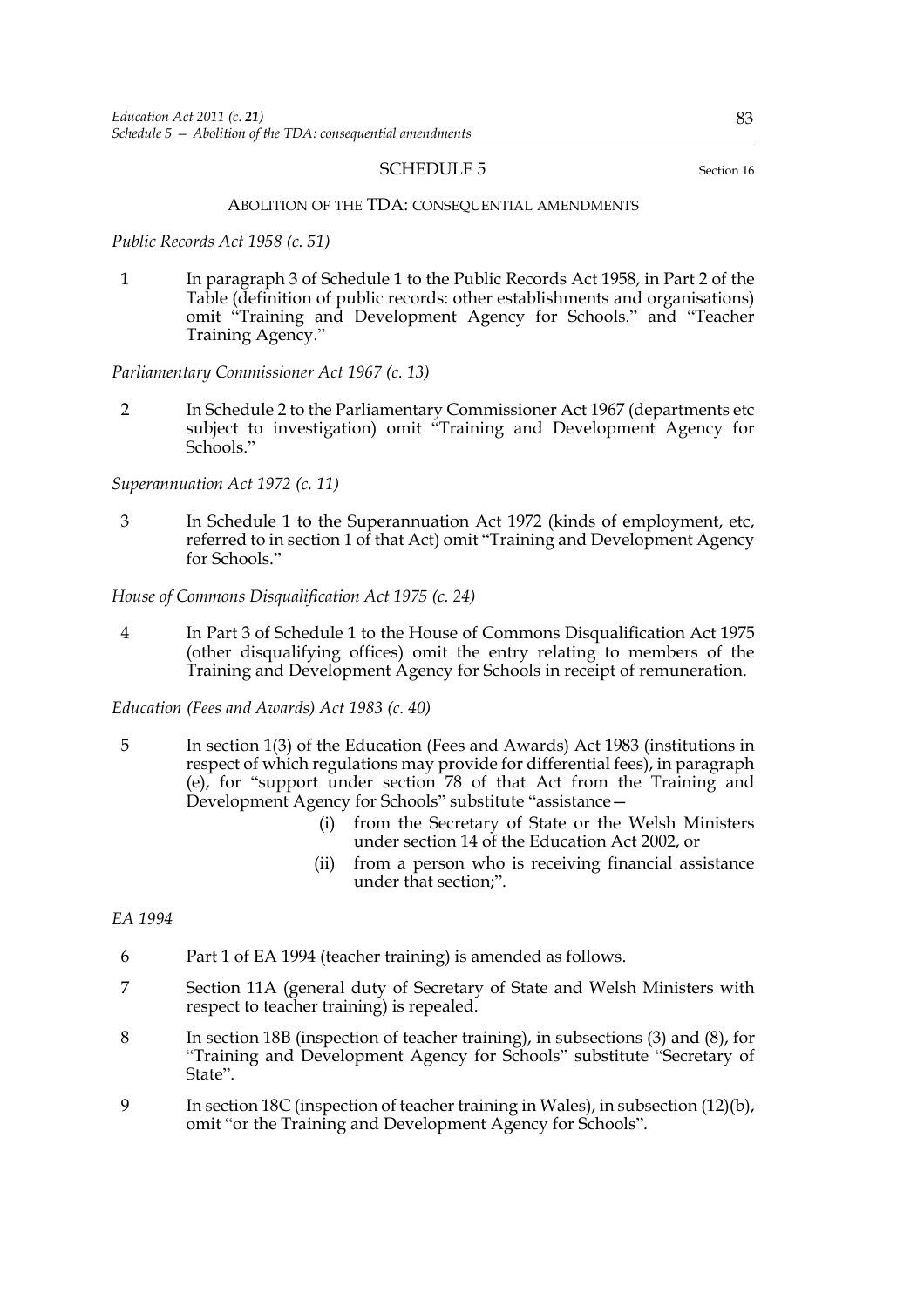## *EA 1996*

- 10 EA 1996 is amended as follows.
- 11 In section 398 (no requirement of attendance at Sunday school etc), in subsection (2), for "75(5) and 96(1)" substitute "96(1) and 100".
- 12 In section 450 (prohibition of charges for admission), in subsection (3), for "75(5) and  $96(1)$ " substitute " $96(1)$  and  $100$ ".

*Audit Commission Act 1998 (c. 18)*

- 13 (1) The Table in section 36(1) of the Audit Commission Act 1998 (studies at request of educational bodies) is amended as follows.
	- (2) Omit the entry for the Training and Development Agency for Schools.
	- (3) For the entry for a training provider receiving financial support under section 78 of the Education Act 2005 substitute—

| "A person who provides<br>training for members of the<br>school workforce (within the<br>meaning of Part 3 of the<br>Education Act 2005) and<br>receives financial assistance - | The provider or the Secretary of<br>State." |
|---------------------------------------------------------------------------------------------------------------------------------------------------------------------------------|---------------------------------------------|
| (a) from the Secretary of<br>State under section 14 of<br>the Education Act 2002,<br>or                                                                                         |                                             |
| from a person who is<br>(b)<br>receiving financial<br>assistance from<br>the<br>Secretary of State under<br>that section.                                                       |                                             |

## *THEA 1998*

- 14 (1) Section 26 of THEA 1998 (imposition of conditions as to fees at further or higher education institutions) is amended as follows.
	- (2) In subsection  $(3)$ 
		- (a) omit "81(1), 82(1) or";
		- (b) omit paragraph (c) and the "or" preceding it;
		- (c) omit "78 or".
	- (3) In subsection  $(11)$ 
		- (a) omit "or the Training and Development Agency for Schools";
		- (b) in paragraph (b), omit "or that Agency".

#### *Government of Wales Act 1998 (c. 38)*

15 (1) Section 145B of the Government of Wales Act 1998 (studies at request of educational bodies) is amended as follows.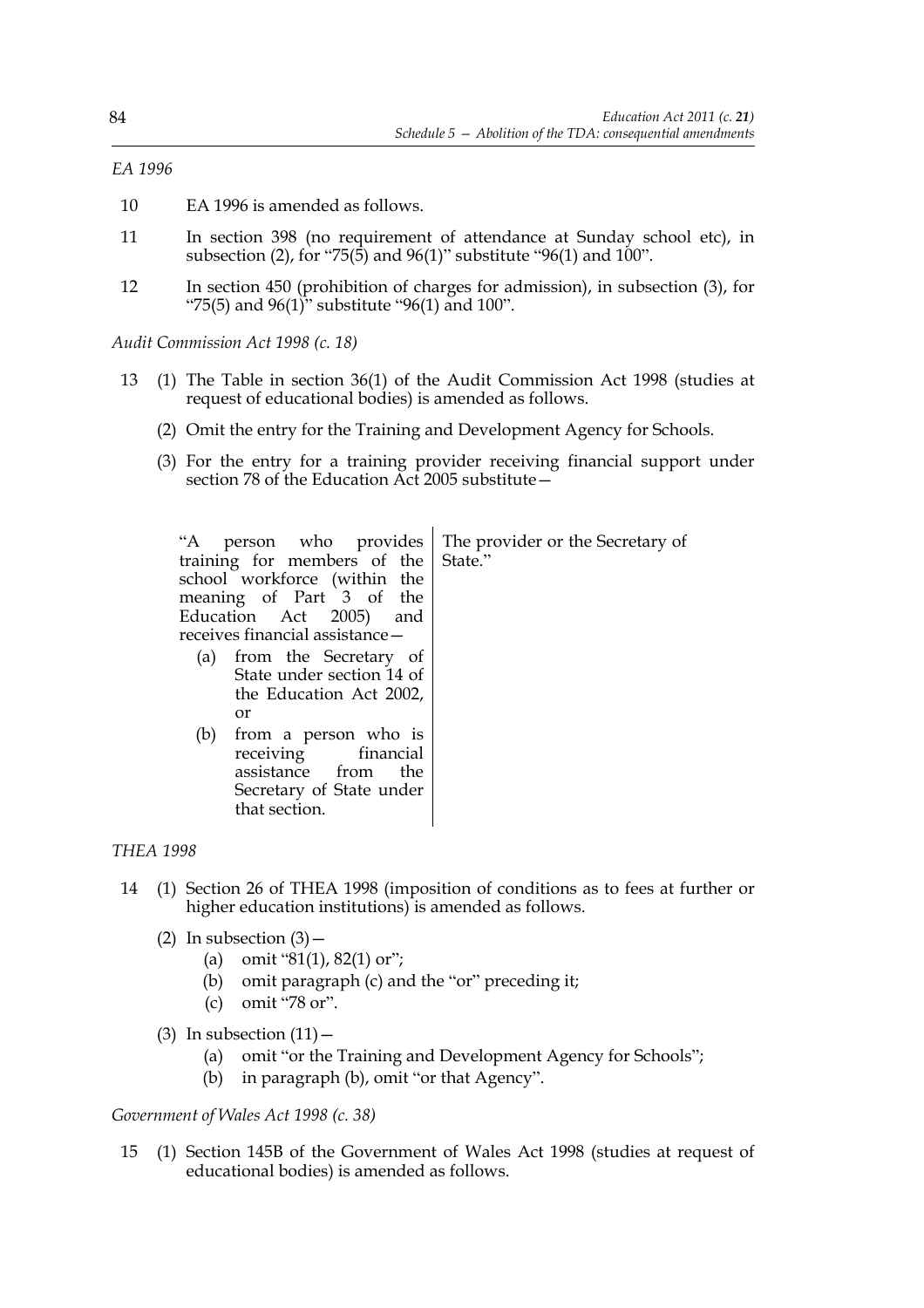- (2) In the Table in subsection (1), omit the entry for a training provider receiving financial support under section 78 of the Education Act 2005.
- (3) Omit subsection (1A).
- (4) In subsection (2), for "Subsections (1) and (1A) do" substitute "Subsection (1) does".
- (5) In subsection (3), omit "or  $(1A)$ ".

*Freedom of Information Act 2000 (c. 36)*

16 In Part 6 of Schedule 1 to the Freedom of Information Act 2000 (other public bodies and offices: general) omit "The Teacher Training Agency." and "The Training and Development Agency for Schools."

#### *EA 2002*

- 17 In section 145 of EA 2002 (specification of qualification or course)
	- (a) in subsection (1)(c), omit "the Training and Development Agency for Schools,";
	- (b) in subsection (3), omit "the Training and Development Agency for Schools or".

## *HEA 2004*

- 18 Part 3 of HEA 2004 (student fees and fair access) is amended as follows.
- 19 For section 23, substitute—

#### **"23 Duty of Secretary of State to impose condition as to student fees, etc**

- (1) Subsection (2) applies to a grant made by the Secretary of State to the Higher Education Funding Council for England under section 68 of the 1992 Act.
- (2) The grant must be made subject to a condition requiring the Council to impose a condition under section 24 in relation to any grants, loans or other payments made by the Council under section 65 of the 1992 Act to the governing body of a relevant institution.
- (3) Subsection (4) applies to financial assistance given by the Secretary of State under section 14 of the Education Act 2002 to the governing body of a relevant institution.
- (4) The terms on which the financial assistance is given must include a condition under section 24.
- (5) "Relevant institution" means—
	- (a) in the case of a grant to which subsection (2) applies, an institution specified, or of a class specified, by the Secretary of State in a condition under subsection (2);
	- (b) in the case of financial assistance to which subsection (4) applies, an institution specified, or of a class specified, by order made by the Secretary of State for the purposes of that subsection."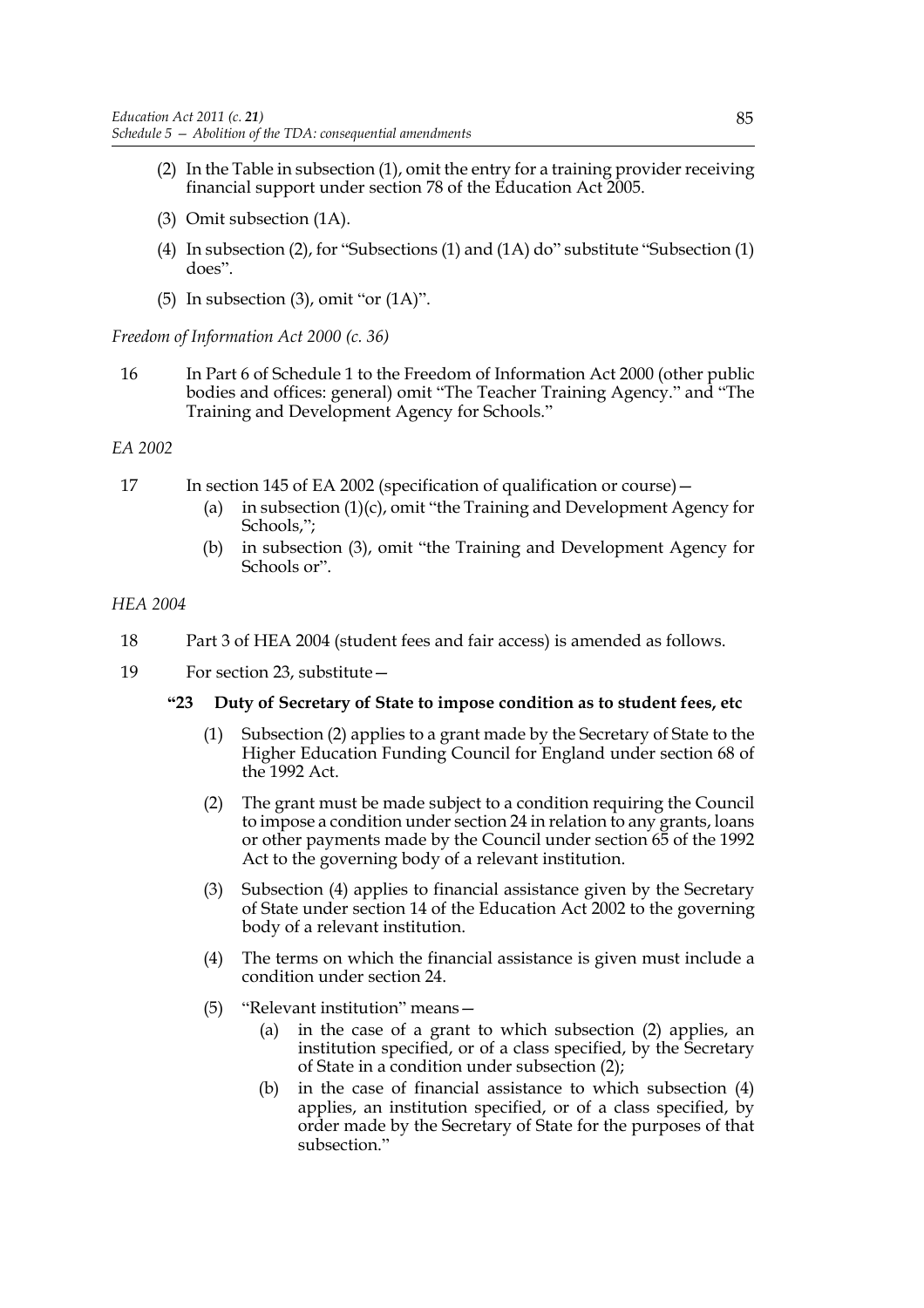- 20 (1) Section 24 (condition to be imposed by English funding bodies) is amended as follows.
	- (2) In subsection  $(3)$ 
		- (a) in paragraph (a)(ii), for the words from "of other" to "section 23" substitute "(where the funding body is the Higher Education Funding Council for England) of other financial requirements determined by the Council in accordance with principles specified by the Secretary of State in the condition under section 23(2)";
		- (b) in paragraph (b), for the words from "financial requirements" to "section 23" substitute "—
			- (i) where the funding body is the Higher Education Funding Council for England, financial requirements determined by the Council in accordance with principles specified by the Secretary of State in the condition under section 23(2);
			- (ii) where the funding body is the Secretary of State, such financial requirements as the Secretary of State thinks appropriate";
	- (3) In subsection (4)(c), for "78 of the 2005 Act" substitute "14 of the Education Act 2002".
	- (4) In subsection  $(6)$ 
		- (a) for the definition of "funding body" substitute  $-$ 
			- ""funding body" means—
				- (a) in the case of a grant, loan or other payment made under section 65 of the 1992 Act, the Higher Education Funding Council for England;
				- (b) in the case of financial assistance given by the Secretary of State under section 14 of the Education Act 2002 to the governing body of a relevant institution, the Secretary of State;";
		- (b) in the definition of "the grant period", for "to which the relevant condition under section 23 relates" substitute "in question".
- 21 (1) Section 27 (power of NAW to impose conditions as to student fees, etc) is amended as follows.
	- (2) In subsection  $(1)$ 
		- (a) omit " $82(1)$  or";
		- (b) for "a funding body" substitute "the Higher Education Funding Council for Wales";
		- (c) for "the funding body" (in both places) substitute "the Council";
		- (d) omit "78 or".
	- (3) In subsection (2), omit the definition of "funding body".
- 22 (1) Section 28 (condition that may be required to be imposed by Welsh funding bodies) is amended as follows.
	- (2) In subsection (3), for "funding body" substitute "Higher Education Funding Council for Wales".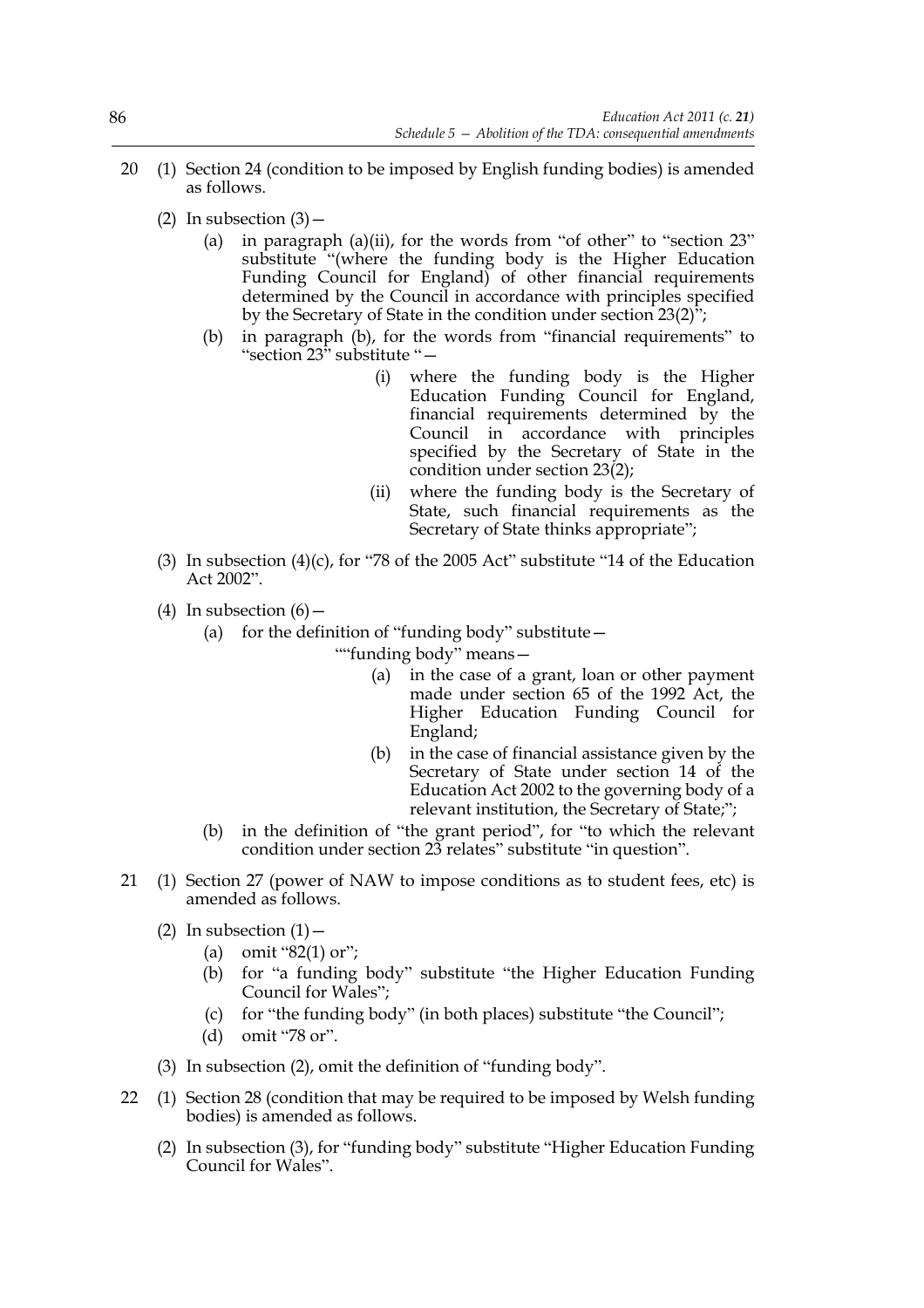- (3) In subsection  $(4)(c)$ , omit "78 or".
- (4) In subsection (6), omit the definition of "funding body".
- (5) In the heading, for "Welsh funding bodies" substitute "HEFCW".
- 23 In section 29 (sections 23 to 28: supplementary provisions), in subsection  $(3)$  —
	- (a) after "1992 Act" insert ", the Education Act 2002";
	- (b) for ", the Higher Education Funding Council for Wales or the Training and Development Agency for Schools" substitute "or the Higher Education Funding Council for Wales";
	- (c) in paragraph (a), for "under section 23 imposed" substitute "or terms imposed by virtue of section 23";
	- (d) in paragraph (c), for "that Agency" substitute "the Secretary of State".
- 24 In section 31 (Director of Fair Access to Higher Education), in subsection (5), for "from the Training and Development Agency for Schools under section 78 of the 2005 Act" substitute "financial assistance from the Secretary of State under section 14 of the Education Act 2002".
- 25 In section 34 (approval of plans), for subsection (1) substitute—
	- "(1) The governing body of any institution which—
		- (a) is or may become eligible to receive grants under section 65 of the 1992 Act or section 86 of the 2005 Act, or
		- (b) provides higher education and is or may become eligible to receive financial assistance from the Secretary of State under section 14 of the Education Act 2002,

may apply to the relevant authority for approval of a proposed plan relating to the institution."

- 26 In section 37 (enforcement of plans: England), in subsection (1)(a), for "Training and Development Agency for Schools" substitute "Secretary of State".
- 27 In section 38 (enforcement of plans: Wales), in subsection (4), omit "or the Training and Development Agency for Schools".
- 28 (1) Section 40 (provision of information) is amended as follows.
	- (2) In subsection (1), omit "and the Training and Development Agency for Schools".
	- (3) After subsection (1B) insert—
		- "(1C) The Secretary of State may provide the Director with information for the purposes of the exercise by the Director of the Director's functions."
	- (4) In subsection  $(2)$ 
		- (a) for "Training and Development Agency for Schools" substitute "Secretary of State";
		- (b) for "the Agency" substitute "the Secretary of State";
		- (c) for "either of those bodies for the purposes of its functions" substitute "—
			- (a) the Council for the purposes of its functions, or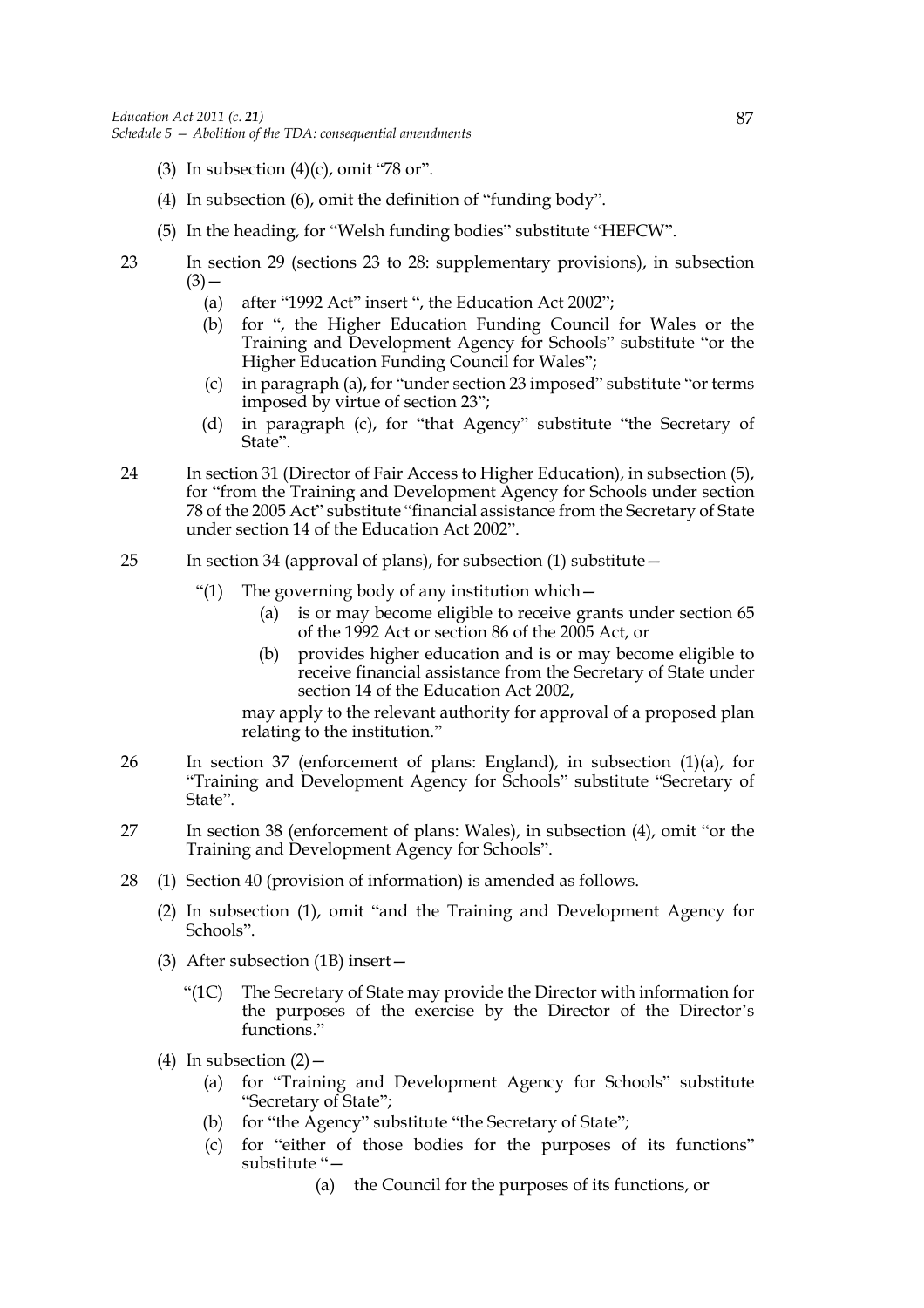- (b) the Secretary of State for the purposes of the Secretary of State's functions relating to training for members of the school workforce (within the meaning of Part 3 of the 2005 Act)."
- 29 In section 41 (interpretation of Part 3), in subsection  $(2)(a)$ 
	- (a) omit "78 or";
	- (b) after "2005 Act," insert "or financial assistance under section 14 of the Education Act 2002,".

*EA 2005*

- 30 EA 2005 is amended as follows.
- 31 Section 99 (introduction of Schedule 15) is repealed.
- 32 In Schedule 14 (amendments relating to training of school workforce), omit paragraphs 1 to 4, 8, 19(4)(b), 21(3) to (5), 22, 24, 25, 28(5), 29(b) and 32 to 34.
- 33 Schedule 15 (transitional and transitory provisions relating to Part 3) is repealed.

#### SCHEDULE 6 Section 17

## ABOLITION OF THE TDA: TRANSFER SCHEMES

#### *Staff transfer schemes*

- 1 (1) The Secretary of State may make a scheme (a "staff transfer scheme") providing—
	- (a) for a designated employee of the TDA to become a member of staff of the Secretary of State (and accordingly to become employed in the civil service of the state);
	- (b) so far as may be consistent with employment in the civil service of the state, for the terms and conditions of the employee's employment with the TDA to have effect as if they were the conditions of service as a member of the Secretary of State's staff;
	- (c) for the transfer to the Secretary of State of the rights, powers, duties and liabilities of the TDA under or in connection with the employee's contract of employment;
	- (d) for anything done (or having effect as if done) before that transfer by or in relation to the TDA in respect of such a contract or the employee to be treated as having been done by or in relation to the Secretary of State.
	- (2) A staff transfer scheme may provide for a period before the employee became a member of the Secretary of State's staff to count as a period during which the employee was a member of the Secretary of State's staff (and for the operation of the scheme not to be treated as having interrupted the continuity of that period).
	- (3) A staff transfer scheme may provide for the employee not to become a member of the Secretary of State's staff if the employee gives notice objecting to the operation of the scheme in relation to the employee.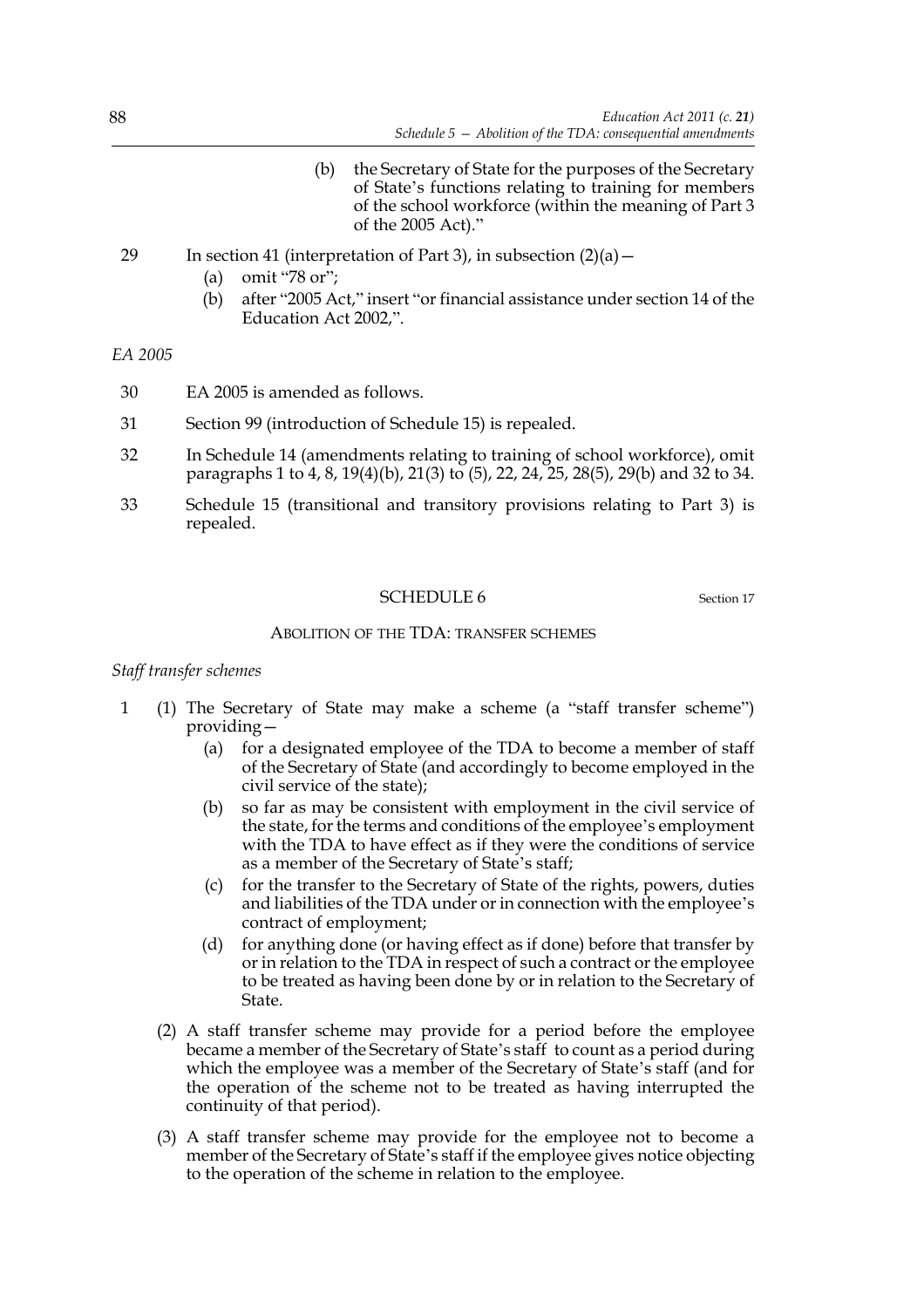- (4) A staff transfer scheme may provide for a person who would be treated (by an enactment or otherwise) as being dismissed by the operation of the scheme not to be so treated.
- (5) A staff transfer scheme may provide for an employee of the TDA to become a member of the Secretary of State's staff despite any provision, of whatever nature, which would otherwise prevent the person from being employed in the civil service of the state.

## *Property transfer schemes*

- 2 (1) The Secretary of State may make a scheme (a "property transfer scheme") providing for the transfer from the TDA to the Secretary of State of designated property, rights or liabilities.
	- (2) A property transfer scheme may—
		- (a) create rights, or impose liabilities, in relation to property or rights transferred by virtue of the scheme;
		- (b) provide for anything done by or in relation to the TDA in connection with any property, rights or liabilities transferred by the scheme to be treated as done, or to be continued, by or in relation to the Secretary of State;
		- (c) apportion property, rights and liabilities;
		- (d) make provision about the continuation of legal proceedings.
	- (3) The things that may be transferred by a property transfer scheme include—
		- (a) property, rights and liabilities that could not otherwise be transferred;
		- (b) property acquired, and rights and liabilities arising, after the making of the scheme.

## *Continuity*

3 A transfer by virtue of a staff transfer scheme or a property transfer scheme does not affect the validity of anything done by or in relation to the TDA before the transfer takes effect.

## *Supplementary provision etc.*

4 A staff transfer scheme or a property transfer scheme may include supplementary, incidental, transitional and consequential provision.

## *Interpretation*

- 5 In this Schedule—
	- "designated", in relation to a staff transfer scheme or a property transfer scheme, means specified in, or determined in accordance with, the scheme;
	- "the TDA" means the Training and Development Agency for Schools.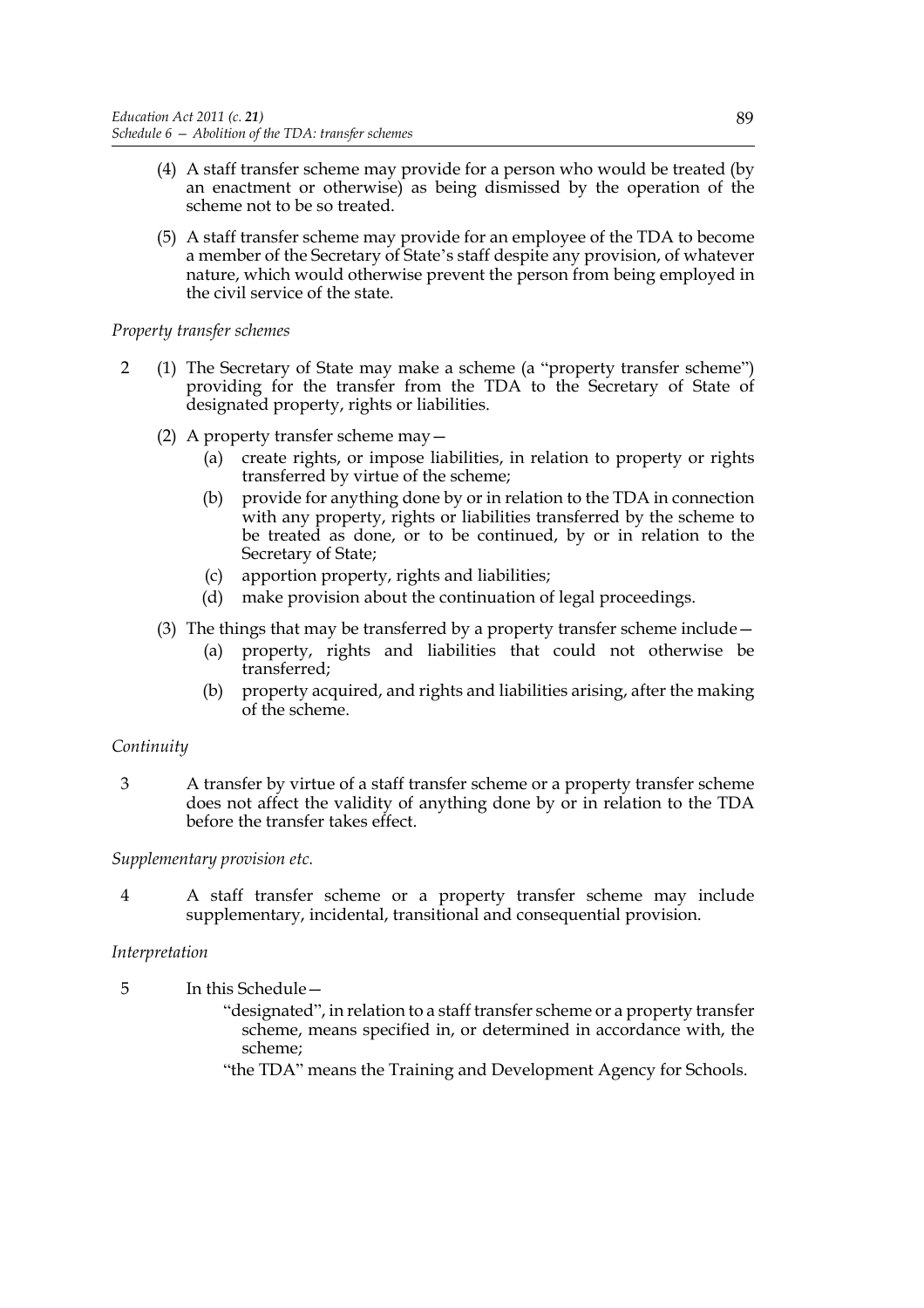## SCHEDULE 7 Section 21

#### THE CHIEF REGULATOR OF QUALIFICATIONS AND EXAMINATIONS

*Amendments to Schedule 9 to ASCLA 2009*

- 1 Schedule 9 to ASCLA 2009 (the Office of Qualifications and Examinations Regulation) is amended as follows.
- 2 (1) Paragraph 2 (membership) is amended as follows.
	- (2) In sub-paragraph  $(1)$  -
		- (a) before paragraph (a), insert—
			- "(za) a member appointed by Her Majesty by Order in Council as the chief executive of Ofqual,";
		- (b) in paragraph (a), for "Her Majesty by Order in Council to chair Ofqual," substitute "the Secretary of State to chair Ofqual ("the chair"), and";
		- (c) omit paragraph (c) and the "and" immediately before it.
	- (3) In sub-paragraph (2), for "to chair" substitute "as the chief executive of";
	- (4) In sub-paragraphs (3) to (6), for "Chief Regulator", wherever occurring, substitute "chair".
- 3 (1) Paragraph 3 (the Chief Regulator) is amended as follows.
	- (2) In sub-paragraph (6), for "Chief Regulator" substitute "the chief executive of Ofqual (whether before or after the relevant commencement date)".
	- (3) After sub-paragraph (6) insert—
		- "(7) "The relevant commencement date" means the date on which Schedule 7 to the Education Act 2011 comes fully into force."
- 4 After paragraph 3 insert—
	- *"The chair*
		- 3A (1) The chair holds and vacates office in accordance with the terms of the appointment.
			- (2) Those terms are to be determined by the Secretary of State, subject to the following provisions of this Schedule.
			- (3) The chair must not be appointed for a term of more than 5 years.
			- (4) The chair may resign from office at any time by giving written notice to the Secretary of State.
			- (5) The Secretary of State may remove the chair from office on either of the following grounds—
				- (a) inability or unfitness to carry out the duties of the office;
				- (b) absence from Ofqual's meetings for a continuous period of more than 6 months without Ofqual's permission.
			- (6) The previous appointment of a person to chair Ofqual (whether before or after the relevant commencement date) does not affect the person's eligibility for re-appointment.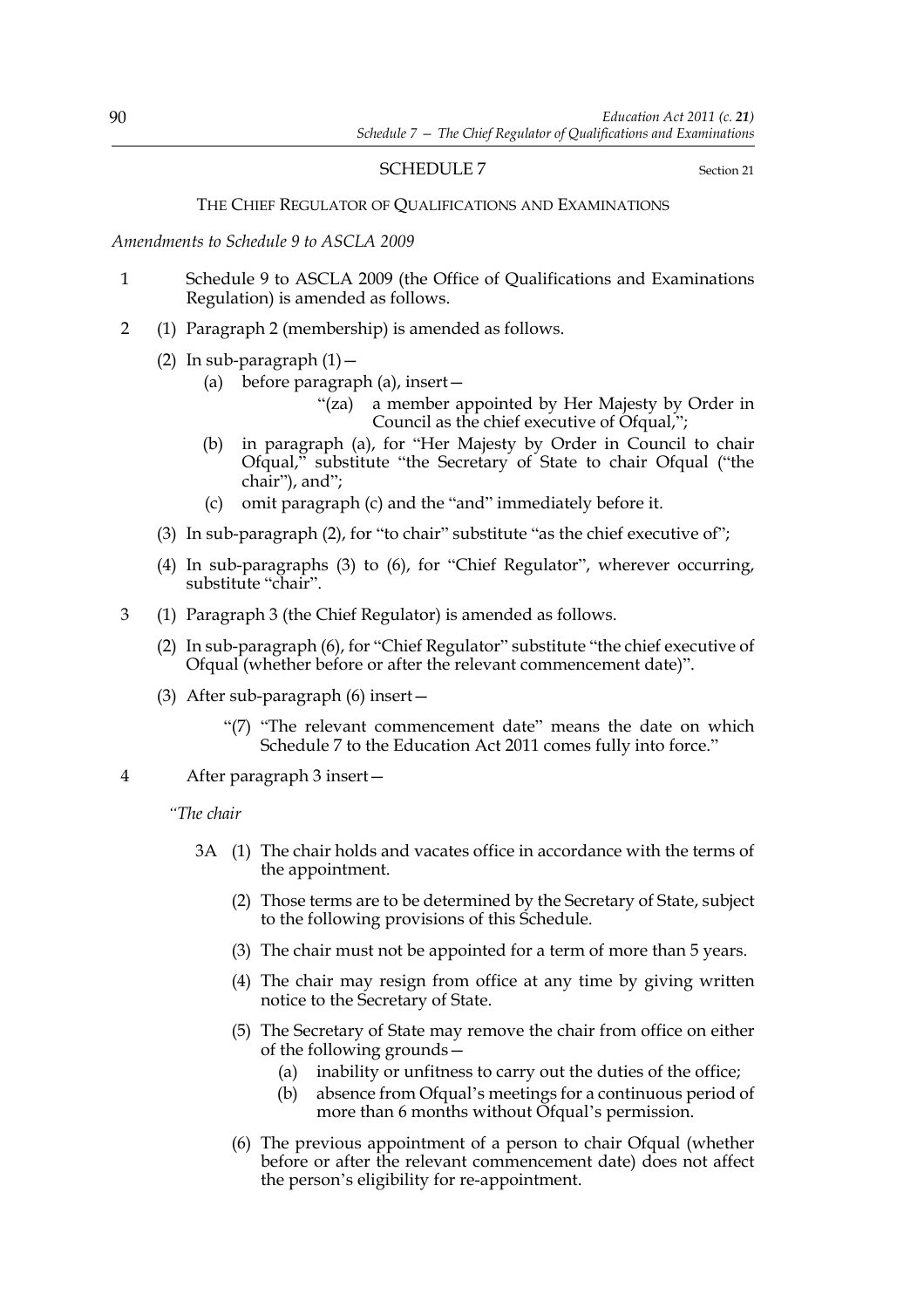- (7) "The relevant commencement date" means the date on which Schedule 7 to the Education Act 2011 comes fully into force."
- 5 In paragraph 4 (the deputy and other ordinary members: tenure), in subparagraphs (7) to (11), for "Chief Regulator", wherever occurring, substitute "chair".
- 6 In the heading before paragraph 5, for "*Chief Regulator and ordinary members*" substitute "*members*".
- 7 (1) Paragraph 5 (remuneration of members of Ofqual) is amended as follows.
	- (2) In sub-paragraph (1), for "Chief Regulator and any of the ordinary members" substitute "members of Ofqual".
	- (3) In sub-paragraph (2), for "current or former Chief Regulator or" substitute "person who is or has been the chair or an".
	- (4) In sub-paragraph (3), for "Chief Regulator or an ordinary member" substitute "a member of Ofqual".
	- (5) In sub-paragraph (4), for "this paragraph" substitute "sub-paragraph (1), (2) or  $(3)$ ".
	- (6) After sub-paragraph (4) insert—
		- "(5) Service as the Chief Regulator is one of the kinds of service to which a scheme under section 1 of the Superannuation Act 1972 (superannuation schemes as respects civil servants etc) can apply.
		- (6) Ofqual must pay to the Minister for the Civil Service, at such times as the Minister may direct, such sums as the Minister may determine in respect of any increase attributable to sub-paragraph (5) in the sums payable out of money provided by Parliament under the Superannuation Act 1972."
- 8 For the heading before paragraph 6 substitute "*Staff*".
- 9 (1) Paragraph 6 (staff of Ofqual) is amended as follows.
	- (2) Omit sub-paragraphs (1) to (3).
	- (3) In sub-paragraphs  $(4)$  and  $(5)(a)$ , omit "other".

#### *Consequential amendments*

- 10 In Schedule 1 to the Superannuation Act 1972 (kinds of employment, etc, referred to in section 1 of that Act), under the heading "Offices" at the appropriate place insert "The Chief Regulator of Qualifications and Examinations."
- 11 In Part 3 of Schedule 1 to the House of Commons Disqualification Act 1975 (other disqualifying offices), after "The Chief Regulator of Qualifications and Examinations" insert ", the chair of the Office of Qualifications and Examinations Regulation".
- 12 In Part 3 of Schedule 1 to the Northern Ireland Assembly Disqualification Act 1975 (other disqualifying offices), after "The Chief Regulator of Qualifications and Examinations" insert ", the chair of the Office of Qualifications and Examinations Regulation".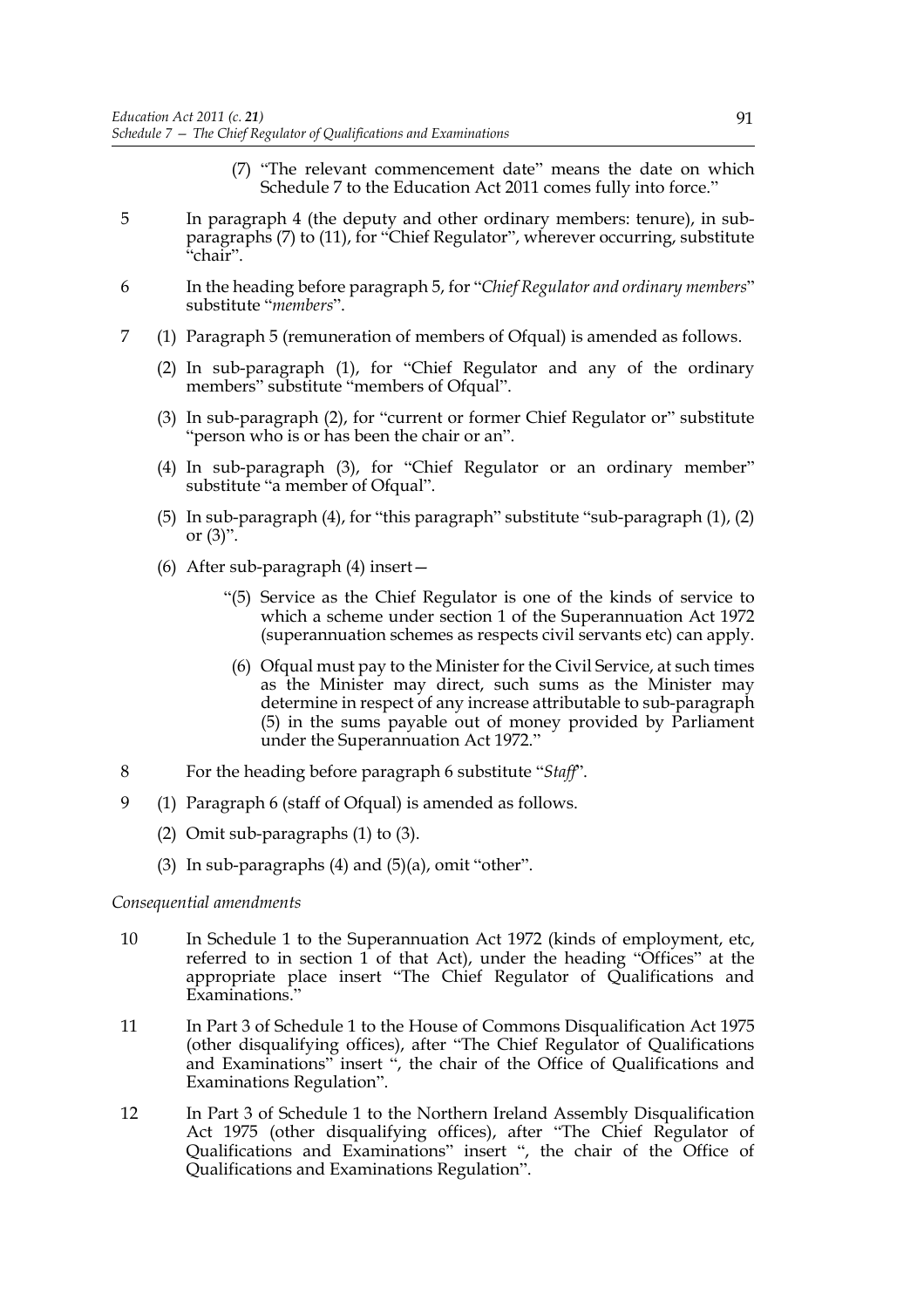## SCHEDULE 8 Section 26

#### ABOLITION OF THE QCDA: CONSEQUENTIAL AMENDMENTS

*Public Records Act 1958 (c. 51)*

1 In paragraph 3 of Schedule 1 to the Public Records Act 1958, in Part 2 of the Table (definition of public records: other establishments and organisations) omit "Qualifications and Curriculum Development Agency."

*Parliamentary Commissioner Act 1967 (c. 13)*

2 In Schedule 2 to the Parliamentary Commissioner Act 1967 (departments etc subject to investigation) omit "Qualifications and Curriculum Development Agency."

*Superannuation Act 1972 (c. 11)*

3 In Schedule 1 to the Superannuation Act 1972 (kinds of employment, etc, referred to in section 1 of that Act) omit "The Qualifications and Curriculum Development Agency."

*House of Commons Disqualification Act 1975 (c. 24)*

4 In Part 3 of Schedule 1 to the House of Commons Disqualification Act 1975 (other disqualifying offices) omit the entry relating to members of the Qualifications and Curriculum Development Agency in receipt of remuneration.

*EA 1996*

- 5 EA 1996 is amended as follows.
- 6 In section 391 (functions of religious education advisory councils) for subsection (10) substitute—
	- "(10) A council for an area in Wales must send a copy of each report published by them under subsection (6) to the Welsh Ministers."
- 7 In section 408(1)(a) (provision of information relevant for particular purposes) for "Parts 7 and 8" substitute "Part 7".

## *EA 1997*

8 Section 35 of EA 1997 (transfer of staff to QCDA) is repealed.

*LSA 2000*

9 In section 98 of LSA 2000 (approved qualifications: England), in subsections (7) and (8), omit "the Qualifications and Curriculum Development Agency  $or''$ .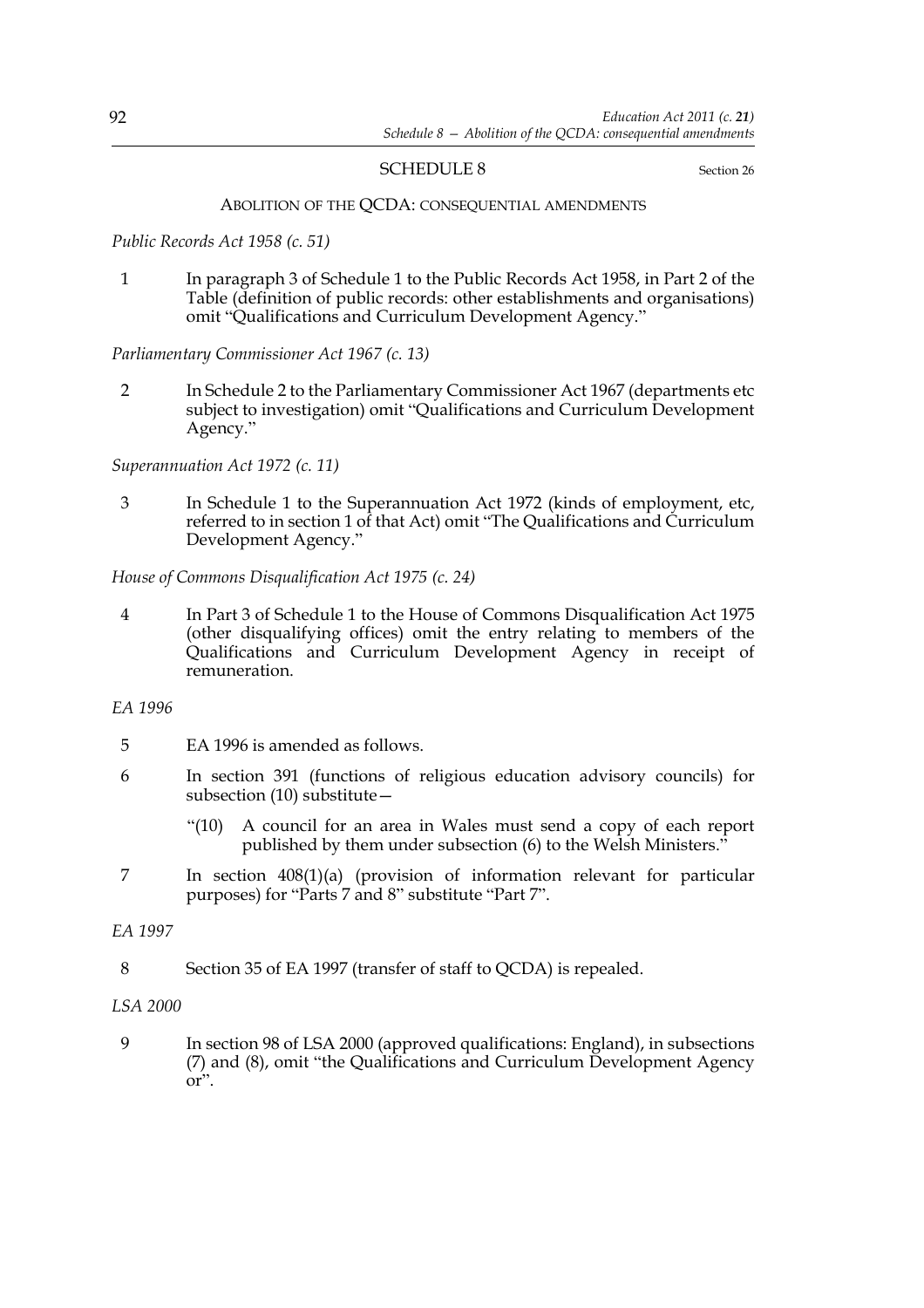## *Freedom of Information Act 2000 (c. 36)*

10 In Part 6 of Schedule 1 to the Freedom of Information Act 2000 (other public bodies and offices: general) omit "The Qualifications and Curriculum Development Agency."

## *EA 2002*

- 11 EA 2002 is amended as follows.
- 12 In section 85(9) (curriculum requirements for the fourth key stage: duty to have regard to guidance) for "Qualifications and Curriculum Development Agency" substitute "Secretary of State".
- 13 In section 87(7) (establishment of the National Curriculum for England by order: persons on whom assessment arrangements order may confer or impose functions) omit paragraph (c) (but not the "and" immediately after it).
- 14 (1) Section 90 (development work and experiments) is amended as follows.
	- (2) In subsection  $(3)$  -
		- (a) after paragraph (a) insert "or";
		- (b) omit paragraph (c) (and the "or" immediately before it).
	- (3) In subsection (4) omit the words after "by the governing body".
	- (4) In subsection  $(5)$ , for paragraph  $(b)$  substitute  $-$ 
		- "(b) a person designated for the purposes of this subsection by the Secretary of State."
	- (5) In subsection (5A) for "the reviewing body" substitute "a person designated for the purposes of this subsection by the Secretary of State".
	- (6) Omit subsection (5B).
	- (7) In subsection (5C) for "subsection (5B)" substitute "subsection (5)(b) or  $(5A)$ ".
- 15 For section 96 substitute—

## **"96 Procedure for making certain orders and regulations**

- (1) This section applies where the Secretary of State proposes to make—
	- (a) an order under section  $82(4)$ ,  $84(6)$  or  $87(3)(a)$  or (b), or
	- (b) regulations under section 91.
- (2) The Secretary of State must give notice of the proposal to such of the following as appear to the Secretary of State to be concerned with the proposal—
	- (a) associations of local authorities,
	- (b) bodies representing the interests of school governing bodies, and
	- (c) organisations representing school teachers.
- (3) The Secretary of State must also give notice of the proposal to any other persons with whom consultation appears to the Secretary of State to be desirable.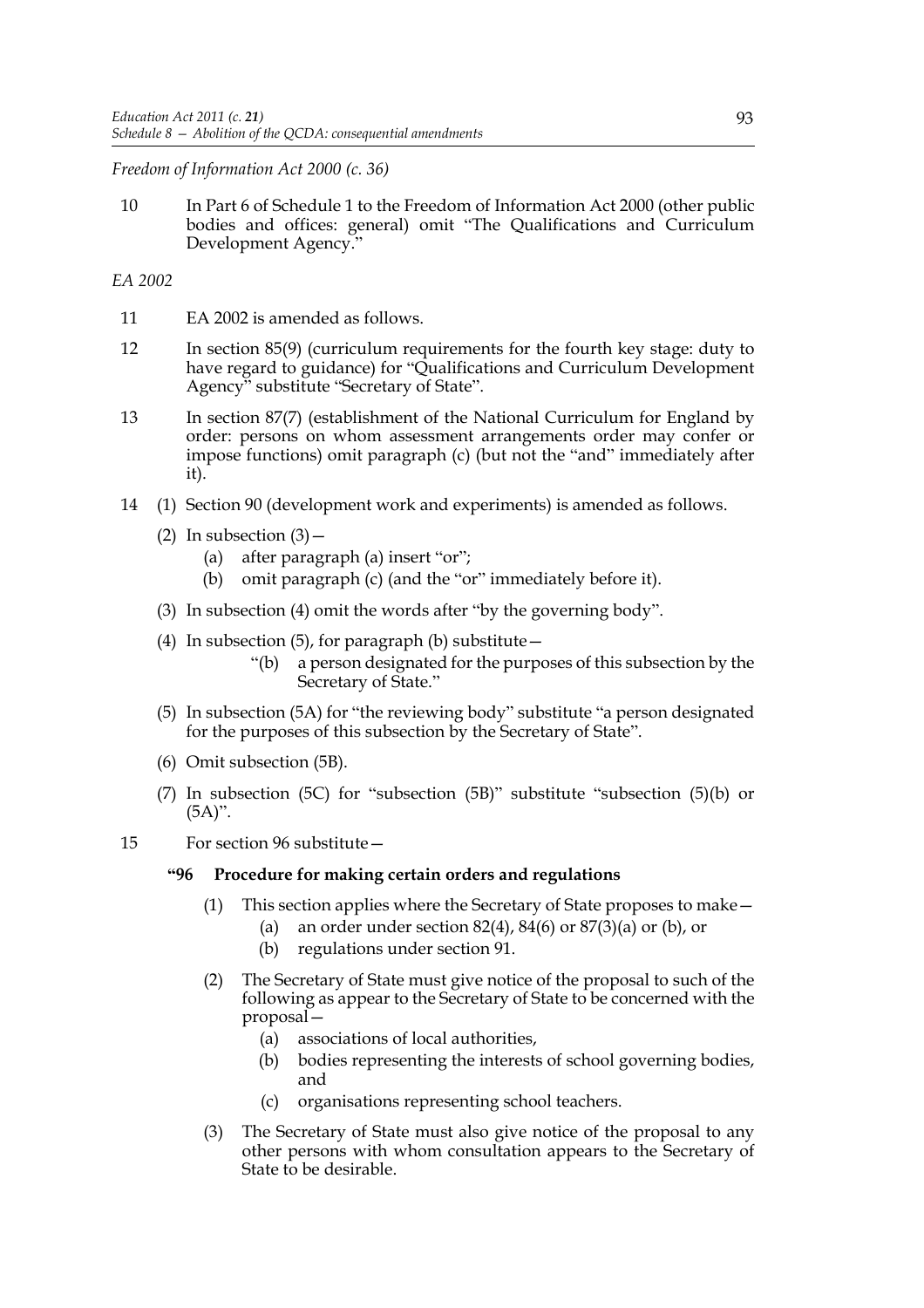- (4) The Secretary of State must give the bodies and other persons mentioned in subsections (2) and (3) a reasonable opportunity of submitting evidence and representations as to the issues arising from the proposal.
- (5) After considering any evidence and representations submitted in pursuance of subsection (4), the Secretary of State must publish, in such manner as, in the Secretary of State's opinion, is likely to bring them to the notice of persons with a special interest in education—
	- (a) a draft of the proposed order or regulations and any associated document, and
	- (b) a summary of the views expressed during the consultation.
- (6) The Secretary of State must allow a period of at least one month beginning with the publication of the draft of the proposed order or regulations for the submission of any further evidence and representations as to the issues arising.
- (7) When the period allowed has expired, the Secretary of State may make the order or regulations, with or without modifications."

*Childcare Act 2006 (c. 21)*

- 16 The Childcare Act 2006 is amended as follows.
- 17 In section 42(2) (persons on whom order specifying assessment arrangements may confer or impose functions) omit paragraph (d) (but not the "and" immediately after it).
- 18 (1) Section 46 (power to enable exemptions from learning and development requirements to be conferred) is amended as follows.
	- (2) In subsection (1B) for "the reviewing body" substitute "a person designated by the Secretary of State for the purposes of this subsection".
	- (3) Omit subsection (1C).
	- (4) In subsection (1D) for "subsection (1C)" substitute "subsection (1B)".

*EIA 2006*

- 19 EIA 2006 is amended as follows.
- 20 In section 74(1) (curriculum requirements for the fourth key stage)—
	- (a) in the new section 85 to be inserted into EA 2002, in subsection (6) for "Qualifications and Curriculum Authority" substitute "Secretary of State";
	- (b) in the new section 85A to be inserted into that Act, in subsection (5) omit "or the Qualifications and Curriculum Authority".

*Safeguarding Vulnerable Groups Act 2006 (c. 47)*

21 In section 21(10) of the Safeguarding Vulnerable Groups Act 2006 (controlled activity relating to children) omit paragraph (d).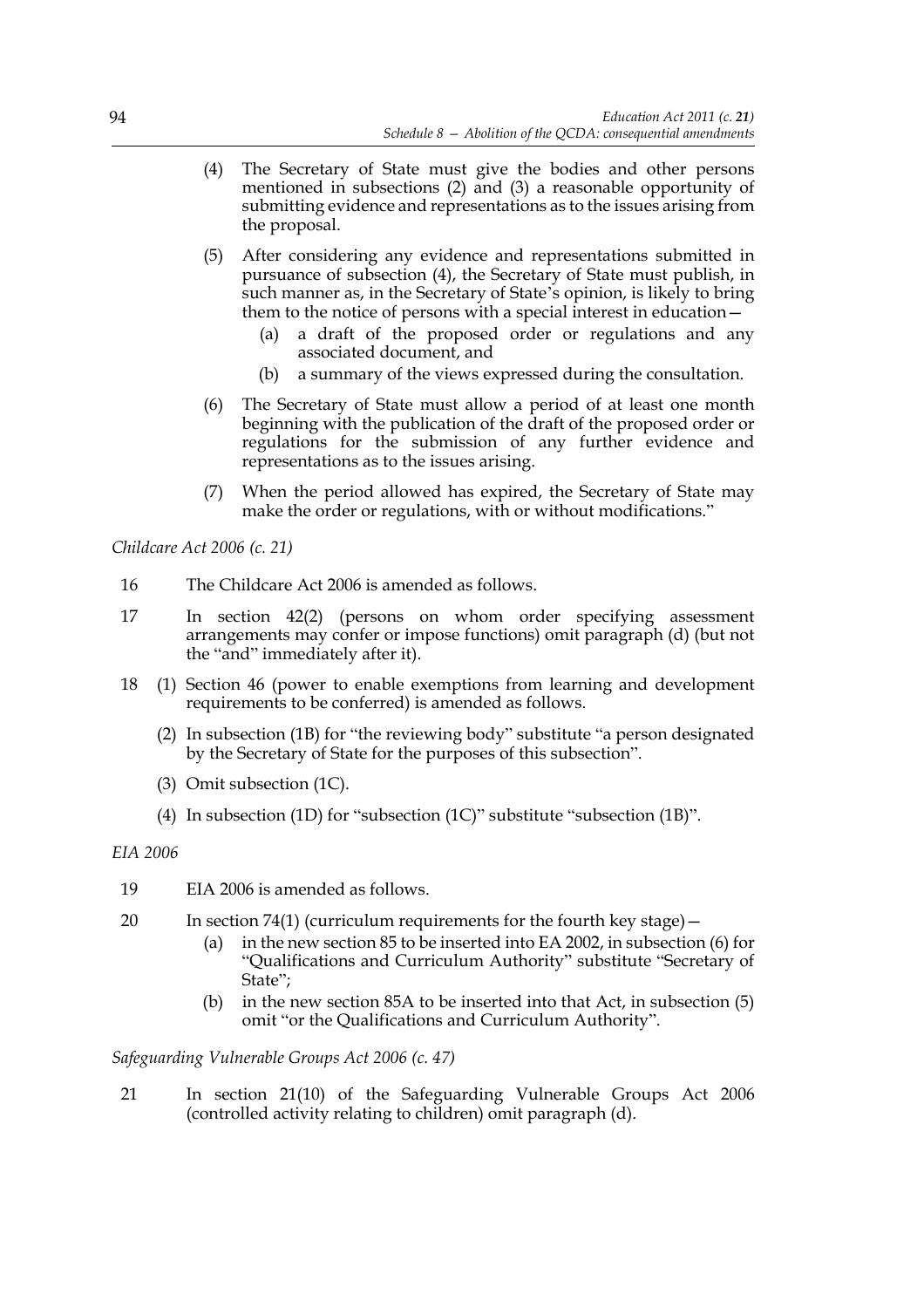## *ASCLA 2009*

- 22 ASCLA 2009 is amended as follows.
- 23 In section 129(4) (persons who provide information to which Ofqual required to have regard) omit paragraph (a).
- 24 Section 173 and Schedule 10 (QCDA staff and property transfer schemes) are repealed.
- 25 In paragraph 8 of Schedule 5 (learning aims for persons aged 19 or over: persons who provide advice or information to which Secretary of State may have regard) omit paragraph (b) (but not the "or" immediately after it).
- 26 In consequence of the amendments made by the other provisions of this Schedule, in Schedule 12 (Ofqual and the QCDA: minor and consequential amendments), omit the following provisions: paragraphs 1, 2(3), 3, 4, 5(2), 7, 10, 20, 30, 33, 34, 36(2), 37 and 43.

## SCHEDULE 9 Section 27

## ABOLITION OF THE QCDA: TRANSFER SCHEMES

#### *Staff transfer schemes*

- 1 (1) The Secretary of State may make a scheme (a "staff transfer scheme") providing—
	- (a) for a designated employee of the QCDA to become a member of staff of Ofqual or the Secretary of State ("the Crown employer") (and accordingly to become employed in the civil service of the state);
	- (b) so far as may be consistent with employment in the civil service of the state, for the terms and conditions of the employee's employment with the QCDA to have effect as if they were the conditions of service as a member of the Crown employer's staff;
	- (c) for the transfer to the Crown employer of the rights, powers, duties and liabilities of the QCDA under or in connection with the employee's contract of employment;
	- (d) for anything done (or having effect as if done) before that transfer by or in relation to the QCDA in respect of such a contract or the employee to be treated as having been done by or in relation to the Crown employer.
	- (2) A staff transfer scheme may provide for a period before the employee became a member of the Crown employer's staff to count as a period during which the employee was a member of the Crown employer's staff (and for the operation of the scheme not to be treated as having interrupted the continuity of that period).
	- (3) A staff transfer scheme may provide for the employee not to become a member of the Crown employer's staff if the employee gives notice objecting to the operation of the scheme in relation to the employee.
	- (4) A staff transfer scheme may provide for a person who would be treated (by an enactment or otherwise) as being dismissed by the operation of the scheme not to be so treated.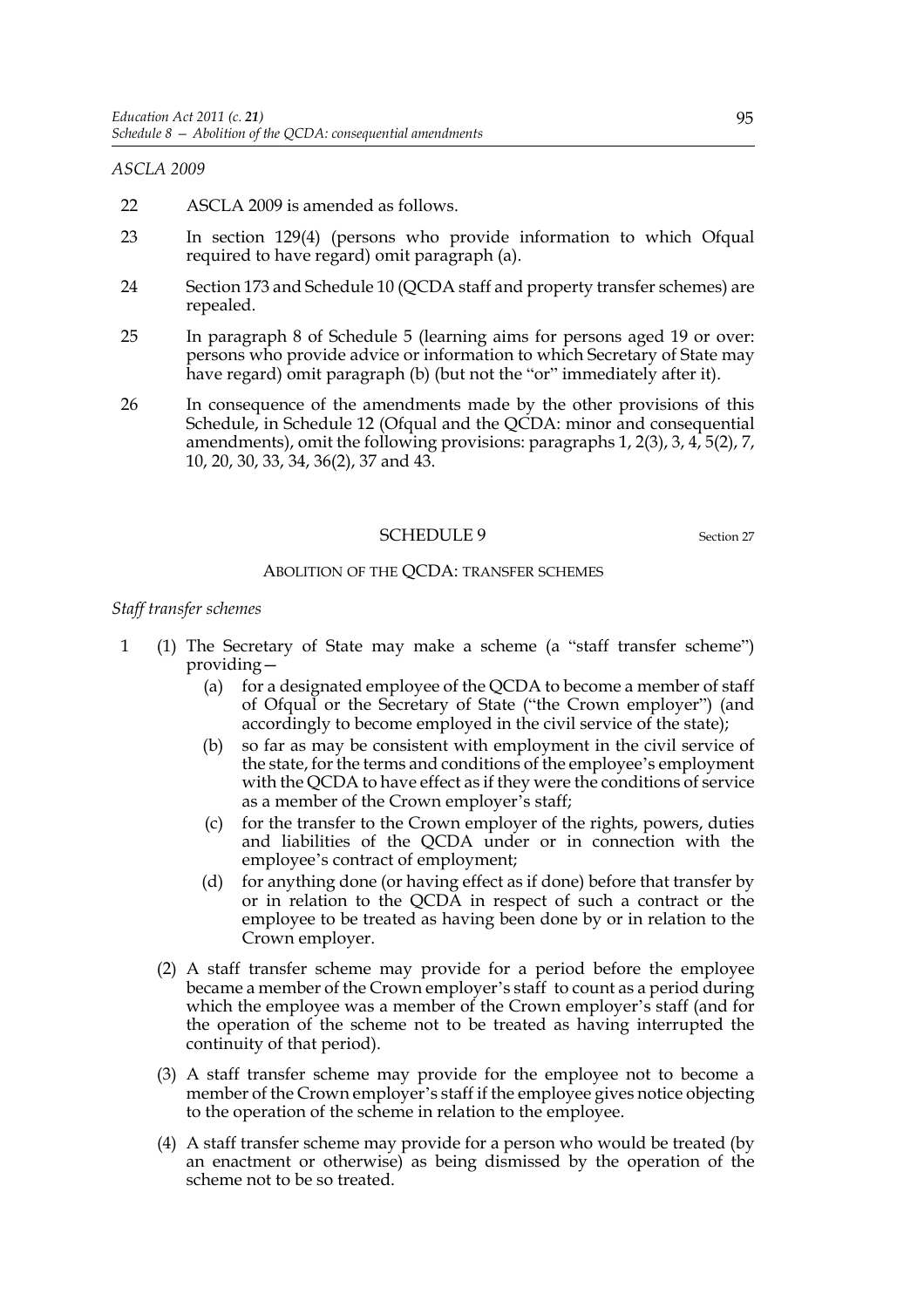(5) A staff transfer scheme may provide for an employee of the QCDA to become a member of the Crown employer's staff despite any provision, of whatever nature, which would otherwise prevent the person from being employed in the civil service of the state.

## *Property transfer schemes*

- 2 (1) The Secretary of State may make a scheme (a "property transfer scheme") providing for the transfer from the QCDA of designated property, rights or liabilities of the QCDA to Ofqual or the Secretary of State.
	- (2) A property transfer scheme may—
		- (a) create rights, or impose liabilities, in relation to property or rights transferred by virtue of the scheme;
		- (b) provide for anything done by or in relation to the QCDA in connection with any property, rights or liabilities transferred by the scheme to be treated as done, or to be continued, by or in relation to the person to whom the property, rights or liabilities in question are transferred;
		- (c) apportion property, rights and liabilities;
		- (d) make provision about the continuation of legal proceedings.
	- (3) The things that may be transferred by a property transfer scheme include—
		- (a) property, rights and liabilities that could not otherwise be transferred;
		- (b) property acquired, and rights and liabilities arising, after the making of the scheme.

## *Continuity*

3 A transfer by virtue of a staff transfer scheme or a property transfer scheme does not affect the validity of anything done by or in relation to the QCDA before the transfer takes effect.

*Supplementary provision etc.*

4 A staff transfer scheme or a property transfer scheme may include supplementary, incidental, transitional and consequential provision.

## *Interpretation*

5 In this Schedule—

- "designated", in relation to a staff transfer scheme or a property transfer scheme, means specified in, or determined in accordance with, the scheme;
- "Ofqual" means the Office of Qualifications and Examinations Regulation;
- "the QCDA" means the Qualifications and Curriculum Development Agency.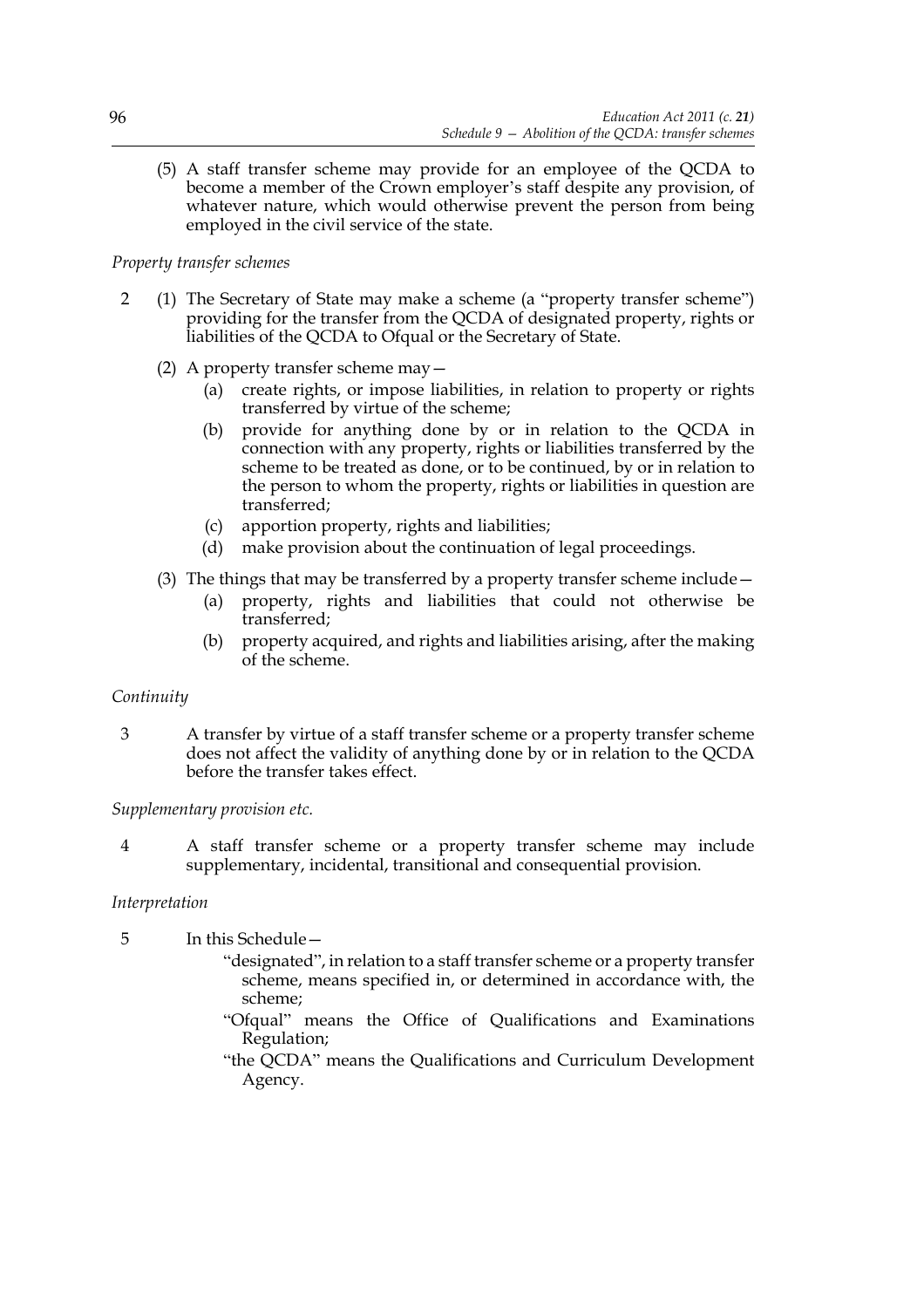#### SCHEDULE 10 Section 34

#### SCHOOL ADMISSIONS: CONSEQUENTIAL AMENDMENTS

*Amendments consequential on the amendments to section 85A (admission forums)*

- 1 (1) Part 3 of SSFA 1998 (school admissions) is amended as follows.
	- (2) Section 85B (functions of admission forums in relation to Academies) is repealed.
	- (3) In section 88F (sections 88C to 88E: supplementary), in subsection (3), omit paragraph (f) (but not the "and" following it).
	- (4) In section 88Q (reports under section 88P: provision of information), in subsection (2), omit paragraph (b).
- 2 In EA 2002, section 66 (insertion of section 85B of SSFA 1998: admissions forums in relation to Academies) is repealed.
- 3 In EIA 2006, in section 41 (role of admissions forums), omit subsections (1) to (6) (amendments to section 85A of SSFA 1998).

*Amendments consequential on the repeal of section 88J of SSFA 1998 (school adjudicators)*

- 4 (1) Part 3 of SSFA 1998 (school admissions) is amended as follows.
	- (2) In section 88K (sections 88H to 88J: supplementary)—
		- (a) in subsection  $(1)$  -
			- (i) at the end of paragraph (a), insert "or";
			- (ii) omit paragraph (c) (and the "or" preceding it);
		- (b) for subsection  $(3)$ , substitute
			- "(3) Where the adjudicator makes a decision mentioned in subsection (1), the adjudicator must publish a report containing—
				- (a) the adjudicator's decision on the objection or (as the case may be) on whether the admission arrangements conform with the requirements relating to admission arrangements, and
				- (b) the reasons for that decision.";
		- (c) in subsection  $(4)(a)(ii)$ , for "to 88J" substitute ", 88I";
		- (d) in subsection (5), for "sections 88I and 88J" substitute "section 88I";
		- (e) in the heading, for "to 88J" substitute "and 88I".
	- (3) Section 88L (restriction on alteration of admission arrangements following adjudicator's decision) is repealed.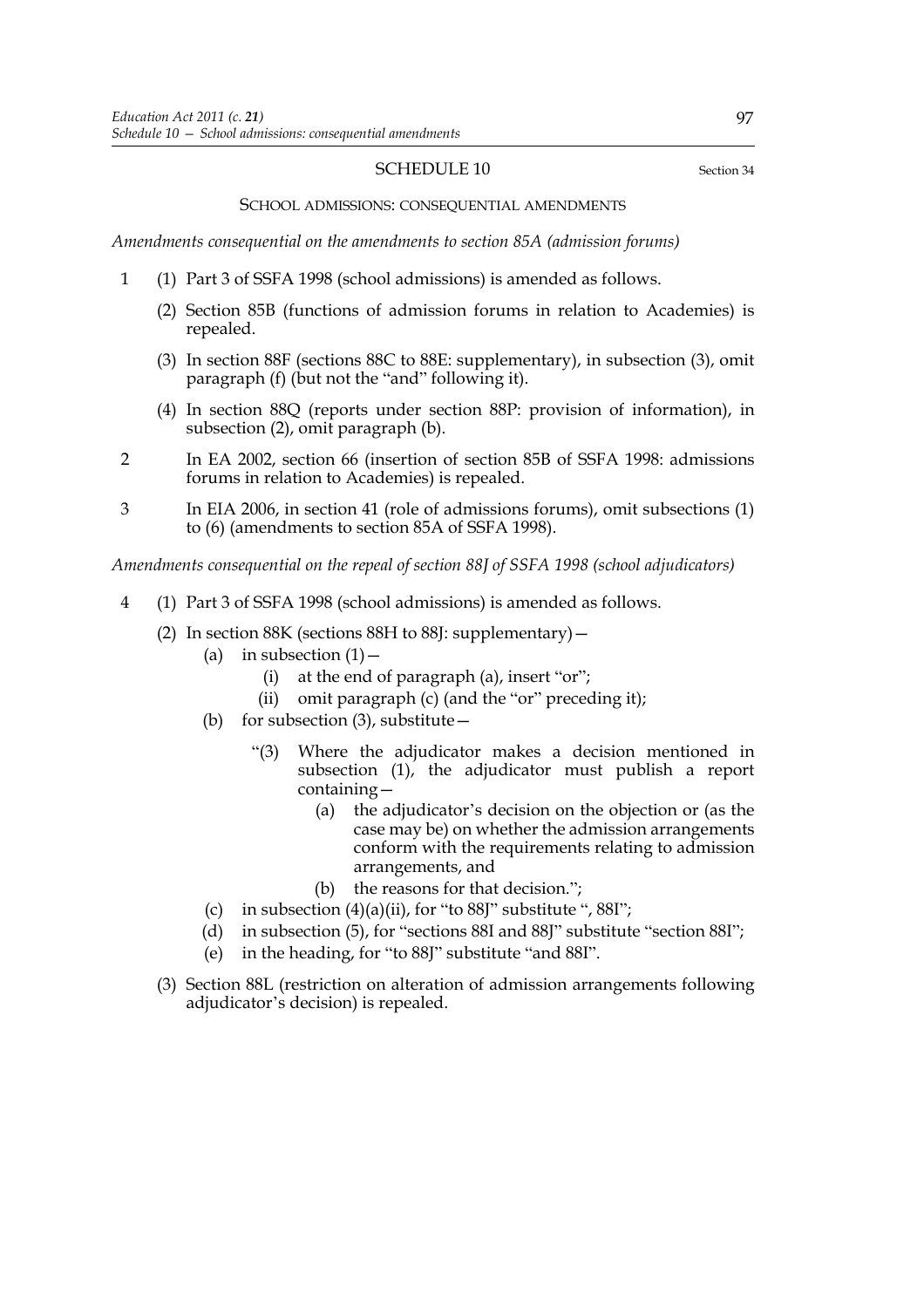## SCHEDULE 11 Section 37

#### ESTABLISHMENT OF NEW SCHOOLS

*Amendments to Part 2 of EIA 2006*

- 1 Part 2 of EIA 2006 (establishment, discontinuance and alteration of schools) is amended as follows.
- 2 Before section 7 insert—

#### **"6A Requirement to seek proposals for establishment of new Academies**

- (1) If a local authority in England think a new school needs to be established in their area, they must seek proposals for the establishment of an Academy.
- (2) The local authority must specify a date by which any proposals sought under subsection (1) must be submitted to them.
- (3) After the specified date, the local authority must notify the Secretary of State—
	- (a) of the steps they have taken to seek proposals for the establishment of an Academy, and
	- (b) of any proposals submitted to them as a result before the specified date, or of the fact that no such proposals have been submitted to them before that date.
- (4) A notification under subsection (3) must—
	- (a) identify a possible site for the Academy, and
	- (b) specify such matters as may be prescribed."
- 3 In section 7 (invitation for proposals for establishment of new schools)—
	- (a) in subsection (1), after "may" insert "with the consent of the Secretary of State";
	- (b) in subsection (5), omit paragraph (b) and the "and" immediately before it;
	- (c) omit subsection (5A);
	- (d) in subsection (6), insert "and" at the end of paragraph (a) and omit paragraph (c) and the "and" immediately before it.
- 4 After section 7 insert—

#### **"7A Withdrawal of notices under section 7**

- (1) This section applies where a local authority have published a notice under section 7.
- (2) At any time before the date specified in the notice—
	- (a) the local authority may withdraw it, with the consent of the Secretary of State, or
	- (b) the Secretary of State may direct the local authority to withdraw it."
- 5 Section 8 (proposals under section 7 relating to community or community special schools) is repealed.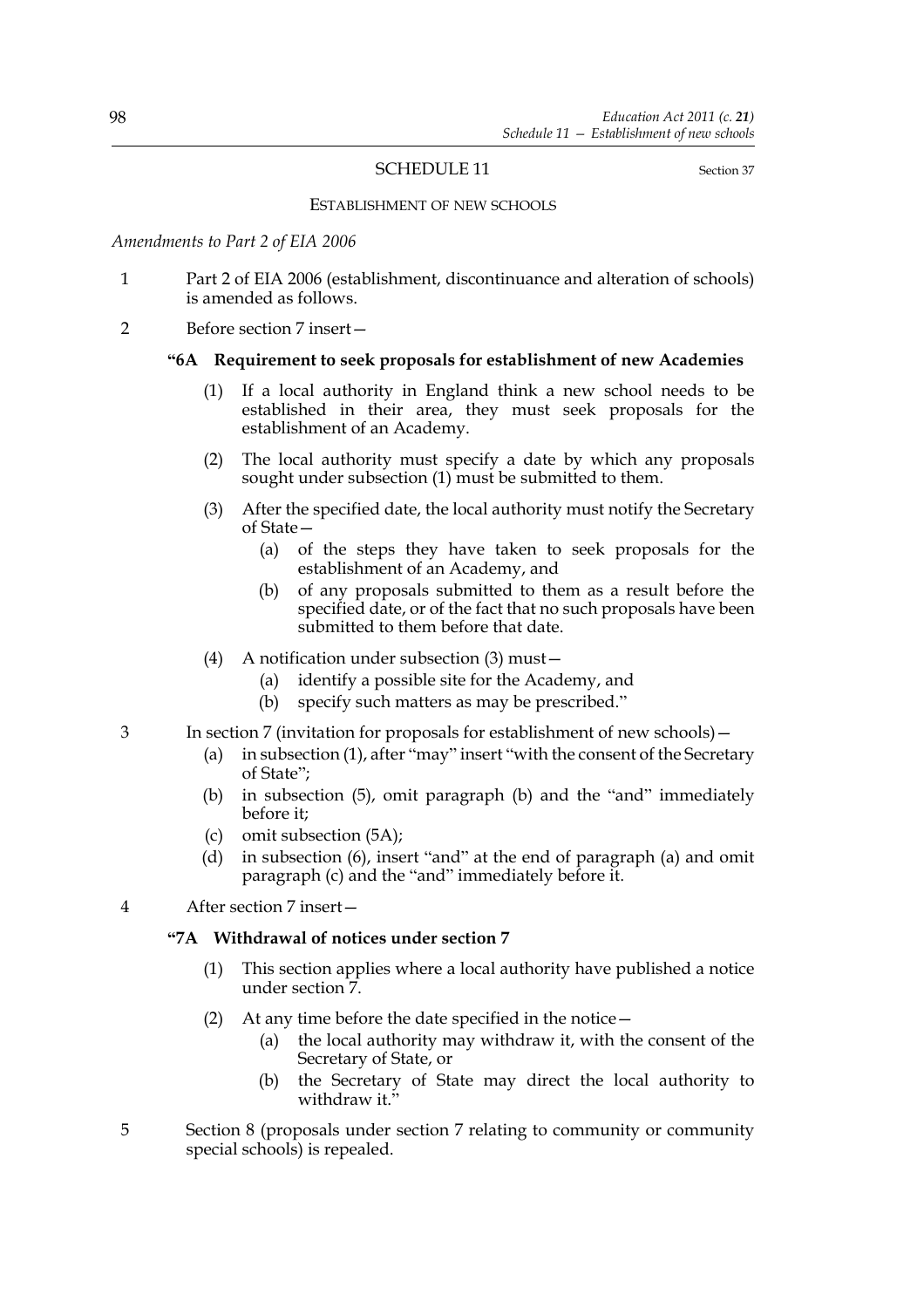- 6 (1) Section 10 (publication of proposals with consent of Secretary of State) is amended as follows.
	- (2) In subsection (1), for the words from "(otherwise" to the end substitute "a new community, community special, foundation or foundation special school, which—
		- (a) is not to be one providing education suitable only to the requirements of persons above compulsory school age, and
		- (b) is to replace one or more maintained schools, except where section 11(A2) applies or in a case within section  $11(A3)$ ."
	- (3) In subsection  $(2)$ 
		- (a) after "voluntary" insert "controlled";
		- (b) in paragraph (b), for " $(2)(b)$  or  $(c)$ " substitute " $(2)$ ".
- 7 (1) Section 11 (publication of proposals to establish maintained schools: special cases) is amended as follows.
	- (2) Before subsection (1) insert—
		- "(A1) Subsection (A2) applies where a local authority in England publish a notice under section 7 (notice inviting proposals for establishment of new schools), and—
			- (a) no proposals are made pursuant to the notice, or
			- (b) proposals are made pursuant to the notice but none of the proposals are approved under Schedule 2 or result in Academy arrangements being entered into.
		- (A2) The local authority may publish under this section proposals of their own to establish a new community, community special, foundation or foundation special school, which is not to be one providing education suitable only to the requirements of persons above compulsory school age.
		- (A3) Where a local authority in England propose to establish a new community, community special, foundation or foundation special school, which—
			- (a) is to be a primary school, and
			- (b) is to replace a maintained infant school and a maintained junior school,

the authority must publish their proposals under this section."

- (3) After subsection (1) insert—
	- "(1A) Where any persons ("proposers") propose to establish a new voluntary aided school in England, they may publish their proposals under this section."
- (4) In subsection  $(2)$ 
	- (a) after "voluntary" insert "controlled";
	- (b) before paragraph (b) insert—
		- "(aa) is to replace one or more foundation or voluntary schools which have a religious character,".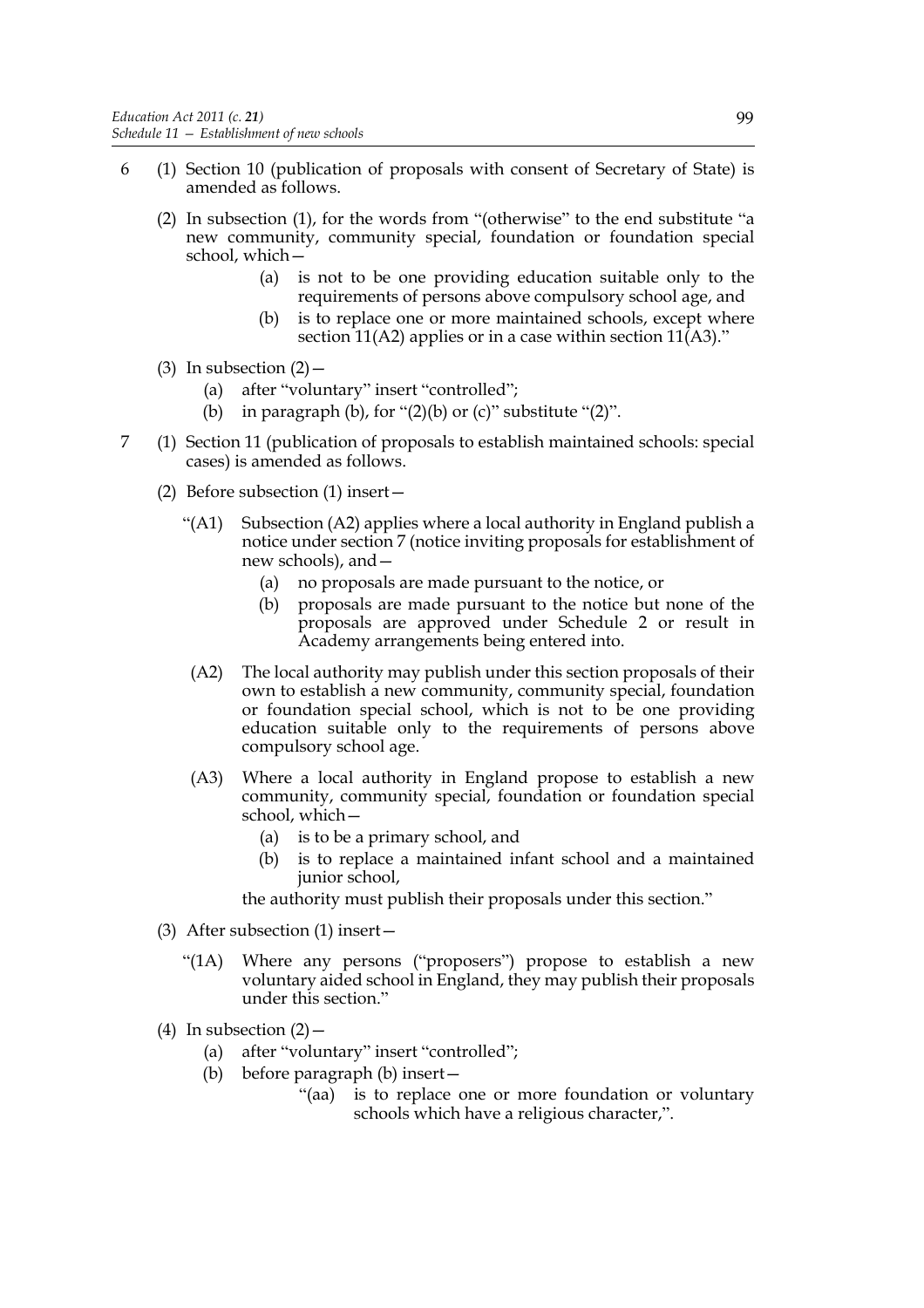- (5) After subsection (2) insert—
	- "(2A) For the purposes of subsection (2)(aa), a new foundation or voluntary controlled school replaces a foundation or voluntary school which has a religious character if it is proposed that the new school—
		- (a) should have the same religious character,
		- (b) should have a different religious character, or
		- (c) should not have a religious character."
- (6) In subsection (3), after "voluntary" insert "controlled".
- (7) In subsection (7), after "subsection" insert "(1A) or".
- (8) For subsection (9) substitute  $-$ 
	- "(9) In this section—
		- "maintained infant school" means a maintained school that provides primary education suitable to the requirements of children of compulsory school age who have not attained the age of 8;
		- "maintained junior school" means a maintained school that provides primary education suitable to the requirements of junior pupils who have attained the age of 7;
		- "non-maintained special school" means a school which is approved under section 342 of EA 1996."
- 8 In section 11A(1) (restriction on power of governing body to make proposals), for " $11(2)$ " substitute " $11(1)$  or  $(2)$ ".
- 9 In section 12 (establishment of school as a federated school), in subsection (1), after "new" insert "maintained".
- 10 (1) Schedule 2 (consideration, approval and implementation of proposals for establishment or discontinuance of schools in England) is amended as follows.
	- (2) After paragraph 3 insert—

*""Academy proposals" and "non-Academy proposals"*

- 3A In this Schedule—
	- (a) "Academy proposals" means proposals under section 7 for the establishment of an Academy, and
	- (b) "non-Academy proposals" means proposals under section 7 for the establishment of a school falling within subsection (2)(a) of that section."
- (3) In paragraph 4(a) (references to persons by whom proposals under section 7 are made), omit "or in the case of proposals published by the relevant authority under subsection (5)(b) of that section, by the relevant authority,".
- (4) In paragraph 5(b) (requirement to forward objections and comments made in relation to proposals)—
	- (a) for "referred to" substitute "to be considered by the Secretary of State or";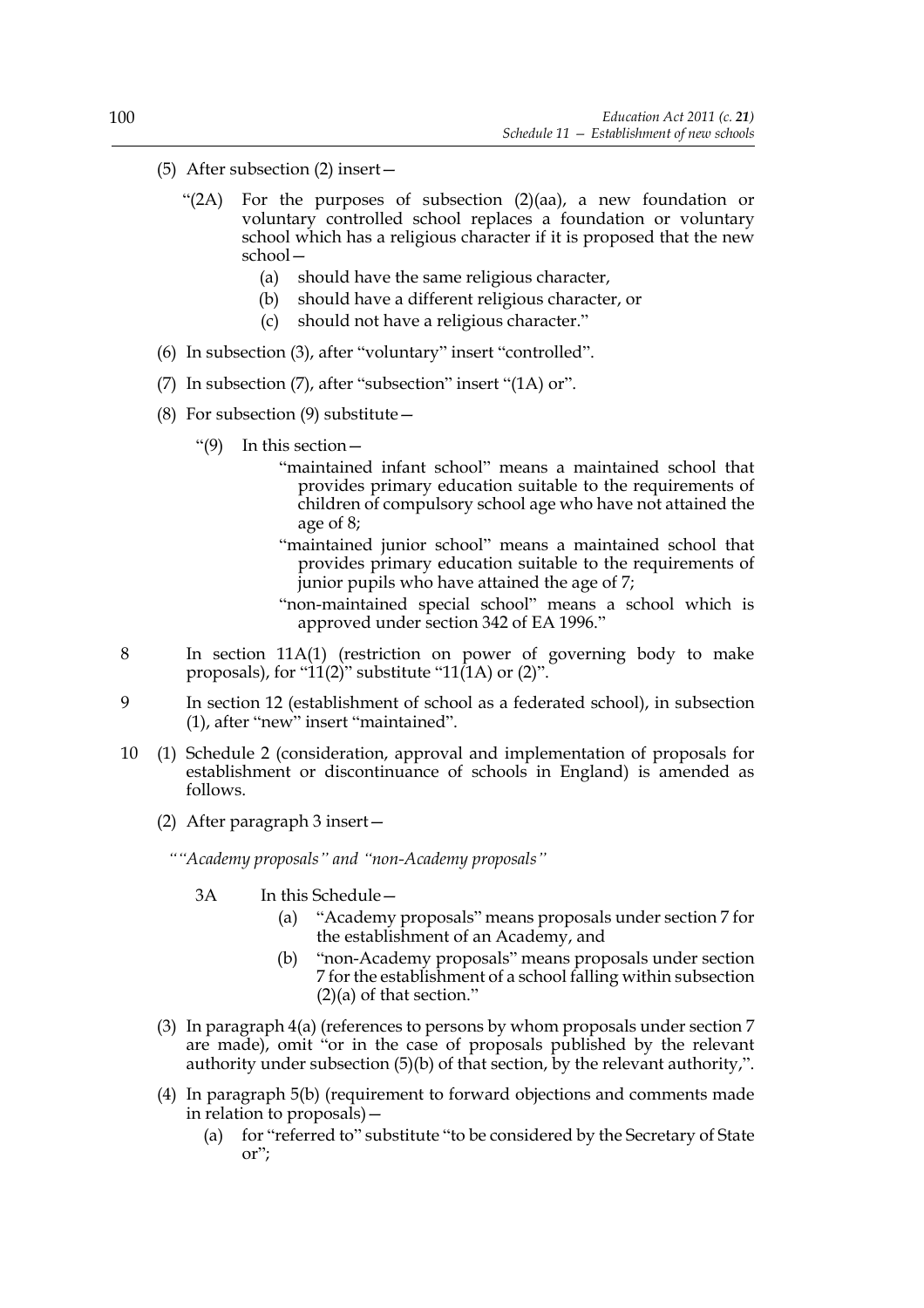- (b) after "forward to" insert "the Secretary of State or (as the case may be)".
- (5) In the heading to Part 2, omit "by Local Authority or Adjudicator".
- (6) For the heading before paragraph 6 substitute "*Consideration of proposals*".
- (7) Before paragraph 6 insert—
	- "5A (1) Academy proposals do not require consideration under paragraph 8 (see paragraph 7A instead).
		- (2) If proposals under section 7 consist wholly of non-Academy proposals, the proposals require consideration under paragraph 8.
		- (3) If proposals under section 7 include both Academy proposals and non-Academy proposals, the non-Academy proposals do not require consideration under paragraph 8 unless and until paragraph 7A(5) or (6) applies."
- (8) In paragraph 6 (proposals under section 7, 10 or 11 requiring consideration under paragraph 8), omit "7,".
- (9) After paragraph 7 insert—
	- "7A (1) This paragraph applies where proposals under section 7 consist of or include Academy proposals.
		- (2) The Secretary of State must decide whether to enter into Academy arrangements as a result of any of the Academy proposals.
		- (3) The Secretary of State must notify the relevant authority of a decision under sub-paragraph (2).
		- (4) Sub-paragraphs (5) and (6) apply where the proposals under section 7 include non-Academy proposals.
		- (5) If the Secretary of State decides not to enter into Academy arrangements as a result of any of the Academy proposals, the non-Academy proposals require consideration under paragraph 8.
		- (6) In any other case, the Secretary of State may direct that all or any of the non-Academy proposals require consideration under paragraph 8."
- (10) Omit the heading before paragraph 8.
- (11) In paragraph 9 (consideration of proposals that are related to other proposals), for sub-paragraph (2) substitute—
	- "(2) Where proposals within sub-paragraph (2A) appear to the relevant authority to be related to other proposals within that subparagraph that have not yet been determined, the authority must consider the proposals together.
	- (2A) The proposals within this sub-paragraph are—
		- (a) proposals under section 7 that require consideration by the authority under paragraph 8;
		- (b) proposals under section 10, 11 or 15."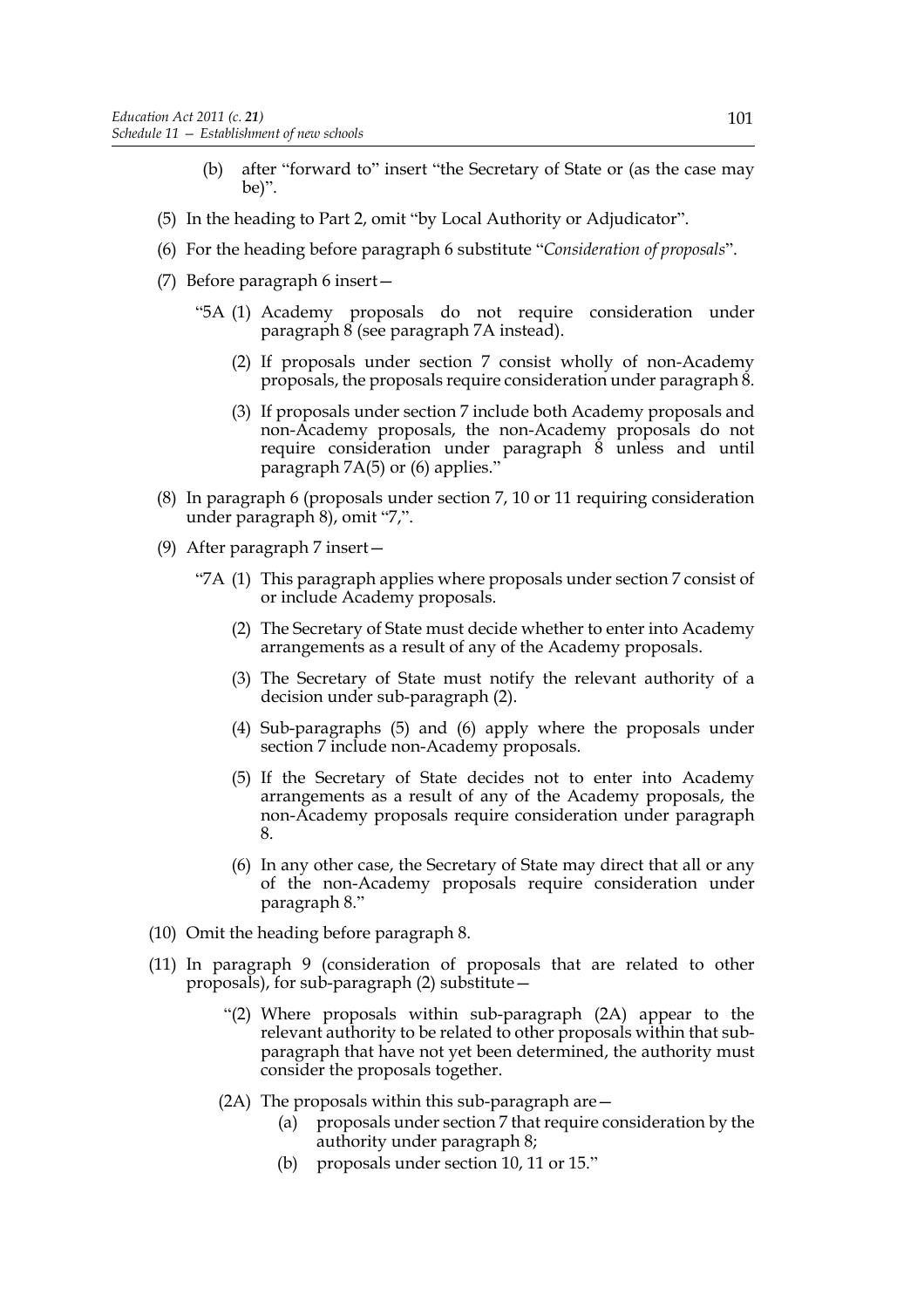- (12) In paragraph 10(1) (duty to refer to adjudicator certain proposals made by or involving relevant authority), for paragraph (a) substitute—
	- "(a) all the proposals published under section 7 in response to a notice under that section and which—
		- (i) would otherwise require consideration by the authority under paragraph 8, and
		- (ii) consist of or include proposals which relate to the establishment of a foundation school with a foundation falling within sub-paragraph (2);".
- (13) In paragraph 12 (duty to refer proposals to adjudicator in pursuance of direction of Secretary of State)—
	- (a) in sub-paragraph  $(1)(a)$  -
		- (i) after "section 7" insert "and which require consideration under paragraph 8";
		- (ii) after "determined by the authority" insert "under that paragraph";
	- (b) in sub-paragraph (1)(b), after "that section" insert "and which require consideration under paragraph 8,";
	- (c) omit sub-paragraphs (2) and (3).
- (14) In paragraph 13 (duty to refer proposals to adjudicator where determination delayed), in paragraph (a), after "section 7" insert "and which require consideration under paragraph 8".
- (15) Omit paragraph 18 and the heading before it (consultation in respect of proposals to establish Academy).
- (16) In paragraph 19(4) (determination whether or not to implement proposals under section 15 not requiring consideration under paragraph 8)—
	- (a) after paragraph (a) insert—
		- "(aa) proposals published under section 7 that require consideration under paragraph 8 and are not yet determined,";
	- (b) in paragraph (b), omit "7,".
- (17) Omit paragraph 27 (proposals relating to Academy: implementation).

## *Other amendments*

11 In Schedule 2 to AA 2010 (Academies: amendments), omit paragraph 22.

## SCHEDULE 12 Section 49

## FURTHER EDUCATION INSTITUTIONS: AMENDMENTS

#### *Amendments to FHEA 1992*

1 FHEA 1992 is amended as follows.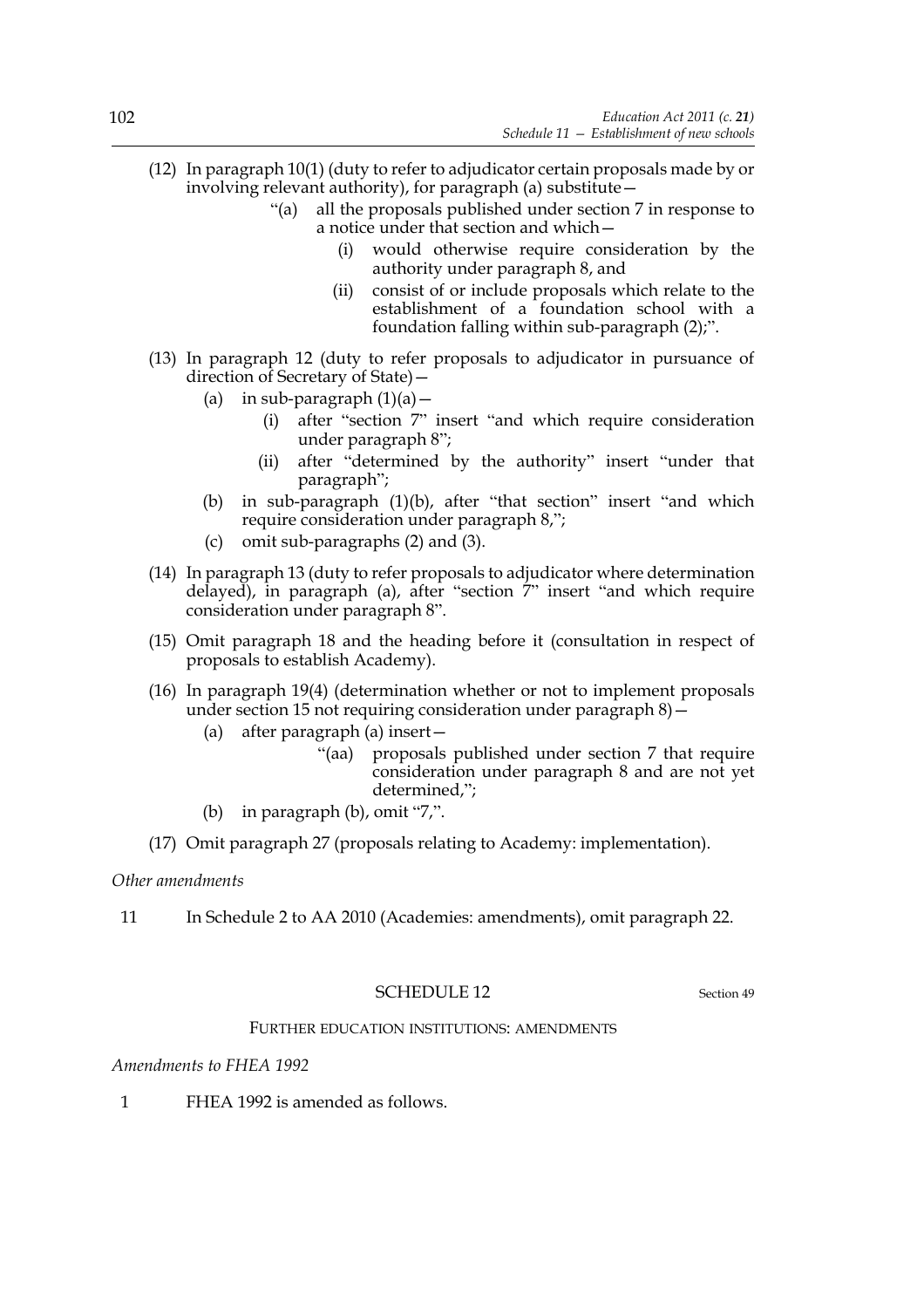2 After section 16 insert—

# **"16A Publication of proposals**

- (1) The appropriate authority may not make an order under section 16(1) or (3) unless the authority has published a draft of the proposed order, or of an order in substantially the same form, by such time and in such manner as may be prescribed.
- (2) A draft proposal or order in respect of an institution which is maintained by a local authority may not be published without the consent of the governing body and the local authority.
- (3) In this section "the appropriate authority" means—
	- (a) in relation to a proposal or order in respect of an institution in England, the Secretary of State;
	- (b) in relation to a proposal or order in respect of an institution in Wales, the Welsh Ministers."
- 3 (1) Section 19 (supplementary powers of further education corporations) is amended as follows.
	- (2) In subsection  $(4)(c)$ , for "27" substitute "27C or 33P".
	- (3) In subsection (4A), after "exercised" insert "by a further education corporation in Wales".
	- (4) In subsection (4AA), after "exercised" insert "by a further education corporation in Wales".
	- (5) In subsection (4AB), for "appropriate authority consents" substitute "Welsh Ministers consent".
	- (6) Omit subsection (4AC).
	- (7) In subsection  $(4B)$ 
		- (a) after "exercised" insert "by a further education corporation in Wales";
		- (b) omit "the Chief Executive of Skills Funding or".
	- (8) In subsection (4C), omit "the Chief Executive or" and "(as the case may be)".
	- (9) In subsection  $(5)$  -
		- (a) after "exercised" insert "by a further education corporation in Wales";
		- (b) for "appropriate body" substitute "Welsh Ministers".
- 4 Section 19A (duty in relation to promotion of well-being of local area) is repealed.
- 5 In section 20 (constitution of further education corporation and conduct of further education institution), for subsection (2) substitute—
	- "(2) Instruments of government and articles of government of further education corporations in England—
		- (a) must comply with the requirements of Part 2 of Schedule 4, and
		- (b) subject to that, may make such other provision as may be necessary or desirable.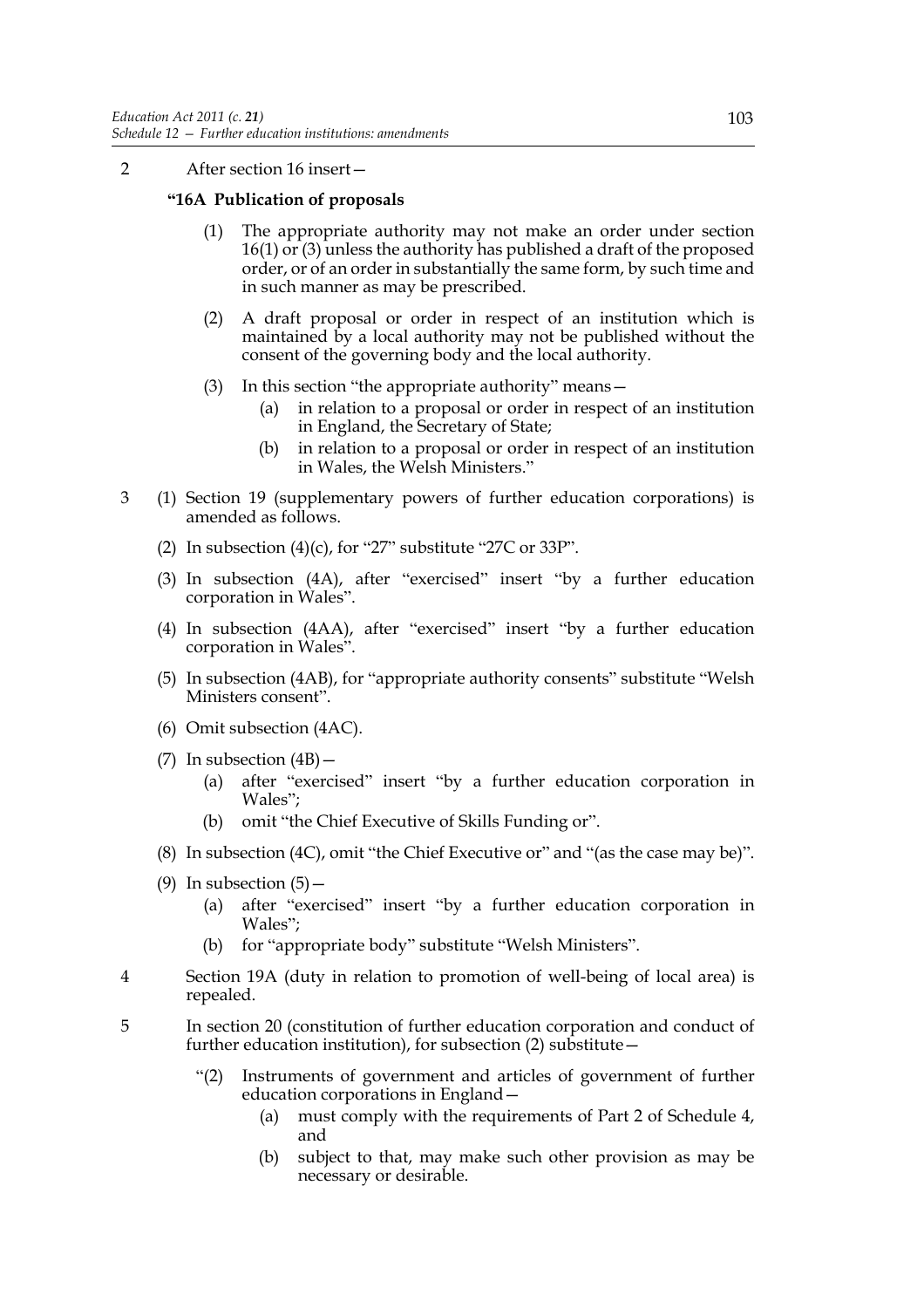- (2A) Instruments of government and articles of government of further education corporations in Wales—
	- (a) must comply with the requirements of Part 3 of Schedule 4, and
	- (b) subject to that, may make any provision authorised to be made by that Part of that Schedule and such other provision as may be necessary or desirable."
- 6 For section 22 substitute—

# **"22 Subsequent instruments and articles: England**

A further education corporation in England may modify or replace their instrument of government or articles of government.

## **22ZA Subsequent instruments and articles: Wales**

- (1) Subject to subsections (2) and (3), the Welsh Ministers may  $-$ 
	- (a) if a further education corporation in Wales submits a draft of an instrument of government to have effect in place of their existing instrument, by order make a new instrument of government in the terms of the draft or in such terms as they think fit, and
	- (b) if such a corporation submits draft modifications of an instrument made under paragraph (a), by order modify the instrument in the terms of the draft or in such terms as they think fit.
- (2) The Welsh Ministers must not make a new instrument otherwise than in the terms of the draft, or modify the instrument otherwise than in the terms of the draft, unless they have consulted the corporation.
- (3) If the institution conducted by a further education corporation mainly serves the population of England, or receives financial support from the Chief Executive of Skills Funding, the Welsh Ministers must consult the Chief Executive of Skills Funding before making an order under subsection (1).
- (4) The Welsh Ministers may by order modify, replace or revoke any instrument of government or articles of government of any further education corporation in Wales.
- (5) An order under subsection (4) may relate to all further education corporations in Wales, to any category of such corporations specified in the order or to any such corporation so specified.
- (6) Before making an order under subsection (4), the Welsh Ministers must consult—
	- (a) the further education corporation or (as the case may be) each further education corporation to which the order relates, and
	- (b) the Chief Executive of Skills Funding, if the institution conducted by the corporation or (as the case may be) any corporation to which the order relates mainly serves the population of England, or receives financial support from the Chief Executive of Skills Funding.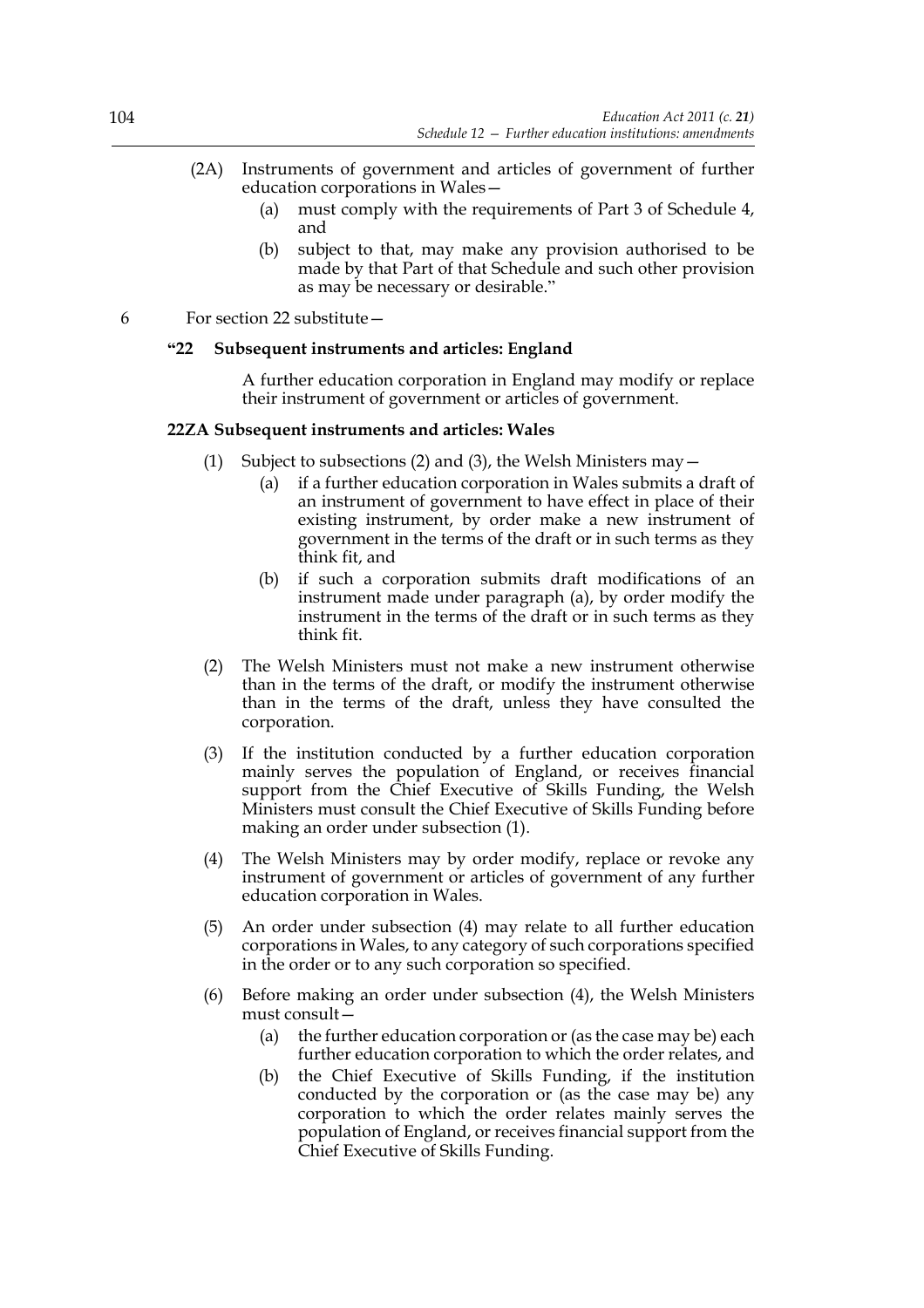- (7) A further education corporation in Wales may, with the consent of the Welsh Ministers—
	- (a) make new articles of government in place of their existing articles, or
	- (b) modify their existing articles.
- (8) The Welsh Ministers may by a direction under this section require further education corporations in Wales, any class of such corporations specified in the direction or any particular further education corporation so specified—
	- (a) to modify, replace or revoke their articles of government, or
	- (b) to secure that any rules or bye-laws made in pursuance of their articles of government are modified, replaced or revoked,

in any manner so specified.

- (9) Before giving a direction under this section, the Welsh Ministers must consult the further education corporation or (as the case may be) each further education corporation to which the direction applies."
- 7 For section 27 substitute—

# **"27 Proposals for dissolution of further education corporations: England**

- (1) This section applies if a further education corporation in England propose that the corporation should be dissolved.
- (2) The corporation must publish details of the proposal, and such other information as may be prescribed, in accordance with regulations.
- (3) The corporation must consult on the proposal, and take account of the views of those consulted, in accordance with regulations.

## **27A Dissolution of further education corporations: England**

- (1) This section and section 27B apply if, after complying with section 27, a further education corporation in England resolve that the corporation should be dissolved on a specified date.
- (2) "The dissolution date" means the date specified in a resolution under subsection (1).
- (3) The corporation must notify the Secretary of State of the resolution and the dissolution date as soon as reasonably practicable.
- (4) The corporation are dissolved on the dissolution date.

# **27B Dissolution of further education corporations: England: transfer of property, rights and liabilities**

- (1) At any time before the dissolution date, the corporation may transfer any of their property, rights or liabilities to such person or body, or a person or body of such description, as may be prescribed.
- (2) The corporation may do so only with the consent of the person or body concerned.
- (3) A transfer under subsection (1) has effect on the dissolution date.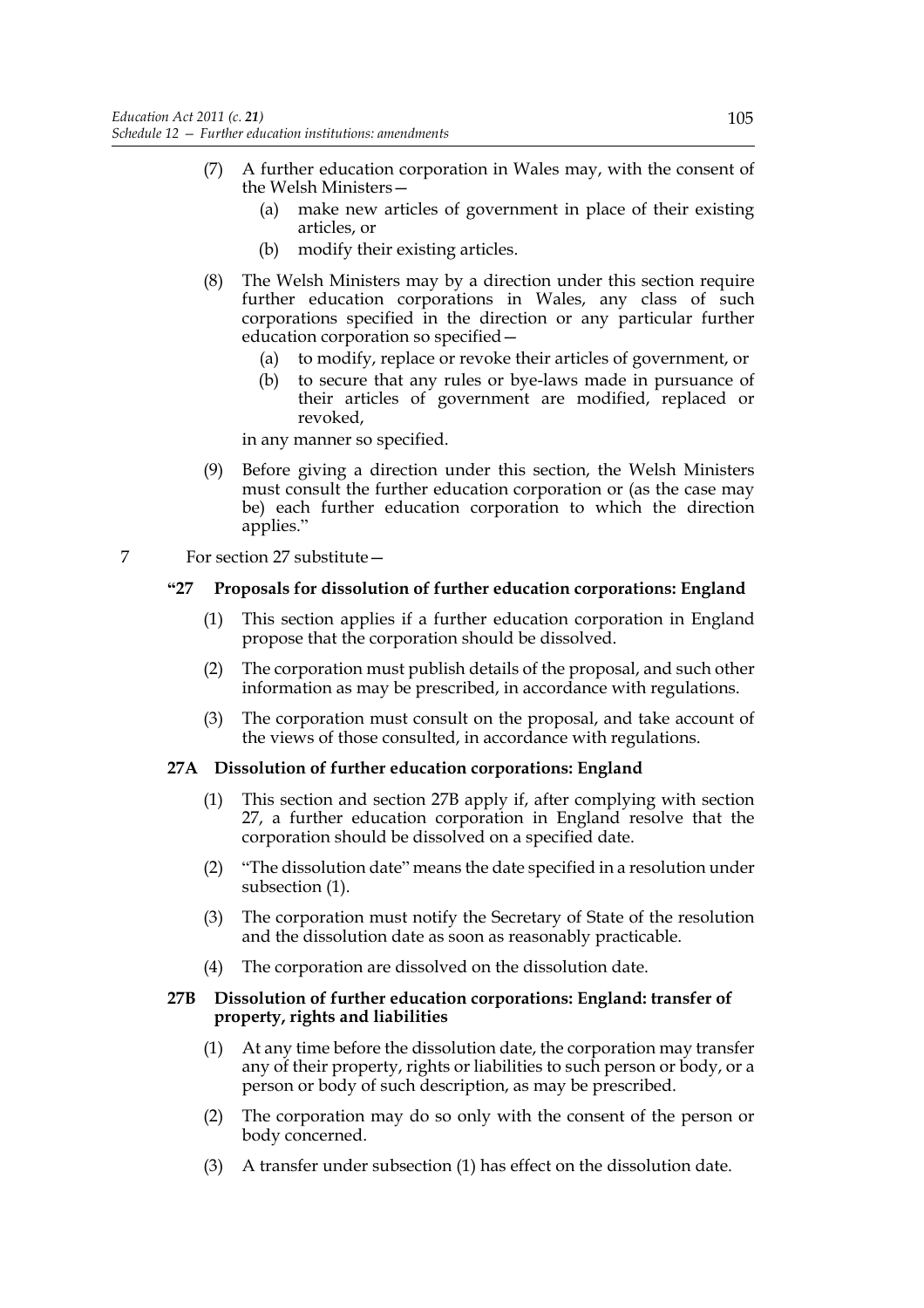- (4) Subsection (5) applies if a person or body prescribed, or of a description prescribed, under subsection  $(1)$  is not a charity established for charitable purposes which are exclusively educational purposes.
- (5) Any property transferred to the person or body must be transferred on trust to be used for charitable purposes which are exclusively educational purposes.

# **27C Dissolution of further education corporations: Wales**

- (1) Subject to the following provisions of this section, the Welsh Ministers may by order provide for—
	- (a) the dissolution of a further education corporation in Wales, and
	- (b) the transfer to any person mentioned in subsection (2) or (3) of property, rights and liabilities of the corporation.
- (2) Such property, rights and liabilities may, with the consent of the person or body concerned, be transferred to
	- any person appearing to the Welsh Ministers to be wholly or mainly engaged in the provision of educational facilities or services of any description, or
	- (b) any body corporate established for purposes which include the provision of such facilities or services.
- (3) Such property, rights and liabilities may be transferred to a higher education funding council.
- (4) Where the recipient of a transfer under an order under this section is not a charity established for charitable purposes which are exclusively educational purposes, any property transferred must be transferred on trust to be used for charitable purposes which are exclusively charitable purposes.
- (5) An order under this section may apply section 26 with such modifications as the Welsh Ministers consider necessary or desirable.
- (6) Before making an order under this section in respect of a further education corporation, the Welsh Ministers must consult—
	- (a) the corporation, and
	- (b) the Chief Executive of Skills Funding, if the institution conducted by the corporation mainly serves the population of England, or receives financial support from the Chief Executive of Skills Funding."
- 8 For section 29 substitute—

# **"29 Government and conduct of designated institutions**

- (1) This section applies to a designated institution, other than—
	- (a) an institution conducted by a company, or
	- (b) an institution conducted by an unincorporated association, if the order designating the institution provides for its exemption.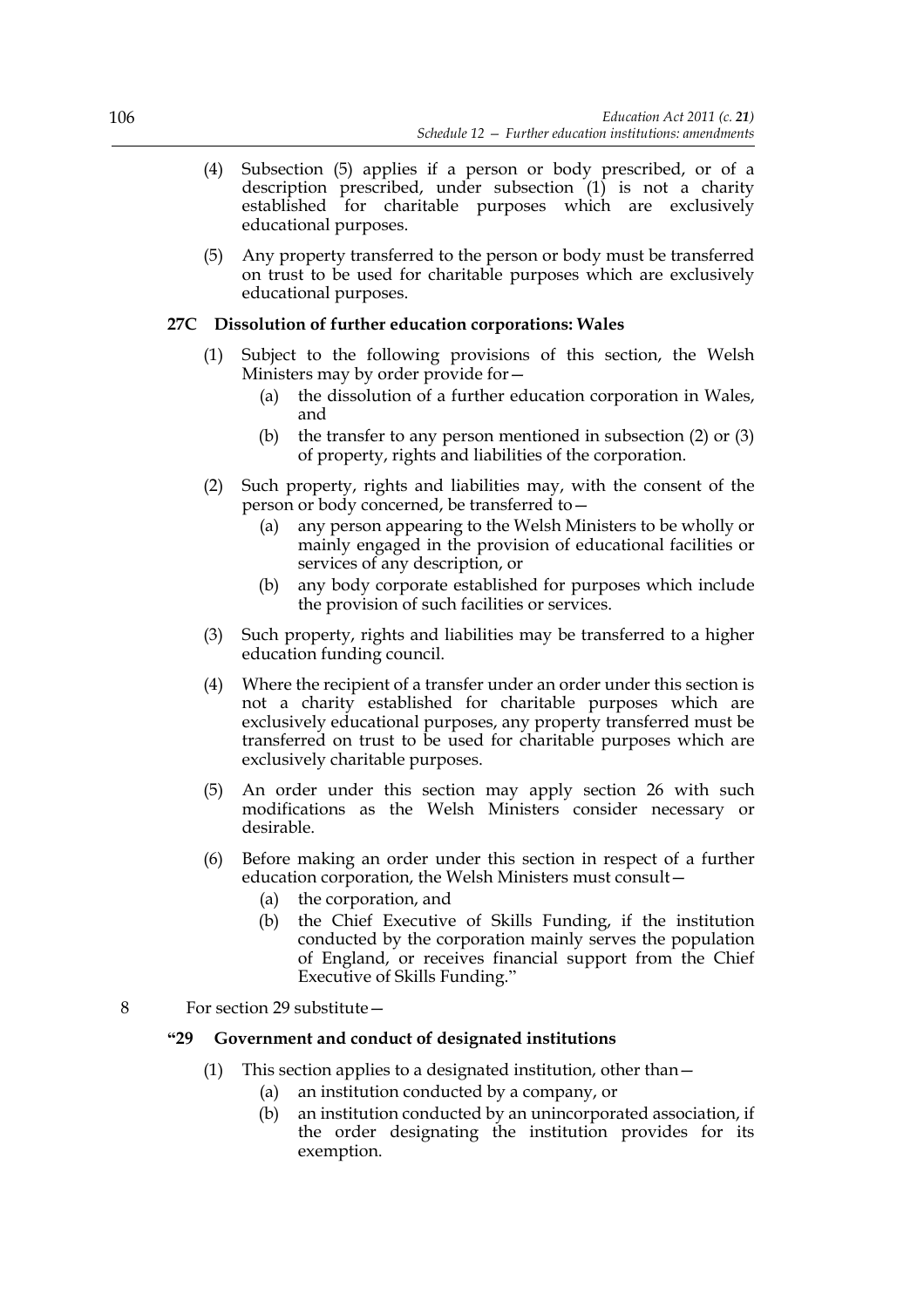- (2) For each designated institution to which this section applies, there is to be—
	- (a) an instrument providing for the constitution of a governing body of the institution (to be known as the instrument of government), and
	- (b) an instrument in accordance with which the institution is to be conducted (to be known as the articles of government).
- (3) In sections 29A to 29C—
	- "instrument" means an instrument of government or articles of government;
	- "regulatory instrument", in relation to an institution, means—
		- (a) an instrument of government or articles of government, or
		- (b) any other instrument relating to or regulating the institution.

# **29A First post-designation instruments and articles of designated institutions: England and Wales**

- (1) The first post-designation instrument and articles of government of a designated institution to which section 29 applies must each comply with subsection (3) and (if the institution is in Wales) subsection (6).
- (2) The "first post-designation instrument and articles of government" of a designated institution are the first instrument of government and articles of government that the institution has after the designation takes effect.
- (3) The instrument must meet one of the following requirements—
	- (a) the instrument was in force when the designation took effect and is approved for the purposes of this section by the appropriate authority;
	- (b) the instrument—
		- (i) is made in pursuance of a power under a regulatory instrument or (where there is no such power) by the governing body of the institution, and
		- (ii) (in either case) is approved for the purposes of this section by the appropriate authority;
	- (c) the instrument is made by the appropriate authority by order.
- (4) An instrument made by the governing body under subsection (3)(b) or the appropriate authority under subsection (3)(c) may replace wholly or in part an existing regulatory instrument.
- (5) Before making an instrument under subsection (3)(c), the appropriate authority must, so far as it appears practicable to do so, consult—
	- (a) the governing body of the institution, and
	- (b) where there is power under a regulatory instrument to make the instrument, and that power is exercisable by persons other than the governing body of the institution, the persons by whom the power is exercisable.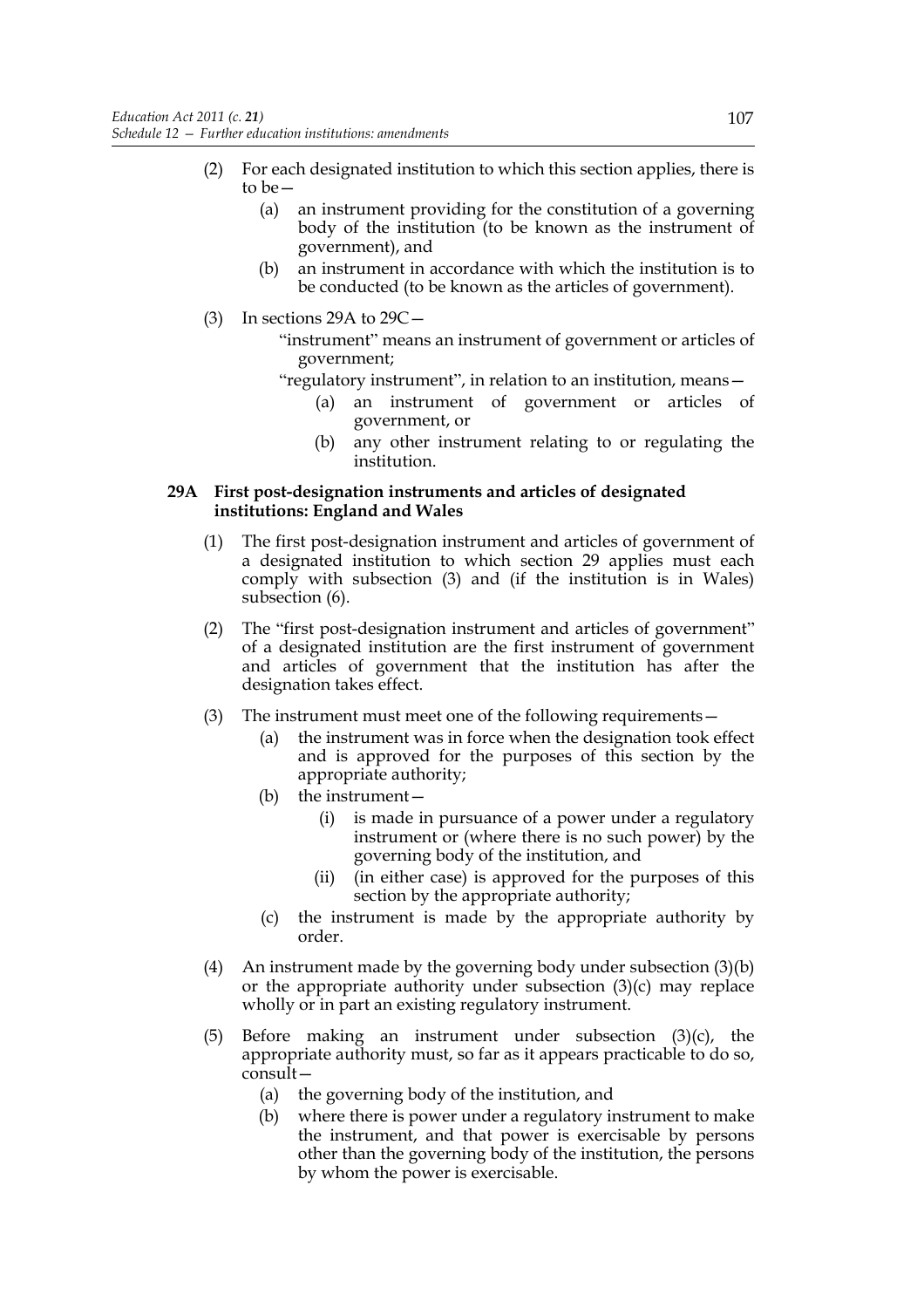- (6) If the institution is in Wales, provision made by the instrument in relation to the appointment of members of the governing body must take into account the members who may be appointed by the Welsh Ministers under section 39 of the Learning and Skills Act 2000.
- (7) In this section "the appropriate authority"—
	- (a) in relation to an institution in England, means the Secretary of State;
	- (b) in relation to an institution in Wales, means the Welsh Ministers.

# **29B Changes to instruments and articles: England**

- (1) This section applies to a designated institution in England which is an institution to which section 29 applies.
- (2) The governing body of the institution may modify or replace its instrument of government and articles of government.
- (3) The instrument of government and articles of government (as modified or replaced)—
	- (a) must comply with the requirements of Part 2 of Schedule 4, and
	- (b) subject to that, may make such other provision as may be necessary or desirable.

## **29C Changes to instruments and articles: Wales**

- (1) This section applies to a designated institution in Wales which is an institution to which section 29 applies.
- (2) Subject to subsection (3), the governing body of the institution may modify, replace or revoke its instrument of government and articles of government if —
	- (a) the instrument falls within section 29A(3)(a),
	- (b) the instrument was made by the governing body, or
	- (c) the instrument was made in pursuance of a power under a regulatory instrument, where there is no other power to modify it.
- (3) An instrument approved under section 29A(3)(a) or (b) by the Welsh Ministers may not be modified, replaced or revoked without the consent of the Welsh Ministers.
- (4) The Welsh Ministers may by order modify, replace or revoke the instrument of government or articles of government of the institution.
- (5) Before making an order under subsection (4), the Welsh Ministers must, so far as it appears practicable to do so, consult—
	- (a) the governing body of the institution, and
	- (b) where there is power under a regulatory instrument to make the instrument, and that power is exercisable by persons other than the governing body of the institution, the persons by whom the power is exercisable."
- 9 In section 30 (special provision for certain institutions), in subsection (1) for "section 29" substitute "sections 29 to 29C".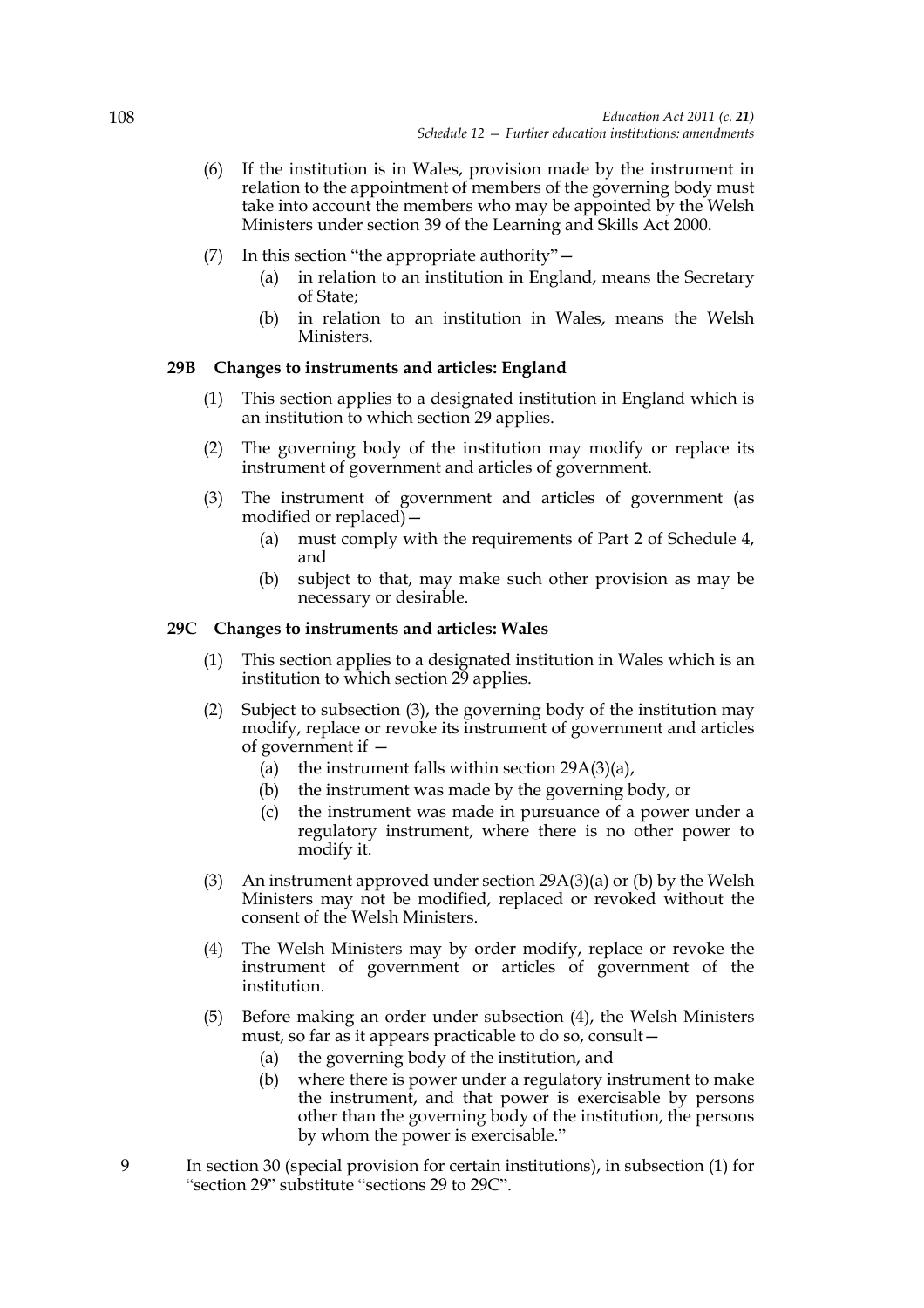- 10 In section 31 (designated institutions conducted by companies), omit subsection (2A)(a).
- 11 (1) Section 33C (establishment of new bodies corporate as sixth form college corporations) is amended as follows.
	- (2) In subsection (2), for "the responsible local authority" substitute "a person or body ("the proposer")".
	- (3) In subsection  $(3)(a)$ , for "authority have" substitute "proposer has".
	- (4) In subsection  $(3)(c)$ 
		- (a) for "authority have" substitute "proposer has";
		- (b) for "them" substitute "the proposer".
- 12 In section 33E (principal powers of a sixth form college corporation), in subsection (2), after "subsection (1)" insert "and (in the case of a sixth form college corporation to which section 33J applies) section 33J(1A)".
- 13 In section 33F (supplementary powers of a sixth form college corporation)—
	- (a) in subsection  $(6)(e)(ii)$ , for "27" substitute "27C or 33P";
	- (b) omit subsection (7);
	- (c) in subsection (10), omit "or section 33G".
- 14 Section 33G (restrictions on exercise of supplementary powers of sixth form college corporations) is repealed.
- 15 Section 33H (duty in relation to promotion of well-being of local area) is repealed.
- 16 In section 33I(2) (instrument and articles of government of sixth form college corporations)—
	- (a) in paragraph (a), after "requirements of" insert "Part  $2$  of";
	- (b) for paragraph (b) substitute—
		- "(b) subject to that, may make such other provision as may be necessary or desirable."
- 17 (1) Section 33J (special provision for certain institutions) is amended as follows.
	- (2) After subsection (1) insert—
		- "(1A) A sixth form college corporation to which this section applies may (accordingly) conduct the relevant sixth form college in a way that secures that the established character of the sixth form college is preserved and developed (and, in particular, in a way that is in accordance with any trust deed relating to the college)."
	- (3) In subsection  $(3)$ 
		- (a) for "reference in subsection  $(1)(a)$  to the established character of a sixth form college is" substitute "references in subsections (1)(a) and  $(1)$  to the established character of a sixth form college are";
		- (b) for "a reference" substitute "references".
- 18 In section 33K (instrument and articles of new sixth form college corporation)—
	- (a) in subsection (1), for "YPLA" substitute "Secretary of State by order";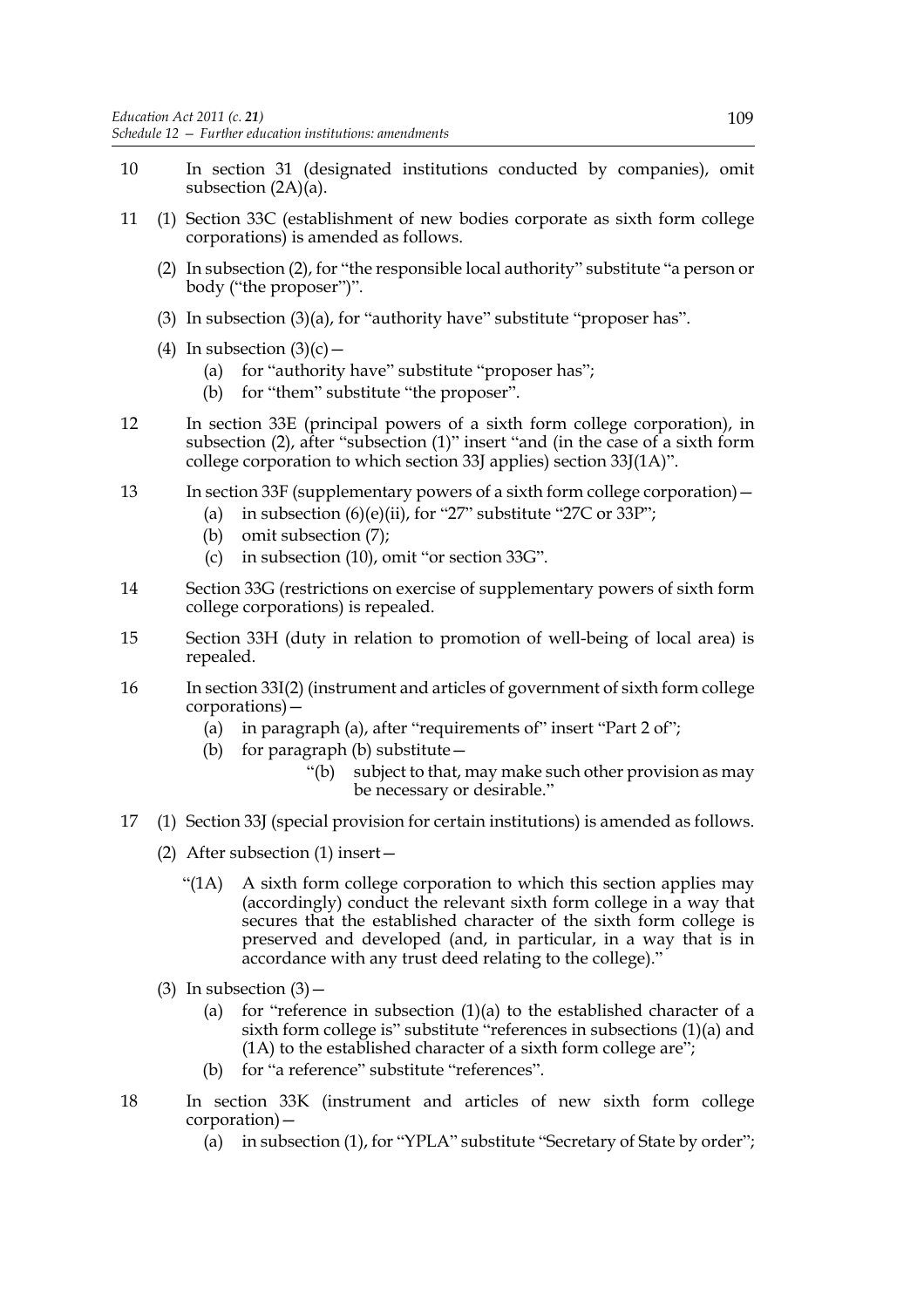- (b) for subsection  $(2)$  substitute
	- "(2) An order under subsection (1) may not be made unless
		- the Secretary of State has consulted the corporation, and
		- (b) in the case of a sixth form college corporation to which section 33J applies, the trustees of the relevant sixth form college have given their consent."
- 19 For section 33L substitute—

# **"33L Changes to instruments and articles**

- (1) A sixth form college corporation may modify or replace their instrument of government or articles of government.
- (2) A sixth form college corporation to which section 33J applies may do the things mentioned in subsection (1) only with the consent of the trustees of the relevant sixth form college."

# 20 For section 33N substitute—

# **"33N Proposals for dissolution of sixth form college corporations**

- (1) This section applies if a sixth form college corporation propose that the corporation should be dissolved.
- (2) The corporation must publish details of the proposal, and such other information as may be prescribed, in accordance with regulations.
- (3) The corporation must consult on the proposal, and take account of the views of those consulted, in accordance with regulations.

## **33O Dissolution of sixth form college corporations**

- (1) This section and section 33P apply if, after complying with section 33N, a sixth form college corporation resolve that the corporation should be dissolved on a specified date.
- (2) "The dissolution date" means the date specified in a resolution under subsection (1).
- (3) The corporation must notify the Secretary of State of the resolution and the dissolution date as soon as reasonably practicable.
- (4) The corporation are dissolved on the dissolution date.

## **33P Dissolution of sixth form college corporations: transfer of property, rights and liabilities**

- (1) At any time before the dissolution date, the corporation may transfer any of their property, rights or liabilities to such person or body, or a person or body of such description, as may be prescribed, subject to subsection (4).
- (2) The corporation may do so only with the consent of the person or body concerned.
- (3) A transfer under subsection (1) has effect on the dissolution date.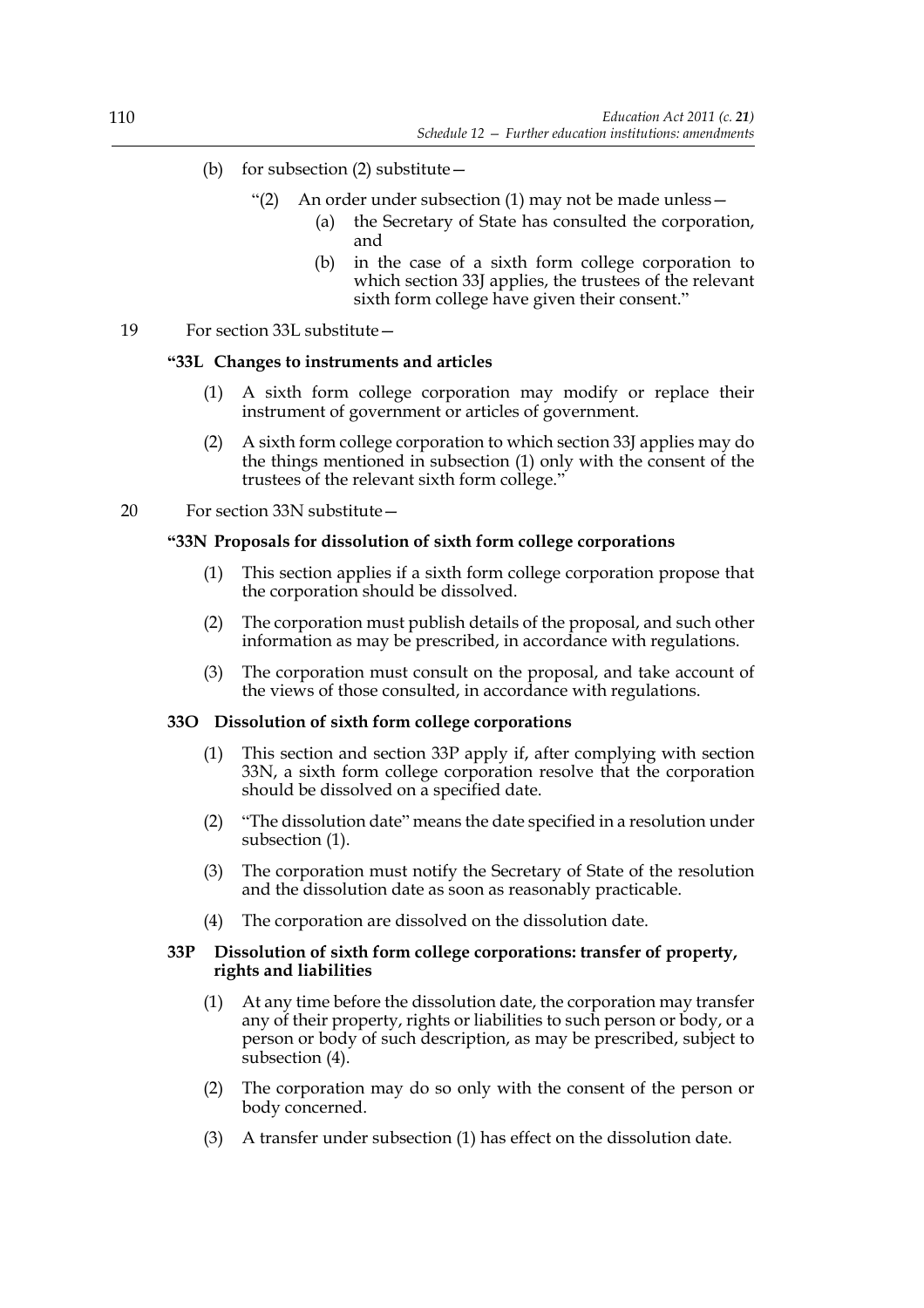- (4) In the case of a sixth form college corporation to which section 33J applies, any property held by the corporation on trust for the purposes of the relevant sixth form college must be transferred to the trustees of the relevant sixth form college.
- (5) Subsection (6) applies if a person or body prescribed, or of a description prescribed, under subsection (1) is not a charity established for charitable purposes which are exclusively educational purposes.
- (6) Any property transferred to the person or body must be transferred on trust to be used for charitable purposes which are exclusively educational purposes.
- (7) Subsection (6) does not apply to property transferred to the person or body by virtue of subsection (4)."
- 21 In section 38 (payments in respect of loan liabilities), in subsection (2), for "YPLA" in both places substitute "Secretary of State".
- 22 Section 49A (guidance about consultation with students and employees), as it has effect in relation to England, is repealed.
- 23 Section 51 (publication of proposals) is repealed.
- 24 In section 53 (inspection of accounts), in subsection (2)—
	- (a) after "section 15ZA" insert "or 18A";
	- (b) omit "61 or".
- 25 (1) Section 56A (intervention by Chief Executive of Skills Funding) is amended as follows.
	- (2) In subsection (1), for the words from "Chief Executive of Skills Funding" to "Executive")" substitute "Secretary of State".
	- (3) In subsection (3), for "Chief Executive" substitute "Secretary of State".
	- (4) Omit subsection (4).
	- (5) In subsections (5) and (6), for "Chief Executive", wherever occurring, substitute "Secretary of State".
	- (6) In subsection  $(7)$ , after "include" insert " (a)" and at the end insert
		- "(b) a direction requiring a governing body to make a resolution under section 27A(1) for the body to be dissolved on a date specified in the direction.
		- (7A) A governing body to which a direction such as is mentioned in subsection  $(\overline{7})(b)$  is given is to be taken for the purposes of section 27A(1) to have complied with section 27 before making the resolution required by the direction."
	- (7) For subsection (9) substitute—
		- "(9) The Secretary of State may not give a direction to a governing body under subsection (6)(c) which relates to the dismissal of a member of staff."
	- (8) Omit subsection (10).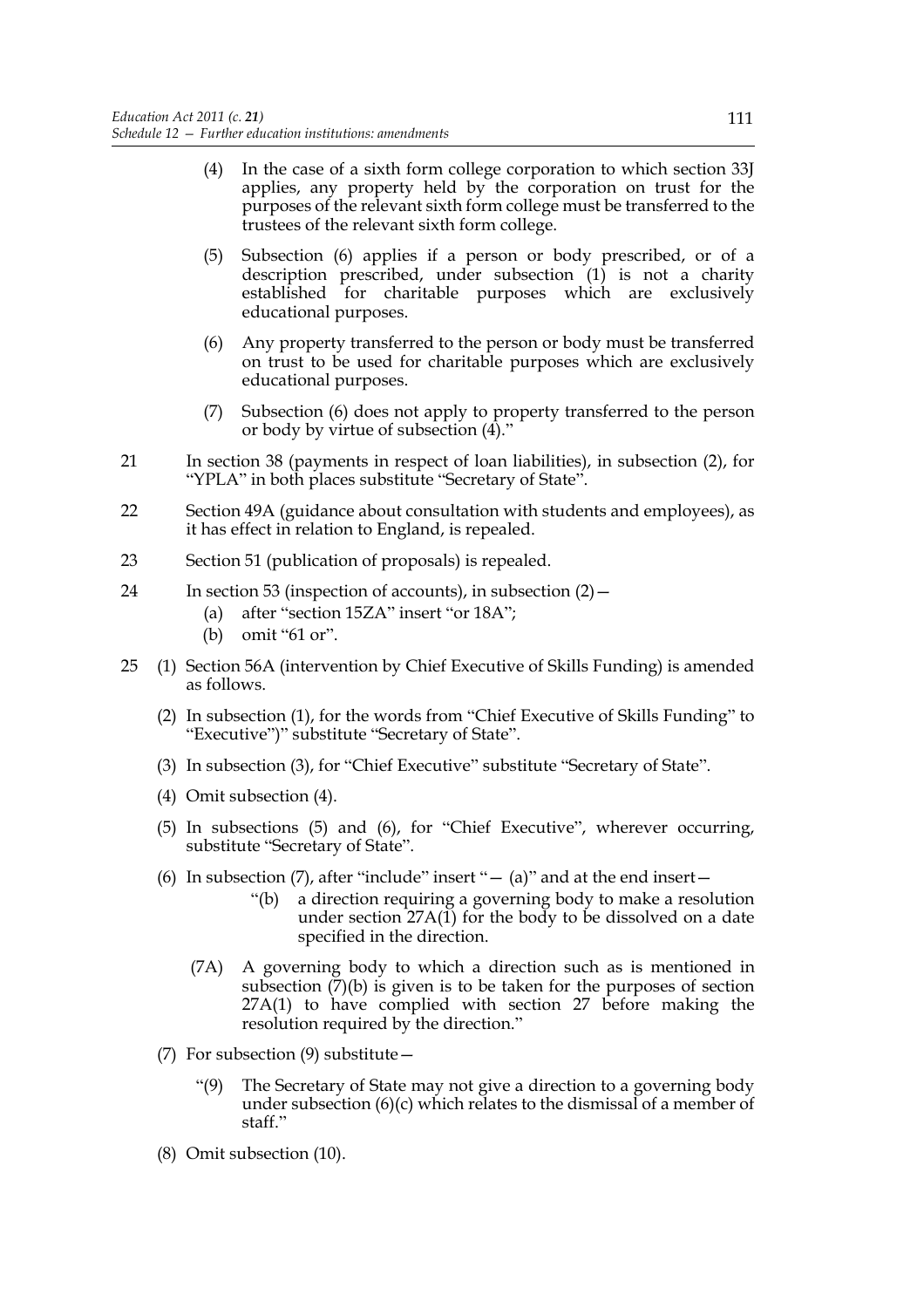| 112 |                                                                                                                                               | Education Act 2011 (c. $21$ )<br>Schedule $12$ – Further education institutions: amendments                                                                                                                                                                                                                                                                                          |  |  |
|-----|-----------------------------------------------------------------------------------------------------------------------------------------------|--------------------------------------------------------------------------------------------------------------------------------------------------------------------------------------------------------------------------------------------------------------------------------------------------------------------------------------------------------------------------------------|--|--|
| 26  | Section 56AA (appointment by Chief Executive of Skills Funding of<br>members of governing body of further education institution) is repealed. |                                                                                                                                                                                                                                                                                                                                                                                      |  |  |
| 27  | Section 56B (intervention policy: England) is repealed.                                                                                       |                                                                                                                                                                                                                                                                                                                                                                                      |  |  |
| 28  | Section 56C (directions) is repealed.                                                                                                         |                                                                                                                                                                                                                                                                                                                                                                                      |  |  |
| 29  | Section 56D (notification by local authority or YPLA of possible grounds for<br>intervention) is repealed.                                    |                                                                                                                                                                                                                                                                                                                                                                                      |  |  |
| 30  | (1) Section 56E (intervention by local authority) is amended as follows.                                                                      |                                                                                                                                                                                                                                                                                                                                                                                      |  |  |
|     | (2) In subsection (1), for "responsible local authority are" substitute "Secretary<br>of State is".                                           |                                                                                                                                                                                                                                                                                                                                                                                      |  |  |
|     | (3) In subsection (3), for "authority" substitute "Secretary of State".                                                                       |                                                                                                                                                                                                                                                                                                                                                                                      |  |  |
|     | (4) For subsection (4) substitute $-$                                                                                                         |                                                                                                                                                                                                                                                                                                                                                                                      |  |  |
|     | $\cdot$ (4)                                                                                                                                   | Subsections (4A) and (4B) apply to a sixth form college which is<br>specified, or falls within a class specified, in an order under section<br>$33J(2)$ .                                                                                                                                                                                                                            |  |  |
|     | (4A)                                                                                                                                          | Before doing one or more of the things listed in subsection $(6)$ , the<br>Secretary of State must consult-<br>the trustees of the sixth form college, and<br>(a)<br>each person or body with power under the college's<br>(b)<br>instrument of government to appoint or nominate one or<br>more of its foundation governors.                                                        |  |  |
|     | (4B)                                                                                                                                          | After carrying out a consultation under subsection (4A), the<br>Secretary of State must give the persons and bodies consulted a<br>notice stating -<br>what the Secretary of State has decided to do;<br>(a)<br>(b) the reasons for the decision."                                                                                                                                   |  |  |
|     | (b)<br>(c)                                                                                                                                    | (5) In subsection $(5)$ –<br>(a) for "authority do one or more of those things, the authority"<br>substitute "Secretary of State does one or more of the things listed in<br>subsection (6), the Secretary of State";<br>in paragraph (a), for "authority are" substitute "Secretary of State is";<br>in paragraph (b), for "authority have" substitute "Secretary of State<br>has". |  |  |
|     | (a)<br>(b)                                                                                                                                    | (6) In subsection $(6)$ –<br>for "The authority" substitute "The Secretary of State";<br>in paragraph (c), for "authority think" substitute "Secretary of State<br>thinks".                                                                                                                                                                                                          |  |  |
|     |                                                                                                                                               | (7) In subsection (7), after "include" insert " $-$ (a)" and at the end insert $-$<br>a direction requiring a governing body to make a resolution<br>"(b)<br>under section $33O(1)$ for the body to be dissolved on a date<br>specified in the direction.                                                                                                                            |  |  |
|     | (7A)                                                                                                                                          | A governing body to which a direction such as is mentioned in<br>subsection $(7)(b)$ is given is to be taken for the purposes of section<br>33O(1) to have complied with section 33N before making the                                                                                                                                                                               |  |  |

resolution required by the direction."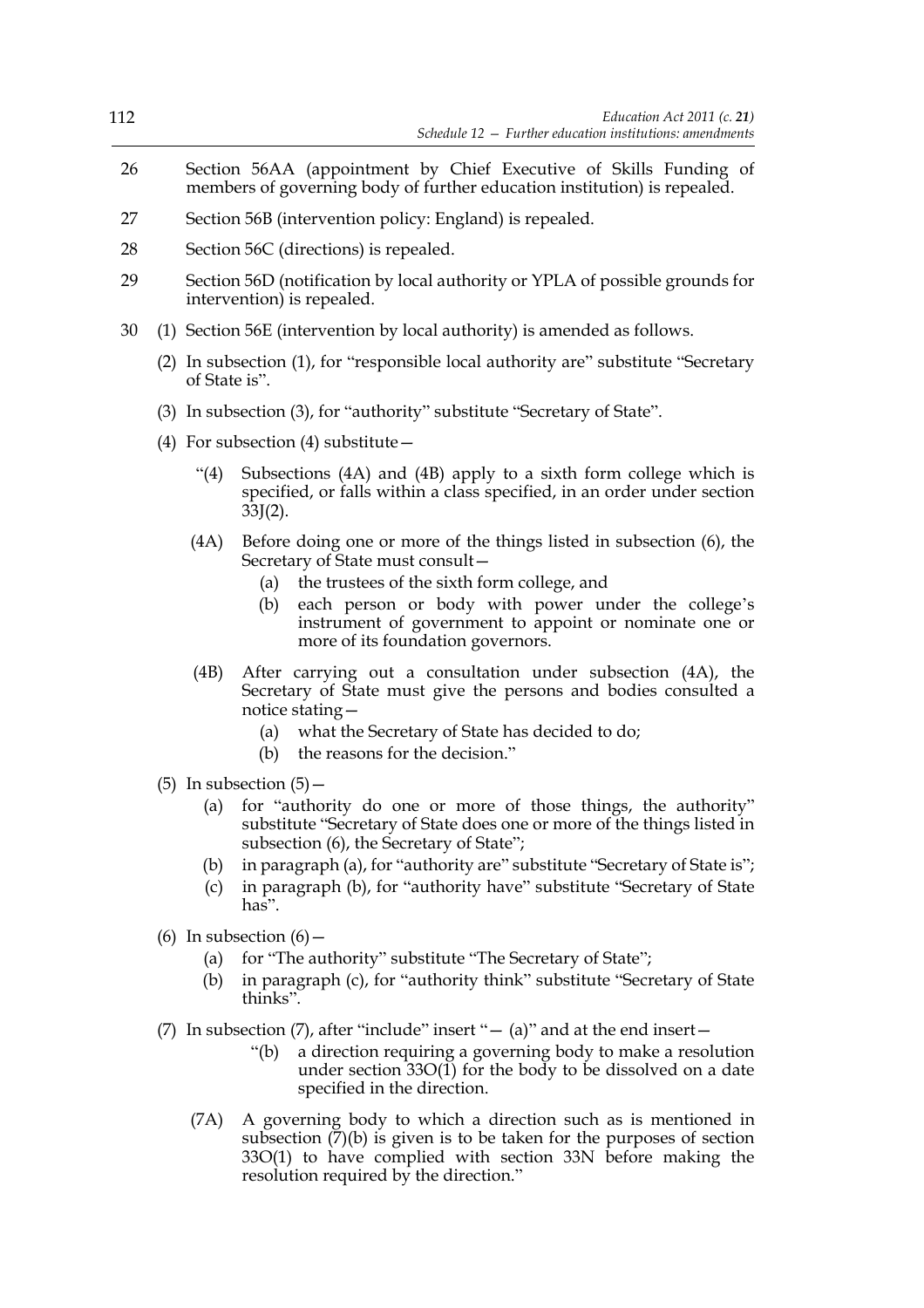- (8) For subsection (9) substitute—
	- "(9) The Secretary of State may not give a direction to a governing body under subsection (6)(c) which relates to the dismissal of a member of staff."
- (9) Omit subsection (10).
- (10) In the heading, for "local authorities" substitute "Secretary of State".
- 31 Section 56F (appointment by local authorities of members of sixth form college governing body) is repealed.
- 32 Section 56G (intervention policy: sixth form colleges) is repealed.
- 33 Section 56H (intervention by YPLA) is repealed.
- 34 Section 56I (appointment by YPLA of members of sixth form college governing body) is repealed.
- 35 Section 56J (notification by Chief Executive of Skills Funding of possible grounds for intervention) is repealed.
- 36 (1) Section 82 (joint exercise of functions) is amended as follows.
	- (2) For subsection (1) substitute  $-$ 
		- "(1) A relevant authority may exercise any of its functions jointly with  $-$ 
			- (a) another relevant authority, or
			- (b) the Secretary of State, to the extent that the Secretary of State is discharging functions under section 14 of the Education Act 2002,

where the condition in subsection (1B) is met.

- (1A) The Secretary of State may exercise functions under section 14 of the Education Act 2002 jointly with a relevant authority where the condition in subsection (1B) is met.
- (1B) The condition is that it appears to the persons who are to exercise functions jointly that to do so—
	- (a) will be more efficient, or
	- (b) will enable them more effectively to discharge any of their functions."
- (3) In subsection (2), for the words from the beginning to "provision" substitute "A relevant authority must, if directed to do so by the Secretary of State, make provision jointly with another relevant authority or with the Secretary of State".
- (4) In subsection (3)(a) omit "the YPLA,".
- 37 In section 83 (efficiency studies), in the table in subsection (1B), for "YPLA" substitute "Secretary of State".
- 38 In section 88 (stamp duty)—
	- (a) for "27" substitute "27B, 27C";
	- (b) for "33N" substitute "33P".
- 39 In section 88A (stamp duty land tax)—
	- (a) for "27" substitute "27B, 27C";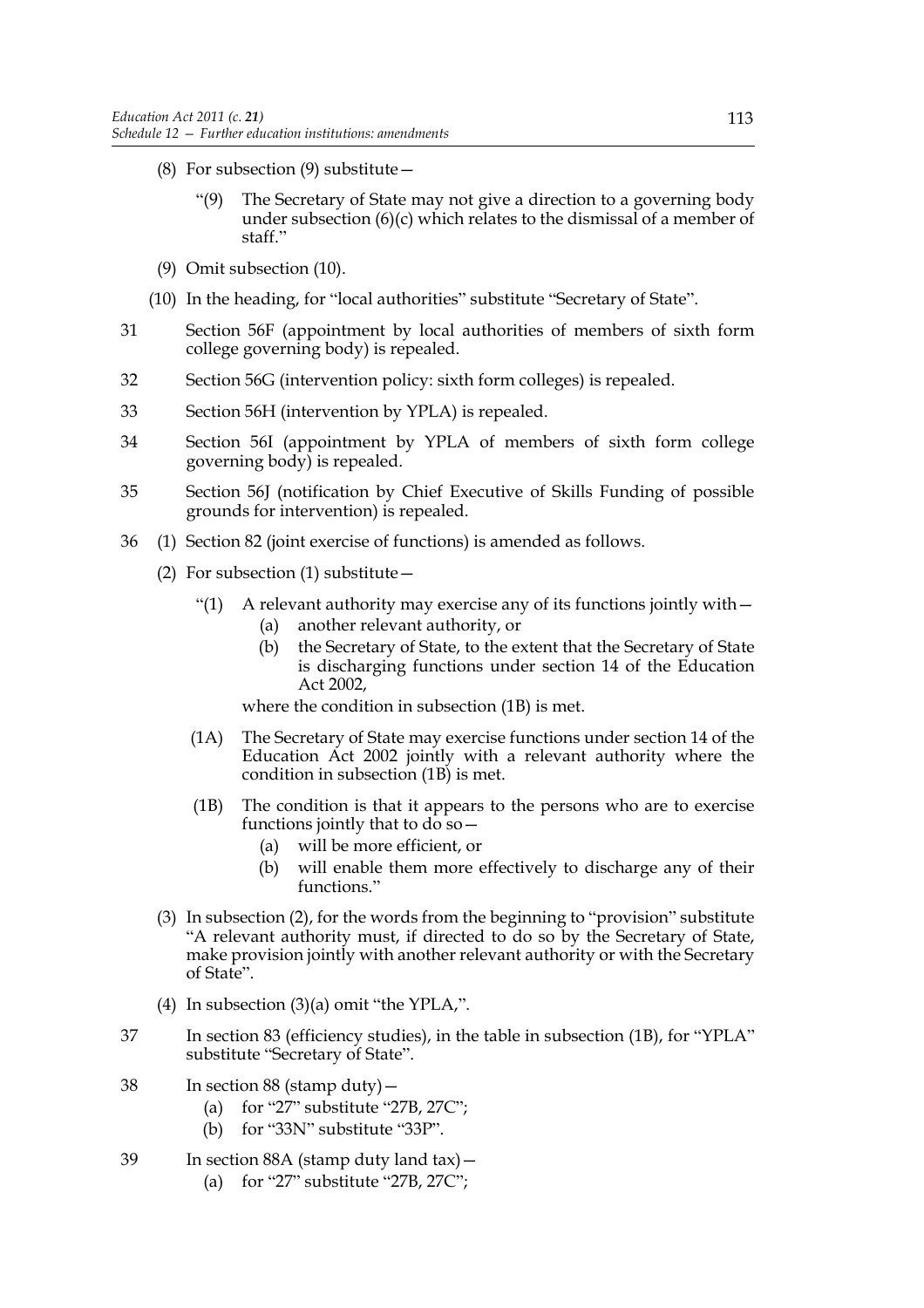- (b) for "33N" substitute "33P".
- 40 (1) Section 89 (orders, regulations and directions) is amended as follows.
	- (2) In subsection  $(2)$  -
		- (a) for "22, 29(6) and (8)" substitute "22ZA(1) and (4), 29A(3)(c), 29C(4)";
		- (b) after "33A(5)(b)" insert "33J(2), 33K(1),";
		- (c) omit "or section 33L".
	- (3) In subsection (3), after "subsection (3A)" insert "or (3B)".
	- (4) After subsection (3A) insert—
		- "(3B) An order falls within this subsection if—
			- (a) it is an order revoking (wholly or in part) an order under section 15 or 16 and is made by virtue of section 27A(4), or
			- (b) it is an order revoking (wholly or in part) an order under section 33A, 33B or 33C and is made by virtue of section  $33O(4)$ ."
- 41 (1) Section 90 (interpretation) is amended as follows.
	- (2) In subsection  $(1)$ 
		- (a) after the definition of "further education" insert—
			- ""further education corporation in England" means a further education corporation established to conduct an institution in England;
			- "further education corporation in Wales" means a further education corporation established to conduct an institution in Wales;";
		- (b) omit the definitions of "the responsible local authority" and "the YPLA".
	- (3) Omit subsection (2ZA).
- 42 In section 92 (index)—
	- (a) after the entry for "further education corporation" insert—

"further education corporation in England section 90(1) further education corporation in Wales section 90(1)"

(b) omit the entries for "responsible local authority" and "the YPLA".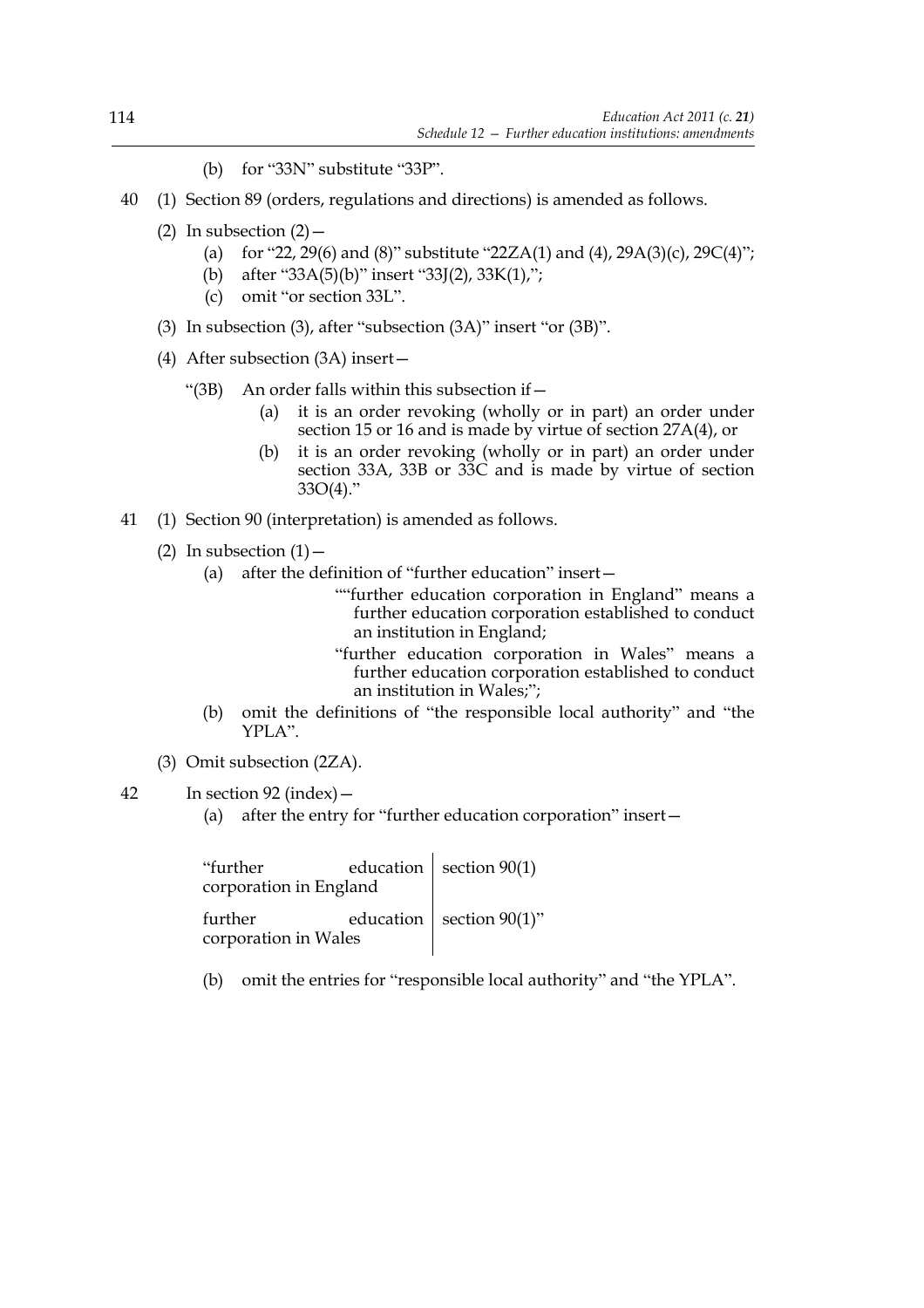# 43 For Schedule 4 substitute—

## "SCHEDULE 4

### INSTRUMENTS AND ARTICLES OF GOVERNMENT

## PART 1

## **GENERAL**

- 1 In this Schedule -
	- "instrument" means an instrument of government or articles of government;
	- "the institution" means—
		- (a) in the case of a further education corporation, the institution which the corporation are established to conduct;
		- (b) in the case of the governing body of a designated institution, the institution;
		- (c) in the case of a sixth form college corporation, the relevant sixth form college.

## PART 2

## ENGLAND

- 2 This Part applies in relation to—
	- (a) a further education corporation in England;
	- (b) the governing body of a designated institution in England;
	- (c) a sixth form college corporation.
- 3 In this Part "the body" means—
	- (a) in the case of a further education corporation or a sixth form college corporation, the corporation;
	- (b) in the case of a governing body, the governing body.
- 4 An instrument must provide for—
	- (a) the number of members of the body,
	- (b) the eligibility of persons for membership,
	- (c) the members to include—
		- (i) staff and students at the institution, and
		- (ii) in the case of a sixth form college corporation, parents of students at the institution aged under 19, and
	- (d) the appointment of members.
- 5 (1) An instrument must make provision about the procedures of the body and the institution.
	- (2) In particular, an instrument must specify how the body may resolve for its dissolution and the transfer of its property, rights and liabilities.
- 6 (1) An instrument must make provision for there to be  $-$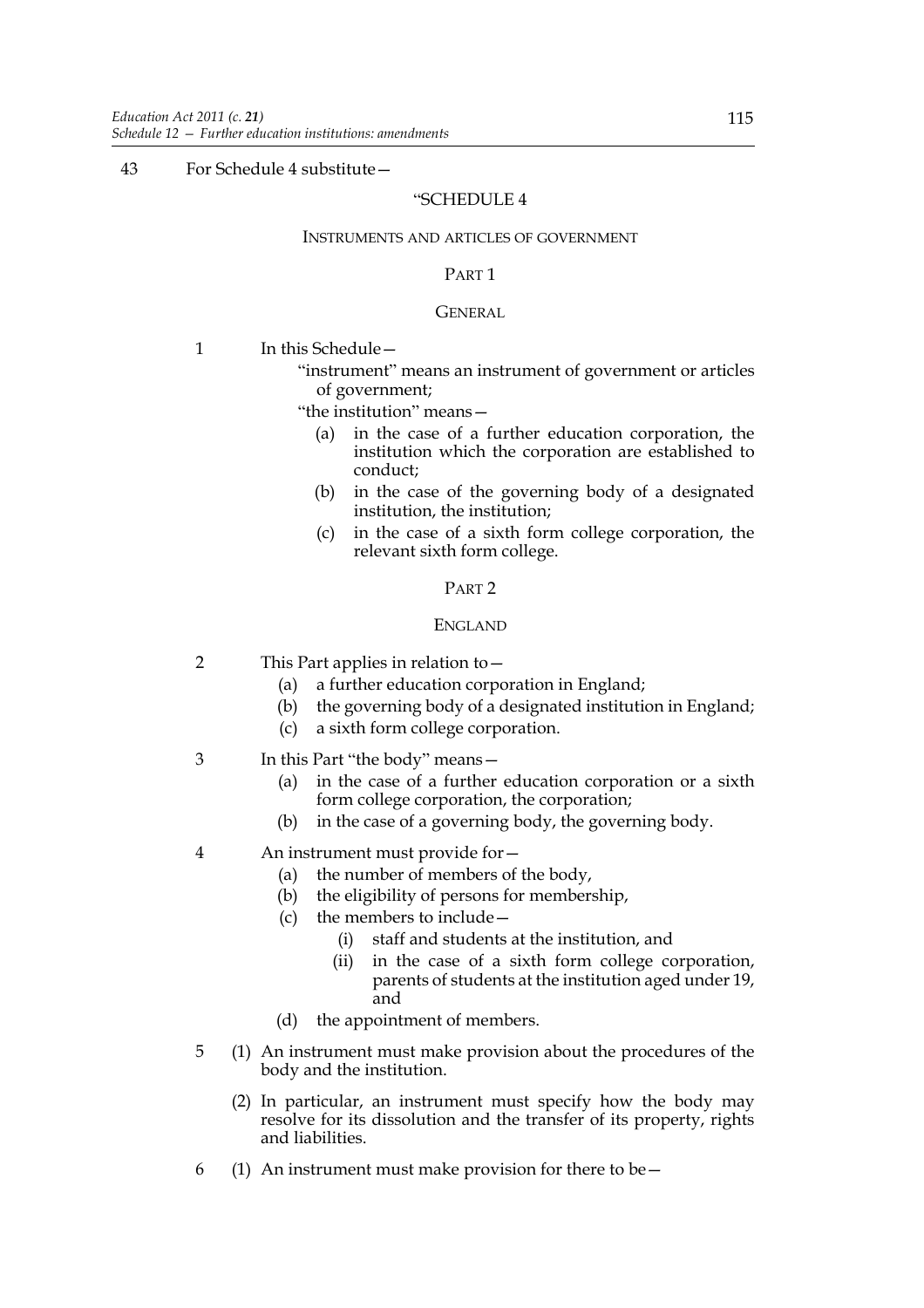- (a) a chief executive of the institution, and
- (b) a clerk to the body.
- (2) An instrument must make provision about the respective responsibilities of the body, the chief executive and the clerk.
- (3) The responsibilities of the body must include—
	- (a) in the case of a sixth form college corporation to which section 33J applies, the preservation and development of the educational character and mission of the institution and the oversight of its activities;
	- (b) in the case of any other sixth form college corporation, a further education corporation or a governing body, the determination and periodic review of the educational character and mission of the institution and the oversight of its activities;
	- (c) in any case, the effective and efficient use of resources, the solvency of the institution and the body and the safeguarding of their assets.
- 7 An instrument must require the body to publish arrangements for obtaining the views of staff and students on the matters for which the body are responsible under paragraph 6(3)(a) or (b).
- 8 An instrument must permit the body to change their name with the approval of the Secretary of State.
- 9 An instrument must specify how the body may modify or replace the instrument of government and articles of government.
- 10 An instrument must prohibit the body from making changes to the instrument of government or articles of government that would result in the body ceasing to be a charity.
- 11 An instrument must provide for—
	- (a) a copy of the instrument to be given free of charge to every member of the body,
	- (b) a copy of the instrument to be given free of charge, or at a charge not exceeding the cost of copying, to anyone else who requests it, and
	- (c) a copy of it to be available for inspection at the institution on request, during normal office hours, to every member of staff of, and student at, the institution.
- 12 An instrument must provide for the authentication of the application of the seal of the body.

## PART 3

## **WALES**

- 13 This Part applies in relation to further education corporations in Wales.
- 14 Provision made by an instrument in relation to the appointment of members of the corporation must take into account the members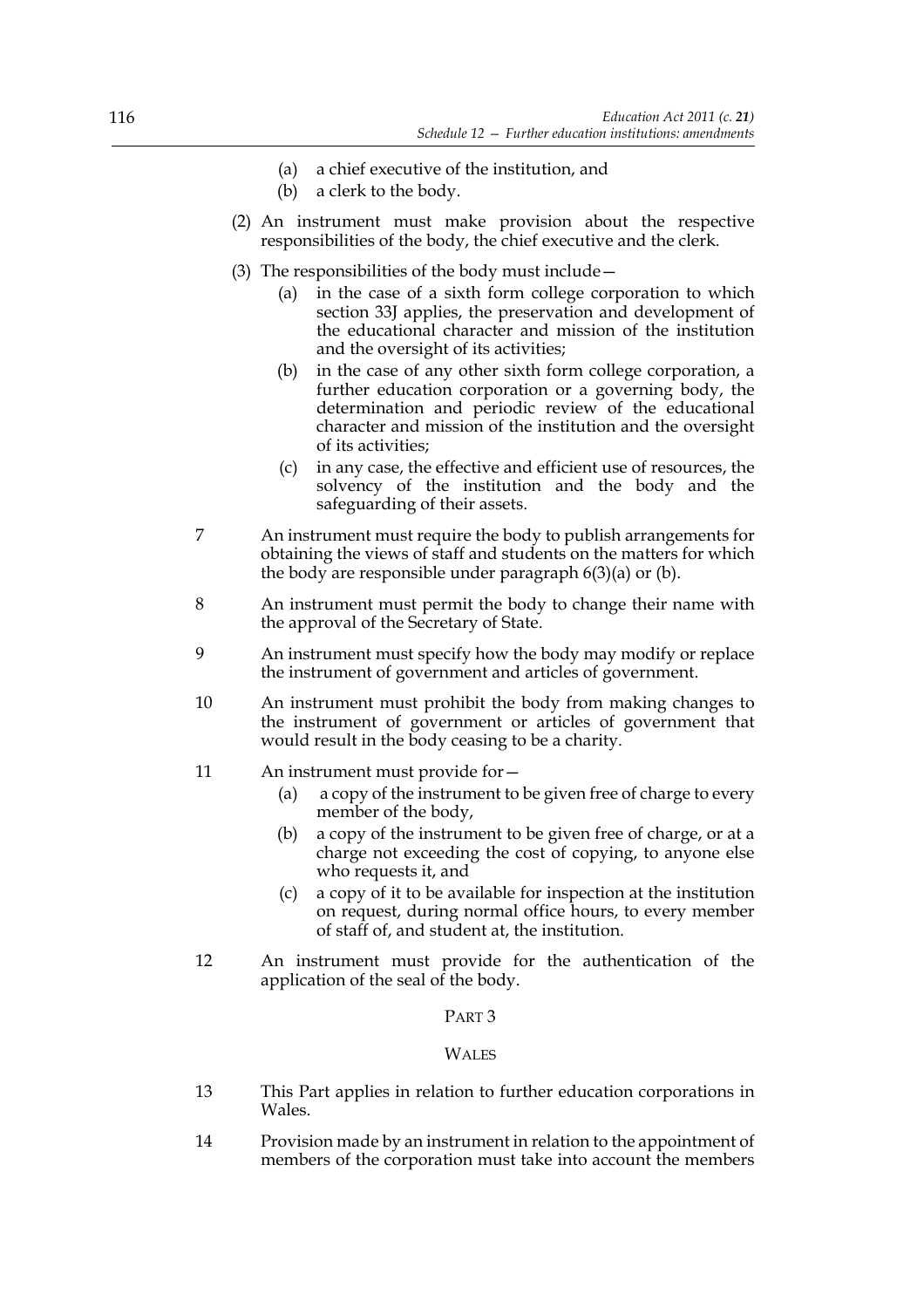who may be appointed by the Welsh Ministers under section 39 of the Learning and Skills Act 2000.

- 15 (1) An instrument must provide for—
	- (a) the number of members of the corporation,
	- (b) the eligibility of persons for membership, and
	- (c) the appointment of members.
	- (2) An instrument may provide for the nomination of any person for membership by another, including by a body nominated by the Welsh Ministers.
- 16 An instrument must provide for one or more officers to be chosen from among the members.
- 17 An instrument may—
	- (a) provide for the corporation to establish committees, and
	- (b) permit such committees to include persons who are not members of the corporation.
- 18 An instrument may provide for the delegation of functions of the corporation to—
	- (a) officers or committees, or
	- (b) the principal of the institution.
- 19 An instrument may provide for the corporation to pay allowances to its members.
- 20 An instrument must provide for the authentication of the seal of the corporation.
- 21 An instrument must require the corporation to—
	- (a) keep proper accounts and proper records in relation to the accounts, and
	- (b) prepare in respect of each financial year of the corporation a statement of accounts.
- 22 An instrument must—
	- (a) provide for the appointment of a principal of the institution, and
	- (b) determine which functions exercisable in relation to the institution are to be exercised by the corporation, its officers or committees and which by the principal of the institution.
- 23 An instrument must make provision about the procedures of the corporation and the institution.
- 24 An instrument must provide—
	- (a) for the appointment, promotion, suspension and dismissal of staff, and
	- (b) for the admission, suspension and expulsion of students.
- 25 An instrument may make provision authorising the corporation to make rules or bye-laws for the government and conduct of the institution, including in particular rules or bye-laws about the conduct of students, staff or both."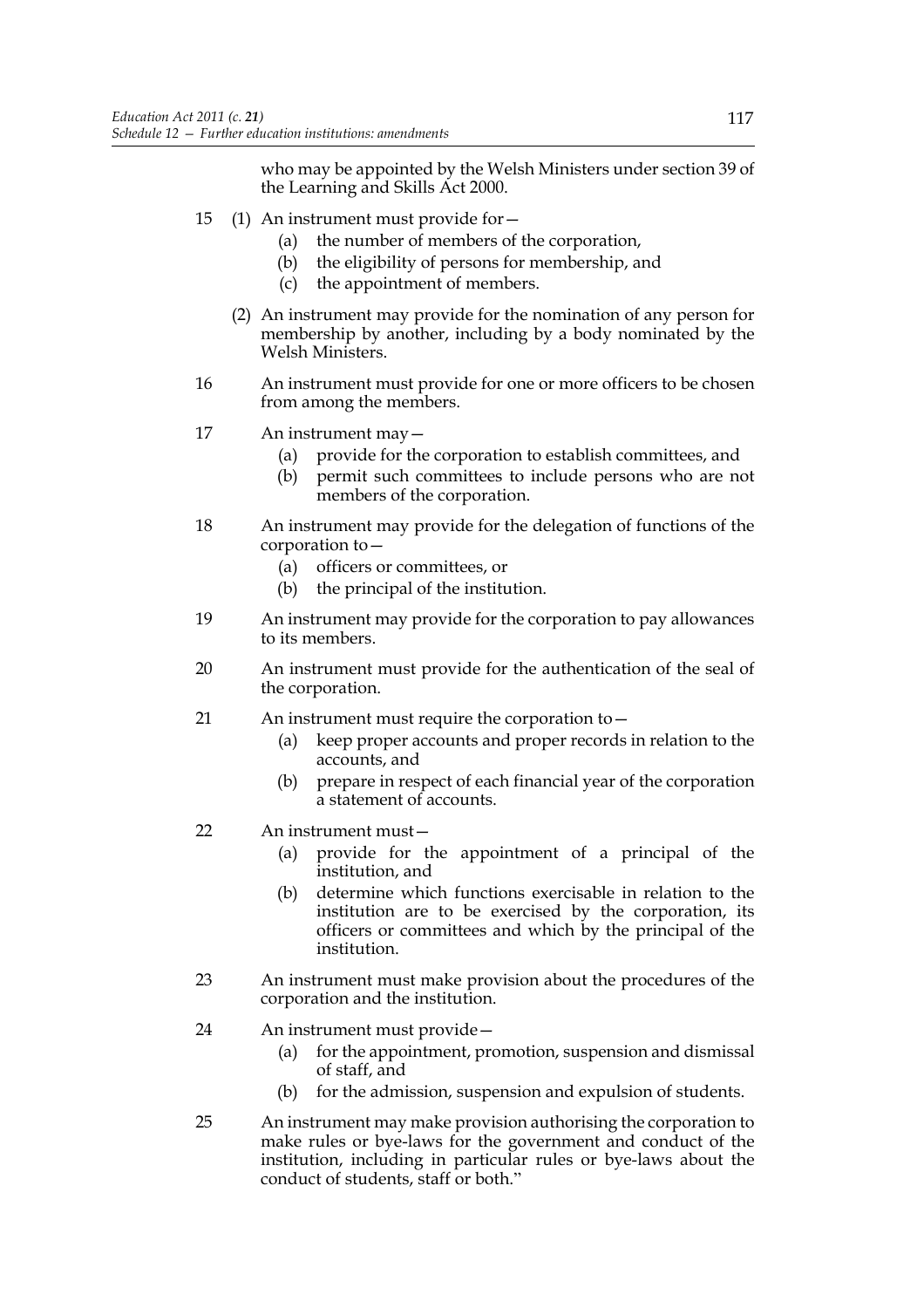*Other amendments*

- 44 (1) LSA 2000 is amended as follows.
	- (2) In section 110 (secondary education), in subsection (5), for "51(3A)" substitute "16A(2)".
	- (3) In section 143 (further education sector: designated institutions), in subsection (6)(b), for "section 29" substitute "any of sections 29 to 29C".
- 45 In section 22 of the Further Education and Training Act 2007 (consultation of further education institutions), in the new section 49A to be inserted into FHEA 1992 in relation to Wales—
	- (a) in subsection  $(1)$ 
		- (i) after "further education sector" insert "in Wales";
		- (ii) for "appropriate authority" substitute "Welsh Ministers";
	- (b) omit subsection (3).
- 46 (1) ASCLA 2009 is amended as follows.
	- (2) In section 256 (further education corporations in England: co-operation and promotion of well-being), omit subsection (3).
	- (3) In Schedule 6 (dissolution of the Learning and Skills Council for England: minor and consequential amendments), omit paragraphs 3(2), 4(a), 5(a), 7(2),  $(3)$ ,  $(4)(b)$ ,  $(5)(a)$ ,  $(6)$  and  $(7)$ ,  $8$  to 11 and 12 $(a)$ .
	- (4) In Schedule 8 (sixth form college sector), omit paragraphs 7 and 11(3).

# SCHEDULE 13 Section 54

# 16 TO 19 ACADEMIES AND ALTERNATIVE PROVISION ACADEMIES: CONSEQUENTIAL AMENDMENTS

# *AA 2010*

- 1 AA 2010 is amended as follows.
- 2 In section 4(3) (Academy orders: when maintained school is "converted into" Academy) for "a school" substitute "an educational institution".
- 3 (1) Section 6 (effect of Academy order) is amended as follows.
	- (2) In subsection (2), for "a school" substitute "an educational institution".
	- (3) In subsection  $(3)$ 
		- (a) after "selective school" insert "and is to be converted into an Academy school";
		- (b) for "section  $1(6)(c)$ " substitute "section  $1A(1)(c)$ ";
		- (c) for "a school" substitute "an educational institution".
	- (4) In subsection  $(5)$  -
		- (a) at the beginning insert "If the Academy is an Academy school,";
		- (b) for "the Academy" substitute "it".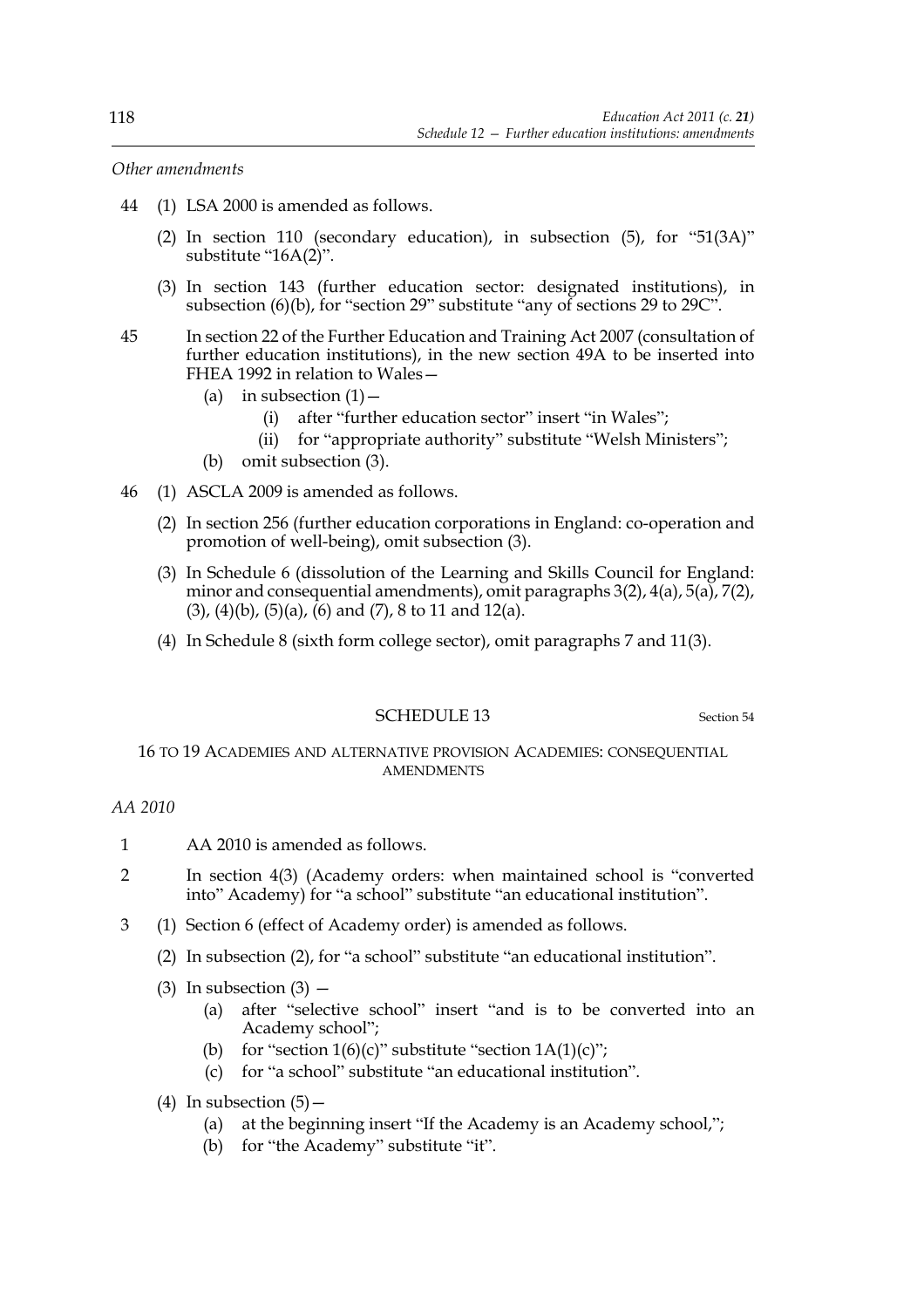- (5) In subsection (7), after "the school" insert "(a)" and at the end insert ", and (b) is to be converted into an Academy school."
- 4 In section 10A (charges at boarding Academies) (inserted by section 61), in subsection (1)(a), for "an Academy" substitute "an Academy school or an alternative provision Academy".
- 5 (1) Schedule 1 (Academies: land) (substituted by Schedule 14) is amended as follows.
	- (2) In paragraph 10 (power of Secretary of State to make direction where Academy order made)—
		- (a) in sub-paragraph (1)(b), for "Academy" substitute "Academy school";
		- (b) in sub-paragraph (3)(c), for "Academy" substitute "Academy school".
	- (3) In paragraph 13 (transfer of land and other property on dissolution of governing body), in sub-paragraph (3)(b), for "Academy" substitute "Academy school".

### *Other Acts*

- 6 (1) The Children Act 1989 is amended as follows.
	- (2) In section 62 (voluntary organisations providing accommodation: duties of local authorities), in subsection (10), after "1992," insert "a 16 to 19 Academy".
	- (3) In section 80 (inspection of children's homes etc by persons authorised by Secretary of State)—
		- (a) in subsection (5), after paragraph (dc) insert—
			- "(dd) proprietor of a 16 to 19 Academy;";
		- (b) in subsection (13), in the definition of "college", after "1992" insert "or a 16 to 19 Academy";
		- (c) in subsection  $(13)$ , at the end insert
			- ""proprietor" has the same meaning as in the Education  $Arf$  1996."
	- (4) In section 87 (welfare of children in boarding schools and colleges)—
		- (a) in subsection (10), in the definition of "college", after "1992 Act" insert "or a 16 to 19 Academy";
		- (b) in subsection (11), after paragraph (c) insert  $-$ 
			- "(d) in relation to a 16 to 19 Academy, the proprietor of the Academy."
- 7 In Schedule 4A to the Water Industry Act 1991 (premises that are not to be disconnected for non-payment of charges), after paragraph 10 insert—

"10A A 16 to 19 Academy."

- 8 (1) FHEA 1992 is amended as follows.
	- (2) In section 85A (nuisance or disturbance on educational premises)—
		- (a) in subsection (2), omit the "and" after paragraph (a) and after paragraph (b) insert ", and
			- (c) any 16 to 19 Academy.";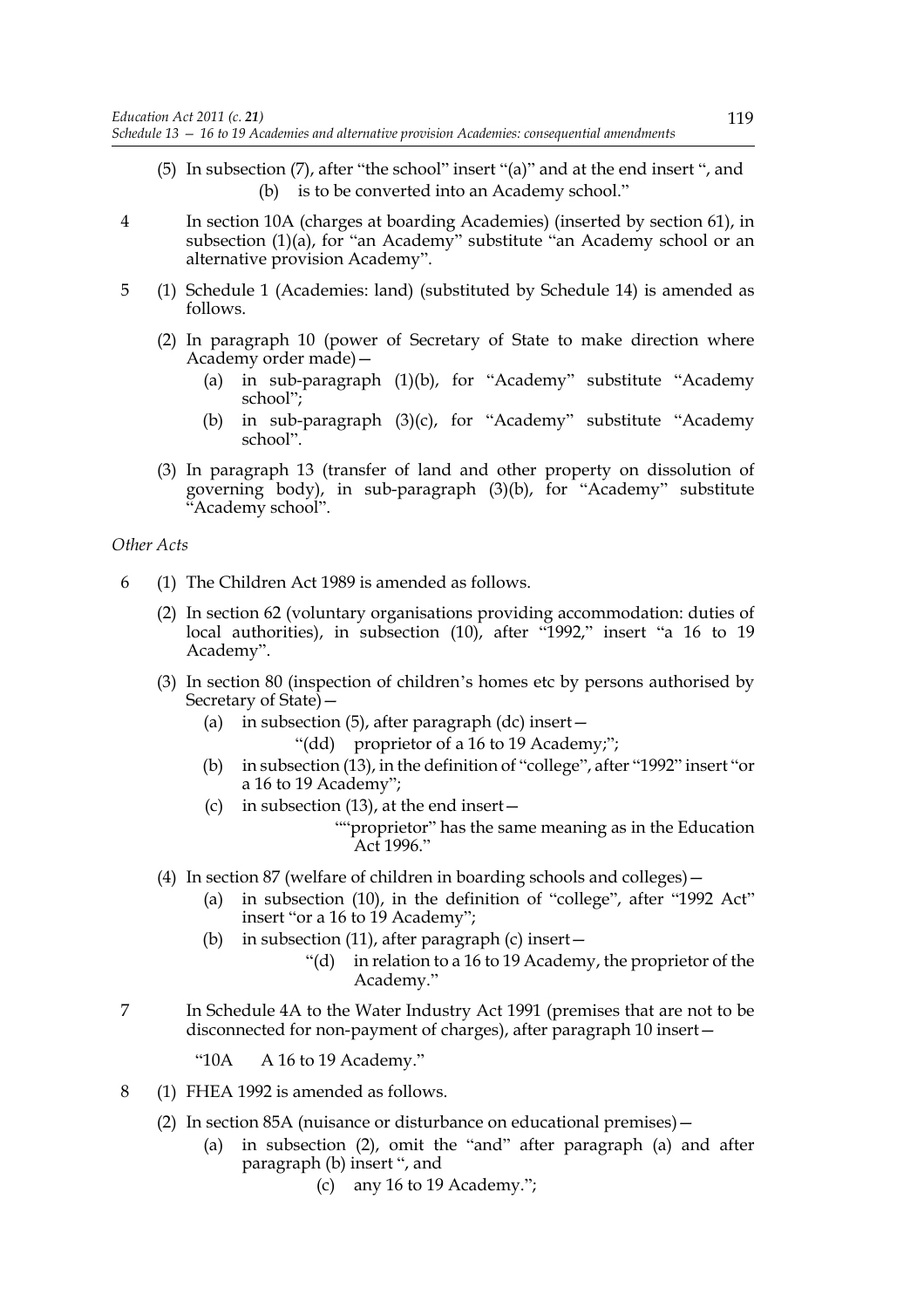- (b) in subsection (4), omit the "and" after paragraph (a) and after paragraph (b) insert ", and
	- (c) in relation to premises of a 16 to 19 Academy, the proprietor.";
- (c) in subsection (6), omit the "and" after paragraph (a) and after paragraph (b) insert ", and
	- (c) in relation to an offence committed on premises of a 16 to 19 Academy, a person whom the proprietor has authorised to bring such proceedings."
- (3) In section 85AA (power of members of staff to search students for prohibited items: England)—
	- (a) in subsection (1), after "England" insert ", or a 16 to 19 Academy,";
	- (b) in subsection (6), in the definition of "member of staff", after "further education sector" insert "or a 16 to 19 Academy".
- (4) In section 85AB (power of search under section 85AA: supplementary), in subsection (3), after "England" insert ", or a principal of a 16 to 19 Academy,".
- (5) In section 85C (power of members of staff to use force)—
	- (a) in subsection (1), after "further education sector" insert "or is a 16 to 19 Academy";
	- (b) in subsection (5), after "further education sector" insert "or a 16 to 19 Academy".
- 9 (1) EA 1996 is amended as follows.
	- (2) In section 4 (schools: general)—
		- (a) in subsection (1), for "subsection (1A)" substitute "subsections (1A) to  $(1C)$ ";
		- (b) after subsection (1A) insert—
			- "(1B) A 16 to 19 Academy is not a school.
			- (1C) An alternative provision Academy is a school."
	- (3) In section 11 (Secretary of State's duty in the case of primary, secondary and further education)—
		- (a) in subsection  $(1)(a)$ , omit the "or" after sub-paragraph  $(i)$  and after sub-paragraph (ii) insert "or

(iii) in 16 to 19 Academies,";

- (b) in subsection (1)(b), for "or institutions within the further education sector" substitute ", institutions within the further education sector or 16 to 19 Academies";
- (c) in subsection (2), for "and institutions within the further education sector" substitute ", institutions within the further education sector and 16 to 19 Academies".
- (4) In section 329A (review or assessment of educational needs at request of responsible body), in subsection (12), after paragraph (d) insert—
	- "(da) an alternative provision Academy that is not an independent school,".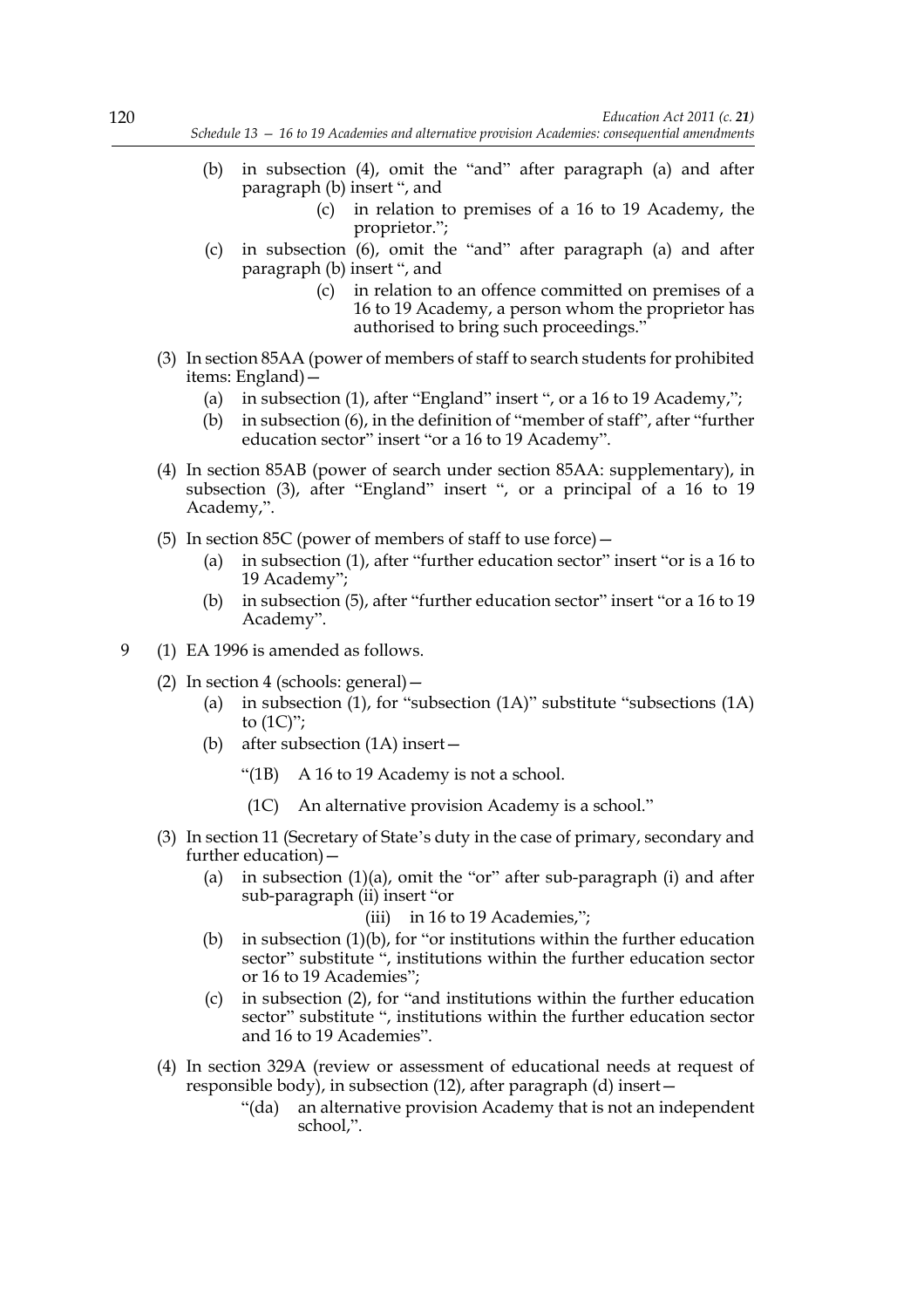- (5) In section 332B (special educational provision: resolution of disputes), in subsection (8)(c), for "or an Academy" substitute ", an Academy school or an alternative provision Academy".
- (6) In section 337 (special schools), in paragraph (b), for "Academy" substitute "Academy school".
- (7) In section 444 (offence: failure to secure regular attendance at school of registered pupil), in subsection  $(7A)(a)$ , for sub-paragraph (iii) substitute –
	- "(iii) an Academy school,
	- (iiia) an alternative provision Academy,".
- (8) In section 444ZA (application of section 444 to alternative education provision), in subsection (8)—
	- (a) in paragraph (a), for sub-paragraph (iii) substitute  $-$ 
		- "(iii) an Academy school,
		- (iiia) an alternative provision Academy,";
	- (b) in paragraph (b), after "(iii)," insert "(iiia),".
- (9) In section 444B (penalty notices: supplemental), in subsection (4), in the definition of "relevant school", for paragraph (c) substitute—
	- "(c) an Academy school,
	- (ca) an alternative provision Academy,".
- (10) In section 508A (local authorities in England: duty to promote sustainable modes of travel)—
	- (a) in subsection (5)(b), after "further education sector" insert ", or 16 to 19 Academies,";
	- (b) in subsection (6)(b), after "further education sector" insert ", or 16 to 19 Academies,".
- (11) In section 508C (local authorities in England: travel arrangements etc for children other than eligible children), in subsection (6)(b), after "further education sector" insert ", or 16 to 19 Academy,".
- (12) In section 508G (local authorities in England: transport policy statements for young adults subject to learning difficulty assessment), in subsection (1), after paragraph (b) insert—
	- "(ba) proprietors of 16 to 19 Academies in the authority's area,".
- (13) In section 509AA (local authorities in England: provision of transport etc for persons of sixth form age)—
	- (a) in subsection (2), omit the "or" at the end of paragraph (c) and after that paragraph insert—

"(ca) at any 16 to 19 Academy, or";

- (b) in subsection  $(2)(d)$ , for "or  $(c)$ " substitute ",  $(c)$  or  $(ca)$ ".
- (14) In section 510 (provision of clothing), in subsection (4)(b), after "further education sector" insert "or a 16 to 19 Academy".
- (15) In section 537 (power of Secretary of State to require information from governing bodies etc), in subsection (1)(b), after "every" insert "(i)" and at the end insert "or
	- (ii) alternative provision Academy which is not an independent school,".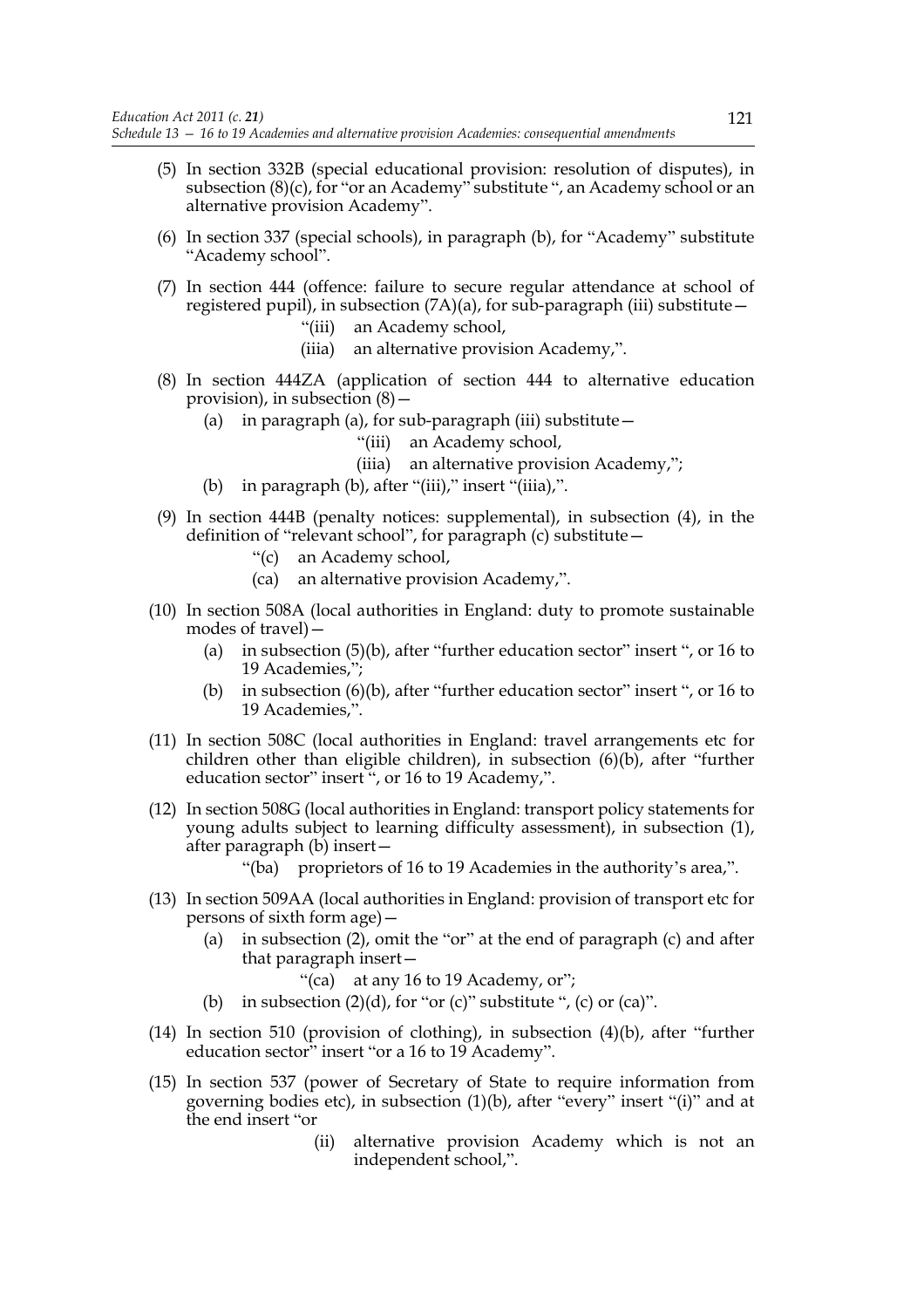- (16) In section 557 (adoption of statutory trusts), in subsection (10), in the definition of "relevant school", for "Academy," substitute "Academy school, alternative provision Academy,".
- (17) In section 579(1) (general interpretation)  $-$ 
	- (a) in the definition of "Academy", for "a school" substitute "an educational institution";
	- (b) after the definition of "Academy order" insert—
		- ""Academy school", "16 to 19 Academy" and "alternative provision Academy" have the meanings given by sections 1A, 1B and 1C respectively of that Act;";
	- (c) in the definition of "proprietor"—
		- (i) after "a school" insert "or a 16 to 19 Academy";
		- (ii) after "the school" insert "or Academy".
- (18) In section 580 (index), at the appropriate places insert the following entries—

| "Academy school"        | Section 579(1)" |                             |
|-------------------------|-----------------|-----------------------------|
| "alternative<br>Academy |                 | provision   Section 579(1)" |
| "16 to 19 Academy       |                 | Section 579(1)".            |

- (19) In paragraph 15(2) of Schedule 1 (management committees of pupil referral units), after paragraph (g) insert—
	- "(ga) about the effect of closure of a pupil referral unit on members of the management committee for the unit or members of any sub-committee;".
- (20) In paragraph 15(2) of Schedule 35B (travel arrangements for eligible children: meaning of "qualifying school"), in paragraph (f), for "or an Academy" substitute ", an Academy school or an alternative provision Academy".
- 10 (1) SSFA 1998 is amended as follows.
	- (2) In section 77 (control of disposals or changes in use of school playing fields) (as amended by Schedule  $14$ ) –
		- (a) in subsection  $(2B)(c)(ii)$ , for "of Academy" substitute "of Academy" school";
		- (b) in subsection (3), for "Academy" (in both places) substitute "Academy school";
		- (c) in subsection (4B), for "Academy" substitute "Academy school".
	- (3) In section 88 (admission authorities and admission arrangements), in subsection (1)(c) (inserted by section 64), for "Academy" (in both places) substitute "Academy school".
	- (4) In section 88H (reference of objections to adjudicator) (as amended by section 64)—
		- (a) in subsection (1A), for "an Academy" (in both places) substitute "an Academy school";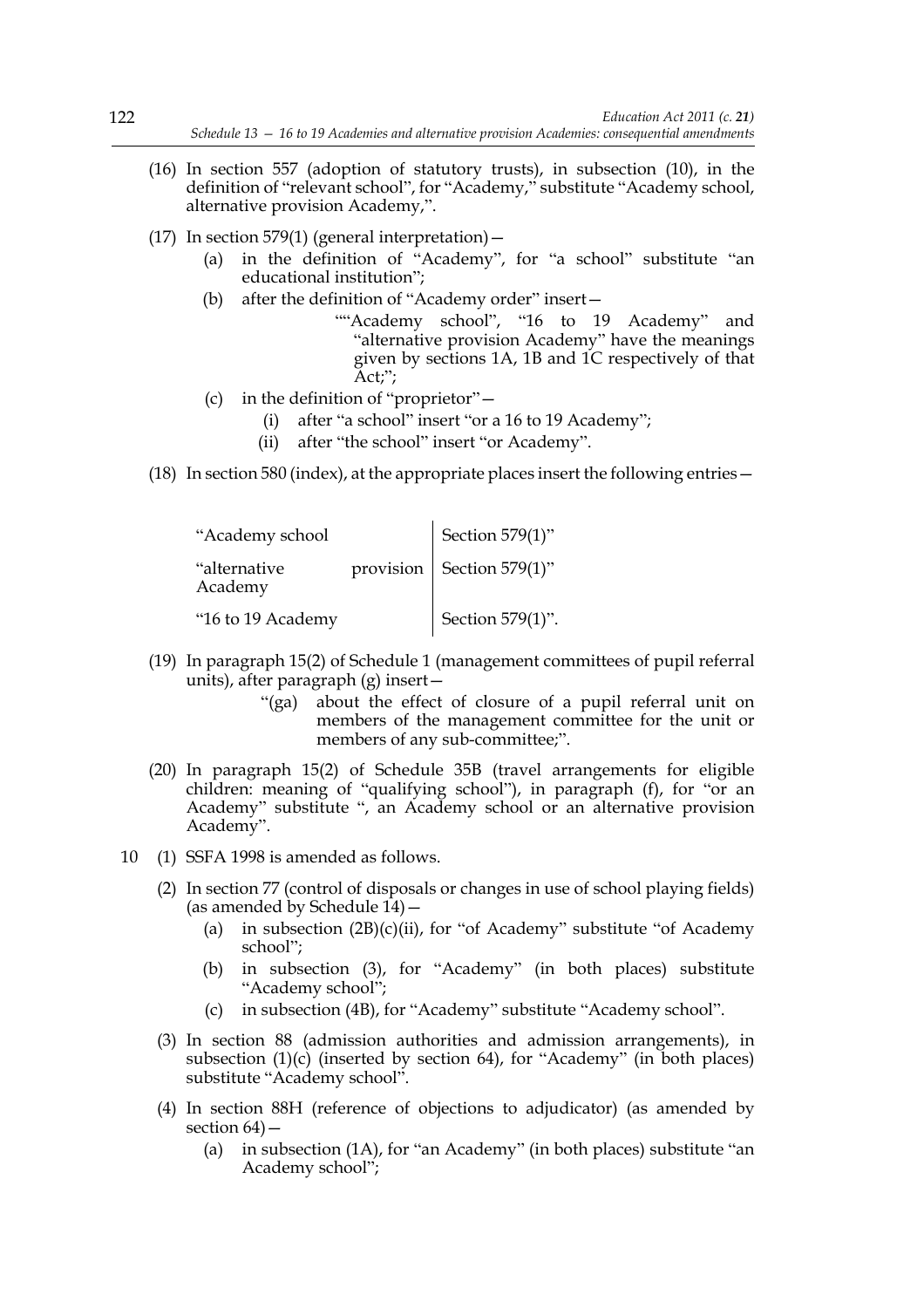- (b) in subsection (6)(b), for "Academy" substitute "Academy school".
- (5) In section 88I (other functions of adjudicator relating to admission arrangements), in subsection (1)(b) (inserted by section 64), for "Academy" substitute "Academy school".
- (6) In section 88K (sections 88H and 88I: supplementary) (as amended by section 64)—
	- (a) in subsection (4)(a), for "Academy" substitute "Academy school";
	- (b) in subsection (5)(b), for "an Academy" substitute "an Academy school".
- (7) In section 88P (reports by local authorities), in subsection (3)(b), for "Academy" substitute "Academy school".
- (8) In section 88Q (reports under section 88P: provision of information), in subsection  $(2)(d)(i)$ , for "Academy" substitute "Academy school".
- (9) In section 110 (home-school agreements), in subsection (1)(b), for "Academy" substitute "Academy school".
- 11 In section 24 of the Anti-social Behaviour Act 2003 (sections 19 to 22A and 24: interpretation)—
	- (a) in the definition of "governing body", for "Academy" substitute "Academy school, alternative provision Academy";
	- (b) in the definition of "relevant school", for paragraph (e) substitute—
		- "(e) an Academy school,
		- (ea) an alternative provision Academy,".
- 12 In section 14 of the International Development Act 2002 (functions of the Commonwealth Scholarship Commission etc), in subsection (1)(b)(i), after "higher education sector" insert ", at 16 to 19 Academies".
- 13 (1) EA 2002 is amended as follows.
	- (2) In section 135A (requirement to serve induction period: teachers in England) (inserted by section 9)—
		- (a) in subsection (1)(d), after "prescribed description)" insert "or a 16 to 19 Academy";
		- (b) in subsection  $(2)(k)$ , for "or to institutions within the further education sector<sup>"</sup> substitute "institutions within the further education sector or 16 to 19 Academies";
		- (c) in subsection (5), after "further education sector" insert "or a 16 to 19 Academy".
	- (3) In section 141A (teacher misconduct: teachers to whom sections 141B to 141E apply) (inserted by section 8), in subsection (1), after paragraph (b) insert— "(ba) a 16 to 19 Academy,".
	- (4) In section 141D (supply of information following dismissal, resignation etc) (inserted by section  $\overline{8}$ ), in subsection (4), in paragraph (c) of the definition of "relevant employer", after "school" insert "or 16 to 19 Academy".
	- (5) In section 203 (further education institutions: hazardous material, etc)— (a) after subsection (1) insert—
		- "(1A) The Secretary of State may by regulations require the proprietor of a 16 to 19 Academy to prevent the use in the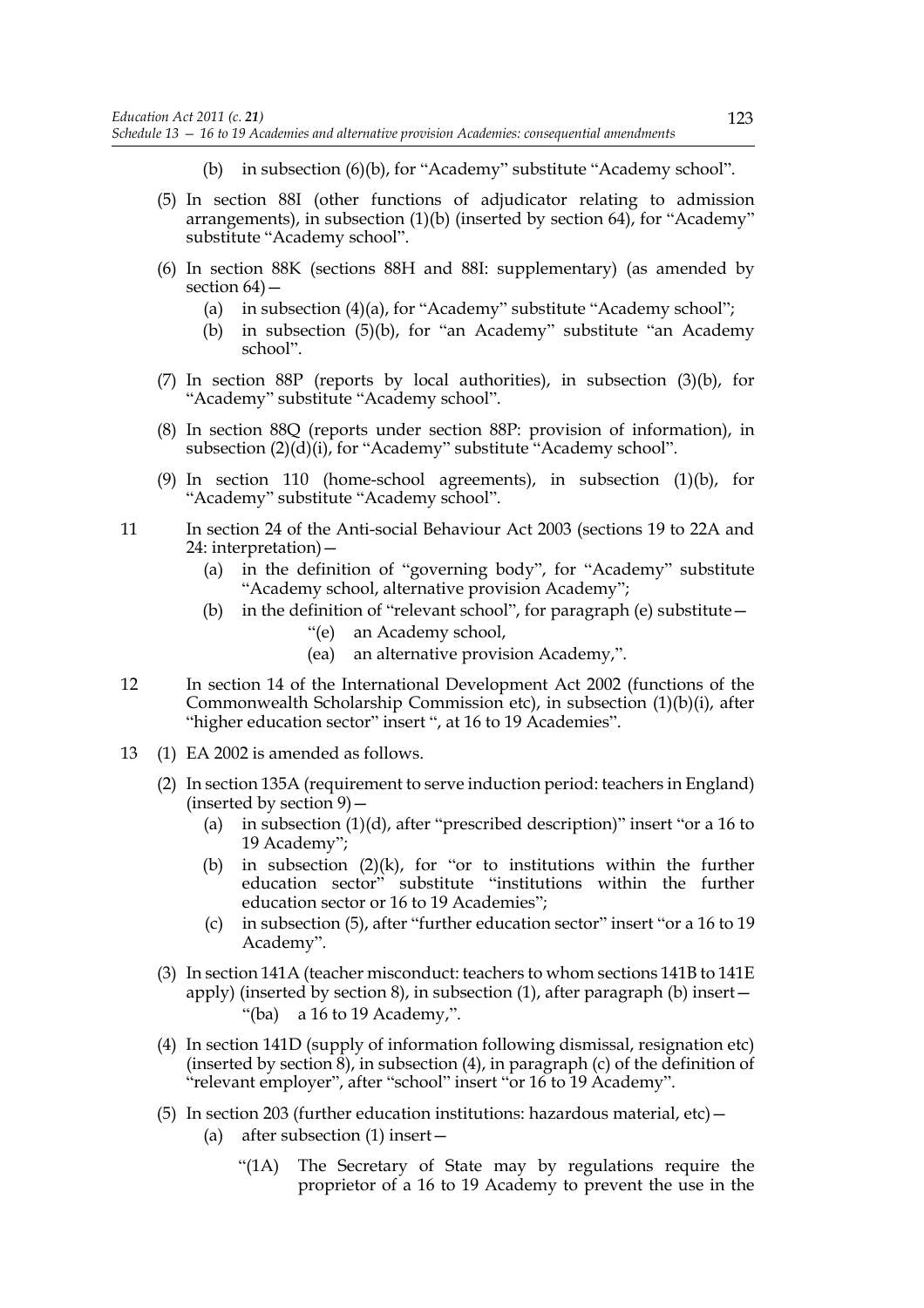Academy of specified equipment or specified materials without the approval of the Secretary of State.";

- (b) in subsection (5), at the end insert "and "proprietor" has the same meaning as in the Education Act 1996".
- 14 In section 71 of the Income Tax (Trading and Other Income) Act 2005 (educational establishments for the purposes of section 70), in subsection (1), omit the "or" after paragraph (c) and after paragraph (d) insert ", or
	- (e) a 16 to 19 Academy."
- 15 (1) EA 2005 is amended as follows.
	- (2) In section 5 (duty to inspect certain schools at prescribed intervals), in subsection (2), for paragraph (d) substitute  $-$ 
		- "(d) Academy schools,
		- (da) alternative provision Academies,".
	- (3) In section 113 (information about the school workforce: introductory), in subsection (2)(c), after "institution" insert "or a 16 to 19 Academy".
- 16 (1) EIA 2006 is amended as follows.
	- (2) In section 7 (invitation for proposals for establishment of new schools), in subsection (2)(b), for "Academy" substitute "Academy school".
	- (3) In section 100 (duty of governing body or proprietor where pupil excluded for fixed period), in subsection (5), in the definition of "governing body", for "Academy," substitute "Academy school, an alternative provision Academy,".
	- (4) In section 104 (notice to parent relating to excluded pupil), in subsection (8), in paragraph (c) of the definition of "the appropriate authority", for "Academy," substitute "Academy school, an alternative provision Academy,".
	- (5) In section 111 (meaning of "maintained school" and "relevant school" in Chapter 2 of Part 7), in the definition of "relevant school", for paragraph (b) substitute—
		- "(b) an Academy school,
		- (ba) an alternative provision Academy,".
	- (6) In section 123 (inspections: education and training to which Chapter applies), in subsection (1) after paragraph (b) insert—
		- "(ba) education provided in 16 to 19 Academies;".
	- (7) In section 125 (inspection of further education institutions), in subsection (1) (amended by section 42), after "sector" insert ", and all 16 to 19 Academies,".
	- (8) In Schedule 2 (consideration, approval and implementation of proposals for establishment or discontinuance of schools in England), in paragraph 3A(a) (inserted by Schedule 11), for "an Academy" substitute "an Academy school".
- 17 (1) The Safeguarding Vulnerable Groups Act 2006 is amended as follows.
	- (2) In section 21 (controlled activity relating to children), in subsection (4), after "Education Act 2002)" insert "or a 16 to 19 Academy".
	- (3) In section 59 (meaning of "vulnerable adults"), in subsection (3), after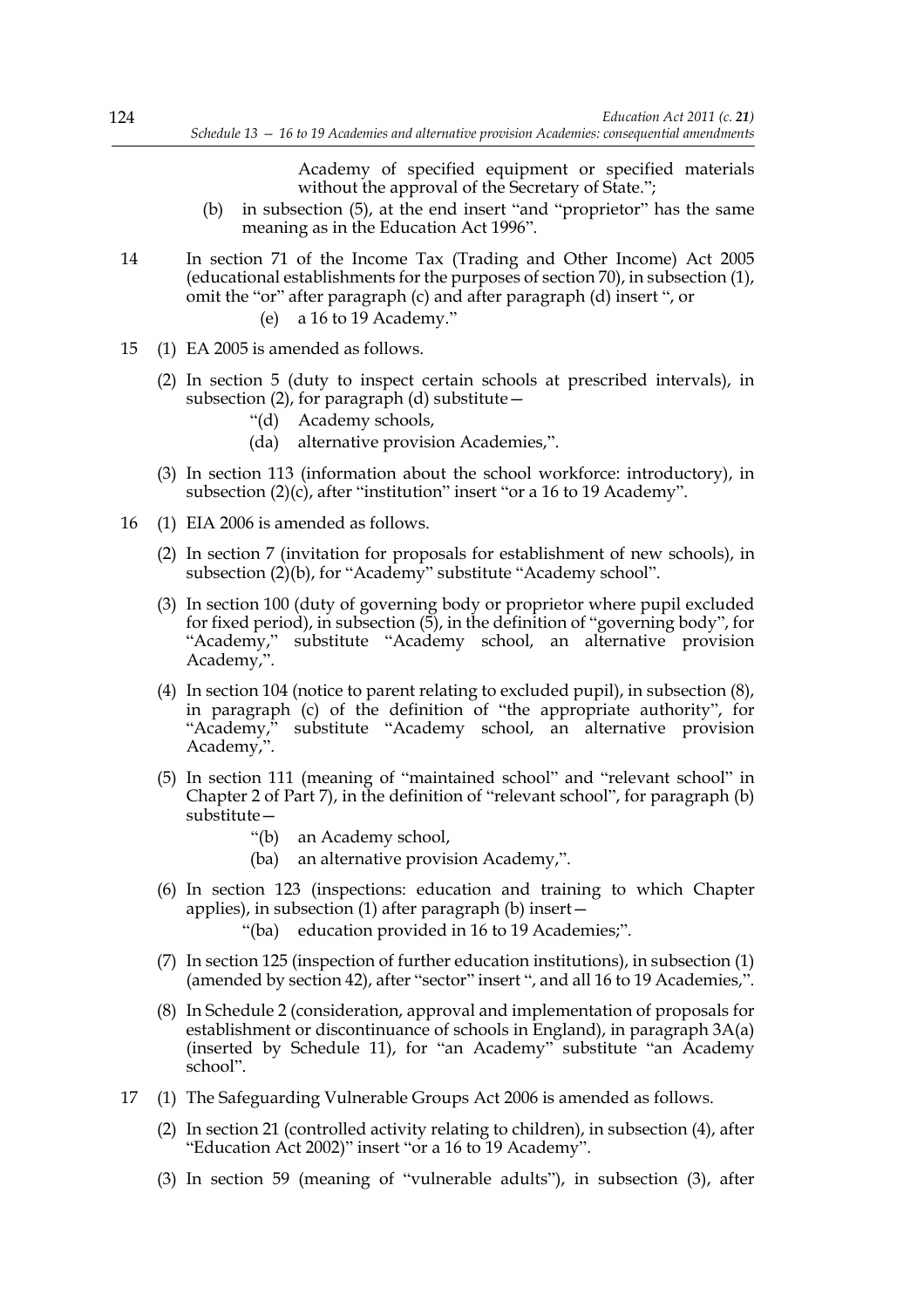paragraph (d) insert—

- "(e) a 16 to 19 Academy which provides accommodation for children."
- 18 In section 71 of the Corporation Tax Act 2009 (educational establishments for the purposes of section 70), in subsection (1), omit the "or" after paragraph (c) and after paragraph (d) insert ", or
	- (e) a 16 to 19 Academy."
- 19 In section 23 of ASCLA 2009 (duty to prepare and submit draft specification of apprenticeship standards: England), in subsection (2)(b), omit the "and" after sub-paragraph (ii), and after that sub-paragraph insert— "(iia) 16 to 19 Academies, and".
- 20 (1) The Equality Act 2010 is amended as follows.
	- (2) In section 91 (students: admission and treatment, etc)—
		- (a) in subsection (10), after paragraph (c) insert  $-$ 
			- "(d) a 16 to 19 Academy.";
		- (b) in subsection (12), after paragraph (a) insert—
			- "(aa) in the case of an institution within subsection (10)(d), the proprietor (within the meaning of the Education Act  $1996$ );".
	- (3) In Schedule 10 (accessibility for disabled pupils), in paragraph 5(3), for paragraph (b) substitute—
		- "(b) Academy schools;
			- (c) alternative provision Academies."
	- (4) In Schedule 17 (disabled pupils: enforcement), in paragraph 13(5)(b), for "Academy" substitute "Academy school or an alternative provision Academy".

# SCHEDULE 14 Section 63

#### ACADEMIES: LAND

*Schedule 1 to AA 2010*

## 1 For Schedule 1 to AA 2010 (Academies: land) substitute—

### "SCHEDULE 1 Section 13

ACADEMIES: LAND

## PART 1

## LAND HELD BY A LOCAL AUTHORITY

*Transfer scheme where land ceases to be used for purposes of a school or 16 to 19 Academy*

1 (1) The Secretary of State may make a scheme in relation to land if the requirements in sub-paragraph (2) are met.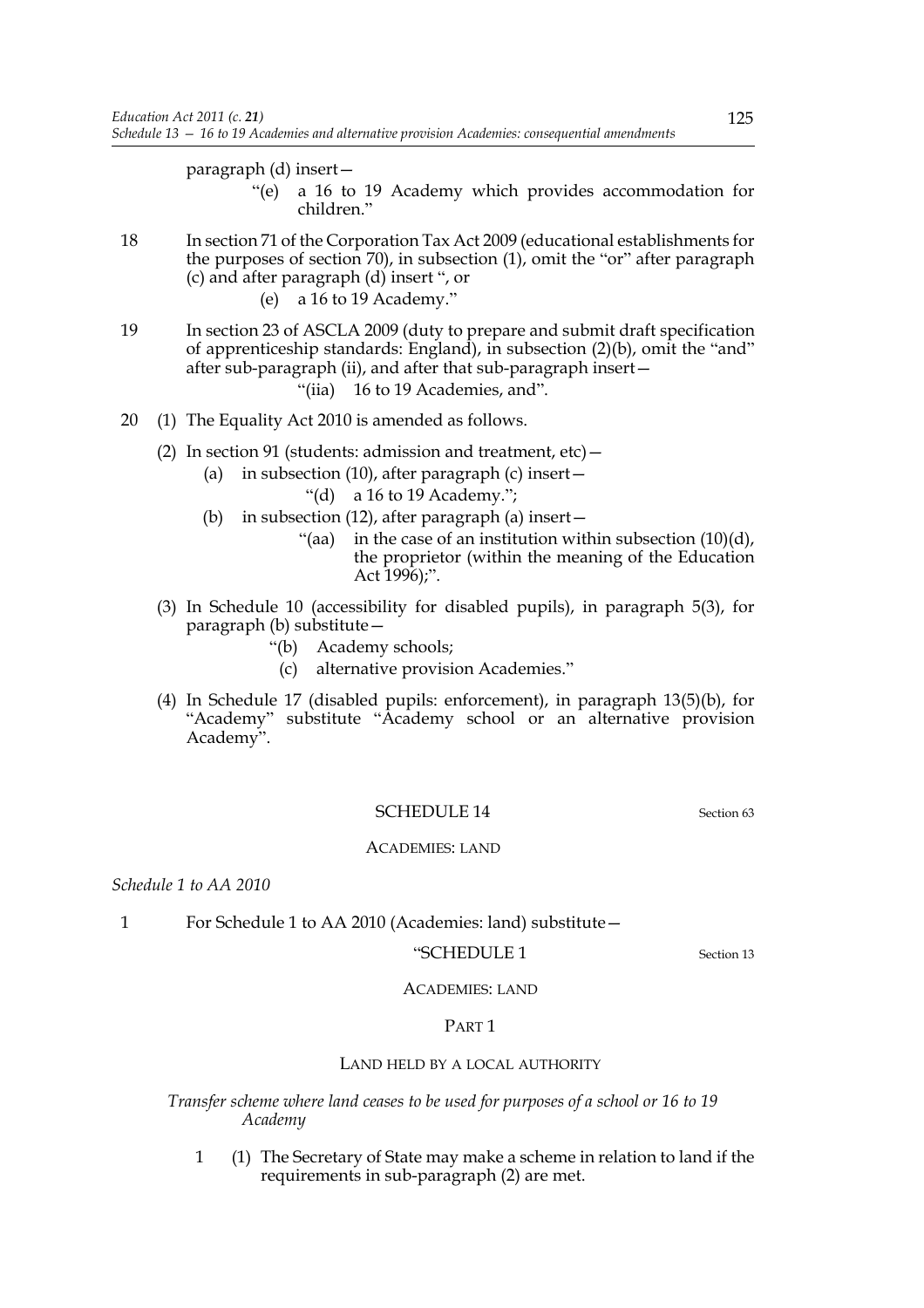- (2) The requirements are as follows—
	- (a) a local authority holds a freehold or leasehold interest in the land when the scheme is made;
	- (b) at any time in the period of eight years ending with the day on which the scheme is made the land was used wholly or mainly for the purposes of a school or a 16 to 19 Academy;
	- (c) at the time the scheme is made the land is no longer used for the purposes of the school or 16 to 19 Academy mentioned in paragraph (b) or the Secretary of State thinks it is about to be no longer so used.
- (3) The scheme must meet the requirements in paragraph 3(1).

*Transfer scheme following proposals for establishment of new Academy*

- 2 (1) The Secretary of State may make a scheme in relation to land if the requirements in sub-paragraph (2) are met.
	- (2) The requirements are as follows—
		- (a) a local authority holds a freehold or leasehold interest in the land when the scheme is made;
		- (b) the land forms the whole or part of a site specified in a notification given to the Secretary of State under section 6A of EIA 2006, or a notice published under section 7 of that Act, (proposals for new schools) as a possible site for a new school;
		- (c) before making the scheme, the Secretary of State consulted the authority.
	- (3) The scheme must meet the requirements in paragraph 3(1).

*Transfer schemes under paragraphs 1 and 2: general*

- 3 (1) These requirements must be met as regards a scheme under paragraph 1 or 2—
	- (a) the scheme must provide for a transfer of the land or such part of it as is specified in the scheme;
	- (b) the scheme must specify whether the transfer is the transfer of a freehold or leasehold interest in the land or the grant of a lease in respect of the land (see paragraph 22(4));
	- (c) the transfer must be to a person who is specified in the scheme and is concerned with the running of an Academy;
	- (d) the transfer must be made to the transferee for the purposes of the Academy;
	- (e) in the case of a scheme under paragraph 2, the Academy must have been the subject of proposals under section 6A or 7 of EIA 2006;
	- (f) the scheme must make provision about the transfer to the transferee of any right or liability held by the local authority as holder of the land or specified part concerned.
	- (2) In sub-paragraph (1) the reference to a right or liability  $-$ 
		- (a) includes a reference to a right or liability as a trustee, but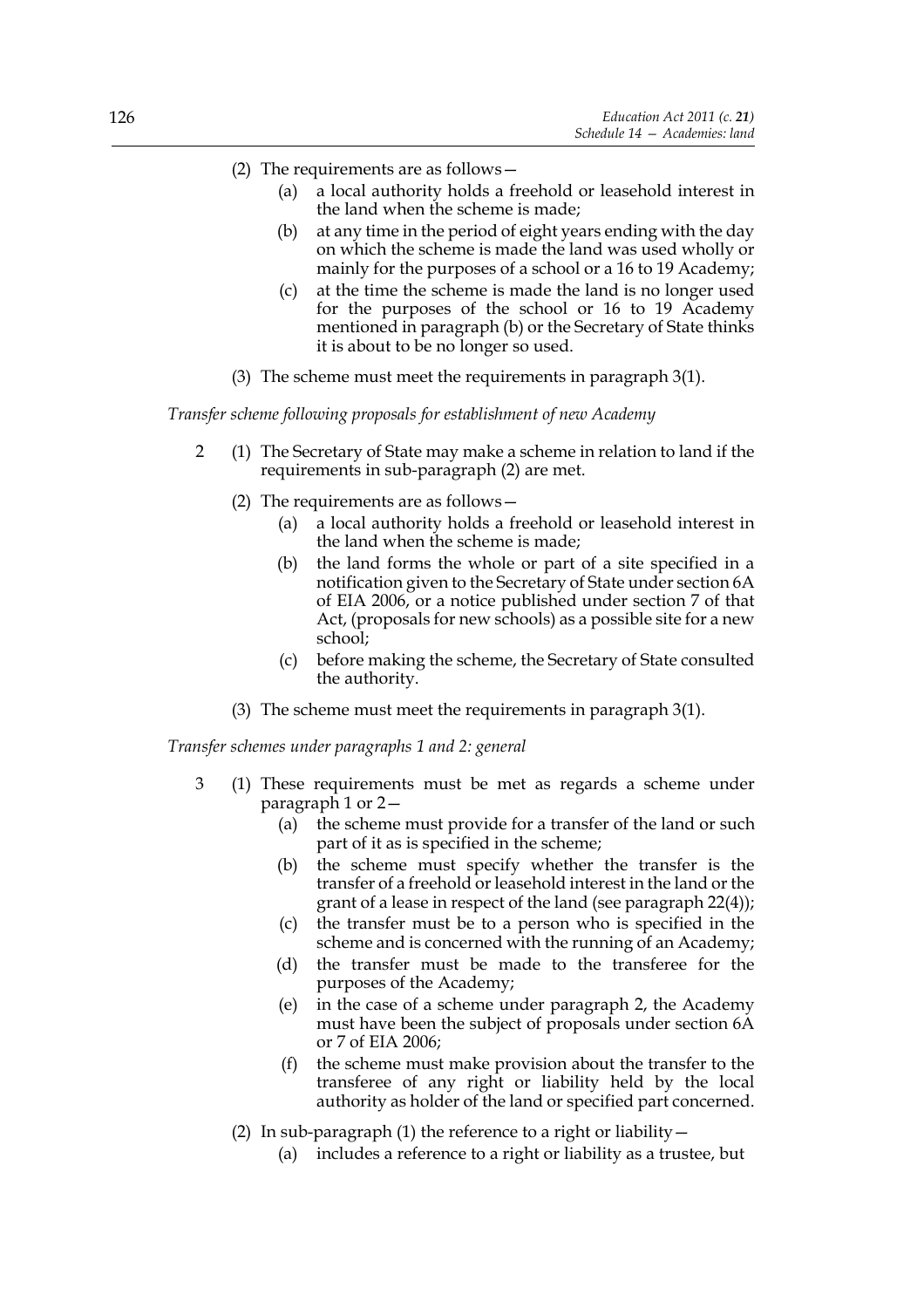- (b) excludes a reference to a liability in respect of the principal of or interest on a loan.
- (3) A scheme may include incidental, consequential, supplemental and transitional provision.
- (4) A scheme under paragraph 1 must be so expressed that it does not come into force while the land concerned is used for the purposes of the school or 16 to 19 Academy mentioned in paragraph  $1(2)(b)$ .
- (5) A scheme comes into force—
	- (a) on the day it specifies for it to come into force, or
	- (b) on the day it otherwise identifies as the day for it to come into force.
- (6) When a scheme comes into force it has effect to transfer (in accordance with its provisions) the land, rights and liabilities to which it applies.
- (7) A transfer made by virtue of a scheme is binding on all persons even if, apart from this sub-paragraph, it would have required the consent or concurrence of any person.

*Restriction on disposal of land held by local authority for purposes of a school or 16 to 19 Academy*

- 4 (1) Sub-paragraph (2) applies if—
	- (a) a freehold or leasehold interest in land is held by a local authority,
	- (b) the authority proposes to make a disposal in respect of the land, and
	- (c) at any time in the period of eight years ending with the day on which the disposal is proposed to be made, the land was used wholly or mainly for the purposes of a school or a 16 to 19 Academy.
	- (2) Unless the Secretary of State consents, the authority must not make the disposal.
	- (3) Sub-paragraph (2) does not apply to a disposal made in pursuance of a contract made, or option granted, before 26 July 2002.
	- (4) A disposal is not invalid only because it is made in contravention of sub-paragraph (2).
	- (5) A person acquiring land, or entering into a contract to acquire it, is not to be concerned to enquire whether the consent required by sub-paragraph (2) has been given.
- 5 (1) This paragraph applies if a local authority has made a disposal in contravention of paragraph 4(2).
	- (2) In a case where the authority has made a disposal within the meaning of this Schedule because it has granted an option (see paragraph 22(5)(d)), the Secretary of State may by notice served on the option holder repudiate the option at any time before it is exercised.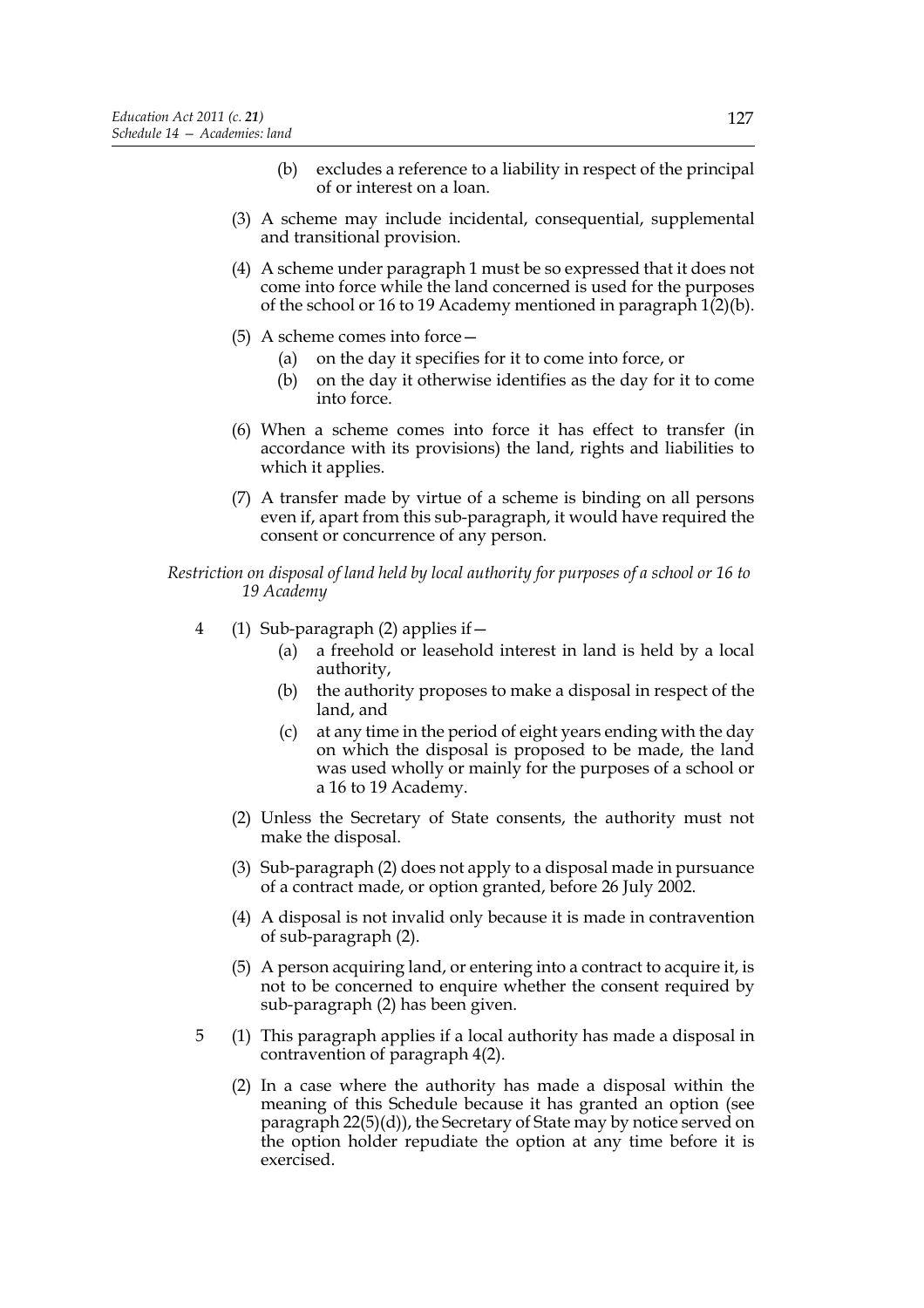- (3) In a case where the authority has made a disposal within the meaning of this Schedule because it has entered into a contract to dispose of land (see paragraph 22(5)(c)), the Secretary of State may by notice served on the other party to the contract repudiate it at any time before a conveyance of the land is executed.
- (4) A repudiation under sub-paragraph (2) or (3) has effect—
	- (a) when the notice is served, and
	- (b) as if the repudiation were made by the authority.
- (5) In a case where the land has been transferred (whether or not in pursuance of an option or contract falling within sub-paragraph (2) or (3)) the Secretary of State may purchase the land compulsorily.
- (6) The Acquisition of Land Act 1981 applies in relation to the compulsory purchase of land under sub-paragraph (5).
- (7) On completion of a compulsory purchase of land under subparagraph (5) the Secretary of State must transfer it to a person concerned with the running of an Academy.
- (8) If the Secretary of State acquires land by compulsory purchase under sub-paragraph (5), the Secretary of State is entitled to recover from the authority an amount equal to the aggregate of—
	- (a) the compensation agreed or awarded in respect of the purchase,
	- (b) any interest payable by the Secretary of State in respect of the compensation, and
	- (c) the costs and expenses incurred by the Secretary of State in connection with the making of the compulsory purchase order.
- (9) The authority must provide the Secretary of State with such information as the Secretary of State may require it to provide in connection with a compulsory purchase under sub-paragraph (5).

*Restriction on appropriation of land held by local authority for purposes of a school or 16 to 19 Academy*

- 6 (1) Sub-paragraph (2) applies if  $-$ 
	- (a) a freehold or leasehold interest in land is held by a local authority,
	- (b) the authority proposes to make an appropriation of the land under section 122 of the Local Government Act 1972, and
	- (c) at any time in the period of eight years ending with the day on which the appropriation is proposed to be made the land was used wholly or mainly for the purposes of a school or a 16 to 19 Academy.
	- (2) Unless the Secretary of State consents, the authority must not make the appropriation.
- 7 (1) This paragraph applies if a local authority has made an appropriation in contravention of paragraph 6(2).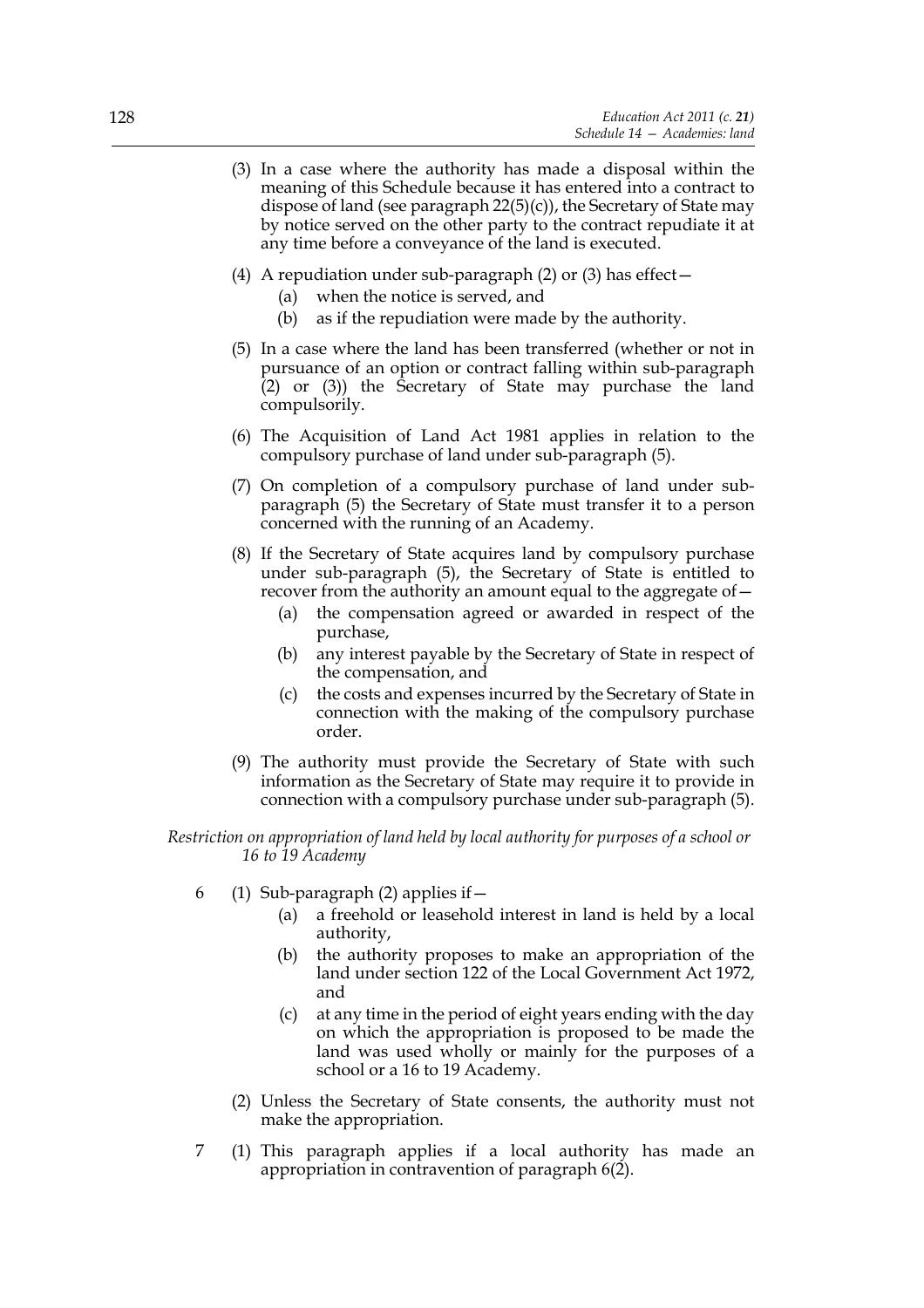- (2) The Secretary of State may purchase the land concerned compulsorily.
- (3) Sub-paragraphs (6) to (9) of paragraph 5 apply to a compulsory purchase of land under sub-paragraph (2) as they apply to a compulsory purchase of land under paragraph 5(5).

# *Class consents*

- 8 For the purposes of paragraphs 4(2) and 6(2), the consent of the Secretary of State—
	- (a) may be given in relation to a particular case or class of case, and
	- (b) may be given subject to conditions.

# *Duty to inform Secretary of State on proposed change of use of land used for purposes of a school or 16 to 19 Academy*

- 9 (1) Sub-paragraph (2) applies if—
	- (a) a freehold or leasehold interest in land is held by a local authority,
	- (b) the authority proposes to change the use of the land in such a way that (were the change made) the land would cease to be capable of use wholly or mainly for the purposes of a school or a 16 to 19 Academy, and
	- (c) at any time in the period of eight years ending with the date of the proposed change of use the land was used wholly or mainly for the purposes of a school or a 16 to 19 Academy.
	- (2) The authority must inform the Secretary of State of the proposal.

# PART 2

# LAND HELD BY A GOVERNING BODY, A FOUNDATION BODY OR TRUSTEES

*Power of Secretary of State to make direction where Academy order made*

- 10 (1) This paragraph applies where—
	- (a) an Academy order has effect in respect of—
		- (i) a voluntary school,
		- (ii) a foundation school, or
		- (iii) a foundation special school, and
	- (b) the school is to be converted into an Academy.
	- (2) The Secretary of State may make one or more of the directions listed in sub-paragraph (3) in respect of publicly funded land which is held for the purposes of the school by  $-$ 
		- (a) the governing body of the school,
		- (b) the foundation body of the school, or
		- (c) the trustees of the school.
	- (3) The directions are—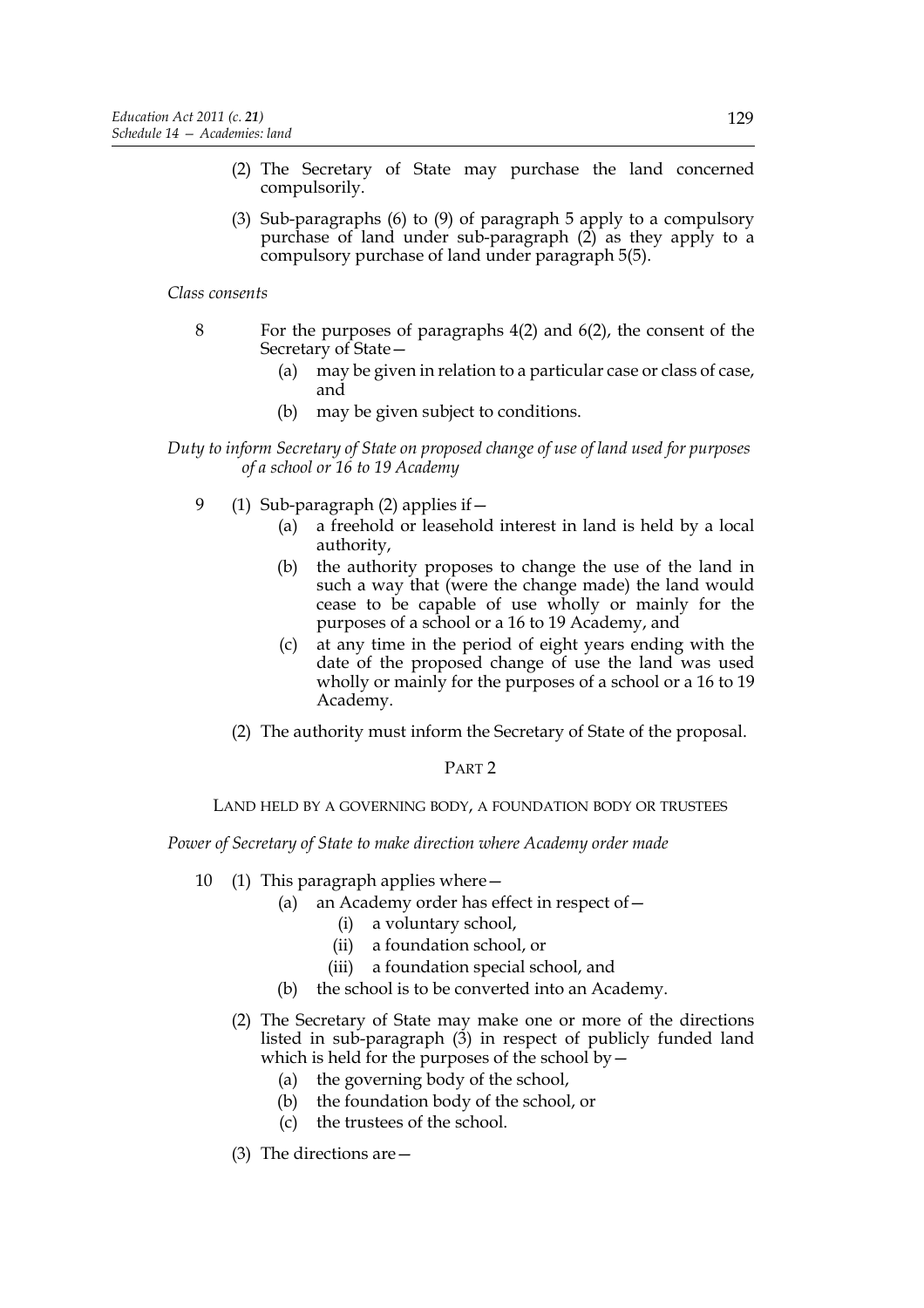- (a) that the land or any part of the land be transferred to such local authority as the Secretary of State may specify, subject to the payment by that authority of such sum by way of consideration (if any) as the Secretary of State determines to be appropriate;
- (b) that the governing body, the foundation body or the trustees, as the case may be, pay, either to the Secretary of State or to such local authority as the Secretary of State may specify, the whole or any part of the value, as at the date of the direction, of the whole or any part of the land;
- (c) that the land or any part of the land be transferred to a person concerned with the running of the Academy, subject to the payment by that person or the Secretary of State of such sum by way of consideration (if any) as the Secretary of State determines to be appropriate.
- (4) Unless otherwise specified in the direction, any transfer of land pursuant to sub-paragraph (3) is to take place on the conversion date.

*Power of Secretary of State to make direction on discontinuance of foundation, voluntary or foundation special school*

- 11 (1) This paragraph applies where the Secretary of State has received an application under sub-paragraph (2), (3) or (4ZA) of paragraph 5 of Schedule 22 to SSFA 1998 (application in respect of land held by governing body, foundation body or trustees on discontinuance of school).
	- (2) The Secretary of State may direct that the land or any part of the land to which the application relates be transferred to a person concerned with the running of an Academy, subject to the payment by that person or the Secretary of State of such sum by way of consideration (if any) as the Secretary of State determines to be appropriate.

*Power of Secretary of State to make direction on proposed disposal of school land*

- 12 (1) This paragraph applies where the Secretary of State has received a notice under any of the following paragraphs of Schedule 22 to SSFA 1998—
	- (a) paragraph A1A(4) (notice by governing body of intention to dispose of publicly funded land);
	- (b) paragraph A7A(4) (notice by foundation body of intention to dispose of publicly funded land);
	- (c) paragraph A13A(6) (notice by trustees of intention to dispose of publicly funded land);
	- (d) paragraph A23(4)(b) (notice by local authority of intention to apply for transfer order in respect of publicly funded land).
	- (2) The Secretary of State may direct that the land or any part of the land to which the notice relates be transferred to a person concerned with the running of an Academy, subject to the payment by that person or the Secretary of State of such sum by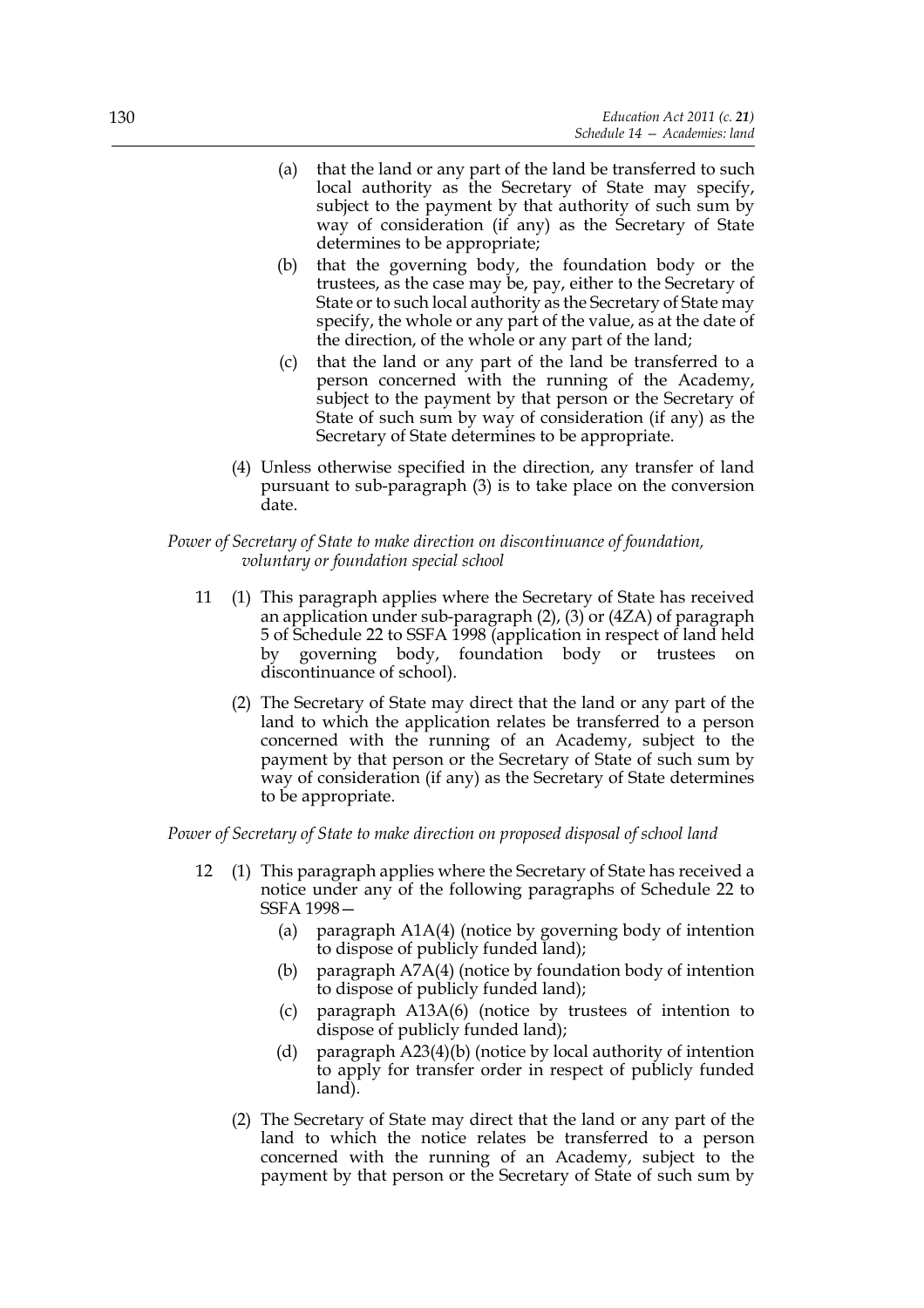way of consideration (if any) as the Secretary of State determines to be appropriate.

*Transfer of land and other property on dissolution of governing body*

- 13 (1) This paragraph applies where a governing body of a school are to be dissolved by virtue of paragraph  $5(2)(a)(iv)$  of Schedule 1 to EA 2002 (dissolution of governing body on conversion date following Academy order).
	- (2) Where a governing body are so dissolved, the following are transferred as provided in sub-paragraph (3)—
		- (a) all publicly funded land which is held by the governing body for the purposes of the school and which is not transferred on the conversion date (pursuant to a direction under paragraph 10 or otherwise);
		- (b) all other property of the governing body which is used or held for the purposes of the school;
		- (c) all rights and liabilities of the governing body (including rights and liabilities in relation to staff) which were acquired or incurred for the purposes of the school.
	- (3) The land, other property, rights and liabilities are, on the conversion date, transferred to, and by virtue of this Act vest in—
		- (a) the local authority that maintained the school, or
		- (b) such person concerned with the running of an Academy as the Secretary of State directs before the conversion date.
	- (4) Sub-paragraph (2) does not apply to—
		- (a) any land for which provision has been made for payment under paragraph 10(3)(b),
		- (b) any land or other property which is held by the governing body on trust for the purposes of the school,
		- (c) any property or rights to which section 7 (transfer of school surpluses) applies, or
		- (d) unless the Secretary of State otherwise directs before the conversion date, any liabilities of the governing body in respect of a loan made to the governing body.
	- (5) Subject to sub-paragraphs (6) and (7), a governing body who are to be dissolved as mentioned in sub-paragraph (1) may transfer any land or other property which is held by them on trust for the purposes of the school to any person to hold such land or other property on trust for purposes connected with the provision of education in schools.
	- (6) Sub-paragraph (5) does not apply to land in respect of which a direction has been made under paragraph 10(3)(a) or (c).
	- (7) Sub-paragraph (5) does not apply to land or other property held by a governing body on trust for the purposes of the school in a case where any other persons ("other trustees") also hold land or other property on trust for the purposes of the school.
	- (8) In a case mentioned in sub-paragraph (7), the land or other property held on trust by the governing body is, on the conversion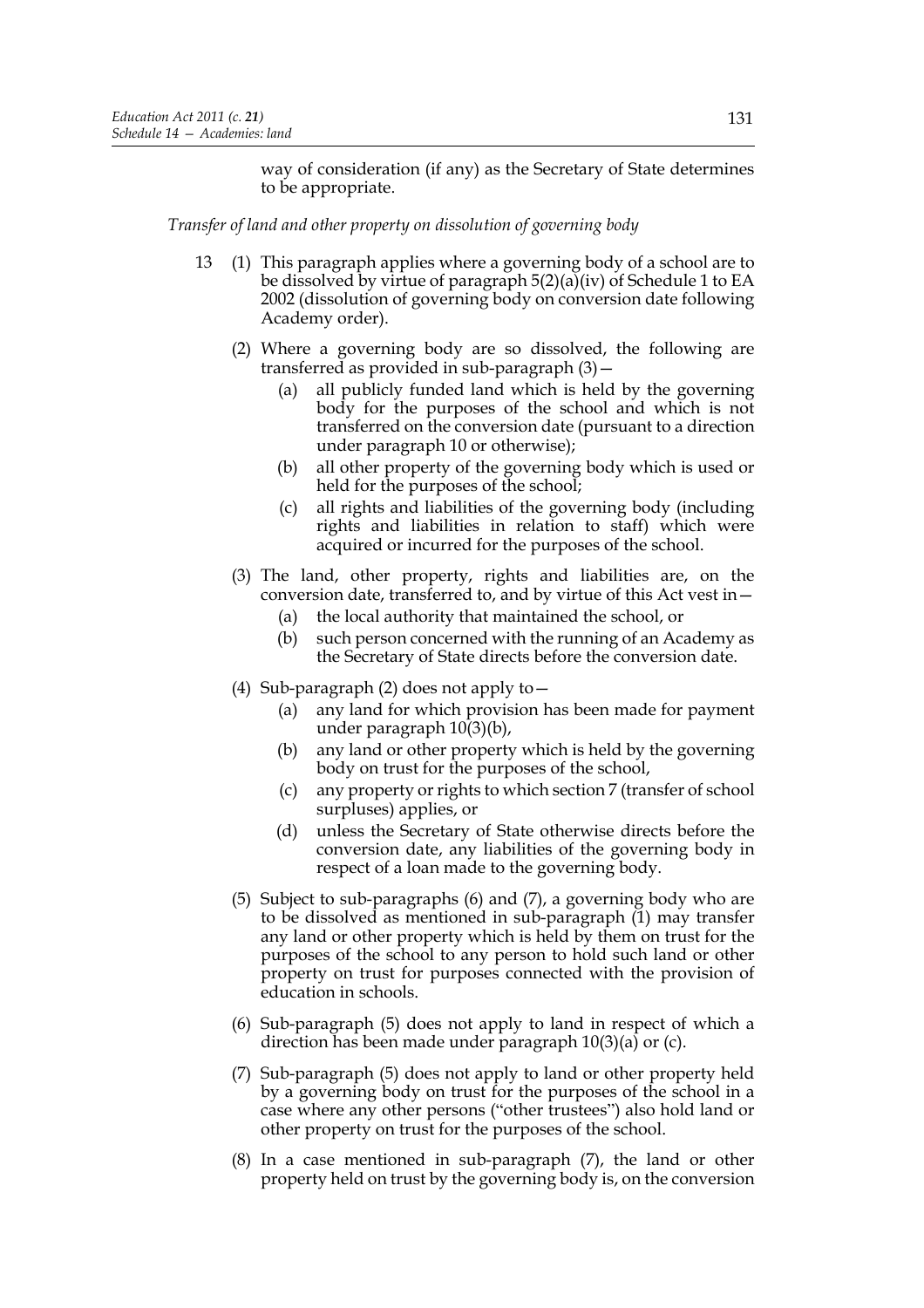date, transferred to, and by virtue of this Act vests in, the other trustees.

(9) If any doubt or dispute arises as to the persons to whom land or other property is transferred under sub-paragraph (8), it is to be treated as so transferred to such persons as the Secretary of State directs.

## PART 3

## LAND HELD FOR THE PURPOSES OF AN ACADEMY

*Notice in relation to certain land held for the purposes of an Academy*

- 14 (1) This paragraph applies to land—
	- (a) that is held for the purposes of an Academy, and
	- (b) that has been acquired or enhanced in value wholly or partly by payments made by or on behalf of—
		- (i) a local authority, or
		- (ii) the Secretary of State.

This is subject to sub-paragraph (2).

- (2) If a leasehold interest in land is held for the purposes of a new Academy, this paragraph does not apply to—
	- (a) that or any other leasehold interest in the land, or
	- (b) a freehold interest in the land.
- (3) An Academy is a new Academy for the purposes of subparagraph  $(2)$  if, by virtue of section  $9(1)(a)$  (new educational institutions), the duty in section 9(2) (impact on other schools etc) applied when the Secretary of State was deciding whether to enter into Academy arrangements in relation to it.
- (4) In the case of land to which this paragraph applies that has been acquired or enhanced in value wholly or partly by payments made by or on behalf of a local authority, the authority may serve a notice under sub-paragraph (6).
- (5) In the case of land to which this paragraph applies that has been acquired or enhanced in value wholly or partly by payments made by or on behalf of the Secretary of State, the Secretary of State may serve a notice under sub-paragraph (6).
- (6) A notice under this sub-paragraph is a notice that the land is publicly funded land for the purposes of this Schedule.
- (7) A notice under sub-paragraph (6) must be served—
	- (a) on the person holding the land (subject to sub-paragraph (8)),
	- (b) within the period of six months beginning with the date on which the payments were made, or, if there is more than one such date, the latest of those dates.
- (8) Where the land is vested in the official custodian for charities in trust for a charity, a notice under sub-paragraph (6) must be served—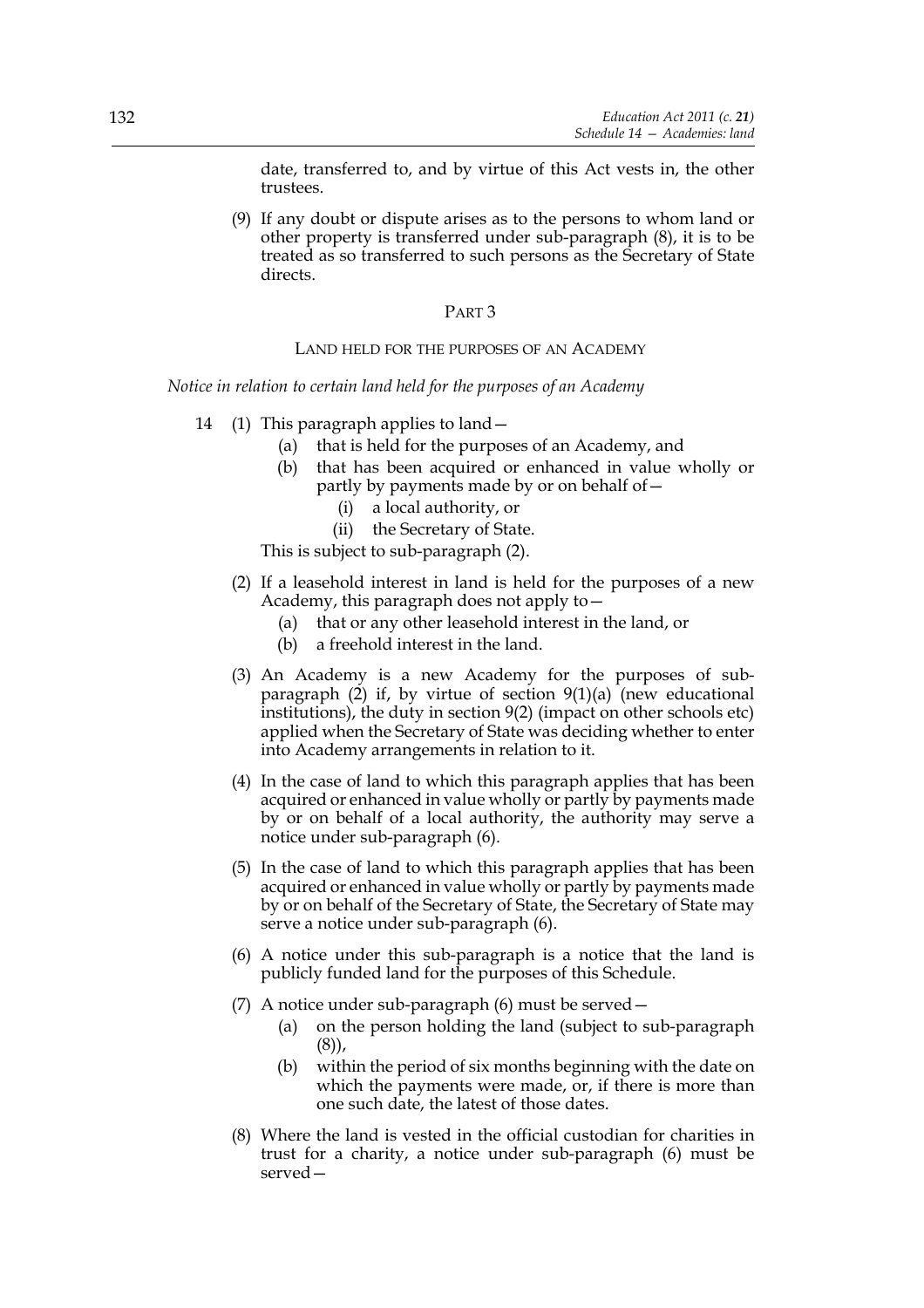- (a) on the charity, if the charity is a corporate charity;
- (b) on the persons having the general control and management of the administration of the charity, in any other case.

# *Power of Secretary of State to make direction on educational institution ceasing to be an Academy*

- 15 (1) This paragraph applies if—
	- (a) an educational institution ceases to be an Academy, and
	- (b) immediately before it does so, publicly funded land is held by a person for the purposes of the Academy.
	- (2) Sub-paragraph (1)(a) applies whether or not, on the educational institution ceasing to be an Academy, it simultaneously ceases to function as an educational institution.
	- (3) The Secretary of State may make one or more of the following directions—
		- (a) a direction that the land or any part of the land be transferred to such local authority as the Secretary of State may specify, subject to the payment by that authority of such sum by way of consideration (if any) as the Secretary of State determines to be appropriate;
		- (b) a direction that the person holding the land pay, either to the Secretary of State or to such local authority as the Secretary of State may specify, the whole or any part of the value, as at the date of the direction, of the whole or any part of the land;
		- (c) a direction that the land or any part of the land be transferred to a person concerned with the running of an Academy, subject to the payment by that person or the Secretary of State of such sum by way of consideration (if any) as the Secretary of State determines to be appropriate;
		- (d) a direction that the land or any part of the land be transferred to the governing body, foundation body or trustees of a school, subject to the payment by that body or trustees (as the case may be) or the Secretary of State of such sum by way of consideration (if any) as the Secretary of State determines to be appropriate.

*Termination of occupation by Academy of land held by trustees: notice of termination and power of Secretary of State to make direction*

- 16 (1) This paragraph applies if—
	- (a) land has been held for the purposes of a maintained school by the trustees of the school,
	- (b) the land is held by the trustees for the purposes of an Academy, and
	- (c) the termination of the Academy's occupation of the land would have the result that it was not reasonably practicable for the Academy to continue to be conducted at its existing site.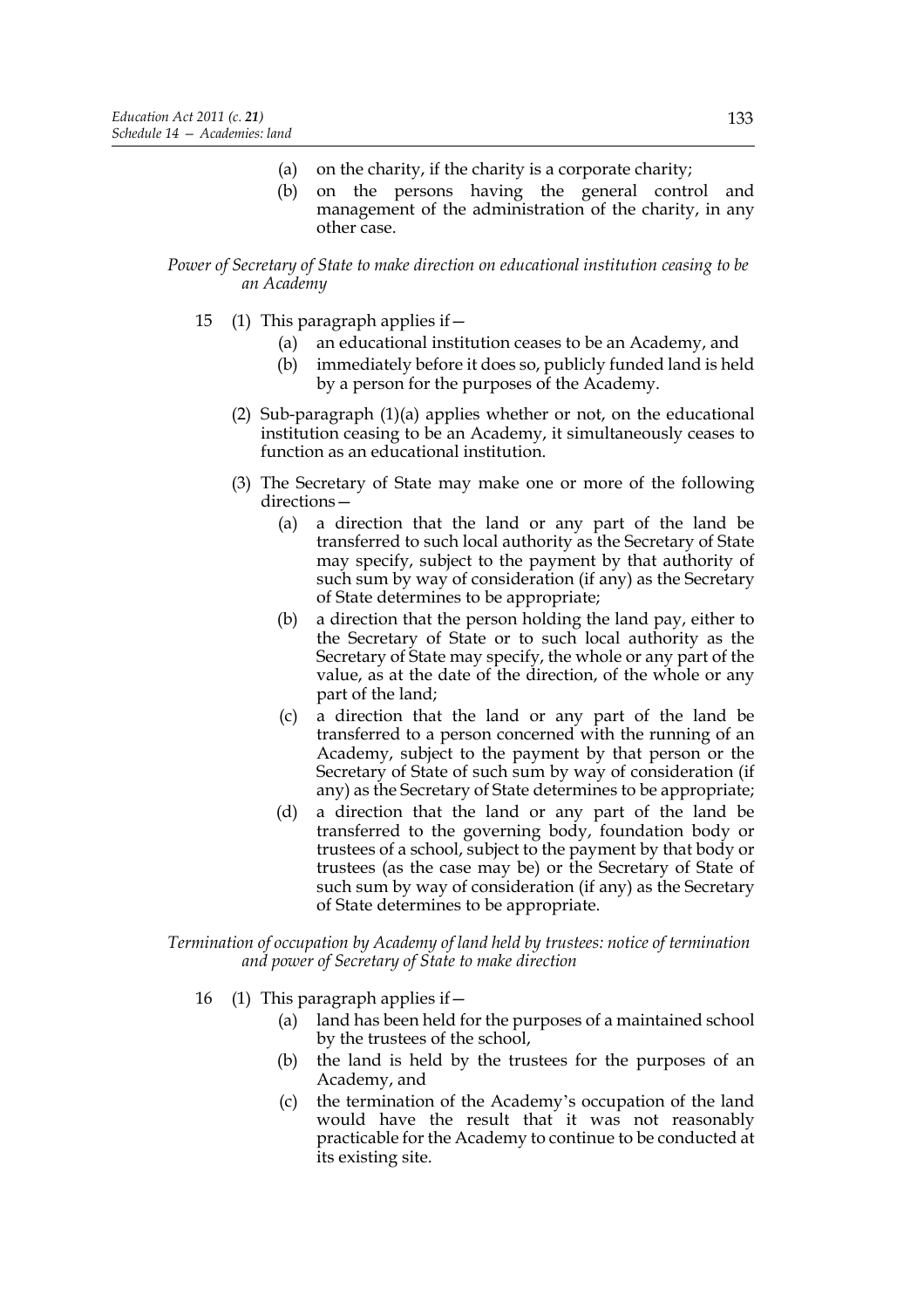- (2) A notice given by the trustees to the Academy proprietor that purports to terminate the Academy's occupation of the land is not effective unless—
	- (a) the period of notice is reasonable, having regard to the length of time that it would take to terminate the Academy arrangements, and in any event is not less than two years, and
	- (b) a copy of the notice is given to the Secretary of State and the local authority by which the school was maintained at the same time as the notice is given to the proprietor.
- (3) Where the trustees give, at the same (or substantially the same) time, notices purporting to terminate an Academy's occupation of two or more pieces of land held by the trustees for the purposes of the Academy, then for the purpose of determining whether subparagraph  $(1)(c)$  applies in relation to any of those pieces of land, regard may be had to the combined effect of terminating the Academy's occupation of both or all of them.
- (4) If a question arises as to whether the termination of an Academy's occupation of any land would have the result mentioned in subparagraph  $(1)(c)$  (including a question as to whether subparagraph (3) applies in any particular circumstances), it is to be determined by the Secretary of State.
- (5) Sub-paragraph (6) applies where a notice that is effective to terminate an Academy's occupation of land relates to publicly funded land.
- (6) The Secretary of State may make one or more of the following directions—
	- (a) a direction that the land or any part of the land be transferred to such local authority as the Secretary of State may specify, subject to the payment by that authority of such sum by way of consideration (if any) as the Secretary of State determines to be appropriate;
	- (b) a direction that the trustees pay, either to the Secretary of State or to such local authority as the Secretary of State may specify, the whole or any part of the value, as at the date of the direction, of the whole or any part of the land;
	- (c) a direction that the land or any part of the land be transferred to a person concerned with the running of an Academy, subject to the payment by that person or the Secretary of State of such sum by way of consideration (if any) as the Secretary of State determines to be appropriate;
	- (d) a direction that the land or any part of the land be transferred to the governing body, foundation body or trustees of a school, subject to the payment by that body or trustees (as the case may be) or the Secretary of State of such sum by way of consideration (if any) as the Secretary of State determines to be appropriate.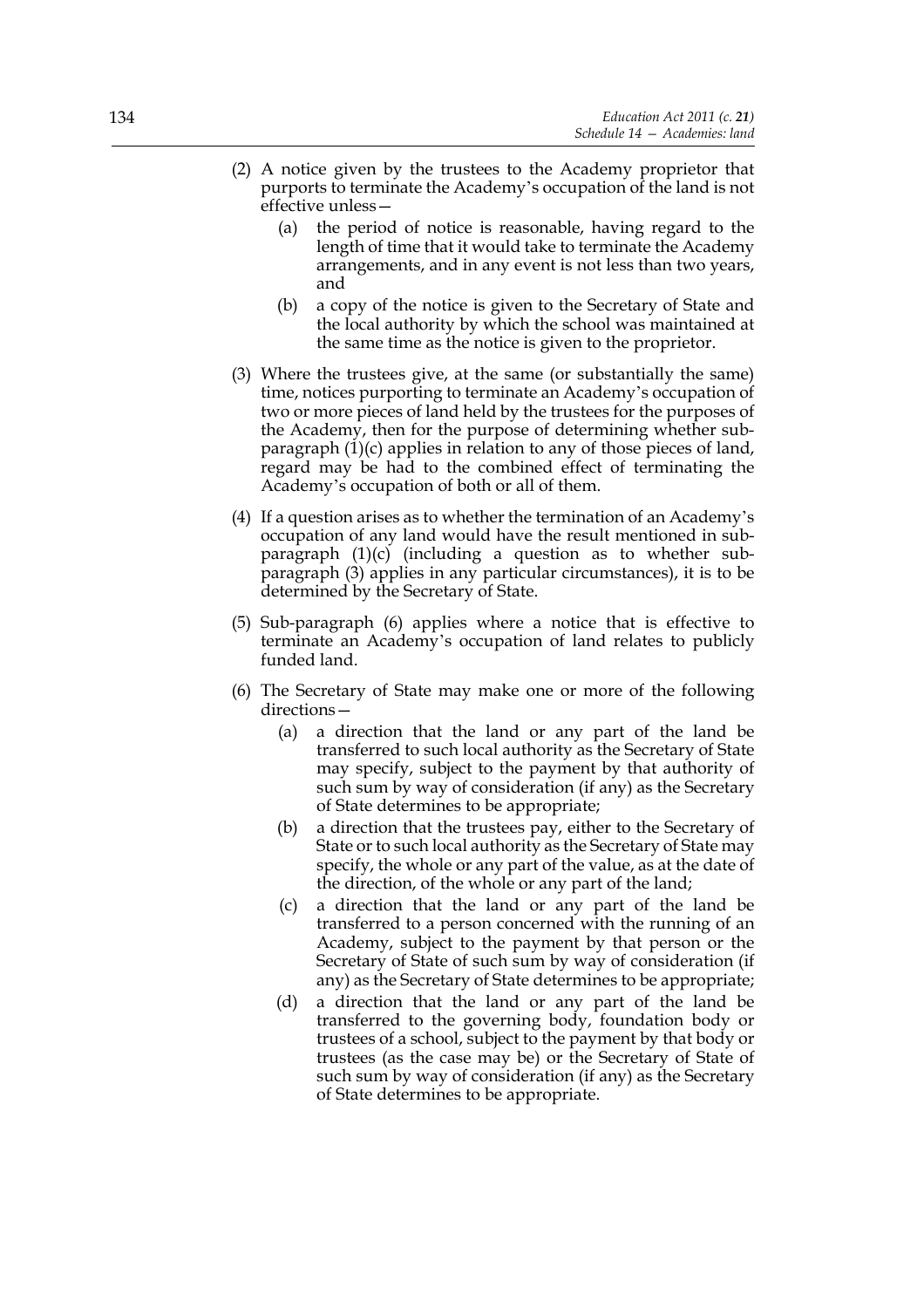*Power of Secretary of State to make direction on proposed disposal of Academy land*

- 17 (1) This paragraph applies to a disposal of publicly funded land that is held by a person ("P") for the purposes of an Academy.
	- (2) P must give the Secretary of State notice of P's intention to dispose of the land.
	- (3) In determining whether, and how, to give notice to the Secretary of State under sub-paragraph (2), P must have regard to any guidance given from time to time by the Secretary of State.
	- (4) On receipt of the notice, the Secretary of State must—
		- (a) decide whether to make a direction under sub-paragraph (7) in respect of the land specified in the notice, and
		- (b) notify P of that decision.
	- (5) P may not dispose of the land until P has been notified of the Secretary of State's decision.
	- (6) If the Secretary of State decides to make a direction in respect of the land, P may not dispose of the land except in accordance with the direction.
	- (7) The Secretary of State may make one or more of the following directions—
		- (a) a direction that the land or any part of the land be transferred to such local authority as the Secretary of State may specify, subject to the payment by that local authority of such sum by way of consideration (if any) as the Secretary of State determines to be appropriate;
		- (b) a direction that P pay, either to the Secretary of State or to such local authority as the Secretary of State may specify, the whole or any part of the value, as at the date of the direction, of the whole or any part of the land;
		- (c) a direction that the land or any part of the land be transferred to a person concerned with the running of an Academy, subject to the payment by that person or the Secretary of State of such sum by way of consideration (if any) as the Secretary of State determines to be appropriate;
		- (d) in the case of playing field land, a direction that the disposal is not to be made.
	- (8) In this paragraph—
		- (a) "playing field land" means land in the open air which is provided for the purposes of physical education or recreation, other than any land falling within a description prescribed under section 77(7) of SSFA 1998;
		- (b) references to a disposal of land include references to a change of use of the land in cases where the land is no longer to be used for the purposes of an Academy.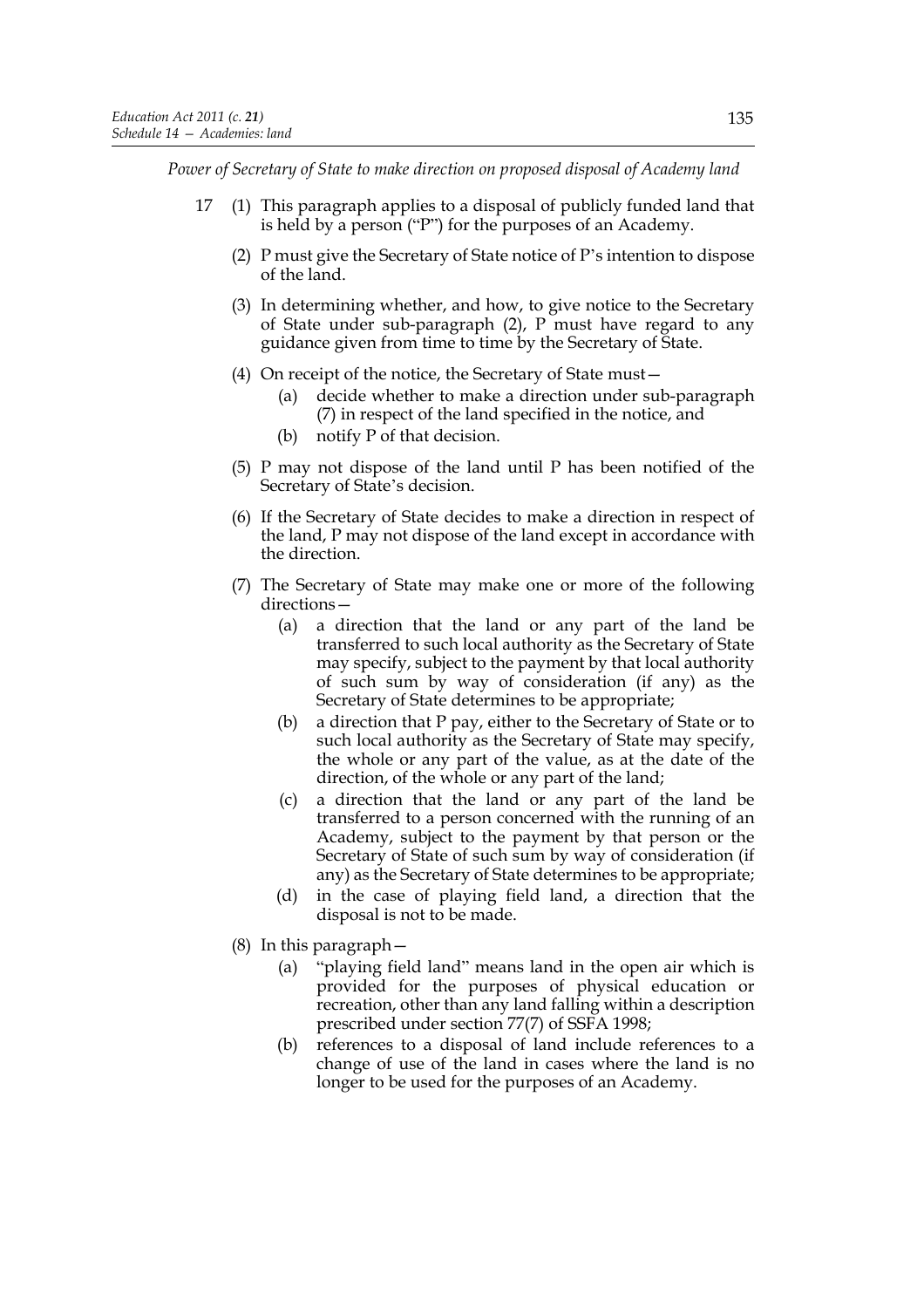# PART 4

# GENERAL

*Directions under this Schedule: general*

- 18 (1) Where a transfer pursuant to a direction under this Schedule relates to registered land, it is the duty of the transferor—
	- (a) to execute any such instrument under the Land Registration Act 2002,
	- (b) to deliver any such certificate under that Act, and
	- (c) to do such other things under that Act,

as the transferor would be required to execute, deliver or do in the case of a transfer by agreement between the transferor and the transferee.

(2) A direction under this Schedule may include such incidental, consequential, supplemental and transitional provision as the Secretary of State thinks is appropriate for giving it full effect.

*Disapplication of rule against perpetuities*

- 19 (1) Where—
	- (a) land is transferred for no consideration for the purposes of an Academy, and
	- (b) the person who transferred the land is granted an option to make a re-acquisition of the land (subject to whatever conditions),

the rule against perpetuities does not apply to the option.

(2) Sub-paragraph (1) does not apply to an option granted before 26 July 2002.

## *Disapplication of other Acts*

- 20 (1) Where a lease is granted or transferred to a person for the purposes of an Academy on or after 26 July 2002, section 153 of the Law of Property Act 1925 (enlargement of leases granted for no rent etc) does not apply to permit that person to enlarge the term under the lease.
	- (2) Subsections (2) and (2A) of section 123 of the Local Government Act 1972 (disposals of land by principal councils) do not apply to a disposal of land to a person for the purposes of an Academy.

## *Regulations*

- 21 (1) The Secretary of State may make regulations containing such incidental, consequential, supplemental and transitional provisions as the Secretary of State thinks are appropriate in consequence of this Schedule or for giving it full effect.
	- (2) Regulations under sub-paragraph (1) about transfer schemes may in particular include provision—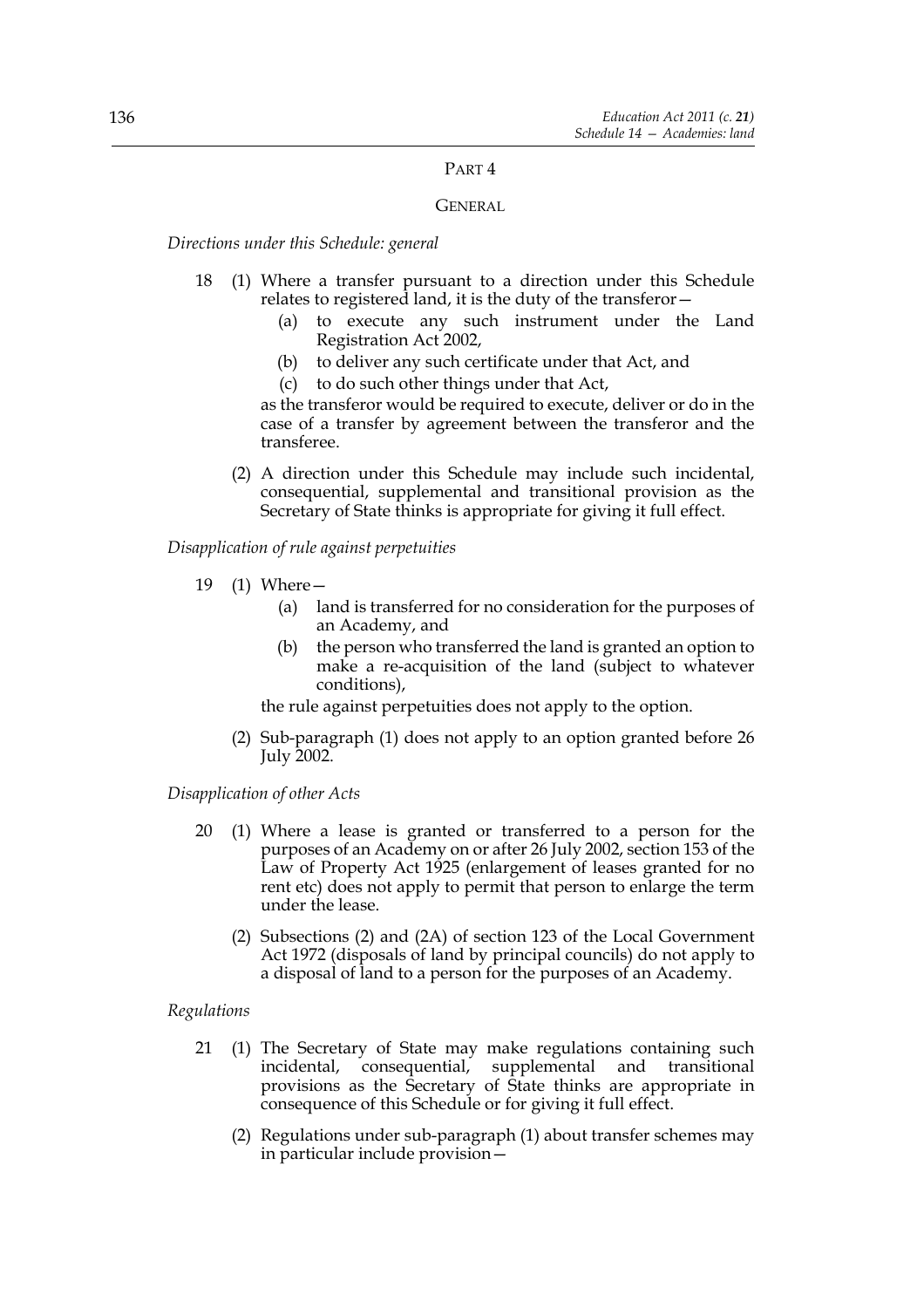- (a) requiring a person to be appointed by the Secretary of State in connection with the proposed making of a scheme;
- (b) requiring the appointed person to identify the land, rights and liabilities to be transferred by or under a scheme;
- (c) requiring a transferor under a scheme to provide the appointed person with such documents as may be required in order to identify the land, rights and liabilities to be transferred by or under the scheme;
- (d) requiring a transferor under a scheme to execute such instruments, deliver such certificates and do any other such things as are required by the Land Registration Act 2002 in order to transfer the land;
- (e) treating a transferor under a scheme as having given acknowledgement in writing of the rights to production of documents.
- (3) Regulations under sub-paragraph (1) about land held by a local authority may in particular include provision—
	- (a) that consent under paragraph 4 (proposed disposal of school land) is to be sought in a specified way;
	- (b) that information is to be given under paragraph 9 (duty to inform Secretary of State of proposed change of use of school land) in a specified way.
- (4) Regulations under sub-paragraph (1) about the transfer of land, other property and rights and liabilities under paragraph 13 (transfer of land and other property on dissolution of governing body) may in particular include provision about the production of documents, execution of instruments, delivery of certificates and any other related matters.

# *Interpretation*

- 22 (1) A dwelling-house used for occupation by a person employed to work at an educational institution is to be treated for the purposes of this Schedule as used for the purposes of the educational institution.
	- (2) In this Schedule—
		- "foundation body", in relation to a school, has the same meaning as in SSFA 1998 (see section 21(4) of that Act);
		- "trustees", in relation to a school, means any person (other than the governing body) holding property on trust for the purposes of the school.
	- (3) In this Schedule, "publicly funded land" means—
		- (a) in relation to land held by a governing body, land falling within any of paragraphs (a) to (i) of paragraph A1(1) of Schedule 22 to SSFA 1998 (disposals of school land on discontinuance etc);
		- (b) in relation to land held by a foundation body, land falling within any of paragraphs (a) to (h) of paragraph A7(1) of that Schedule;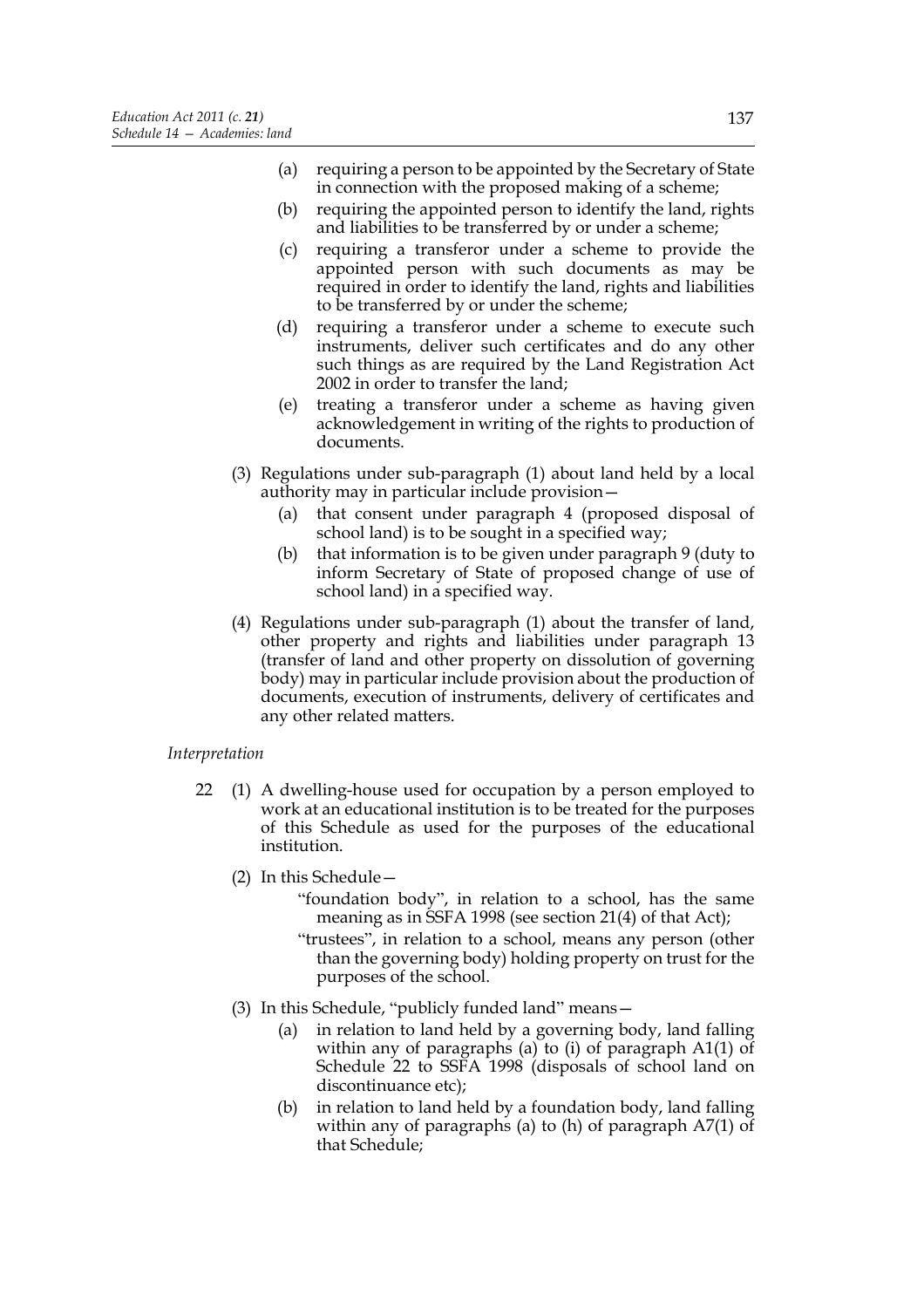- (c) in relation to land held by trustees, other than land held for the purposes of an Academy, land falling within subparagraph (1), (2) or (3) of paragraph A13 of that Schedule;
- (d) in relation to land held for the purposes of an Academy—
	- (i) land acquired from a governing body, foundation body or trustees that was, at the time of the acquisition, publicly funded land within the meaning of paragraph (a), (b) or (c);
	- (ii) land held by trustees for the purposes of an Academy which was previously held by the trustees for the purposes of a maintained school and which, at the time it was held for the purposes of a maintained school, was publicly funded land within the meaning of paragraph (c);
	- (iii) land acquired from a local authority;
	- (iv) land in relation to which a notice has been served under paragraph 14;
	- (v) land acquired from a person concerned with the running of an Academy that was, at the time of the acquisition, publicly funded land within the meaning of sub-paragraphs (i) to (iv) or this subparagraph.
- (4) References in this Schedule to a transfer or disposal of land are to the transfer or disposal of a freehold or leasehold interest in the land or to the grant of a lease in respect of the land.
- (5) References in this Schedule to a disposal of land include references  $to-$ 
	- (a) a compulsory disposal,
	- (b) in the case of any premises held under a tenancy to which Part 2 of the Landlord and Tenant Act 1954 applies, the termination of the tenancy under that Part,
	- (c) entering into a contract to dispose of land, and
	- (d) granting an option to acquire a freehold or leasehold interest in land.
- $(6)$  Where  $-$ 
	- (a) a person (A) holds a freehold or leasehold interest in land from which a leasehold interest has been granted to another person (B), and
	- (b) B is concerned with the running of an Academy,

for the purposes of this Schedule both A and B are to be treated as holding land for the purposes of an Academy.

(7) References in this Schedule to a lease include references to a sublease."

*Amendments to Schedule 22 to SSFA 1998*

2 Schedule 22 to SSFA 1998 (disposals of land in case of certain schools and disposals on discontinuance) is amended as set out in paragraphs 3 to 15.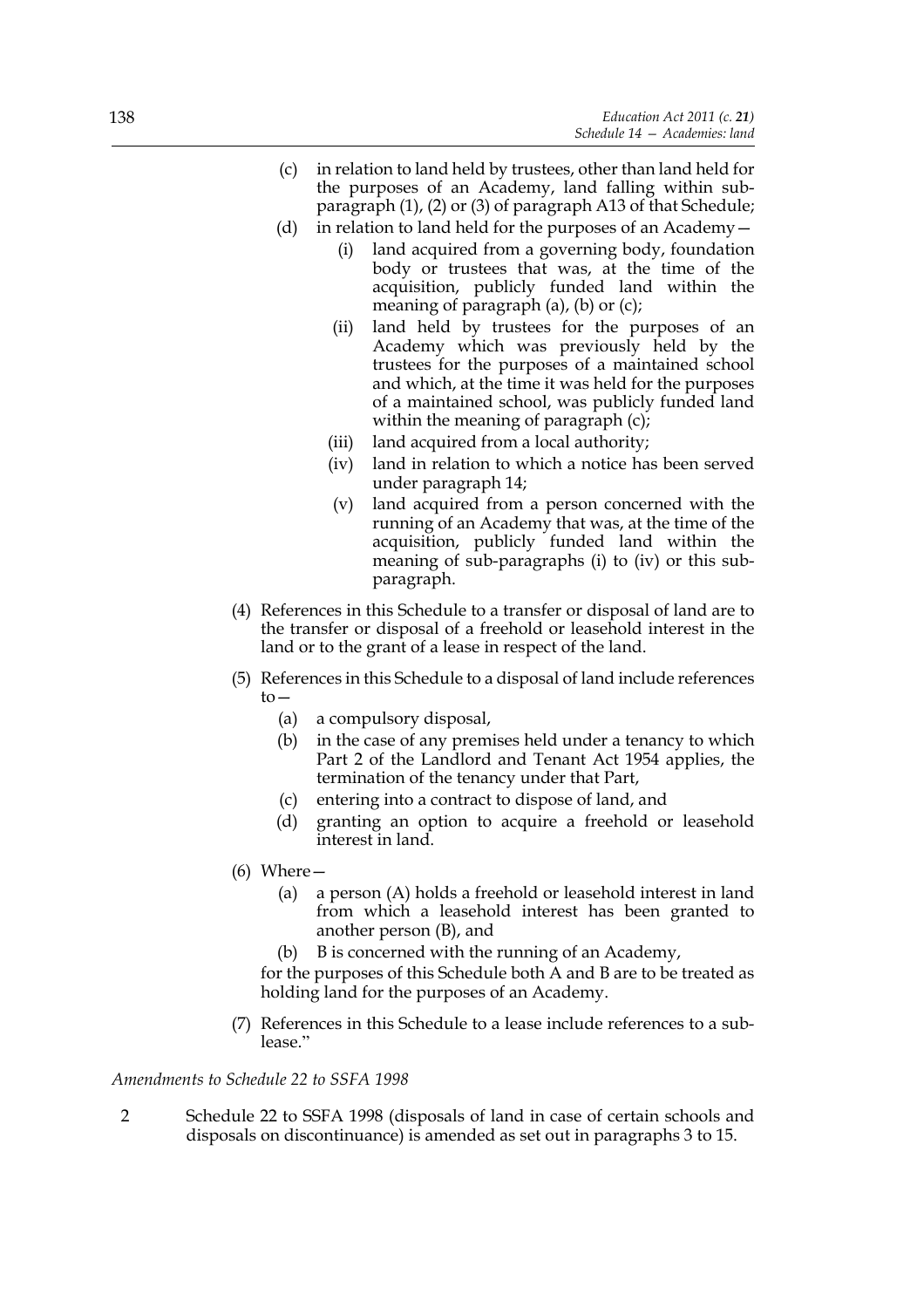3 In paragraph A1, in sub-paragraph (1)(b), at the end insert—

"paragraph 15(3)(d) or 16(6)(d) of Schedule 1 to the Academies Act 2010,".

- 4 After paragraph A1, insert—
	- "A1A(1) This paragraph applies to a disposal of land to which paragraph A1 applies if, or to the extent that, it comprises a disposal of nonplaying field land.
		- (2) "Non-playing field land" means land which does not include playing fields within the meaning of section 77.
		- (3) Accordingly, in this paragraph, paragraphs A2 to A5 and paragraph A19—
			- (a) references to the disposal are to the disposal by the governing body of the non-playing field land, and
			- (b) references to the land are to that non-playing field land.
		- (4) The governing body must give the Secretary of State notice of their intention to dispose of the land.
		- (5) On receipt of the notice, the Secretary of State must—
			- (a) decide whether to make a direction under paragraph 12 of Schedule 1 to the Academies Act 2010 (transfer to Academy) in respect of the land, and
			- (b) notify the governing body of that decision.
		- (6) The governing body may not dispose of the land until they have been notified of the Secretary of State's decision.
		- (7) If the Secretary of State decides to make a direction in respect of the land, the governing body may not dispose of the land except in accordance with the direction."
- 5 In paragraph A2, for sub-paragraphs (1) to (3), substitute—
	- "(1) This paragraph applies where a governing body receives a notification under paragraph A1A(5)(b) that the Secretary of State has decided not to make a direction in respect of the land."
- 6 In paragraph A7, in sub-paragraph (1)(b), at the end insert— "paragraph 15(3)(d) or 16(6)(d) of Schedule 1 to the Academies Act  $2010$ .".
- 7 After paragraph A7, insert—
	- "A7A(1) This paragraph applies to a disposal of land to which paragraph A7 applies if, or to the extent that, it comprises a disposal of nonplaying field land.
		- (2) "Non-playing field land" means land which does not include playing fields within the meaning of section 77.
		- (3) Accordingly, in this paragraph, paragraphs A8 to A11 and paragraph A19—
			- (a) references to the disposal are to the disposal by the foundation body of the non-playing field land, and
			- (b) references to the land are to that non-playing field land.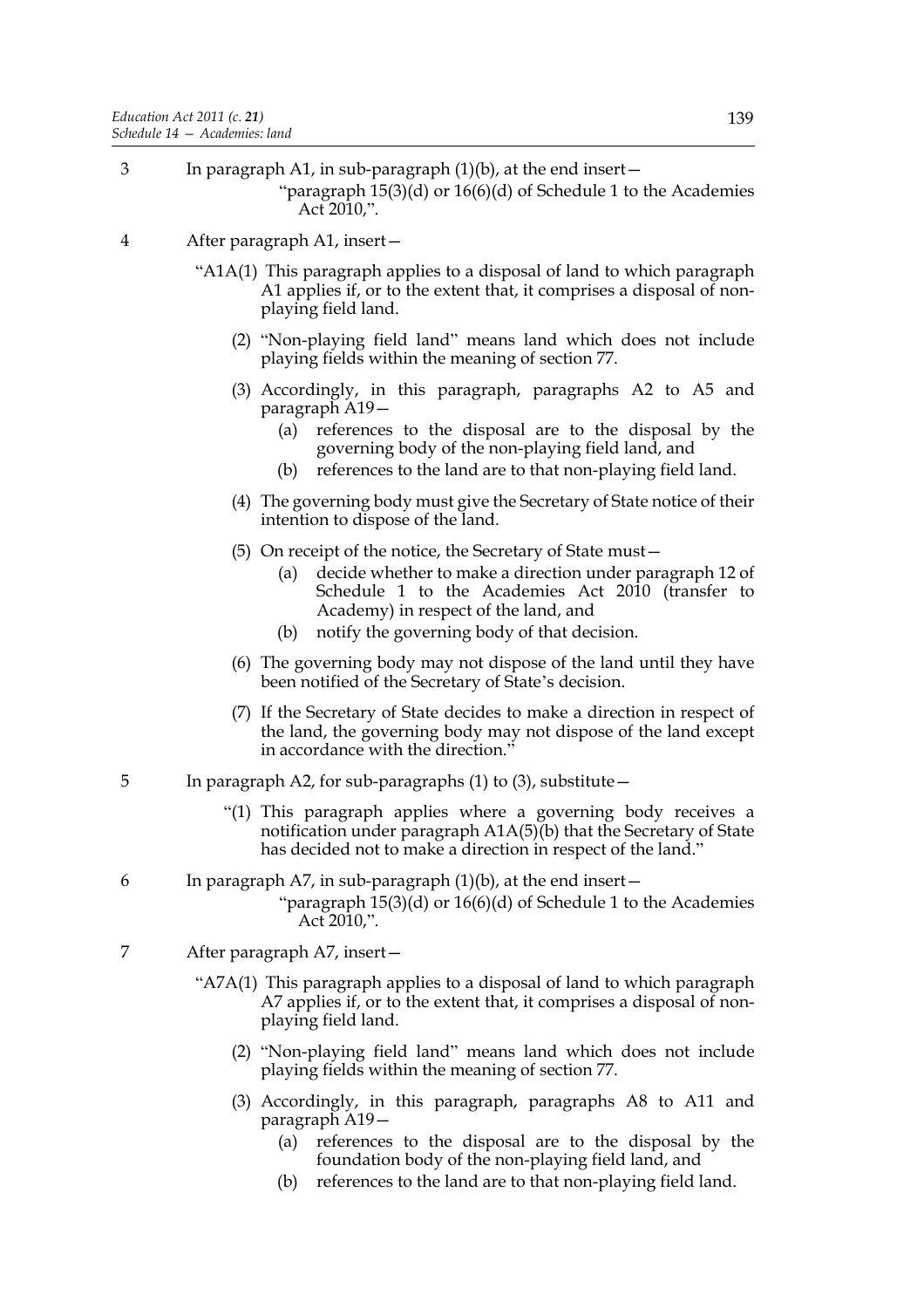- (4) The foundation body must give the Secretary of State notice of its intention to dispose of the land.
- (5) On receipt of the notice, the Secretary of State must—
	- (a) decide whether to make a direction under paragraph 12 of Schedule 1 to the Academies Act 2010 (transfer to Academy) in respect of the land, and
	- (b) notify the foundation body of that decision.
- (6) The foundation body may not dispose of the land until it has been notified of the Secretary of State's decision.
- (7) If the Secretary of State decides to make a direction in respect of the land, the foundation body may not dispose of the land except in accordance with the direction."
- 8 In paragraph A8, for sub-paragraphs (1) to (3), substitute—
	- "(1) This paragraph applies where a foundation body receives a notification under paragraph A7A(5)(b) that the Secretary of State has decided not to make a direction in respect of the land."
- 9 (1) Paragraph A13 is amended as follows.
	- (2) In sub-paragraph  $(1)(d)$ , at the end insert  $-$

- (3) In sub-paragraph  $(7)$  -
	- (a) after "maintained schools" insert "or Academies";
	- (b) for "A14 to A16" substitute "A13A to A16".
- 10 After paragraph A13, insert—
	- "A13A(1) This paragraph applies to a disposal of land to which subparagraph  $(1)$ ,  $(2)$  or  $(3)$  of paragraph A13 applies.
		- (2) But this paragraph only applies to a disposal if, or to the extent that, it comprises a disposal of non-playing field land which does not fall within sub-paragraph (5).
		- (3) "Non-playing field land" means land which does not include playing fields within the meaning of section 77.
		- (4) Accordingly, in this paragraph, paragraphs A14 to A17 and paragraph A19—
			- (a) references to the disposal are to the disposal by the trustees of the non-playing field land, and
			- (b) references to the land are to that non-playing field land.
		- (5) A disposal of non-playing field land falls within this subparagraph if it is a disposal of—
			- (a) land acquired under section 60 or 61 of the Education Act 1996, or
			- (b) land acquired under paragraph 2 or 4 of Schedule 3 to this Act,

<sup>&</sup>quot;paragraph 15(3)(d) or 16(6)(d) of Schedule 1 to the Academies Act 2010,".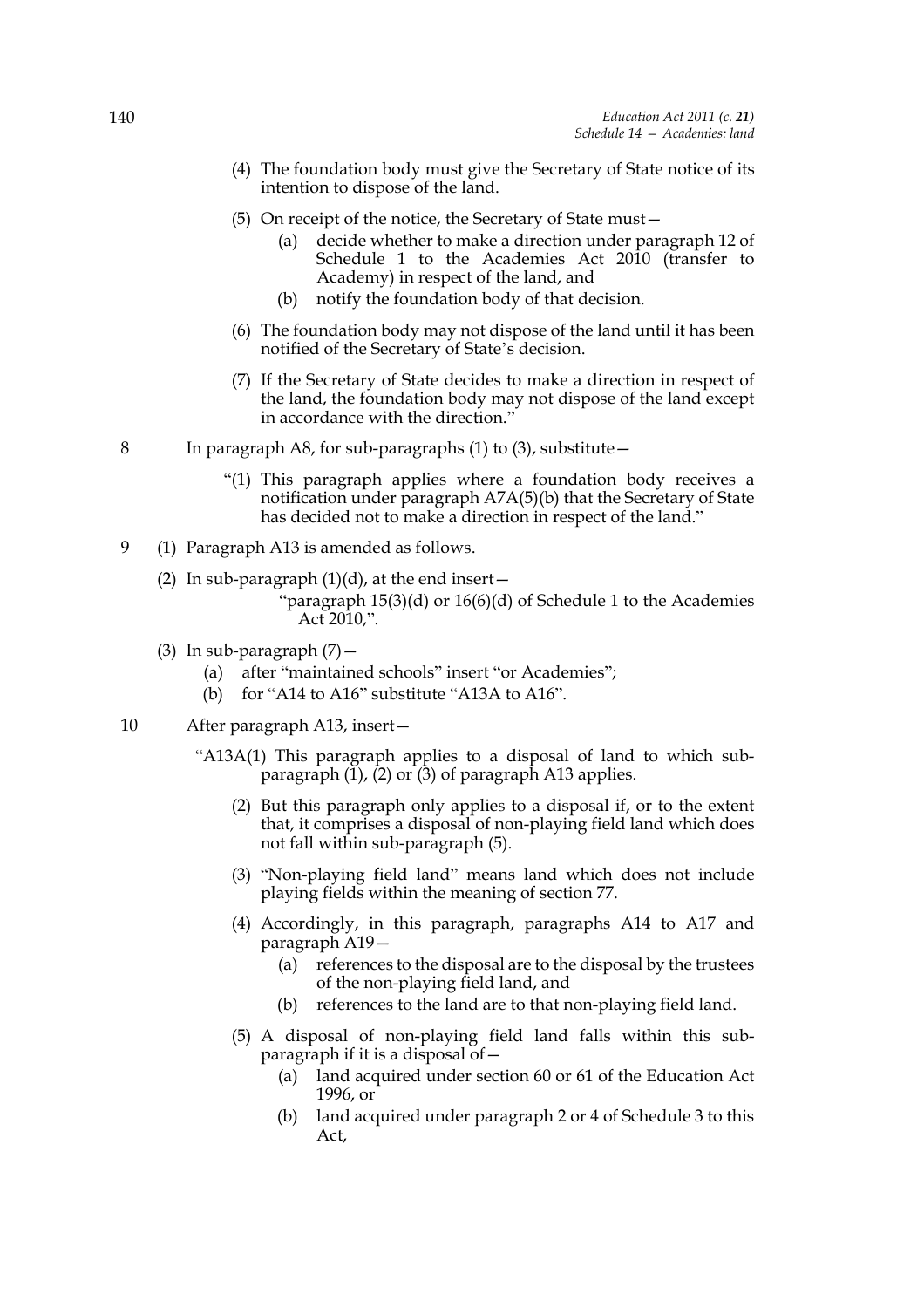by the trustees of an institution which is, or has at any time been, within the further education sector (as defined by section 4(3) of the Education Act 1996).

- (6) The trustees must give the Secretary of State notice of their intention to dispose of the land.
- (7) On receipt of the notice, the Secretary of State must—
	- (a) decide whether to make a direction under paragraph 12 of Schedule 1 to the Academies Act 2010 (transfer to Academy) in respect of the land, and
	- (b) notify the trustees of that decision.
- (8) The trustees may not dispose of the land until they have been notified of the Secretary of State's decision.
- (9) If the Secretary of State decides to make a direction in respect of the land, the trustees may not dispose of the land except in accordance with the direction."
- 11 In paragraph A14, for sub-paragraphs (1) to (5), substitute -
	- "(1) This paragraph applies where trustees receive a notification under paragraph A13A(7)(b) that the Secretary of State has decided not to make a direction in respect of the land."
- 12 In paragraph A19, before sub-paragraph (1), insert-
	- "(A1) In determining whether, and how, to give notice to the Secretary of State under paragraph A1A, A7A or A13A, a governing body, a foundation body or trustees must have regard to any guidance given from time to time by the Secretary of State."
- 13 (1) Paragraph A23 (land required by local authority for certain purposes) is amended as follows.
	- (2) For sub-paragraph  $(4)$ , substitute  $-$ 
		- "(4) Before making an application under sub-paragraph (1) for a transfer order in relation to publicly funded land, the authority must give notice of their intention to make the application to—
			- (a) the body or trustees holding the land, and
			- (b) the Secretary of State."
	- (3) In sub-paragraph (6), for "such an application" substitute "an application under sub-paragraph (1) or a notice under sub-paragraph (4)".
	- (4) After sub-paragraph (6), insert—
		- "(6A) On receipt of a notice under sub-paragraph (4)(b), the Secretary of State must—
			- (a) decide whether to make a direction under paragraph 12 of Schedule 1 to the Academies Act 2010 (transfer to Academy) in respect of the land, and
			- (b) notify the local authority of that decision.
			- (6B) If the Secretary of State decides to make a direction under paragraph 12 of Schedule 1 to the Academies Act 2010 in respect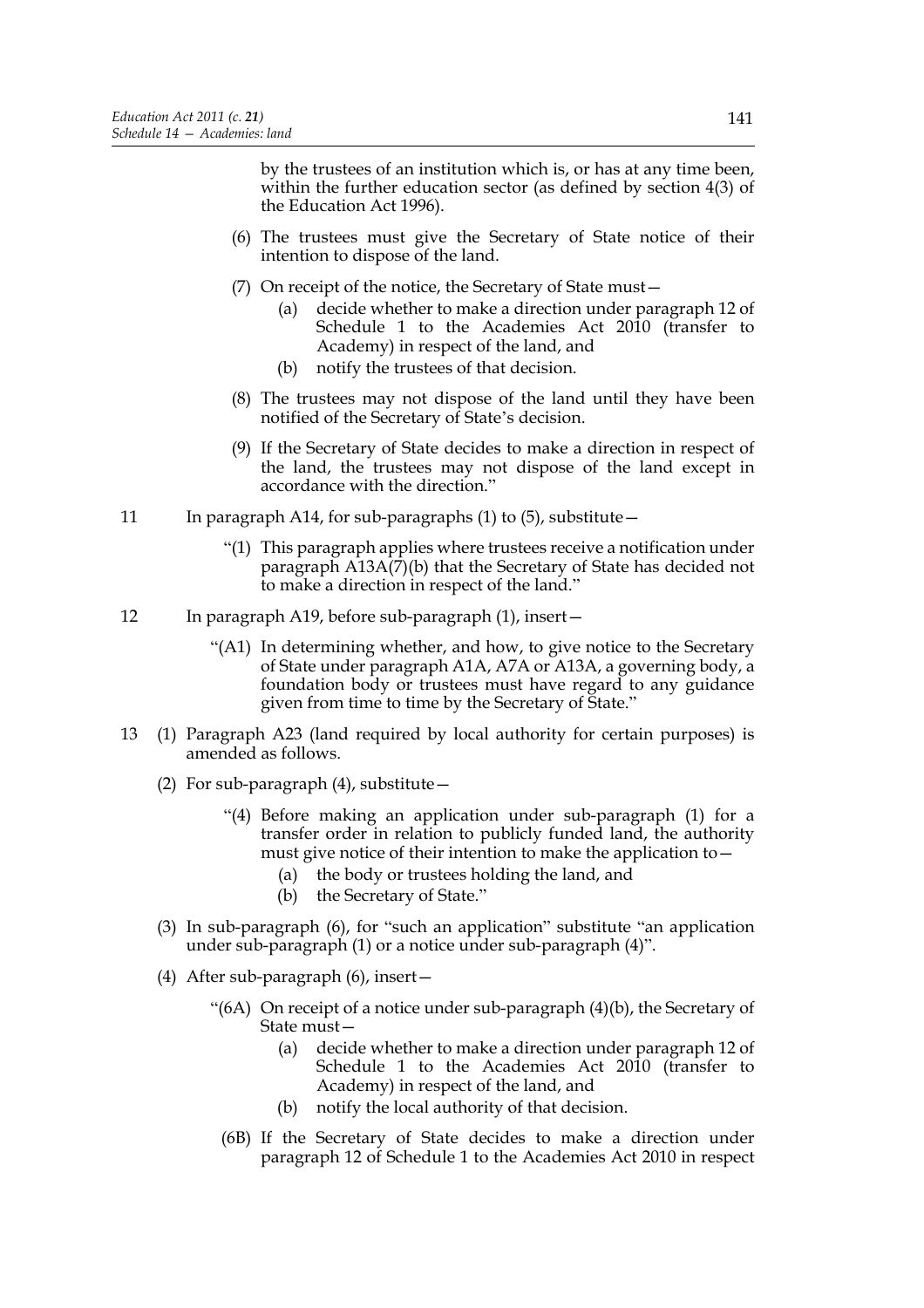of the land, the local authority may not make an application under sub-paragraph (1) for a transfer order in relation to the land."

- 14 (1) Paragraph 5 (discontinuance of foundation, voluntary and foundation special schools: land) is amended as follows.
	- (2) After sub-paragraph (1), insert—
		- "(1A) But this paragraph does not apply where proposals mentioned in sub-paragraph (1)(a) have been approved, adopted, confirmed or determined to be implemented in consequence of an Academy order made in respect of the school."
	- (3) In sub-paragraph (4), after paragraph (a) insert—
		- "(aa) in the case of a school in England, make a direction in respect of the land under paragraph 11 of Schedule 1 to the Academies Act 2010 (transfer to Academy);".
	- (4) In sub-paragraph (4B), after paragraph (a) insert—
		- "(aa) in the case of a school in England, make a direction in respect of the land under paragraph 11 of Schedule 1 to the Academies Act 2010 (transfer to Academy);".
	- (5) In sub-paragraph (5A), in paragraph (b), after "maintained schools" insert "or Academies".
- 15 (1) Paragraph 7 (disposal of property held by governing body of maintained school on their dissolution) is amended as follows.
	- (2) In sub-paragraph (1), at the end insert "other than a dissolution by virtue of paragraph 5(2)(a)(iv) of that Schedule (dissolution following Academy order)".
	- (3) In sub-paragraph (2)(ii), for the words from "following" to "new school" substitute "persons or bodies mentioned in sub-paragraph (2A)".
	- (4) After sub-paragraph (2), insert—
		- "(2A) The persons and bodies are—
			- (a) the governing body of a maintained school;
			- (b) the temporary governing body of a new school;
			- (c) in the case of the dissolution of a governing body of a maintained school in England, a person concerned with the running of an Academy."

#### *Other amendments*

- 16 Section 482 of EA 1996 (Academies) is repealed.
- 17 Schedule 35A to EA 1996 (Academies: land) is repealed.
- 18 (1) Section 77 of SSFA 1998 (control of disposals or changes in use of school playing fields) is amended as follows.
	- (2) In subsection  $(2B)$ 
		- (a) omit "or" at the end of paragraph (a);
		- (b) after paragraph (b), insert "or
			- (c) to a disposal in pursuance of  $-$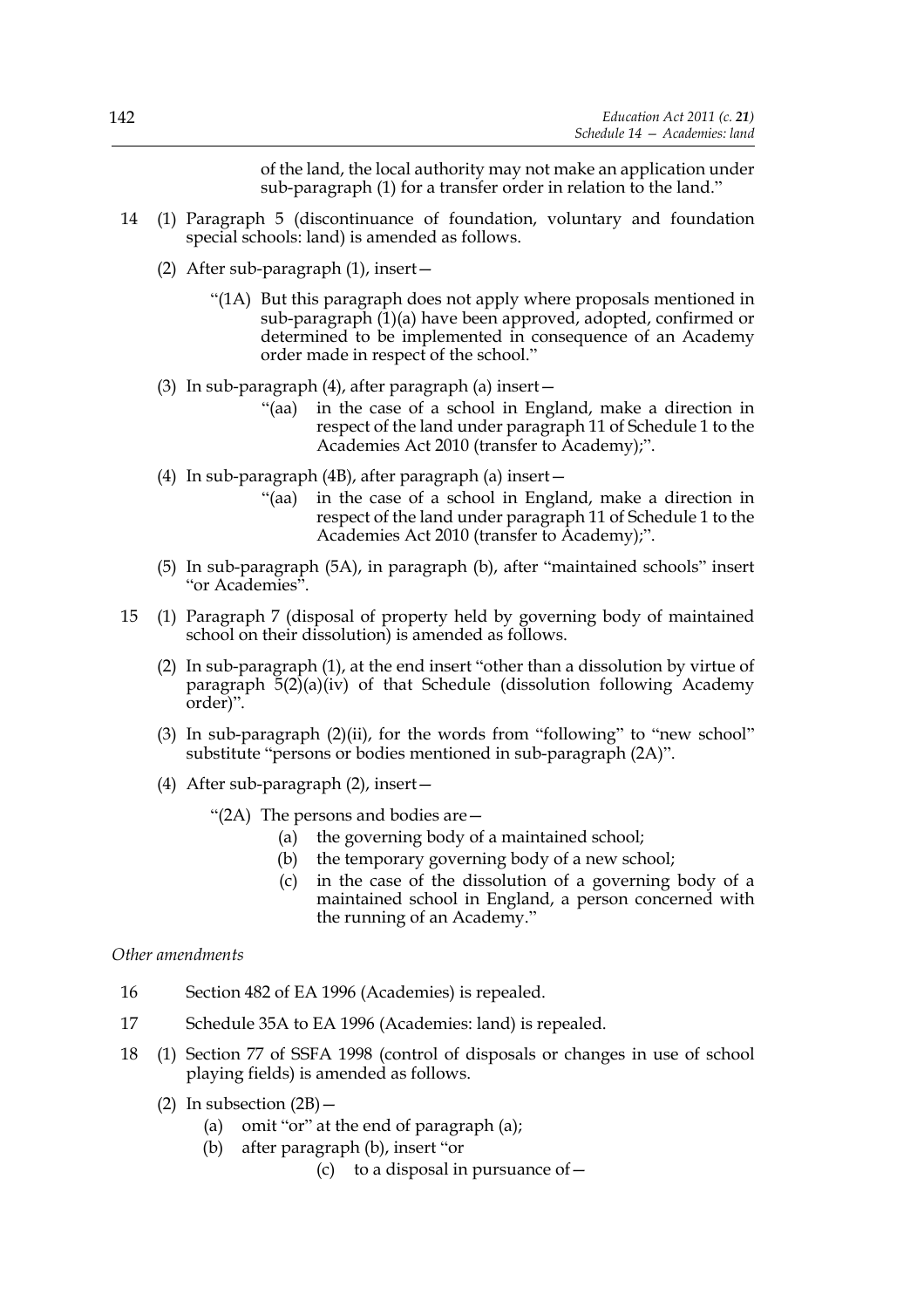- (i) a transfer scheme under paragraph 1 or 2 of Schedule 1 to the Academies Act 2010 (transfer to person concerned with running of Academy), or
- (ii) a direction under paragraph 10 of Schedule 1 to that Act (direction to transfer to local authority or person concerned with running of Academy, where Academy order made)."
- (3) In subsection  $(3)$ 
	- (a) in the opening words, for "subsections (4) and" substitute "subsection";
	- (b) in the opening words, for " $(2B)(a)$  or (b)" substitute " $(2B)(a)$ , (b) or  $(c)$ ";
	- (c) at the end insert ", or by an Academy for the purposes of the Academy".
- (4) Omit subsection (4).
- (5) After subsection (4A), insert—
	- "(4B) On receiving an application for consent under subsection (1) or (3), the Secretary of State may direct that the playing fields, or any part of them, be transferred to a person concerned with the running of an Academy, subject to the payment by that person or the Secretary of State of such sum by way of consideration (if any) as the Secretary of State determines to be appropriate."
- 19 In section 65 of EA 2002 (Academies), omit subsection (1).
- 20 (1) Section 12 of AA 2010 (charitable status of Academy proprietors etc) is amended as follows.
	- (2) After subsection (1) insert—
		- "(1A) In the definition of "trust corporation" in the provisions listed in subsection (1B), the reference to a corporation appointed by the court in any particular case to be a trustee includes a reference to a qualifying Academy proprietor.
			- (1B) The provisions are—
				- (a) section 117(1)(xxx) of the Settled Land Act 1925;
				- (b) paragraph (18) of section 68(1) of the Trustee Act 1925;
				- (c) section 205(1)(xxviii) of the Law of Property Act 1925;
				- (d) section 55(1)(xxvi) of the Administration of Estates Act 1925;
				- (e) section 128 of the Senior Courts Act 1981."
	- (3) In the heading, after "charitable" insert "and trust corporation".

#### SCHEDULE 15 Section 65

#### ACADEMIES: MINOR AMENDMENTS

1 In Schedule 4 to the Finance Act 2003 (stamp duty land tax: chargeable consideration), in paragraph 17(2)(e) (arrangements involving public or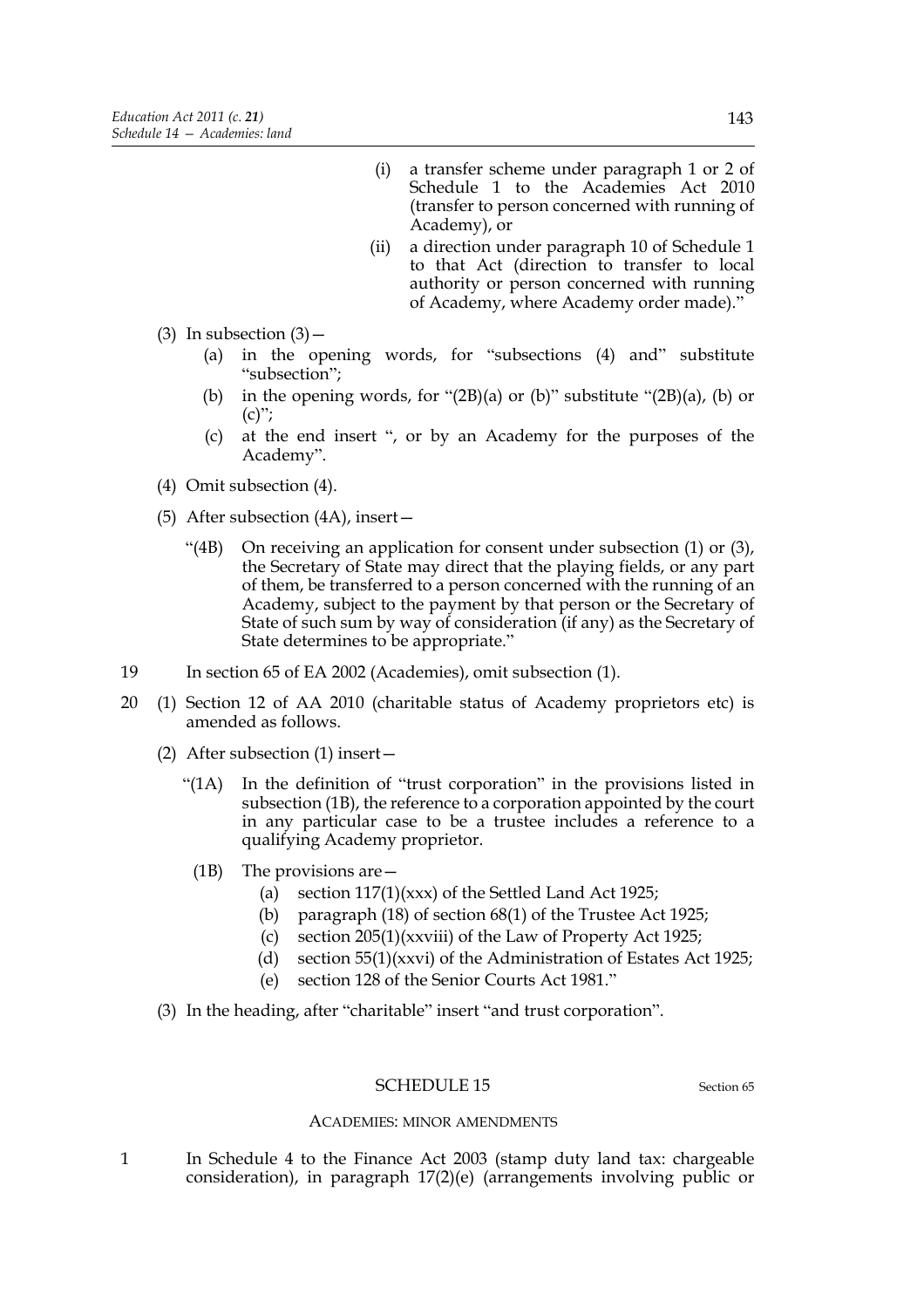educational bodies) for "section 482 of the Education Act 1996" substitute "section 1 of the Academies Act 2010".

- 2 In Schedule 17 to the Equality Act 2010 (disabled pupils: enforcement), in paragraph 13(4) (admissions) for paragraph (b) substitute—
	- "(b) Academy arrangements (as defined in section 1 of the Academies Act 2010) between the responsible body for an Academy and the Secretary of State,".
- 3 In section 2 of AA 2010 (payments under Academy arrangements), omit subsection (5).

#### SCHEDULE 16 Section 67

#### ABOLITION OF THE YPLA: CONSEQUENTIAL AMENDMENTS

*Public Records Act 1958 (c. 51)*

1 In paragraph 3 of Schedule 1 to the Public Records Act 1958, in Part 2 of the Table (definition of public records: other establishments and organisations) omit "Young People's Learning Agency for England."

*Parliamentary Commissioner Act 1967 (c. 13)*

2 In Schedule 2 to the Parliamentary Commissioner Act 1967 (departments etc subject to investigation) omit "The Young People's Learning Agency for England."

*Superannuation Act 1972 (c. 11)*

3 In Schedule 1 to the Superannuation Act 1972 (kinds of employment, etc, referred to in section 1 of that Act) omit "The Young People's Learning Agency for England."

*House of Commons Disqualification Act 1975 (c. 24)*

4 In Part 3 of Schedule 1 to the House of Commons Disqualification Act 1975 (other disqualifying offices) omit the entry relating to members of the Young People's Learning Agency for England in receipt of remuneration.

*Education (Fees and Awards) Act 1983 (c. 40)*

5 In section 1 of the Education (Fees and Awards) Act 1983 (fees at universities and further education establishments), in subsection (3)(f), for "Young People's Learning Agency for England" substitute "Secretary of State".

*Disabled Persons (Services, Consultation and Representation) Act 1986 (c. 33)*

- 6 In section 5 of the Disabled Persons (Services, Consultation and Representation) Act 1986 (disabled persons leaving special education), in subsection  $(9)$ , in paragraph  $(c)$  of the definition of "the responsible authority"—
	- (a) omit ", the Young People's Learning Agency for England";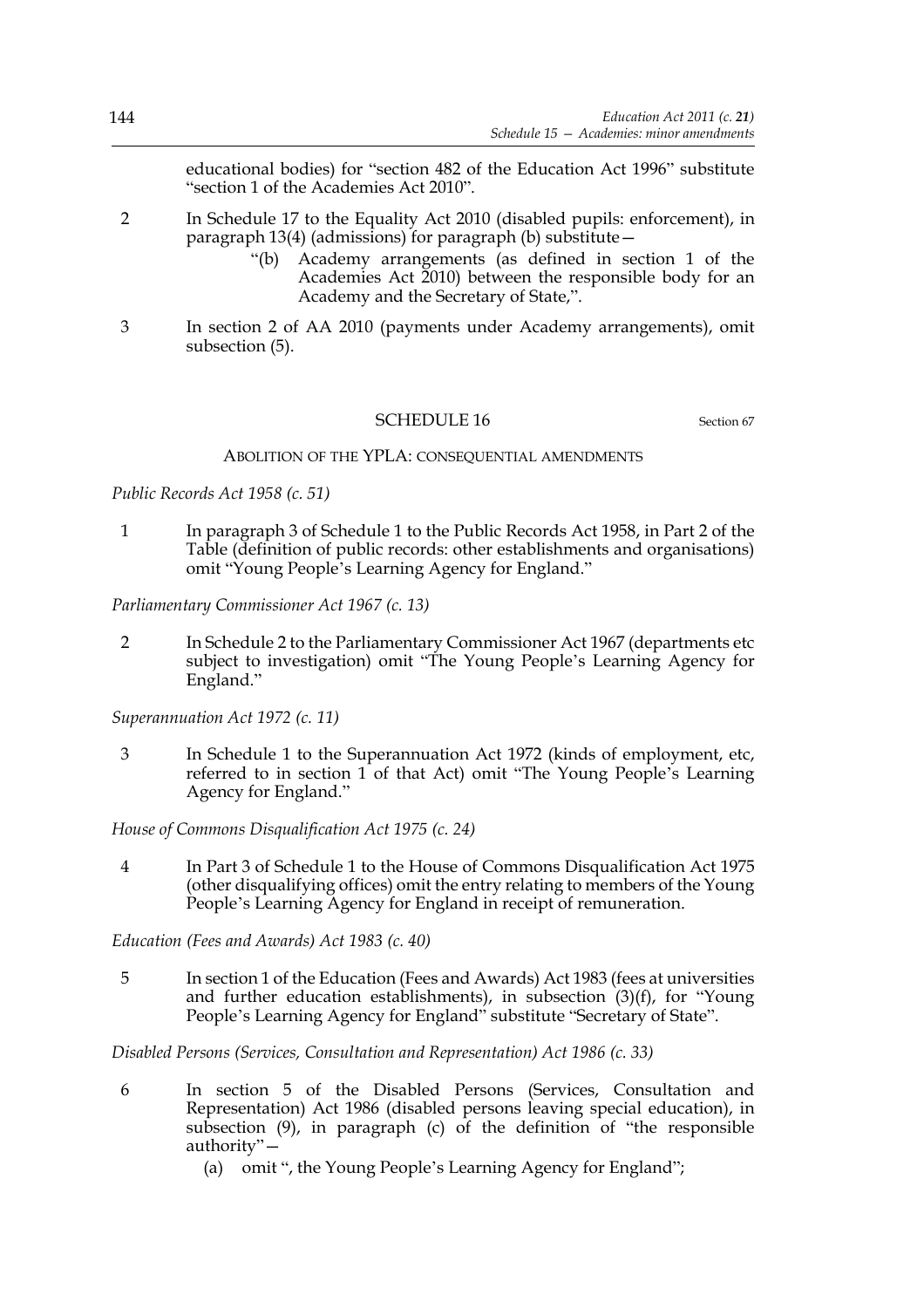(b) omit ", Young People's Learning Agency for England".

*Employment Act 1988 (c. 19)*

- 7 In section 26 of the Employment Act 1988 (status of trainees etc), for subsection (1A) substitute—
	- "(1A) The Secretary of State may make an order under subsection (1B) where it appears to the Secretary of State that provision has been made for trainees to receive payments—
		- (a) from the Secretary of State under section 14 of the Education Act 2002,
		- (b) from the Chief Executive of Skills Funding under section 100(1)(c) or (d) of the Apprenticeships, Skills, Children and Learning Act 2009, or
		- (c) from the Welsh Ministers under section 34(1)(c) of the Learning and Skills Act 2000.
		- (1B) An order under this subsection may provide—
			- (a) that the trainees are, for the purposes and in the cases specified or described in or determined under the order, to be treated in respect of the training as being or as not being employed;
			- (b) that where the trainees are treated as being employed they are to be treated as being the employees of the persons so specified, described or determined and of no others;
			- (c) that where the trainees are treated as not being employed, they are to be treated in such other manner as may be so specified, described or determined; and
			- (d) that the payments are to be treated for the purposes of such enactments and subordinate legislation as may be so specified, described or determined in such manner as may be so specified, described or determined.

For the purposes of subsection (1A) and this subsection, trainees are persons receiving or proposing to receive training."

*Education Reform Act 1988 (c. 40)*

8 In section 128 (dissolution of higher education corporations), in subsection (1)(b), omit sub-paragraph (iib).

*Value Added Tax Act 1994 (c. 23)*

- 9 (1) Group 6 of Part 2 of Schedule 9 to the Value Added Tax Act 1994 (exemptions: education) is amended as follows.
	- (2) In item  $5A -$ 
		- (a) omit paragraph (a);
		- (b) in paragraph (b), for "that Act" substitute "the Apprenticeships, Skills, Children and Learning Act 2009".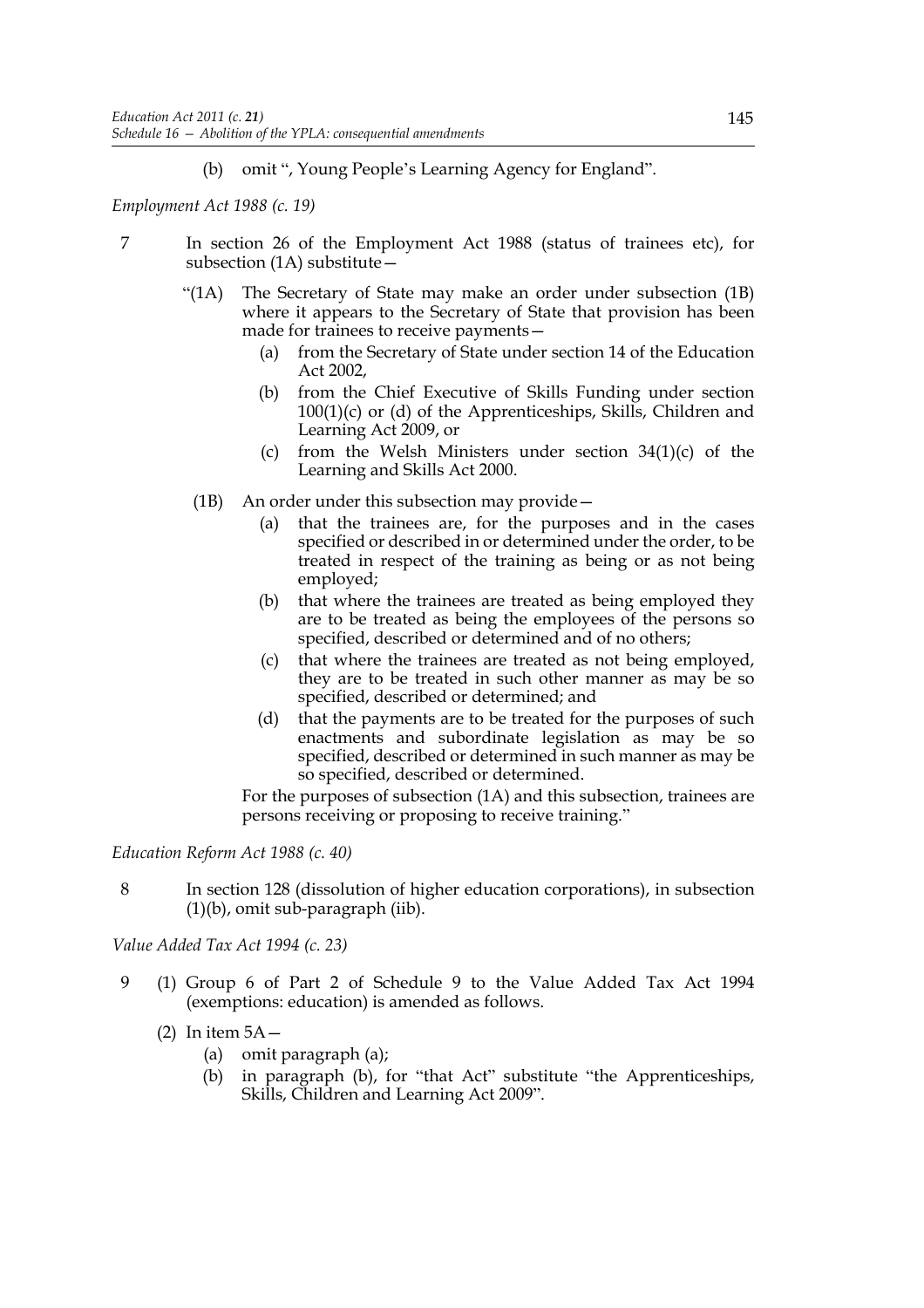## (3) After item 5A insert—

- "5B The provision of education or vocational training and the supply, by the person providing that education or training, of any goods or services essential to that provision, to persons who are—
	- (a) aged under 19,
	- (b) aged 19 or over, in respect of education or training begun by them when they were aged under 19,
	- (c) aged 19 or over but under 25 and subject to learning difficulty assessment, or
	- (d) aged 25 or over, in respect of education or training begun by them when they were within paragraph (c),

to the extent that the consideration payable is ultimately a charge to funds provided by the Secretary of State."

- (4) In note (5A), for "item 5A" substitute "items 5A and 5B".
- (5) After note (5A) insert—
	- "(5B) In item 5B, "subject to learning difficulty assessment" has the same meaning as in the Education Act 1996."

## *EA 1996*

- 10 EA 1996 is amended as follows.
- 11 After section 15ZC insert—

## **"15ZD Sections 15ZA to 15ZC: duty to have regard to guidance**

In performing the duties imposed by sections 15ZA(1), 15ZB and 15ZC(1)(b) (duties in relation to education and training for persons over compulsory school age), a local authority in England must have regard to any guidance issued by the Secretary of State."

#### *SSFA 1998*

12 In section 30 of SSFA 1998 (notice by governing body to discontinue foundation or voluntary school), in subsection  $(3)(a)(i)$ , for the words from "Young" to "school" substitute "Secretary of State".

## *LSA 2000*

- 13 LSA 2000 is amended as follows.
- 14 In section 98 (approved qualifications: England), omit subsections (7) and (8).
- 15 (1) Section 144 (designated institutions: disposal of land, etc) is amended as follows.
	- (2) In subsection  $(4)(b)$ , for sub-paragraphs (i) and (ii) substitute  $-$ 
		- "(i) in the case of land in England held for the purposes of a sixth form college, or land in Wales, by an arbitrator to be appointed in default of agreement by the President of the Chartered Institute of Arbitrators;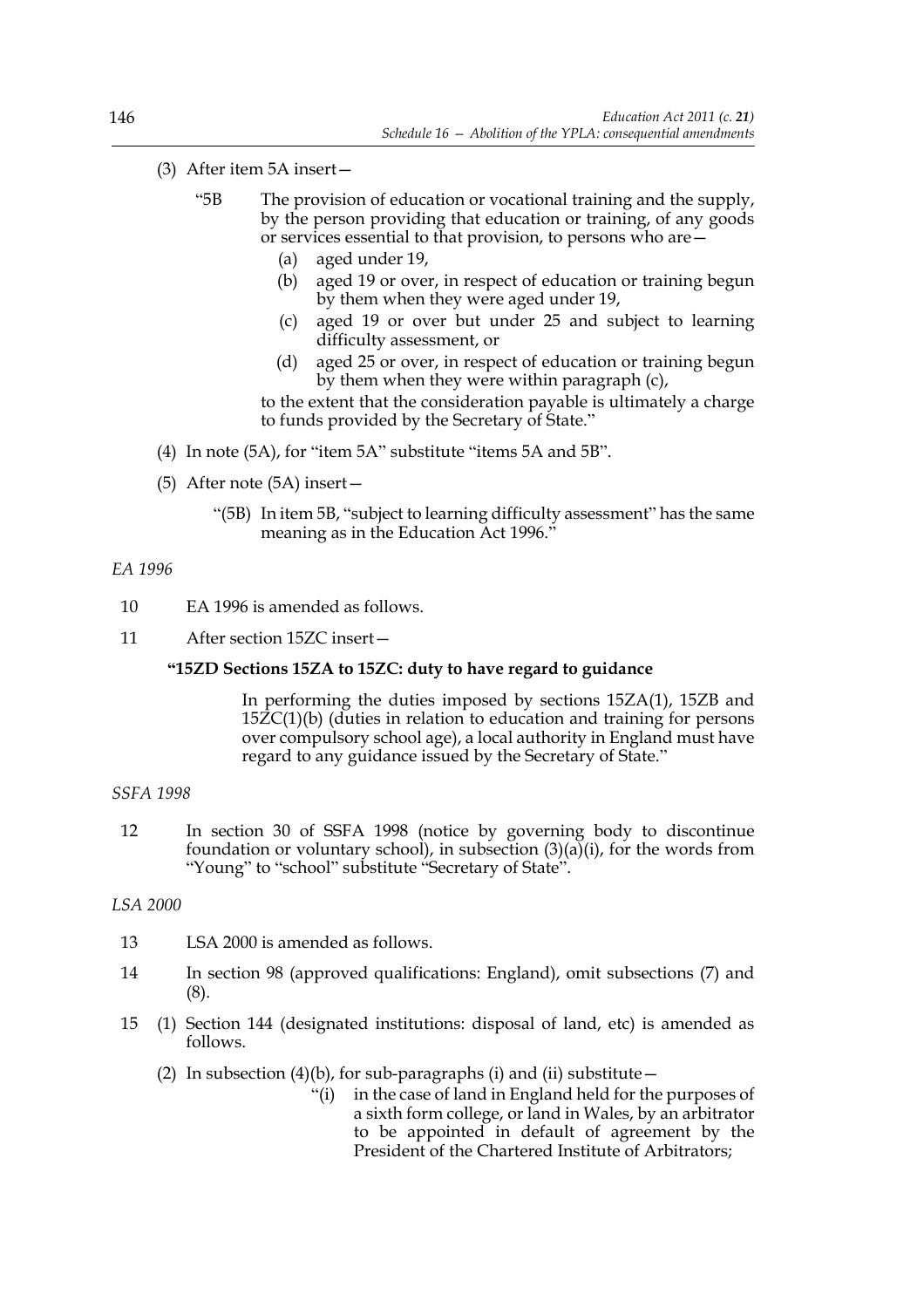- (ii) in the case of any other land in England, by the Secretary of State."
- (3) After subsection (4) insert—
	- "(4A) The expense of an arbitrator appointed under subsection  $(4)(b)(i)$  is to be borne equally by the trustees and—
		- (a) in the case of land in England, the Secretary of State;
		- (b) in the case of land in Wales, the Welsh Ministers."
- (4) In subsection (9)(a), for "Young People's Learning Agency for England" substitute "Secretary of State".
- 16 In Schedule 9 (amendments), omit paragraph 14.

*Freedom of Information Act 2000 (c. 36)*

17 In Part 6 of Schedule 1 to the Freedom of Information Act 2000 (other public bodies and offices: general) omit "The Young People's Learning Agency for England."

*EA 2002*

- 18 EA 2002 is amended as follows.
- 19 In section 183 (transfer of functions relating to allowances under section 181), in subsection (1), omit paragraph (aa) (but not the "or" after it).
- 20 Omit section 208A (recoupment: adjustment between local authorities and the YPLA).
- 21 In section 210(6A) (Welsh orders and regulations subject to negative resolution), omit "or section 208A".

*HEA 2004*

22 In section 41 (interpretation of Part 3), in subsection (2)(a), omit "61 or".

*Children Act 2004 (c. 31)*

23 In section 10 (co-operation to improve wellbeing), in subsection (9)(c), omit "66,".

# *EA 2005*

- 24 EA 2005 is amended as follows.
- 25 In section 14 (destination of reports: maintained schools), omit subsection (3).
- 26 In section 14A (destination of interim statements: maintained schools), omit subsection (3).
- 27 In section 92 (joint exercise of functions), in subsection (2), omit "the Young People's Learning Agency for England,".
- 28 In section 108 (supply of information: education maintenance allowances), in subsection (3), omit paragraph (ba).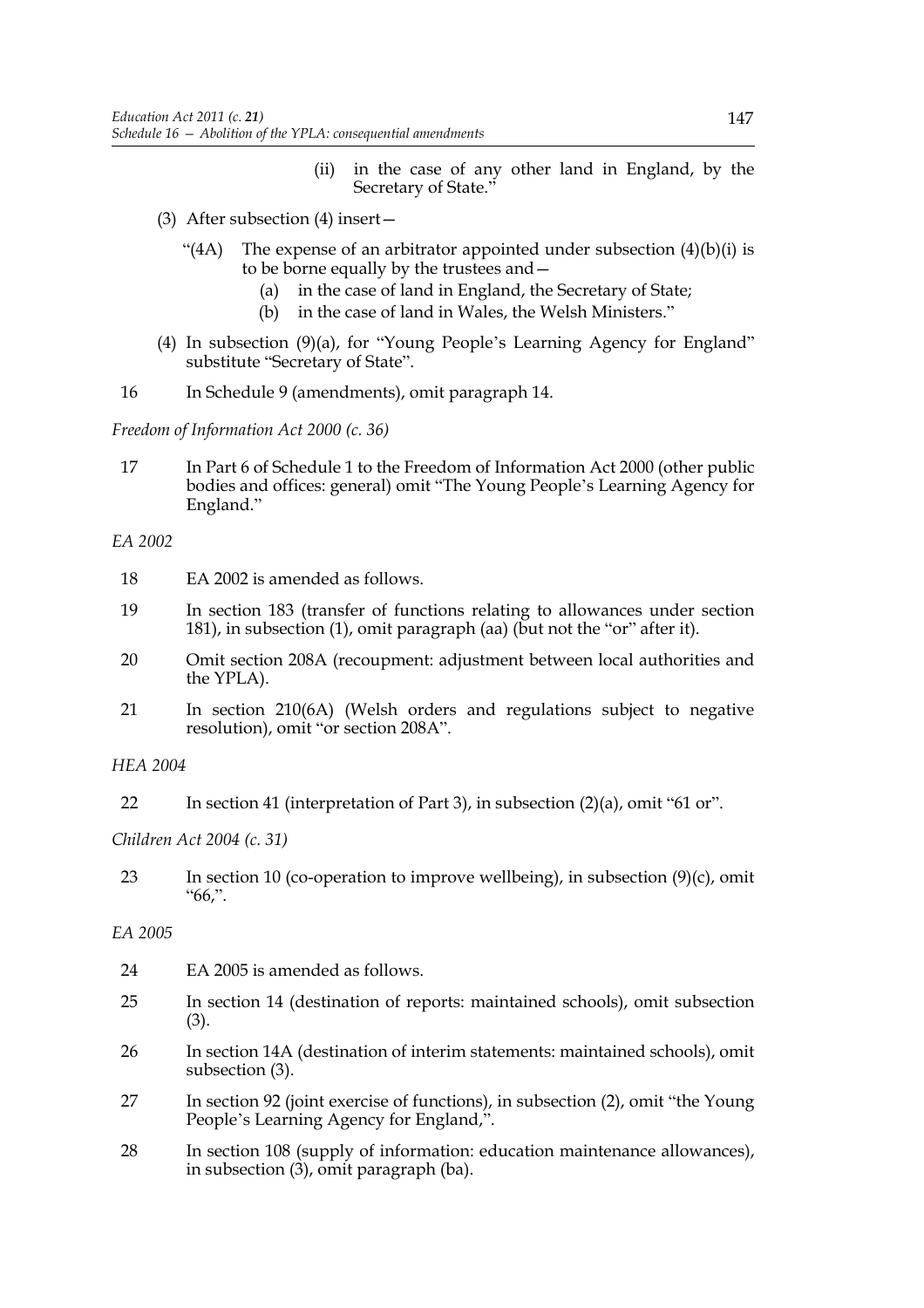# *EIA 2006*

- 29 EIA 2006 is amended as follows.
- 30 (1) Section 123 (inspection of further education and training: education and training to which Chapter applies) is amended as follows.
	- (2) In subsection (1), in paragraphs (b), (c) and (g), for "YPLA" substitute "Secretary of State".
	- (3) In subsection  $(3)(a)$ , omit "61(4)(f) or".
- 31 In section 124 (inspection of education and training to which Chapter applies), in subsection (5), omit paragraph (b).
- 32 In section 125 (inspection of further education institutions), in subsection (5), omit paragraph (b).
- 33 In section 126 (other inspections), in subsection (4), omit paragraph (b).
- 34 In section 128 (area inspections), in subsection (3)(a), for "YPLA" substitute "Secretary of State".
- 35 In section 129 (reports of area inspections), in subsection (2), omit paragraph (b).
- 36 (1) Section 130 (action plans following area inspections) is amended as follows.
	- (2) In subsection (2), for "a relevant body" substitute "the Chief Executive".
	- (3) In subsections (4) and (5), for "body" substitute "Chief Executive".
	- (4) Omit subsection (6).
- 37 In section 159(1) (interpretation of Part 8), omit the definition of "the YPLA".

*Safeguarding Vulnerable Groups Act 2006 (c. 47)*

- 38 In Schedule 7 to the Safeguarding Vulnerable Groups Act 2006 (vetting information), in the table in paragraph 1, in column 1 of entry 18—
	- (a) omit "61 or";
	- (b) after "2009" insert ", section 14 of the Education Act 2002".

*Local Government and Public Involvement in Health Act 2007 (c. 28)*

39 In section 104 of the Local Government and Public Involvement in Health Act 2007 (partner authorities), in subsection (4), omit paragraph (fa).

## *ESA 2008*

- 40 ESA 2008 is amended as follows.
- 41 In section 13 (notification of non-compliance with section 2 duty), in subsection (5), in paragraph (f) of the definition of "educational institution", for "Young People's Learning Agency for England" substitute "Secretary of State".
- 42 In section 72 (educational institutions: duty to provide information), in subsection (5), in paragraph (f) of the definition of "educational institution",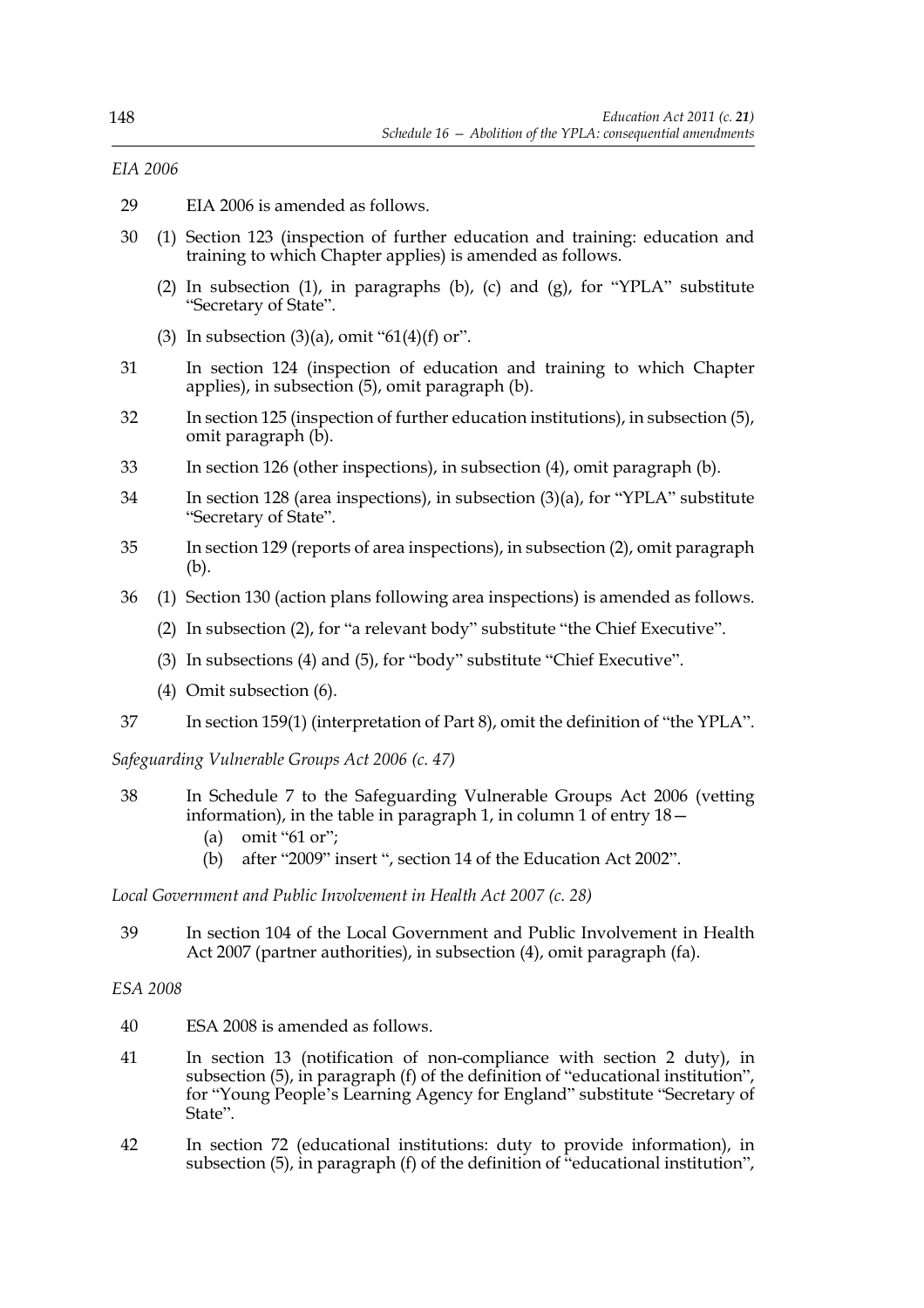for "Young People's Learning Agency for England" substitute "Secretary of State".

- 43 In section 77 (supply of information by public bodies), in subsection (2)(b), for "Young People's Learning Agency for England" substitute "Secretary of State".
- 44 In section 132 (providers of independent education or training for 16 to 18 year olds), in subsection (2)(b)(iv), for "Young People's Learning Agency for England" substitute "Secretary of State".

*Local Democracy, Economic Development and Construction Act 2009 (c. 20)*

45 In section 123 of the Local Democracy, Economic Development and Construction Act 2009 (partner authorities), in subsection (4), omit paragraph (ga).

## *ASCLA 2009*

- 46 ASCLA 2009 is amended as follows.
- 47 In section 107 (provision of services), in subsection (4), omit paragraph (e).
- 48 (1) Section 122 (sharing of information for education and training purposes) is amended as follows.
	- (2) In subsection (3)(b), for "Young People's Learning Agency for England" substitute "Secretary of State".
	- (3) In subsection (5)(b), for "Young People's Learning Agency for England" substitute "Secretary of State relating to education or training".
- 49 In Schedule 6 (dissolution of the Learning and Skills Council for England: minor and consequential amendments), omit paragraphs 54 to 56 and 57(b).
- 50 In Schedule 12 (Ofqual and the QCDA: minor and consequential amendments), omit paragraph 28(3).

#### SCHEDULE 17 Section 68

#### ABOLITION OF THE YPLA: TRANSFER SCHEMES

#### *Staff transfer schemes*

- 1 The Secretary of State may make a scheme (a "staff transfer scheme") providing for designated employees of the YPLA—
	- (a) to become members of staff of the Secretary of State (and accordingly to become employed in the civil service of the state), or
	- (b) to be transferred to a permitted transferee.
- 2 (1) This paragraph applies where a staff transfer scheme provides for an employee of the YPLA to become a member of staff of the Secretary of State.
	- (2) The staff transfer scheme may provide—
		- (a) so far as may be consistent with employment in the civil service of the state, for the terms and conditions of the employee's employment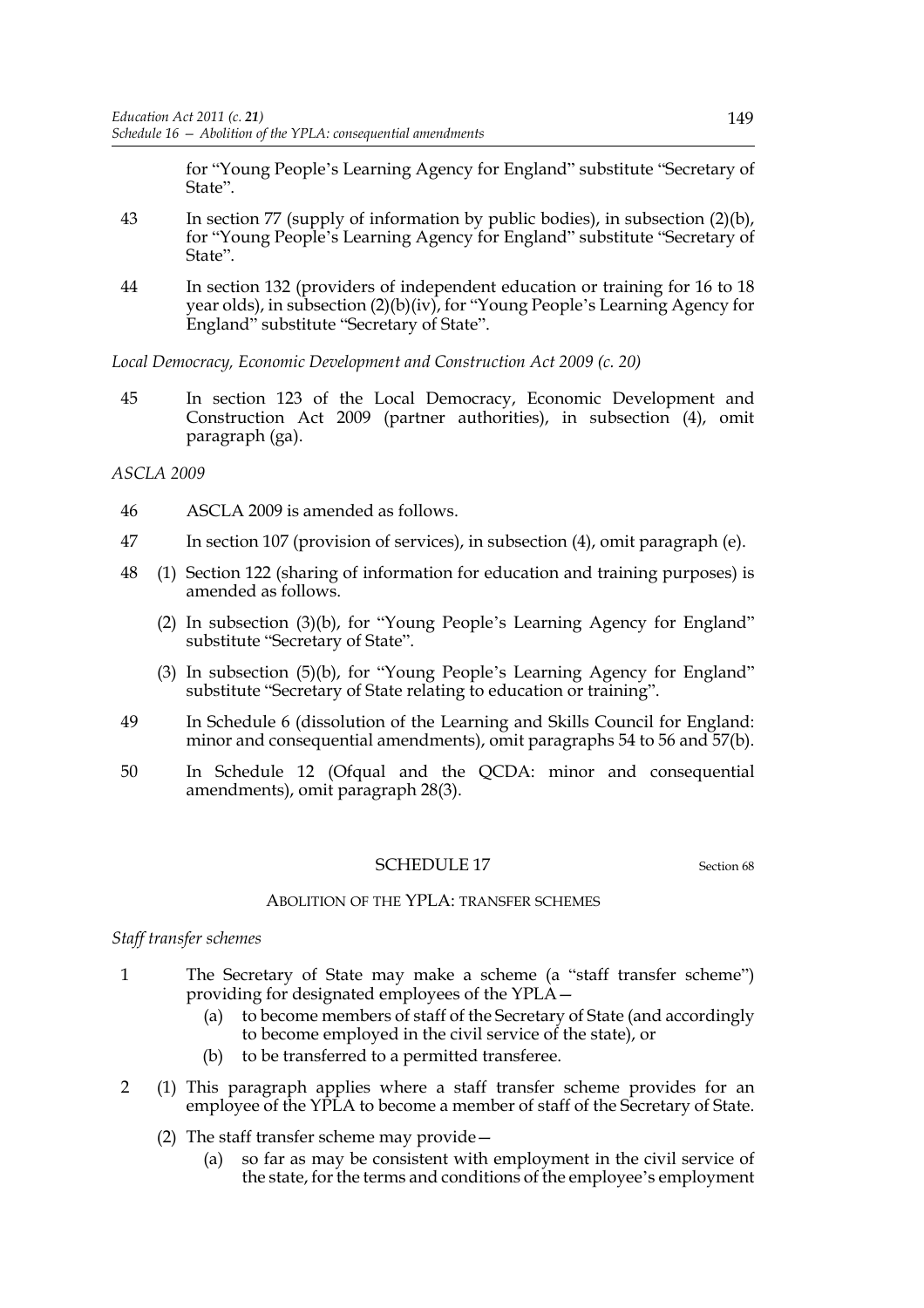with the YPLA to have effect as if they were the conditions of service as a member of the Secretary of State's staff;

- (b) for the transfer to the Secretary of State of the rights, powers, duties and liabilities of the YPLA under or in connection with the employee's contract of employment;
- (c) for anything done (or having effect as if done) before that transfer by or in relation to the YPLA in respect of such a contract or the employee to be treated as having been done by or in relation to the Secretary of State.
- (3) The staff transfer scheme may provide for a period before the employee became a member of the Secretary of State's staff to count as a period during which the employee was a member of the Secretary of State's staff (and for the operation of the scheme not to be treated as having interrupted the continuity of that period).
- (4) The staff transfer scheme may provide for the employee not to become a member of the Secretary of State's staff if the employee gives notice objecting to the operation of the scheme in relation to the employee.
- (5) The staff transfer scheme may provide for a person who would be treated (by an enactment or otherwise) as being dismissed by the operation of the scheme not to be so treated.
- (6) The staff transfer scheme may provide for an employee of the YPLA to become a member of the Secretary of State's staff despite any provision, of whatever nature, which would otherwise prevent the person from being employed in the civil service of the state.
- 3 (1) This paragraph applies where a staff transfer scheme provides for the transfer of an employee of the YPLA to a permitted transferee.
	- (2) The staff transfer scheme may provide—
		- (a) for the employee's contract of employment to have effect (subject to any necessary modifications)—
			- (i) as if originally made between the employee and the permitted transferee, or
			- (ii) as the conditions of service as a member of the permitted transferee's staff;
		- (b) for the transfer to the permitted transferee of the rights, powers, duties and liabilities of the YPLA under or in connection with the employee's contract of employment;
		- (c) for anything done (or having effect as if done) before that transfer by or in relation to the YPLA in respect of such a contract or the employee to be treated as having been done by or in relation to the permitted transferee.
	- (3) The staff transfer scheme may provide for a period before the employee became a member of the permitted transferee's staff to count as a period during which the employee was a member of the permitted transferee's staff (and for the operation of the scheme not to be treated as having interrupted the continuity of that period).
	- (4) The staff transfer scheme may provide for the employee not to become a member of the permitted transferee's staff if the employee gives notice objecting to the operation of the scheme in relation to the employee.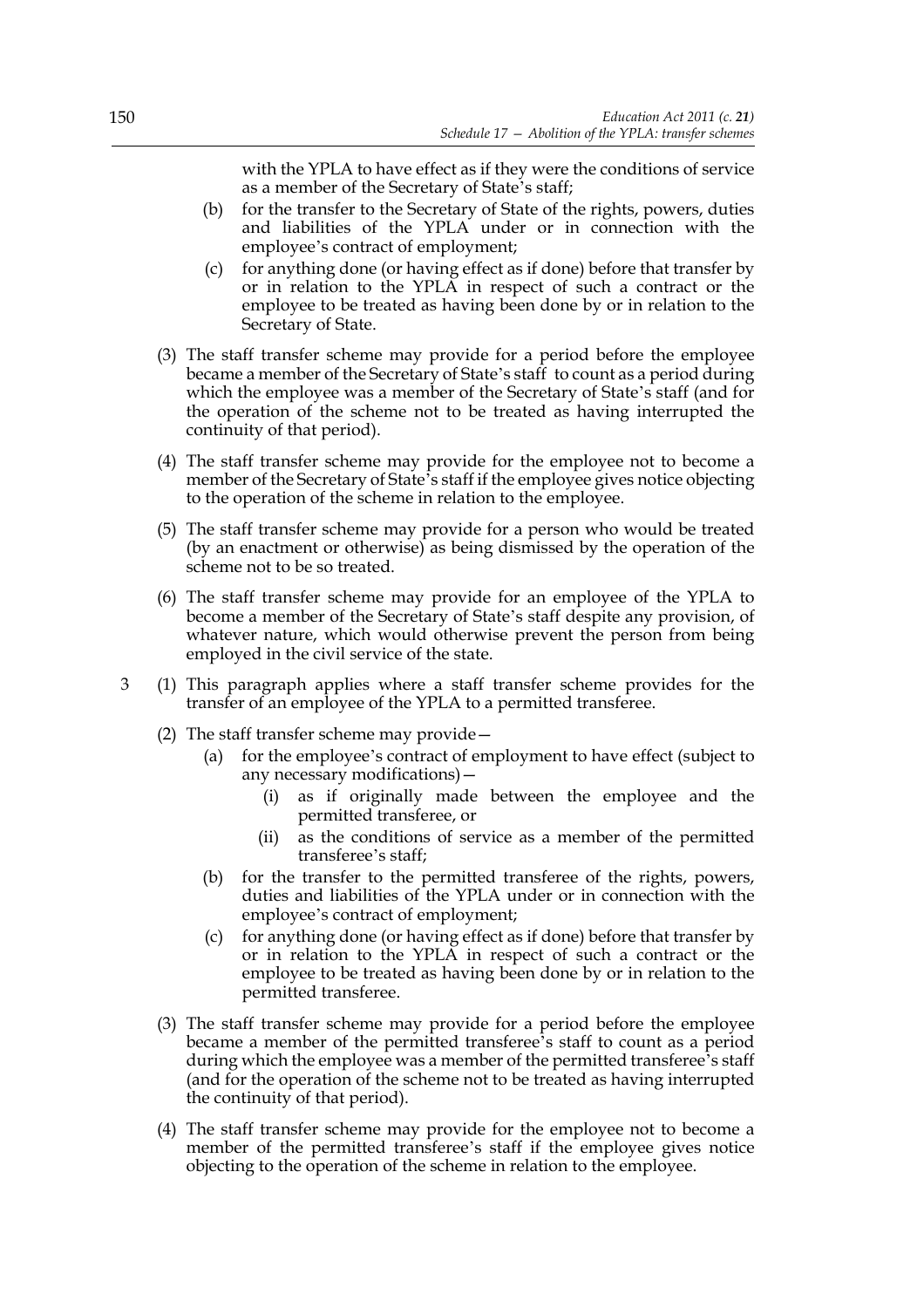- (5) The staff transfer scheme may provide for any person who would be treated (by an enactment or otherwise) as being dismissed by the operation of the scheme not to be so treated.
- (6) The staff transfer scheme may provide for the transfer of an employee of the YPLA to a permitted transferee despite any provision, of whatever nature, which would otherwise prevent the employee from being so transferred.

## *Property transfer schemes*

- 4 (1) The Secretary of State may make a scheme (a "property transfer scheme") providing for the transfer from the YPLA of designated property, rights or liabilities of the YPLA to—
	- (a) the Secretary of State, or
	- (b) a permitted transferee.
	- (2) A property transfer scheme may—
		- (a) create rights, or impose liabilities, in relation to property or rights transferred by virtue of the scheme;
		- (b) provide for anything done by or in relation to the YPLA in connection with any property, rights or liabilities transferred by the scheme to be treated as done, or to be continued, by or in relation to the person to whom the property, rights or liabilities in question are transferred;
		- (c) apportion property, rights and liabilities;
		- (d) make provision about the continuation of legal proceedings.
	- (3) The things that may be transferred by a property transfer scheme include—
		- (a) property, rights and liabilities that could not otherwise be transferred;
		- (b) property acquired, and rights and liabilities arising, after the making of the scheme.

# *Continuity*

5 A transfer by virtue of a staff transfer scheme or a property transfer scheme does not affect the validity of anything done by or in relation to the YPLA before the transfer takes effect.

## *Supplementary provision etc.*

6 A staff transfer scheme or a property transfer scheme may include supplementary, incidental, transitional and consequential provision.

# *Interpretation*

- 7 In this Schedule—
	- "designated", in relation to a staff transfer scheme or a property transfer scheme, means specified in, or determined in accordance with, the scheme;
	- "permitted transferee" means a person specified in an order made by the Secretary of State;
	- "the YPLA" means the Young People's Learning Agency for England.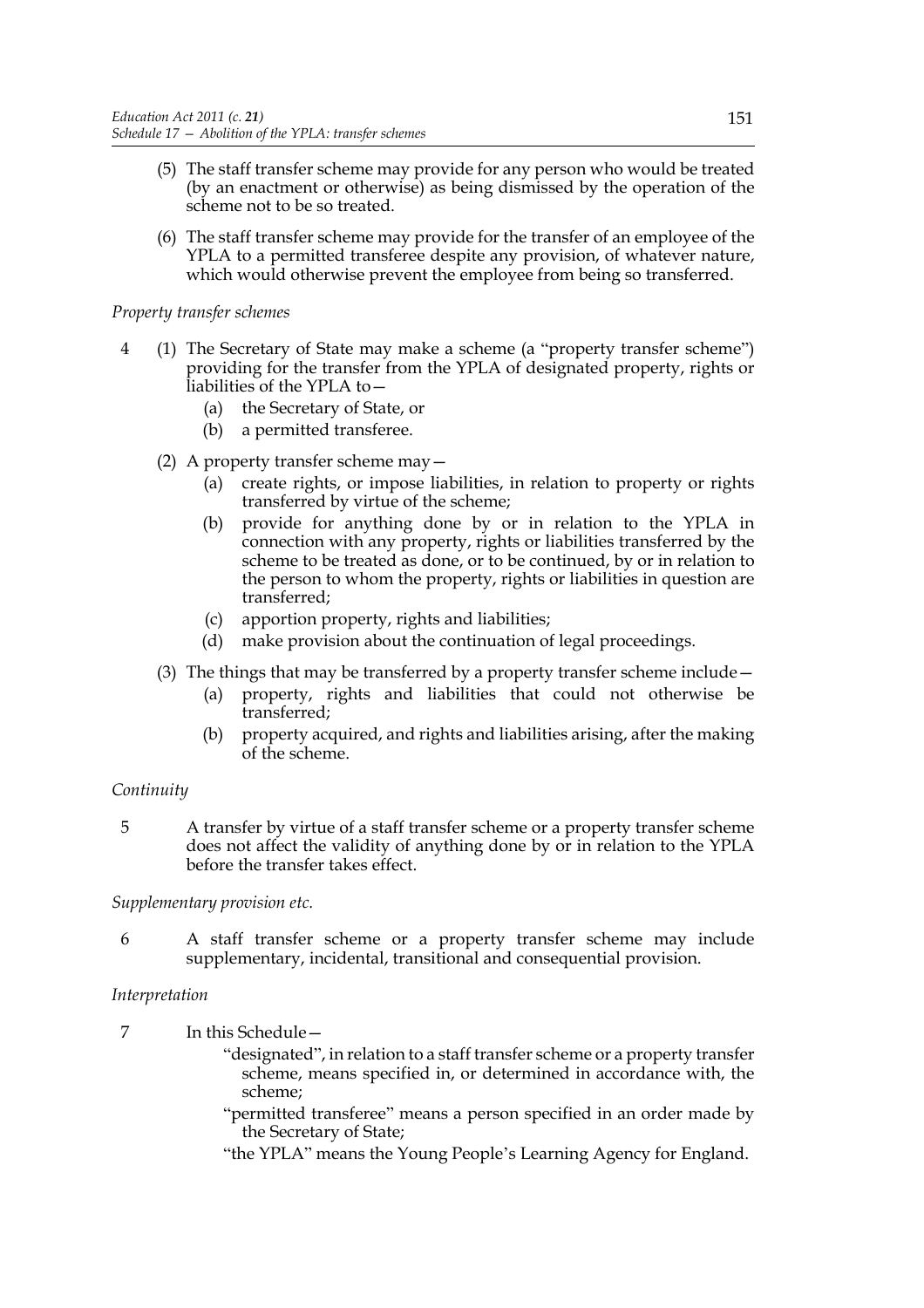## SCHEDULE 18 Section 69

THE APPRENTICESHIP OFFER: CONSEQUENTIAL AMENDMENTS

- 1 ASCLA 2009 is amended as follows.
- 2 In section 27(1) (contents of specification of apprenticeship standards for England)—
	- (a) after paragraph (a) insert "and";
	- (b) omit paragraph (c) and the "and" immediately before it.
- 3 In section 36(5) (power to apply provisions with modifications in application to Crown servants etc), omit ", or any of sections 91 to 99,".
- 4 In section 82(5) (meaning of Chief Executive's "apprenticeship functions"), omit paragraph (d).
- 5 In section 83, for the heading substitute "Power to secure provision of apprenticeship training".
- 6 In section 84(1) (arrangements with local authorities), after "section 83" insert "or 83A".
- 7 In section 86 (education and training for persons aged 19 or over or subject to adult detention), in subsection (2), after "that section" insert "83A or".
- 8 Sections 91 to 99 (functions of the Chief Executive of Skills Funding: the apprenticeship offer) are repealed.
- 9 In section 100(1) (power of Chief Executive to secure provision of financial resources), omit paragraph (i).
- 10 Section 104 (assistance and support in relation to apprenticeship places) is repealed.
- 11 In section 105 (promoting progression from level 2 to level 3 apprenticeships), for subsection  $(5)$  substitute –
	- "(5) In this section "apprenticeship certificate" means an apprenticeship certificate issued under section 3 or 4.
	- (6) A reference in this section to an apprenticeship certificate at any level includes a reference to a certificate or other evidence (including a certificate awarded or evidence provided by a person outside England) which appears to the Chief Executive to be evidence of experience and attainment at a comparable or higher level."
- 12 In section 121(3) (interpretation of Part 4: training within the Chief Executive's remit), after paragraph (a) insert—
	- "(aa) training falling within section 83A(1),".
- 13 (1) Section 262 (orders and regulations) is amended as follows.
	- (2) After subsection (3) insert—
		- "(3A) An order under section 83A(12) may amend, repeal or revoke any provision of, or in an instrument made under, this or any other Act."
	- (3) Omit subsection (4).
	- (4) In subsection (6) (orders and regulations subject to affirmative resolution)—